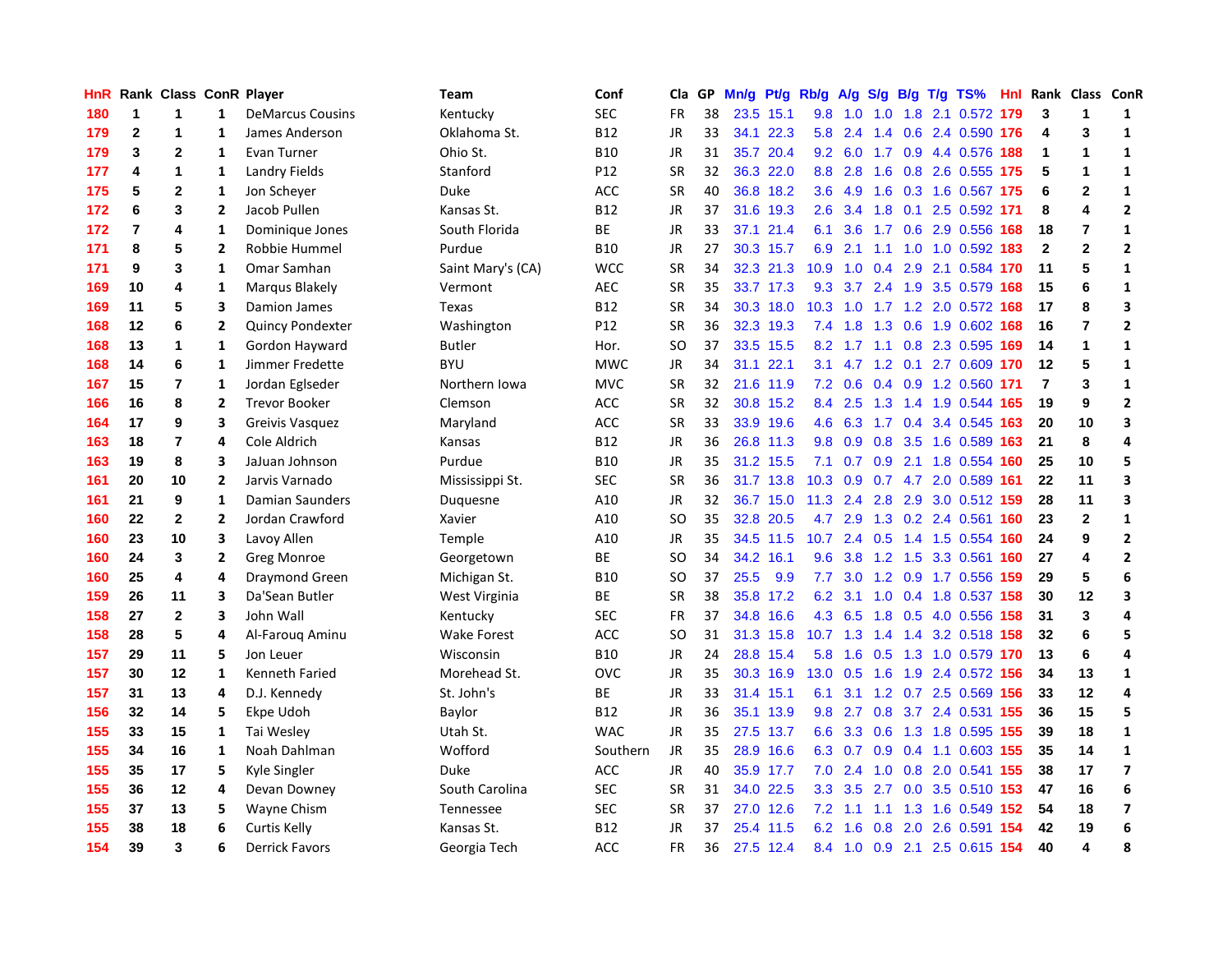| HnR |    | Rank Class ConR Player |                         |                          | <b>Team</b>      | Conf        | Cla       | GP | Mn/g | Pt/g      | Rb/g             | A/g             | S/g       |     | $B/g$ T/g TS%             | Hnl | Rank | Class ConR              |                         |
|-----|----|------------------------|-------------------------|--------------------------|------------------|-------------|-----------|----|------|-----------|------------------|-----------------|-----------|-----|---------------------------|-----|------|-------------------------|-------------------------|
| 154 | 40 | 14                     | 5                       | Scottie Reynolds         | Villanova        | BE          | <b>SR</b> | 33 | 30.3 | 18.2      | 2.7              | 3.3             | 1.5       | 0.1 | 2.6 0.604                 | 153 | 43   | 13                      | 5                       |
| 154 | 41 | 6                      | 2                       | <b>Shelvin Mack</b>      | <b>Butler</b>    | Hor.        | <b>SO</b> | 38 |      | 30.9 14.1 | 3.7              | 3.0             |           |     | 1.4 0.1 2.1 0.561 154     |     | 41   | $\overline{\mathbf{r}}$ | $\overline{2}$          |
| 154 | 42 | 19                     | $\overline{\mathbf{z}}$ | Malcolm Delaney          | Virginia Tech    | ACC         | JR        | 33 |      | 35.8 20.2 | 3.7              |                 |           |     | 4.5 1.2 0.1 3.0 0.538 155 |     | 37   | 16                      | 6                       |
| 154 | 43 | 15                     | $\overline{\mathbf{z}}$ | <b>Bryan Davis</b>       | Texas A&M        | <b>B12</b>  | <b>SR</b> | 34 | 25.5 | 9.6       | 8.1              | 1.5             |           |     | 1.3 1.7 2.1 0.509 153     |     | 44   | 14                      | $\overline{\mathbf{z}}$ |
| 154 | 44 | 16                     | 1                       | David Kool               | Western Michigan | MAC         | <b>SR</b> | 33 |      | 35.0 21.6 | 4.1              | 2.6             | 1.8       |     | 0.0 2.2 0.587 153         |     | 45   | 15                      | $\mathbf{1}$            |
| 154 | 45 | 20                     | 6                       | A.J. Ogilvy              | Vanderbilt       | <b>SEC</b>  | <b>JR</b> | 33 |      | 23.2 13.4 | 6.2              | 0.9             | 1.0       |     | 1.5 1.9 0.571 153         |     | 46   | 20                      | 5                       |
| 153 | 46 | 17                     | $\mathbf{1}$            | Aubrey Coleman           | Houston          | <b>CUSA</b> | <b>SR</b> | 35 |      | 36.9 25.6 | 7.4              | 2.6             |           |     | 2.7 0.2 2.3 0.511 153     |     | 52   | 17                      | $\mathbf{1}$            |
| 153 | 47 | 21                     | 6                       | <b>E'Twaun Moore</b>     | Purdue           | <b>B10</b>  | JR        | 35 | 31.5 | 16.4      | 3.8              |                 | $2.7$ 1.5 |     | 0.3 2.1 0.528             | 150 | 64   | 30                      | 8                       |
| 153 | 48 | 22                     | $\overline{2}$          | Darington Hobson         | New Mexico       | <b>MWC</b>  | <b>JR</b> | 35 | 33.6 | 15.9      | 9.3              | 4.6             | 1.3       |     | 0.4 3.0 0.515 153         |     | 51   | 23                      | 3                       |
| 152 | 49 | 23                     | 1                       | Keith Benson             | Oakland          | Summit      | <b>JR</b> | 35 |      | 31.3 17.3 | 10.5             | 0.8             |           |     | 0.4 3.3 1.7 0.583 152     |     | 53   | 24                      | $\mathbf{1}$            |
| 152 | 50 | $\overline{7}$         | 4                       | Chris Johnson            | Dayton           | A10         | <b>SO</b> | 36 |      | 24.1 11.9 |                  | $6.9$ 0.8       |           |     | 0.9 0.3 1.2 0.565 153     |     | 49   | 8                       | $\overline{4}$          |
| 152 | 51 | 8                      | 6                       | Kevin Jones              | West Virginia    | <b>BE</b>   | SO.       | 38 |      | 33.0 13.5 | 7.2              | 1.1             |           |     | 0.6 0.9 1.1 0.586 152     |     | 55   | 9                       | $\overline{7}$          |
| 152 | 52 | 24                     | 3                       | Tre'Von Willis           | UNLV             | <b>MWC</b>  | <b>JR</b> | 33 |      | 29.8 17.2 | 3.9 <sub>2</sub> | 3.5             |           |     | 1.2 0.2 2.4 0.597 153     |     | 48   | 21                      | $\overline{2}$          |
| 151 | 53 | 18                     | $\mathbf{1}$            | Artsiom Parakhouski      | Radford          | <b>BSou</b> | <b>SR</b> | 31 |      | 34.7 21.4 | 13.4             | 1.1             | 0.6       |     | 2.1 2.4 0.579             | 150 | 65   | 20                      | $\mathbf{1}$            |
| 151 | 54 | 9                      | $\mathbf{2}$            | Luke Babbitt             | Nevada           | <b>WAC</b>  | <b>SO</b> | 34 | 37.1 | 21.9      | 8.9              | 2.1             |           |     | 1.0 0.8 2.4 0.609         | 151 | 58   | 10                      | $\overline{\mathbf{2}}$ |
| 151 | 55 | 19                     | 1                       | Jeremy Lin               | Harvard          | Ivy         | <b>SR</b> | 29 |      | 32.2 16.4 | 4.4              | 4.5             |           |     | 2.4 1.1 3.1 0.618 150     |     | 60   | 19                      | $\mathbf{1}$            |
| 151 | 56 | 25                     | 5                       | Chris Wright             | Dayton           | A10         | JR        | 37 | 28.6 | 13.7      | 7.3              | $1.2 \quad 1.0$ |           |     | 1.4 2.4 0.545 150         |     | 59   | 27                      | 5                       |
| 151 | 57 | 26                     | 1                       | <b>Larry Sanders</b>     | VCU              | CAA         | JR        | 35 |      | 26.9 14.4 | 9.1              | 1.0             | 0.7       |     | 2.6 1.7 0.558 151         |     | 56   | 25                      | 1                       |
| 150 | 58 | 27                     | 8                       | <b>Tracy Smith</b>       | <b>NC State</b>  | ACC         | JR        | 35 |      | 32.1 16.5 | 7.3              |                 |           |     | 1.1 1.1 1.0 1.9 0.549 151 |     | 57   | 26                      | 9                       |
| 150 | 59 | 10                     | 3                       | Nikola Vucevic           | <b>USC</b>       | P12         | <b>SO</b> | 30 |      | 32.3 10.7 | 9.4              |                 |           |     | 1.2 0.6 1.3 1.9 0.549 148 |     | 75   | 14                      | $\overline{\mathbf{3}}$ |
| 150 | 60 | 20                     | $\mathbf{1}$            | Anthony Johnson          | Fairfield        | <b>MAAC</b> | <b>SR</b> | 34 |      | 30.6 16.1 | 9.8              |                 |           |     | 0.5 1.2 2.4 1.9 0.538 148 |     | 74   | 24                      | $\overline{2}$          |
| 150 | 61 | 11                     | 6                       | <b>Willie Reed</b>       | Saint Louis      | A10         | <b>SO</b> | 35 |      | 27.5 12.4 | 7.9              | 0.8             | 0.7       |     | 2.1 1.7 0.561 150         |     | 62   | 11                      | 6                       |
| 150 | 62 | 28                     | $\overline{2}$          | <b>Ryan Rossiter</b>     | Siena            | <b>MAAC</b> | JR        | 34 |      | 32.9 13.8 | 11.1             | 1.0             |           |     | 1.4 1.0 1.4 0.614 149     |     | 69   | 32                      | $\mathbf{1}$            |
| 150 | 63 | 21                     | 9                       | <b>Brian Zoubek</b>      | Duke             | <b>ACC</b>  | <b>SR</b> | 40 | 18.7 | 5.6       | 7.7              | 1.0             | 0.7       |     | 0.8 1.2 0.619             | 149 | 66   | 21                      | 10                      |
| 149 | 64 | 22                     | $\overline{2}$          | Adam Koch                | Northern Iowa    | <b>MVC</b>  | <b>SR</b> | 35 |      | 24.9 11.7 | 4.9              | 1.4             |           |     | 0.6 0.3 1.9 0.596         | 148 | 71   | 23                      | $\overline{2}$          |
| 149 | 65 | 29                     | $\overline{7}$          | Wes Johnson              | Syracuse         | <b>BE</b>   | JR        | 35 |      | 35.0 16.5 | 8.5              | 2.2             |           |     | 1.7 1.8 2.3 0.595 149     |     | 68   | 31                      | 9                       |
| 149 | 66 | 30                     | $\overline{7}$          | <b>Patrick Patterson</b> | Kentucky         | <b>SEC</b>  | JR        | 38 |      | 33.0 14.3 | 7.4              |                 |           |     | 0.9 0.7 1.3 1.1 0.620 149 |     | 70   | 33                      | $\pmb{8}$               |
| 149 | 67 | 31                     | 7                       | <b>Manny Harris</b>      | Michigan         | <b>B10</b>  | JR        | 31 |      | 36.1 18.1 | 6.0              |                 |           |     | 4.1 1.8 0.4 2.8 0.535 150 |     | 61   | 28                      | $\overline{\mathbf{z}}$ |
| 149 | 68 | 12                     | 8                       | <b>Marcus Morris</b>     | Kansas           | <b>B12</b>  | <b>SO</b> | 36 |      | 24.7 12.8 | 6.1              | 1.0             |           |     | 0.9 0.3 1.3 0.604 148     |     | 73   | 13                      | 9                       |
| 149 | 69 | 13                     | 3                       | Kyle Weems               | Missouri St.     | <b>MVC</b>  | <b>SO</b> | 36 |      | 28.8 13.6 | 6.2              | 1.8             |           |     | 1.4 1.0 1.1 0.589         | 148 | 76   | 15                      | 3                       |
| 149 | 70 | 23                     | 8                       | <b>Trevon Hughes</b>     | Wisconsin        | <b>B10</b>  | <b>SR</b> | 33 | 32.6 | 15.3      | 4.5              | 2.6             |           |     | 1.7 0.5 2.1 0.533 147     |     | 83   | 26                      | 10                      |
| 149 | 71 | 4                      | 4                       | Derrick Williams         | Arizona          | P12         | FR        | 31 | 28.2 | 15.7      | 7.1              | 0.7             | 0.6       |     | 0.6 1.9 0.611             | 148 | 78   | 5                       | $\overline{\mathbf{4}}$ |
| 149 | 72 | 14                     | 9                       | Laurence Bowers          | Missouri         | B12         | <b>SO</b> | 34 | 22.5 | 10.2      | 5.7              | 1.2             |           |     | 1.1 1.4 1.1 0.585         | 148 | 72   | 12                      | 8                       |
| 148 | 73 | 15                     | 10                      | Solomon Alabi            | Florida St.      | ACC         | <b>SO</b> | 32 |      | 25.6 11.7 | 6.2              | 0.5             | 0.6       |     | 2.3 1.9 0.590             | 148 | 80   | 17                      | 11                      |
| 148 | 74 | 32                     | 9                       | Demetri McCamey          | Illinois         | <b>B10</b>  | JR        | 36 |      | 34.5 15.1 | 3.6              | 7.1             |           |     | 1.5 0.1 3.4 0.548 148     |     | 77   | 34                      | 9                       |
| 148 | 75 | 16                     | 8                       | <b>Trey Thompkins</b>    | Georgia          | <b>SEC</b>  | <b>SO</b> | 31 |      | 31.0 17.7 | 8.3              | 1.9             |           |     | 1.0 1.2 2.9 0.546 148     |     | 79   | 16                      | 9                       |
| 148 | 76 | 24                     | 2                       | Jerome Jordan            | Tulsa            | <b>CUSA</b> | <b>SR</b> | 35 |      | 29.8 15.4 | 9.1              | 1.3             |           |     | 0.5 2.3 2.3 0.587 147     |     | 81   | 25                      | $\overline{2}$          |
| 147 | 77 | 25                     | $\overline{2}$          | Jeff Foote               | Cornell          | Ivy         | <b>SR</b> | 34 | 27.9 | 12.3      | 8.1              | 2.3             | 0.5       |     | 1.9 2.5 0.618 147         |     | 84   | 27                      | $\overline{2}$          |
| 147 | 78 | 33                     | 10                      | LaceDarius Dunn          | Baylor           | <b>B12</b>  | <b>JR</b> | 36 |      | 32.6 19.6 | 4.8              | 1.9             |           |     | 1.4 0.3 2.5 0.600 147     |     | 85   | 36                      | 10                      |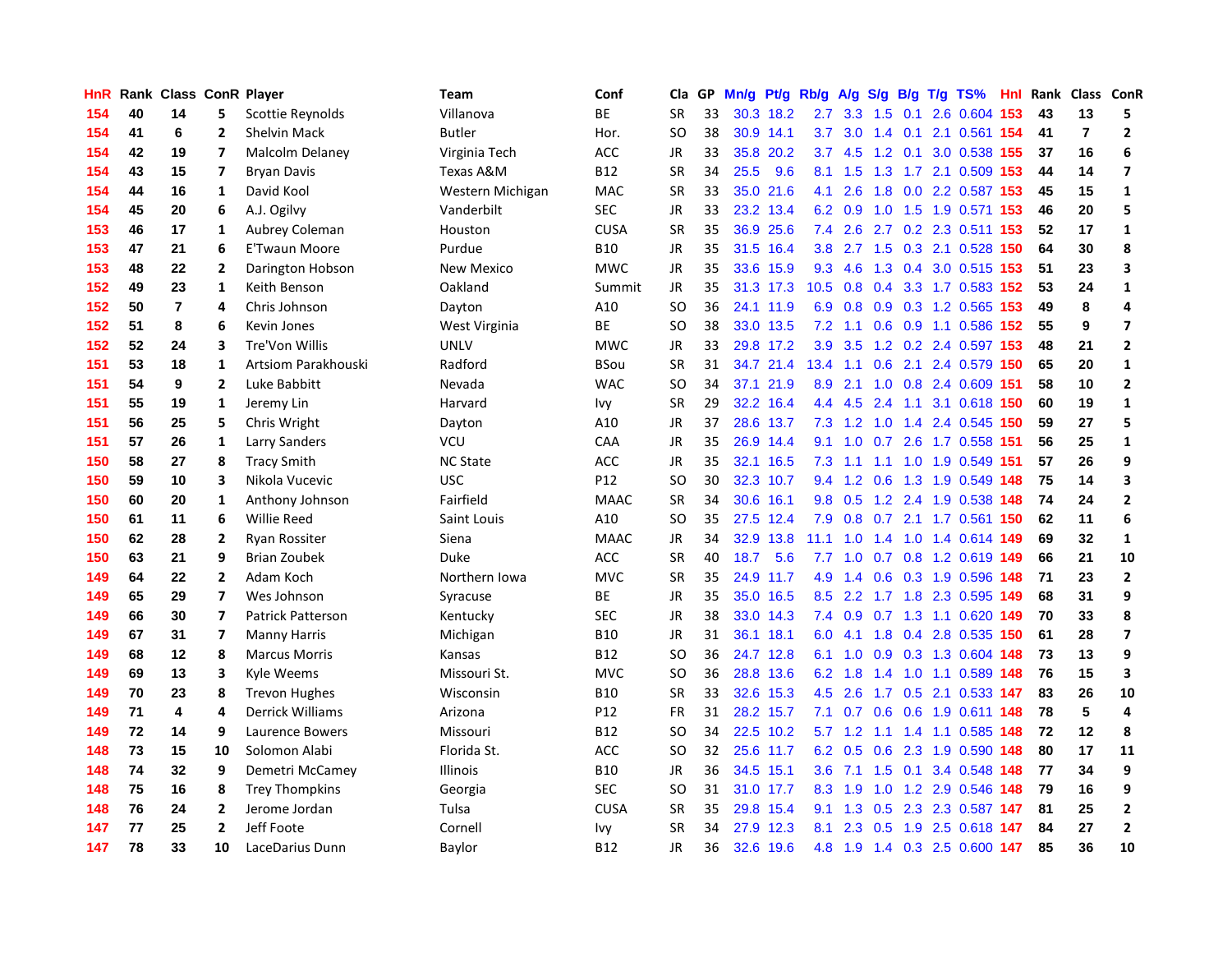| HnR |     | Rank Class ConR Player |              |                         | <b>Team</b>             | Conf            | Cla           | GP. | Mn/g | Pt/g Rb/g |                  | A/g       |                  |     | S/g B/g T/g TS%                   | Hnl | Rank | <b>Class</b>   | ConR                    |
|-----|-----|------------------------|--------------|-------------------------|-------------------------|-----------------|---------------|-----|------|-----------|------------------|-----------|------------------|-----|-----------------------------------|-----|------|----------------|-------------------------|
| 147 | 79  | 26                     | 9            | <b>Mikhail Torrance</b> | Alabama                 | <b>SEC</b>      | <b>SR</b>     | 32  |      | 32.6 15.6 | 3.7              | 5.1       | 0.8              |     | 0.3 2.7 0.588                     | 146 | 87   | 29             | 10                      |
| 147 | 80  | 27                     | 11           | Dexter Pittman          | Texas                   | <b>B12</b>      | <b>SR</b>     | 34  |      | 19.1 10.4 |                  |           |                  |     | 5.9 0.5 0.4 1.9 1.8 0.631 146     |     | 86   | 28             | 11                      |
| 147 | 81  | 34                     | 4            | Jackson Emery           | <b>BYU</b>              | <b>MWC</b>      | JR            | 35  |      | 28.9 12.5 | 4.5              | 2.7       |                  |     | 2.6 0.3 1.2 0.643 147             |     | 82   | 35             | 4                       |
| 146 | 82  | 28                     | 8            | Lazar Hayward           | Marquette               | BE              | <b>SR</b>     | 34  |      | 32.3 18.1 | 7.5              | 1.5       |                  |     | 1.9 0.5 2.0 0.533 146             |     | 89   | 30             | 10                      |
| 146 | 83  | 35                     | 9            | <b>Brad Wanamaker</b>   | Pittsburgh              | BE              | <b>JR</b>     | 34  |      | 32.5 12.3 | 5.7              |           |                  |     | 4.7 1.2 0.3 2.7 0.535 145         |     | 90   | 37             | 11                      |
| 146 | 84  | 17                     | 10           | <b>Travis Leslie</b>    | Georgia                 | <b>SEC</b>      | <b>SO</b>     | 31  |      | 29.4 14.8 | 6.8              | 2.5       |                  |     | 1.3 1.0 2.6 0.539 146             |     | 88   | 18             | 11                      |
| 145 | 85  | 36                     | 4            | Kenny Lawson            | Creighton               | <b>MVC</b>      | JR            | 34  | 24.1 | 13.1      | 6.8              | 0.6       |                  |     | 0.4 1.5 1.4 0.601 144             |     | 92   | 39             | 4                       |
| 145 | 86  | 37                     | 3            | Elijah Millsap          | <b>UAB</b>              | <b>CUSA</b>     | <b>JR</b>     | 34  |      | 33.1 16.1 | 9.5              | 1.8       | 1.6              |     | 0.3 3.5 0.510 145                 |     | 91   | 38             | 3                       |
| 145 | 87  | 29                     | 11           | J.P. Prince             | Tennessee               | <b>SEC</b>      | <b>SR</b>     | 37  | 24.9 | 9.9       | 3.7              | 3.1       | 1.5              |     | 0.5 2.4 0.569 142                 |     | 104  | 32             | 12                      |
| 145 | 88  | 38                     | 10           | Jimmy Butler            | Marquette               | <b>BE</b>       | <b>JR</b>     | 34  |      | 34.3 14.7 | 6.4              | 2.0       |                  |     | 1.3 0.6 1.1 0.622 144             |     | 93   | 40             | 12                      |
| 145 | 89  | 18                     | 11           | Jamine Peterson         | Providence              | <b>BE</b>       | <b>SO</b>     | 31  |      | 30.4 19.6 | 10.2             |           |                  |     | 1.2 1.3 0.8 1.8 0.523 144         |     | 94   | 19             | 13                      |
| 144 | 90  | 19                     | 1            | Orlando Johnson         | <b>UC Santa Barbara</b> | <b>BWst</b>     | SO            | 30  |      | 31.3 18.0 | 5.4              | 2.3       |                  |     | 0.7 0.6 2.7 0.578 143             |     | 98   | 22             | $\mathbf{1}$            |
| 144 | 91  | 20                     | 11           | <b>Ed Davis</b>         | North Carolina          | <b>ACC</b>      | <b>SO</b>     | 23  |      | 27.9 13.4 | 9.6              | 1.0       | 0.4              |     | 2.8 2.0 0.599 160                 |     | 26   | 3              | $\overline{a}$          |
| 144 | 92  | 39                     | $\mathbf{2}$ | <b>Cameron Wells</b>    | Citadel                 | Southern        | JR            | 32  |      | 35.3 17.2 | 5.7              | 4.1       |                  |     | 1.5 0.4 2.2 0.490                 | 143 | 99   | 42             | $\overline{2}$          |
| 144 | 93  | 30                     | 12           | Luke Harangody          | Notre Dame              | BE              | <b>SR</b>     | 30  |      | 33.0 21.8 | 9.1              | 1.6       |                  |     | $0.5$ 0.7 1.8 0.548               | 149 | 67   | 22             | 8                       |
| 144 | 94  | 40                     | 13           | Corey Fisher            | Villanova               | <b>BE</b>       | JR            | 33  | 27.0 | 13.3      | 2.8              | 3.9       | 1.3              |     | 0.2 2.1 0.568 143                 |     | 101  | 43             | 14                      |
| 144 | 95  | 41                     | 10           | <b>Talor Battle</b>     | Penn St.                | <b>B10</b>      | JR            | 31  |      | 37.0 18.5 |                  | $5.3$ 4.2 | 1.1              | 0.1 | 2.3 0.530                         | 143 | 97   | 41             | 11                      |
| 143 | 96  | 21                     | 12           | Jamar Samuels           | Kansas St.              | B <sub>12</sub> | <sub>SO</sub> | 36  |      | 23.2 11.0 |                  | 4.9 1.2   | 0.9 <sub>0</sub> |     | 0.7 1.8 0.574 143                 |     | 100  | 23             | 12                      |
| 143 | 97  | 31                     | 11           | Damian Johnson          | Minnesota               | <b>B10</b>      | <b>SR</b>     | 35  | 25.5 | 9.9       |                  | 4.3 2.3   |                  |     | 1.8 1.9 1.3 0.579 143             |     | 102  | 31             | 12                      |
| 143 | 98  | 42                     | 12           | Jeff Allen              | Virginia Tech           | <b>ACC</b>      | <b>JR</b>     | 34  |      | 26.3 12.0 | 7.4              |           |                  |     | 1.2 1.7 1.2 2.2 0.514 143         |     | 103  | 44             | 13                      |
| 143 | 99  | 43                     | 13           | <b>Cory Higgins</b>     | Colorado                | <b>B12</b>      | JR            | 31  |      | 33.4 18.9 | 3.9 <sup>°</sup> | 2.4       |                  |     | 1.9 0.4 2.3 0.607 142             |     | 107  | 45             | 13                      |
| 143 | 100 | 32                     | $\mathbf{1}$ | <b>Ben Smith</b>        | Jacksonville            | ASun            | <b>SR</b>     | 33  |      | 37.5 19.8 | 3.2              | 3.6       | 2.0              |     | 0.1 2.0 0.558 142                 |     | 106  | 34             | $\mathbf 1$             |
| 143 | 101 | 33                     | 7            | Jason Love              | Xavier                  | A10             | <b>SR</b>     | 35  |      | 27.8 11.8 | 8.7              | 0.8       | $0.4^{\circ}$    |     | 1.4 1.7 0.584 142                 |     | 105  | 33             | $\overline{\mathbf{z}}$ |
| 141 | 102 | 34                     | 5            | Jamal Boykin            | California              | P12             | <b>SR</b>     | 35  |      | 28.4 11.9 |                  | $6.7$ 1.2 |                  |     | 0.8 0.4 1.1 0.614 141             |     | 114  | 40             | 5                       |
| 141 | 103 | 44                     | 13           | Gani Lawal              | Georgia Tech            | <b>ACC</b>      | JR            | 36  |      | 25.8 13.1 | 8.5              | 0.4       |                  |     | $0.4$ 1.4 2.2 0.540 141           |     | 113  | 46             | 15                      |
| 141 | 104 | 45                     | 4            | Randy Culpepper         | <b>UTEP</b>             | <b>CUSA</b>     | JR            | 33  |      | 33.3 17.9 | 2.8              | 1.9       | 1.8              |     | 0.3 1.8 0.593 140                 |     | 124  | 49             | 5                       |
| 141 | 105 | 35                     | 14           | Donald Sloan            | Texas A&M               | <b>B12</b>      | SR            | 34  |      | 33.2 17.8 | 3.6 <sub>2</sub> | 2.3       |                  |     | 0.6 0.1 2.4 0.547 141             |     | 115  | 41             | 14                      |
| 141 | 106 | 22                     | $\mathbf{2}$ | <b>Justin Greene</b>    | Kent St.                | <b>MAC</b>      | <b>SO</b>     | 34  |      | 28.1 13.6 |                  |           |                  |     | 6.9 1.3 0.8 0.9 2.1 0.607 140 121 |     |      | 25             | $\overline{\mathbf{3}}$ |
| 141 | 107 | 36                     | 12           | Tyler Smith             | Tennessee               | <b>SEC</b>      | SR            | 12  |      | 26.8 11.7 | 4.7              |           |                  |     | 3.7 1.4 0.3 1.3 0.609 171         |     | 9    | 4              | $\overline{2}$          |
| 141 | 108 | 37                     | $\mathbf{2}$ | <b>Tony Easley</b>      | Murray St.              | <b>OVC</b>      | SR            | 36  |      | 21.8 10.0 | 5.8              | 0.9       |                  |     | 0.7 2.6 1.7 0.658 141             |     | 116  | 42             | $\overline{2}$          |
| 141 | 109 | 38                     | 1            | Marquez Haynes          | Texas-Arlington         | Southland       | <b>SR</b>     | 30  |      | 33.3 22.6 | 4.3              | 3.7       | 1.5              |     | 0.3 3.6 0.596 140                 |     | 122  | 43             | $\mathbf{1}$            |
| 140 | 110 | 39                     | 15           | Denis Clemente          | Kansas St.              | <b>B12</b>      | <b>SR</b>     | 37  |      | 34.7 16.6 | $2.4^{\circ}$    | 4.2       |                  |     | 1.1 0.1 1.9 0.517 140             |     | 127  | 44             | 16                      |
| 140 | 111 | 5                      | $\mathbf{2}$ | <b>Elias Harris</b>     | Gonzaga                 | <b>WCC</b>      | <b>FR</b>     | 34  |      | 29.4 14.9 | 7.1              | 1.1       | 0.9 <sup>°</sup> |     | $0.5$ 1.9 0.603                   | 140 | 123  | $\overline{7}$ | $\overline{\mathbf{2}}$ |
| 140 | 112 | 23                     | 14           | Sylven Landesberg       | Virginia                | ACC             | <b>SO</b>     | 27  |      | 32.1 17.3 | 4.9              | 2.9       | 0.8              |     | 0.3 2.3 0.525 144                 |     | 96   | 21             | 12                      |
| 140 | 113 | 40                     | 6            | Jerome Randle           | California              | P12             | <b>SR</b>     | 35  |      | 35.0 18.6 | 2.1              | 4.3       |                  |     | 0.7 0.0 3.5 0.609 139             |     | 128  | 45             | $\boldsymbol{6}$        |
| 140 | 114 | 41                     | 3            | <b>Frank Turner</b>     | Canisius                | <b>MAAC</b>     | <b>SR</b>     | 32  |      | 38.3 16.2 | 5.1              | 5.7       |                  |     | 2.1 0.1 3.3 0.550 138             |     | 143  | 50             | $\overline{4}$          |
| 140 | 115 | 46                     | $\mathbf{2}$ | John Holland            | Boston U.               | <b>AEC</b>      | <b>JR</b>     | 35  |      | 34.4 19.2 | 6.1              | 1.1       |                  |     | 1.6 0.3 2.1 0.585 139             |     | 133  | 53             | $\overline{2}$          |
| 140 | 116 | 47                     | 3            | <b>Matt Howard</b>      | <b>Butler</b>           | Hor.            | <b>JR</b>     | 38  |      | 25.2 11.6 | 5.2              | 0.8       | 0.6              |     | 0.6 1.6 0.575 139                 |     | 129  | 51             | 3                       |
| 140 | 117 | 24                     | 14           | Devin Ebanks            | West Virginia           | <b>BE</b>       | <b>SO</b>     | 34  |      | 34.1 12.0 | 8.1              |           |                  |     | 2.4 1.1 0.7 2.2 0.522 140         |     | 118  | 24             | 15                      |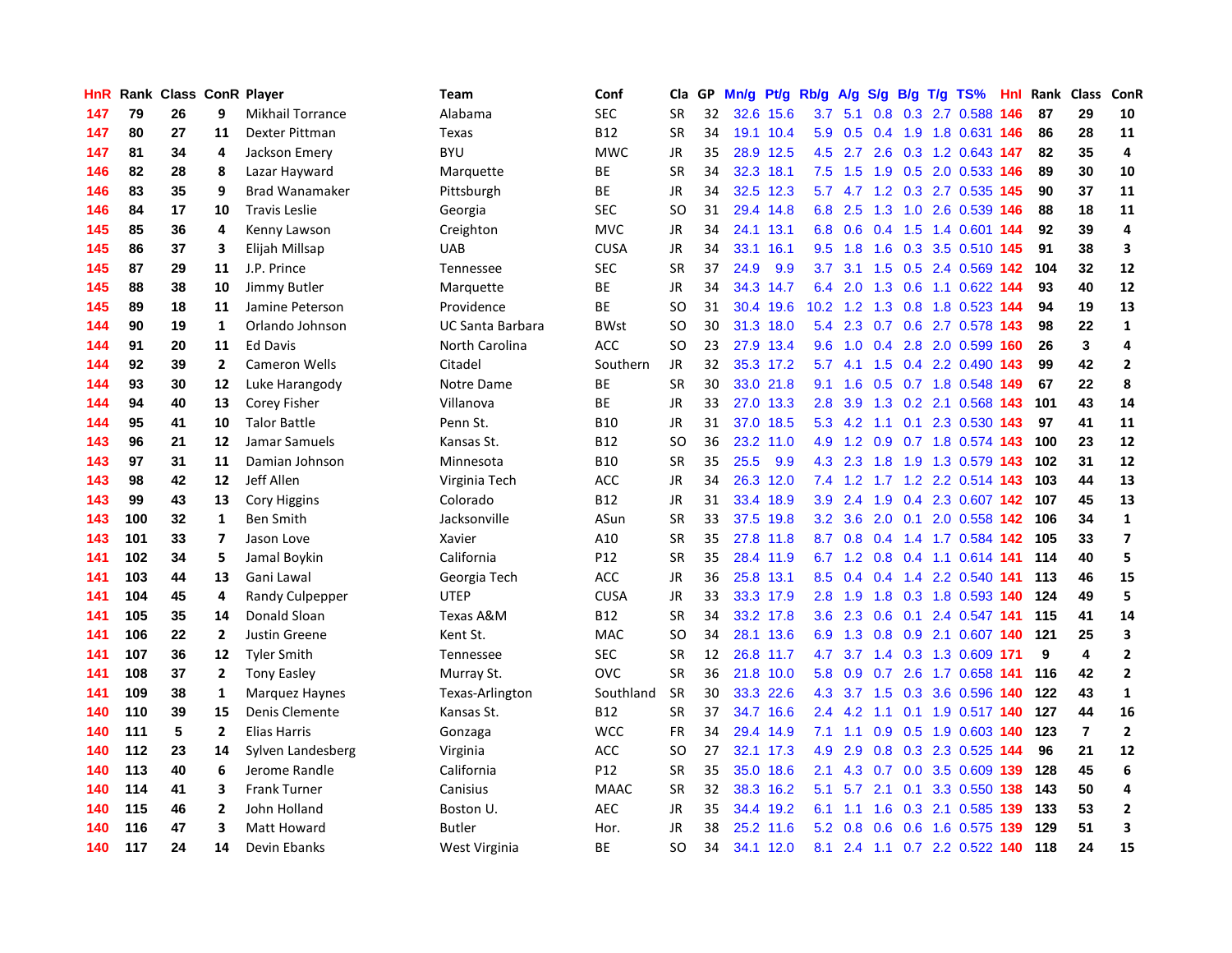| HnR |     | Rank Class ConR Player |                |                         | <b>Team</b>           | Conf        | Cla       | <b>GP</b> | Mn/g | <b>Pt/g</b> | Rb/g             | A/g       |               |  | S/g B/g T/g TS%               |     | Hnl Rank | Class | <b>ConR</b>             |
|-----|-----|------------------------|----------------|-------------------------|-----------------------|-------------|-----------|-----------|------|-------------|------------------|-----------|---------------|--|-------------------------------|-----|----------|-------|-------------------------|
| 140 | 118 | 42                     | 3              | Louis Dale              | Cornell               | Ivy         | <b>SR</b> | 31        |      | 28.5 12.8   | 2.9              | 4.7       |               |  | 1.4 0.1 2.2 0.580 141         |     | 112      | 39    | 3                       |
| 140 | 119 | 6                      | 16             | <b>Alec Burks</b>       | Colorado              | <b>B12</b>  | <b>FR</b> | 30        |      | 30.2 17.1   | 5.0              | 1.8       |               |  | 1.2 0.4 1.9 0.615 140 119     |     |          | 6     | 15                      |
| 140 | 120 | 43                     | 5              | Ben Uzoh                | Tulsa                 | <b>CUSA</b> | <b>SR</b> | 35        |      | 34.3 15.3   |                  |           |               |  | 4.7 4.7 1.0 0.7 2.3 0.557 139 |     | 134      | 47    | 6                       |
| 140 | 121 | 25                     | 12             | John Shurna             | Northwestern          | <b>B10</b>  | <b>SO</b> | 34        |      | 36.4 18.2   | 6.4              | 2.6       | 0.8           |  | 0.9 2.0 0.571 139             |     | 130      | 27    | 14                      |
| 139 | 122 | 44                     | 5              | Clevin Hannah           | Wichita St.           | <b>MVC</b>  | <b>SR</b> | 32        | 30.0 | 12.0        | 2.8              | 4.7       | 1.3           |  | $0.1$ 2.1 0.619 142           |     | 110      | 37    | 5                       |
| 139 | 123 | 48                     | 4              | Alejo Rodriguez         | Iona                  | <b>MAAC</b> | JR        | 30        | 22.3 | 9.0         | 7.5              | 0.8       |               |  | 0.7 1.0 1.3 0.637 140         |     | 120      | 48    | $\overline{\mathbf{3}}$ |
| 139 | 124 | 45                     | 13             | Raymar Morgan           | Michigan St.          | <b>B10</b>  | <b>SR</b> | 36        |      | 27.2 11.3   | 6.2              | 1.8       |               |  | 1.1 0.7 1.9 0.564 139         |     | 132      | 46    | 15                      |
| 139 | 125 | $\overline{7}$         | 17             | Xavier Henry            | Kansas                | <b>B12</b>  | FR        | 36        | 27.5 | 13.4        | $4.4^{\circ}$    | 1.5       | 1.5           |  | 0.5 1.9 0.587 138             |     | 138      | 8     | 18                      |
| 139 | 126 | 49                     | 15             | Nolan Smith             | <b>Duke</b>           | <b>ACC</b>  | <b>JR</b> | 38        |      | 35.5 17.4   | 2.8              | 3.0       |               |  | 1.2 0.2 1.8 0.532 139         |     | 135      | 54    | 16                      |
| 139 | 127 | 26                     | 15             | Kemba Walker            | Connecticut           | <b>BE</b>   | <b>SO</b> | 34        |      | 35.2 14.6   | 4.3              |           |               |  | 5.1 2.1 0.4 2.9 0.520 138 139 |     |          | 28    | 16                      |
| 139 | 128 | 46                     | 5              | Alex Franklin           | Siena                 | <b>MAAC</b> | <b>SR</b> | 34        |      | 32.9 16.1   | 8.1              | 1.4       |               |  | 1.4 0.9 2.4 0.585 138         |     | 144      | 51    | 5                       |
| 139 | 129 | 27                     | 18             | <b>Markieff Morris</b>  | Kansas                | B12         | <b>SO</b> | 36        | 17.6 | 6.8         | 5.3              | 1.1       |               |  | 0.4 1.0 1.4 0.604 138 142     |     |          | 29    | 19                      |
| 139 | 130 | 47                     | 16             | Deon Thompson           | North Carolina        | <b>ACC</b>  | <b>SR</b> | 37        | 26.9 | 13.7        | 6.7              | 0.8       |               |  | 1.1 1.0 1.8 0.519 136         |     | 163      | 60    | 17                      |
| 138 | 131 | 50                     | 19             | Matt Pilgrim            | Oklahoma St.          | <b>B12</b>  | JR        | 30        | 18.2 | 8.2         | 6.7              | 0.6       | 0.9           |  | 0.7 1.5 0.666 139             |     | 131      | 52    | 17                      |
| 138 | 132 | 48                     | 17             | <b>Dwayne Collins</b>   | Miami (FL)            | <b>ACC</b>  | <b>SR</b> | 29        | 24.7 | 12.0        | 7.8              | 1.2       | 0.6           |  | 1.1 2.4 0.594 141             |     | 111      | 38    | 14                      |
| 138 | 133 | 8                      | 3              | D.J. Cooper             | Ohio                  | <b>MAC</b>  | <b>FR</b> | 37        | 35.5 | 13.5        | 5.4              | 5.9       | $2.5^{\circ}$ |  | 0.3 2.7 0.502 137             |     | 154      | 11    | $\overline{4}$          |
| 138 | 134 | 51                     | $\overline{2}$ | <b>Charles Jenkins</b>  | Hofstra               | CAA         | <b>JR</b> | 34        | 36.3 | 20.6        | 4.5              | 3.9       | 1.8           |  | 0.6 3.2 0.552 138             |     | 141      | 56    | $\overline{\mathbf{3}}$ |
| 138 | 135 | 49                     | 5              | <b>Roman Martinez</b>   | <b>New Mexico</b>     | <b>MWC</b>  | <b>SR</b> | 35        | 32.1 | 13.9        | 5.9              | 1.4       | 1.5           |  | 0.5 0.9 0.593 138             |     | 137      | 48    | 5                       |
| 138 | 136 | 52                     | 14             | Kalin Lucas             | Michigan St.          | <b>B10</b>  | JR        | 33        |      | 31.1 14.8   | 1.9 <sup>°</sup> |           |               |  | 4.0 1.2 0.1 2.4 0.551 140 126 |     |          | 50    | 13                      |
| 138 | 137 | 50                     | 8              | David Gonzalvez         | Richmond              | A10         | <b>SR</b> | 35        |      | 34.5 14.6   |                  |           |               |  | 4.2 2.3 1.9 0.2 1.6 0.574 138 |     | 140      | 49    | 8                       |
| 138 | 138 | 9                      | 6              | Kawhi Leonard           | San Diego St.         | <b>MWC</b>  | FR        | 34        |      | 31.3 12.7   |                  | $9.9$ 1.9 |               |  | 1.4 0.7 2.3 0.511 138 146     |     |          | 9     | $\boldsymbol{6}$        |
| 138 | 139 | 51                     | 4              | Chris Singletary        | Kent St.              | <b>MAC</b>  | <b>SR</b> | 30        |      | 25.4 12.0   | 4.8              | 4.3       | 1.8           |  | 0.2 2.3 0.501 142             |     | 108      | 35    | $\overline{\mathbf{2}}$ |
| 138 | 140 | 52                     | 15             | DeShawn Sims            | Michigan              | <b>B10</b>  | SR        | 32        | 32.1 | 16.8        | 7.6              | 0.9       |               |  | 1.1 0.7 1.5 0.533 137         |     | 147      | 53    | 16                      |
| 138 | 141 | 53                     | 6              | <b>Gary Flowers</b>     | Southern Miss.        | <b>CUSA</b> | JR        | 33        | 31.3 | 15.0        | 8.3              | 1.4       | 0.8           |  | 1.8 2.5 0.510                 | 138 | 136      | 55    | $\overline{\mathbf{z}}$ |
| 137 | 142 | 53                     | 20             | <b>Sherron Collins</b>  | Kansas                | <b>B12</b>  | <b>SR</b> | 36        | 33.0 | 15.5        | 2.1              | 4.5       | 1.1           |  | 0.1 2.4 0.555 137             |     | 152      | 55    | 21                      |
| 137 | 143 | 54                     | 13             | <b>Chandler Parsons</b> | Florida               | SEC         | <b>JR</b> | 34        | 31.0 | 12.4        | 6.9              | 2.6       | 1.1           |  | 0.1 2.0 0.581 137             |     | 148      | 57    | 13                      |
| 137 | 144 | 10                     | $\overline{7}$ | Hassan Whiteside        | Marshall              | <b>CUSA</b> | FR        | 34        |      | 26.1 13.1   | 8.9              | 0.3       |               |  | 0.6 5.4 1.9 0.542 137 150     |     |          | 10    | 8                       |
| 137 | 145 | 28                     | 1              | Damian Lillard          | Weber St.             | <b>BSky</b> | <b>SO</b> | 31        |      | 34.3 19.9   | 4.0              | 3.6       |               |  | 1.1 0.1 2.4 0.588 137 149     |     |          | 30    | $\mathbf{1}$            |
| 137 | 146 | 55                     | 3              | Donald Sims             | Appalachian St.       | Southern    | JR        | 37        |      | 34.4 20.4   | 3.2              | 2.3       |               |  | 0.9 0.0 2.4 0.638 137 153     |     |          | 58    | 3                       |
| 137 | 147 | 56                     | 8              | <b>Derrick Caracter</b> | <b>UTEP</b>           | <b>CUSA</b> | <b>JR</b> | 27        |      | 26.7 14.1   | 8.1              | 1.1       | 1.0           |  | 0.9 2.9 0.593 141             |     | 117      | 47    | $\overline{\mathbf{A}}$ |
| 137 | 148 | 54                     | 4              | Ryan Wittman            | Cornell               | Ivy         | <b>SR</b> | 34        | 33.8 | 17.5        | 4.0              | 1.8       | 1.1           |  | 0.4 1.7 0.618 136             |     | 159      | 57    | 4                       |
| 137 | 149 | 55                     | 14             | <b>Tasmin Mitchell</b>  | LSU                   | <b>SEC</b>  | SR        | 31        |      | 37.3 16.8   | 9.4              | 1.9       |               |  | 1.3 0.5 2.2 0.501 136         |     | 160      | 58    | 15                      |
| 137 | 150 | 56                     | 3              | <b>Matt Bouldin</b>     | Gonzaga               | <b>WCC</b>  | <b>SR</b> | 33        | 35.6 | 15.6        | 4.7              | 4.0       | 1.4           |  | 0.2 2.3 0.584 137             |     | 151      | 54    | $\overline{\mathbf{3}}$ |
| 137 | 151 | 29                     | 18             | Reggie Jackson          | <b>Boston College</b> | <b>ACC</b>  | SO        | 31        | 30.1 | 12.9        |                  | 5.7 4.5   | 0.6           |  | 0.5 2.6 0.512 136             |     | 164      | 32    | 18                      |
| 137 | 152 | 57                     | 3              | David Schneider         | William & Mary        | CAA         | <b>SR</b> | 33        |      | 33.3 15.5   | 6.0              | 2.9       | 1.5           |  | 0.1 1.5 0.514 136             |     | 156      | 56    | $\overline{4}$          |
| 137 | 153 | 58                     | 21             | <b>Tweety Carter</b>    | Baylor                | <b>B12</b>  | <b>SR</b> | 32        |      | 36.3 15.0   | 2.8              | 5.9       |               |  | 1.3 0.0 2.5 0.572 138 145     |     |          | 52    | 20                      |
| 136 | 154 | 30                     | 9              | Kwamain Mitchell        | Saint Louis           | A10         | SO        | 35        |      | 32.8 15.9   | 3.0 <sub>2</sub> | 3.0       |               |  | 1.4 0.1 2.5 0.547 136         |     | 158      | 31    | 9                       |
| 136 | 155 | 11                     | 15             | Jeffery Taylor          | Vanderbilt            | <b>SEC</b>  | FR        | 33        | 26.8 | 13.3        | 5.2              |           |               |  | 1.7 1.1 0.4 2.2 0.555 136     |     | 157      | 12    | 14                      |
| 136 | 156 | 57                     | 4              | <b>Denzel Bowles</b>    | James Madison         | CAA         | <b>JR</b> | 25        |      | 32.8 20.8   |                  | $9.2$ 2.5 |               |  | 0.5 1.4 3.4 0.607 150         |     | 63       | 29    | $\overline{2}$          |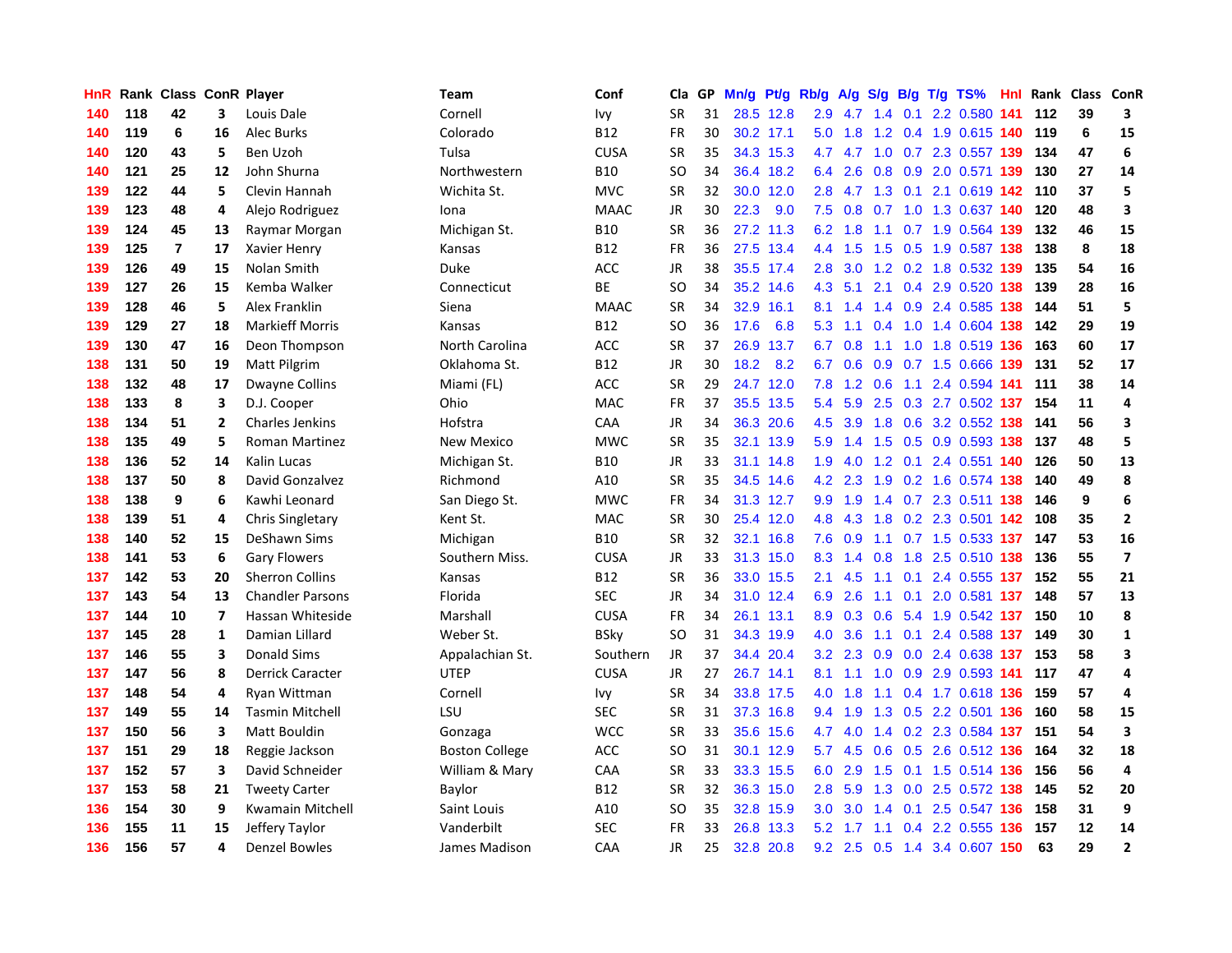| HnR |     | Rank Class ConR Player |                         |                        | <b>Team</b>           | Conf        | Cla       | GP. | Mn/g | Pt/g      | Rb/g             | A/g              |     |  | $S/g$ B/g T/g TS%             |     | Hnl Rank | Class ConR |                         |
|-----|-----|------------------------|-------------------------|------------------------|-----------------------|-------------|-----------|-----|------|-----------|------------------|------------------|-----|--|-------------------------------|-----|----------|------------|-------------------------|
| 136 | 157 | 59                     | 4                       | <b>Ben Stywall</b>     | NC-Greensboro         | Southern    | <b>SR</b> | 31  |      | 33.9 14.3 | 10.4             | 1.0              | 1.5 |  | 0.6 2.5 0.527                 | 136 | 161      | 59         | 4                       |
| 136 | 158 | 58                     | 16                      | Rick Jackson           | Syracuse              | ВE          | <b>JR</b> | 35  | 26.3 | 9.7       | 7.0              |                  |     |  | 1.7 1.0 2.0 1.9 0.578 136 162 |     |          | 60         | 17                      |
| 136 | 159 | 60                     | 1                       | Tyren Johnson          | Louisiana-Lafayette   | Sun Belt    | <b>SR</b> | 30  |      | 36.1 17.9 | 8.0              | 3.3              |     |  | 1.8 1.5 3.6 0.559 135 176     |     |          | 68         | $\overline{2}$          |
| 136 | 160 | 59                     | 17                      | Jeremy Hazell          | Seton Hall            | ВE          | JR        | 32  |      | 31.7 20.4 | 3.5              | 1.5              |     |  | 1.5 0.2 1.2 0.548 135 177     |     |          | 62         | 19                      |
| 136 | 161 | 60                     | 5                       | Chaisson Allen         | Northeastern          | CAA         | <b>JR</b> | 33  |      | 35.4 13.6 |                  | 4.7 3.6          |     |  | 1.5 0.0 2.3 0.567 135         |     | 166      | 61         | 5                       |
| 136 | 162 | 61                     | $\overline{\mathbf{z}}$ | Patrick Christopher    | California            | P12         | <b>SR</b> | 35  | 34.5 | 15.6      | 5.4              | 2.0              | 1.6 |  | 0.1 1.4 0.542 135             |     | 179      | 69         | $\overline{\mathbf{z}}$ |
| 135 | 163 | 62                     | $\mathbf{2}$            | Robert Glenn           | <b>IUPUI</b>          | Summit      | <b>SR</b> | 36  | 31.1 | 19.8      |                  | $6.7$ 1.7        |     |  | 1.2 1.4 3.0 0.624 135         |     | 172      | 65         | 3                       |
| 135 | 164 | 63                     | 6                       | Dinma Odiakosa         | Illinois St.          | <b>MVC</b>  | <b>SR</b> | 33  | 29.7 | 12.8      | 8.7              | 1.0              | 0.8 |  | 0.8 1.9 0.602 135             |     | 168      | 62         | 6                       |
| 135 | 165 | 64                     | 6                       | Gerald Lee             | Old Dominion          | CAA         | <b>SR</b> | 36  | 29.3 | 14.4      | 4.8              | 1.3              | 0.6 |  | 0.6 1.8 0.591 135             |     | 171      | 64         | $\bf 6$                 |
| 135 | 166 | 61                     | 18                      | Scoop Jardine          | Syracuse              | ВE          | JR        | 35  | 22.2 | 9.1       | 1.9              | 4.3              |     |  | 1.2 0.1 1.9 0.570 135 178     |     |          | 63         | 20                      |
| 135 | 167 | 31                     | 9                       | <b>Elliot Williams</b> | <b>Memphis</b>        | <b>CUSA</b> | <b>SO</b> | 34  |      | 33.3 17.9 | 4.0              | 3.8              |     |  | 1.3 0.1 2.9 0.591 135 182     |     |          | 36         | 9                       |
| 135 | 168 | 32                     | 16                      | JaMychal Green         | Alabama               | <b>SEC</b>  | <b>SO</b> | 31  |      | 27.0 14.1 | 7.2              |                  |     |  | 1.1 0.9 1.7 2.5 0.535 135 173 |     |          | 35         | 16                      |
| 135 | 169 | 65                     | 19                      | Arinze Onuaku          | Syracuse              | <b>BE</b>   | <b>SR</b> | 32  |      | 22.8 10.5 | 5.1              | 0.6              |     |  | 0.9 1.1 1.3 0.636 135 174     |     |          | 66         | 18                      |
| 135 | 170 | 66                     | $\overline{2}$          | Jonathan Rodriguez     | Campbell              | ASun        | <b>SR</b> | 30  | 32.6 | 17.4      | 8.1              | 2.0              | 1.5 |  | 0.5 2.5 0.580                 | 135 | 181      | 70         | $\overline{2}$          |
| 135 | 171 | 62                     | $\overline{ }$          | <b>Frank Hassell</b>   | Old Dominion          | CAA         | <b>JR</b> | 36  | 24.0 | 9.2       | 6.7              |                  |     |  | 1.0 0.9 0.9 1.7 0.559 135     |     | 180      | 64         | $\overline{7}$          |
| 135 | 172 | 33                     | 3                       | Paul George            | Fresno St.            | <b>WAC</b>  | <b>SO</b> | 29  |      | 33.2 16.8 | 7.2              | 3.0              |     |  | 2.2 0.8 3.2 0.568 140         |     | 125      | 26         | 4                       |
| 135 | 173 | 67                     | 4                       | Jared Quayle           | Utah St.              | <b>WAC</b>  | <b>SR</b> | 35  |      | 31.8 12.4 | 6.2              | 4.1              |     |  | 1.1 0.0 1.6 0.557 134         |     | 188      | 71         | 5                       |
| 135 | 174 | 68                     | 19                      | Dennis Horner          | <b>NC State</b>       | ACC         | <b>SR</b> | 36  |      | 27.9 11.9 | 4.9              | 1.4              | 1.0 |  | 1.0 1.6 0.566 134             |     | 189      | 72         | 20                      |
| 135 | 175 | 69                     | 22                      | Rvan Anderson          | Nebraska              | <b>B12</b>  | <b>SR</b> | 31  |      | 27.9 11.3 |                  |                  |     |  | 5.3 2.2 1.7 0.2 1.9 0.585 135 |     | 165      | 61         | 22                      |
| 134 | 176 | 34                     | 20                      | Samardo Samuels        | Louisville            | <b>BE</b>   | <b>SO</b> | 33  |      | 29.3 15.3 |                  |                  |     |  | 7.0 1.2 0.6 1.1 2.5 0.569 134 |     | 187      | 38         | 22                      |
| 134 | 177 | 70                     | $\overline{2}$          | Kevin Palmer           | Tx.A&M-Corp. Christi  | Southland   | <b>SR</b> | 32  |      | 32.9 19.7 | 5.4              | 2.8              |     |  | 2.4 0.3 4.3 0.571 134         |     | 191      | 73         | $\overline{2}$          |
| 134 | 178 | 63                     | 21                      | Austin Freeman         | Georgetown            | BE          | <b>JR</b> | 33  |      | 34.4 16.5 |                  | $3.5$ 2.4        | 0.9 |  | 0.2 1.9 0.630 134             |     | 184      | 66         | 21                      |
| 134 | 179 | 64                     | 20                      | Joe Trapani            | <b>Boston College</b> | ACC         | JR        | 30  | 29.6 | 14.1      | 6.4              | 1.3              |     |  | 0.9 0.7 1.4 0.539 134         |     | 186      | 67         | 19                      |
| 134 | 180 | 12                     | 23                      | Rodney McGruder        | Kansas St.            | <b>B12</b>  | <b>FR</b> | 33  | 12.3 | 3.9       | 2.8              | 0.5              |     |  | 0.3 0.3 0.5 0.607 133         |     | 195      | 14         | 24                      |
| 134 | 181 | 35                     | 8                       | <b>Isaiah Thomas</b>   | Washington            | P12         | <b>SO</b> | 35  | 31.1 | 16.9      | 3.9              | 3.2              |     |  | 1.1 0.1 2.4 0.535 134         |     | 185      | 37         | 8                       |
| 134 | 182 | 65                     | 5                       | Andrew Goudelock       | Coll. of Charleston   | Southern    | <b>JR</b> | 34  | 35.6 | 19.4      | 4.4              | 3.9              |     |  | 1.1 0.4 2.0 0.557 133         |     | 201      | 71         | 5                       |
| 134 | 183 | 66                     | 10                      | Kevin Anderson         | Richmond              | A10         | JR        | 35  |      | 37.1 17.8 | $3.4^{\circ}$    | 2.7              |     |  | 1.7 0.3 2.4 0.537 133         |     | 192      | 69         | 10                      |
| 134 | 184 | 67                     | 7                       | Dairese Gary           | New Mexico            | <b>MWC</b>  | JR        | 35  |      | 28.6 13.1 | 2.8              |                  |     |  | 3.9 1.0 0.0 1.8 0.564 134     |     | 190      | 68         | $\overline{7}$          |
| 134 | 185 | 71                     | $\overline{2}$          | Anthony Johnson        | Montana               | <b>BSky</b> | <b>SR</b> | 32  |      | 34.9 19.2 | 3.2 <sub>2</sub> | 3.0 <sub>2</sub> |     |  | 0.8 0.1 2.8 0.628 133         |     | 200      | 76         | $\overline{\mathbf{3}}$ |
| 133 | 186 | 13                     | 21                      | Reggie Johnson         | Miami (FL)            | ACC         | FR        | 32  | 13.6 | 6.4       | 4.6              | 0.4              |     |  | $0.5$ 0.7 0.8 0.605 133       |     | 193      | 13         | 21                      |
| 133 | 187 | 72                     | 17                      | Jermaine Beal          | Vanderbilt            | <b>SEC</b>  | <b>SR</b> | 33  | 32.5 | 14.6      | 2.5              | 3.1              | 1.0 |  | 0.1 1.6 0.578 133             |     | 196      | 74         | 17                      |
| 133 | 188 | 36                     | 24                      | <b>Marcus Denmon</b>   | Missouri              | <b>B12</b>  | SO        | 34  | 21.0 | 10.4      | 2.9              | 1.4              | 0.9 |  | 0.1 0.9 0.571 133             |     | 199      | 40         | 25                      |
| 133 | 189 | 37                     | 11                      | Andrew Nicholson       | St. Bonaventure       | A10         | SO        | 30  | 30.2 | 16.4      | 7.1              | 0.5              |     |  | 0.2 1.8 1.8 0.594 133         |     | 197      | 39         | 11                      |
| 133 | 190 | 68                     | 22                      | Antonio Pena           | Villanova             | <b>BE</b>   | JR        | 33  | 24.9 | 10.5      | 7.0              | 1.0              | 1.0 |  | 0.5 1.9 0.605 132             |     | 203      | 73         | 23                      |
| 133 | 191 | 73                     | 4                       | Vaughn Duggins         | Wright St.            | Hor.        | <b>SR</b> | 29  | 33.6 | 14.2      | 3.1              | 2.9              | 1.3 |  | 0.1 1.8 0.583 135             |     | 169      | 63         | 4                       |
| 133 | 192 | 69                     | 22                      | Jerai Grant            | Clemson               | ACC         | <b>JR</b> | 31  | 20.3 | 7.2       | 4.7              | 0.6              |     |  | 0.8 1.7 1.2 0.623 133 194     |     |          | 70         | 22                      |
| 133 | 193 | 70                     | $\overline{2}$          | Sam Willard            | Pacific               | <b>BWst</b> | JR        | 35  |      | 30.8 11.7 | 8.4              | 1.5              |     |  | 1.1 0.6 1.5 0.545 132         |     | 202      | 72         | $\overline{\mathbf{3}}$ |
| 132 | 194 | 74                     | 9                       | <b>Seth Tarver</b>     | Oregon St.            | P12         | SR        | 32  |      | 30.5 10.2 | 4.6              | 2.3              |     |  | 2.2 0.1 1.6 0.533 132         |     | 206      | 78         | 9                       |
| 132 | 195 | 75                     | 5.                      | Magnum Rolle           | Louisiana Tech        | <b>WAC</b>  | <b>SR</b> | 34  | 30.1 | 13.9      | 8.4              |                  |     |  | 0.8 0.8 2.1 2.0 0.537 132     |     | 207      | 79         | 6                       |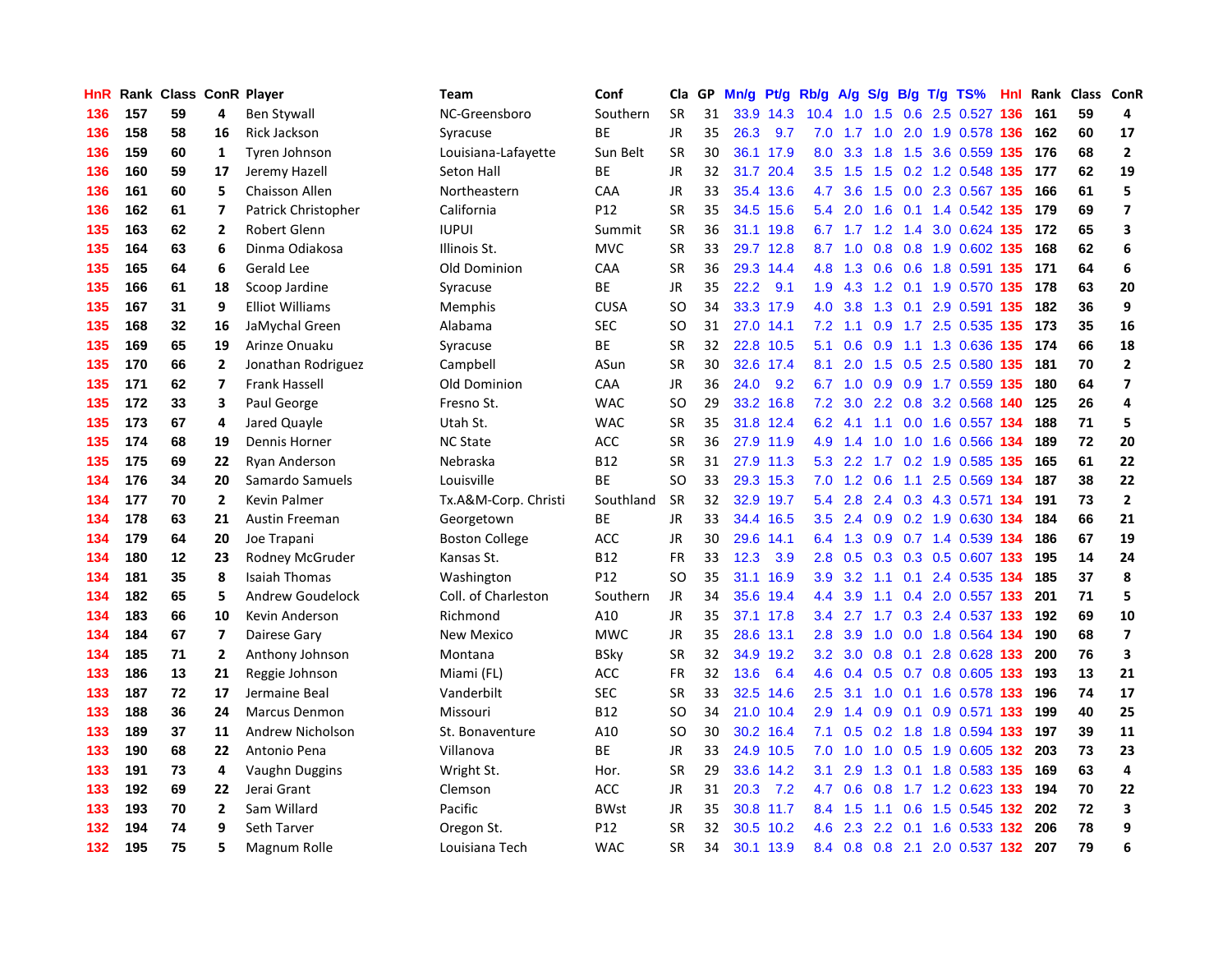| HnR |     | Rank Class ConR Player |                |                         | <b>Team</b>        | Conf        | Cla       | GP. | Mn/g |           | Pt/g Rb/g        | A/g    |     |     | S/g B/g T/g TS%                   | Hnl Rank | Class ConR |                         |
|-----|-----|------------------------|----------------|-------------------------|--------------------|-------------|-----------|-----|------|-----------|------------------|--------|-----|-----|-----------------------------------|----------|------------|-------------------------|
| 132 | 196 | 38                     | 5              | Eli Holman              | Detroit            | Hor.        | <b>SO</b> | 31  |      | 28.0 11.8 | 8.9              | 0.7    | 0.5 |     | 2.5 2.2 0.618 135                 | 170      | 34         | 5                       |
| 132 | 197 | 76                     | 12             | Lamonte Ulmer           | Rhode Island       | A10         | <b>SR</b> | 36  |      | 30.6 12.1 | 7.4              |        |     |     | 1.2 1.1 0.9 1.2 0.571 132 204     |          | 77         | 13                      |
| 132 | 198 | 71                     | 23             | Derwin Kitchen          | Florida St.        | ACC         | JR        | 31  | 28.6 | 8.1       | 4.9              | 3.9    |     |     | 1.5 0.2 2.2 0.514 132 205         |          | 74         | 23                      |
| 132 | 199 | 72                     | 13             | Justin Harper           | Richmond           | A10         | <b>JR</b> | 35  |      | 25.0 10.6 | 5.4              | 1.0    |     |     | 0.8 0.9 1.4 0.569 132 208         |          | 75         | 14                      |
| 132 | 200 | 77                     | 3              | Patrick Sullivan        | SE Louisiana       | Southland   | <b>SR</b> | 31  |      | 29.9 15.7 | 8.7              | 2.1    | 1.0 |     | 3.3 2.7 0.562 131                 | 218      | 82         | 3                       |
| 132 | 201 | 73                     | 18             | Chris Warren            | Mississippi        | <b>SEC</b>  | JR        | 35  |      | 32.9 17.2 | 2.0              | 3.5    |     |     | 1.1 0.1 2.3 0.583 132 210         |          | 77         | 18                      |
| 132 | 202 | 74                     | 25             | <b>Craig Brackins</b>   | Iowa St.           | <b>B12</b>  | JR        | 32  | 35.1 | 16.5      | 8.5              | 2.2    | 0.8 |     | 1.2 2.1 0.494 131                 | 224      | 83         | 27                      |
| 132 | 203 | 39                     | 19             | <b>Storm Warren</b>     | LSU                | <b>SEC</b>  | <b>SO</b> | 31  |      | 26.7 11.8 | 7.2              | 0.4    |     |     | 1.1 1.4 1.5 0.560 131             | 216      | 43         | 19                      |
| 132 | 204 | 78                     | 23             | <b>Andy Rautins</b>     | Syracuse           | <b>BE</b>   | <b>SR</b> | 35  |      | 32.5 12.1 | $3.4^{\circ}$    | 4.9    | 2.0 |     | 0.2 2.8 0.628 131                 | 212      | 80         | 25                      |
| 132 | 205 | 75                     | 26             | Dominique Sutton        | Kansas St.         | <b>B12</b>  | <b>JR</b> | 37  | 24.2 | 7.2       | 5.8              | 1.9    |     |     | 1.2 0.2 1.7 0.513 131             | 221      | 81         | 26                      |
| 132 | 206 | 76                     | 8              | <b>Malcolm Thomas</b>   | San Diego St.      | <b>MWC</b>  | <b>JR</b> | 34  |      | 31.3 10.9 | 7.6              | 2.3    |     |     | 0.9 1.5 1.9 0.542 131             | 217      | 79         | 8                       |
| 132 | 207 | 77                     | 8              | Joey Rodriguez          | VCU                | CAA         | JR        | 36  |      | 32.9 12.9 | $2.7^{\circ}$    | 5.8    | 1.9 |     | 0.0 2.7 0.555 131                 | 220      | 80         | 8                       |
| 131 | 208 | 79                     | 4              | T.J. Campbell           | Portland           | <b>WCC</b>  | <b>SR</b> | 32  | 32.6 | 13.7      | 2.5              | 5.6    |     |     | 1.1 0.1 3.0 0.606 131             | 215      | 81         | $\overline{4}$          |
| 131 | 209 | 40                     | 3              | Ceola Clark             | Western Illinois   | Summit      | <b>SO</b> | 27  |      | 35.5 14.2 | 5.0              | 3.2    |     |     | 2.7 0.2 1.6 0.602 135             | 167      | 33         | $\overline{2}$          |
| 131 | 210 | 41                     | 14             | Juan Fernandez          | Temple             | A10         | <b>SO</b> | 34  |      | 31.6 12.6 | 2.4              | 3.6    |     |     | 0.9 0.1 1.9 0.561 131             | 214      | 42         | 15                      |
| 131 | 211 | 78                     | 24             | Chris Wright            | Georgetown         | <b>BE</b>   | JR        | 34  | 35.1 | 15.2      | 3.0 <sub>2</sub> | 4.1    | 1.5 |     | 0.3 2.3 0.564 131                 | 222      | 82         | 26                      |
| 131 | 212 | 14                     | 1              | C.J. McCollum           | Lehigh             | Pat.        | <b>FR</b> | 33  | 31.9 | 19.1      | 5.0              | 2.4    | 1.3 |     | 0.2 2.0 0.588 131                 | 223      | 15         | $\mathbf{1}$            |
| 131 | 213 | 80                     | 9              | Joe Dukes               | Georgia St.        | CAA         | <b>SR</b> | 32  | 31.2 | 13.5      | 5.2              | 3.8    | 1.8 |     | 0.1 2.7 0.496 130 225             |          | 83         | 9                       |
| 131 | 214 | 79                     | 16             | <b>Keaton Nankivil</b>  | Wisconsin          | <b>B10</b>  | <b>JR</b> | 33  | 25.0 | 8.1       |                  |        |     |     | 4.7 1.0 0.6 0.9 0.9 0.573 129 247 |          | 92         | 20                      |
| 131 | 215 | 80                     | 15             | Jamel McLean            | Xavier             | A10         | JR        | 35  | 24.5 | 8.5       | 7.5              | 0.7    |     |     | 0.6 0.9 1.2 0.547 130 226         |          | 84         | 16                      |
| 131 | 216 | 81                     | 17             | Mike Tisdale            | <b>Illinois</b>    | <b>B10</b>  | JR        | 36  |      | 27.9 11.9 | 6.0              | 0.8    |     |     | 0.3 1.6 1.4 0.635 130 228         |          | 85         | 17                      |
| 131 | 217 | 82                     | 24             | Mike Scott              | Virginia           | ACC         | JR        | 28  |      | 27.4 12.0 | 7.2              | 1.3    | 0.6 |     | 0.3 1.6 0.532 131                 | 213      | 78         | 24                      |
| 131 | 218 | 81                     | 16             | Jonathan Hall           | St. Bonaventure    | A10         | <b>SR</b> | 28  |      | 31.2 12.8 | 5.8              | 3.6    | 1.5 |     | 0.7 2.4 0.551 133                 | 198      | 75         | 12                      |
| 131 | 219 | 42                     | 3              | <b>Tommy Brenton</b>    | <b>Stony Brook</b> | AEC         | SO        | 32  | 30.1 | 7.6       | 9.7              | 2.6    | 1.8 |     | 0.5 1.5 0.581 130                 | 233      | 45         | $\overline{\mathbf{3}}$ |
| 130 | 220 | 83                     | 25             | Mac Koshwal             | DePaul             | <b>BE</b>   | JR        | 19  | 34.9 | 16.1      | 10.1             | 2.0    | 1.8 |     | 0.9 3.2 0.545 153                 | 50       | 22         | 6                       |
| 130 | 221 | 43                     | 18             | Delvon Roe              | Michigan St.       | <b>B10</b>  | <b>SO</b> | 37  | 20.6 | 6.4       | 5.0              | 1.2    |     |     | $0.8$ 0.9 1.4 0.582 130           | 234      | 46         | 19                      |
| 130 | 222 | 15                     | 25             | John Henson             | North Carolina     | <b>ACC</b>  | FR        | 37  | 15.8 | 5.7       | $4.4^{\circ}$    |        |     |     | 0.9 0.7 1.6 1.2 0.487 128 279     |          | 20         | 31                      |
| 130 | 223 | 44                     | 20             | Cameron Tatum           | Tennessee          | <b>SEC</b>  | SO        | 29  | 16.9 | 7.4       | $2.2^{\circ}$    | $-1.1$ |     |     | 0.6 0.1 0.9 0.585 129 246         |          | 51         | 22                      |
| 130 | 224 | 82                     | 26             | Ishmael Smith           | Wake Forest        | ACC         | <b>SR</b> | 31  | 36.8 | 13.2      | 4.9              |        |     |     | 6.0 1.7 0.6 3.1 0.440 130         | -227     | 84         | 26                      |
| 130 | 225 | 84                     | 3              | Josh Slater             | Lipscomb           | ASun        | JR        | 30  |      | 30.7 17.1 | 5.4              | 5.2    | 1.9 |     | 0.4 2.9 0.562 129                 | 240      | 90         | $\overline{\mathbf{3}}$ |
| 130 | 226 | 85                     | 17             | Delroy James            | Rhode Island       | A10         | JR        | 36  | 27.1 | 13.2      | 5.3              | 1.6    | 1.4 |     | 1.3 2.0 0.516 130                 | 231      | 87         | 17                      |
| 130 | 227 | 45                     | $\mathbf{1}$   | Kevin Thompson          | Morgan St.         | <b>MEAC</b> | <b>SO</b> | 37  |      | 31.0 12.7 | 11.8             | 1.8    | 0.5 |     | 1.4 2.1 0.536 130                 | 236      | 48         | $\mathbf 1$             |
| 130 | 228 | 83                     | 10             | Nic Wise                | Arizona            | P12         | <b>SR</b> | 31  | 32.9 | 14.4      | 3.3 <sub>2</sub> | 3.3    | 1.7 | 0.1 | 2.4 0.539 129                     | 239      | 86         | 10                      |
| 130 | 229 | 84                     | $\overline{2}$ | Michael Deloach         | Norfolk St.        | <b>MEAC</b> | <b>SR</b> | 30  |      | 35.9 21.7 | 4.4              | 3.3    | 2.6 |     | 0.1 4.1 0.564 128                 | 268      | 94         | $\overline{\mathbf{2}}$ |
| 130 | 230 | 85                     | 27             | <b>Marquis Gilstrap</b> | Iowa St.           | <b>B12</b>  | <b>SR</b> | 32  |      | 32.2 14.9 | 9.3              | 1.4    | 0.9 |     | 0.9 2.7 0.525 129                 | 249      | 89         | 30                      |
| 130 | 231 | 86                     | 6              | Ryan Bacon              | Saint Peter's      | <b>MAAC</b> | <b>JR</b> | 29  |      | 28.8 10.6 | 9.1              | 1.5    |     |     | 1.0 1.5 3.1 0.510 130             | 229      | 86         | $\boldsymbol{6}$        |
| 130 | 232 | 86                     | 26             | Hamady N'Diaye          | Rutgers            | <b>BE</b>   | <b>SR</b> | 32  | 28.3 | 9.4       | 7.1              | 0.4    | 0.4 |     | 4.5 1.5 0.588 128                 | 258      | 91         | 31                      |
| 130 | 233 | 87                     | 5              | Dior Lowhorn            | San Francisco      | <b>WCC</b>  | <b>SR</b> | 29  | 28.8 | 18.4      | 6.6              | 0.6    |     |     | 0.7 0.5 2.0 0.551 130             | 230      | 85         | 5                       |
| 130 | 234 | 46                     | 19             | <b>William Buford</b>   | Ohio St.           | <b>B10</b>  | <b>SO</b> | 37  |      | 34.4 14.4 | 5.6              |        |     |     | 3.1 1.1 0.3 1.8 0.522 127         | 285      | 61         | 22                      |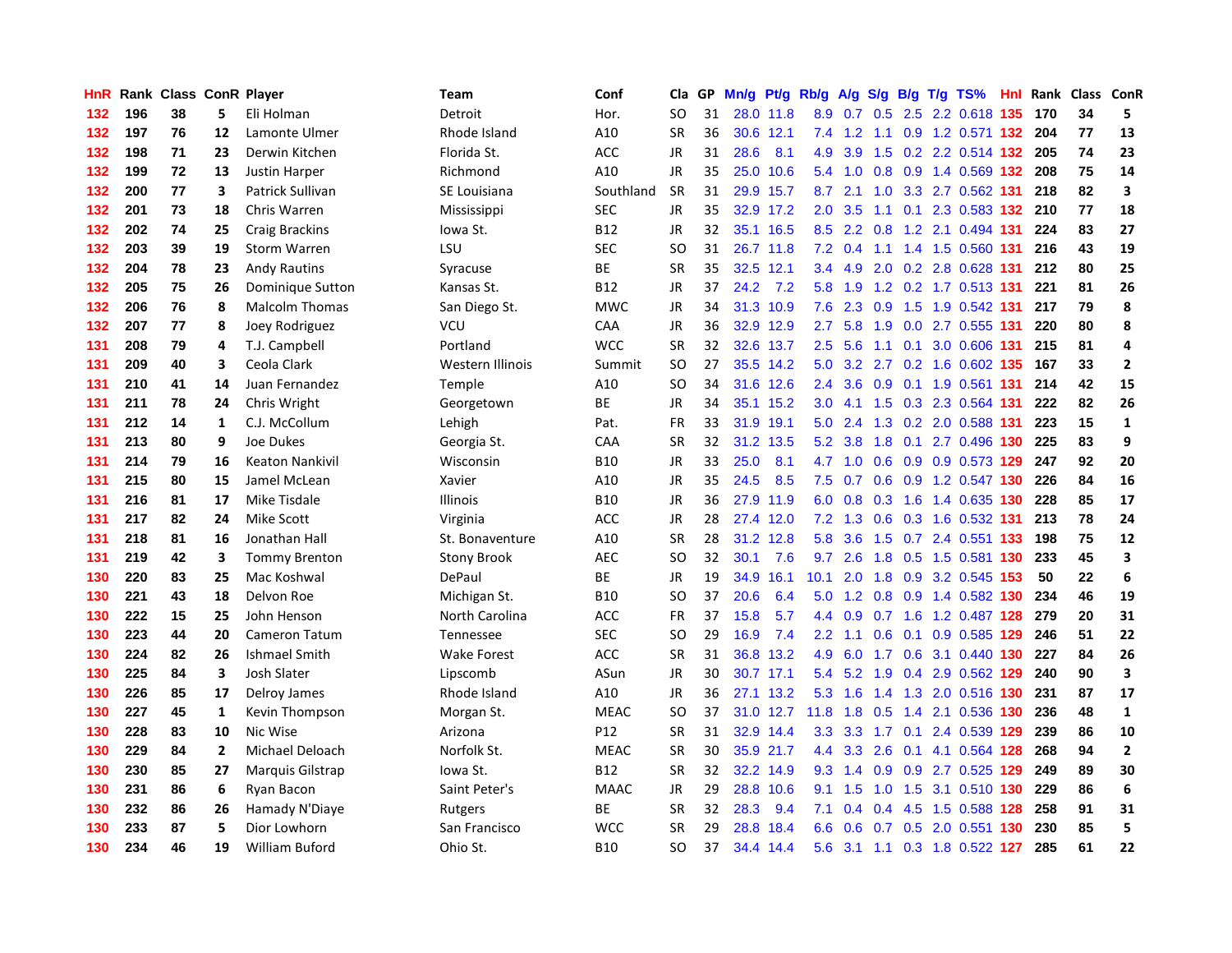| HnR | Rank | <b>Class ConR Player</b> |                          |                         | <b>Team</b>          | Conf        | Cla       | GP. | Mn/g | <b>Pt/g</b> | Rb/g             | A/g           |                  |     | S/g B/g T/g TS%                    | <b>Hnl</b> | Rank | <b>Class</b> | <b>ConR</b>             |
|-----|------|--------------------------|--------------------------|-------------------------|----------------------|-------------|-----------|-----|------|-------------|------------------|---------------|------------------|-----|------------------------------------|------------|------|--------------|-------------------------|
| 130 | 235  | 87                       | 28                       | John Roberson           | <b>Texas Tech</b>    | <b>B12</b>  | JR        | 35  | 35.9 | 14.6        | 2.3              | 5.4           | 1.1              |     | 0.0 2.9 0.583 129                  |            | 238  | 89           | 28                      |
| 130 | 236  | 47                       | 29                       | <b>Tyshawn Taylor</b>   | Kansas               | <b>B12</b>  | SO        | 36  | 23.1 | 7.2         | $2.4^{\circ}$    | 3.4           |                  |     | 1.3 0.2 1.7 0.526 129 242          |            |      | 49           | 29                      |
| 130 | 237  | 88                       | 27                       | Gary McGhee             | Pittsburgh           | <b>BE</b>   | <b>JR</b> | 34  | 24.2 | 6.9         | 6.8              | 0.6           |                  |     | 0.2 1.7 1.3 0.614 129 252          |            |      | 93           | 28                      |
| 130 | 238  | 88                       | $\overline{2}$           | Nate Rohnert            | Denver               | Sun Belt    | <b>SR</b> | 32  | 32.7 | 14.5        |                  | 5.7 3.8       |                  |     | 1.2 0.2 2.4 0.594 129              |            | 245  | 88           | $\overline{\mathbf{3}}$ |
| 130 | 239  | 89                       | 28                       | <b>Tim Abromaitis</b>   | Notre Dame           | ВE          | JR        | 35  | 31.5 | 16.1        |                  | 4.7 1.5       |                  |     | 0.5 0.3 1.2 0.645 129              |            | 255  | 95           | 30                      |
| 129 | 240  | 48                       | 20                       | Jordan Taylor           | Wisconsin            | <b>B10</b>  | <b>SO</b> | 33  | 29.5 | 10.0        | 3.2              | 3.6           | 0.9              |     | 0.1 1.2 0.498 128                  |            | 277  | 60           | 21                      |
| 129 | 241  | 49                       | 27                       | Sean Mosley             | Maryland             | ACC         | <b>SO</b> | 32  | 27.7 | 10.1        | 5.1              | 2.6           |                  |     | 1.4 0.4 1.7 0.593 129              |            | 244  | 50           | 27                      |
| 129 | 242  | 90                       | 21                       | Vernon Macklin          | Florida              | <b>SEC</b>  | JR        | 34  | 25.3 | 10.6        | 5.5              | 0.8           | 0.6              |     | 0.9 1.4 0.604 129                  |            | 241  | 91           | 21                      |
| 129 | 243  | 50                       | 28                       | Tyler Zeller            | North Carolina       | ACC         | SO        | 27  | 17.4 | 9.3         | 4.6              | 0.3           | 0.5              |     | 0.9 1.3 0.553 131                  |            | 219  | 44           | 25                      |
| 129 | 244  | 51                       | $\overline{7}$           | Kevin Dillard           | Southern Illinois    | <b>MVC</b>  | <b>SO</b> | 29  |      | 28.9 12.3   | 3.1              | 5.0           |                  |     | 1.1 0.1 2.5 0.539 130 235          |            |      | 47           | 8                       |
| 129 | 245  | 91                       | 10                       | Jawan Carter            | Delaware             | CAA         | JR        | 31  |      | 39.2 18.2   | 3.3 <sub>2</sub> | 4.9           |                  |     | 1.3 0.0 3.0 0.544 128              |            | 261  | 97           | 11                      |
| 129 | 246  | 92                       | 4                        | Demond Watt             | Tx.A&M-Corp. Christi | Southland   | <b>JR</b> | 32  |      | 30.5 12.6   | 7.8              | 1.6           |                  |     | 0.8 1.2 1.8 0.661 128 256          |            |      | 96           | 4                       |
| 129 | 247  | 89                       | 3                        | Jeremy Evans            | Western Kentucky     | Sun Belt    | <b>SR</b> | 34  |      | 26.5 10.0   | 6.9              | 0.7           | 0.8              |     | 1.8 1.1 0.662 127                  |            | 288  | 102          | $\overline{4}$          |
| 129 | 248  | 90                       | 22                       | <b>Bobby Maze</b>       | Tennessee            | <b>SEC</b>  | <b>SR</b> | 37  | 24.9 | 9.4         | 2.4              | 3.2           | 0.8              |     | 0.1 1.4 0.500 127                  |            | 296  | 106          | 28                      |
| 129 | 249  | 91                       | 30                       | Obi Muonelo             | Oklahoma St.         | <b>B12</b>  | <b>SR</b> | 33  | 30.6 | 13.3        | 5.0              | 2.4           |                  |     | 0.9 0.3 2.0 0.555 127              |            | 292  | 103          | 34                      |
| 129 | 250  | 92                       | 29                       | <b>Edgar Sosa</b>       | Louisville           | <b>BE</b>   | <b>SR</b> | 33  | 27.5 | 13.1        | 2.1              | 4.5           | 0.9 <sub>0</sub> |     | 0.1 2.7 0.566 129                  |            | 250  | 90           | 27                      |
| 129 | 251  | 16                       | 23                       | John Jenkins            | Vanderbilt           | SEC         | FR        | 31  | 23.1 | 10.9        | $2.2\phantom{0}$ | 1.0           | 0.5              |     | 0.2 0.7 0.643 129                  |            | 237  | 16           | 20                      |
| 129 | 252  | 52                       | 30                       | Kris Joseph             | Syracuse             | <b>BE</b>   | <b>SO</b> | 35  | 27.8 | 10.8        | 5.5              | 1.7           | 1.4              |     | 0.4 1.8 0.563 129                  |            | 253  | 53           | 29                      |
| 129 | 253  | 53                       | 11                       | Kent Bazemore           | Old Dominion         | CAA         | SO        | 36  | 26.7 | 8.4         | 4.2              | 3.4           |                  |     | 1.9 0.5 2.1 0.501 129              |            | 248  | 52           | 10                      |
| 129 | 254  | 93                       | 24                       | <b>Brian Williams</b>   | Tennessee            | SEC         | <b>JR</b> | 27  | 19.1 | 5.6         | 6.4              | 0.8           |                  |     | $0.4$ 0.7 1.2 0.510 127            |            | 289  | 105          | 27                      |
| 129 | 255  | 54                       | 31                       | <b>Yancy Gates</b>      | Cincinnati           | <b>BE</b>   | <b>SO</b> | 35  | 25.5 | 10.4        | 5.9              | 0.9           |                  |     | $0.6$ $0.9$ 1.4 $0.531$ <b>128</b> |            | 260  | 55           | 32                      |
| 129 | 256  | 94                       | 6                        | Luke Sikma              | Portland             | <b>WCC</b>  | <b>JR</b> | 32  | 23.2 | 7.9         | 7.5              | 1.8           |                  |     | 1.2 0.5 1.5 0.597 129              |            | 254  | 94           | $\boldsymbol{6}$        |
| 129 | 257  | 17                       | 25                       | Eric Bledsoe            | Kentucky             | SEC         | FR        | 37  |      | 30.3 11.3   | 3.1              | 2.9           |                  |     | 1.4 0.3 3.0 0.561 129              |            | 251  | 17           | 23                      |
| 129 | 258  | 95                       | 9                        | Andy Ogide              | Colorado St.         | <b>MWC</b>  | JR        | 32  | 25.1 | 11.7        | 6.5              | 1.0           | 0.8              |     | 0.4 2.1 0.575 128                  |            | 271  | 99           | 9                       |
| 129 | 259  | 18                       | 31                       | Jordan Hamilton         | Texas                | B12         | FR        | 34  | 19.9 | 10.0        | 3.7              | 1.5           | 0.8              |     | 0.4 1.4 0.514 128                  |            | 265  | 19           | 32                      |
| 129 | 260  | 96                       | 32                       | <b>Tyrel Reed</b>       | Kansas               | <b>B12</b>  | <b>JR</b> | 36  | 15.6 | 5.1         | 1.4              | 1.1           | 0.8              |     | 0.1 0.4 0.680 128                  |            | 264  | 98           | 31                      |
| 129 | 261  | 97                       | 32                       | Gilbert Brown           | Pittsburgh           | ВE          | JR        | 23  | 23.7 | 10.7        | 3.2              | 1.8           |                  |     | 0.5 0.2 1.6 0.591 132              |            | -209 | 76           | 24                      |
| 129 | 262  | 55                       | 29                       | Miles Plumlee           | Duke                 | ACC         | SO.       | 40  | 16.4 | 5.2         | 4.9              |               |                  |     | 0.3 0.5 0.7 1.1 0.580 128          |            | 257  | 54           | 28                      |
| 129 | 263  | 19                       | 18                       | Lasan Kromah            | George Washington    | A10         | FR        | 31  |      | 24.5 11.8   | $3.4^{\circ}$    | 1.9           |                  |     | 2.0 0.3 1.9 0.534 128 259          |            |      | 18           | 19                      |
| 129 | 264  | 98                       | 4                        | Adnan Hodzic            | Lipscomb             | ASun        | <b>JR</b> | 30  |      | 32.3 22.7   | 9.1              | 0.8           |                  |     | 0.5 0.4 2.7 0.618 128 274          |            |      | 101          | $\overline{a}$          |
| 129 | 265  | 56                       | $\overline{\phantom{a}}$ | Scott Machado           | Iona                 | <b>MAAC</b> | <b>SO</b> | 31  | 28.1 | 12.5        | 3.2              | 3.9           | 1.6              | 0.1 | 3.1 0.525 128                      |            | 266  | 56           | $\overline{7}$          |
| 128 | 266  | 20                       | 19                       | <b>Chris Gaston</b>     | Fordham              | A10         | FR        | 28  |      | 35.0 18.0   | 11.4             | 1.5           | 0.9              |     | 1.8 4.5 0.490 127                  |            | 297  | 22           | 23                      |
| 128 | 267  | 57                       | 30                       | <b>Chris Singleton</b>  | Florida St.          | ACC         | SO        | 32  | 31.4 | 10.2        | 7.0              | $2.2^{\circ}$ | 2.2              | 1.5 | 3.0 0.477 128                      |            | 272  | 59           | 29                      |
| 128 | 268  | 58                       | 33                       | <b>Quincy Acy</b>       | Baylor               | <b>B12</b>  | SO        | 36  | 23.3 | 9.3         | 5.1              | 0.3           | 0.5              |     | 0.8 1.3 0.701 128                  |            | 270  | 58           | 33                      |
| 128 | 269  | 99                       | 4                        | George Odufuwa          | North Texas          | Sun Belt    | JR        | 33  |      | 31.5 11.5   | 10.7             | 1.7           | 0.6              |     | 0.9 2.4 0.601 127                  |            | 291  | 106          | 5                       |
| 128 | 270  | 100                      | 7                        | Mickey McConnell        | Saint Mary's (CA)    | <b>WCC</b>  | <b>JR</b> | 34  |      | 36.1 13.8   | $2.4^{\circ}$    | 5.1           |                  |     | 1.5 0.2 2.2 0.657 128 282          |            |      | 102          | $\overline{\mathbf{z}}$ |
| 128 | 271  | 101                      | 6                        | <b>Adrian Oliver</b>    | San Jose St.         | <b>WAC</b>  | JR        | 31  | 36.1 | 22.5        | 5.3              | 2.9           |                  |     | 1.0 0.5 3.2 0.553 127              |            | 286  | 104          | 8                       |
| 128 | 272  | 93                       | 20                       | London Warren           | Dayton               | A10         | SR        | 37  | 20.8 | 4.5         | 3.5              | 4.1           |                  |     | 1.2 0.2 2.3 0.534 128              |            | 275  | 96           | 21                      |
| 128 | 273  | 94                       | 33                       | <b>Wellington Smith</b> | West Virginia        | <b>BE</b>   | <b>SR</b> | 38  | 23.3 | 6.6         |                  |               |                  |     | 4.1 1.3 0.7 1.0 1.2 0.553 128      |            | 280  | 99           | 33                      |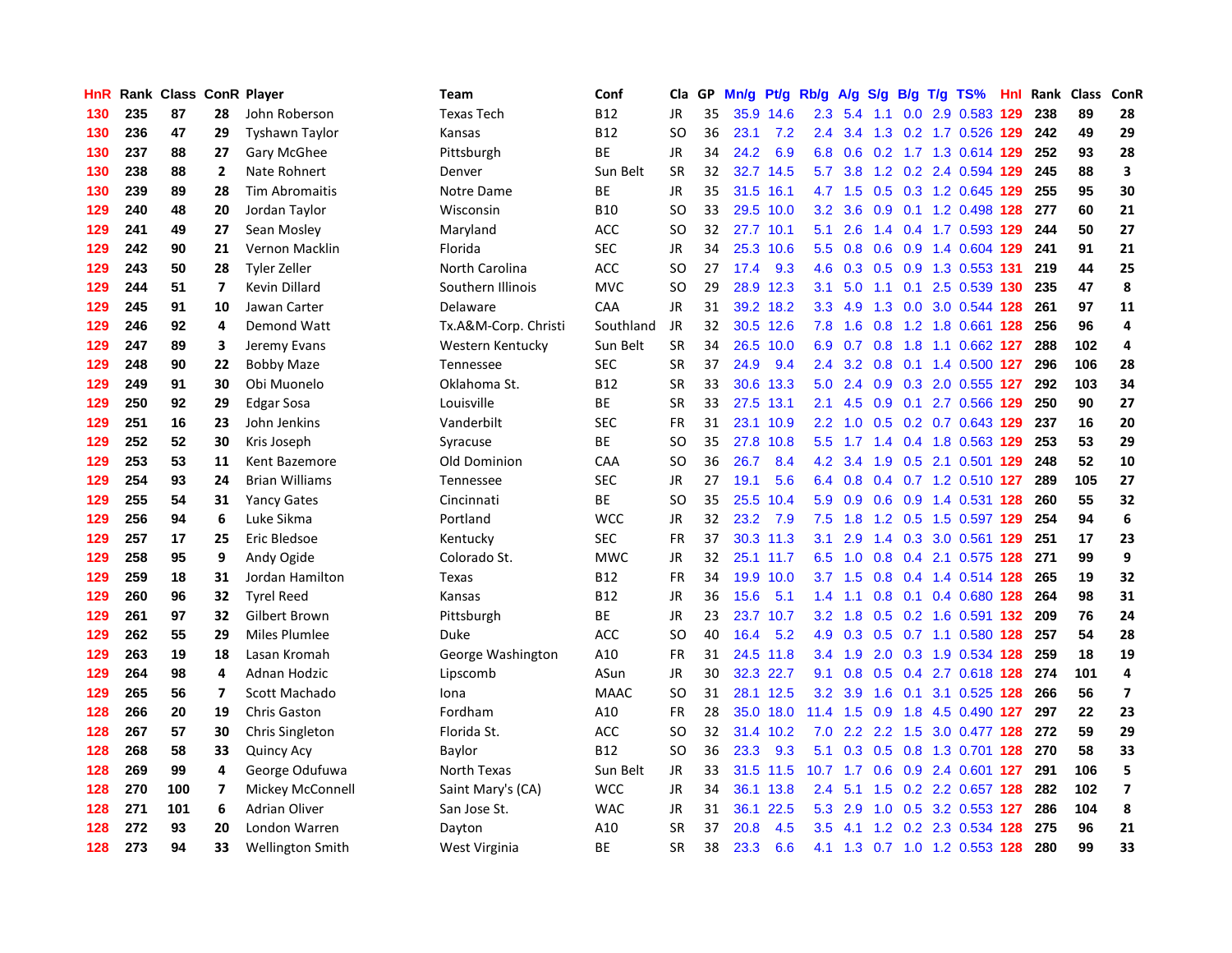| HnR |     | Rank Class ConR Player |                          |                         | Team                  | Conf        | Cla       | GP. | Mn/g | Pt/g Rb/g |                  | A/g |     |  | S/g B/g T/g TS%               | Hnl | Rank | Class | <b>ConR</b>             |
|-----|-----|------------------------|--------------------------|-------------------------|-----------------------|-------------|-----------|-----|------|-----------|------------------|-----|-----|--|-------------------------------|-----|------|-------|-------------------------|
| 128 | 274 | 95                     | 21                       | Rob Lowery              | Dayton                | A10         | SR        | 31  | 19.6 | 7.3       | $2.2\phantom{0}$ | 3.5 | 0.8 |  | 0.0 2.2 0.529 129             |     | 243  | 87    | 18                      |
| 128 | 275 | 96                     | 5                        | Chris McKnight          | Akron                 | MAC         | SR        | 35  | 21.2 | 9.8       | 4.8              | 1.4 |     |  | 0.9 0.3 1.5 0.573 128 278     |     |      | 98    | 5                       |
| 128 | 276 | 97                     | 6                        | Robbie Harman           | Central Michigan      | <b>MAC</b>  | <b>SR</b> | 30  |      | 33.8 15.0 | $2.2\phantom{0}$ | 3.0 |     |  | 1.9 0.2 2.0 0.588 127         |     | 303  | 109   | 6                       |
| 128 | 277 | 98                     | 22                       | <b>Ricky Harris</b>     | Massachusetts         | A10         | <b>SR</b> | 31  | 31.2 | 19.8      | 3.5              | 2.9 | 1.3 |  | 0.1 3.6 0.525 128             |     | 262  | 92    | 20                      |
| 128 | 278 | 99                     | 34                       | Derrick Roland          | Texas A&M             | <b>B12</b>  | <b>SR</b> | 12  | 25.1 | 10.5      | 3.0 <sub>2</sub> | 1.7 | 0.5 |  | 0.7 1.5 0.581 135             |     | 175  | 67    | 23                      |
| 128 | 279 | 100                    | 5                        | A.J. Slaughter          | Western Kentucky      | Sun Belt    | <b>SR</b> | 34  | 36.5 | 17.5      | 3.2              | 4.3 | 1.6 |  | 0.1 2.7 0.560 126             |     | 310  | 110   | $\boldsymbol{6}$        |
| 128 | 280 | 59                     | 26                       | Murphy Holloway         | Mississippi           | <b>SEC</b>  | <b>SO</b> | 34  | 25.7 | 10.1      | 7.6              | 0.6 | 1.5 |  | 0.7 1.2 0.536 128             |     | 267  | 57    | 24                      |
| 128 | 281 | 102                    | 11                       | Matthew Bryan-Amaning   | Washington            | P12         | <b>JR</b> | 36  | 22.8 | 8.8       | 5.9              | 0.4 | 1.0 |  | 1.5 1.3 0.543 128             |     | 284  | 103   | 11                      |
| 128 | 282 | 103                    | 3                        | Devon Beitzel           | Northern Colorado     | BSky        | JR        | 26  | 30.0 | 14.3      | 3.3              | 2.0 | 2.0 |  | 0.0 1.5 0.648 134             |     | 183  | 65    | $\overline{2}$          |
| 128 | 283 | 104                    | 10                       | Papa Dia                | SMU                   | <b>CUSA</b> | <b>JR</b> | 31  | 28.6 | 12.3      | 8.6              | 1.3 |     |  | 0.8 1.2 2.8 0.591 126         |     | 320  | 114   | 10                      |
| 128 | 284 | 101                    | 3                        | Joe Ford                | Pacific               | <b>BWst</b> | <b>SR</b> | 35  | 26.9 | 6.9       | 5.5              | 2.6 |     |  | 1.1 0.9 1.3 0.629 128         |     | 281  | 100   | 4                       |
| 128 | 285 | 60                     | 8                        | Marc Trasolini          | Santa Clara           | <b>WCC</b>  | <b>SO</b> | 32  |      | 29.3 13.7 | 6.1              | 0.6 |     |  | 0.7 1.6 1.8 0.613 126         |     | 305  | 66    | 9                       |
| 128 | 286 | 102                    | 23                       | Damian Hollis           | George Washington     | A10         | <b>SR</b> | 31  |      | 23.1 13.9 | 4.9              | 1.2 | 0.8 |  | 0.8 2.2 0.530 127             |     | 287  | 101   | 22                      |
| 128 | 287 | 61                     | 34                       | <b>Ashton Gibbs</b>     | Pittsburgh            | <b>BE</b>   | <b>SO</b> | 34  | 34.6 | 15.7      | 2.8              | 1.8 | 0.8 |  | 0.1 1.2 0.557 127             |     | 301  | 65    | 37                      |
| 128 | 288 | 103                    | 35                       | Deonta Vaughn           | Cincinnati            | <b>BE</b>   | <b>SR</b> | 35  |      | 30.5 11.7 | 3.5              | 3.5 |     |  | 1.2 0.1 2.2 0.538 127         |     | 295  | 105   | 35                      |
| 127 | 289 | 104                    | 35                       | Josh Lomers             | Baylor                | <b>B12</b>  | <b>SR</b> | 36  | 17.3 | 6.6       | 3.7              | 0.3 | 0.6 |  | 1.1 1.3 0.700 127             |     | 294  | 104   | 35                      |
| 127 | 290 | 62                     | 9                        | Keion Bell              | Pepperdine            | <b>WCC</b>  | <b>SO</b> | 31  | 31.5 | 18.5      | 5.1              | 3.2 | 1.3 |  | 0.3 3.9 0.521 127             |     | 298  | 63    | 8                       |
| 127 | 291 | 105                    | 31                       | <b>Eric Haves</b>       | Maryland              | ACC         | <b>SR</b> | 33  |      | 30.7 11.3 | 2.5              | 4.0 | 0.9 |  | 0.3 1.6 0.649 127             |     | 302  | 108   | 32                      |
| 127 | 292 | 105                    | 32                       | Corey Raji              | <b>Boston College</b> | ACC         | <b>JR</b> | 29  |      | 26.7 11.4 | 5.8              |     |     |  | 1.0 0.8 0.1 1.0 0.557 128 273 |     |      | 100   | 30                      |
| 127 | 293 | 106                    | $\overline{\phantom{a}}$ | <b>Brandon Bowdry</b>   | Eastern Michigan      | <b>MAC</b>  | <b>JR</b> | 32  |      | 32.0 16.3 | 10.0             | 1.1 |     |  | 1.1 0.4 2.3 0.526 126         |     | 308  | 110   | $\overline{\mathbf{z}}$ |
| 127 | 294 | 107                    | 8                        | Sam Maniscalco          | <b>Bradley</b>        | MVC         | JR        | 31  |      | 33.4 13.1 | $2.7^{\circ}$    | 3.4 |     |  | 1.1 0.1 1.8 0.609 126 312     |     |      | 112   | 11                      |
| 127 | 295 | 106                    | 21                       | Chris Kramer            | Purdue                | <b>B10</b>  | <b>SR</b> | 35  | 27.8 | 6.5       | 3.0 <sub>2</sub> | 2.3 |     |  | 1.7 0.4 1.4 0.618 125         |     | 332  | 116   | 24                      |
| 127 | 296 | 107                    | 36                       | <b>Stanley Robinson</b> | Connecticut           | <b>BE</b>   | <b>SR</b> | 34  | 34.2 | 14.5      | 7.6              | 1.0 | 0.9 |  | 1.2 2.3 0.567 127             |     | 299  | 107   | 36                      |
| 127 | 297 | 108                    | 7                        | Mac Hopson              | Idaho                 | <b>WAC</b>  | <b>SR</b> | 30  | 30.9 | 14.4      | 5.1              | 5.2 | 1.1 |  | 0.1 3.2 0.544 128             |     | 276  | 97    | $\overline{\mathbf{z}}$ |
| 127 | 298 | 63                     | 10                       | <b>Chace Stanback</b>   | <b>UNLV</b>           | <b>MWC</b>  | SO        | 34  | 26.4 | 10.7      | 5.8              | 1.4 | 1.6 |  | 0.8 1.7 0.518 127             |     | 300  | 64    | 10                      |
| 127 | 299 | 108                    | 22                       | Jon Diebler             | Ohio St.              | <b>B10</b>  | JR        | 37  | 37.2 | 13.0      | 2.8              | 1.5 | 1.1 |  | $0.1$ 1.0 0.637 125           |     | 327  | 116   | 23                      |
| 127 | 300 | 21                     | 27                       | <b>Tony Mitchell</b>    | Alabama               | <b>SEC</b>  | FR        | 30  | 23.3 | 9.2       | 5.9              | 0.6 |     |  | 1.3 0.7 0.7 0.527 128         |     | 283  | 21    | 26                      |
| 127 | 301 | 64                     | 37                       | Terrence Jennings       | Louisville            | <b>BE</b>   | SO        | 32  | 13.2 | 5.1       | $3.4^{\circ}$    | 0.4 |     |  | 0.6 1.3 0.7 0.607 127         |     | 290  | 62    | 34                      |
| 127 | 302 | 109                    | 4                        | Kevin Ford              | Oral Roberts          | Summit      | SR        | 33  | 27.3 | 12.0      | 7.5              | 1.2 |     |  | 0.8 1.5 1.7 0.568 126 316     |     |      | 113   | $\overline{a}$          |
| 127 | 303 | 109                    | 9                        | Lucas O'Rear            | Northern Iowa         | MVC         | JR        | 35  | 18.9 | 4.1       | 4.4              | 1.1 |     |  | 0.7 0.1 0.7 0.566 126         |     | 309  | 111   | 10                      |
| 127 | 304 | 110                    | 12                       | <b>Rihards Kuksiks</b>  | ASU                   | P12         | JR        | 33  | 29.8 | 12.1      | 3.6              | 1.8 | 1.1 |  | 0.3 1.2 0.594 126             |     | 306  | 108   | 12                      |
| 127 | 305 | 22                     | 36                       | <b>Michael Dixon</b>    | Missouri              | <b>B12</b>  | <b>FR</b> | 34  | 16.6 | 7.5       | 1.1              | 1.6 | 1.0 |  | 0.0 0.9 0.573 126             |     | 304  | 23    | 36                      |
| 126 | 306 | 23                     | 10                       | Jake Koch               | Northern Iowa         | <b>MVC</b>  | FR        | 35  | 13.6 | 3.5       | 2.7              | 0.9 | 0.4 |  | 0.4 0.7 0.570 126             |     | 321  | 25    | 12                      |
| 126 | 307 | 111                    | 12                       | <b>Ben Finney</b>       | Old Dominion          | CAA         | <b>JR</b> | 36  | 29.1 | 8.8       | 5.8              | 2.5 | 1.3 |  | 0.3 1.5 0.517 126             |     | 307  | 109   | 12                      |
| 126 | 308 | 65                     | 8                        | <b>Brady Jardine</b>    | Utah St.              | <b>WAC</b>  | <b>SO</b> | 35  | 15.5 | 6.0       | 4.6              | 0.9 |     |  | $0.5$ 0.7 1.0 0.597 125       |     | 322  | 69    | 10                      |
| 126 | 309 | 110                    | 4                        | Dominic Calegari        | <b>UC Davis</b>       | <b>BWst</b> | <b>SR</b> | 32  |      | 30.6 16.6 | 5.3              | 2.0 |     |  | 1.1 0.9 2.4 0.608 122         |     | 384  | 131   | $\boldsymbol{6}$        |
| 126 | 310 | 24                     | 38                       | Lance Stephenson        | Cincinnati            | <b>BE</b>   | <b>FR</b> | 34  | 28.2 | 12.3      | 5.4              | 2.5 |     |  | 0.9 0.2 2.4 0.490 126         |     | 313  | 24    | 38                      |
| 126 | 311 | 66                     | 24                       | Ramone Moore            | Temple                | A10         | SO        | 35  | 18.0 | 7.6       | 3.1              | 1.5 |     |  | 0.4 0.0 1.2 0.521 126         |     | 317  | 68    | 24                      |
| 126 | 312 | 111                    | 13                       | <b>Matt Janning</b>     | Northeastern          | CAA         | <b>SR</b> | 33  | 36.1 | 15.4      | 3.9              |     |     |  | 3.1 1.5 0.2 2.1 0.513 126     |     | 319  | 114   | 13                      |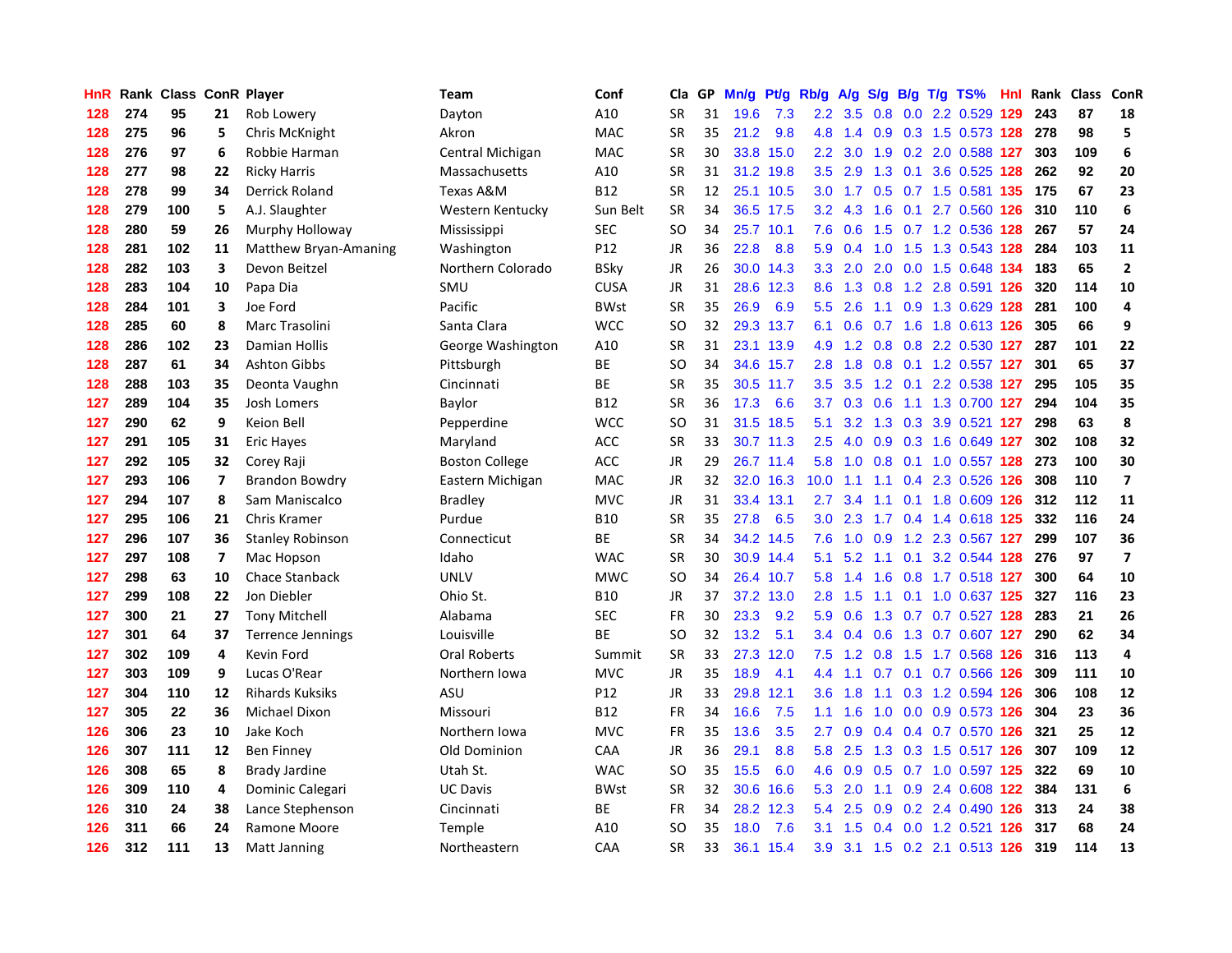| HnR |     | Rank Class ConR Player |                         |                         | Team                | Conf        | Cla       | <b>GP</b> | Mn/g | <b>Pt/g</b> | Rb/g             | A/g           |               |  | S/g B/g T/g TS%               | Hnl | Rank | Class        | <b>ConR</b>    |
|-----|-----|------------------------|-------------------------|-------------------------|---------------------|-------------|-----------|-----------|------|-------------|------------------|---------------|---------------|--|-------------------------------|-----|------|--------------|----------------|
| 126 | 313 | 112                    | 10                      | Vernon Teel             | Loyola Marymount    | <b>WCC</b>  | JR        | 34        |      | 35.1 15.4   | 5.3              | 5.6           | 1.8           |  | 0.6 3.5 0.556 124             |     | 348  | 122          | 11             |
| 126 | 314 | 112                    | 9                       | Jonathan Gibson         | New Mexico St.      | <b>WAC</b>  | <b>SR</b> | 34        |      | 32.6 17.5   | 2.9              | 2.8           |               |  | 1.4 0.1 2.1 0.599 123         |     | 380  | 129          | 11             |
| 126 | 315 | 113                    | 3                       | <b>B.J. Jenkins</b>     | Murray St.          | <b>OVC</b>  | <b>JR</b> | 36        |      | 25.9 10.6   | 2.6              |               |               |  | 3.2 1.8 0.2 1.6 0.581 126     |     | 318  | 113          | 3              |
| 126 | 316 | 114                    | 4                       | <b>Brian Qvale</b>      | Montana             | <b>BSky</b> | JR        | 30        |      | 26.3 10.2   | 7.1              | 0.7           |               |  | 0.4 2.0 1.1 0.635 127         |     | 293  | 107          | 4              |
| 126 | 317 | 115                    | 5                       | Kyle Austin             | <b>UC Riverside</b> | <b>BWst</b> | JR        | 29        |      | 34.3 17.6   | 7.4              | 1.7           |               |  | $0.7$ $0.3$ 2.2 $0.509$ 125   |     | 330  | 117          | 5              |
| 126 | 318 | 113                    | 5                       | <b>Will Figures</b>     | Northern Colorado   | <b>BSky</b> | <b>SR</b> | 33        | 32.1 | 16.6        | 3.6              | 2.8           | 1.0           |  | 0.0 2.3 0.586 124             |     | 349  | 121          | 5              |
| 126 | 319 | 67                     | 13                      | Klay Thompson           | Washington St.      | P12         | SO        | 31        | 35.4 | 19.6        | 5.1              | 2.3           | $1.4^{\circ}$ |  | 0.7 3.4 0.536 125             |     | 325  | 71           | 14             |
| 126 | 320 | 114                    | 14                      | Theo Robertson          | California          | P12         | <b>SR</b> | 29        | 33.9 | 14.2        | 4.7              | 2.3           | 0.6           |  | 0.1 2.0 0.624 126             |     | 314  | 112          | 13             |
| 126 | 321 | 25                     | 39                      | Dante Taylor            | Pittsburgh          | ВE          | <b>FR</b> | 34        | 13.9 | 4.1         | 3.7              | 0.1           |               |  | 0.4 0.6 0.5 0.582 125         |     | 331  | 27           | 41             |
| 126 | 322 | 68                     | 37                      | Kim English             | Missouri            | <b>B12</b>  | <b>SO</b> | 34        | 24.1 | 14.0        | 3.4              | 1.1           |               |  | 1.3 0.1 2.1 0.514 125         |     | 324  | 70           | 38             |
| 126 | 323 | 69                     | 40                      | Darryl Bryant           | West Virginia       | <b>BE</b>   | <b>SO</b> | 35        | 24.3 | 9.3         | 2.2              | 3.1           |               |  | $0.7$ $0.0$ $2.0$ $0.497$ 126 |     | 315  | 67           | 39             |
| 126 | 324 | 70                     | 25                      | <b>Terrell Holloway</b> | Xavier              | A10         | SO        | 35        |      | 31.9 12.1   | $2.4^{\circ}$    | 3.9           |               |  | 1.2 0.1 2.0 0.561 125         |     | 326  | 72           | 25             |
| 126 | 325 | 116                    | 6                       | Mark Payne              | <b>UC Davis</b>     | <b>BWst</b> | JR        | 24        | 33.7 | 15.6        | 4.0              | 4.4           |               |  | 2.1 0.4 2.6 0.632 136         |     | 155  | 59           | $\overline{2}$ |
| 125 | 326 | 26                     | 26                      | Chris Braswell          | Charlotte           | A10         | FR        | 31        | 22.6 | 9.5         | 8.6              | 1.0           |               |  | 0.6 0.6 2.2 0.534 125         |     | 328  | 26           | 26             |
| 125 | 327 | 115                    | 41                      | Gavin Edwards           | Connecticut         | ВE          | <b>SR</b> | 34        |      | 30.3 10.6   | 6.5              | 0.8           | 0.8           |  | 2.0 1.8 0.633 125             |     | 329  | 115          | 40             |
| 125 | 328 | 117                    | 10                      | Jahmar Young            | New Mexico St.      | <b>WAC</b>  | <b>JR</b> | 34        | 34.8 | 20.3        | 3.5              | 3.1           | 0.8           |  | 0.2 2.7 0.581 122             |     | 393  | 137          | 12             |
| 125 | 329 | 116                    | 23                      | Jason Bohannon          | Wisconsin           | <b>B10</b>  | <b>SR</b> | 33        |      | 36.8 11.6   | 3.6              | $2.2^{\circ}$ | 0.9           |  | 0.4 1.2 0.614 124             |     | 360  | 123          | 25             |
| 125 | 330 | 117                    | 11                      | <b>Ben Allen</b>        | Saint Mary's (CA)   | <b>WCC</b>  | <b>SR</b> | 34        | 27.6 | 10.7        | 7.6              | 2.2           | 0.6           |  | 0.7 1.6 0.597 125             |     | 336  | 117          | 10             |
| 125 | 331 | 27                     | 38                      | Khris Middleton         | Texas A&M           | <b>B12</b>  | <b>FR</b> | 34        | 20.9 | 7.2         |                  |               |               |  | 3.7 1.1 0.9 0.3 1.2 0.542 125 |     | 333  | 28           | 39             |
| 125 | 332 | 28                     | 33                      | Jordan Williams         | Maryland            | ACC         | <b>FR</b> | 33        | 24.8 | 9.6         | 8.6              |               |               |  | $0.2$ 0.7 1.0 0.9 0.515 124   |     | 337  | 29           | 33             |
| 125 | 333 | 118                    | 24                      | David Lighty            | Ohio St.            | <b>B10</b>  | JR        | 37        |      | 36.3 12.6   | 4.5              | 3.0           |               |  | 1.6 0.5 2.3 0.572 123         |     | 372  | 130          | 26             |
| 125 | 334 | 71                     | 42                      | <b>Taylor King</b>      | Villanova           | <b>BE</b>   | <b>SO</b> | 32        | 19.0 | 7.4         | 5.3              | 0.6           |               |  | 0.7 0.5 1.0 0.544 124         |     | 345  | 76           | 42             |
| 125 | 335 | 72                     | 11                      | Wesley Witherspoon      | <b>Memphis</b>      | <b>CUSA</b> | SO        | 34        |      | 25.6 12.5   | 4.6              | 1.4           |               |  | 1.4 0.9 1.8 0.577 125         |     | 334  | 73           | 11             |
| 125 | 336 | 118                    | 6                       | James Eayrs             | Milwaukee           | Hor.        | <b>SR</b> | 34        | 27.2 | 12.6        | 5.8              | 1.7           |               |  | 0.8 0.6 1.9 0.533 124         |     | 342  | 119          | 8              |
| 125 | 337 | 73                     | 34                      | Xavier Gibson           | Florida St.         | ACC         | <b>SO</b> | 32        | 12.8 | 5.5         | 2.8              | 0.3           |               |  | 0.4 0.8 1.3 0.571 124         |     | 343  | 75           | 34             |
| 125 | 338 | 29                     | 39                      | <b>Tiny Gallon</b>      | Oklahoma            | <b>B12</b>  | <b>FR</b> | 30        | 24.0 | 10.3        | 7.9              | 0.8           |               |  | 0.7 0.8 2.3 0.579 124         |     | 355  | 31           | 43             |
| 125 | 339 | 30                     | 25                      | <b>Maurice Creek</b>    | Indiana             | <b>B10</b>  | FR        | 12        |      | 25.4 16.4   | 3.8 <sub>2</sub> | 1.8           |               |  | 1.4 0.4 1.5 0.657 171         |     | 10   | $\mathbf{2}$ | 3              |
| 125 | 340 | 119                    | 5                       | <b>Anatoly Bose</b>     | Nicholls St.        | Southland   | JR.       | 30        |      | 35.4 21.1   | 6.0              |               |               |  | 2.0 1.1 0.3 2.8 0.577 124     |     | 354  | 125          | 5              |
| 125 | 341 | 120                    | 12                      | Claude Britten          | <b>UTEP</b>         | <b>CUSA</b> | JR        | 33        | 9.6  | 4.9         | 2.1              | 0.2           |               |  | 0.2 0.5 0.4 0.601 124         |     | 361  | 126          | 13             |
| 125 | 342 | 74                     | 28                      | <b>Scotty Hopson</b>    | Tennessee           | <b>SEC</b>  | <b>SO</b> | 37        | 27.7 | 12.2        | 3.4              | 1.2           |               |  | 1.0 0.2 2.1 0.519 122         |     | 383  | 86           | 31             |
| 125 | 343 | 75                     | 14                      | Samme Givens            | Drexel              | CAA         | <b>SO</b> | 32        | 25.5 | 8.3         | 8.3              | 1.2           | 1.1           |  | 0.7 1.5 0.503 124             |     | 352  | 77           | 14             |
| 125 | 344 | 121                    | $\overline{\mathbf{z}}$ | Norris Cole             | Cleveland St.       | Hor.        | JR        | 33        |      | 34.2 16.3   | 2.8              | 4.4           | 1.8           |  | 0.1 2.8 0.528 124             |     | 351  | 124          | 9              |
| 125 | 345 | 119                    | 8                       | Jimmy Conyers           | Akron               | <b>MAC</b>  | <b>SR</b> | 35        | 26.9 | 10.1        | 6.7              | 1.4           |               |  | 1.1 0.2 1.9 0.595 124         |     | 344  | 120          | 8              |
| 124 | 346 | 120                    | 8                       | <b>Willie Veasley</b>   | <b>Butler</b>       | Hor.        | <b>SR</b> | 37        | 31.4 | 9.8         | 4.3              | 1.0           |               |  | 1.2 0.2 1.8 0.577 124         |     | 338  | 118          | 6              |
| 124 | 347 | 121                    | 9                       | Jordan Bitzer           | Central Michigan    | <b>MAC</b>  | <b>SR</b> | 30        | 33.8 | 14.9        | 5.0              | 2.2           | 1.5           |  | 0.4 1.9 0.552 123             |     | 371  | 127          | 10             |
| 124 | 348 | 122                    | 40                      | <b>Mike Singletary</b>  | <b>Texas Tech</b>   | <b>B12</b>  | JR        | 35        |      | 34.5 15.0   | 6.8              |               |               |  | 2.3 1.2 0.7 2.8 0.535 124     |     | 346  | 121          | 42             |
| 124 | 349 | 76                     | 11                      | Toure' Murry            | Wichita St.         | <b>MVC</b>  | SO        | 35        |      | 31.6 11.9   | 5.0              | 3.1           |               |  | 1.4 0.3 2.1 0.523 124         |     | 358  | 80           | 13             |
| 124 | 350 | 31                     | 11                      | <b>Tyler Haws</b>       | <b>BYU</b>          | <b>MWC</b>  | FR        | 35        |      | 26.4 11.3   | 4.2              | 1.5           |               |  | 0.7 0.1 1.2 0.615 124         |     | 359  | 32           | 11             |
| 124 | 351 | 122                    | 11                      | Kyle Gibson             | Louisiana Tech      | <b>WAC</b>  | <b>SR</b> | 31        |      | 34.4 18.4   | 3.9              |               |               |  | 3.0 0.9 0.1 2.4 0.549 126     |     | 311  | 111          | 9              |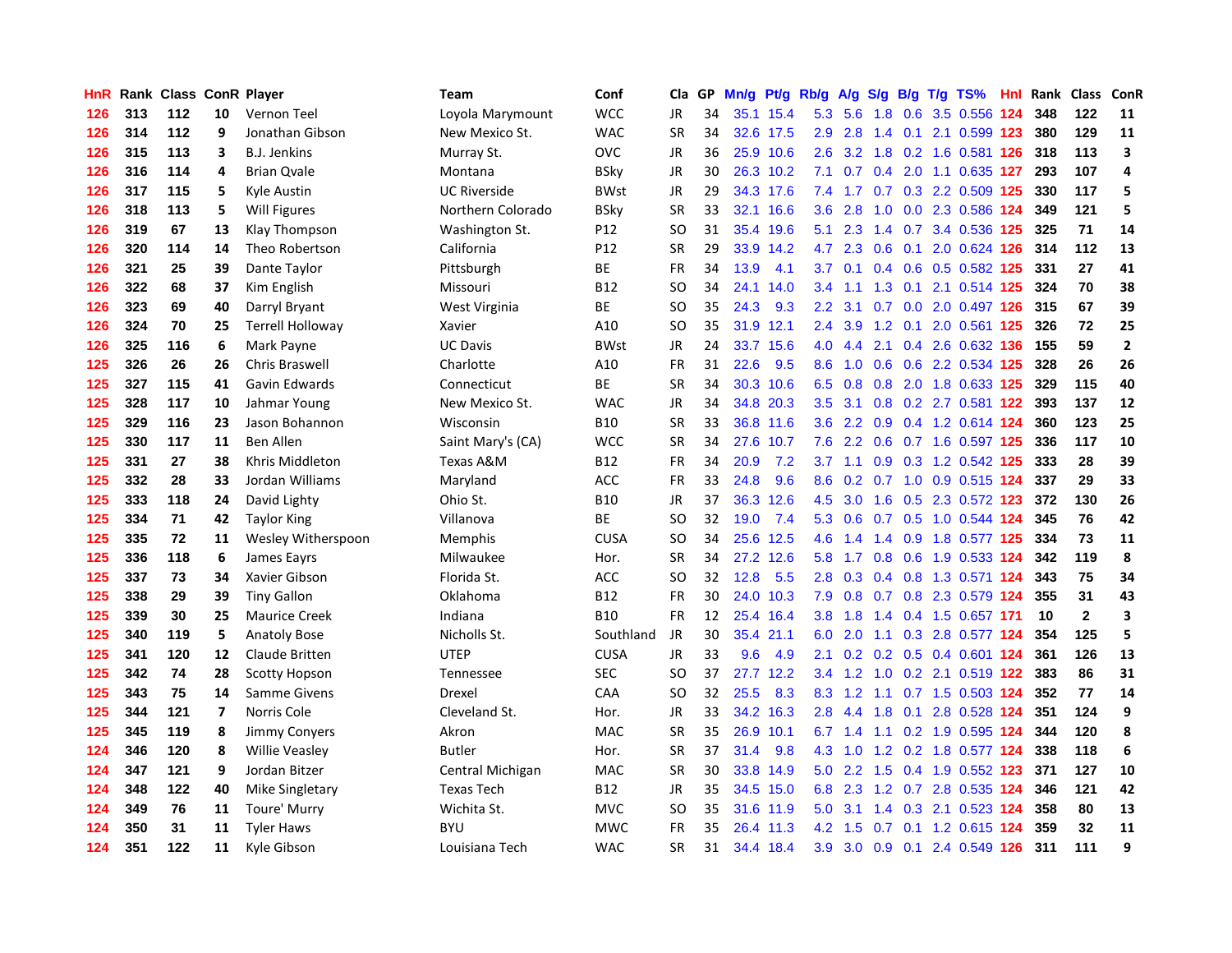| HnR | Rank |     |                | <b>Class ConR Player</b> | <b>Team</b>       | Conf            | Cla       | <b>GP</b> | Mn/g | Pt/g      | Rb/g             | A/g            |     |                 | S/g B/g T/g TS%           | Hnl | Rank | Class | <b>ConR</b>             |
|-----|------|-----|----------------|--------------------------|-------------------|-----------------|-----------|-----------|------|-----------|------------------|----------------|-----|-----------------|---------------------------|-----|------|-------|-------------------------|
| 124 | 352  | 123 | 27             | Shamari Spears           | Charlotte         | A10             | <b>JR</b> | 30        | 28.7 | 16.0      |                  | $5.9\quad 0.7$ | 0.8 |                 | 0.3 2.0 0.524 124         |     | 339  | 118   | 27                      |
| 124 | 353  | 77  | 41             | David Loubeau            | Texas A&M         | <b>B12</b>      | <b>SO</b> | 34        | 22.5 | 9.2       | 4.7              |                |     |                 | 0.3 0.4 0.2 1.1 0.541 124 |     | 357  | 79    | 44                      |
| 124 | 354  | 124 | 42             | D'walyn Roberts          | <b>Texas Tech</b> | <b>B12</b>      | JR        | 34        | 23.3 | 7.0       | 6.2              | 0.6            |     |                 | 0.8 1.3 0.9 0.595 124     |     | 340  | 119   | 41                      |
| 124 | 355  | 123 | $\overline{2}$ | Joseph Harris            | Coastal Carolina  | <b>BSou</b>     | <b>SR</b> | 35        | 30.9 | 14.2      | 9.6              | 1.4            | 1.9 |                 | 0.9 1.5 0.542 124         |     | 353  | 122   | $\overline{2}$          |
| 124 | 356  | 125 | 26             | Al Nolen                 | Minnesota         | <b>B10</b>      | JR        | 18        | 25.4 | 6.7       | 3.1              | 4.6            | 2.4 |                 | 0.1 1.6 0.498 130         |     | 232  | 88    | 18                      |
| 124 | 357  | 124 | 10             | Anthony Simpson          | Kent St.          | <b>MAC</b>      | <b>SR</b> | 34        | 25.3 | 9.2       | 5.9              | 0.9            | 1.0 |                 | 0.6 1.1 0.579 123         |     | 365  | 126   | 9                       |
| 124 | 358  | 125 | 12             | Harry Marshall           | Indiana St.       | <b>MVC</b>      | <b>SR</b> | 25        | 33.2 | 13.7      | 3.9 <sup>°</sup> | 3.4            |     |                 | 1.2 0.0 2.3 0.573 128     |     | 263  | 93    | 9                       |
| 124 | 359  | 78  | 29             | Andre Walker             | Vanderbilt        | <b>SEC</b>      | SO        | 32        | 25.0 | 6.1       | 5.4              | 2.5            | 0.9 |                 | 0.9 1.6 0.564 124         |     | 356  | 78    | 29                      |
| 124 | 360  | 32  | 30             | <b>Marshawn Powell</b>   | Arkansas          | <b>SEC</b>      | <b>FR</b> | 32        |      | 31.0 14.9 | 6.7              | 1.4            | 1.0 |                 | 1.3 2.1 0.530 122         |     | 397  | 37    | 32                      |
| 124 | 361  | 79  | 43             | Herb Pope                | Seton Hall        | <b>BE</b>       | SO        | 32        |      | 30.0 11.5 | 10.7             | 2.0            |     |                 | 0.8 1.8 2.3 0.476 123     |     | 373  | 84    | 45                      |
| 124 | 362  | 80  | 35             | Deividas Dulkys          | Florida St.       | <b>ACC</b>      | <b>SO</b> | 32        | 22.0 | 8.7       | 2.3              |                |     |                 | 1.1 1.0 0.3 1.0 0.578 123 |     | 367  | 82    | 35                      |
| 124 | 363  | 126 | 31             | <b>Tay Waller</b>        | Auburn            | <b>SEC</b>      | <b>SR</b> | 26        |      | 30.9 15.3 | 3.8 <sub>2</sub> |                |     |                 | 1.2 1.3 0.2 1.2 0.634 128 |     | -269 | 95    | 25                      |
| 124 | 364  | 126 | 12             | Steven Gray              | Gonzaga           | <b>WCC</b>      | JR        | 34        | 31.9 | 13.6      | 4.0              | 2.9            | 1.1 |                 | 0.4 2.2 0.570 123         |     | 362  | 127   | 12                      |
| 124 | 365  | 127 | 5              | Jon Jaques               | Cornell           | Ivy             | <b>SR</b> | 31        | 17.1 | 6.7       | 2.6              | 0.8            | 1.0 |                 | 0.1 0.9 0.657 123         |     | 364  | 125   | 5                       |
| 124 | 366  | 81  | 9              | <b>Ronald Nored</b>      | <b>Butler</b>     | Hor.            | SO        | 38        | 30.0 | 6.0       | 3.0 <sub>2</sub> | 3.6            | 1.8 |                 | $0.1$ 2.0 0.481 123       |     | 366  | 81    | 10                      |
| 123 | 367  | 127 | 10             | Rahmon Fletcher          | Green Bay         | Hor.            | JR        | 33        | 30.2 | 15.8      | 1.9              | 2.9            |     | $1.7 \quad 0.1$ | 3.1 0.545 124             |     | 341  | 120   | $\overline{\mathbf{z}}$ |
| 123 | 368  | 82  | 15             | Max Zhang                | California        | P12             | <b>SO</b> | 27        | 10.6 | 3.1       | $2.4^{\circ}$    | 0.2            | 0.1 |                 | 1.4 0.4 0.587 123         |     | 369  | 83    | 16                      |
| 123 | 369  | 128 | 44             | Justin Brownlee          | St. John's        | <b>BE</b>       | JR        | 32        | 18.6 | 6.8       | 4.5              | 0.9            |     |                 | 0.7 0.7 0.8 0.497 123     |     | 370  | 129   | 44                      |
| 123 | 370  | 128 | 43             | J.T. Tiller              | Missouri          | <b>B12</b>      | <b>SR</b> | 31        | 23.9 | 8.9       | 3.1              | 3.3            |     |                 | 1.6 0.1 2.3 0.498 123     |     | 363  | 124   | 45                      |
| 123 | 371  | 129 | 16             | Ty Abbott                | ASU               | P <sub>12</sub> | JR        | 32        |      | 28.7 12.0 | 4.4              | 1.6            |     |                 | 0.9 0.3 1.6 0.573 123     |     | 368  | 128   | 15                      |
| 123 | 372  | 129 | 3              | Reggie Holmes            | Morgan St.        | <b>MEAC</b>     | <b>SR</b> | 37        | 33.1 | 21.4      | 4.3              | 0.8            |     |                 | 1.5 0.2 2.0 0.543 123     |     | 376  | 128   | $\overline{\mathbf{3}}$ |
| 123 | 373  | 130 | 1              | <b>Justin Rutty</b>      | Quinnipiac        | <b>NEC</b>      | JR        | 33        | 31.5 | 15.3      | 10.9             | 0.9            | 1.0 |                 | 0.5 2.2 0.557 123         |     | 374  | 131   | $\mathbf{1}$            |
| 123 | 374  | 33  | 13             | Arsalan Kazemi           | Rice              | <b>CUSA</b>     | <b>FR</b> | 30        | 27.9 | 10.3      | 9.1              | 1.2            | 1.6 |                 | 0.9 1.9 0.554 124         |     | 347  | 30    | 12                      |
| 123 | 375  | 131 | 27             | Dallas Lauderdale        | Ohio St.          | <b>B10</b>      | JR        | 36        | 25.0 | 6.5       | 5.2              | 0.3            | 0.6 |                 | 2.1 0.9 0.681 121         |     | 411  | 143   | 28                      |
| 123 | 376  | 130 | 12             | Jonathan Tavernari       | <b>BYU</b>        | <b>MWC</b>      | <b>SR</b> | 36        | 23.6 | 10.1      | 4.4              | 1.5            |     |                 | 1.4 0.2 1.2 0.533 122     |     | 389  | 133   | 13                      |
| 123 | 377  | 34  | 36             | Glen Rice Jr.            | Georgia Tech      | <b>ACC</b>      | <b>FR</b> | 35        | 18.4 | 5.4       | 3.1              | 1.7            |     |                 | 1.1 0.5 1.2 0.532 123     |     | 381  | 33    | 36                      |
| 123 | 378  | 83  | 11             | <b>Randy Davis</b>       | Ball St.          | <b>MAC</b>      | SO.       | 30        | 28.4 | 10.3      | 3.5              | 3.3            |     |                 | 0.9 0.0 2.2 0.617 122     |     | 394  | 87    | 12                      |
| 123 | 379  | 132 | 45             | Rashad Bishop            | Cincinnati        | <b>BE</b>       | JR        | 30        | 25.8 | 8.4       | 4.4              | 1.8            |     |                 | 0.7 0.6 1.2 0.559 124     |     | 350  | 123   | 43                      |
| 123 | 380  | 84  | 32             | <b>Terrance Henry</b>    | Mississippi       | <b>SEC</b>      | <b>SO</b> | 33        | 17.1 | 6.4       | 3.7              | 0.7            |     |                 | $0.4$ 0.9 0.7 0.643 123   |     | 375  | 85    | 30                      |
| 123 | 381  | 35  | 46             | <b>Brandon Triche</b>    | Syracuse          | ВE              | <b>FR</b> | 35        | 21.3 | 8.1       | 1.8              | 2.8            | 0.9 | 0.1             | 2.0 0.589 122             |     | 386  | 34    | 46                      |
| 123 | 382  | 131 | 44             | Keith Ramsey             | Missouri          | <b>B12</b>      | <b>SR</b> | 34        | 26.9 | 6.4       | 5.8              | 1.4            | 1.6 |                 | 1.1 1.7 0.594 123         |     | 382  | 130   | 46                      |
| 123 | 383  | 133 | 28             | <b>Durrell Summers</b>   | Michigan St.      | <b>B10</b>      | <b>JR</b> | 37        |      | 26.2 11.3 | 4.7              | 0.8            | 0.7 |                 | 0.1 1.8 0.546             | 122 | 392  | 136   | 27                      |
| 122 | 384  | 132 | 28             | <b>Ryan Brooks</b>       | Temple            | A10             | <b>SR</b> | 35        | 36.2 | 14.3      | 4.2              | 2.3            | 0.8 |                 | 0.1 1.2 0.515 122         |     | 391  | 134   | 28                      |
| 122 | 385  | 134 | 13             | Matt Shaw                | <b>UNLV</b>       | <b>MWC</b>      | <b>JR</b> | 30        | 15.2 | 7.0       | 2.8              | 0.4            |     |                 | 0.3 0.5 0.5 0.603 123     |     | 378  | 133   | 12                      |
| 122 | 386  | 133 | 8              | <b>Ryan Thompson</b>     | Rider             | <b>MAAC</b>     | <b>SR</b> | 33        |      | 36.6 17.2 | 5.0              | 2.8            |     |                 | 1.2 0.3 2.2 0.550 122     |     | 399  | 136   | 8                       |
| 122 | 387  | 134 | 37             | Landon Milbourne         | Maryland          | ACC             | <b>SR</b> | 33        |      | 29.6 12.7 | 4.9              | 0.8            |     |                 | 1.1 1.2 1.5 0.540 122 401 |     |      | 137   | 38                      |
| 122 | 388  | 135 | 14             | <b>Tyler Wilkerson</b>   | Marshall          | <b>CUSA</b>     | <b>SR</b> | 33        |      | 26.3 14.0 | 7.2              | 1.0            | 0.6 |                 | 1.0 1.6 0.582 122         |     | 385  | 132   | 14                      |
| 122 | 389  | 85  | 29             | Verdell Jones            | Indiana           | <b>B10</b>      | <b>SO</b> | 31        | 31.4 | 14.9      | 3.9              | 3.4            | 0.9 | 0.4             | 2.8 0.495                 | 119 | 461  | 104   | 31                      |
| 122 | 390  | 135 | 45             | <b>B.J. Holmes</b>       | Texas A&M         | <b>B12</b>      | <b>JR</b> | 34        | 25.5 | 9.3       | 2.3              | 1.8            |     |                 | 0.8 0.0 1.6 0.573 122     |     | 400  | 139   | 48                      |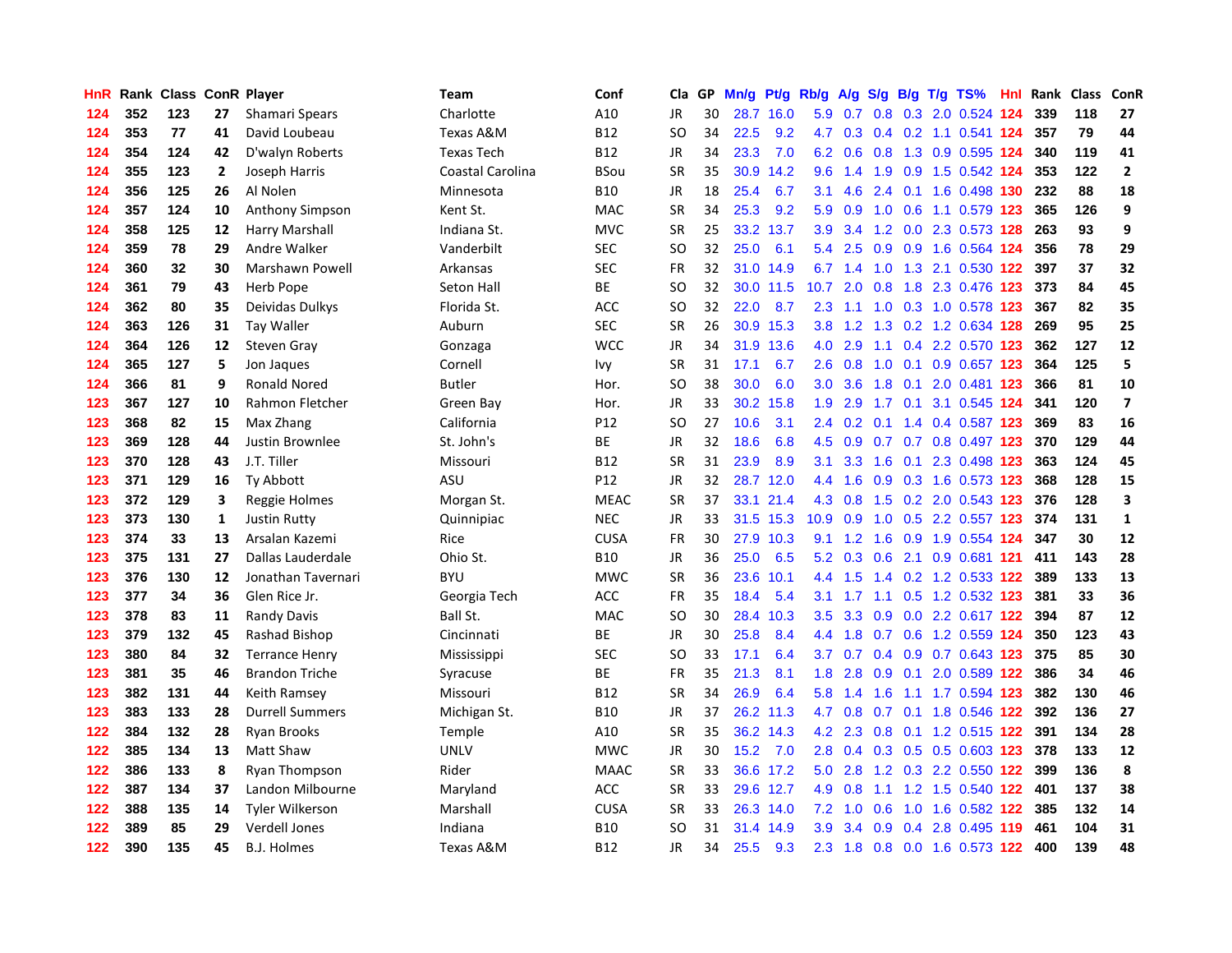| HnR | Rank |     |    | <b>Class ConR Player</b> | Team                    | Conf        | Cla       | <b>GP</b> | Mn/g | <b>Pt/g</b> | Rb/g | A/g |                  |  | S/g B/g T/g TS%               | Hnl | Rank | <b>Class</b> | <b>ConR</b>             |
|-----|------|-----|----|--------------------------|-------------------------|-------------|-----------|-----------|------|-------------|------|-----|------------------|--|-------------------------------|-----|------|--------------|-------------------------|
| 122 | 391  | 136 | 29 | Keith Cothran            | Rhode Island            | A10         | <b>SR</b> | 36        | 30.6 | 14.3        | 3.4  | 2.1 | 1.7              |  | 0.5 1.5 0.504 122             |     | 396  | 135          | 29                      |
| 122 | 392  | 137 | 11 | Cory Cooperwood          | Wright St.              | Hor.        | SR        | 32        | 23.9 | 9.3         | 6.1  |     |                  |  | 0.9 0.7 0.7 1.4 0.528 121     |     | 406  | 140          | 11                      |
| 122 | 393  | 136 | 46 | <b>Justin Safford</b>    | Missouri                | <b>B12</b>  | JR        | 28        | 20.0 | 8.6         | 4.1  |     |                  |  | 1.2 0.8 0.6 1.4 0.492 122     |     | 388  | 135          | 47                      |
| 122 | 394  | 137 | 15 | Julyan Stone             | <b>UTEP</b>             | <b>CUSA</b> | JR        | 33        | 30.8 | 6.1         | 5.1  | 5.5 | 1.6              |  | 0.5 2.1 0.518 121             |     | 416  | 146          | 15                      |
| 122 | 395  | 138 | 38 | Demontez Stitt           | Clemson                 | ACC         | <b>JR</b> | 30        | 28.8 | 11.4        | 2.7  | 3.1 | 1.5              |  | 0.3 2.7 0.557 122             |     | 398  | 138          | 37                      |
| 122 | 396  | 139 | 47 | Gary Johnson             | Texas                   | <b>B12</b>  | JR        | 34        | 23.8 | 9.4         | 5.6  | 0.7 |                  |  | 0.6 0.3 1.2 0.581 121         |     | 409  | 142          | 51                      |
| 122 | 397  | 138 | 30 | Garrett Williamson       | Saint Joseph's          | A10         | <b>SR</b> | 31        |      | 33.8 12.1   | 3.6  | 3.9 |                  |  | 1.7 1.0 2.6 0.572 121         |     | 407  | 141          | 30                      |
| 122 | 398  | 36  | 17 | <b>Reeves Nelson</b>     | <b>UCLA</b>             | P12         | FR        | 28        |      | 23.4 11.1   | 5.7  | 0.4 | 0.7              |  | 0.7 1.7 0.612 122             |     | 387  | 35           | 17                      |
| 122 | 399  | 140 | 48 | LaRon Dendy              | Iowa St.                | <b>B12</b>  | <b>JR</b> | 24        | 16.3 | 7.3         | 3.6  | 0.4 | 0.6              |  | 1.3 0.7 0.552 125             |     | 323  | 115          | 37                      |
| 122 | 400  | 139 | 49 | Zaire Taylor             | Missouri                | <b>B12</b>  | <b>SR</b> | 34        | 27.3 | 8.1         | 3.1  | 2.5 |                  |  | 1.9 0.2 1.2 0.504 121         |     | 403  | 138          | 50                      |
| 121 | 401  | 140 | 7  | <b>Kenny Daniels</b>     | Cal St. Northridge      | <b>BWst</b> | <b>SR</b> | 32        |      | 27.6 15.6   | 4.2  | 1.9 |                  |  | 1.1 0.1 3.4 0.603 120         |     | 432  | 147          | 9                       |
| 121 | 402  | 141 | 6  | Jamie Jones              | Portland St.            | <b>BSky</b> | <b>SR</b> | 32        |      | 28.9 13.8   | 7.7  | 1.0 |                  |  | 0.7 2.3 1.4 0.606 121         |     | 420  | 144          | 6                       |
| 121 | 403  | 141 | 30 | <b>Blake Hoffarber</b>   | Minnesota               | <b>B10</b>  | JR        | 35        | 27.8 | 10.0        | 3.6  | 1.8 | 0.6              |  | 0.1 0.9 0.684 121             |     | 417  | 147          | 29                      |
| 121 | 404  | 86  | 8  | James Nunnally           | <b>UC Santa Barbara</b> | <b>BWst</b> | <b>SO</b> | 29        | 29.9 | 14.7        | 5.6  | 1.9 |                  |  | 0.7 0.1 3.0 0.577 121         |     | 413  | 89           | $\overline{\mathbf{z}}$ |
| 121 | 405  | 37  | 13 | Mangisto Arop            | Gonzaga                 | <b>WCC</b>  | <b>FR</b> | 31        | 11.9 | 3.5         | 3.8  | 0.7 |                  |  | $0.3$ 0.2 0.5 0.560           | 121 | 410  | 38           | 13                      |
| 121 | 406  | 38  | 39 | <b>Durand Scott</b>      | Miami (FL)              | ACC         | FR        | 33        | 27.8 | 10.3        | 4.0  | 3.4 |                  |  | 1.2 0.2 2.2 0.514 120         |     | 425  | 41           | 41                      |
| 121 | 407  | 87  | 13 | Dwayne Lathan            | Indiana St.             | <b>MVC</b>  | <b>SO</b> | 20        | 23.6 | 12.7        | 5.1  | 1.4 | 0.9 <sub>0</sub> |  | 0.8 2.6 0.579 132 211         |     |      | 41           | $\overline{\mathbf{z}}$ |
| 121 | 408  | 142 | 33 | <b>Melvin Goins</b>      | Tennessee               | SEC         | <b>JR</b> | 31        | 16.0 | 5.3         | 1.9  | 1.8 | 1.0              |  | 0.0 1.1 0.469 120             |     | 443  | 158          | 35                      |
| 121 | 409  | 39  | 15 | Chris Fouch              | Drexel                  | CAA         | <b>FR</b> | 30        |      | 21.3 11.3   | 1.9  |     |                  |  | 1.3 0.7 0.1 1.0 0.565 122     |     | 390  | 36           | 15                      |
| 121 | 410  | 142 | 40 | Zach Peacock             | Georgia Tech            | ACC         | <b>SR</b> | 35        | 22.5 | 8.6         | 4.1  |     |                  |  | 1.0 1.0 0.3 1.5 0.550 121     |     | 418  | 143          | 39                      |
| 121 | 411  | 40  | 4  | Isaiah Canaan            | Murray St.              | OVC         | <b>FR</b> | 36        |      | 20.4 10.4   | 2.3  | 1.6 | 0.9              |  | 0.0 1.7 0.638 121             |     | 414  | 39           | $\overline{\mathbf{4}}$ |
| 121 | 412  | 143 | 18 | Venoy Overton            | Washington              | P12         | JR        | 36        | 23.1 | 8.5         | 2.9  | 3.1 | 1.4              |  | 0.2 2.3 0.549 121             |     | 415  | 145          | 19                      |
| 121 | 413  | 41  | 50 | Avery Bradley            | Texas                   | <b>B12</b>  | FR        | 34        |      | 29.5 11.6   | 2.9  | 2.1 |                  |  | 1.3 0.5 1.5 0.494 120         |     | 429  | 42           | 52                      |
| 121 | 414  | 88  | 9  | T.J. Robinson            | Long Beach St.          | <b>BWst</b> | <b>SO</b> | 33        | 31.9 | 15.4        | 10.1 | 0.8 | 0.6              |  | 0.1 2.4 0.530                 | 120 | 426  | 92           | 8                       |
| 121 | 415  | 144 | 47 | John Flowers             | West Virginia           | ВE          | <b>JR</b> | 38        | 14.4 | 3.1         | 2.4  | 1.2 | 0.6              |  | 0.8 0.7 0.486 120             |     | 428  | 150          | 48                      |
| 121 | 416  | 145 | 1  | <b>Charles Garcia</b>    | Seattle                 | Ind.        | JR        | 31        |      | 26.0 18.7   | 8.3  | 1.0 |                  |  | 0.5 0.8 4.0 0.524 120         |     | 436  | 154          | $\mathbf{1}$            |
| 121 | 417  | 143 | 48 | Jerome Dyson             | Connecticut             | <b>BE</b>   | <b>SR</b> | 34        |      | 33.6 17.2   |      |     |                  |  | 4.3 4.2 1.3 0.6 3.9 0.482 120 |     | 427  | 145          | 47                      |
| 121 | 418  | 89  | 34 | <b>Erving Walker</b>     | Florida                 | <b>SEC</b>  | <b>SO</b> | 34        |      | 32.9 12.6   | 3.3  | 4.9 |                  |  | 1.3 0.0 2.5 0.491 120         |     | 424  | 91           | 33                      |
| 121 | 419  | 146 | 14 | <b>Billy White</b>       | San Diego St.           | <b>MWC</b>  | JR        | 32        | 27.6 | 11.1        | 4.3  | 1.4 | 1.0              |  | 0.8 2.1 0.603 121             |     | 419  | 148          | 14                      |
| 121 | 420  | 147 | 12 | <b>Brian Green</b>       | Utah St.                | <b>WAC</b>  | <b>JR</b> | 34        | 17.6 | 7.6         | 1.6  | 1.4 | 0.5              |  | 0.0 0.6 0.628 120             |     | 435  | 153          | 13                      |
| 121 | 421  | 144 | 31 | <b>Keaton Grant</b>      | Purdue                  | <b>B10</b>  | <b>SR</b> | 35        | 22.9 | 6.6         | 2.8  | 1.8 |                  |  | 0.7 0.3 1.2 0.495 118         |     | 484  | 162          | 35                      |
| 120 | 422  | 145 | 19 | <b>Eric Boateng</b>      | ASU                     | P12         | <b>SR</b> | 33        | 27.1 | 8.8         | 7.2  | 0.9 | 0.6              |  | 0.8 2.1 0.636 120             |     | 434  | 148          | 20                      |
| 120 | 423  | 146 | 14 | Justin Carter            | Creighton               | MVC         | <b>SR</b> | 31        | 25.0 | 9.7         | 6.5  | 2.0 |                  |  | 0.7 0.5 1.9 0.523 121         |     | 408  | 142          | 14                      |
| 120 | 424  | 148 | 20 | Alex Stepheson           | <b>USC</b>              | P12         | <b>JR</b> | 28        | 25.8 | 8.4         | 7.2  | 0.3 | 0.1              |  | 1.6 1.8 0.479 120             |     | 438  | 156          | 21                      |
| 120 | 425  | 147 | 1  | <b>Tyler Cain</b>        | South Dakota            | GWC         | <b>SR</b> | 32        |      | 32.6 14.7   | 10.4 | 2.4 | 1.5              |  | 3.0 2.3 0.611 120             |     | 431  | 146          | $\mathbf{1}$            |
| 120 | 426  | 149 | 12 | Cory Johnson             | Valparaiso              | Hor.        | JR        | 32        | 29.8 | 15.6        | 5.8  | 1.5 |                  |  | 1.0 0.5 2.4 0.607 120         |     | 437  | 155          | 12                      |
| 120 | 427  | 90  | 32 | Ralph Sampson            | Minnesota               | <b>B10</b>  | SO        | 33        | 25.6 | 8.2         | 5.8  | 1.9 |                  |  | 0.5 1.6 1.5 0.531 120         |     | 441  | 94           | 30                      |
| 120 | 428  | 148 | 16 | Nkem Ojougboh            | Northeastern            | CAA         | <b>SR</b> | 33        | 33.2 | 9.2         | 7.2  | 1.1 | 0.7              |  | 2.3 1.8 0.581 120             |     | 444  | 149          | 18                      |
| 120 | 429  | 91  | 21 | Michael Dunigan          | Oregon                  | P12         | SO.       | 28        | 20.3 | 9.0         | 4.9  | 0.1 |                  |  | 0.6 1.3 1.3 0.573 122         |     | 395  | 88           | 18                      |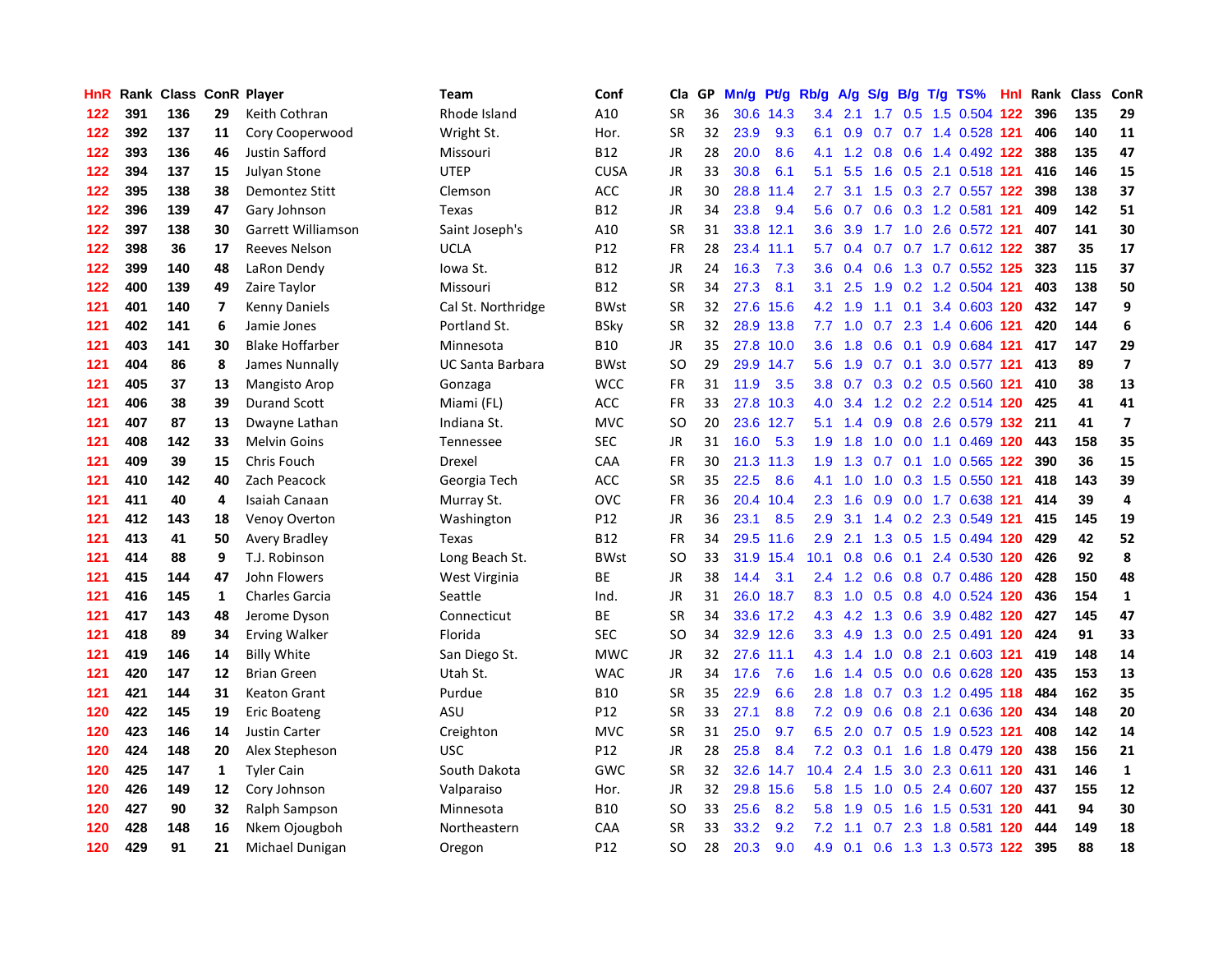| HnR | Rank |     |    | <b>Class ConR Player</b>   | Team                | Conf        | Cla           | <b>GP</b> | Mn/g | Pt/g      | Rb/g             | A/g           |     |  | S/g B/g T/g TS%           | Hnl | Rank | <b>Class</b> | <b>ConR</b>             |
|-----|------|-----|----|----------------------------|---------------------|-------------|---------------|-----------|------|-----------|------------------|---------------|-----|--|---------------------------|-----|------|--------------|-------------------------|
| 120 | 430  | 149 | 4  | Carlos Strong              | Boston U.           | <b>AEC</b>  | <b>SR</b>     | 35        |      | 30.7 10.9 | 4.6              | 1.8           |     |  | 1.7 0.4 1.3 0.607 119     |     | 458  | 154          | 4                       |
| 120 | 431  | 150 | 17 | Jamie Skeen                | VCU                 | CAA         | <b>JR</b>     | 28        | 20.7 | 8.1       | 4.5              | 0.9           |     |  | 0.8 0.4 0.8 0.555 121     |     | 421  | 149          | 17                      |
| 120 | 432  | 92  | 15 | <b>Garrett Stutz</b>       | Wichita St.         | <b>MVC</b>  | SO            | 35        | 16.5 | 7.8       | $4.4^{\circ}$    | 0.6           |     |  | 0.3 0.5 1.2 0.546 119     |     | 453  | 100          | 16                      |
| 120 | 433  | 93  | 13 | <b>Troy Gillenwater</b>    | New Mexico St.      | <b>WAC</b>  | <b>SO</b>     | 13        | 22.8 | 14.6      | 6.8              | 0.8           |     |  | 0.8 1.3 1.3 0.601 144     |     | 95   | 20           | $\overline{\mathbf{3}}$ |
| 120 | 434  | 151 | 51 | Dogus Balbay               | Texas               | <b>B12</b>  | <b>JR</b>     | 27        | 21.5 | 3.8       | 3.2              | 3.9           |     |  | 1.3 0.5 1.6 0.468 120     |     | 433  | 152          | 53                      |
| 120 | 435  | 94  | 49 | Jason Clark                | Georgetown          | BE          | SO            | 34        | 33.4 | 10.5      | 3.9              | 2.0           |     |  | 1.4 0.2 2.0 0.622 119     |     | 451  | 99           | 51                      |
| 120 | 436  | 150 | 16 | Ali Farokhmanesh           | Northern Iowa       | <b>MVC</b>  | <b>SR</b>     | 35        | 30.3 | 9.7       | 1.5              | 1.1           | 0.7 |  | 0.0 0.8 0.549             | 119 | 459  | 155          | 17                      |
| 120 | 437  | 151 | 22 | Derek Glasser              | ASU                 | P12         | <b>SR</b>     | 33        | 32.9 | 10.1      | 2.5              | 4.8           | 1.1 |  | 0.2 2.2 0.543 119         |     | 452  | 153          | 22                      |
| 120 | 438  | 95  | 41 | Andre Young                | Clemson             | <b>ACC</b>  | <b>SO</b>     | 32        | 26.3 | 9.2       | 2.2              | 2.4           |     |  | 1.7 0.0 1.8 0.561 119     |     | 447  | 96           | 43                      |
| 119 | 439  | 96  | 14 | <b>Robert Sacre</b>        | Gonzaga             | <b>WCC</b>  | <sub>SO</sub> | 34        |      | 25.3 10.3 | 5.4              | 0.6           |     |  | 0.7 1.9 2.0 0.556 119     |     | 454  | 101          | 14                      |
| 119 | 440  | 97  | 42 | Iman Shumpert              | Georgia Tech        | <b>ACC</b>  | <b>SO</b>     | 30        |      | 30.1 10.0 | 3.6              | 4.0           |     |  | 1.9 0.2 3.1 0.486 120 439 |     |      | 93           | 42                      |
| 119 | 441  | 42  | 43 | <b>Mason Plumlee</b>       | Duke                | ACC         | FR            | 34        | 14.1 | 3.7       | 3.1              | 0.9           |     |  | $0.5$ 0.9 0.9 0.484 121   |     | 422  | 40           | 40                      |
| 119 | 442  | 152 | 17 | Kwadzo Ahelegbe            | Northern Iowa       | <b>MVC</b>  | <b>JR</b>     | 35        | 29.5 | 10.6      | 3.1              | 2.8           | 0.8 |  | 0.1 3.0 0.484 119 473     |     |      | 164          | 18                      |
| 119 | 443  | 98  | 15 | Noah Hartsock              | <b>BYU</b>          | <b>MWC</b>  | <b>SO</b>     | 36        | 24.4 | 6.5       | 5.1              | 1.2           | 0.5 |  | 1.3 0.6 0.591 119         |     | 468  | 106          | 17                      |
| 119 | 444  | 152 | 23 | Michael Roll               | <b>UCLA</b>         | P12         | <b>SR</b>     | 32        | 35.8 | 14.1      | 2.8              | 3.6           |     |  | 1.0 0.1 1.9 0.591 117     |     | 531  | 173          | 25                      |
| 119 | 445  | 153 | 5  | <b>Michael Craion</b>      | <b>Oral Roberts</b> | Summit      | <b>JR</b>     | 33        |      | 31.2 13.3 | 7.3              | 1.6           | 1.3 |  | 1.0 2.3 0.537 118         |     | 483  | 166          | 6                       |
| 119 | 446  | 43  | 16 | <b>Chase Tapley</b>        | San Diego St.       | <b>MWC</b>  | <b>FR</b>     | 33        | 23.4 | 7.6       | 2.3              | 2.2           | 1.1 |  | 0.4 1.2 0.598 119         |     | 457  | 43           | 15                      |
| 119 | 447  | 99  | 35 | Dee Bost                   | Mississippi St.     | <b>SEC</b>  | <b>SO</b>     | 36        |      | 34.9 13.0 | $4.4^{\circ}$    | 5.2           |     |  | 1.3 0.2 3.3 0.533 119     |     | 455  | 102          | 36                      |
| 119 | 448  | 153 | 33 | Lawrence Westbrook         | Minnesota           | <b>B10</b>  | <b>SR</b>     | 34        |      | 26.4 12.8 | 2.6              | $2.2^{\circ}$ |     |  | 0.8 0.1 2.2 0.585 119     |     | 464  | 156          | 32                      |
| 119 | 449  | 100 | 36 | Darius Miller              | Kentucky            | <b>SEC</b>  | <b>SO</b>     | 38        | 21.2 | 6.5       | 2.5              | 1.5           |     |  | 0.6 0.6 0.9 0.525 119 471 |     |      | 107          | 38                      |
| 119 | 450  | 101 | 18 | <b>Taylor Brown</b>        | Bradley             | <b>MVC</b>  | SO.           | 27        | 30.1 | 13.5      | 6.9              | 1.1           |     |  | $0.9$ 0.4 2.2 0.548 120   |     | -423 | 90           | 15                      |
| 119 | 451  | 154 | 50 | Corey Stokes               | Villanova           | BE          | JR            | 32        | 26.0 | 9.5       | 4.0              | 0.9           |     |  | 0.7 0.4 1.1 0.574 119     |     | 466  | 161          | 53                      |
| 119 | 452  | 102 | 17 | Oscar Bellfield            | <b>UNLV</b>         | <b>MWC</b>  | SO.           | 34        | 28.4 | 9.3       | 2.5              | 4.8           | 0.9 |  | 0.2 1.9 0.512 119         |     | 463  | 105          | 16                      |
| 119 | 453  | 155 | 37 | Alex Tyus                  | Florida             | <b>SEC</b>  | <b>JR</b>     | 34        | 28.4 | 11.8      | 6.9              | 0.4           |     |  | 0.5 1.0 1.6 0.533 119     |     | 460  | 159          | 37                      |
| 119 | 454  | 154 | 6  | Deilvez Yearby             | <b>IPFW</b>         | Summit      | <b>SR</b>     | 30        | 25.7 | 13.8      |                  | 8.7 1.2       | 0.6 |  | 2.5 2.7 0.480 120         |     | 446  | 151          | 5                       |
| 119 | 455  | 44  | 15 | <b>Matthew Dellavedova</b> | Saint Mary's (CA)   | <b>WCC</b>  | <b>FR</b>     | 34        |      | 36.4 12.1 | 3.5              | 4.5           |     |  | 1.2 0.0 2.0 0.562 118     |     | 477  | 45           | 15                      |
| 119 | 456  | 103 | 52 | <b>Willie Warren</b>       | Oklahoma            | <b>B12</b>  | <b>SO</b>     | 21        |      | 32.3 16.3 | 3.3              | 4.1           |     |  | 1.0 0.0 3.8 0.561 125     |     | 335  | 74           | 40                      |
| 119 | 457  | 156 | 6  | Gilberto Clavell           | Sam Houston St.     | Southland   | <b>JR</b>     | 33        |      | 28.1 17.1 | 6.4              | 1.3           |     |  | 0.8 0.2 2.7 0.610 119 472 |     |      | 163          | 6                       |
| 119 | 458  | 104 | 53 | Dash Harris                | Texas A&M           | B12         | <b>SO</b>     | 32        | 26.6 | 4.9       | 3.2              | 3.4           |     |  | 1.4 0.1 1.8 0.471 119 450 |     |      | 98           | 54                      |
| 119 | 459  | 157 | 16 | Jeremy Williams            | <b>UTEP</b>         | <b>CUSA</b> | <b>JR</b>     | 33        | 24.1 | 10.0      | 4.7              | 0.8           |     |  | 0.7 0.5 1.3 0.581 118     |     | 501  | 174          | 17                      |
| 119 | 460  | 155 | 31 | Marcus Johnson             | Dayton              | A10         | <b>SR</b>     | 36        | 24.9 | 9.3       | 3.3              | 1.9           |     |  | 0.9 0.2 1.6 0.504 119     |     | 469  | 158          | 31                      |
| 119 | 461  | 158 | 18 | <b>Marcus Kitts</b>        | William & Mary      | CAA         | JR            | 32        | 22.9 | 7.0       | 6.3              | 1.3           |     |  | 0.4 1.0 1.5 0.593 119     |     | 462  | 160          | 19                      |
| 119 | 462  | 105 | 6  | Zack Rosen                 | Pennsylvania        | Ivy         | <b>SO</b>     | 28        |      | 37.1 17.7 | 3.3 <sub>2</sub> | 4.4           | 1.1 |  | 0.0 3.3 0.615 118         |     | 499  | 114          | 6                       |
| 119 | 463  | 156 | 51 | Jermaine Dixon             | Pittsburgh          | <b>BE</b>   | <b>SR</b>     | 25        | 28.6 | 10.6      | 4.0              | 2.2           | 1.2 |  | 0.5 1.5 0.453 120         |     | 445  | 150          | 49                      |
| 119 | 464  | 45  | 38 | <b>Daniel Orton</b>        | Kentucky            | <b>SEC</b>  | <b>FR</b>     | 38        | 13.2 | 3.4       | 3.3 <sub>2</sub> | 0.4           | 0.6 |  | 1.4 1.0 0.527 118         |     | 479  | 47           | 39                      |
| 119 | 465  | 46  | 34 | <b>Rodney Williams</b>     | Minnesota           | <b>B10</b>  | <b>FR</b>     | 32        | 11.9 | 4.3       | 1.6              | 0.5           |     |  | 0.4 0.7 0.5 0.584 118 478 |     |      | 46           | 34                      |
| 119 | 466  | 106 | 44 | <b>Malcolm Grant</b>       | Miami (FL)          | <b>ACC</b>  | SO            | 33        | 24.6 | 9.6       | 1.9              | 3.5           | 0.6 |  | $0.1$ 2.0 0.546 118       |     | 493  | 111          | 44                      |
| 119 | 467  | 159 | 39 | Sam Muldrow                | South Carolina      | <b>SEC</b>  | JR            | 31        | 29.7 | 10.4      | 6.2              | 0.4           | 0.9 |  | 3.1 1.5 0.476 117         |     | 528  | 183          | 43                      |
| 119 | 468  | 107 | 10 | Eric Wise                  | UC Irvine           | <b>BWst</b> | <b>SO</b>     | 32        |      | 32.6 16.3 | 6.5              | 3.0           |     |  | 0.9 0.5 2.1 0.504 118     |     | 502  | 115          | 11                      |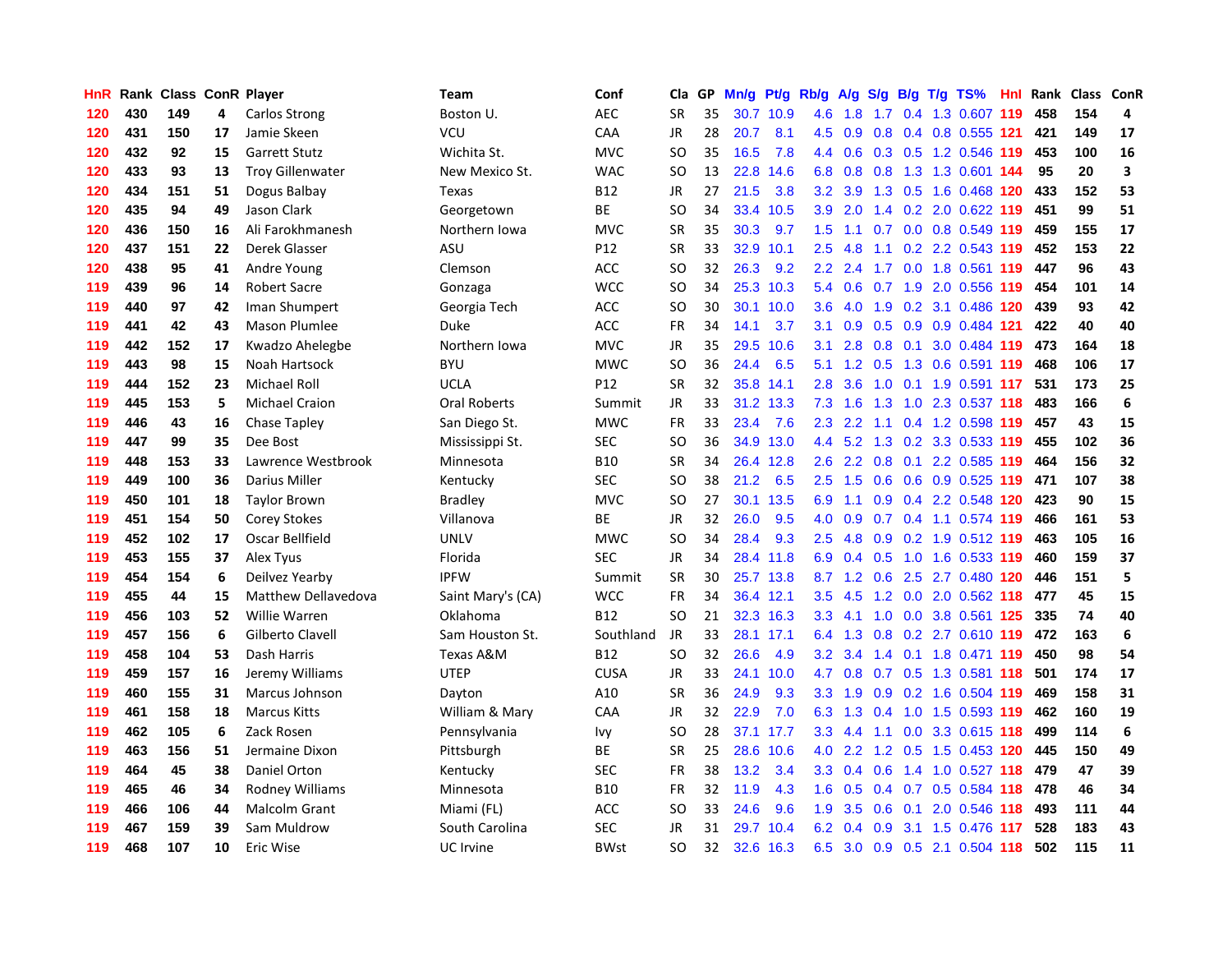| HnR | Rank |     |                          | <b>Class ConR Player</b> | Team                 | Conf        | Cla       | GP | Mn/g | <b>Pt/g</b> | Rb/g          | A/g           |                  |     | $S/g$ B/g T/g TS%                    | Hnl | Rank | Class | <b>ConR</b>             |
|-----|------|-----|--------------------------|--------------------------|----------------------|-------------|-----------|----|------|-------------|---------------|---------------|------------------|-----|--------------------------------------|-----|------|-------|-------------------------|
| 119 | 469  | 160 | 9                        | Clarence Jackson         | Siena                | <b>MAAC</b> | JR        | 33 | 26.7 | 13.6        | 2.5           | 0.8           | 1.8              |     | 0.4 1.4 0.550 118                    |     | 495  | 172   | 12                      |
| 118 | 470  | 161 | 35                       | Chris Allen              | Michigan St.         | <b>B10</b>  | <b>JR</b> | 36 | 25.5 | 8.2         | 2.8           | 2.0           |                  |     | 0.4 0.1 1.4 0.555 118 475            |     |      | 165   | 33                      |
| 118 | 471  | 108 | 19                       | <b>Quinn McDowell</b>    | William & Mary       | CAA         | <b>SO</b> | 32 | 33.3 | 13.9        | 4.3           |               |                  |     | 1.3 0.6 0.1 1.2 0.628 118 474        |     |      | 108   | 20                      |
| 118 | 472  | 162 | 45                       | <b>William Graves</b>    | North Carolina       | ACC         | JR        | 36 | 24.3 | 9.8         | 4.6           | 1.0           |                  |     | $0.6$ $0.2$ $0.9$ $0.512$ <b>116</b> |     | 555  | 194   | 50                      |
| 118 | 473  | 163 | 19                       | <b>Nafis Ricks</b>       | Missouri St.         | <b>MVC</b>  | JR        | 36 | 18.8 | 7.4         | 2.9           | 2.7           |                  |     | 0.7 0.2 1.7 0.495 118                |     | 500  | 173   | 19                      |
| 118 | 474  | 164 | 5                        | Ayron Hardy              | Jacksonville         | ASun        | <b>JR</b> | 33 | 28.9 | 9.0         | 5.6           | 2.1           | 2.0              |     | 1.0 1.7 0.558 118                    |     | 489  | 171   | 6                       |
| 118 | 475  | 109 | 12                       | <b>Scott Thomas</b>      | <b>Bowling Green</b> | <b>MAC</b>  | <b>SO</b> | 30 | 34.7 | 13.2        | 6.3           | 2.8           | 1.6              |     | 0.7 2.1 0.507 118                    |     | 491  | 110   | 16                      |
| 118 | 476  | 110 | 46                       | Larry Drew               | North Carolina       | ACC         | SO        | 37 | 28.8 | 8.5         | 2.7           | 5.9           | 0.8              |     | 0.0 3.2 0.498 116                    |     | 563  | 130   | 52                      |
| 118 | 477  | 157 | 16                       | <b>Robin Smeulders</b>   | Portland             | <b>WCC</b>  | <b>SR</b> | 32 |      | 26.9 12.3   | 6.3           | 1.3           | 0.5              |     | 0.4 1.8 0.560 118                    |     | 492  | 164   | 16                      |
| 118 | 478  | 165 | $\overline{\phantom{a}}$ | <b>Eddie Williams</b>    | Stephen F. Austin    | Southland   | <b>JR</b> | 31 |      | 36.2 13.3   | 5.9           | 2.7           |                  |     | 1.9 0.1 1.9 0.577 118                |     | 488  | 170   | $\overline{\mathbf{z}}$ |
| 118 | 479  | 158 | 13                       | <b>Todd Brown</b>        | Wright St.           | Hor.        | <b>SR</b> | 32 |      | 33.3 12.6   | 4.4           |               |                  |     | 2.2 1.1 0.2 1.5 0.523 118            |     | 508  | 167   | 14                      |
| 118 | 480  | 159 | 40                       | Lucas Hargrove           | Auburn               | <b>SEC</b>  | <b>SR</b> | 32 |      | 32.3 12.8   | 7.0           |               |                  |     | 2.7 1.3 0.4 2.7 0.551 117            |     | 521  | 171   | 42                      |
| 118 | 481  | 160 | 5                        | Danero Thomas            | Murray St.           | OVC         | <b>SR</b> | 36 |      | 26.8 10.1   | 4.3           | 2.5           |                  |     | 1.7 0.7 1.5 0.490 118                |     | 490  | 163   | 5                       |
| 118 | 482  | 111 | 41                       | <b>Terrico White</b>     | Mississippi          | <b>SEC</b>  | <b>SO</b> | 35 | 31.5 | 15.1        | 4.6           | 1.5           | 0.9 <sub>0</sub> |     | 0.2 1.3 0.523 118                    |     | 496  | 113   | 40                      |
| 118 | 483  | 161 | 13                       | <b>Kenny Hayes</b>       | Miami (OH)           | <b>MAC</b>  | <b>SR</b> | 32 |      | 35.7 14.9   | 2.9           | 3.1           |                  |     | 0.8 0.2 2.5 0.552 118                |     | 497  | 165   | 17                      |
| 118 | 484  | 166 | 17                       | Jamarr Sanders           | <b>UAB</b>           | <b>CUSA</b> | JR        | 34 | 34.2 | 10.4        | 4.9           | 2.6           | 1.3              |     | 0.2 1.9 0.528 118                    |     | 487  | 169   | 16                      |
| 118 | 485  | 167 | 14                       | Armon Bassett            | Ohio                 | MAC         | JR        | 33 | 34.8 | 17.1        | 3.3           | 3.5           | 1.2              | 0.1 | 2.3 0.540 119                        |     | 470  | 162   | 13                      |
| 118 | 486  | 112 | $\overline{\mathbf{z}}$  | Chris Wroblewski         | Cornell              | Ivy         | <b>SO</b> | 34 | 29.6 | 8.9         | 2.7           | 3.1           | 0.9              |     | 0.0 1.9 0.605 117                    |     | 509  | 117   | $\overline{\mathbf{z}}$ |
| 118 | 487  | 168 | 24                       | Justin Holiday           | Washington           | P12         | <b>JR</b> | 34 | 22.2 | 5.9         | 4.5           | 1.8           |                  |     | 1.0 0.6 0.9 0.483 118                |     | 485  | 167   | 23                      |
| 118 | 488  | 113 | 47                       | <b>Tanner Smith</b>      | Clemson              | ACC         | SO        | 32 | 24.9 | 8.7         | 4.2           | $2.2^{\circ}$ |                  |     | 1.2 0.4 2.1 0.509 118                |     | 494  | 112   | 45                      |
| 118 | 489  | 162 | 10                       | Mike Evanovich           | Fairfield            | <b>MAAC</b> | <b>SR</b> | 34 | 19.6 | 7.6         | 3.1           | 2.0           |                  |     | $0.4$ 0.4 0.9 0.651 117              |     | 539  | 177   | 14                      |
| 118 | 490  | 163 | 6                        | Daniel Emerson           | Mercer               | ASun        | <b>SR</b> | 32 | 34.1 | 15.4        | 12.0          | 1.4           | 0.8              |     | 0.2 2.8 0.612 118                    |     | 476  | 159   | 5                       |
| 118 | 491  | 164 | 20                       | <b>Chris Roberts</b>     | <b>Bradley</b>       | MVC         | <b>SR</b> | 31 | 29.5 | 9.2         | 4.6           | 2.2           | 1.5              |     | 0.6 1.4 0.523 117                    |     | 538  | 176   | 22                      |
| 118 | 492  | 169 | 18                       | Derrick Jasper           | <b>UNLV</b>          | <b>MWC</b>  | JR        | 21 | 24.5 | 6.7         | 4.9           | 2.9           |                  |     | 1.1 0.4 1.3 0.498 118                |     | 503  | 175   | 19                      |
| 118 | 493  | 47  | 42                       | Erik Murphy              | Florida              | <b>SEC</b>  | FR        | 33 | 9.1  | 3.5         | 2.4           | 0.2           |                  |     | 0.4 0.2 0.6 0.605 118                |     | 498  | 48    | 41                      |
| 118 | 494  | 165 | 15                       | <b>Rodney Pierce</b>     | <b>Buffalo</b>       | <b>MAC</b>  | <b>SR</b> | 29 | 34.0 | 18.4        | 3.4           | 3.2           | 1.5              |     | 0.2 2.3 0.513 118                    |     | 482  | 161   | 14                      |
| 118 | 495  | 114 | 32                       | <b>Micheal Eric</b>      | Temple               | A10         | <b>SO</b> | 31 | 15.7 | 5.9         | 3.1           | 0.6           |                  |     | 0.3 0.6 1.3 0.523 118                |     | 504  | 116   | 32                      |
| 118 | 496  | 166 | 18                       | Derek Williams           | SMU                  | <b>CUSA</b> | <b>SR</b> | 31 | 36.4 | 16.6        | 3.2           | 3.7           |                  |     | 0.9 0.1 2.5 0.539 116                |     | 562  | 183   | 21                      |
| 118 | 497  | 115 | 19                       | Charles Abouo            | <b>BYU</b>           | <b>MWC</b>  | SO        | 36 | 12.9 | 4.6         | 3.1           | 0.9           |                  |     | $0.5$ 0.3 0.8 0.548 117              |     | 518  | 119   | 20                      |
| 118 | 498  | 167 | 52                       | <b>Eugene Harvey</b>     | Seton Hall           | <b>BE</b>   | <b>SR</b> | 30 | 26.0 | 8.5         | $2.3^{\circ}$ | 4.6           |                  |     | 1.4 0.1 2.4 0.587 117                |     | 511  | 169   | 56                      |
| 118 | 499  | 170 | 16                       | <b>Brett Mcknight</b>    | Akron                | <b>MAC</b>  | JR        | 34 | 19.4 | 10.0        | 4.5           | 1.3           | 0.6              |     | 0.3 1.3 0.474 118                    |     | 486  | 168   | 15                      |
| 118 | 500  | 48  | $\overline{ }$           | <b>Anthony Banks</b>     | Florida Gulf Coast   | ASun        | FR        | 29 | 27.4 | 12.9        | 6.6           | 0.8           |                  |     | 1.0 0.8 1.4 0.572 118                |     | 505  | 49    | $\overline{\mathbf{z}}$ |
| 118 | 501  | 116 | 20                       | David Foster             | Utah                 | <b>MWC</b>  | <b>SO</b> | 29 | 21.7 | 4.7         | 4.8           | 0.7           | 0.2              |     | 4.0 0.9 0.527 118                    |     | 481  | 109   | 18                      |
| 118 | 502  | 171 | 21                       | J.T. Durley              | Wichita St.          | <b>MVC</b>  | JR        | 35 | 25.1 | 11.2        | 4.9           | 1.0           | 0.6              |     | 0.6 2.1 0.577 117                    |     | 523  | 181   | 21                      |
| 118 | 503  | 172 | 53                       | Julian Vaughn            | Georgetown           | ВE          | JR        | 34 | 22.6 | 7.4         | 4.4           | 1.4           | 0.3              |     | 1.4 1.7 0.582 117                    |     | 516  | 178   | 57                      |
| 118 | 504  | 117 | 33                       | Derrio Green             | Charlotte            | A10         | SO        | 31 | 28.6 | 13.1        | $2.4^{\circ}$ | 2.3           | 1.5              |     | 0.1 1.7 0.525 117                    |     | 515  | 118   | 33                      |
| 118 | 505  | 49  | 54                       | Jaquon Parker            | Cincinnati           | <b>BE</b>   | <b>FR</b> | 26 | 13.2 | 4.3         | 2.8           |               |                  |     | 1.0 0.3 0.0 0.7 0.563 119            |     | 465  | 44    | 52                      |
| 118 | 506  | 118 | 25                       | Malcolm Armstead         | Oregon               | P12         | SO        | 32 | 31.7 | 10.3        | 2.6           | 4.3           | $2.0^{\circ}$    |     | 0.1 2.5 0.505 117                    |     | 537  | 123   | 26                      |
| 118 | 507  | 173 | 17                       | <b>Xavier Silas</b>      | Northern Illinois    | MAC         | <b>JR</b> | 25 | 31.6 | 19.7        | 5.3           | 1.6           |                  |     | 0.8 0.5 2.4 0.528 123                |     | 377  | 132   | 11                      |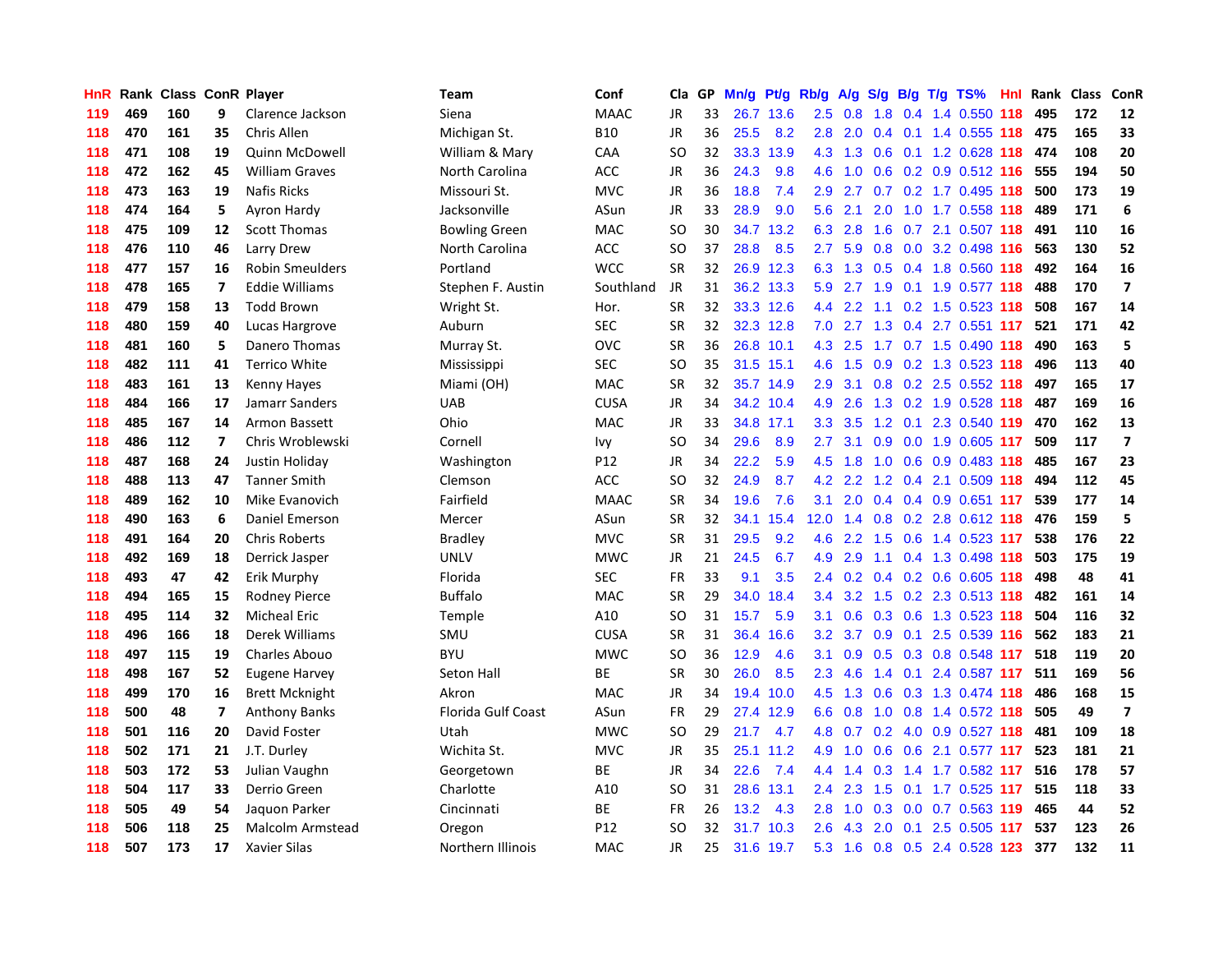| <b>HnR</b> |     | Rank Class ConR Player |                |                              | <b>Team</b>         | Conf        | Cla       | GP | Mn/g | Pt/g      | Rb/g          | A/g              | S/g |  | $B/g$ T/g TS%               |     | Hnl Rank | <b>Class</b> | ConR           |
|------------|-----|------------------------|----------------|------------------------------|---------------------|-------------|-----------|----|------|-----------|---------------|------------------|-----|--|-----------------------------|-----|----------|--------------|----------------|
| 118        | 508 | 50                     | 54             | <b>Tommy Mason-Griffin</b>   | Oklahoma            | <b>B12</b>  | <b>FR</b> | 31 | 35.7 | 14.1      | 2.9           | 5.0              | 0.9 |  | 0.0 2.8 0.528 116           |     | 554      | 55           | 56             |
| 118        | 509 | 174                    | 48             | J.T. Thompson                | Virginia Tech       | ACC         | JR        | 34 | 20.1 | 7.3       | 4.6           | 0.6              |     |  | 0.8 0.3 1.0 0.515 117       |     | 519      | 179          | 46             |
| 118        | 510 | 175                    | 6              | Jeremy Simmons               | Coll. of Charleston | Southern    | <b>JR</b> | 29 |      | 31.1 11.9 | 8.0           |                  |     |  | 1.2 0.5 1.9 1.3 0.605 120   |     | 430      | 151          | 6              |
| 118        | 511 | 119                    | 19             | <b>Arnett Moultrie</b>       | <b>UTEP</b>         | <b>CUSA</b> | SO        | 33 | 28.9 | 9.8       | 6.7           |                  |     |  | 1.2 1.4 0.8 2.1 0.512 116   |     | 546      | 125          | 20             |
| 118        | 512 | 168                    | 11             | <b>Tyrone Lewis</b>          | Niagara             | MAAC        | <b>SR</b> | 27 | 34.2 | 17.1      |               | 4.7 1.7 1.9      |     |  | 0.7 1.4 0.536 121           |     | 405      | 139          | 9              |
| 118        | 513 | 176                    | 6              | <b>Isacc Miles</b>           | Murray St.          | <b>OVC</b>  | JR        | 36 | 26.9 | 9.7       | 2.9           | 3.7              | 1.1 |  | 0.1 2.1 0.600 117           |     | 512      | 177          | 6              |
| 117        | 514 | 169                    | 12             | <b>Edwin Ubiles</b>          | Siena               | MAAC        | <b>SR</b> | 30 | 30.9 | 15.3      | 3.7           | 2.2              |     |  | 1.1 0.2 1.9 0.523 117       |     | 514      | 170          | 13             |
| 117        | 515 | 120                    | 55             | <b>Brandon Richardson</b>    | Nebraska            | B12         | SO        | 31 | 24.0 | 8.9       | $2.7^{\circ}$ | 1.8              | 1.1 |  | 0.1 1.3 0.596 117           |     | 526      | 121          | 55             |
| 117        | 516 | 51                     | 22             | Jackie Carmichael            | Illinois St.        | MVC         | <b>FR</b> | 33 | 16.6 | 6.8       | 4.1           | 0.2              | 0.5 |  | 1.4 1.1 0.581 117           |     | 517      | 51           | 20             |
| 117        | 517 | 177                    | 20             | Will Coleman                 | Memphis             | <b>CUSA</b> | JR        | 34 | 23.0 | 7.4       | 6.2           | 0.3              |     |  | 0.4 2.1 1.1 0.634 117       |     | 532      | 186          | 18             |
| 117        | 518 | 178                    | 49             | Dorenzo Hudson               | Virginia Tech       | <b>ACC</b>  | <b>JR</b> | 33 |      | 35.0 15.2 | 3.5           |                  |     |  | 1.9 0.8 0.2 1.7 0.526 117   |     | 529      | 184          | 48             |
| 117        | 519 | 52                     | 55             | Rakeem Buckles               | Louisville          | <b>BE</b>   | FR        | 32 | 11.3 | 3.8       | $3.4^{\circ}$ | 0.5              |     |  | 0.4 0.2 0.8 0.568 117       |     | 524      | 52           | 58             |
| 117        | 520 | 170                    | 50             | Lance Thomas                 | Duke                | ACC         | <b>SR</b> | 40 | 25.3 | 4.8       | 4.9           | 0.9              |     |  | $0.6$ $0.2$ 1.5 $0.497$ 117 |     | 522      | 172          | 47             |
| 117        | 521 | 171                    | $\overline{2}$ | Devin Sweetney               | Saint Francis (PA)  | <b>NEC</b>  | <b>SR</b> | 28 | 32.1 | 16.9      | 7.4           | 2.1              |     |  | 1.2 0.5 3.3 0.546 119       |     | 449      | 152          | $\overline{2}$ |
| 117        | 522 | 179                    | 18             | Nick Winbush                 | Miami (OH)          | <b>MAC</b>  | JR        | 32 | 26.2 | 9.7       | 4.7           | 0.7              | 0.5 |  | 1.0 0.8 0.582 117           |     | 530      | 185          | 18             |
| 117        | 523 | 172                    | 13             | <b>Bilal Benn</b>            | Niagara             | <b>MAAC</b> | <b>SR</b> | 30 | 36.0 | 13.5      | 9.9           | 3.2              | 1.9 |  | 0.4 2.4 0.475 118           |     | 480      | 160          | 11             |
| 117        | 524 | 180                    | 14             | <b>Bryguis Perine</b>        | Green Bay           | Hor.        | JR        | 33 | 33.5 | 13.4      | $2.7^{\circ}$ | 4.2              | 1.1 |  | 0.2 2.3 0.497 118           |     | 506      | 176          | 13             |
| 117        | 525 | 181                    | 56             | <b>Marshall Moses</b>        | Oklahoma St.        | <b>B12</b>  | <b>JR</b> | 32 | 24.5 | 8.8       | 8.1           | 0.8              | 0.6 |  | 0.4 2.0 0.534 115           |     | 578      | 201          | 58             |
| 117        | 526 | 121                    | 34             | <b>Francis-Cedric Martel</b> | Richmond            | A10         | SO        | 34 | 13.8 | 2.7       | 2.4           |                  |     |  | 1.0 0.7 0.3 0.4 0.604 117   |     | 525      | 120          | 34             |
| 117        | 527 | 182                    | 20             | John Fields                  | NC-Wilmington       | CAA         | JR        | 26 | 24.0 | 10.2      | 8.7           |                  |     |  | 0.5 0.3 2.3 2.2 0.525 121   |     | 412      | 144          | 16             |
| 117        | 528 | 183                    | 21             | Keyon Carter                 | Old Dominion        | CAA         | JR        | 36 | 22.2 | 7.4       | 4.9           | 0.9              |     |  | 0.8 0.3 1.2 0.512 117       |     | 527      | 182          | 21             |
| 117        | 529 | 184                    | 23             | Will Creekmore               | Missouri St.        | <b>MVC</b>  | <b>JR</b> | 36 | 20.0 | 8.6       | 4.7           | 0.9              |     |  | 0.2 0.3 1.2 0.574 116       |     | 544      | 190          | 23             |
| 117        | 530 | 185                    | 14             | Nate Bendall                 | Utah St.            | <b>WAC</b>  | JR        | 33 | 25.8 | 10.3      | 5.5           | 0.7              |     |  | 0.5 0.9 1.4 0.603 116       |     | 545      | 191          | 17             |
| 117        | 531 | 186                    | 56             | <b>Marshon Brooks</b>        | Providence          | ВE          | JR        | 31 | 26.6 | 14.2      | 4.2           | 1.4              | 1.3 |  | 0.5 1.7 0.549               | 117 | 541      | 189          | 59             |
| 117        | 532 | 187                    | 21             | Aaron Johnson                | <b>UAB</b>          | <b>CUSA</b> | JR        | 34 | 35.5 | 9.6       | 2.5           | 4.8              | 1.6 |  | 0.0 2.7 0.576 117           |     | 534      | 187          | 19             |
| 117        | 533 | 122                    | $\mathbf{2}$   | Stephen Lumpkins             | American            | Pat.        | SO        | 31 | 29.9 | 13.0      | 8.5           | 1.3              | 0.5 |  | 1.5 1.4 0.526 113           |     | 642      | 149          | 3              |
| 117        | 534 | 188                    | 8              | <b>Tommy Hubbard</b>         | East Tennessee St.  | ASun        | JR        | 35 |      | 33.5 13.9 | 8.2           |                  |     |  | 1.2 1.7 0.4 2.3 0.502 116   |     | 552      | 193          | 8              |
| 117        | 535 | 123                    | 15             | <b>Brandon Wood</b>          | Valparaiso          | Hor.        | SO        | 32 |      | 31.7 17.7 | 4.5           | 2.3              |     |  | 1.0 0.1 2.5 0.569 117       |     | 542      | 124          | 15             |
| 117        | 536 | 173                    | 19             | Calvin Betts                 | <b>Buffalo</b>      | <b>MAC</b>  | SR        | 30 |      | 31.2 10.7 | 7.7           | 2.0              | 1.9 |  | 0.6 1.5 0.516 116           |     | 549      | 180          | 19             |
| 117        | 537 | 174                    | 20             | <b>Carlos Medlock</b>        | Eastern Michigan    | MAC         | <b>SR</b> | 32 | 35.2 | 16.9      | 3.5           | 3.8              | 1.6 |  | 0.1 3.5 0.554 116           |     | 565      | 184          | 20             |
| 117        | 538 | 175                    | 35             | Luis Guzman                  | Temple              | A10         | <b>SR</b> | 35 | 31.8 | 4.9       | 4.2           | 3.2              | 0.7 |  | 0.1 1.5 0.458 117           |     | 543      | 178          | 35             |
| 117        | 539 | 176                    | 15             | Sylvester Seay               | Fresno St.          | <b>WAC</b>  | SR        | 33 |      | 29.4 14.2 | 6.1           | 1.5              | 1.0 |  | 1.1 2.1 0.534 115           |     | 576      | 187          | 20             |
| 117        | 540 | 189                    | 16             | Armon Johnson                | Nevada              | <b>WAC</b>  | JR        | 34 | 34.5 | 15.7      | 3.4           | 5.6              | 0.8 |  | 0.4 3.4 0.534 117           |     | 540      | 188          | 16             |
| 117        | 541 | 190                    | 57             | <b>Brady Morningstar</b>     | Kansas              | <b>B12</b>  | <b>JR</b> | 27 | 21.4 | 4.1       | 2.3           | 2.9              | 1.1 |  | $0.1$ 1.0 0.514 122         |     | 402      | 140          | 49             |
| 117        | 542 | 124                    | 43             | Frankie Sullivan             | Auburn              | <b>SEC</b>  | SO        | 31 |      | 31.2 12.7 | 3.7           | 2.0              | 1.9 |  | 0.2 1.6 0.583 116           |     | 553      | 126          | 44             |
| 117        | 543 | 177                    | 16             | <b>Randy Berry</b>           | Green Bay           | Hor.        | <b>SR</b> | 35 | 28.8 | 7.7       | 8.1           | 0.9 <sup>°</sup> |     |  | 0.4 0.7 1.2 0.637 116       |     | 557      | 182          | 16             |
| 117        | 544 | 125                    | 8              | Noruwa Agho                  | Columbia            | lvy         | SO        | 28 |      | 34.5 16.3 | 4.2           | 1.9              |     |  | 1.3 0.0 2.4 0.542 115       |     | 580      | 133          | 8              |
| 116        | 545 | 178                    | 24             | Osiris Eldridge              | Illinois St.        | <b>MVC</b>  | <b>SR</b> | 33 | 33.4 | 15.5      | 4.0           | 2.5              | 1.5 |  | 0.3 2.5 0.522 116           |     | 548      | 179          | 24             |
| 116        | 546 | 53                     | 51             | Devin Booker                 | Clemson             | <b>ACC</b>  | <b>FR</b> | 32 | 11.6 | 4.5       | 2.9           |                  |     |  | 0.3 0.4 0.1 0.9 0.556 116   |     | 550      | 53           | 49             |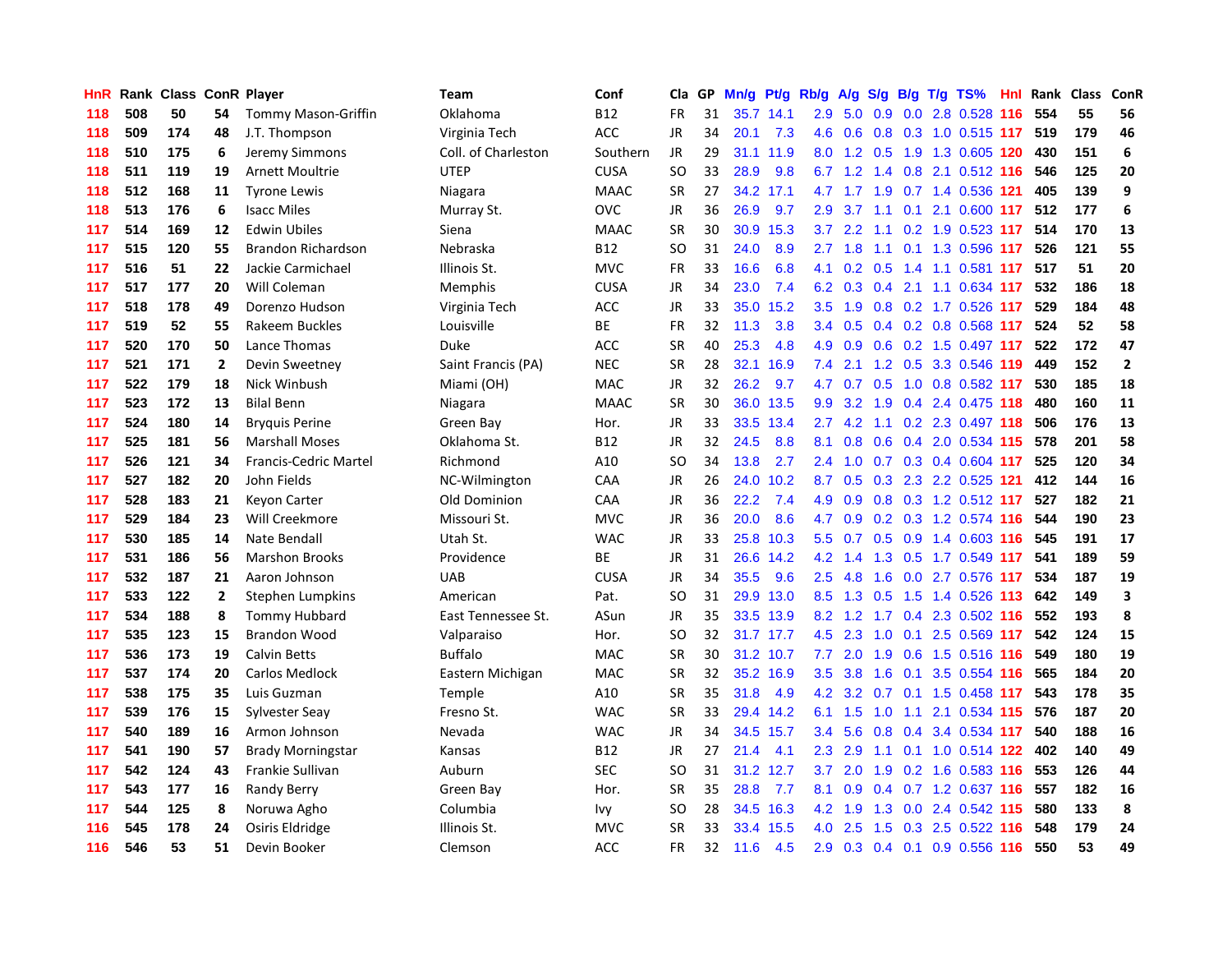| <b>HnR</b> |     | Rank Class ConR Player |                          |                         | <b>Team</b>             | Conf        | Cla       | GP | Mn/g | Pt/g Rb/g |                  | A/g | S/g |     | $B/g$ T/g TS%                 | Hnl Rank | <b>Class</b> | ConR                    |
|------------|-----|------------------------|--------------------------|-------------------------|-------------------------|-------------|-----------|----|------|-----------|------------------|-----|-----|-----|-------------------------------|----------|--------------|-------------------------|
| 116        | 547 | 191                    | 52                       | Javier Gonzalez         | <b>NC State</b>         | ACC         | JR        | 35 | 25.7 | 9.5       | 3.3              | 3.7 | 1.2 | 0.1 | 3.1 0.508 116                 | 560      | 195          | 51                      |
| 116        | 548 | 126                    | 22                       | <b>Michael Morrison</b> | George Mason            | CAA         | SO        | 30 | 24.7 | 8.5       | 5.9              | 1.1 | 0.8 |     | 1.6 1.4 0.542 117             | 536      | 122          | 22                      |
| 116        | 549 | 54                     | 36                       | Akeem Richmond          | Rhode Island            | A10         | FR        | 36 | 18.1 | 8.7       |                  |     |     |     | 1.7 0.7 0.6 0.1 0.4 0.547 116 | 551      | 54           | 36                      |
| 116        | 550 | 55                     | 26                       | <b>Tyler Honeycutt</b>  | <b>UCLA</b>             | P12         | FR        | 26 | 27.7 | 7.2       | 6.5              |     |     |     | 2.7 1.5 1.2 2.4 0.545 117     | 513      | 50           | 24                      |
| 116        | 551 | 179                    | 44                       | Mike Washington         | Arkansas                | <b>SEC</b>  | SR        | 29 |      | 25.3 12.5 | 6.1              | 0.8 |     |     | 0.7 1.3 1.8 0.542 116         | 556      | 181          | 45                      |
| 116        | 552 | 180                    | 17                       | Brandon Johnson         | San Diego               | <b>WCC</b>  | <b>SR</b> | 29 | 32.0 | 14.0      | $2.7^{\circ}$    | 3.4 | 1.9 |     | 0.0 2.4 0.495 117             | 535      | 175          | 17                      |
| 116        | 553 | 181                    | 57                       | Tory Jackson            | Notre Dame              | ВE          | SR        | 35 | 37.5 | 9.6       | 2.7              | 5.3 | 1.5 |     | 0.1 2.0 0.501 115             | 581      | 189          | 63                      |
| 116        | 554 | 127                    | 21                       | <b>Ronnie Moss</b>      | <b>TCU</b>              | <b>MWC</b>  | SO        | 32 | 33.5 | 14.9      | 3.2              | 5.9 | 0.8 |     | 0.2 3.8 0.507 116             | 566      | 131          | 22                      |
| 116        | 555 | 56                     | 3                        | Karon Abraham           | <b>Robert Morris</b>    | <b>NEC</b>  | FR        | 35 | 26.8 | 13.6      | $2.2\phantom{0}$ | 1.5 |     |     | 0.7 0.1 1.8 0.623 115         | 579      | 58           | $\overline{\mathbf{3}}$ |
| 116        | 556 | 192                    | 53                       | <b>Terrell Bell</b>     | Virginia Tech           | <b>ACC</b>  | JR        | 34 | 28.3 | 6.1       | 6.1              | 2.0 |     |     | 0.8 1.1 1.5 0.521 116         | 568      | 197          | 53                      |
| 116        | 557 | 182                    | 22                       | Kim Tillie              | Utah                    | <b>MWC</b>  | <b>SR</b> | 28 | 18.4 | 7.0       | 5.5              |     |     |     | 0.9 0.5 0.6 1.4 0.566 117     | 533      | 174          | 21                      |
| 116        | 558 | 193                    | 58                       | Jeff Robinson           | Seton Hall              | <b>BE</b>   | <b>JR</b> | 24 | 27.1 | 12.2      | 5.8              |     |     |     | $0.5$ 0.7 0.6 0.8 0.565 116   | 547      | 192          | 60                      |
| 116        | 559 | 194                    | 17                       | <b>Tyler Newbold</b>    | Utah St.                | <b>WAC</b>  | JR        | 35 | 30.0 | 8.0       | 4.0              | 2.9 |     |     | 0.5 0.1 0.9 0.614 115 574     |          | 200          | 19                      |
| 116        | 560 | 195                    | 58                       | Nathan Walkup           | Texas A&M               | <b>B12</b>  | JR        | 34 | 17.4 | 5.1       | 3.3              | 0.8 | 0.6 |     | 0.1 0.6 0.501 116             | 570      | 198          | 57                      |
| 116        | 561 | 183                    | $\overline{7}$           | Adam Constantine        | Elon                    | Southern    | <b>SR</b> | 32 | 28.6 | 12.1      | 8.1              | 0.8 |     |     | 0.7 1.4 1.8 0.585 115         | 577      | 188          | 8                       |
| 116        | 562 | 128                    | 18                       | Drew Viney              | Loyola Marymount        | <b>WCC</b>  | SO        | 32 |      | 34.5 16.7 | 7.1              | 1.9 |     |     | 1.2 1.2 2.0 0.559 116         | 569      | 132          | 18                      |
| 116        | 563 | 184                    | 4                        | Jeremy Goode            | Mount St. Mary's        | <b>NEC</b>  | <b>SR</b> | 30 |      | 32.7 14.1 | $2.7^{\circ}$    | 4.1 | 2.5 |     | 0.2 3.3 0.511 115             | 586      | 192          | $\overline{4}$          |
| 116        | 564 | 185                    | 18                       | Ike Okoye               | Boise St.               | <b>WAC</b>  | <b>SR</b> | 32 |      | 27.4 12.9 | 7.9              | 1.3 |     |     | 0.7 1.4 1.6 0.560 115         | 571      | 185          | 18                      |
| 116        | 565 | 196                    | 45                       | <b>Eniel Polynice</b>   | Mississippi             | <b>SEC</b>  | <b>JR</b> | 33 | 24.9 | 8.8       | 4.1              | 3.9 |     |     | 1.1 0.3 2.7 0.465 116         | 567      | 196          | 47                      |
| 116        | 566 | 129                    | 46                       | Darnell Dodson          | Kentucky                | <b>SEC</b>  | SO        | 35 | 14.5 | 6.0       | 2.5              | 0.5 |     |     | 0.4 0.2 0.7 0.511 116         | 559      | 128          | 46                      |
| 116        | 567 | 186                    | 19                       | <b>Chris Oakes</b>      | San Jose St.            | <b>WAC</b>  | <b>SR</b> | 28 |      | 28.3 10.3 | 9.0              |     |     |     | 1.0 0.7 1.6 1.4 0.583 118     | 507      | 166          | 14                      |
| 116        | 568 | 197                    | 59                       | <b>Preston Knowles</b>  | Louisville              | <b>BE</b>   | <b>JR</b> | 31 | 20.1 | 7.2       | 3.1              | 2.3 |     |     | 1.1 0.1 1.4 0.465 115         | 572      | 199          | 62                      |
| 115        | 569 | 57                     | 8                        | Jake Cohen              | Davidson                | Southern    | <b>FR</b> | 31 | 22.7 | 13.3      | 5.1              | 0.8 | 0.5 |     | 1.2 2.1 0.540 115             | 573      | 57           | $\overline{7}$          |
| 115        | 570 | 187                    | 20                       | Jamel Guyton            | Louisiana Tech          | <b>WAC</b>  | <b>SR</b> | 35 | 31.2 | 12.0      | 3.8              | 2.1 | 1.6 |     | 0.4 1.5 0.563 114             | 606      | 201          | 21                      |
| 115        | 571 | 130                    | 60                       | Nasir Robinson          | Pittsburgh              | ВE          | SO        | 34 | 24.9 | 6.6       | 5.6              | 1.6 | 0.4 |     | 0.3 1.5 0.496 115             | 593      | 136          | 64                      |
| 115        | 572 | 188                    | 54                       | James Dews              | Miami (FL)              | <b>ACC</b>  | SR        | 33 | 29.2 | 11.5      | 2.9              | 1.6 | 1.0 |     | 0.2 1.3 0.542 115             | 589      | 194          | 54                      |
| 115        | 573 | 189                    | 37                       | <b>Ryan Butler</b>      | Richmond                | A10         | <b>SR</b> | 35 | 28.0 | 8.4       | 3.2 <sub>2</sub> | 1.7 | 1.6 |     | 0.3 1.4 0.575 115             | 575      | 186          | 37                      |
| 115        | 574 | 131                    | 59                       | <b>Keiton Page</b>      | Oklahoma St.            | <b>B12</b>  | SO        | 33 |      | 33.2 10.7 | 1.6              |     |     |     | 2.7 1.1 0.0 1.4 0.583 113 637 |          | 147          | 61                      |
| 115        | 575 | 190                    | 8                        | Ashton Mitchell         | Sam Houston St.         | Southland   | <b>SR</b> | 33 |      | 29.1 12.4 | 2.7              |     |     |     | 5.1 1.7 0.1 2.8 0.577 115     | 583      | 190          | 8                       |
| 115        | 576 | 198                    | 21                       | <b>Wendell McKines</b>  | New Mexico St.          | <b>WAC</b>  | <b>JR</b> | 24 | 31.8 | 10.7      | 9.8              | 3.1 | 0.6 |     | $0.7$ 2.0 0.530 117           | 520      | 180          | 15                      |
| 115        | 577 | 191                    | 11                       | James Powell            | <b>UC Santa Barbara</b> | <b>BWst</b> | <b>SR</b> | 30 | 21.2 | 9.5       | 2.1              | 1.4 | 0.7 |     | $0.1$ 0.9 0.594 114           | 604      | 200          | 13                      |
| 115        | 578 | 192                    | 14                       | Ronald Moore            | Siena                   | <b>MAAC</b> | SR        | 34 | 36.0 | 7.0       | $3.4^{\circ}$    | 7.7 | 1.9 |     | $0.1$ 2.9 0.387 115           | 596      | 196          | 15                      |
| 115        | 579 | 193                    | 17                       | Ricky Franklin          | Milwaukee               | Hor.        | <b>SR</b> | 34 | 35.6 | 14.7      | 4.2              | 3.9 | 0.9 |     | 0.2 3.0 0.548 115             | 588      | 193          | 17                      |
| 115        | 580 | 199                    | 23                       | D.J. Gay                | San Diego St.           | MWC         | JR        | 34 | 34.6 | 10.5      | $2.2^{\circ}$    | 3.2 | 1.1 |     | $0.1$ 1.8 0.513 115           | 587      | 203          | 23                      |
| 115        | 581 | 200                    | 24                       | <b>Travis Franklin</b>  | Colorado St.            | <b>MWC</b>  | JR        | 32 | 25.8 | 10.5      | 5.0              | 1.3 | 1.1 |     | 0.3 2.3 0.528 115             | 600      | 206          | 25                      |
| 115        | 582 | 132                    | 61                       | Augustus Gilchrist      | South Florida           | <b>BE</b>   | SO        | 18 |      | 28.2 13.4 | 5.9              | 0.5 |     |     | 0.2 0.9 2.3 0.574 119         | 448      | 97           | 50                      |
| 115        | 583 | 133                    | 36                       | Devoe Joseph            | Minnesota               | <b>B10</b>  | SO        | 35 | 25.5 | 9.4       | 2.9              |     |     |     | 3.0 0.8 0.1 1.9 0.510 115     | 590      | 135          | 36                      |
| 115        | 584 | 134                    | $\overline{\phantom{a}}$ | Ivan Aska               | Murray St.              | <b>OVC</b>  | SO        | 36 | 22.7 | 10.3      | 4.8              | 0.6 |     |     | 0.8 0.3 1.8 0.595 115         | 584      | 134          | $\overline{\mathbf{z}}$ |
| 115        | 585 | 135                    | 62                       | Darius Johnson-Odom     | Marquette               | <b>BE</b>   | <b>SO</b> | 34 |      | 29.7 13.0 | 2.6              |     |     |     | 2.4 0.9 0.2 2.0 0.579 115     | 597      | 137          | 65                      |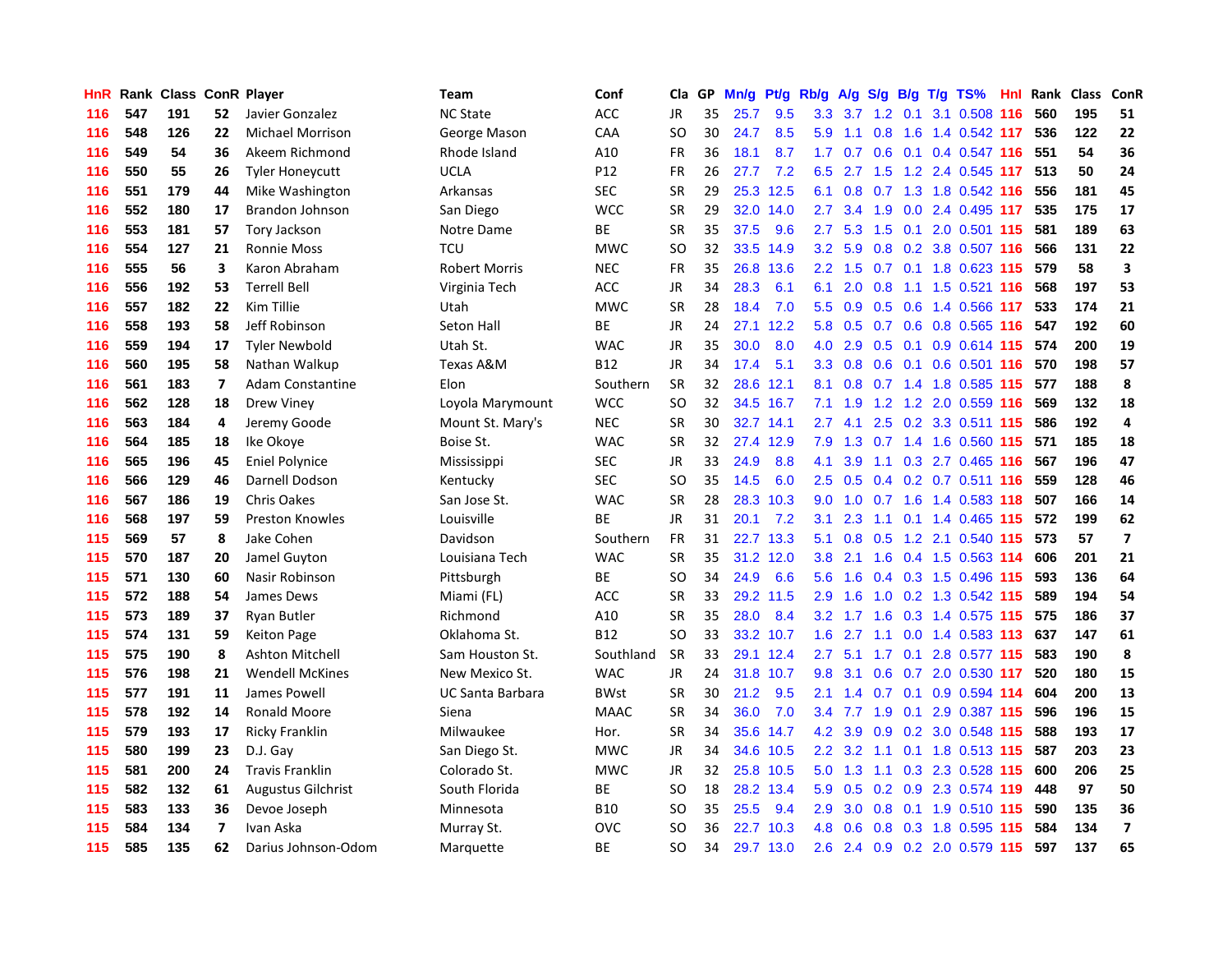| <b>HnR</b> | Rank | <b>Class ConR Player</b> |                |                           | <b>Team</b>                | Conf        | Cla       | <b>GP</b> | Mn/g | Pt/g      | Rb/g             | A/g           | S/g |  | B/g T/g TS%                       | Hnl Rank | Class | <b>ConR</b>             |
|------------|------|--------------------------|----------------|---------------------------|----------------------------|-------------|-----------|-----------|------|-----------|------------------|---------------|-----|--|-----------------------------------|----------|-------|-------------------------|
| 115        | 586  | 194                      | 55             | <b>Adrian Thomas</b>      | Miami (FL)                 | <b>ACC</b>  | <b>SR</b> | 33        | 22.0 | 7.3       | $2.7^{\circ}$    |               |     |  | 1.4 0.7 0.2 0.8 0.619 114         | 603      | 199   | 56                      |
| 115        | 587  | 136                      | 23             | <b>Bradford Burgess</b>   | <b>VCU</b>                 | CAA         | SO        | 36        |      | 28.6 10.4 | 5.1              |               |     |  | 1.2 1.0 0.4 1.3 0.588 115 601     |          | 139   | 23                      |
| 115        | 588  | 137                      | 3              | Kelvin Martin             | <b>Charleston Southern</b> | BSou        | SO        | 30        |      | 32.1 14.0 | $8.4^{\circ}$    | 2.0           |     |  | 2.1 0.8 2.5 0.526 114             | 605      | 140   | $\overline{\mathbf{3}}$ |
| 115        | 589  | 201                      | 19             | Jared Stohl               | Portland                   | <b>WCC</b>  | JR        | 32        |      | 28.3 11.5 |                  | $2.2$ 1.7 0.9 |     |  | 0.0 1.2 0.672 115                 | 591      | 204   | 19                      |
| 115        | 590  | 195                      | 15             | Darryl Crawford           | Manhattan                  | <b>MAAC</b> | <b>SR</b> | 31        | 33.3 | 14.8      | 6.3              | 2.2           |     |  | 1.2 0.5 2.2 0.495 114             | 631      | 209   | 16                      |
| 115        | 591  | 196                      | 37             | Jeremie Simmons           | Ohio St.                   | <b>B10</b>  | SR        | 33        | 12.2 | 4.7       | 0.7              | 0.8           |     |  | $0.5$ 0.0 0.4 0.595 113           | 639      | 211   | 39                      |
| 115        | 592  | 197                      | 56             | Marcus Ginyard            | North Carolina             | <b>ACC</b>  | <b>SR</b> | 33        | 30.6 | 7.7       | 4.9              | 2.8           |     |  | 1.2 0.1 2.0 0.490 115             | 599      | 197   | 55                      |
| 115        | 593  | 202                      | 6              | <b>Tim Williams</b>       | South Alabama              | Sun Belt    | JR        | 32        | 33.7 | 15.8      | 7.3              | 2.1           | 1.1 |  | 0.3 2.6 0.502 114                 | 622      | 212   | 8                       |
| 115        | 594  | 198                      | 63             | Anthony Mason             | St. John's                 | BE          | <b>SR</b> | 19        | 24.7 | 7.3       | 5.4              | 1.8           | 0.9 |  | $0.7$ 1.1 0.462 117               | 510      | 168   | 55                      |
| 115        | 595  | 203                      | 38             | Dante Jackson             | Xavier                     | A10         | JR        | 35        | 25.7 | 6.5       |                  |               |     |  | 3.2 2.2 1.1 0.2 1.8 0.563 115     | 594      | 205   | 38                      |
| 115        | 596  | 204                      | 7              | Chris Kaba                | Northern Colorado          | <b>BSky</b> | JR        | 33        | 18.9 | 7.9       | 4.2              |               |     |  | 1.0 0.8 0.5 1.3 0.594 113         | 643      | 220   | 8                       |
| 115        | 597  | 199                      | 1              | <b>Tavaris Washington</b> | Ark.-Pine Bluff            | <b>SWAC</b> | SR        | 33        | 27.9 | 9.5       | 4.8              | 2.0           |     |  | 1.7 0.6 2.7 0.598 115             | 592      | 195   | $\mathbf{1}$            |
| 115        | 598  | 58                       | 60             | J'Covan Brown             | Texas                      | <b>B12</b>  | <b>FR</b> | 33        | 21.7 | 9.6       | $2.2\phantom{0}$ | 2.4           | 0.8 |  | 0.1 2.1 0.489 115                 | 595      | 59    | 59                      |
| 115        | 599  | 200                      | 64             | Maurice Acker             | Marquette                  | BE          | SR        | 34        | 29.2 | 8.7       | 1.8              | 3.7           |     |  | 1.2 0.0 1.2 0.573 114             | 612      | 204   | 66                      |
| 115        | 600  | 59                       | 65             | Mouphtaou Yarou           | Villanova                  | ВE          | <b>FR</b> | 21        | 15.0 | 4.5       | 3.7              | 0.6           |     |  | 0.2 1.0 1.1 0.610 116             | 564      | 56    | 61                      |
| 115        | 601  | 205                      | 66             | Ben Hansbrough            | Notre Dame                 | <b>BE</b>   | <b>JR</b> | 35        | 35.5 | 12.0      | 3.9 <sup>°</sup> | 4.4           | 1.1 |  | $0.1$ 1.8 0.601 114               | 630      | 217   | 67                      |
| 115        | 602  | 138                      | 25             | A.J. Hardeman             | <b>New Mexico</b>          | MWC         | SO        | 35        | 23.0 | 7.0       | 5.5              | 0.3           |     |  | 0.7 1.3 0.9 0.520 115             | 598      | 138   | 24                      |
| 115        | 603  | 206                      | 25             | Jermaine Mallett          | Missouri St.               | <b>MVC</b>  | <b>JR</b> | 36        | 30.8 | 10.6      | 5.6              | 2.0           | 1.0 |  | 0.3 1.9 0.581 114                 | 618      | 209   | 25                      |
| 115        | 604  | 201                      | 67             | Reggie Redding            | Villanova                  | <b>BE</b>   | <b>SR</b> | 23        | 27.8 | 7.3       | 4.7              |               |     |  | 2.4 1.4 0.5 1.4 0.481 119         | 467      | 157   | 54                      |
| 115        | 605  | 207                      | 8              | Cameron Jones             | Northern Arizona           | BSky        | JR        | 28        |      | 35.2 19.3 | 4.6              | 2.8           |     |  | 1.3 0.0 3.1 0.572 113             | 640      | 219   | $\overline{7}$          |
| 115        | 606  | 202                      | 2              | Garrison Johnson          | Jackson St.                | <b>SWAC</b> | SR        | 32        |      | 33.7 18.1 | 4.5              | 1.5           | 1.0 |  | 0.5 2.2 0.503 114 614             |          | 205   | $\overline{2}$          |
| 114        | 607  | 60                       | 47             | Lakeem Jackson            | South Carolina             | <b>SEC</b>  | <b>FR</b> | 31        | 26.7 | 7.2       | 5.0              | 1.9           | 1.5 |  | $0.6$ 1.1 0.476 113               | 657      | 65    | 53                      |
| 114        | 608  | 139                      | 68             | Jordan Theodore           | Seton Hall                 | BE          | SO        | 32        | 26.2 | 9.3       | $2.4^{\circ}$    | 3.5           | 1.5 |  | 0.3 1.5 0.517 114                 | 633      | 144   | 68                      |
| 114        | 609  | 203                      | 26             | Darris Santee             | <b>UNLV</b>                | <b>MWC</b>  | <b>SR</b> | 34        | 12.9 | 4.5       | 3.2              | 0.1           | 0.3 |  | 0.5 0.6 0.586 114                 | 611      | 203   | 26                      |
| 114        | 610  | 208                      | 5              | <b>Greer Wright</b>       | Binghamton                 | <b>AEC</b>  | JR        | 31        | 33.4 | 15.0      | 6.0              | 3.2           | 1.2 |  | 0.6 3.7 0.541 114                 | 628      | 215   | 5                       |
| 114        | 611  | 61                       | 48             | Kenny Boynton             | Florida                    | <b>SEC</b>  | <b>FR</b> | 34        | 32.9 | 14.0      | 2.6              | 2.7           | 1.1 |  | 0.2 2.0 0.487 114                 | 610      | 61    | 48                      |
| 114        | 612  | 140                      | 7              | Alex Young                | <b>IUPUI</b>               | Summit      | <b>SO</b> | 36        |      | 31.6 18.3 | 4.5              |               |     |  | 1.2 1.5 0.6 2.2 0.575 114 619     |          | 142   | $\overline{\mathbf{z}}$ |
| 114        | 613  | 141                      | $\overline{2}$ | Mark Yelovich             | SIU-Edwardsville           | Ind.        | SO        | 26        |      | 31.1 16.7 | 5.9              |               |     |  | 1.3 1.1 0.7 1.6 0.520 116         | 558      | 127   | $\overline{2}$          |
| 114        | 614  | 204                      | 22             | Marvin Jefferson          | Idaho                      | <b>WAC</b>  | SR        | 31        | 24.5 | 9.2       | 6.2              | 0.7           |     |  | 0.6 2.1 1.4 0.568 114             | 632      | 210   | 22                      |
| 114        | 615  | 209                      | 38             | Paul Carter               | Minnesota                  | <b>B10</b>  | <b>JR</b> | 35        | 15.2 | 6.3       | 3.7              | 0.5           |     |  | $0.5$ $0.3$ 1.1 $0.553$ 114       | 629      | 216   | 38                      |
| 114        | 616  | 210                      | 9              | Jamar Diggs               | Wofford                    | Southern    | JR        | 35        | 24.7 | 9.5       | 2.9              | 2.6           | 1.1 |  | 0.5 2.1 0.535 114                 | 615      | 208   | 10                      |
| 114        | 617  | 205                      | 9              | Matt Mullery              | <b>Brown</b>               | Ivy         | <b>SR</b> | 30        |      | 31.3 15.2 | 6.2              | 2.9           |     |  | 0.7 1.6 2.8 0.591 115             | 585      | 191   | 9                       |
| 114        | 618  | 211                      | 49             | Zach Graham               | Mississippi                | <b>SEC</b>  | JR        | 35        | 24.3 | 9.2       | 3.1              | 1.7           | 0.7 |  | $0.2$ 1.4 $0.545$ 114             | 620      | 210   | 49                      |
| 114        | 619  | 206                      | 57             | L.D. Williams             | <b>Wake Forest</b>         | <b>ACC</b>  | <b>SR</b> | 31        | 30.4 | 8.7       | 5.6              | 1.8           | 1.4 |  | 0.2 1.8 0.514 114 616             |          | 206   | 57                      |
| 114        | 620  | 212                      | 69             | <b>Darnell Wilks</b>      | Cincinnati                 | <b>BE</b>   | JR        | 34        | 10.0 | 3.4       | 1.9              | 0.4           |     |  | 0.2 0.3 0.6 0.555 114             | 635      | 218   | 69                      |
| 114        | 621  | 213                      | 18             | N'Gai Evans               | Wright St.                 | Hor.        | JR        | 29        | 29.8 | 9.5       | 3.1              |               |     |  | 3.2 1.2 0.1 2.1 0.562 114         | 623      | 213   | 18                      |
| 114        | 622  | 214                      | 61             | David Tairu               | <b>Texas Tech</b>          | B12         | JR        | 35        | 19.6 | 9.2       | 2.9              |               |     |  | $0.5$ $0.3$ $0.2$ 1.1 $0.560$ 114 | 626      | 214   | 60                      |
| 114        | 623  | 62                       | 70             | <b>Dominic Cheek</b>      | Villanova                  | ВE          | FR        | 33        | 13.5 | 4.9       | 2.5              | 0.4           |     |  | 0.4 0.2 0.7 0.529 113             | 648      | 63    | 70                      |
| 114        | 624  | 63                       | 71             | Maalik Wayns              | Villanova                  | <b>BE</b>   | <b>FR</b> | 33        | 15.0 | 6.8       | 1.5              |               |     |  | 1.3 0.6 0.0 1.4 0.538 113         | 649      | 64    | 71                      |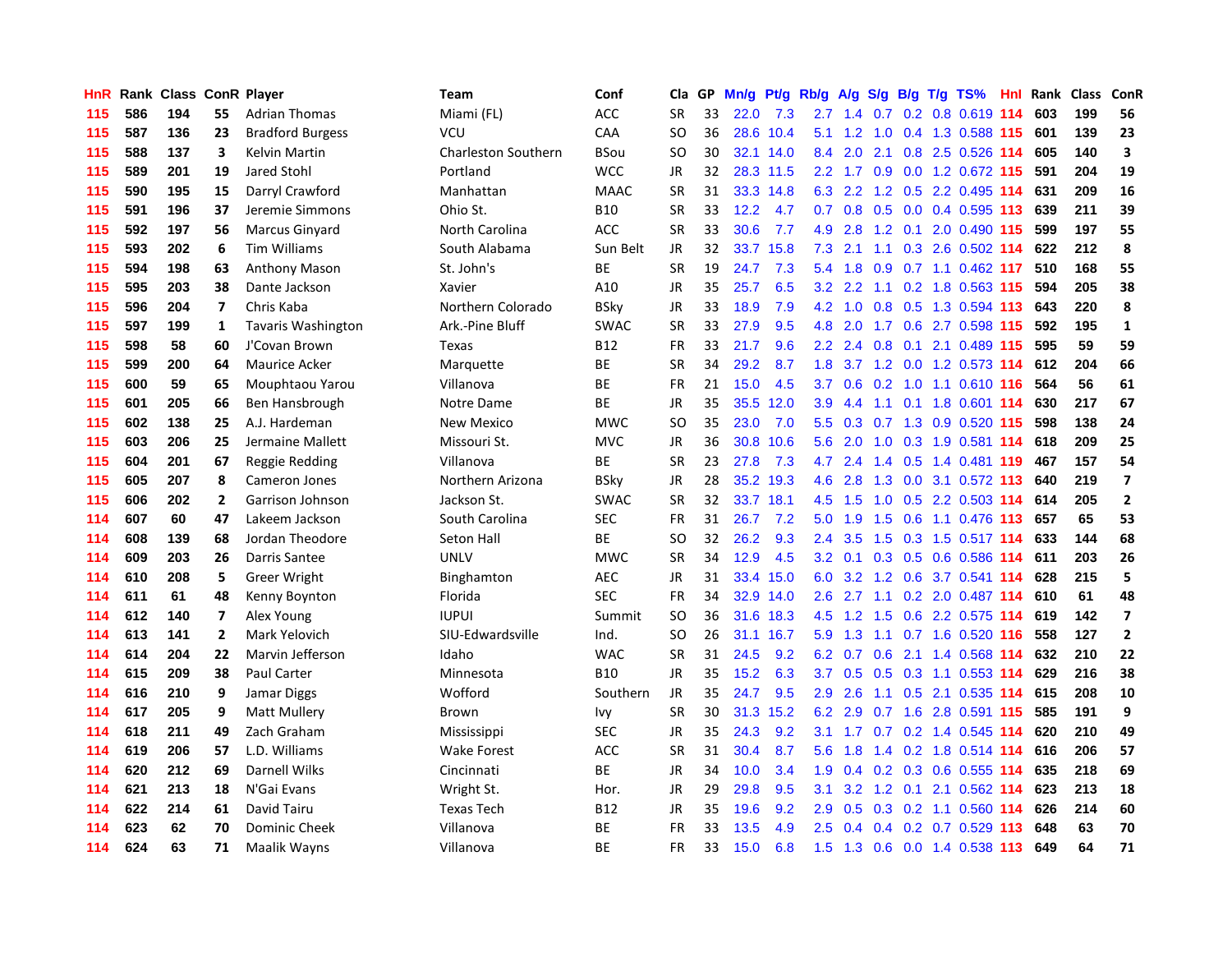| HnR | Rank |     |                         | <b>Class ConR Player</b> | <b>Team</b>             | Conf        | Cla       | GP. | Mn/g | Pt/g      | Rb/g             | A/g    |     |  | S/g B/g T/g TS%               | Hnl | Rank | <b>Class</b> | ConR |
|-----|------|-----|-------------------------|--------------------------|-------------------------|-------------|-----------|-----|------|-----------|------------------|--------|-----|--|-------------------------------|-----|------|--------------|------|
| 114 | 625  | 207 | 50                      | <b>Barry Stewart</b>     | Mississippi St.         | SEC         | <b>SR</b> | 36  | 34.2 | 11.8      | 3.6              | 2.7    | 1.1 |  | 0.2 1.2 0.507 114             |     | 624  | 207          | 50   |
| 114 | 626  | 64  | 58                      | <b>Richard Howell</b>    | <b>NC State</b>         | ACC         | <b>FR</b> | 30  | 13.6 | 4.9       | 4.6              | 0.6    |     |  | 0.4 0.2 1.1 0.487 114 617     |     |      | 62           | 58   |
| 114 | 627  | 142 | 62                      | Anthony Jones            | Baylor                  | <b>B12</b>  | SO.       | 36  | 26.6 | 6.2       | 4.8              | $-1.1$ |     |  | 0.5 0.4 1.3 0.488 113         |     | 638  | 148          | 62   |
| 114 | 628  | 143 | 63                      | Justin Hamilton          | lowa St.                | <b>B12</b>  | SO        | 31  | 21.4 | 6.4       | 5.4              | 0.3    |     |  | 0.3 1.1 1.0 0.635 113         |     | 656  | 158          | 63   |
| 114 | 629  | 215 | 10                      | Kareem Maddox            | Princeton               | Ivy         | JR        | 30  | 17.9 | 6.2       | 3.5              | 0.8    | 0.6 |  | 0.9 1.1 0.527 114             |     | 621  | 211          | 10   |
| 114 | 630  | 144 | 21                      | Julian Mavunga           | Miami (OH)              | <b>MAC</b>  | <b>SO</b> | 32  | 29.7 | 10.0      | 6.3              | 1.7    |     |  | $0.8$ 0.9 2.6 0.569 114       |     | 634  | 145          | 22   |
| 114 | 631  | 216 | 9                       | Devin Gibson             | Texas-San Antonio       | Southland   | JR        | 30  | 35.1 | 12.5      | 4.5              | 4.5    | 1.9 |  | 0.1 2.3 0.539 113             |     | 652  | 222          | 9    |
| 114 | 632  | 65  | 39                      | Aaric Murray             | La Salle                | A10         | <b>FR</b> | 30  | 27.5 | 12.2      | 6.6              | 1.1    | 0.7 |  | 2.3 2.1 0.507 112             |     | 688  | 71           | 47   |
| 114 | 633  | 66  | 51                      | Kenny Hall               | <b>Tennessee</b>        | <b>SEC</b>  | FR        | 35  | 12.4 | 3.6       | 3.0 <sub>2</sub> | 0.2    |     |  | 0.2 0.5 0.8 0.572 112         |     | 693  | 74           | 56   |
| 114 | 634  | 145 | 27                      | <b>Brice Massamba</b>    | <b>UNLV</b>             | <b>MWC</b>  | <b>SO</b> | 34  | 13.9 | 4.6       | $2.4^{\circ}$    | 0.4    |     |  | 0.3 0.4 0.6 0.709 113         |     | 646  | 151          | 28   |
| 114 | 635  | 208 | 52                      | DeWayne Reed             | Auburn                  | <b>SEC</b>  | <b>SR</b> | 32  | 33.1 | 16.2      | 2.6              |        |     |  | 4.3 1.3 0.2 3.2 0.497 113     |     | 666  | 216          | 54   |
| 114 | 636  | 209 | 59                      | Ryan Reid                | Florida St.             | <b>ACC</b>  | <b>SR</b> | 31  | 22.7 | 6.8       | 4.0              | 1.1    |     |  | $0.6$ $0.5$ 1.6 $0.511$ 113   |     | 641  | 212          | 59   |
| 113 | 637  | 217 | 12                      | Lenny Daniel             | Cal St. Northridge      | <b>BWst</b> | <b>JR</b> | 29  |      | 26.3 11.7 | 7.8              | 0.5    | 0.6 |  | 1.5 1.8 0.508 115             |     | 582  | 202          | 12   |
| 113 | 638  | 210 | 26                      | Josh Young               | <b>Drake</b>            | <b>MVC</b>  | <b>SR</b> | 32  |      | 34.4 14.4 | 3.9              | 2.7    | 1.0 |  | 0.0 1.8 0.560 114             |     | 627  | 208          | 26   |
| 113 | 639  | 146 | 39                      | Luka Mirkovic            | Northwestern            | <b>B10</b>  | <b>SO</b> | 33  | 25.6 | 7.3       | 5.7              | 2.4    |     |  | 0.8 0.9 1.4 0.515 113         |     | 644  | 150          | 40   |
| 113 | 640  | 218 | 53                      | Ravern Johnson           | Mississippi St.         | <b>SEC</b>  | <b>JR</b> | 35  | 28.9 | 13.2      | 3.4              | 0.7    |     |  | 0.4 0.5 1.3 0.601 113         |     | 645  | 221          | 51   |
| 113 | 641  | 147 | 27                      | Leonard Washington       | <b>USC</b>              | P12         | <b>SO</b> | 20  | 21.1 | 6.2       | $4.4^{\circ}$    | 0.5    | 1.2 |  | 0.6 1.2 0.494 116             |     | 561  | 129          | 27   |
| 113 | 642  | 148 | 54                      | <b>Brad Tinsley</b>      | Vanderbilt              | <b>SEC</b>  | <b>SO</b> | 33  | 26.0 | 7.0       | 2.5              | 2.8    | 0.5 |  | 0.2 1.8 0.532 113             |     | 651  | 154          | 52   |
| 113 | 643  | 149 | 9                       | Mick Hedgepeth           | Belmont                 | ASun        | <b>SO</b> | 31  |      | 24.5 11.6 | 6.4              | 0.6    |     |  | $0.4$ 0.9 2.1 0.599 113       |     | 650  | 153          | 9    |
| 113 | 644  | 211 | 64                      | <b>Tony Crocker</b>      | Oklahoma                | <b>B12</b>  | <b>SR</b> | 30  |      | 32.3 11.4 | 6.2              |        |     |  | 1.7 1.1 0.5 1.3 0.514 112     |     | 682  | 220          | 64   |
| 113 | 645  | 212 | 28                      | Roeland Schaftenaar      | Oregon St.              | P12         | SR        | 32  | 25.5 | 9.2       | 4.0              | 1.8    |     |  | $0.7$ 0.4 1.7 0.525 113       |     | 658  | 213          | 29   |
| 113 | 646  | 219 | $\overline{\mathbf{z}}$ | <b>Tristan Thompson</b>  | North Texas             | Sun Belt    | JR        | 33  | 30.2 | 14.5      | 3.3              | 1.7    | 0.8 |  | 0.1 1.8 0.582 112             |     | 684  | 233          | 11   |
| 113 | 647  | 150 | 40                      | Kenny Frease             | Xavier                  | A10         | SO        | 35  | 16.3 | 5.1       | 4.3              | 0.7    |     |  | $0.4$ 0.6 1.1 0.509 113       |     | 655  | 157          | 41   |
| 113 | 648  | 67  | 41                      | Mark Lyons               | Xavier                  | A10         | FR        | 32  | 22.0 | 7.8       | 2.5              | 2.1    | 1.0 |  | 0.2 1.7 0.497 114             |     | 607  | 60           | 39   |
| 113 | 649  | 68  | 16                      | Kyle Smyth               | Iona                    | <b>MAAC</b> | FR        | 31  | 25.5 | 8.1       | 3.0              | 1.4    |     |  | 1.2 0.3 0.8 0.583 113         |     | 662  | 66           | 17   |
| 113 | 650  | 220 | 10                      | Josten Crow              | Sam Houston St.         | Southland   | <b>JR</b> | 33  | 29.5 | 8.0       | 6.0              | 3.8    |     |  | 1.7 0.3 1.3 0.609 113         |     | 661  | 224          | 10   |
| 113 | 651  | 151 | 60                      | <b>Tony Woods</b>        | <b>Wake Forest</b>      | ACC         | <b>SO</b> | 31  | 13.3 | 4.6       | 3.2              | 0.1    |     |  | $0.1$ 0.8 1.1 0.581 113       |     | 653  | 155          | 60   |
| 113 | 652  | 152 | 42                      | Orion Outerbridge        | Rhode Island            | A10         | <b>SO</b> | 35  | 15.1 | 5.9       | 3.0 <sub>2</sub> |        |     |  | $0.3$ 0.2 0.9 0.5 0.529 113   |     | 654  | 156          | 40   |
| 113 | 653  | 69  | 72                      | <b>Travon Woodall</b>    | Pittsburgh              | <b>BE</b>   | <b>FR</b> | 34  | 20.1 | 5.0       | $2.3^{\circ}$    | 3.2    |     |  | 0.6 0.2 1.7 0.475 112 673     |     |      | 69           | 73   |
| 113 | 654  | 70  | 43                      | Jon Smith                | Saint Louis             | A10         | <b>FR</b> | 35  | 10.5 | 2.5       | 2.8              | 0.3    |     |  | $0.3$ $0.9$ $0.4$ $0.569$ 112 |     | 690  | 72           | 48   |
| 113 | 655  | 71  | 29                      | Reggie Moore             | Washington St.          | P12         | <b>FR</b> | 31  | 32.5 | 12.7      | 2.4              | 4.2    | 1.4 |  | $0.0$ 2.8 $0.561$ 113         |     | 664  | 67           | 30   |
| 113 | 656  | 153 | 22                      | Jarrod Jones             | Ball St.                | <b>MAC</b>  | <b>SO</b> | 30  |      | 28.9 12.2 | 7.4              | 0.7    | 0.6 |  | 1.1 2.0 0.475 112 675         |     |      | 161          | 23   |
| 113 | 657  | 221 | 10                      | Tim Johnson              | Wofford                 | Southern    | <b>JR</b> | 35  | 22.9 | 6.1       | 7.9              | 1.8    | 1.0 |  | $0.5$ 1.6 0.423 113           |     | 660  | 223          | 11   |
| 113 | 658  | 222 | 11                      | <b>Tadre Sheppard</b>    | <b>Central Arkansas</b> | Southland   | <b>JR</b> | 30  | 29.3 | 11.6      | 7.2              | 0.5    | 1.3 |  | 1.7 1.4 0.585 112             |     | 681  | 231          | 11   |
| 113 | 659  | 223 | 61                      | Jeff Jones               | Virginia                | ACC         | JR        | 31  | 18.3 | 7.3       | 1.3              | 0.4    | 0.5 |  | $0.1$ 0.4 0.584 111           |     | 716  | 245          | 63   |
| 113 | 660  | 224 | 19                      | Xavier Keeling           | Detroit                 | Hor.        | JR        | 34  |      | 30.0 12.4 | 4.9              | 2.3    |     |  | 1.6 0.2 2.9 0.557 112 678     |     |      | 228          | 20   |
| 113 | 661  | 213 | 44                      | <b>Darrin Govens</b>     | Saint Joseph's          | A10         | <b>SR</b> | 31  | 31.8 | 13.9      | 3.7 <sub>2</sub> |        |     |  | 3.0 1.5 0.2 2.3 0.512 112 669 |     |      | 219          | 42   |
| 113 | 662  | 72  | 65                      | Jorge Diaz               | Nebraska                | <b>B12</b>  | FR        | 33  | 23.7 | 8.8       | 4.0              | 1.0    |     |  | 0.5 1.2 1.5 0.519 112 702     |     |      | 75           | 65   |
| 113 | 663  | 214 | 62                      | Jerome Meyinsse          | Virginia                | ACC         | <b>SR</b> | 31  | 22.3 | 6.5       | 4.1              |        |     |  | 0.4 0.3 0.7 0.5 0.625 111     |     | 720  | 228          | 64   |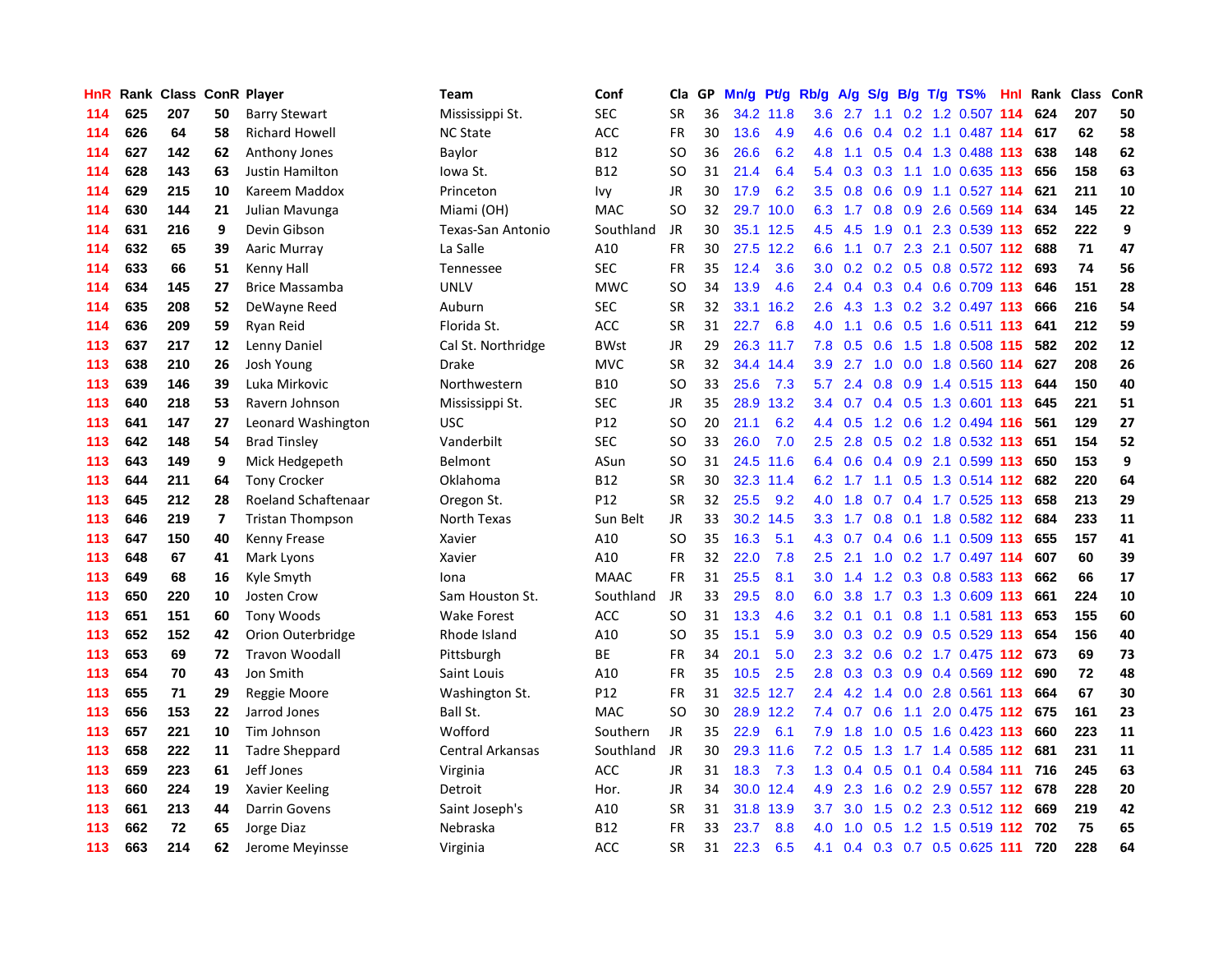| HnR | Rank |     |    | <b>Class ConR Player</b> | Team                  | Conf            | Cla       | GP | Mn/g |           | Pt/g Rb/g        | A/g |                  |     | S/g B/g T/g TS%                   | Hnl | Rank | <b>Class</b> | <b>ConR</b>             |
|-----|------|-----|----|--------------------------|-----------------------|-----------------|-----------|----|------|-----------|------------------|-----|------------------|-----|-----------------------------------|-----|------|--------------|-------------------------|
| 113 | 664  | 154 | 40 | Aaron Fuller             | lowa                  | <b>B10</b>      | <b>SO</b> | 30 | 24.4 | 9.7       | 6.2              | 0.7 | 0.4              |     | 0.3 1.5 0.528 114                 |     | 625  | 143          | 37                      |
| 113 | 665  | 155 | 55 | <b>Courtney Fortson</b>  | Arkansas              | SEC             | SO        | 18 |      | 33.3 17.9 |                  |     |                  |     | 5.2 5.7 1.4 0.2 5.1 0.479 120     |     | 442  | 95           | 34                      |
| 113 | 666  | 225 | 17 | <b>Yorel Hawkins</b>     | Fairfield             | <b>MAAC</b>     | JR        | 19 |      | 32.7 14.6 | $5.5^{\circ}$    | 1.5 |                  |     | 1.3 0.5 1.7 0.558 120             |     | 440  | 157          | 10                      |
| 113 | 667  | 156 | 13 | Larry Anderson           | Long Beach St.        | <b>BWst</b>     | <b>SO</b> | 33 |      | 30.8 11.8 | 4.3              | 2.9 | 1.9              |     | 0.4 2.8 0.522 112 674             |     |      | 160          | 14                      |
| 113 | 668  | 215 | 9  | <b>Dominic Waters</b>    | Portland St.          | <b>BSky</b>     | <b>SR</b> | 32 | 33.7 | 18.6      | 2.3              | 4.7 | 0.8              |     | 0.0 3.5 0.626 112                 |     | 686  | 222          | 9                       |
| 113 | 669  | 226 | 20 | Anthony Hill             | Milwaukee             | Hor.            | <b>JR</b> | 34 | 19.5 | 9.1       | 4.5              | 1.1 | 0.6              |     | 0.5 1.9 0.538 112                 |     | 677  | 227          | 19                      |
| 113 | 670  | 157 | 27 | Johnny Moran             | Northern Iowa         | <b>MVC</b>      | <b>SO</b> | 33 | 26.4 | 5.5       | 3.3 <sub>2</sub> | 1.5 |                  |     | 1.1 0.0 1.1 0.458 113             |     | 647  | 152          | 27                      |
| 113 | 671  | 158 | 24 | <b>Ryan Pearson</b>      | George Mason          | CAA             | SO        | 30 | 28.4 | 11.9      | 6.4              | 1.2 |                  |     | 1.1 0.5 2.0 0.515 113             |     | 659  | 159          | 25                      |
| 113 | 672  | 159 | 30 | Jorge Gutierrez          | California            | P <sub>12</sub> | <b>SO</b> | 30 | 21.4 | 5.5       | 3.0 <sub>2</sub> | 2.7 | 0.9 <sup>°</sup> |     | 0.1 1.5 0.505 114                 |     | 636  | 146          | 28                      |
| 113 | 673  | 216 | 8  | Michael Vogler           | Troy                  | Sun Belt        | <b>SR</b> | 33 | 34.9 | 12.0      | $3.5^{\circ}$    | 5.5 |                  |     | 1.8 0.2 2.3 0.582 113             |     | 668  | 218          | 10                      |
| 113 | 674  | 160 | 12 | Jereal Scott             | Stephen F. Austin     | Southland       | <b>SO</b> | 32 |      | 24.0 12.8 | 5.5              |     |                  |     | 0.5 0.4 0.7 1.7 0.566 111         |     | 711  | 167          | 12                      |
| 113 | 675  | 161 | 56 | Rotnei Clarke            | Arkansas              | <b>SEC</b>      | SO        | 31 | 34.1 | 15.1      | $2.4^{\circ}$    |     |                  |     | 1.2 1.2 0.1 1.2 0.630 111 733     |     |      | 171          | 58                      |
| 112 | 676  | 227 | 45 | <b>Phil Jones</b>        | Charlotte             | A10             | <b>JR</b> | 31 | 17.5 | 5.4       | 4.3              | 0.5 |                  |     | $0.2$ 2.1 0.8 0.468 112           |     | 680  | 230          | 46                      |
| 112 | 677  | 228 | 46 | <b>Will Martell</b>      | Rhode Island          | A10             | <b>JR</b> | 36 | 23.1 | 7.5       | 4.8              | 0.6 |                  |     | 0.4 1.2 1.3 0.595 112 671         |     |      | 225          | 44                      |
| 112 | 678  | 217 | 73 | David Cubillan           | Marquette             | ВE              | <b>SR</b> | 34 | 31.3 | 6.8       | 1.9              | 2.7 |                  |     | 0.8 0.0 1.0 0.605 112             |     | 695  | 224          | 76                      |
| 112 | 679  | 229 | 25 | <b>Brandon Rozzell</b>   | VCU                   | CAA             | JR        | 36 | 22.4 | 8.8       | $2.2\phantom{0}$ | 1.2 | 1.3              |     | $0.1$ 1.1 0.552 112               |     | 697  | 236          | 27                      |
| 112 | 680  | 230 | 22 | <b>Roburt Sallie</b>     | <b>Memphis</b>        | <b>CUSA</b>     | <b>JR</b> | 34 | 30.8 | 10.5      | 4.0              | 1.9 | 1.7              |     | 0.6 1.3 0.592 112                 |     | 694  | 234          | 22                      |
| 112 | 681  | 231 | 74 | Carleton Scott           | Notre Dame            | <b>BE</b>       | <b>JR</b> | 34 | 18.9 | 5.0       | 4.6              | 1.1 | 0.5              | 1.1 | 0.9 0.576 111                     |     | 709  | 243          | 78                      |
| 112 | 682  | 162 | 21 | <b>Walt Gibler</b>       | Loyola (IL)           | Hor.            | SO        | 30 | 22.3 | 11.3      | 5.3              | 0.4 |                  |     | 0.5 0.4 1.7 0.565 111             |     | 714  | 168          | 21                      |
| 112 | 683  | 73  | 20 | Kelly Olynyk             | Gonzaga               | <b>WCC</b>      | <b>FR</b> | 34 | 12.3 | 3.8       | $2.7^{\circ}$    | 0.8 |                  |     | 0.5 0.1 0.6 0.535 112 692         |     |      | 73           | 20                      |
| 112 | 684  | 163 | 63 | Luke Loucks              | Florida St.           | <b>ACC</b>      | <b>SO</b> | 32 | 19.8 | 4.4       | 2.5              | 2.8 |                  |     | $0.8$ 0.1 1.6 0.495 112           |     | 699  | 164          | 61                      |
| 112 | 685  | 218 | 75 | Jerry Smith              | Louisville            | ВE              | <b>SR</b> | 31 | 24.1 | 8.3       | 3.2              | 1.9 |                  |     | 1.4 0.3 1.6 0.507 113             |     | 667  | 217          | 72                      |
| 112 | 686  | 164 | 76 | Jared Swopshire          | Louisville            | ВE              | <b>SO</b> | 33 | 25.0 | 7.5       | 6.1              | 1.3 |                  |     | $0.7$ 0.4 1.3 0.501 112           |     | 691  | 163          | 75                      |
| 112 | 687  | 232 | 57 | Kodi Augustus            | Mississippi St.       | SEC             | JR        | 34 | 22.5 | 8.9       | 5.4              | 0.8 | 0.5              |     | 0.9 1.8 0.532 112                 |     | 672  | 226          | 55                      |
| 112 | 688  | 233 | 47 | Marquis Jones            | Rhode Island          | A10             | JR        | 36 | 22.8 | 5.7       | 1.4              | 4.1 | 1.3              |     | $0.1$ 1.6 0.495 112               |     | 679  | 229          | 45                      |
| 112 | 689  | 234 | 9  | Sergio Kerusch           | Western Kentucky      | Sun Belt        | <b>JR</b> | 20 | 28.9 | 14.3      | 7.2              | 0.8 | 0.6              |     | 0.1 0.8 0.544 121                 |     | 404  | 141          | $\overline{\mathbf{z}}$ |
| 112 | 690  | 74  | 77 | Peyton Siva              | Louisville            | ВE              | FR        | 31 | 11.3 | 3.9       | 0.8              | 1.8 |                  |     | 1.0 0.1 1.5 0.553 112 687         |     |      | 70           | 74                      |
| 112 | 691  | 219 | 10 | <b>Montarrio Haddock</b> | Middle Tennessee      | Sun Belt        | <b>SR</b> | 32 | 28.2 | 13.2      |                  |     |                  |     | 5.7 1.3 0.8 0.1 2.3 0.575 112 689 |     |      | 223          | 12                      |
| 112 | 692  | 235 | 11 | <b>Terry Martin</b>      | Wofford               | Southern        | JR        | 35 | 12.1 | 4.5       | 3.0 <sub>2</sub> | 0.3 |                  |     | $0.5$ 0.2 0.7 0.579 112           |     | 683  | 232          | 12                      |
| 112 | 693  | 236 | 12 | Amu Saaka                | Furman                | Southern        | <b>JR</b> | 30 | 32.5 | 15.8      | 7.2              | 1.7 |                  |     | 0.7 0.5 2.2 0.536 112             |     | 696  | 235          | 13                      |
| 112 | 694  | 237 | 78 | Joe Fulce                | Marquette             | <b>BE</b>       | JR        | 34 | 11.7 | 3.5       | 3.1              | 0.3 | $0.4^{\circ}$    |     | 0.3 0.5 0.546 112                 |     | 705  | 239          | 77                      |
| 112 | 695  | 220 | 64 | <b>Tyler Roche</b>       | <b>Boston College</b> | ACC             | <b>SR</b> | 29 | 19.1 | 7.2       | $2.4^{\circ}$    | 0.7 |                  |     | $0.1$ 0.4 0.5 0.611 111           |     | 710  | 226          | 62                      |
| 112 | 696  | 165 | 41 | Korie Lucious            | Michigan St.          | <b>B10</b>      | SO        | 36 | 22.9 | 5.6       | 1.7              | 3.3 | 0.8              |     | $0.1$ 1.9 0.464 112               |     | 676  | 162          | 41                      |
| 112 | 697  | 75  | 28 | Ethan Wragge             | Creighton             | <b>MVC</b>      | <b>FR</b> | 34 | 15.9 | 6.9       | $2.4^{\circ}$    | 0.4 |                  |     | 0.2 0.2 0.6 0.654 111             |     | 719  | 78           | 28                      |
| 112 | 698  | 221 | 26 | Marsharee Neely          | Old Dominion          | CAA             | <b>SR</b> | 35 | 15.7 | 5.5       | 2.9              | 0.9 | 0.5              |     | 0.0 0.7 0.481 112 685             |     |      | 221          | 26                      |
| 112 | 699  | 238 | 13 | <b>Isaac Butts</b>       | Appalachian St.       | Southern        | JR        | 37 | 25.8 | 8.5       | 8.1              | 0.9 |                  |     | 0.5 0.9 1.9 0.594 112 701         |     |      | 238          | 14                      |
| 112 | 700  | 222 | 31 | Nikola Koprivica         | Washington St.        | P12             | <b>SR</b> | 31 | 25.2 | 8.9       | 5.1              | 1.8 | $0.4^{\circ}$    |     | 0.1 1.3 0.629 112 704             |     |      | 225          | 31                      |
| 112 | 701  | 166 | 28 | Phillip McDonald         | <b>New Mexico</b>     | <b>MWC</b>      | SO        | 35 | 27.5 | 10.4      | 3.1              | 0.7 |                  |     | $0.5$ 0.2 1.1 0.571 112           |     | 700  | 165          | 30                      |
| 112 | 702  | 239 | 42 | Mike Davis               | <b>Illinois</b>       | <b>B10</b>      | <b>JR</b> | 36 | 32.3 | 10.7      | 9.2              | 0.9 |                  |     | 0.5 0.6 1.5 0.485 112             |     | 707  | 241          | 42                      |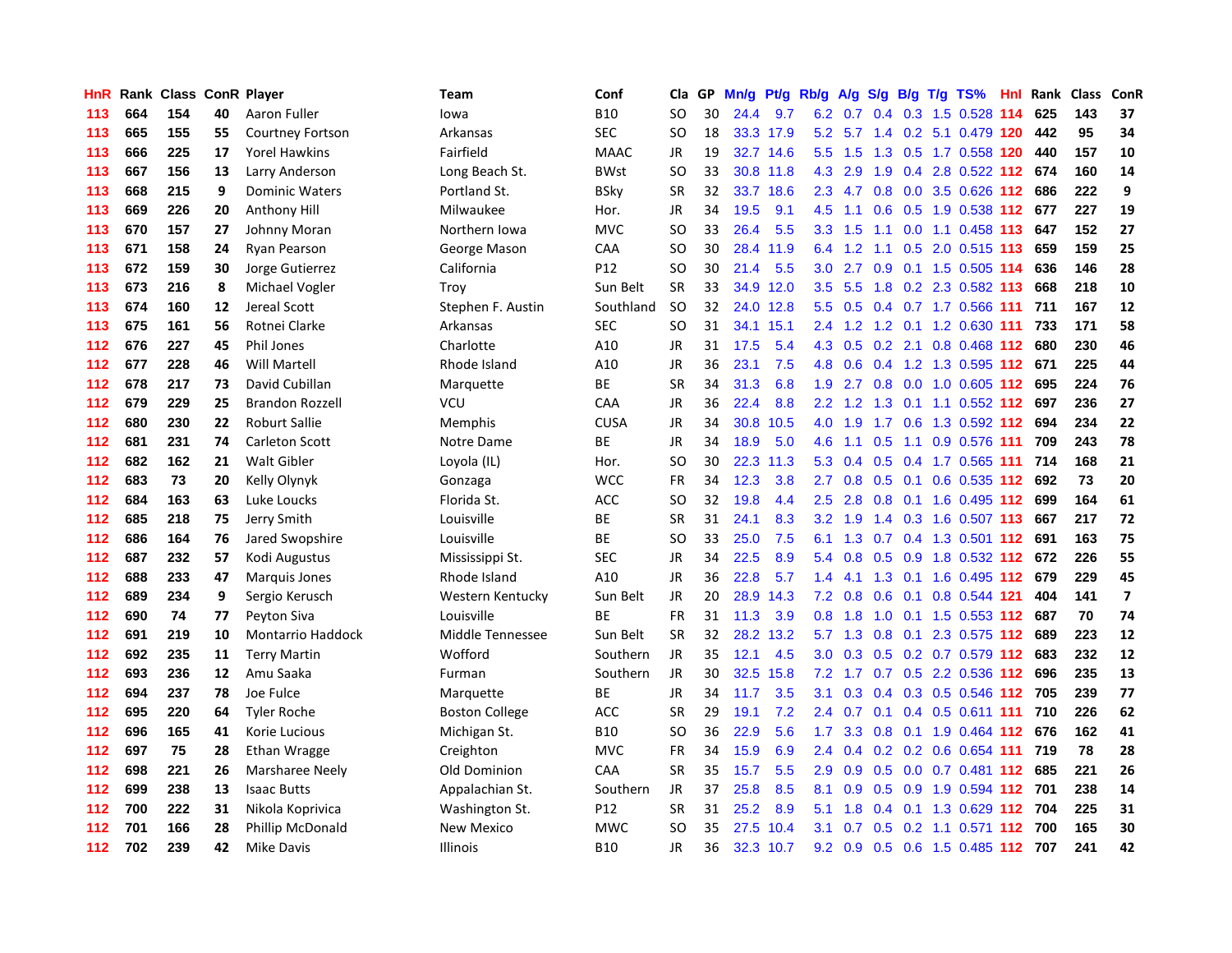| <b>HnR</b> |     | Rank Class ConR Player |    |                        | Team               | Conf        | Cla       | GP | Mn/g | Pt/g      | Rb/g             | A/g              | S/g           |  | B/g T/g TS%                   | Hnl | Rank | <b>Class</b> | <b>ConR</b>    |
|------------|-----|------------------------|----|------------------------|--------------------|-------------|-----------|----|------|-----------|------------------|------------------|---------------|--|-------------------------------|-----|------|--------------|----------------|
| 112        | 703 | 240                    | 18 | Justin Robinson        | Rider              | <b>MAAC</b> | JR        | 33 | 32.8 | 13.3      | 3.5              | 2.8              | 1.5           |  | 0.2 1.7 0.559 111             |     | 724  | 249          | 19             |
| 112        | 704 | 241                    | 48 | Devin Searcy           | Dayton             | A10         | <b>JR</b> | 37 | 14.1 | 3.9       | 2.8              |                  |               |  | 0.3 0.4 0.4 0.8 0.588 111 712 |     |      | 244          | 49             |
| 112        | 705 | 242                    | 8  | <b>Justin Stommes</b>  | Eastern Kentucky   | OVC         | <b>JR</b> | 33 |      | 32.4 14.2 | 3.8 <sub>2</sub> | 3.5              |               |  | 1.0 0.3 2.3 0.646 112 706     |     |      | 240          | 8              |
| 112        | 706 | 167                    | 8  | Dominique Morrison     | Oral Roberts       | Summit      | SO        | 33 | 35.2 | 15.3      | 5.1              | 2.6              | 0.9           |  | 0.4 1.8 0.532 111 745         |     |      | 174          | 8              |
| 112        | 707 | 243                    | 27 | Ed Nixon               | VCU                | CAA         | JR        | 36 | 22.5 | 7.9       | 2.5              | 1.8              | 1.0           |  | 0.2 1.4 0.589 111             |     | 723  | 248          | 29             |
| 112        | 708 | 168                    | 65 | Sammy Zeglinski        | Virginia           | ACC         | SO.       | 31 | 29.0 | 8.9       | 3.8              | 2.6              |               |  | 1.2 0.3 1.8 0.513 110         |     | 753  | 176          | 69             |
| 112        | 709 | 169                    | 32 | Kyle Fogg              | Arizona            | P12         | SO        | 31 | 28.8 | 11.1      | 3.1              | $2.2^{\circ}$    |               |  | 0.9 0.3 2.1 0.551 111         |     | 730  | 169          | 33             |
| 112        | 710 | 244                    | 28 | Robert Nwankwo         | Towson             | CAA         | JR        | 27 | 30.1 | 9.9       | 8.9              | 0.6              | 1.0           |  | 3.1 1.3 0.528 114             |     | 608  | 207          | 24             |
| 112        | 711 | 245                    | 29 | Darius James           | Old Dominion       | CAA         | <b>JR</b> | 36 | 27.9 | 7.0       | 1.9              | 3.3              | 0.9           |  | $0.0$ 1.6 0.437 111           |     | 708  | 242          | 28             |
| 112        | 712 | 246                    | 22 | Zach Hahn              | <b>Butler</b>      | Hor.        | <b>JR</b> | 38 | 15.5 | 4.9       | 0.9              | 0.6              |               |  | $0.3$ 0.0 0.6 0.617 111       |     | 725  | 250          | 22             |
| 111        | 713 | 223                    | 43 | Dominique Keller       | <b>Illinois</b>    | <b>B10</b>  | <b>SR</b> | 35 | 11.4 | 4.5       | $2.2^{\circ}$    |                  |               |  | $0.6$ 0.4 0.3 0.7 0.492 111   |     | 722  | 229          | 43             |
| 111        | 714 | 247                    | 79 | Dwight Hardy           | St. John's         | <b>BE</b>   | JR        | 29 | 22.2 | 10.5      | 2.0              | 0.9              |               |  | 0.7 0.1 1.3 0.527 111         |     | 737  | 252          | 80             |
| 111        | 715 | 248                    | 29 | Gabe Blair             | Wichita St.        | <b>MVC</b>  | <b>JR</b> | 32 | 20.5 | 6.3       | 4.5              | 0.7              | 0.9           |  | $0.6$ 1.2 0.535 111           |     | 735  | 251          | 29             |
| 111        | 716 | 76                     | 66 | <b>Brian Oliver</b>    | Georgia Tech       | <b>ACC</b>  | <b>FR</b> | 36 | 16.5 | 7.1       | 1.9              | 0.9              |               |  | 0.3 0.3 1.2 0.549 111         |     | 726  | 79           | 65             |
| 111        | 717 | 224                    | 66 | Nick Okorie            | <b>Texas Tech</b>  | <b>B12</b>  | <b>SR</b> | 34 | 25.9 | 10.7      | 2.7              | 2.0              | 1.4           |  | $0.1$ 2.0 0.520 111           |     | 715  | 227          | 67             |
| 111        | 718 | 249                    | 11 | Steffphon Pettigrew    | Western Kentucky   | Sun Belt    | <b>JR</b> | 34 | 32.9 | 14.9      | 5.9              | 1.2              | 0.8           |  | 0.4 1.7 0.547 110             |     | 766  | 265          | 15             |
| 111        | 719 | 225                    | 11 | Zach Finley            | Princeton          | lvy         | SR        | 31 | 15.2 | 4.9       | 3.3              | 0.8              | 0.8           |  | 0.5 1.4 0.583 111             |     | 727  | 230          | 11             |
| 111        | 720 | 250                    | 19 | <b>Rico Pickett</b>    | Manhattan          | <b>MAAC</b> | <b>JR</b> | 29 | 31.4 | 17.7      | 3.9              | 1.0              | 1.3           |  | 0.2 2.0 0.512 112 698         |     |      | 237          | 18             |
| 111        | 721 | 226                    | 12 | <b>Eric Tramiel</b>    | North Texas        | Sun Belt    | SR        | 28 |      | 27.6 12.9 | 6.0              | 0.6              |               |  | 0.6 0.8 1.9 0.573 113 663     |     |      | 214          | 9              |
| 111        | 722 | 170                    | 67 | Miguel Paul            | Missouri           | <b>B12</b>  | SO        | 31 | 12.1 | 3.5       | 0.7              |                  |               |  | 1.7 0.5 0.0 0.7 0.557 112 703 |     |      | 166          | 66             |
| 111        | 723 | 77                     | 68 | A.J. Walton            | Baylor             | <b>B12</b>  | FR        | 36 | 17.6 | 3.8       | 2.3              | 2.0              |               |  | 1.2 0.1 1.3 0.578 111 739     |     |      | 81           | 68             |
| 111        | 724 | 251                    | 30 | Adam Leonard           | Missouri St.       | <b>MVC</b>  | <b>JR</b> | 36 | 32.7 | 13.0      | 2.4              | $2.2^{\circ}$    | 0.6           |  | 0.0 1.5 0.560 111             |     | 743  | 256          | 30             |
| 111        | 725 | 227                    | 23 | <b>Howard Crawford</b> | <b>UAB</b>         | <b>CUSA</b> | SR        | 34 | 26.1 | 11.8      | 4.4              | 0.6              | 0.4           |  | 0.4 2.0 0.532 111             |     | 728  | 231          | 23             |
| 111        | 726 | 78                     | 23 | Greg Smith             | Fresno St.         | <b>WAC</b>  | FR        | 33 | 27.7 | 11.5      | 5.8              | 1.2              | 0.8           |  | 1.2 2.1 0.578 110             |     | 767  | 85           | 24             |
| 111        | 727 | 252                    | 49 | <b>Bill Clark</b>      | Duquesne           | A10         | JR        | 30 | 32.1 | 14.1      | 6.0              | 2.1              | 1.0           |  | $0.4$ 2.5 0.531 111           |     | 721  | 247          | 50             |
| 111        | 728 | 228                    | 67 | Chas McFarland         | Wake Forest        | ACC         | <b>SR</b> | 31 | 24.6 | 7.2       | 7.0              | 0.8              | 0.5           |  | 1.2 1.9 0.488 111             |     | 729  | 232          | 66             |
| 111        | 729 | 253                    | 44 | Michael Thompson       | Northwestern       | <b>B10</b>  | JR        | 34 | 37.7 | 14.2      | 1.9              | 4.1              |               |  | 1.1 0.1 1.7 0.584 111         |     | 738  | 253          | 44             |
| 111        | 730 | 79                     | 29 | Jason Washburn         | Utah               | <b>MWC</b>  | <b>FR</b> | 28 | 14.9 | 5.0       | 2.8              |                  |               |  | 0.3 0.4 1.1 0.5 0.629 111 717 |     |      | 77           | 31             |
| 111        | 731 | 254                    | 3  | Vlad Moldoveanu        | American           | Pat.        | <b>JR</b> | 22 | 32.4 | 18.1      | 6.5              | 2.0              |               |  | 0.7 0.4 2.4 0.585 123         |     | 379  | 134          | $\overline{2}$ |
| 111        | 732 | 255                    | 20 | Jeron Belin            | Saint Peter's      | <b>MAAC</b> | JR.       | 29 | 20.1 | 8.2       | 4.2              | 0.6              |               |  | 0.7 0.5 1.3 0.509 111 742     |     |      | 255          | 20             |
| 111        | 733 | 229                    | 21 | Roberto Mafra          | San Diego          | <b>WCC</b>  | <b>SR</b> | 32 | 19.7 | 8.5       | 4.5              | 0.4              | $0.4^{\circ}$ |  | 1.2 1.2 0.530 109             |     | 804  | 254          | 23             |
| 111        | 734 | 80                     | 58 | Reginald Buckner       | Mississippi        | <b>SEC</b>  | FR        | 31 | 17.3 | 4.1       | 4.5              | 0.2              | 0.4           |  | 2.1 0.8 0.559 111             |     | 713  | 76           | 57             |
| 111        | 735 | 81                     | 68 | James Padgett          | Maryland           | <b>ACC</b>  | <b>FR</b> | 28 | 9.5  | 3.0       | 2.8              | 0.2              |               |  | $0.2$ $0.3$ $0.3$ $0.494$ 111 |     | 734  | 80           | 67             |
| 111        | 736 | 256                    | 14 | Richie Gordon          | Western Carolina   | Southern    | <b>JR</b> | 34 | 20.0 | 8.5       | 4.6              | 0.8              | 1.1           |  | 1.1 1.5 0.571 111             |     | 741  | 254          | 15             |
| 111        | 737 | 230                    | 80 | <b>Reginald Delk</b>   | Louisville         | BE          | <b>SR</b> | 32 | 21.3 | 6.4       | 2.9              | 1.0              | 0.5           |  | $0.4$ 0.6 0.619 111           |     | 736  | 234          | 79             |
| 111        | 738 | 82                     | 30 | Luke Hancock           | George Mason       | CAA         | FR        | 32 | 23.0 | 7.7       | 3.5              | 3.0 <sub>2</sub> |               |  | 0.8 0.3 2.3 0.562 110 756     |     |      | 83           | 31             |
| 111        | 739 | 83                     | 13 | <b>Martino Brock</b>   | South Alabama      | Sun Belt    | FR        | 32 |      | 29.4 11.7 | 6.3              | 1.9              | $1.4^{\circ}$ |  | 0.4 2.4 0.511 110 761         |     |      | 84           | 14             |
| 111        | 740 | 231                    | 50 | Rodney Green           | La Salle           | A10         | SR        | 30 | 37.1 | 18.5      | 5.1              | 4.3              | 1.6           |  | 0.2 4.0 0.486 109             |     | 792  | 249          | 52             |
| 111        | 741 | 257                    | 4  | Darnell Porter         | South Carolina St. | <b>MEAC</b> | JR.       | 32 | 24.3 | 13.0      | 4.5              |                  |               |  | 1.8 1.3 0.4 2.6 0.583 110     |     | 763  | 262          | 4              |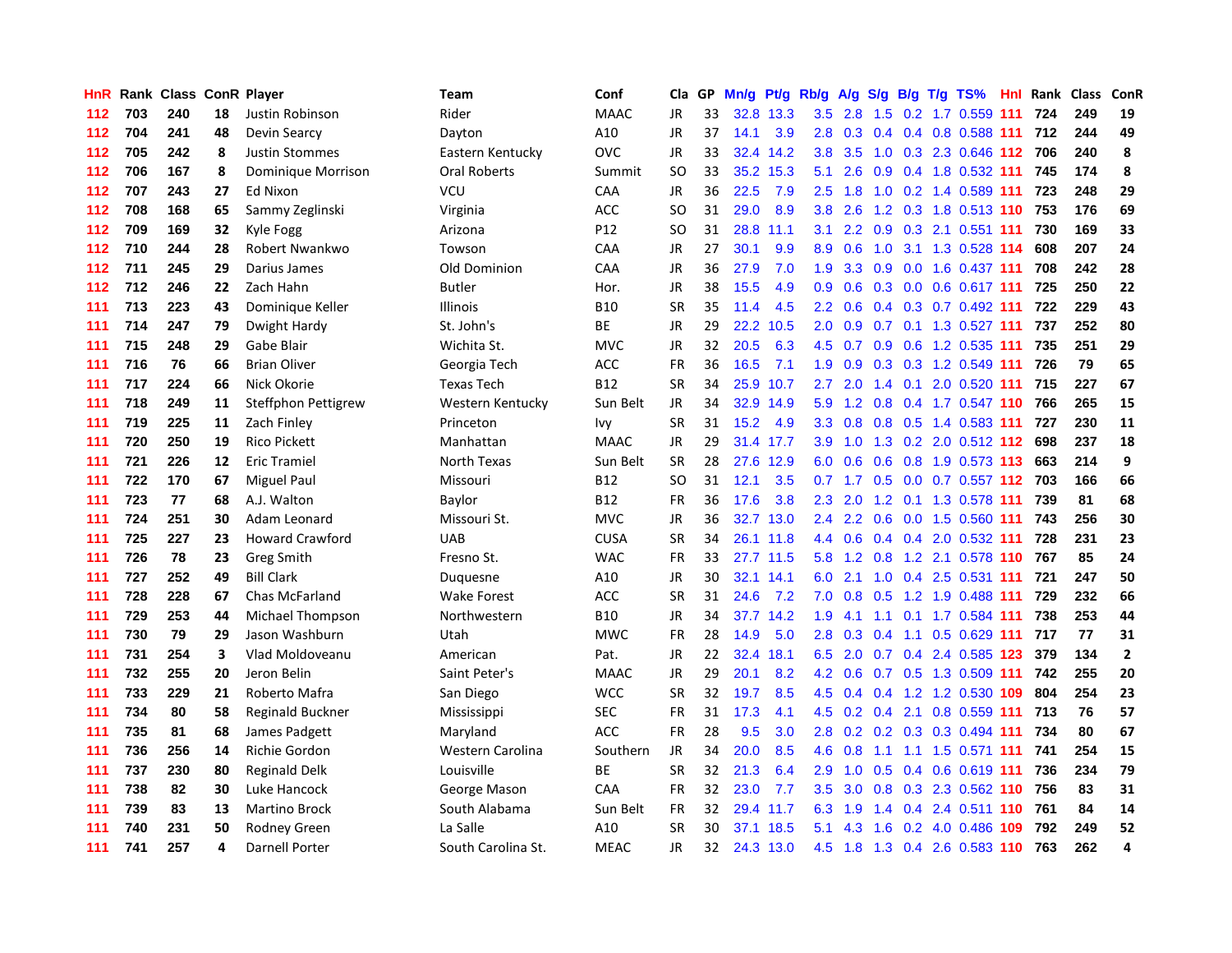| <b>HnR</b> | Rank | <b>Class ConR Player</b> |    |                          | <b>Team</b>           | Conf        | Cla       | GP | Mn/g | Pt/g      | Rb/g             | A/g | S/g           |     | $B/g$ T/g TS%                 | Hnl | Rank | <b>Class</b> | ConR                    |
|------------|------|--------------------------|----|--------------------------|-----------------------|-------------|-----------|----|------|-----------|------------------|-----|---------------|-----|-------------------------------|-----|------|--------------|-------------------------|
| 111        | 742  | 258                      | 23 | Sean Kowal               | Northern Illinois     | MAC         | JR        | 30 |      | 25.5 10.5 | 6.4              | 0.6 | 0.7           | 0.8 | 1.4 0.544 109                 |     | 796  | 274          | 25                      |
| 111        | 743  | 259                      | 81 | Jarrid Famous            | South Florida         | ВE          | JR        | 32 |      | 29.7 10.4 | 7.5              | 0.5 |               |     | 0.5 0.7 2.1 0.548 108 837     |     |      | 290          | 84                      |
| 111        | 744  | 84                       | 12 | lan Hummer               | Princeton             | lvy         | FR        | 31 | 18.6 | 6.9       | 3.1              |     |               |     | 1.0 0.7 0.4 1.4 0.530 110 746 |     |      | 82           | 12                      |
| 111        | 745  | 171                      | 24 | A.J. Rompza              | Central Florida       | <b>CUSA</b> | SO        | 31 | 31.5 | 8.6       | 2.6              | 4.6 | 2.6           |     | 0.0 2.1 0.508 111 731         |     |      | 170          | 24                      |
| 111        | 746  | 232                      | 10 | Nick Schneiders          | USC Upstate           | ASun        | SR        | 29 | 27.0 | 12.4      | 6.8              | 0.8 | 0.5           |     | 3.0 2.6 0.489 110 781         |     |      | 245          | 11                      |
| 111        | 747  | 260                      | 33 | Jamelle McMillan         | ASU                   | P12         | JR        | 29 | 27.6 | 6.6       | 3.4              | 2.8 | 1.0           |     | $0.1$ 1.1 0.543 111           |     | 718  | 246          | 32                      |
| 111        | 748  | 172                      | 30 | <b>Tyrone Shelley</b>    | San Diego St.         | MWC         | SO        | 30 | 18.1 | 6.1       | 3.5              | 0.8 |               |     | 1.2 0.4 1.4 0.493 111         |     | 744  | 173          | 32                      |
| 111        | 749  | 261                      | 31 | Chad Tomko               | NC-Wilmington         | CAA         | JR        | 29 | 30.6 | 12.8      | 2.8              | 4.3 | 1.6           |     | 0.1 3.4 0.510 110 747         |     |      | 257          | 30                      |
| 110        | 750  | 262                      | 13 | Dan Mavraides            | Princeton             | lvy         | JR        | 31 |      | 30.9 11.5 | 4.3              | 1.4 | 1.2           |     | 0.1 1.6 0.541 110             |     | 751  | 259          | 13                      |
| 110        | 751  | 173                      | 34 | <b>Elston Turner</b>     | Washington            | P12         | <b>SO</b> | 36 | 15.3 | 5.5       | 1.9              | 0.8 | 0.6           |     | 0.2 0.5 0.523 110 752         |     |      | 175          | 34                      |
| 110        | 752  | 233                      | 9  | Johnathon Jones          | Oakland               | Summit      | SR        | 35 |      | 36.7 12.2 | $2.2^{\circ}$    |     |               |     | 6.4 1.8 0.1 3.1 0.551 110 750 |     |      | 236          | 9                       |
| 110        | 753  | 85                       | 21 | Derek Needham            | Fairfield             | <b>MAAC</b> | <b>FR</b> | 34 |      | 36.5 16.4 | 3.2              |     |               |     | 5.2 1.8 0.1 3.8 0.484 109     |     | 800  | 92           | 21                      |
| 110        | 754  | 174                      | 35 | DeAngelo Casto           | Washington St.        | P12         | SO        | 31 |      | 28.5 10.7 | 7.0              | 0.5 |               |     | 0.7 2.2 2.2 0.519 110 759     |     |      | 177          | 35                      |
| 110        | 755  | 86                       | 69 | Eshaunte Jones           | Nebraska              | <b>B12</b>  | <b>FR</b> | 29 | 16.9 | 6.0       | 1.6              | 1.0 | 0.5           |     | $0.1$ 0.4 0.571 110           |     | 776  | 88           | 69                      |
| 110        | 756  | 234                      | 4  | <b>Cleveland Richard</b> | Army                  | Pat.        | <b>SR</b> | 29 | 32.2 | 12.6      | 4.2              | 2.9 | 1.7           |     | 0.3 2.1 0.479 110             |     | 755  | 238          | $\overline{\mathbf{4}}$ |
| 110        | 757  | 235                      | 3  | Lebaron Weathers         | Ark.-Pine Bluff       | <b>SWAC</b> | <b>SR</b> | 34 | 22.6 | 9.9       | 6.7              | 0.5 |               |     | 0.2 1.4 1.6 0.485 109         |     | 783  | 246          | $\overline{a}$          |
| 110        | 758  | 263                      | 11 | Micah Williams           | East Tennessee St.    | ASun        | JR        | 35 |      | 26.7 12.7 | 3.3              | 0.9 | 0.8           |     | 0.4 1.9 0.572 109             |     | 782  | 268          | 12                      |
| 110        | 759  | 236                      | 59 | <b>Brendon Knox</b>      | Auburn                | <b>SEC</b>  | <b>SR</b> | 32 | 21.2 | 8.7       | 3.9              | 0.5 |               |     | 0.4 1.0 1.4 0.620 109         |     | 793  | 250          | 60                      |
| 110        | 760  | 264                      | 6  | Evan Fjeld               | Vermont               | <b>AEC</b>  | <b>JR</b> | 35 |      | 28.7 10.7 | 6.1              | 0.8 |               |     | 0.8 1.2 1.0 0.581 110 768     |     |      | 266          | $\bf 6$                 |
| 110        | 761  | 265                      | 31 | <b>Tony Lewis</b>        | Illinois St.          | MVC         | <b>JR</b> | 33 | 17.8 | 6.2       | 5.4              |     |               |     | 0.5 0.3 0.2 1.5 0.623 110 758 |     |      | 260          | 31                      |
| 110        | 762  | 237                      | 24 | Martelle McLemore        | Western Michigan      | <b>MAC</b>  | <b>SR</b> | 33 |      | 27.2 11.4 | 5.0              |     |               |     | 1.2 1.1 0.3 1.5 0.556 110 771 |     |      | 240          | 24                      |
| 110        | 763  | 87                       | 51 | Cody Ellis               | Saint Louis           | A10         | <b>FR</b> | 22 | 28.0 | 10.5      | 4.9              | 1.2 | 0.9           |     | 0.1 1.0 0.487 112 670         |     |      | 68           | 43                      |
| 110        | 764  | 266                      | 82 | Sean Evans               | St. John's            | <b>BE</b>   | JR        | 33 | 21.1 | 6.7       | 5.9              | 0.6 | 0.6           |     | 0.3 1.4 0.469 109             |     | 785  | 269          | 81                      |
| 110        | 765  | 238                      | 52 | Dijuan Harris            | Charlotte             | A10         | <b>SR</b> | 31 | 33.4 | 8.3       | 3.2              | 4.6 |               |     | 1.1 0.1 2.1 0.549 110         |     | 773  | 242          | 51                      |
| 110        | 766  | 239                      | 45 | Zack Gibson              | Michigan              | <b>B10</b>  | SR        | 32 | 10.0 | 3.9       | 2.1              | 0.3 | 0.5           |     | $0.5$ 0.5 0.649 109           |     | 788  | 248          | 46                      |
| 110        | 767  | 240                      | 25 | Willie Kemp              | Memphis               | <b>CUSA</b> | <b>SR</b> | 34 | 30.3 | 7.4       | $2.2\phantom{0}$ | 4.3 | 1.5           |     | $0.1$ 2.0 0.495 110           |     | 775  | 243          | 26                      |
| 110        | 768  | 88                       | 14 | Raymond Taylor           | Florida Atlantic      | Sun Belt    | <b>FR</b> | 30 | 32.7 | 14.2      | 3.0 <sub>2</sub> | 5.9 |               |     | 1.4 0.0 3.1 0.501 110 777     |     |      | 89           | 16                      |
| 110        | 769  | 267                      | 60 | Jeremy Price             | Georgia               | <b>SEC</b>  | <b>JR</b> | 30 | 18.6 | 7.2       | 4.0              | 0.8 |               |     | 0.4 0.5 1.5 0.587 110 765     |     |      | 264          | 59                      |
| 110        | 770  | 175                      | 22 | Bol Kong                 | Gonzaga               | <b>WCC</b>  | SO        | 31 | 12.5 | 4.5       | 1.5              | 0.6 |               |     | 0.5 0.0 0.5 0.585 110 760     |     |      | 178          | 21                      |
| 110        | 771  | 241                      | 23 | Jeremy Buttell           | Illinois-Chicago      | Hor.        | SR        | 29 | 33.2 | 12.2      | 7.5              | 0.6 | 0.9           |     | 0.3 1.4 0.554 110 772         |     |      | 241          | 23                      |
| 110        | 772  | 89                       | 12 | Ian Clark                | Belmont               | ASun        | FR        | 31 | 29.6 | 14.9      | 3.3              | 2.2 | 1.1           |     | $0.3$ 3.0 0.578 110           |     | 769  | 86           | 10                      |
| 110        | 773  | 268                      | 69 | <b>Maurice Miller</b>    | Georgia Tech          | ACC         | JR        | 32 | 15.3 | 3.9       | 1.8              | 2.3 | 0.8           |     | 0.0 1.7 0.510 110             |     | 749  | 258          | 68                      |
| 110        | 774  | 90                       | 46 | D.J. Richardson          | <b>Illinois</b>       | <b>B10</b>  | <b>FR</b> | 36 | 30.9 | 10.5      | 2.7              | 2.1 | 0.7           |     | 0.2 1.7 0.540                 | 110 | 774  | 87           | 45                      |
| 110        | 775  | 242                      | 4  | DeAndre Hall             | <b>Texas Southern</b> | <b>SWAC</b> | <b>SR</b> | 33 | 33.5 | 16.4      | $5.5^{\circ}$    | 2.6 | 1.9           |     | 0.5 3.2 0.534 108             |     | 827  | 264          | 5                       |
| 110        | 776  | 269                      | 26 | <b>Christian Polk</b>    | <b>UTEP</b>           | <b>CUSA</b> | JR        | 32 | 24.6 | 9.4       | 2.3              | 1.8 | 1.0           |     | $0.1$ 1.4 0.486 109           |     | 791  | 273          | 29                      |
| 110        | 777  | 176                      | 27 | Dago Pena                | Marshall              | <b>CUSA</b> | SO        | 31 | 18.2 | 7.3       | 2.9              | 1.8 |               |     | 0.7 0.4 1.3 0.597 110 770     |     |      | 179          | 25                      |
| 110        | 778  | 270                      | 83 | <b>Tyrone Nash</b>       | Notre Dame            | ВE          | JR        | 35 | 26.4 | 7.8       | 5.2              | 1.7 |               |     | 0.7 0.5 1.4 0.559 109         |     | 809  | 278          | 83                      |
| 110        | 779  | 243                      | 5  | Corey Hassan             | Sacred Heart          | NEC         | SR        | 28 | 34.4 | 19.2      | 7.6              | 2.1 | $1.4^{\circ}$ |     | 0.0 2.8 0.551 110             |     | 757  | 239          | $\overline{\mathbf{z}}$ |
| 110        | 780  | 91                       | 14 | Kyle Casey               | Harvard               | Ivy         | <b>FR</b> | 29 |      | 23.4 10.4 | 5.1              | 1.1 |               |     | 0.3 0.9 2.0 0.634 109         |     | 799  | 91           | 14                      |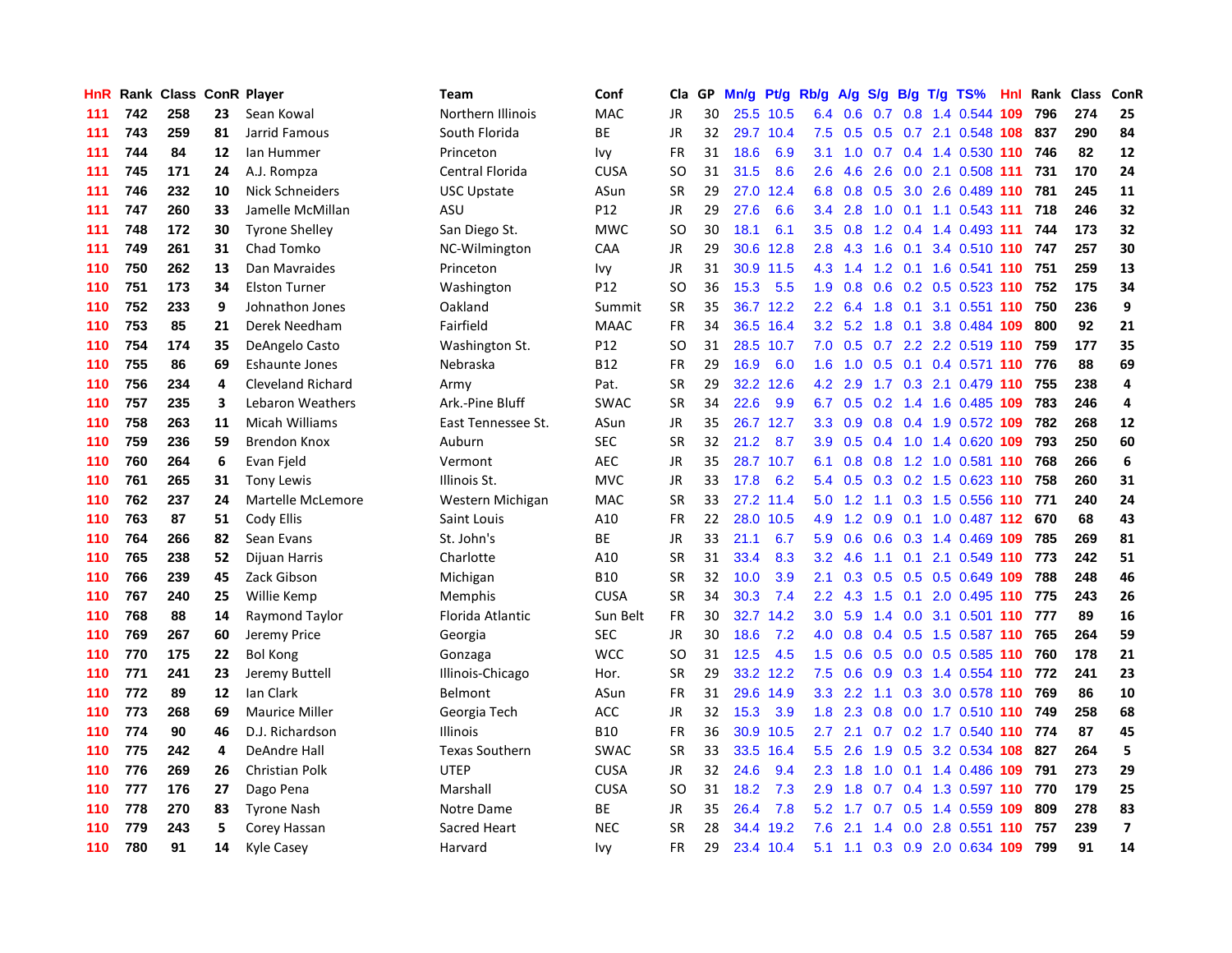| HnR |     | Rank Class ConR Player |                          |                           | <b>Team</b>        | Conf        | Cla       | GP | Mn/g | Pf/g      | Rb/g             | A/g           | S/g           |     | $B/g$ T/g TS%                 | Hnl | Rank | <b>Class</b> | ConR           |
|-----|-----|------------------------|--------------------------|---------------------------|--------------------|-------------|-----------|----|------|-----------|------------------|---------------|---------------|-----|-------------------------------|-----|------|--------------|----------------|
| 110 | 781 | 271                    | 32                       | Graham Hatch              | Wichita St.        | <b>MVC</b>  | <b>JR</b> | 35 | 28.3 | 9.2       | 4.0              | 1.3           | 0.7           | 0.1 | 1.5 0.572 109                 |     | 801  | 277          | 32             |
| 110 | 782 | 272                    | 15                       | <b>Willie Powers</b>      | Georgia Southern   | Southern    | JR        | 32 | 32.4 | 14.7      | 3.3 <sub>2</sub> | 5.5           | 1.3           |     | 0.1 3.7 0.530 109             |     | 798  | 276          | 16             |
| 110 | 783 | 273                    | 70                       | <b>Cliff Tucker</b>       | Maryland           | ACC         | <b>JR</b> | 32 | 14.8 | 5.7       | 1.7              | 0.8           |               |     | 0.5 0.3 0.8 0.565 109         |     | 790  | 272          | 71             |
| 110 | 784 | 274                    | 70                       | <b>Diante Garrett</b>     | lowa St.           | <b>B12</b>  | JR        | 32 | 31.6 | 9.2       | $2.5\,$          |               |               |     | 5.1 1.3 0.2 2.6 0.502 109     |     | 821  | 284          | 70             |
| 110 | 785 | 275                    | 31                       | Carlon Brown              | Utah               | <b>MWC</b>  | <b>JR</b> | 31 |      | 28.7 12.6 | 4.1              | 2.5           | 0.9           |     | 0.0 2.8 0.519 109             |     | 811  | 280          | 35             |
| 110 | 786 | 244                    | 15                       | <b>Billy Humphrey</b>     | <b>New Orleans</b> | Sun Belt    | <b>SR</b> | 15 | 29.9 | 16.5      | 4.0              | 2.4           | 1.3           |     | 0.8 2.2 0.581 142             |     | 109  | 36           | $\mathbf{1}$   |
| 109 | 787 | 245                    | 5                        | <b>Frisco Sandidge</b>    | Delaware St.       | <b>MEAC</b> | <b>SR</b> | 28 | 34.9 | 12.3      | 5.8              | 1.5           | 1.5           |     | 0.6 1.9 0.533 109             |     | 794  | 251          | 5              |
| 109 | 788 | 246                    | 32                       | <b>Steven Hess</b>        | William & Mary     | CAA         | <b>SR</b> | 30 | 15.3 | 4.5       | 3.7              | 1.2           | 0.4           |     | 0.3 1.4 0.649                 | 109 | 784  | 247          | 32             |
| 109 | 789 | 276                    | 24                       | <b>Troy Tabler</b>        | Wright St.         | Hor.        | JR        | 32 | 23.8 | 8.9       | 1.8              | 1.3           | 0.5           |     | 0.2 1.2 0.607 109             |     | 810  | 279          | 24             |
| 109 | 790 | 92                     | 71                       | C.J. Harris               | <b>Wake Forest</b> | ACC         | FR        | 31 | 27.9 | 9.9       | 1.8              | 1.2           | 0.9           |     | 0.1 1.6 0.552 109             |     | 789  | 90           | 70             |
| 109 | 791 | 277                    | 32                       | Kendall Wallace           | <b>UNLV</b>        | <b>MWC</b>  | JR        | 34 | 19.1 | 6.9       | 1.6              |               |               |     | 1.0 0.4 0.0 0.4 0.589 109 797 |     |      | 275          | 33             |
| 109 | 792 | 247                    | 84                       | <b>Sharaud Curry</b>      | Providence         | <b>BE</b>   | <b>SR</b> | 31 | 31.9 | 15.5      | $2.0^{\circ}$    | 3.4           |               |     | 1.2 0.0 2.1 0.553 109         |     | 806  | 255          | 82             |
| 109 | 793 | 248                    | 25                       | Justin Dobbins            | Eastern Michigan   | <b>MAC</b>  | <b>SR</b> | 25 | 28.2 | 12.1      | 5.9              | 1.0           |               |     | 0.9 1.0 2.2 0.613 114         |     | 602  | 198          | 21             |
| 109 | 794 | 278                    | 33                       | Darryl Ashford            | Creighton          | <b>MVC</b>  | JR        | 33 | 20.5 | 7.4       | 3.1              | 1.2           | 0.6           |     | 0.5 1.0 0.531 109             |     | 819  | 283          | 34             |
| 109 | 795 | 249                    | 28                       | Doneal Mack               | <b>Memphis</b>     | <b>CUSA</b> | <b>SR</b> | 34 | 28.4 | 10.4      | 1.9              | 1.6           |               |     | 0.8 0.5 0.8 0.568 109         |     | 807  | 256          | 30             |
| 109 | 796 | 250                    | 6                        | Kelly Beidler             | Mount St. Mary's   | <b>NEC</b>  | <b>SR</b> | 30 | 30.2 | 10.3      | 7.1              | 1.5           |               |     | 1.7 1.3 2.0 0.505 108         |     | 836  | 268          | 8              |
| 109 | 797 | 251                    | $\overline{\phantom{a}}$ | Jaytornah Wisseh          | Long Island U.     | <b>NEC</b>  | <b>SR</b> | 29 | 36.0 | 17.6      | 4.2              | 5.7           | 1.6           |     | $0.0$ 4.2 0.511 111           |     | 732  | 233          | 5              |
| 109 | 798 | 279                    | 72                       | Adrian Bowie              | Maryland           | ACC         | JR        | 33 | 15.7 | 4.8       | 2.1              | 1.5           | 0.8           |     | 0.2 0.8 0.497 109             |     | 817  | 282          | 72             |
| 109 | 799 | 280                    | 24                       | Pooh Williams             | Utah St.           | <b>WAC</b>  | <b>JR</b> | 33 | 27.2 | 8.7       | 1.8              | 2.2           |               |     | $0.6$ $0.2$ 1.1 $0.526$ 110   |     | 764  | 263          | 23             |
| 109 | 800 | 281                    | 29                       | <b>Kris Richard</b>       | Tulane             | <b>CUSA</b> | <b>JR</b> | 28 |      | 28.3 11.8 | 3.7              | 1.9           |               |     | 1.7 0.4 2.4 0.510 109 787     |     |      | 271          | 28             |
| 109 | 801 | 282                    | 36                       | Jamelle Horne             | Arizona            | P12         | <b>JR</b> | 30 | 29.2 | 9.4       | 5.6              | 1.2           |               |     | 0.7 1.0 1.7 0.559 109         |     | 816  | 281          | 36             |
| 109 | 802 | 93                     | 47                       | Drew Crawford             | Northwestern       | <b>B10</b>  | <b>FR</b> | 34 | 27.3 | 10.0      | 4.3              | 1.8           | 0.6           |     | 0.7 1.5 0.556 109             |     | 808  | 93           | 47             |
| 109 | 803 | 177                    | 53                       | <b>Tony Taylor</b>        | George Washington  | A10         | <b>SO</b> | 31 | 30.3 | 9.4       | 3.0 <sub>2</sub> | 4.2           | 0.9           |     | 0.0 1.6 0.499 109             |     | 805  | 182          | 53             |
| 109 | 804 | 252                    | 10                       | <b>Steve Panos</b>        | Weber St.          | <b>BSky</b> | <b>SR</b> | 31 | 21.2 | 10.6      | 5.2              | 0.6           |               |     | 0.2 0.2 1.5 0.600 109         |     | 802  | 252          | 11             |
| 109 | 805 | 253                    | 48                       | Jeremy Nash               | Northwestern       | <b>B10</b>  | <b>SR</b> | 34 | 34.7 | 8.9       | 3.8              | 3.1           | 1.7           |     | 0.6 1.5 0.509 109             |     | 813  | 257          | 48             |
| 109 | 806 | 283                    | 6                        | <b>Alexander Starling</b> | Bethune-Cookman    | <b>MEAC</b> | JR        | 33 | 30.4 | 9.8       | 6.5              | 1.1           | 2.0           |     | 0.9 1.7 0.547 108             |     | 829  | 286          | $\overline{7}$ |
| 109 | 807 | 178                    | 25                       | Hamidu Rahman             | New Mexico St.     | <b>WAC</b>  | <b>SO</b> | 33 |      | 26.2 10.3 | 8.0              | 0.4           |               |     | 0.4 1.3 1.9 0.544 106         |     | 908  | 206          | 28             |
| 109 | 808 | 284                    | 5                        | Jared Mintz               | Lafayette          | Pat.        | JR        | 31 |      | 27.7 14.1 | 5.7              | 2.1           |               |     | $0.6$ $0.3$ 2.1 $0.612$ 109   |     | 786  | 270          | 5              |
| 109 | 809 | 179                    | $\overline{ }$           | Jay Threatt               | Delaware St.       | <b>MEAC</b> | SO        | 29 | 34.4 | 7.9       | 3.2 <sub>2</sub> | 4.2           |               |     | 2.8 0.2 1.8 0.463 108         |     | 854  | 194          | 8              |
| 109 | 810 | 180                    | 13                       | <b>Matt Sauey</b>         | North Florida      | ASun        | SO        | 30 | 24.1 | 8.7       | 4.6              | 0.9           |               |     | $0.6$ 1.6 1.9 0.563 109       |     | 795  | 181          | 13             |
| 109 | 811 | 254                    | 34                       | <b>Adam Templeton</b>     | <b>Drake</b>       | <b>MVC</b>  | <b>SR</b> | 33 | 30.1 | 9.8       | 7.4              | 1.0           | 0.5           |     | 0.3 1.1 0.611 109             |     | 818  | 260          | 33             |
| 109 | 812 | 94                     | 49                       | Derek Elston              | Indiana            | <b>B10</b>  | FR        | 31 | 15.1 | 5.8       | 4.1              | 0.4           |               |     | 0.7 0.4 1.2 0.520 106         |     | 928  | 112          | 51             |
| 109 | 813 | 255                    | 16                       | Jake Robinson             | Western Carolina   | Southern    | <b>SR</b> | 34 | 22.1 | 11.7      | 2.9              | 0.9           | $0.4^{\circ}$ |     | 0.1 1.4 0.612 109             |     | 814  | 258          | 17             |
| 109 | 814 | 256                    | 85                       | Chris Howard              | South Florida      | ВE          | <b>SR</b> | 33 | 35.8 | 10.3      | 3.9 <sup>°</sup> | 3.8           | 0.7           |     | 0.3 1.7 0.528 106             |     | 914  | 288          | 91             |
| 109 | 815 | 181                    | 22                       | Novar Gadson              | Rider              | <b>MAAC</b> | <b>SO</b> | 32 |      | 27.5 11.2 | 7.5              | 1.6           | 0.9           |     | 0.9 2.5 0.517 109 812         |     |      | 183          | 22             |
| 109 | 816 | 257                    | 17                       | <b>Ty Patterson</b>       | Chattanooga        | Southern    | <b>SR</b> | 25 |      | 32.9 14.4 | 4.7              | $2.2^{\circ}$ |               |     | 1.4 0.2 1.4 0.552 114         |     | 609  | 202          | 9              |
| 109 | 817 | 285                    | 26                       | DeVaughn Washington       | Ohio               | <b>MAC</b>  | <b>JR</b> | 32 |      | 25.7 11.3 | 5.4              | 0.6           | 1.0           |     | 0.4 1.8 0.553 108             |     | 834  | 289          | 26             |
| 109 | 818 | 258                    | 33                       | Zvonko Buljan             | <b>TCU</b>         | <b>MWC</b>  | SR        | 31 | 28.8 | 12.2      | 8.6              | 2.1           |               |     | 0.7 0.3 3.4 0.526 109         |     | 803  | 253          | 34             |
| 109 | 819 | 286                    | 35                       | Aaron Carter              | Indiana St.        | <b>MVC</b>  | <b>JR</b> | 31 | 17.7 | 7.0       | 2.4              |               |               |     | 0.7 0.3 0.0 0.9 0.628 106     |     | 922  | 313          | 40             |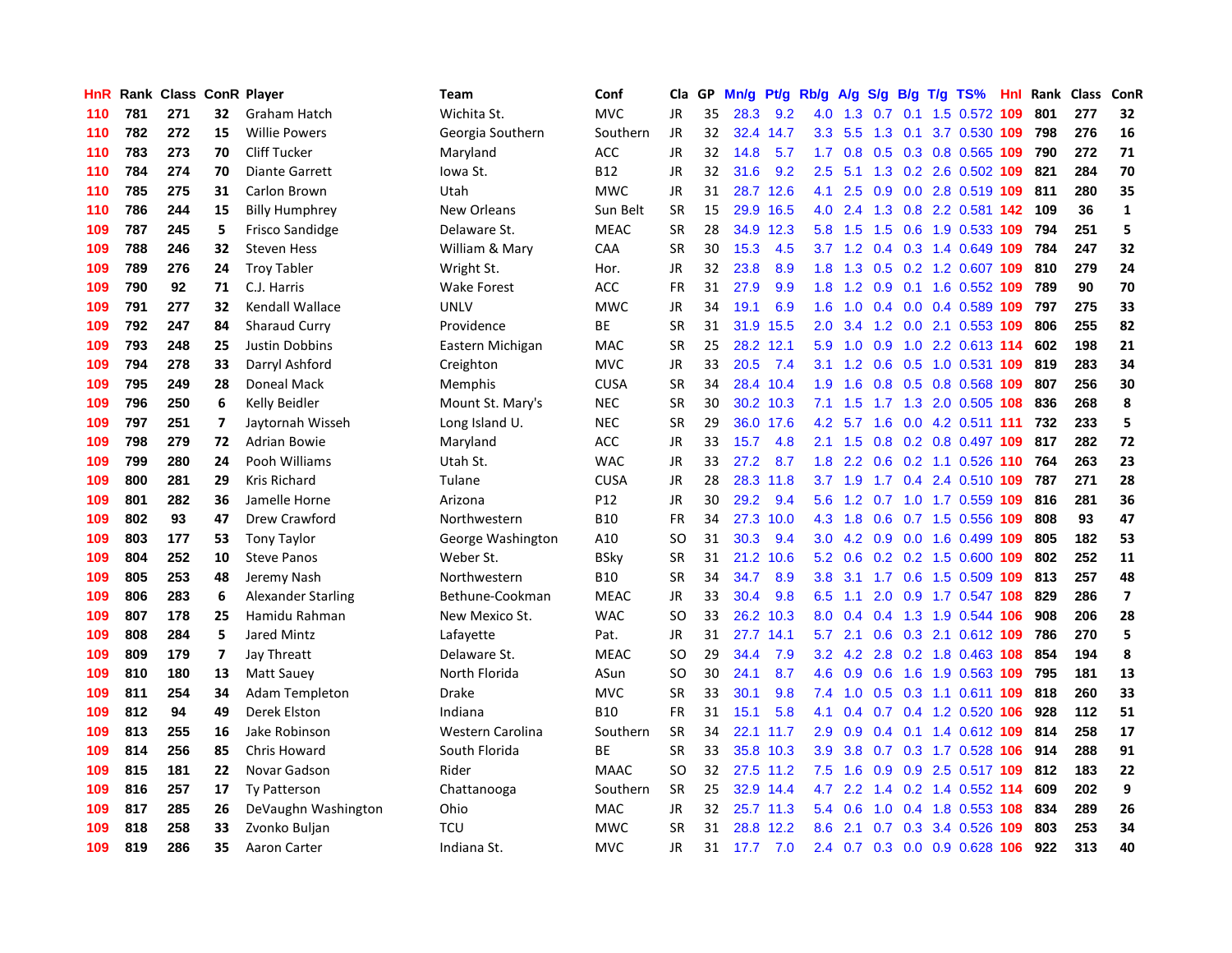| HnR | Rank | <b>Class ConR Player</b> |                         |                           | <b>Team</b>         | Conf        | Cla           | GP. | Mn/g | Pt/g Rb/g |                  | A/g           |               |  | S/g B/g T/g TS%                   | <b>Hnl</b> | Rank | Class ConR |                         |
|-----|------|--------------------------|-------------------------|---------------------------|---------------------|-------------|---------------|-----|------|-----------|------------------|---------------|---------------|--|-----------------------------------|------------|------|------------|-------------------------|
| 109 | 820  | 259                      | 5                       | Darnell Hugee             | <b>Prairie View</b> | <b>SWAC</b> | <b>SR</b>     | 27  | 26.4 | 15.0      | 5.9              | 0.9           | 0.5           |  | 1.9 1.7 0.563 110 748             |            |      | 235        | 3                       |
| 109 | 821  | 260                      | 73                      | David Potter              | Clemson             | <b>ACC</b>  | <b>SR</b>     | 32  | 23.9 | 7.0       |                  |               |               |  | 2.7 1.4 1.3 0.2 1.5 0.494 109 822 |            |      | 261        | 73                      |
| 109 | 822  | 261                      | $\overline{\mathbf{z}}$ | Muhammad El-Amin          | <b>Stony Brook</b>  | AEC         | <b>SR</b>     | 31  |      | 30.4 16.7 | $3.4^{\circ}$    | 1.9           |               |  | 1.1 0.2 2.3 0.505 109 815         |            |      | 259        | $\overline{\mathbf{z}}$ |
| 109 | 823  | 262                      | 9                       | Wes Channels              | <b>Austin Peay</b>  | OVC         | <b>SR</b>     | 32  | 35.3 | 16.9      | 4.3              | 2.9           |               |  | 1.4 0.2 2.9 0.537 108             |            | 830  | 266        | 11                      |
| 109 | 824  | 182                      | 10                      | Donte Poole               | Murray St.          | OVC         | <sub>SO</sub> | 36  | 14.0 | 4.8       | 2.0              | 1.3           | 1.0           |  | 0.3 1.2 0.510 108                 |            | 826  | 185        | 10                      |
| 109 | 825  | 287                      | 86                      | Paris Horne               | St. John's          | ВE          | JR            | 33  | 28.1 | 9.2       | 3.1              | 1.5           | 0.8           |  | 0.3 1.3 0.495 108                 |            | 840  | 291        | 85                      |
| 109 | 826  | 288                      | 30                      | <b>Brock Young</b>        | East Carolina       | <b>CUSA</b> | JR            | 31  | 34.9 | 15.5      | 3.6              | 5.5           | 1.5           |  | 0.0 4.3 0.505 108                 |            | 855  | 296        | 34                      |
| 109 | 827  | 183                      | 8                       | Bryan Dougher             | <b>Stony Brook</b>  | <b>AEC</b>  | <b>SO</b>     | 32  | 31.6 | 13.8      |                  | $2.7 \t1.8$   | 1.0           |  | 0.1 1.3 0.573 108                 |            | 838  | 187        | 8                       |
| 109 | 828  | 184                      | 34                      | Michael Loyd              | <b>BYU</b>          | <b>MWC</b>  | SO.           | 36  | 14.1 | 5.1       | 1.2              | 1.1           |               |  | 0.7 0.1 1.1 0.617 108             |            | 843  | 189        | 37                      |
| 109 | 829  | 185                      | 31                      | <b>Cameron Moore</b>      | <b>UAB</b>          | <b>CUSA</b> | <b>SO</b>     | 30  | 12.8 | 3.1       | 3.2              | 0.3           |               |  | 0.2 0.7 0.8 0.590 109             |            | 820  | 184        | 31                      |
| 108 | 830  | 95                       | 15                      | <b>Brandyn Curry</b>      | Harvard             | Ivy         | <b>FR</b>     | 29  | 24.6 | 7.3       | $2.7^{\circ}$    |               |               |  | 3.2 1.3 0.4 2.0 0.636 108         |            | 844  | 94         | 16                      |
| 108 | 831  | 263                      | 23                      | Nik Raivio                | Portland            | <b>WCC</b>  | <b>SR</b>     | 17  | 29.2 | 14.1      | 6.1              | 1.9           |               |  | 1.0 0.0 2.5 0.488 110 780         |            |      | 244        | 22                      |
| 108 | 832  | 264                      | 87                      | <b>Mike Mercer</b>        | South Florida       | <b>BE</b>   | <b>SR</b>     | 33  | 28.6 | 9.2       | 4.5              | 1.5           |               |  | 1.3 0.3 1.4 0.489 106             |            | 942  | 297        | 92                      |
| 108 | 833  | 186                      | 32                      | Maurice Bolden            | Southern Miss.      | <b>CUSA</b> | <b>SO</b>     | 34  | 22.4 | 8.7       | 5.9              | 0.7           |               |  | $0.4$ 0.5 1.9 0.528 108           |            | 846  | 190        | 32                      |
| 108 | 834  | 96                       | 88                      | <b>Vincent Council</b>    | Providence          | <b>BE</b>   | <b>FR</b>     | 31  | 27.6 | 10.3      | 3.5              | 4.5           |               |  | 1.2 0.1 2.4 0.499                 | 108        | 845  | 95         | 86                      |
| 108 | 835  | 289                      | 8                       | <b>Thomas Coleman</b>     | <b>NCA&amp;T</b>    | <b>MEAC</b> | JR            | 32  | 27.1 | 9.3       | 8.6              | 1.3           | 0.8           |  | 2.2 1.7 0.541 108                 |            | 825  | 285        | $\boldsymbol{6}$        |
| 108 | 836  | 290                      | 35                      | Evan Washington           | Air Force           | <b>MWC</b>  | JR            | 31  | 34.1 | 10.3      | 4.7              | 3.0           | 0.9           |  | 0.4 2.1 0.545 106                 |            | 949  | 319        | 43                      |
| 108 | 837  | 97                       | 36                      | Colt Ryan                 | Evansville          | <b>MVC</b>  | <b>FR</b>     | 30  |      | 35.3 14.5 | 4.4              | 3.0           | 1.1           |  | 0.1 2.3 0.512 107                 |            | 868  | 98         | 35                      |
| 108 | 838  | 291                      | 11                      | <b>Bobby Howard</b>       | Montana St.         | <b>BSky</b> | JR            | 29  |      | 32.4 14.3 | 5.8              |               |               |  | 1.2 0.3 0.1 1.7 0.582 108 833     |            |      | 288        | 13                      |
| 108 | 839  | 98                       | 89                      | <b>Bilal Dixon</b>        | Providence          | <b>BE</b>   | <b>FR</b>     | 31  | 24.6 | 8.2       | 6.8              | 0.7           |               |  | 0.9 1.9 1.4 0.529 108             |            | 849  | 96         | 87                      |
| 108 | 840  | 99                       | 50                      | <b>Ryan Evans</b>         | Wisconsin           | <b>B10</b>  | <b>FR</b>     | 33  | 13.2 | 3.5       | 3.0 <sub>1</sub> | 0.6           |               |  | $0.4$ 0.3 0.8 0.462 107           |            | 892  | 103        | 50                      |
| 108 | 841  | 187                      | 3                       | <b>Arnold Louis</b>       | Savannah St.        | Ind.        | <b>SO</b>     | 26  | 26.7 | 8.9       | 8.0              | 0.6           |               |  | 1.2 0.5 2.0 0.576 107             |            | 880  | 202        | $\overline{\mathbf{3}}$ |
| 108 | 842  | 265                      | 12                      | Julius Thomas             | Portland St.        | <b>BSky</b> | SR            | 31  | 28.3 | 10.8      | 5.9              | 1.9           |               |  | 1.5 0.7 1.4 0.622 108             |            | 832  | 267        | 12                      |
| 108 | 843  | 292                      | 61                      | <b>Phil Turner</b>        | Mississippi St.     | <b>SEC</b>  | JR            | 36  | 20.9 | 5.5       | 4.3              | 1.4           |               |  | 1.1 0.3 1.0 0.461 108             |            | 842  | 292        | 61                      |
| 108 | 844  | 188                      | 14                      | Casper Ware               | Long Beach St.      | <b>BWst</b> | <b>SO</b>     | 33  |      | 33.2 11.9 | 3.2              | 4.8           |               |  | 2.1 0.2 3.1 0.477 108             |            | 853  | 193        | 15                      |
| 108 | 845  | 100                      | 11                      | Robert Covington          | Tennessee St.       | OVC         | <b>FR</b>     | 32  |      | 27.3 11.5 | 6.5              | 1.2           | 1.1           |  | 1.1 2.2 0.522 107                 |            | 895  | 104        | 15                      |
| 108 | 846  | 266                      | 25                      | Woody Payne               | Detroit             | Hor.        | <b>SR</b>     | 34  | 28.0 | 5.5       | 3.6              |               |               |  | 4.1 2.2 0.1 2.1 0.517 107         |            | 864  | 273        | 26                      |
| 108 | 847  | 267                      | 9                       | Corey Lowe                | Boston U.           | <b>AEC</b>  | <b>SR</b>     | 32  |      | 33.4 15.0 | 4.5              |               |               |  | 4.3 1.3 0.4 4.2 0.490 108         |            | 841  | 269        | 9                       |
| 108 | 848  | 268                      | 62                      | <b>Brandis Raley-Ross</b> | South Carolina      | <b>SEC</b>  | <b>SR</b>     | 31  |      | 31.4 10.6 | 3.6 <sup>°</sup> | $1.4^{\circ}$ |               |  | 1.1 0.1 1.5 0.531 107             |            | 899  | 283        | 63                      |
| 108 | 849  | 293                      | 37                      | Andrew Warren             | <b>Bradley</b>      | <b>MVC</b>  | JR            | 31  | 33.6 | 14.4      | 4.5              | 1.5           | 0.8           |  | 0.1 2.0 0.542 107                 |            | 887  | 303        | 38                      |
| 108 | 850  | 189                      | 26                      | Olu Ashaolu               | Louisiana Tech      | <b>WAC</b>  | <b>SO</b>     | 35  |      | 28.0 10.7 | 8.1              | 1.1           |               |  | $0.7$ $0.2$ $2.3$ $0.530$ 107     |            | 886  | 204        | 26                      |
| 108 | 851  | 190                      | 4                       | Reggie Middleton          | Winthrop            | <b>BSou</b> | SO            | 33  |      | 26.2 10.1 | 3.3              | 2.8           | 1.6           |  | 0.3 2.0 0.476 107                 |            | 860  | 197        | 5                       |
| 108 | 852  | 294                      | 14                      | Isiah Brown               | East Tennessee St.  | ASun        | JR            | 34  | 25.5 | 7.8       | 5.6              | 1.1           | 0.8           |  | 1.4 1.7 0.533 108                 |            | 856  | 297        | 15                      |
| 108 | 853  | 191                      | 37                      | Jeremy Green              | Stanford            | P12         | <b>SO</b>     | 32  | 33.8 | 16.6      | 3.8 <sub>2</sub> | 0.8           | 0.8           |  | 0.0 1.3 0.533 107                 |            | 881  | 203        | 39                      |
| 108 | 854  | 295                      | 26                      | D'Aundray Brown           | Cleveland St.       | Hor.        | <b>JR</b>     | 32  | 32.6 | 8.6       | 5.6              | 1.6           |               |  | 2.5 0.3 1.4 0.571 108             |            | 848  | 293        | 25                      |
| 108 | 855  | 192                      | 33                      | <b>Damier Pitts</b>       | Marshall            | <b>CUSA</b> | <b>SO</b>     | 31  |      | 27.6 10.4 |                  |               |               |  | 2.7 4.7 0.7 0.0 2.5 0.599 108     |            | 851  | 192        | 33                      |
| 108 | 856  | 193                      | 6                       | Jordan Sugars             | Navy                | Pat.        | <b>SO</b>     | 30  | 35.5 | 15.8      | 8.0              | 1.3           | 1.3           |  | 0.1 2.1 0.570 107                 |            | 858  | 196        | 6                       |
| 108 | 857  | 101                      | 36                      | Desmar Jackson            | Wyoming             | <b>MWC</b>  | <b>FR</b>     | 31  | 20.7 | 11.8      | 2.3              | 1.9           | $1.4^{\circ}$ |  | 0.3 2.8 0.557 105                 |            | 993  | 121        | 45                      |
| 108 | 858  | 269                      | 54                      | Kurt Huelsman             | Dayton              | A10         | <b>SR</b>     | 37  | 21.7 | 4.6       | $4.4^{\circ}$    | 0.5           |               |  | 0.5 0.6 1.2 0.525 107             |            | 861  | 270        | 54                      |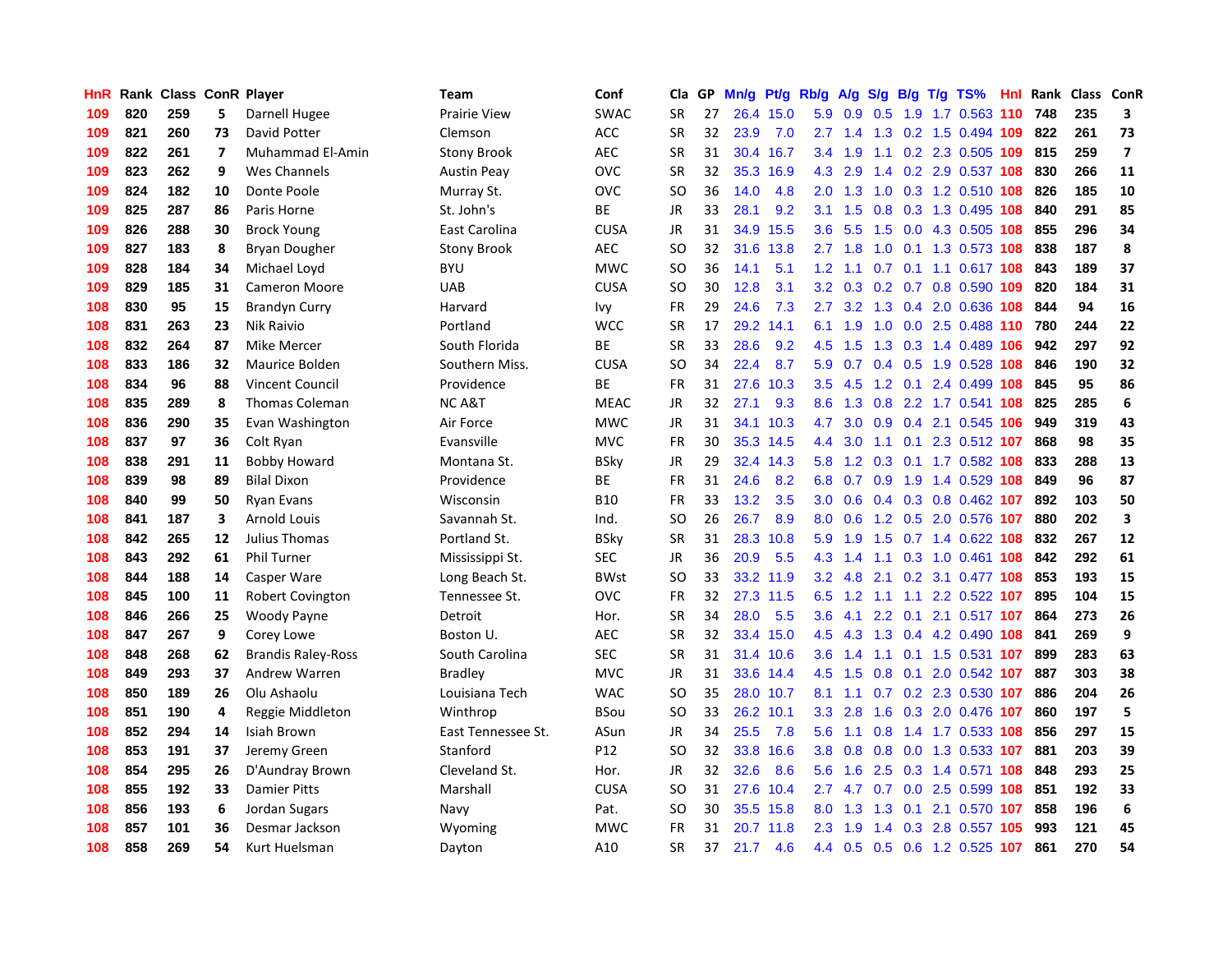| HnR |     | Rank Class ConR Player |    |                          | Team                 | Conf        | Cla       | <b>GP</b> | Mn/g | Pt/g Rb/g |                  | A/g             |     |  | $S/g$ B/g T/g TS%             | Hnl | Rank | Class | <b>ConR</b>      |
|-----|-----|------------------------|----|--------------------------|----------------------|-------------|-----------|-----------|------|-----------|------------------|-----------------|-----|--|-------------------------------|-----|------|-------|------------------|
| 108 | 859 | 194                    | 34 | Steven Idlet             | Tulsa                | <b>CUSA</b> | <b>SO</b> | 35        | 21.0 | 6.4       | 5.5              | 0.8             | 0.4 |  | 1.0 1.2 0.577 107             |     | 879  | 201   | 35               |
| 108 | 860 | 195                    | 16 | Doug Davis               | Princeton            | Ivy         | SO        | 31        |      | 31.3 12.7 | 2.6              |                 |     |  | 1.3 1.0 0.1 2.2 0.582 107 857 |     |      | 195   | 17               |
| 108 | 861 | 296                    | 90 | <b>Robert Mitchell</b>   | Seton Hall           | <b>BE</b>   | JR        | 31        | 20.9 | 8.4       | 3.8              | 0.8             |     |  | 0.5 0.8 1.0 0.513 107 870     |     |      | 299   | 90               |
| 108 | 862 | 196                    | 12 | Anthony Campbell         | <b>Austin Peay</b>   | OVC         | <b>SO</b> | 31        |      | 34.6 15.5 | 5.3              | 1.6             |     |  | 1.1 0.3 2.7 0.611 108         |     | 839  | 188   | 12               |
| 108 | 863 | 197                    | 35 | Darrius Morrow           | East Carolina        | <b>CUSA</b> | <b>SO</b> | 28        |      | 32.0 12.6 | 6.5              | 0.9             |     |  | 1.1 0.9 2.1 0.603 110 779     |     |      | 180   | 27               |
| 108 | 864 | 270                    | 15 | James Florence           | Mercer               | ASun        | <b>SR</b> | 31        | 33.1 | 17.7      | 3.1              | 4.6             |     |  | 1.7 0.4 3.7 0.523 108         |     | 823  | 262   | 14               |
| 108 | 865 | 271                    | 17 | <b>Geoff Reeves</b>      | Cornell              | Ivy         | <b>SR</b> | 34        | 18.0 | 4.9       | 1.3              | 0.9             |     |  | $0.7$ 0.1 0.6 0.659 107       |     | 875  | 276   | 18               |
| 108 | 866 | 272                    | 18 | Pat Magnarelli           | Harvard              | Ivy         | <b>SR</b> | 21        | 16.2 | 6.2       | 3.7              | 0.4             |     |  | $0.5$ 0.5 0.7 0.602 108       |     | 824  | 263   | 15               |
| 108 | 867 | 102                    | 13 | Will Cherry              | Montana              | <b>BSky</b> | FR        | 32        | 22.8 | 8.3       | 2.8              | 2.4             | 1.9 |  | 0.2 1.8 0.468 107             |     | 874  | 100   | 14               |
| 108 | 868 | 273                    | 8  | James Feldeine           | Quinnipiac           | <b>NEC</b>  | <b>SR</b> | 33        | 32.4 | 16.5      | 5.8              | 2.5             |     |  | 1.4 0.2 2.5 0.511 107         |     | 863  | 272   | 9                |
| 108 | 869 | 103                    | 38 | <b>Trent Lockett</b>     | ASU                  | P12         | <b>FR</b> | 33        | 19.6 | 6.7       | 3.4              | 0.8             |     |  | 0.8 0.1 1.5 0.543 107         |     | 869  | 99    | 38               |
| 108 | 870 | 297                    | 37 | Tom Fow                  | Air Force            | <b>MWC</b>  | JR        | 27        | 20.1 | 9.4       | 2.9 <sup>°</sup> | 0.7             |     |  | 0.5 0.1 0.7 0.576 108         |     | 831  | 287   | 36               |
| 108 | 871 | 298                    | 91 | <b>Justin Burrell</b>    | St. John's           | <b>BE</b>   | <b>JR</b> | 28        | 19.8 | 6.6       | 4.4              | 0.8             |     |  | $0.4$ 0.5 1.2 0.515 107       |     | 859  | 298   | 89               |
| 108 | 872 | 299                    | 5  | Chad Gray                | Coastal Carolina     | <b>BSou</b> | <b>JR</b> | 34        | 23.5 | 14.3      | 4.8              | 0.7             |     |  | 0.5 0.8 1.9 0.549 108         |     | 852  | 295   | $\overline{a}$   |
| 107 | 873 | 274                    | 74 | D'Andre Bell             | Georgia Tech         | ACC         | <b>SR</b> | 36        | 21.9 | 6.1       | 2.5              | 1.6             |     |  | 0.9 0.3 1.6 0.507 107         |     | 871  | 274   | 74               |
| 107 | 874 | 198                    | 75 | Julian Gamble            | Miami (FL)           | ACC         | <b>SO</b> | 33        | 13.3 | 3.5       | 2.9              | 0.7             |     |  | 0.5 0.8 1.1 0.518 107         |     | 890  | 205   | 76               |
| 107 | 875 | 275                    | 27 | <b>Brandon Fields</b>    | Nevada               | <b>WAC</b>  | <b>SR</b> | 34        | 33.8 | 14.5      | 3.9              | 2.4             | 1.0 |  | 0.3 1.6 0.525 107             |     | 872  | 275   | 25               |
| 107 | 876 | 300                    | 71 | Lance Jeter              | Nebraska             | <b>B12</b>  | <b>JR</b> | 33        | 31.0 | 7.5       | 3.8              | 4.1             | 0.9 |  | $0.1$ 2.1 0.495 106           |     | 911  | 309   | 72               |
| 107 | 877 | 276                    | 13 | Maze Stallworth          | Morehead St.         | OVC         | <b>SR</b> | 35        | 32.0 | 12.6      | 5.0              | 1.3             |     |  | 1.3 0.5 1.5 0.570 107         |     | 893  | 280   | 14               |
| 107 | 878 | 104                    | 27 | Ryan Broekhoff           | Valparaiso           | Hor.        | FR        | 32        | 15.4 | 6.4       | 4.0              | 0.9             |     |  | 0.5 0.4 0.8 0.555 107         |     | 883  | 101   | 27               |
| 107 | 879 | 301                    | 19 | Mark Coury               | Cornell              | Ivy         | JR        | 34        | 11.1 | 2.4       | $2.4^{\circ}$    | 0.6             |     |  | $0.4$ 0.2 0.3 0.543 107       |     | 894  | 306   | 20               |
| 107 | 880 | 199                    | 9  | Kyle O'Quinn             | Norfolk St.          | <b>MEAC</b> | <b>SO</b> | 30        | 28.3 | 11.5      | 8.7              | 0.9             | 0.5 |  | 1.7 2.1 0.573 106             |     | 952  | 215   | 10               |
| 107 | 881 | 302                    | 92 | Ibrahima Thomas          | Cincinnati           | BE          | JR        | 28        | 18.3 | 5.8       | 5.4              | 0.3             |     |  | 0.3 0.7 0.9 0.441 108         |     | 850  | 294   | 88               |
| 107 | 882 | 200                    | 39 | Omondi Amoke             | California           | P12         | <b>SO</b> | 33        | 16.7 | 4.8       | 4.6              | 0.3             |     |  | $0.2$ 0.2 0.7 0.503 107       |     | 867  | 199   | 37               |
| 107 | 883 | 277                    | 18 | Will Archambault         | Davidson             | Southern    | <b>SR</b> | 31        | 25.9 | 10.7      | 4.8              | 1.9             |     |  | 0.4 0.3 1.5 0.542 107         |     | 876  | 277   | 18               |
| 107 | 884 | 278                    | 38 | <b>Lloyd Phillips</b>    | Illinois St.         | <b>MVC</b>  | <b>SR</b> | 33        | 33.1 | 10.0      | 2.1              | 4.2             | 1.8 |  | 0.2 2.2 0.498 107             |     | 877  | 278   | 37               |
| 107 | 885 | 303                    | 27 | Rodriguez Sherman        | Kent St.             | <b>MAC</b>  | JR        | 34        | 29.7 | 10.6      | 4.0              | 3.0             |     |  | 1.6 0.2 2.7 0.464 106         |     | 901  | 307   | 27               |
| 107 | 886 | 279                    | 9  | Dallas Green             | <b>Robert Morris</b> | <b>NEC</b>  | <b>SR</b> | 35        | 21.3 | 6.6       | 5.0              |                 |     |  | 0.7 0.8 0.8 1.1 0.573 106     |     | 903  | 284   | 10               |
| 107 | 887 | 304                    | 15 | Pat Eveland              | Pacific              | <b>BWst</b> | JR        | 35        | 19.9 | 7.4       | 3.0 <sub>2</sub> | 0.7             |     |  | 0.4 0.2 0.5 0.525 107 878     |     |      | 300   | 16               |
| 107 | 888 | 280                    | 72 | Sek Henry                | Nebraska             | <b>B12</b>  | <b>SR</b> | 33        | 27.4 | 7.5       | 3.3 <sub>2</sub> | 2.8             |     |  | 0.8 0.4 1.7 0.520 106         |     | 921  | 290   | 73               |
| 107 | 889 | 281                    | 38 | <b>Chris Miles</b>       | <b>BYU</b>           | <b>MWC</b>  | <b>SR</b> | 36        | 16.3 | 4.5       | 3.4              | 0.9             | 0.4 |  | 0.6 0.7 0.549 107             |     | 898  | 282   | 40               |
| 107 | 890 | 282                    | 13 | <b>Justin Nabors</b>     | Lamar                | Southland   | <b>SR</b> | 31        | 30.8 | 14.6      | 9.7              | 1.6             |     |  | 0.9 0.7 3.3 0.556 107         |     | 862  | 271   | 13               |
| 107 | 891 | 283                    | 40 | Dwight Lewis             | <b>USC</b>           | P12         | <b>SR</b> | 30        | 35.6 | 13.8      | 2.9              | 1.5             |     |  | 1.2 0.2 2.5 0.494 106         |     | 947  | 301   | 41               |
| 107 | 892 | 105                    | 39 | <b>Anthony Marshall</b>  | <b>UNLV</b>          | <b>MWC</b>  | <b>FR</b> | 34        | 19.1 | 5.3       |                  | $3.1 \quad 1.7$ | 1.3 |  | 0.4 1.7 0.464 107             |     | 888  | 102   | 39               |
| 107 | 893 | 284                    | 16 | <b>Desmond Yates</b>     | Middle Tennessee     | Sun Belt    | <b>SR</b> | 26        | 28.5 | 14.0      | 4.0              | 0.5             | 0.4 |  | 0.2 0.9 0.583 110 754         |     |      | 237   | 13               |
| 107 | 894 | 285                    | 39 | <b>Tony Freeman</b>      | Southern Illinois    | <b>MVC</b>  | <b>SR</b> | 29        |      | 30.1 11.8 | 3.0 <sub>2</sub> | 2.0             |     |  | 0.9 0.1 1.7 0.576 107         |     | 896  | 281   | 39               |
| 107 | 895 | 286                    | 6  | Menji Mundadi            | Alabama St.          | <b>SWAC</b> | <b>SR</b> | 31        |      | 30.9 15.6 | 3.9 <sup>°</sup> | 0.9             | 1.0 |  | 0.1 1.7 0.597 105             |     | 957  | 305   | $\boldsymbol{6}$ |
| 107 | 896 | 305                    | 10 | <b>Mike Scott</b>        | Fairleigh Dickinson  | <b>NEC</b>  | JR        | 32        | 35.8 | 12.6      | 4.0              | 5.4             |     |  | 1.4 0.3 3.7 0.560 105         |     | 996  | 336   | 11               |
| 107 | 897 | 106                    | 16 | <b>Markeith Cummings</b> | Kennesaw St.         | ASun        | <b>FR</b> | 33        |      | 34.0 17.4 | 6.1              | 2.1             |     |  | 0.9 0.2 2.9 0.531 107         |     | 897  | 105   | 16               |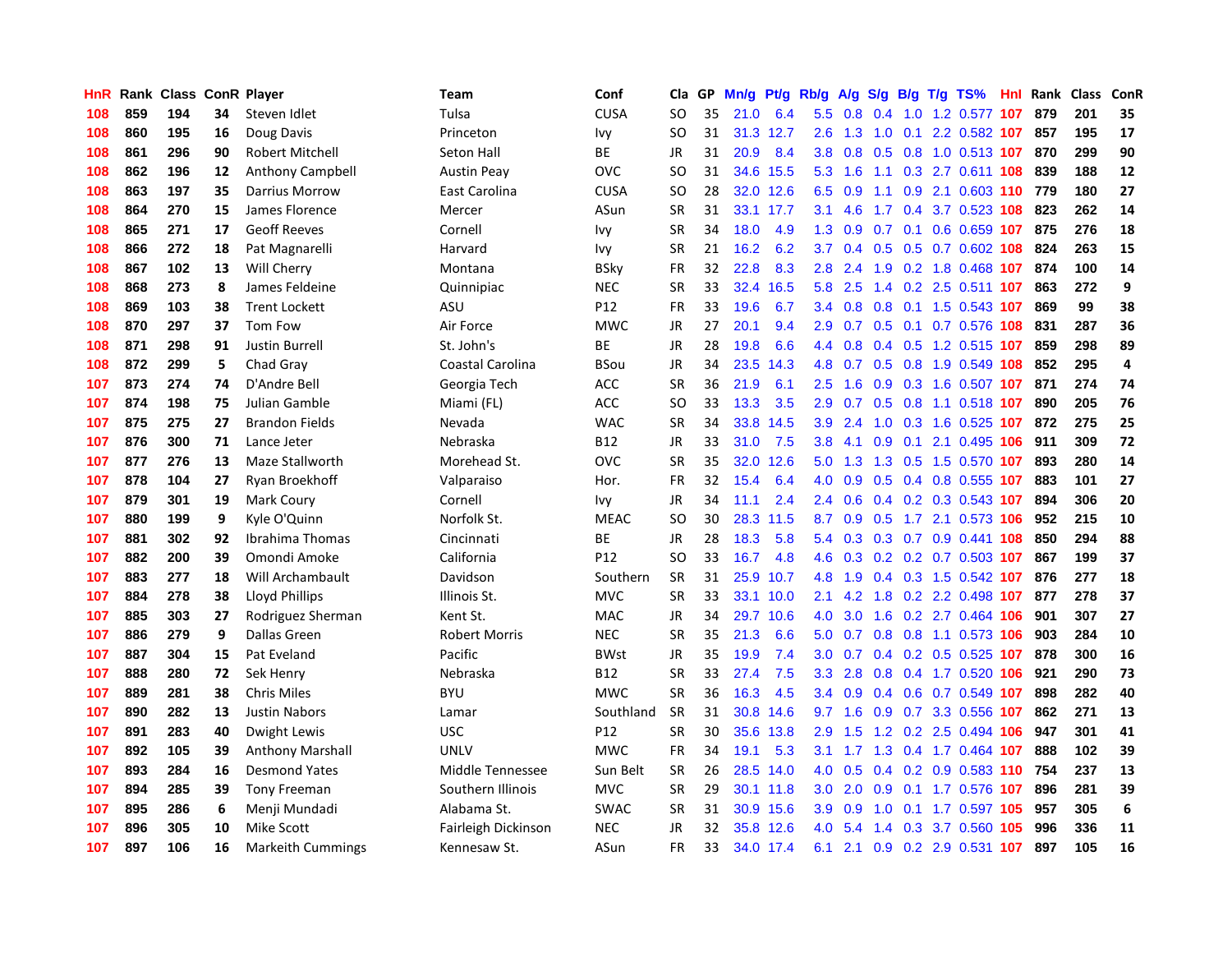| HnR. | Rank | <b>Class</b> |                | <b>ConR Player</b>       | Team                 | Conf        | Cla       | <b>GP</b> | Mn/g | <b>Pt/g</b> | Rb/g             | A/g    | S/g |  | B/g T/g TS%                   | Hnl | Rank | <b>Class</b> | ConR           |
|------|------|--------------|----------------|--------------------------|----------------------|-------------|-----------|-----------|------|-------------|------------------|--------|-----|--|-------------------------------|-----|------|--------------|----------------|
| 107  | 898  | 287          | 28             | Andy Polka               | Loyola (IL)          | Hor.        | <b>SR</b> | 30        | 31.2 | 7.3         | 8.9              | 3.0    | 0.8 |  | 0.4 2.0 0.468 106             |     | 930  | 293          | 28             |
| 107  | 899  | 201          | 4              | Aaron Broussard          | Seattle              | Ind.        | SO.       | 31        |      | 23.5 10.3   | 5.1              |        |     |  | 1.2 1.3 0.1 1.5 0.495 106 917 |     |      | 208          | $\overline{a}$ |
| 107  | 900  | 306          | 14             | <b>Trenton Marshall</b>  | Jacksonville St.     | OVC         | <b>JR</b> | 26        |      | 31.4 17.7   | 5.3              | 2.4    |     |  | 1.7 0.5 2.0 0.535 110 762     |     |      | 261          | 9              |
| 107  | 901  | 307          | 41             | Lekendric Longmire       | Oregon               | P12         | JR        | 26        | 20.2 | 7.5         | 4.1              | 0.6    |     |  | 1.1 0.1 0.9 0.469 107         |     | 885  | 302          | 40             |
| 107  | 902  | 288          | 24             | <b>Chris Lewis</b>       | San Diego            | <b>WCC</b>  | <b>SR</b> | 32        | 27.5 | 7.6         | 5.6              | 0.8    | 1.1 |  | 0.3 0.8 0.586 105             |     | 989  | 315          | 25             |
| 107  | 903  | 107          | 76             | Scott Wood               | <b>NC State</b>      | ACC         | FR        | 36        | 28.6 | 7.8         | 2.9              | 1.4    |     |  | 0.7 0.5 1.1 0.537 106         |     | 927  | 111          | 79             |
| 107  | 904  | 108          | 15             | <b>Shaun Pratl</b>       | Eastern Illinois     | OVC         | <b>FR</b> | 29        | 12.5 | 5.7         | 3.0              | 0.9    | 0.6 |  | 0.2 0.7 0.563 107             |     | 865  | 97           | 13             |
| 107  | 905  | 202          | 40             | James Haarsma            | Evansville           | <b>MVC</b>  | <b>SO</b> | 28        | 27.8 | 10.8        | 7.1              | 0.9    | 0.6 |  | 0.3 1.8 0.551 107             |     | 873  | 200          | 36             |
| 107  | 906  | 308          | 16             | <b>Greg Plater</b>       | Long Beach St.       | <b>BWst</b> | <b>JR</b> | 33        | 21.1 | 9.1         | 2.2              | 1.3    |     |  | 0.8 0.2 0.9 0.557 106         |     | 915  | 311          | 17             |
| 107  | 907  | 289          | 28             | Otis Polk                | <b>Bowling Green</b> | MAC         | <b>SR</b> | 30        | 28.1 | 10.2        | 7.0              | 0.9    |     |  | 0.6 1.2 2.1 0.533 106         |     | 910  | 286          | 28             |
| 107  | 908  | 290          | 33             | Manny Adako              | Northeastern         | CAA         | <b>SR</b> | 33        |      | 29.6 11.2   | 4.3              | 0.6    |     |  | 0.7 0.4 1.4 0.543 106 913     |     |      | 287          | 33             |
| 107  | 909  | 309          | 40             | <b>Brian Carlwell</b>    | San Diego St.        | <b>MWC</b>  | JR        | 34        | 14.4 | 4.7         | 2.8              | 0.4    |     |  | 0.2 0.5 0.9 0.606 106 918     |     |      | 312          | 41             |
| 107  | 910  | 291          | 42             | <b>Mike Gerrity</b>      | <b>USC</b>           | P12         | <b>SR</b> | 22        | 36.4 | 9.3         | 2.7              | 3.6    |     |  | 0.8 0.3 2.0 0.505 105         |     | 960  | 306          | 42             |
| 107  | 911  | 109          | 36             | Keith Clanton            | Central Florida      | <b>CUSA</b> | FR        | 32        | 26.7 | 9.7         | 6.8              | 1.4    | 0.9 |  | 1.4 2.8 0.518 106             |     | 906  | 109          | 36             |
| 107  | 912  | 292          | 20             | Alex Zampier             | Yale                 | Ivy         | <b>SR</b> | 29        |      | 30.9 17.4   | 2.9              | 2.4    | 2.0 |  | 0.2 3.1 0.519 107             |     | 884  | 279          | 19             |
| 106  | 913  | 310          | 16             | Nick Murphy              | Jacksonville St.     | OVC         | <b>JR</b> | 29        | 32.4 | 14.4        | 7.0              | 2.1    | 1.6 |  | 0.4 2.2 0.599 106             |     | 929  | 315          | 17             |
| 106  | 914  | 203          | 55             | <b>Brad Redford</b>      | Xavier               | A10         | SO        | 31        | 13.4 | 5.3         | 0.6              | 0.4    |     |  | 0.2 0.0 0.5 0.641 107         |     | 866  | 198          | 55             |
| 106  | 915  | 311          | 41             | Carlton Fay              | Southern Illinois    | <b>MVC</b>  | <b>JR</b> | 30        | 27.3 | 12.0        | $3.4^{\circ}$    | 1.0    | 0.4 |  | 0.1 1.3 0.604 106             |     | 934  | 316          | 41             |
| 106  | 916  | 110          | 93             | Dane Miller              | Rutgers              | <b>BE</b>   | <b>FR</b> | 32        | 27.5 | 9.2         | 5.9              | 2.5    | 1.0 |  | 1.1 2.7 0.471 105             |     | 965  | 116          | 94             |
| 106  | 917  | 312          | 14             | Cameron Johnson          | Texas St.            | Southland   | <b>JR</b> | 30        | 25.4 | 14.6        | 7.9              | $-1.1$ |     |  | 1.6 0.5 3.0 0.495 107         |     | 891  | 305          | 14             |
| 106  | 918  | 313          | 41             | Jay Watkins              | Utah                 | <b>MWC</b>  | <b>JR</b> | 23        | 23.1 | 9.2         | 4.1              | 0.7    |     |  | 0.3 0.0 1.2 0.556 107         |     | 882  | 301          | 38             |
| 106  | 919  | 293          | 10             | Michael Freeman          | Hampton              | <b>MEAC</b> | <b>SR</b> | 31        | 30.2 | 11.6        | 7.5              | 0.7    | 1.5 |  | 1.2 2.5 0.575 106             |     | 925  | 292          | 9              |
| 106  | 920  | 314          | 73             | Cade Davis               | Oklahoma             | <b>B12</b>  | <b>JR</b> | 31        | 31.8 | 9.9         | 3.9 <sub>2</sub> | 1.0    | 1.5 |  | 0.3 0.8 0.536 105             |     | 976  | 329          | 75             |
| 106  | 921  | 111          | 17             | James Hollowell          | Eastern Illinois     | OVC         | <b>FR</b> | 30        | 18.0 | 7.2         | 4.8              | 0.8    | 0.6 |  | 1.2 1.0 0.490                 | 107 | 900  | 106          | 16             |
| 106  | 922  | 204          | 14             | <b>Mike Proctor</b>      | Northern Colorado    | <b>BSky</b> | <b>SO</b> | 33        | 23.4 | 8.2         | 5.6              | 0.8    | 0.8 |  | 0.6 1.5 0.569 105             |     | 977  | 221          | 18             |
| 106  | 923  | 294          | 19             | Brigham Waginger         | Western Carolina     | Southern    | <b>SR</b> | 34        | 34.1 | 8.4         | 3.9              | 4.4    | 2.6 |  | 0.1 1.9 0.528 106             |     | 919  | 289          | 19             |
| 106  | 924  | 205          | 20             | Andre Williamson         | Appalachian St.      | Southern    | <b>SO</b> | 37        | 16.6 | 4.6         | 5.6              | 0.5    |     |  | 0.4 1.0 1.1 0.548 106         |     | 920  | 209          | 20             |
| 106  | 925  | 206          | 34             | <b>Trian Iliadis</b>     | Old Dominion         | CAA         | SO        | 36        | 9.7  | 3.1         | 1.1              | 0.7    |     |  | 0.6 0.0 0.6 0.480 106         |     | 916  | 207          | 34             |
| 106  | 926  | 112          | 17             | Chase Hallam             | Denver               | Sun Belt    | FR        | 32        | 30.5 | 10.1        | 3.8              | 2.1    |     |  | 1.3 0.6 1.6 0.649 106         |     | 939  | 113          | 17             |
| 106  | 927  | 315          | 17             | <b>Justin Tubbs</b>      | East Tennessee St.   | ASun        | <b>JR</b> | 35        | 27.1 | 12.1        | 3.8              | 0.6    |     |  | 1.1 0.1 1.5 0.540 106         |     | 951  | 320          | 18             |
| 106  | 928  | 207          | 37             | Shaquille Johnson        | Marshall             | <b>CUSA</b> | <b>SO</b> | 34        | 25.6 | 9.5         | 3.1              | 3.0    | 1.0 |  | 0.1 1.5 0.551 106             |     | 923  | 210          | 38             |
| 106  | 929  | 295          | 28             | Joey Shaw                | Nevada               | <b>WAC</b>  | <b>SR</b> | 34        |      | 28.3 10.4   | 5.1              | 1.5    |     |  | 0.7 0.3 1.4 0.587 106         |     | 924  | 291          | 29             |
| 106  | 930  | 296          | 15             | Corey Allmond            | Sam Houston St.      | Southland   | <b>SR</b> | 33        | 31.0 | 15.8        | 2.4              | 2.3    | 1.0 |  | 0.0 1.4 0.567 106             |     | 933  | 295          | 15             |
| 106  | 931  | 316          | 74             | <b>Brad Reese</b>        | <b>Texas Tech</b>    | <b>B12</b>  | <b>JR</b> | 35        | 20.0 | 7.5         | 2.9 <sup>°</sup> | 1.0    | 0.8 |  | 0.8 1.1 0.467 106             |     | 926  | 314          | 74             |
| 106  | 932  | 297          | $\overline{2}$ | Jordan Swarbrick         | <b>Utah Valley</b>   | <b>GWC</b>  | <b>SR</b> | 29        | 28.6 | 12.4        | 4.9              | 2.3    | 1.4 |  | 0.4 1.8 0.557 105             |     | 956  | 304          | $\overline{2}$ |
| 106  | 933  | 298          | 94             | Will Walker              | DePaul               | ВE          | <b>SR</b> | 31        | 38.1 | 16.2        | 3.0 <sub>2</sub> | 2.5    | 1.5 |  | 0.1 1.7 0.458 103 1073        |     |      | 340          | 100            |
| 106  | 934  | 299          | 63             | <b>DeAundre Cranston</b> | Mississippi          | <b>SEC</b>  | SR        | 35        | 16.0 | 3.5         | 4.1              | 0.3    |     |  | 0.7 0.7 0.5 0.547 106         |     | 932  | 294          | 64             |
| 106  | 935  | 208          | 18             | Drew Hanlen              | <b>Belmont</b>       | ASun        | SO        | 31        | 23.2 | 6.8         | 2.0 <sub>1</sub> | 3.5    | 1.0 |  | 0.0 1.5 0.566 106             |     | 936  | 213          | 17             |
| 106  | 936  | 209          | 42             | Kellen Thornton          | Illinois St.         | <b>MVC</b>  | <b>SO</b> | 32        | 12.8 | 4.0         | 3.2              |        |     |  | 0.3 0.3 0.4 0.6 0.547 106     |     | 935  | 212          | 42             |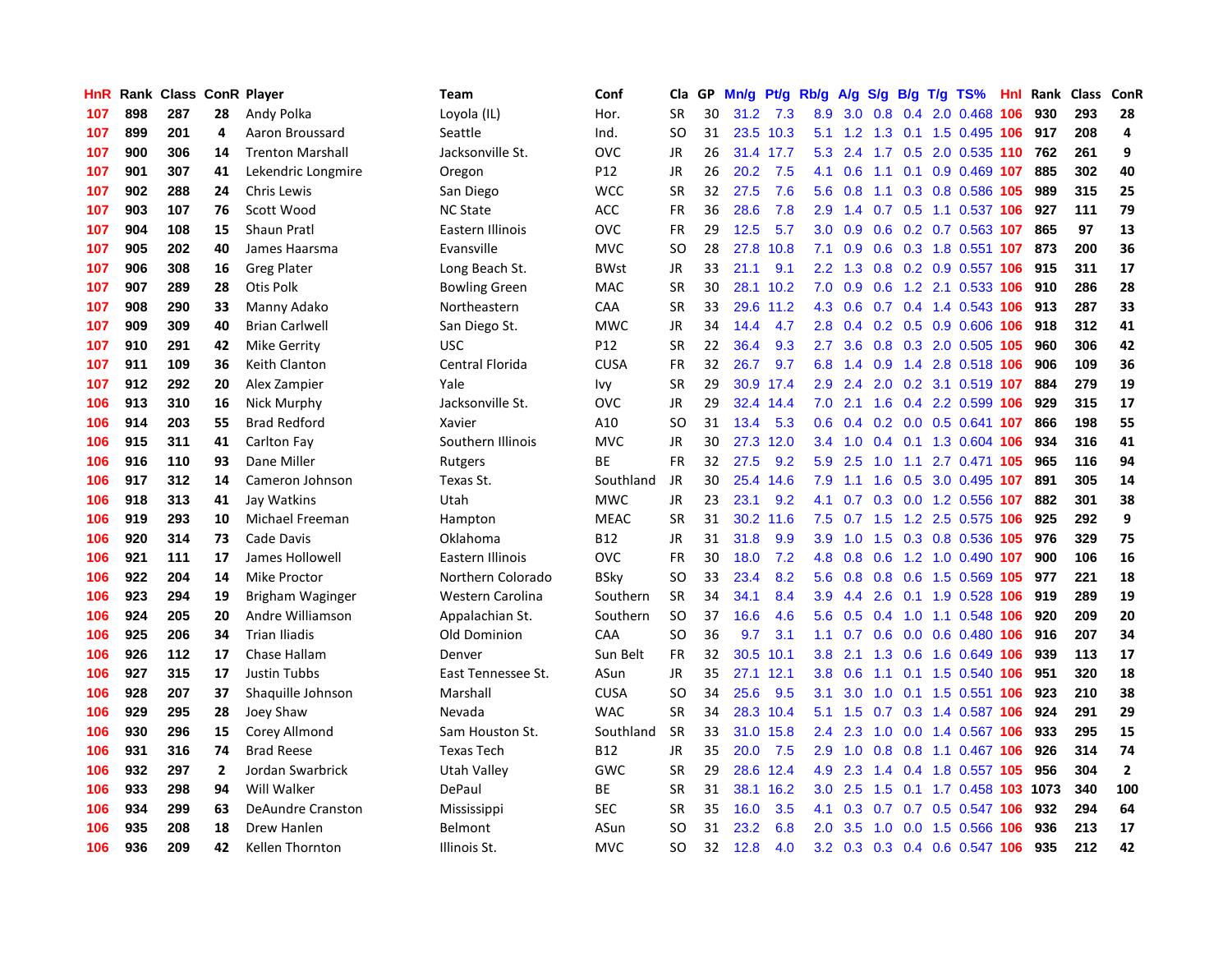| <b>HnR</b> | Rank |     |    | <b>Class ConR Player</b> | <b>Team</b>             | Conf        | Cla       | <b>GP</b> | Mn/g | <b>Pt/g</b> | Rb/g          | A/g              | S/g           |     | B/g T/g TS%                | Hnl | Rank | Class | ConR                    |
|------------|------|-----|----|--------------------------|-------------------------|-------------|-----------|-----------|------|-------------|---------------|------------------|---------------|-----|----------------------------|-----|------|-------|-------------------------|
| 106        | 937  | 113 | 77 | Michael Snaer            | Florida St.             | <b>ACC</b>  | FR        | 31        | 23.7 | 8.8         | 2.6           | 1.3              | 0.5           |     | 0.2 2.5 0.514 106          |     | 902  | 107   | 77                      |
| 106        | 938  | 300 | 7  | Kvle Roemer              | Colgate                 | Pat.        | <b>SR</b> | 29        |      | 34.4 18.8   | 5.7           | 1.4              | 1.5           |     | 0.2 2.7 0.544 106          |     | 941  | 296   | $\overline{\mathbf{z}}$ |
| 106        | 939  | 317 | 18 | Solomon Bozeman          | Ark.-Little Rock        | Sun Belt    | <b>JR</b> | 30        | 32.6 | 14.3        | 2.9           | 4.1              | 1.0           |     | 0.0 2.6 0.547 105          |     | 961  | 322   | 19                      |
| 106        | 940  | 114 | 95 | Hollis Thompson          | Georgetown              | ВE          | <b>FR</b> | 34        | 19.5 | 4.8         | $2.4^{\circ}$ | 1.0              | 0.9           |     | 0.4 0.8 0.572 106          |     | 948  | 115   | 93                      |
| 106        | 941  | 318 | 78 | <b>Rakim Sanders</b>     | <b>Boston College</b>   | ACC         | <b>JR</b> | 24        | 26.9 | 10.8        | 3.5           | 2.0              | 1.0           |     | 0.3 2.3 0.481 107          |     | 889  | 304   | 75                      |
| 106        | 942  | 301 | 29 | <b>Troy Cotton</b>       | Green Bay               | Hor.        | <b>SR</b> | 35        | 32.8 | 12.7        | 3.0           | 1.0              | 0.8           |     | 0.1 1.1 0.585 105          |     | 955  | 303   | 30                      |
| 106        | 943  | 115 | 42 | <b>Justin Hawkins</b>    | <b>UNLV</b>             | <b>MWC</b>  | <b>FR</b> | 34        | 12.4 | 3.3         | 1.4           | 0.9              |               |     | 0.8 0.2 0.5 0.475 106      |     | 943  | 114   | 42                      |
| 106        | 944  | 302 | 43 | Luka Drca                | Utah                    | <b>MWC</b>  | <b>SR</b> | 31        | 30.7 | 10.0        | 3.9           | 3.1              | 1.2           |     | 0.1 2.6 0.544 105          |     | 967  | 308   | 44                      |
| 106        | 945  | 210 | 21 | Oliver McNally           | Harvard                 | Ivy         | SO        | 29        | 22.6 | 7.0         | 2.6           | 3.0              | 0.7           |     | 0.0 1.4 0.618 105          |     | 959  | 218   | 22                      |
| 106        | 946  | 116 | 79 | <b>Andre Dawkins</b>     | Duke                    | <b>ACC</b>  | <b>FR</b> | 38        | 12.6 | 4.4         | 1.1           | 0.3 <sub>0</sub> |               |     | 0.3 0.1 0.4 0.552 106      |     | 904  | 108   | 78                      |
| 106        | 947  | 319 | 15 | Shane Johannsen          | Northern Arizona        | <b>BSky</b> | JR        | 26        |      | 25.5 10.8   | 5.9           |                  |               |     | 0.7 0.5 1.3 1.2 0.610 106  |     | 909  | 308   | 15                      |
| 106        | 948  | 211 | 16 | Derek Selvig             | Montana                 | BSky        | SO        | 32        | 20.8 | 6.0         | 5.1           | 1.8              |               |     | 0.7 0.7 1.9 0.560 105      |     | 958  | 217   | 16                      |
| 106        | 949  | 303 | 18 | Papa Oppong              | Eastern Kentucky        | OVC         | <b>SR</b> | 33        | 25.7 | 11.0        | 3.3           | 1.5              | $1.4^{\circ}$ |     | 0.3 0.8 0.596 106          |     | 944  | 298   | 18                      |
| 106        | 950  | 304 | 29 | <b>Roderick Flemings</b> | Hawaii                  | <b>WAC</b>  | <b>SR</b> | 28        | 35.3 | 16.6        | 6.2           | 2.3              | 0.8           |     | 0.4 2.1 0.489 106          |     | 905  | 285   | 27                      |
| 106        | 951  | 305 | 64 | Dan Werner               | Florida                 | <b>SEC</b>  | <b>SR</b> | 34        | 27.7 | 4.6         | 4.1           | 2.0              |               |     | 1.3 0.1 1.5 0.433 106      |     | 945  | 299   | 65                      |
| 106        | 952  | 117 | 30 | Ben Averkamp             | Loyola (IL)             | Hor.        | <b>FR</b> | 30        | 19.0 | 6.2         | 3.7           | 0.6              | 0.5           |     | 1.5 0.7 0.540 105          |     | 985  | 119   | 32                      |
| 106        | 953  | 212 | 22 | Keith Wright             | Harvard                 | lvy         | SO        | 24        | 21.4 | 8.9         | 4.6           | 0.4              | 0.6           |     | 1.3 1.8 0.571 105          |     | 953  | 216   | 21                      |
| 106        | 954  | 320 | 21 | Mike Williams            | <b>Western Carolina</b> | Southern    | <b>JR</b> | 32        | 21.8 | 10.0        | 2.8           | 2.2              | 1.4           |     | $0.0$ 2.0 $0.514$ 106      |     | 937  | 317   | 21                      |
| 106        | 955  | 306 | 38 | Kelvin Lewis             | Houston                 | <b>CUSA</b> | <b>SR</b> | 35        |      | 36.5 15.5   | 4.0           | 1.2              |               |     | 1.8 0.3 0.7 0.553 105      |     | 969  | 309   | 39                      |
| 106        | 956  | 118 | 56 | <b>Terrell Vinson</b>    | Massachusetts           | A10         | <b>FR</b> | 32        | 25.0 | 9.6         | 5.4           | 0.9              |               |     | 0.6 0.6 1.7 0.534 105      |     | 986  | 120   | 59                      |
| 106        | 957  | 307 | 44 | <b>Grant Parker</b>      | Air Force               | MWC         | SR        | 21        | 27.9 | 12.7        | 4.4           | 1.1              |               |     | $0.5$ $0.3$ 1.6 0.567 113  |     | 665  | 215   | 29                      |
| 106        | 958  | 321 | 43 | John Freeman             | Southern Illinois       | <b>MVC</b>  | <b>JR</b> | 28        | 16.6 | 3.9         | 2.3           | 1.0              | 1.0           |     | 0.1 0.5 0.610 105          |     | 966  | 325   | 44                      |
| 106        | 959  | 308 | 16 | Preston Brown            | Sam Houston St.         | Southland   | <b>SR</b> | 32        | 20.8 | 9.1         | 5.3           | 1.2              | 0.4           |     | 0.9 1.3 0.529 105          |     | 963  | 307   | 16                      |
| 105        | 960  | 322 | 39 | Torye Pelham             | Southern Miss.          | <b>CUSA</b> | JR        | 29        | 16.1 | 3.9         | 3.8           | 0.2              | 0.9           |     | 0.5 0.6 0.552 106          |     | 912  | 310   | 37                      |
| 105        | 961  | 323 | 57 | Jerrell Williams         | La Salle                | A10         | JR        | 29        | 29.0 | 10.1        | 7.1           | 2.7              | 1.1           | 0.3 | 3.0 0.517 104 1005         |     |      | 340   | 60                      |
| 105        | 962  | 213 | 5  | <b>Rashad Hassan</b>     | Savannah St.            | Ind.        | SO        | 26        | 26.2 | 11.0        | 5.5           | 0.6              | 0.5           |     | 0.9 1.7 0.562 104 1007     |     |      | 225   | $\bf 6$                 |
| 105        | 963  | 309 | 65 | <b>Ricky McPhee</b>      | Georgia                 | <b>SEC</b>  | SR        | 31        | 31.9 | 9.6         | 2.8           | 1.9              |               |     | 1.2 0.0 2.0 0.596 105      |     | 970  | 310   | 66                      |
| 105        | 964  | 214 | 44 | David Kyles              | Wichita St.             | <b>MVC</b>  | SO        | 29        | 20.0 | 5.2         | 2.8           |                  |               |     | 1.7 0.8 0.5 1.0 0.481 106  |     | 938  | 214   | 43                      |
| 105        | 965  | 324 | 22 | Josh Davis               | Samford                 | Southern    | JR.       | 31        | 31.8 | 12.5        | 3.9           | 1.6              |               |     | 0.8 0.0 1.5 0.587 105      |     | 982  | 332   | 22                      |
| 105        | 966  | 310 | 51 | P.J. Hill                | Ohio St.                | <b>B10</b>  | <b>SR</b> | 27        | 12.2 | 3.2         | 1.2           | 1.2              |               |     | 0.4 0.0 0.6 0.621 106      |     | 946  | 300   | 52                      |
| 105        | 967  | 215 | 66 | <b>Dustin Ware</b>       | Georgia                 | <b>SEC</b>  | SO        | 31        | 31.5 | 8.2         | 1.8           | 3.4              | 1.0           |     | 0.0 1.5 0.539 105          |     | 974  | 220   | 67                      |
| 105        | 968  | 216 | 52 | Robert Wilson            | Wisconsin               | <b>B10</b>  | SO        | 30        | 12.2 | 3.1         | 1.6           | 0.4              | 0.3           |     | 0.1 0.5 0.627 105          |     | 992  | 222   | 53                      |
| 105        | 969  | 311 | 35 | Danny Sumner             | William & Mary          | CAA         | <b>SR</b> | 33        | 28.8 | 10.6        | 3.8           | 1.1              | 0.5           |     | $0.7$ 1.0 0.489            | 105 | 981  | 312   | 36                      |
| 105        | 970  | 325 | 31 | Sulskis Vytas            | Youngstown St.          | Hor.        | <b>JR</b> | 30        | 27.4 | 11.3        | 4.4           | 1.8              | 0.6           |     | 0.7 1.3 0.552 105          |     | 980  | 331   | 31                      |
| 105        | 971  | 119 | 96 | Alex Oriakhi             | Connecticut             | <b>BE</b>   | <b>FR</b> | 34        | 24.6 | 5.0         | 6.6           | 0.4              | 0.4           |     | 1.6 1.0 0.477 105          |     | 983  | 118   | 96                      |
| 105        | 972  | 312 | 40 | Mouhammad Faye           | SMU                     | <b>CUSA</b> | <b>SR</b> | 28        | 25.6 | 10.7        | 5.3           | 0.9              |               |     | 0.6 0.6 1.5 0.533 105      |     | 991  | 316   | 41                      |
| 105        | 973  | 326 | 58 | Joseph Katuka            | George Washington       | A10         | JR        | 30        | 15.1 | 5.9         | 3.9           | 0.2              | $0.4^{\circ}$ |     | $0.5$ 1.1 0.543 105        |     | 975  | 328   | 58                      |
| 105        | 974  | 217 | 6  | Nick Barbour             | High Point              | BSou        | SO        | 29        | 28.1 | 18.9        | 3.1           | 1.1              | 1.3           |     | 0.3 2.5 0.560 106          |     | 931  | 211   | $6\phantom{1}6$         |
| 105        | 975  | 120 | 11 | <b>Marques Oliver</b>    | Delaware St.            | <b>MEAC</b> | <b>FR</b> | 29        | 17.3 | 5.7         | 3.4           | 0.5              |               |     | 0.9 0.9 0.7 0.571 104 1021 |     |      | 124   | 11                      |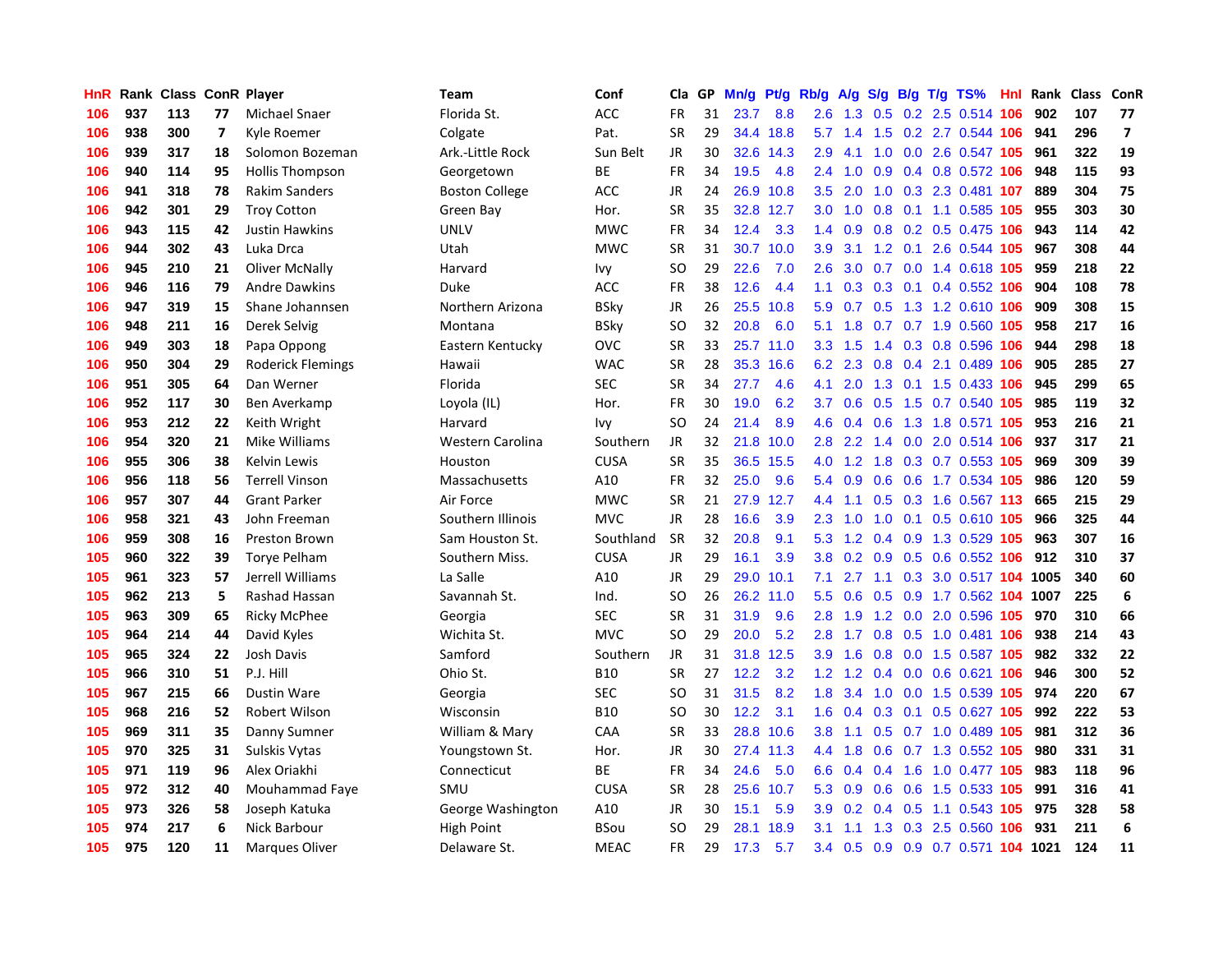| HnR | Rank |     |    | <b>Class ConR Player</b>   | Team                 | Conf            | Cla       | GP | Mn/g | <b>Pt/g</b> | Rb/g             | A/g    |                  |     | S/g B/g T/g TS%                | Hnl | Rank | <b>Class</b> | ConR |
|-----|------|-----|----|----------------------------|----------------------|-----------------|-----------|----|------|-------------|------------------|--------|------------------|-----|--------------------------------|-----|------|--------------|------|
| 105 | 976  | 313 | 29 | <b>Terrence Watson</b>     | Ball St.             | <b>MAC</b>      | <b>SR</b> | 29 | 26.6 | 8.3         | 6.2              | 1.1    | 0.6              |     | 1.3 2.3 0.489                  | 105 | 971  | 311          | 30   |
| 105 | 977  | 218 | 59 | Stevie Mejia               | Rhode Island         | A10             | SO        | 36 | 18.0 | 3.5         | 1.3              | 3.5    |                  |     | 0.9 0.0 1.3 0.452 105 972      |     |      | 219          | 57   |
| 105 | 978  | 327 | 6  | Alex Jones                 | Seattle              | Ind.            | <b>JR</b> | 31 | 14.8 | 8.9         | 3.3 <sub>2</sub> |        |                  |     | 0.2 0.5 0.2 1.5 0.581 104      |     | 998  | 337          | 5    |
| 105 | 979  | 328 | 41 | <b>Justin Hurtt</b>        | Tulsa                | <b>CUSA</b>     | <b>JR</b> | 35 | 33.6 | 14.5        | $3.4^{\circ}$    | 1.7    |                  |     | 0.6 0.2 1.9 0.552 104 1002     |     |      | 338          | 42   |
| 105 | 980  | 329 | 10 | Sean McNally               | Maine                | <b>AEC</b>      | <b>JR</b> | 30 | 30.0 | 10.3        | 7.4              | 1.5    | 1.0              |     | 1.2 2.0 0.487 105              |     | 979  | 330          | 10   |
| 105 | 981  | 330 | 17 | Justin Reynolds            | Tx.A&M-Corp. Christi | Southland       | JR        | 31 | 25.1 | 9.8         | 6.2              | 0.9    | 1.3              |     | 1.0 1.6 0.513 105              |     | 984  | 333          | 17   |
| 105 | 982  | 314 | 19 | Keaton Belcher             | Belmont              | ASun            | <b>SR</b> | 31 | 24.0 | 9.3         | 4.4              | 1.0    |                  |     | 0.7 0.2 1.2 0.563 105          |     | 988  | 314          | 19   |
| 105 | 983  | 219 | 32 | Jeremy Montgomery          | Cleveland St.        | Hor.            | <b>SO</b> | 33 | 28.5 | 12.8        | 1.9              | 2.3    | 1.1              |     | 0.1 2.3 0.593 104              |     | 999  | 224          | 33   |
| 105 | 984  | 331 | 45 | Isiah Martin               | Indiana St.          | <b>MVC</b>      | JR        | 30 | 12.5 | 3.6         | 2.3              | 0.2    | 0.3              |     | 0.8 0.5 0.568 102 1090         |     |      | 364          | 49   |
| 105 | 985  | 315 | 23 | <b>Trey Montgomery</b>     | Samford              | Southern        | <b>SR</b> | 31 | 32.5 | 11.3        | 3.8 <sub>2</sub> | 3.0    |                  |     | 1.3 0.2 2.5 0.570 104 1000     |     |      | 317          | 23   |
| 105 | 986  | 121 | 53 | Alex Marcotullio           | Northwestern         | <b>B10</b>      | <b>FR</b> | 34 | 14.0 | 4.8         | 1.1              |        |                  |     | 1.0 0.9 0.0 0.6 0.555 105      |     | 997  | 122          | 54   |
| 105 | 987  | 332 | 60 | An'Juan Wilderness         | Charlotte            | A10             | JR        | 24 | 17.3 | 5.7         | 2.8              | 1.0    |                  |     | 0.4 0.1 1.1 0.588 105          |     | 964  | 324          | 56   |
| 105 | 988  | 333 | 20 | Junard Hartley             | Campbell             | ASun            | <b>JR</b> | 30 | 29.9 | 6.3         | $3.5^{\circ}$    | 5.9    | 2.6              |     | 0.2 3.1 0.487 105              |     | 995  | 335          | 20   |
| 105 | 989  | 122 | 42 | <b>Dexter Fields</b>       | <b>UAB</b>           | <b>CUSA</b>     | <b>FR</b> | 29 | 9.6  | 3.4         | 0.8              | 0.2    |                  |     | 0.4 0.0 0.2 0.505 105          |     | 978  | 117          | 40   |
| 105 | 990  | 316 | 17 | Aaron Thompson             | Cal St. Fullerton    | <b>BWst</b>     | <b>SR</b> | 31 |      | 32.3 11.2   | 6.0              | 2.3    |                  |     | 1.1 0.7 2.5 0.607 104          |     | 1003 | 319          | 18   |
| 105 | 991  | 334 | 30 | Darion Anderson            | Northern Illinois    | <b>MAC</b>      | <b>JR</b> | 30 | 27.9 | 10.6        | 6.0              | 3.5    |                  |     | 1.2 0.2 3.1 0.473 103 1053     |     |      | 356          | 35   |
| 105 | 992  | 335 | 31 | Alex Wolf                  | Western Michigan     | <b>MAC</b>      | JR        | 30 | 10.6 | 3.4         | 0.9 <sub>0</sub> | 1.5    | 0.3              |     | 0.0 0.6 0.734 105              |     | 968  | 326          | 29   |
| 105 | 993  | 336 | 11 | Akeem Bennett              | St. Francis (NY)     | <b>NEC</b>      | <b>JR</b> | 29 | 36.0 | 14.5        | 6.4              | 4.0    | 2.2              |     | 0.5 4.2 0.482 104 1010         |     |      | 343          | 12   |
| 105 | 994  | 123 | 43 | <b>Kendall Timmons</b>     | Tulane               | <b>CUSA</b>     | FR        | 30 | 22.8 | 8.3         | 4.1              | 1.1    |                  |     | 0.9 0.9 1.7 0.504 103 1042     |     |      | 127          | 44   |
| 105 | 995  | 220 | 43 | <b>Teondre Williams</b>    | Oregon               | P12             | SO        | 30 | 16.5 | 6.4         | $2.4^{\circ}$    | 0.8    |                  |     | 0.4 0.3 1.0 0.504 104 1017     |     |      | 228          | 44   |
| 105 | 996  | 221 | 12 | <b>Travis Taylor</b>       | Monmouth             | <b>NEC</b>      | <b>SO</b> | 24 | 34.6 | 17.8        | 7.6              | 1.6    | 1.0              |     | 0.8 4.1 0.564 111              |     | 740  | 172          | 6    |
| 105 | 997  | 222 | 54 | Chris Babb                 | Penn St.             | <b>B10</b>      | <b>SO</b> | 31 | 29.7 | 9.3         | 3.2              | 2.2    | 0.7              |     | 0.3 1.0 0.545 104 1013         |     |      | 227          | 55   |
| 105 | 998  | 317 | 32 | John Boyer                 | <b>Buffalo</b>       | <b>MAC</b>      | <b>SR</b> | 30 | 33.7 | 7.2         | 4.2              | 5.3    | 1.2              |     | 0.1 1.4 0.564 104 1015         |     |      | 322          | 31   |
| 105 | 999  | 337 | 97 | Joe Mazzulla               | West Virginia        | ВE              | JR        | 37 | 16.1 | 2.7         | 1.8              | 2.4    | 0.6              |     | 0.0 1.1 0.427 105              |     | 990  | 334          | 97   |
| 105 | 1000 | 338 | 36 | Cameron Long               | George Mason         | CAA             | JR        | 31 | 32.9 | 12.2        | 3.9              | 3.1    | 1.3              | 0.1 | 2.5 0.492 104 1018             |     |      | 345          | 37   |
| 105 | 1001 | 223 | 44 | Malcolm Lee                | UCLA                 | P <sub>12</sub> | <b>SO</b> | 32 | 34.8 | 12.1        | 4.4              | 3.1    | 1.1              |     | 0.3 2.6 0.516 102 1081         |     |      | 247          | 46   |
| 105 | 1002 | 318 | 19 | Yamene Coleman             | Troy                 | Sun Belt        | <b>SR</b> | 33 | 24.8 | 9.9         | 7.6              |        |                  |     | 0.2 0.7 0.8 1.3 0.581 104 1001 |     |      | 318          | 20   |
| 104 | 1003 | 339 | 17 | <b>Broderick Gilchrest</b> | Idaho St.            | <b>BSky</b>     | <b>JR</b> | 27 | 35.7 | 15.5        | $2.7^{\circ}$    |        |                  |     | 3.2 2.0 0.0 2.9 0.563 105      |     | 962  | 323          | 17   |
| 104 | 1004 | 224 | 30 | Dario Hunt                 | Nevada               | <b>WAC</b>      | SO        | 34 | 27.2 | 6.5         | 7.0              | 0.9    |                  |     | 0.6 1.9 1.4 0.526 104 1011     |     |      | 226          | 30   |
| 104 | 1005 | 340 | 20 | Rob Lewis                  | Denver               | Sun Belt        | <b>JR</b> | 28 | 19.5 | 8.0         | $3.4^{\circ}$    | 1.6    |                  |     | $0.5$ 0.3 1.2 0.616 106        |     | 940  | 318          | 18   |
| 104 | 1006 | 319 | 25 | De'Jon Jackson             | San Diego            | <b>WCC</b>      | <b>SR</b> | 22 | 32.0 | 12.0        | 3.2              | 2.6    | 1.4              |     | 0.2 2.4 0.554 108              |     | 828  | 265          | 24   |
| 104 | 1007 | 341 | 98 | Dwight Buycks              | Marquette            | ВE              | <b>JR</b> | 32 | 23.6 | 6.3         | 3.0 <sub>2</sub> | 2.1    |                  |     | 1.2 0.0 1.7 0.487 105          |     | 973  | 327          | 95   |
| 104 | 1008 | 225 | 67 | DeAndre Liggins            | Kentucky             | SEC             | SO        | 29 | 15.3 | 3.8         | 2.3              | 0.8    | 0.7              |     | 0.3 0.6 0.517 108              |     | 847  | 191          | 62   |
| 104 | 1009 | 226 | 31 | Hernst Laroche             | New Mexico St.       | <b>WAC</b>      | SO        | 34 | 31.9 | 6.3         | 3.2 <sub>2</sub> | 3.7    | 1.4              |     | 0.1 1.8 0.472 102 1116         |     |      | 257          | 33   |
| 104 | 1010 | 124 | 80 | Dexter Strickland          | North Carolina       | ACC             | <b>FR</b> | 36 | 17.3 | 5.4         | 1.5              | 2.0    | 0.9              |     | 0.1 1.7 0.505 103 1080         |     |      | 131          | 86   |
| 104 | 1011 | 320 | 24 | Josh Hunter                | Appalachian St.      | Southern        | <b>SR</b> | 37 | 20.9 | 6.6         | 5.7              | $-1.1$ |                  |     | 0.5 0.2 1.3 0.545 104 1014     |     |      | 321          | 24   |
| 104 | 1012 | 342 | 18 | Demetrece Young            | Pacific              | <b>BWst</b>     | JR        | 35 | 29.7 | 9.6         | 1.9              | 2.7    | 0.5              |     | 0.0 1.3 0.536 104 1012         |     |      | 344          | 19   |
| 104 | 1013 | 343 | 32 | DeAndre Brown              | Louisiana Tech       | <b>WAC</b>      | JR        | 35 | 32.6 | 10.6        | 2.9 <sup>°</sup> | 3.4    | 0.9 <sup>°</sup> |     | 0.0 2.7 0.498 103 1049         |     |      | 355          | 31   |
| 104 | 1014 | 125 | 55 | <b>Brandon Paul</b>        | <b>Illinois</b>      | <b>B10</b>      | <b>FR</b> | 36 | 18.9 | 7.8         | 3.1              | 1.3    |                  |     | 0.8 0.1 1.3 0.432 104 1019     |     |      | 123          | 56   |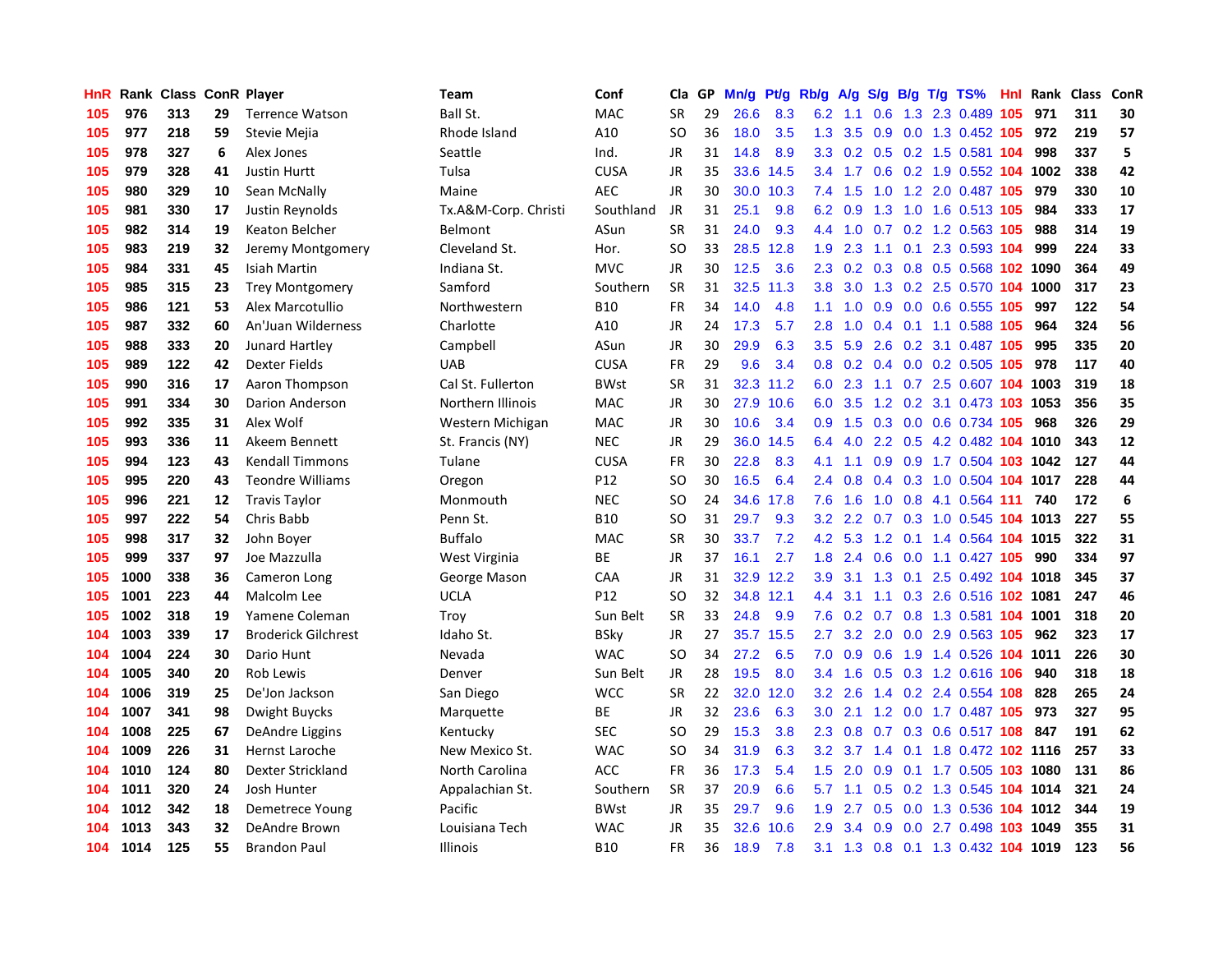| <b>HnR</b> |      | Rank Class ConR Player |     |                          | <b>Team</b>           | Conf        | Cla       | GP | Mn/g | Pt/g      | Rb/g          | A/g | S/g              |     | $B/g$ T/g TS%                  | Hnl | Rank Class |     | ConR           |
|------------|------|------------------------|-----|--------------------------|-----------------------|-------------|-----------|----|------|-----------|---------------|-----|------------------|-----|--------------------------------|-----|------------|-----|----------------|
| 104        | 1015 | 344                    | 18  | Jordan Glynn             | Stephen F. Austin     | Southland   | <b>JR</b> | 32 | 29.3 | 8.6       | 8.3           | 1.0 | 0.9              | 0.1 | 1.5 0.591                      | 103 | 1056       | 358 | 18             |
| 104        | 1016 | 321                    | 75  | Dwight Thorne            | Colorado              | B12         | <b>SR</b> | 30 | 21.0 | 7.5       | 2.1           | 1.6 | 0.8              |     | 0.1 1.3 0.624 104 1035         |     |            | 327 | 78             |
| 104        | 1017 | 227                    | 81  | Victor Davila            | Virginia Tech         | <b>ACC</b>  | SO        | 34 | 23.2 | 5.3       | 4.2           | 0.4 |                  |     | 0.2 0.8 0.9 0.488 104 1026     |     |            | 230 | 82             |
| 104        | 1018 | 228                    | 99  | Kyle Kuric               | Louisville            | ВE          | SO        | 30 | 13.9 | 4.0       | 2.5           | 0.4 |                  |     | 0.6 0.0 0.4 0.561 105          |     | 994        | 223 | 98             |
| 104        | 1019 | 322                    | 25  | <b>Steve Rossiter</b>    | Davidson              | Southern    | SR        | 31 | 24.0 | 6.7       | 5.9           | 1.6 | 0.9              |     | 0.7 1.5 0.558 104 1016         |     |            | 323 | 25             |
| 104        | 1020 | 323                    | 8   | <b>Marquis Hall</b>      | Lehigh                | Pat.        | <b>SR</b> | 33 | 31.6 | 11.0      | 3.5           | 5.7 | 1.2              |     | 0.1 2.2 0.497 104 1024         |     |            | 325 | 8              |
| 104        | 1021 | 345                    | 76  | Marcus Relphorde         | Colorado              | B12         | JR        | 30 | 27.0 | 11.0      | 4.1           | 2.0 |                  |     | 1.2 0.2 2.2 0.503 104 1033     |     |            | 349 | 77             |
| 104        | 1022 | 229                    | 26  | Demetri Goodson          | Gonzaga               | <b>WCC</b>  | SO        | 34 | 25.6 | 6.4       | 2.1           | 1.8 | 0.9 <sup>°</sup> |     | 0.1 1.6 0.500 104 1022         |     |            | 229 | 26             |
| 104        | 1023 | 230                    | 21  | <b>Martavius Adams</b>   | Arkansas St.          | Sun Belt    | SO        | 31 | 25.5 | 11.6      | 7.5           | 0.6 | 0.4              |     | 0.6 2.2 0.575 104 1031         |     |            | 233 | 21             |
| 104        | 1024 | 231                    | 33  | <b>Flenard Whitfield</b> | Western Michigan      | MAC         | SO        | 33 | 23.3 | 10.1      | 5.2           | 0.5 | 0.6              |     | 0.5 1.8 0.541 104 1029         |     |            | 232 | 32             |
| 104        | 1025 | 346                    | 82  | <b>Biko Paris</b>        | <b>Boston College</b> | <b>ACC</b>  | JR        | 31 | 25.5 | 4.8       | 2.0           | 4.1 |                  |     | 1.0 0.1 2.5 0.495 103 1043     |     |            | 353 | 84             |
| 104        | 1026 | 324                    | 45  | Jerren Shipp             | ASU                   | P12         | <b>SR</b> | 30 | 15.3 | 4.5       | $2.2^{\circ}$ | 0.6 |                  |     | 0.6 0.1 0.6 0.551 104 1006     |     |            | 320 | 43             |
| 104        | 1027 | 347                    | 19  | Jeffery McClain          | Murray St.            | <b>OVC</b>  | JR        | 36 | 16.8 | 3.8       | 4.2           | 0.6 |                  |     | 0.8 0.2 0.9 0.604 104 1020     |     |            | 346 | 20             |
| 104        | 1028 | 348                    | 33  | Cooper Land              | Wright St.            | Hor.        | JR        | 24 | 16.6 | 5.5       | 2.9           | 0.8 | 0.5              |     | 0.0 1.0 0.550 104 1004         |     |            | 339 | 34             |
| 104        | 1029 | 232                    | 46  | Caleb Patterson          | Missouri St.          | MVC         | SO        | 36 | 16.1 | 6.1       | $2.4^{\circ}$ | 0.4 |                  |     | 0.1 0.7 0.5 0.498 103 1040     |     |            | 234 | 46             |
| 104        | 1030 | 233                    | 61  | Kyle Cassity             | Saint Louis           | A10         | SO        | 36 | 32.4 | 6.0       | 3.2           | 3.3 | 0.9              |     | 0.3 2.1 0.495 103 1070         |     |            | 241 | 66             |
| 104        | 1031 | 349                    | 34  | <b>Steve McNees</b>      | Akron                 | MAC         | <b>JR</b> | 35 | 27.6 | 8.3       | 2.1           | 2.5 | 0.7              |     | 0.1 1.2 0.538 104 1032         |     |            | 348 | 33             |
| 104        | 1032 | 234                    | 27  | Clint Steindl            | Saint Mary's (CA)     | <b>WCC</b>  | SO        | 34 | 23.8 | 6.9       | 2.6           | 1.1 | 0.6              |     | 0.1 1.0 0.574 103 1044         |     |            | 235 | 27             |
| 104        | 1033 | 350                    | 34  | <b>Deonte Roberts</b>    | Milwaukee             | Hor.        | <b>JR</b> | 20 | 24.5 | 7.6       | 4.1           | 1.9 |                  |     | 1.0 0.4 2.2 0.574 105          |     | 954        | 321 | 29             |
| 104        | 1034 | 325                    | 7   | <b>Tramayne Moorer</b>   | Alabama St.           | <b>SWAC</b> | <b>SR</b> | 31 |      | 26.3 12.3 | 6.9           | 0.7 |                  |     | 1.0 0.6 2.3 0.546 102 1088     |     |            | 345 | $\overline{7}$ |
| 104        | 1035 | 126                    | 35  | <b>Rian Pearson</b>      | Green Bay             | Hor.        | FR        | 32 | 16.5 | 6.4       | 2.7           | 0.6 |                  |     | 0.6 0.2 0.9 0.499 103 1041     |     |            | 126 | 35             |
| 104        | 1036 | 326                    | 62  | Mickey Perry             | Dayton                | A10         | <b>SR</b> | 37 | 16.5 | 5.4       | 1.2           | 1.7 | 0.4              |     | 0.1 1.4 0.514 104 1036         |     |            | 328 | 62             |
| 104        | 1037 | 351                    | 35  | Antonio Ballard          | Miami (OH)            | <b>MAC</b>  | <b>JR</b> | 32 | 29.8 | 7.6       | 5.9           | 1.4 | 0.8              |     | 0.6 1.6 0.540 104 1034         |     |            | 350 | 34             |
| 104        | 1038 | 327                    | 10  | Kai Williams             | South Dakota St.      | Summit      | <b>SR</b> | 30 | 28.0 | 11.1      | 6.4           | 0.8 |                  |     | 0.4 0.2 0.9 0.614 103 1037     |     |            | 329 | 10             |
| 104        | 1039 | 127                    | 68  | Glenn Bryant             | Arkansas              | <b>SEC</b>  | FR        | 30 | 9.1  | 2.5       | $2.4^{\circ}$ | 0.2 | 0.1              |     | 0.6 0.3 0.514 102 1106         |     |            | 135 | 70             |
| 104        | 1040 | 328                    | 63  | Anthony Gurley           | Massachusetts         | A10         | <b>SR</b> | 32 | 24.9 | 13.6      | 4.2           | 1.0 | 0.4              |     | 0.1 2.2 0.498 103 1061         |     |            | 334 | 65             |
| 104        | 1041 | 352                    | 36  | Robo Kreps               | Illinois-Chicago      | Hor.        | <b>JR</b> | 30 |      | 35.7 15.2 | 3.9           | 2.1 | 1.4              |     | 0.0 2.2 0.487 102 1083         |     |            | 362 | 37             |
| 104        | 1042 | 235                    | 19  | <b>Patrick Richard</b>   | McNeese St.           | Southland   | <b>SO</b> | 30 |      | 30.5 12.8 | 5.2           | 2.8 |                  |     | 1.0 0.7 2.2 0.545 103 1064     |     |            | 239 | 19             |
| 104        | 1043 | 353                    | 18  | <b>Franklin Session</b>  | Weber St.             | BSky        | <b>JR</b> | 31 |      | 30.6 10.2 | 5.8           |     |                  |     | 2.7 1.8 0.9 2.6 0.481 103 1038 |     |            | 351 | 19             |
| 104        | 1044 | 236                    | 56  | Colton Iverson           | Minnesota             | <b>B10</b>  | SO        | 35 | 16.9 | 5.0       | 4.4           | 0.6 |                  |     | 0.3 0.9 1.3 0.492 103 1058     |     |            | 237 | 57             |
| 104        | 1045 | 329                    | 100 | John Garcia              | Seton Hall            | <b>BE</b>   | <b>SR</b> | 31 | 13.4 | 3.3       | 3.5           | 0.3 | 0.3              |     | 0.9 0.4 0.554 103 1063         |     |            | 336 | 99             |
| 104        | 1046 | 237                    | 64  | Paul Williams            | Dayton                | A10         | SO        | 36 | 20.4 | 5.6       | $2.2^{\circ}$ | 0.9 |                  |     | 0.3 0.1 0.6 0.513 104 1027     |     |            | 231 | 61             |
| 104        | 1047 | 354                    | 47  | Wayne Runnels            | Creighton             | MVC         | JR        | 34 | 13.1 | 4.4       | 3.3           | 0.6 |                  |     | 0.2 0.3 1.0 0.519 103 1069     |     |            | 361 | 48             |
| 104        | 1048 | 355                    | 44  | Antonio Haymon           | Marshall              | <b>CUSA</b> | JR        | 32 | 13.8 | 4.9       | 2.6           | 1.0 | 0.5              |     | 0.5 0.6 0.532 103 1039         |     |            | 352 | 43             |
| 103        | 1049 | 128                    | 65  | Carl Jones               | Saint Joseph's        | A10         | <b>FR</b> | 31 | 19.8 | 9.6       | 2.3           | 1.4 | 0.6              |     | 0.0 1.2 0.499 103 1060         |     |            | 130 | 64             |
| 103        | 1050 | 129                    | 12  | DeWayne Jackson          | Morgan St.            | <b>MEAC</b> | <b>FR</b> | 37 | 23.1 | 10.1      | 4.3           | 0.7 |                  |     | 0.8 0.8 1.1 0.552 103 1054     |     |            | 129 | 12             |
| 103        | 1051 | 130                    | 83  | Mfon Udofia              | Georgia Tech          | <b>ACC</b>  | FR.       | 35 | 19.7 | 5.9       | 2.5           | 1.9 | 0.8              |     | 0.1 1.7 0.459 104 1030         |     |            | 125 | 83             |
| 103        | 1052 | 238                    | 21  | <b>Scott Saunders</b>    | Belmont               | ASun        | SO        | 31 | 14.4 | 7.8       | 4.2           | 0.3 | 0.3              |     | 0.6 1.8 0.521 103 1046         |     |            | 236 | 21             |
| 103        | 1053 | 330                    | 23  | Marcus Schroeder         | Princeton             | Ivy         | <b>SR</b> | 31 | 32.0 | 4.7       | 3.3           |     |                  |     | 2.9 1.7 0.0 1.5 0.468 103 1052 |     |            | 333 | 23             |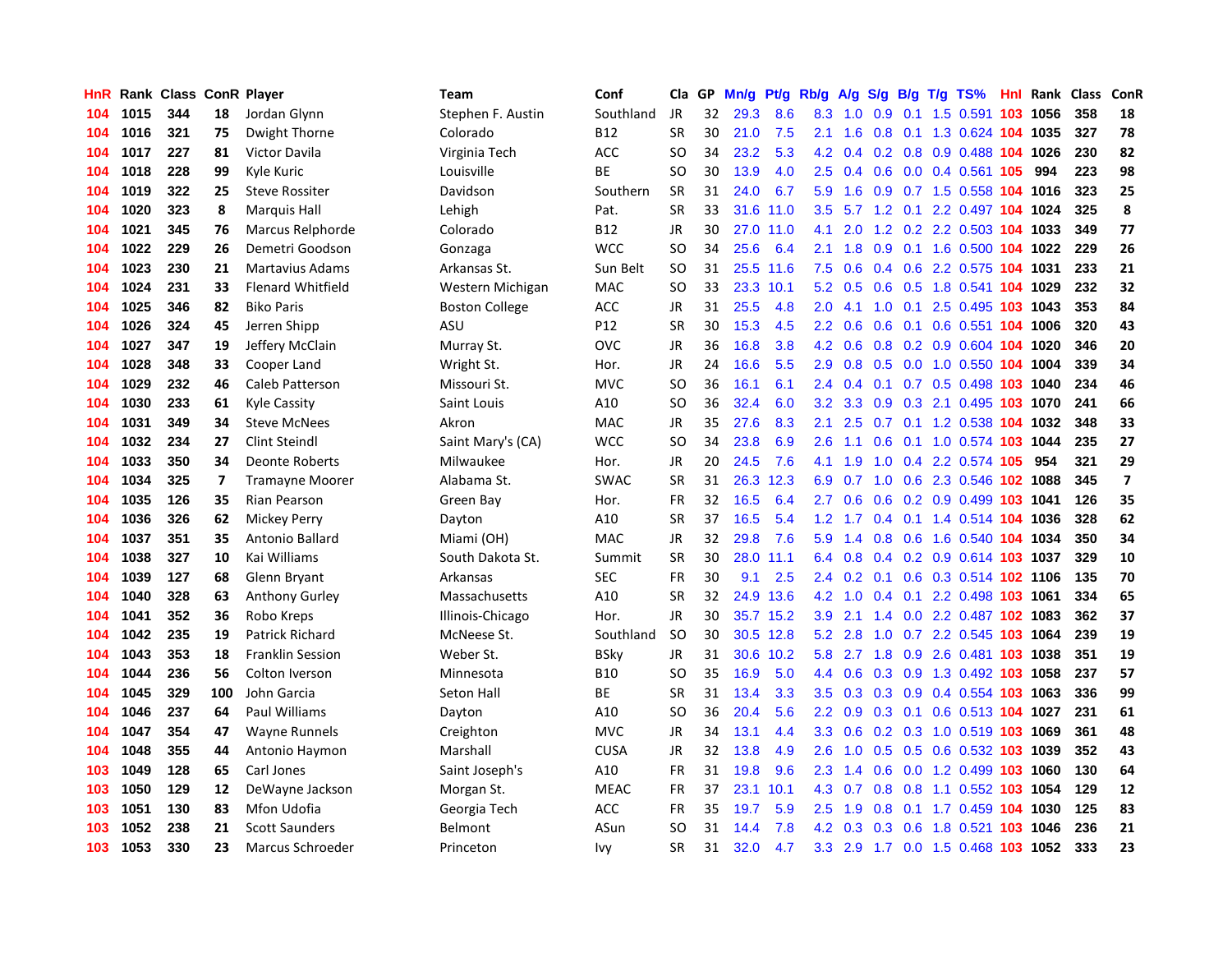| HnR. |      | <b>Rank Class</b> |    | <b>ConR Player</b>       | Team             | Conf        | Cla       | <b>GP</b> | Mn/g | <b>Pt/g</b> | Rb/g             | A/g |     |  | S/g B/g T/g TS%                | Hnl | Rank | <b>Class</b> | ConR                    |
|------|------|-------------------|----|--------------------------|------------------|-------------|-----------|-----------|------|-------------|------------------|-----|-----|--|--------------------------------|-----|------|--------------|-------------------------|
| 103  | 1054 | 331               | 33 | Steffan Johnson          | Idaho            | <b>WAC</b>  | <b>SR</b> | 31        | 29.0 | 9.9         | 2.9              |     |     |  | 3.2 1.2 0.2 1.7 0.540 103 1067 |     |      | 337          | 32                      |
| 103  | 1055 | 356               | 66 | Dan Geriot               | Richmond         | A10         | <b>JR</b> | 35        | 23.3 | 6.8         | 4.0              | 1.9 |     |  | 0.2 0.0 1.6 0.449 103 1055     |     |      | 357          | 63                      |
| 103  | 1056 | 332               | 48 | Justin Fuehrmeyer        | Missouri St.     | <b>MVC</b>  | <b>SR</b> | 32        | 21.4 | 3.6         | $2.3^{\circ}$    | 3.1 |     |  | 0.8 0.0 1.3 0.530 104 1023     |     |      | 324          | 45                      |
| 103  | 1057 | 333               | 7  | Dana Smith               | Longwood         | Ind.        | <b>SR</b> | 31        | 31.8 | 18.2        | 7.2              | 2.5 | 1.0 |  | 0.5 3.0 0.549 103 1050         |     |      | 332          | $\overline{\mathbf{z}}$ |
| 103  | 1058 | 334               | 46 | <b>Marcus Johnson</b>    | <b>USC</b>       | P12         | <b>SR</b> | 28        | 31.7 | 9.6         | 4.6              | 1.5 | 1.5 |  | 0.5 2.9 0.425 103 1045         |     |      | 330          | 45                      |
| 103  | 1059 | 239               | 20 | Alfred Jones Jr.         | Tennessee Tech   | OVC         | SO        | 32        | 23.9 | 9.2         | 5.1              | 0.8 |     |  | 0.7 0.5 1.2 0.672 103 1066     |     |      | 240          | 21                      |
| 103  | 1060 | 357               | 26 | <b>Cameron Rundles</b>   | Wofford          | Southern    | JR        | 35        | 20.5 | 6.6         | 2.6              | 1.4 | 0.6 |  | 0.1 1.1 0.516 103 1057         |     |      | 359          | 26                      |
| 103  | 1061 | 358               | 13 | <b>Charles Funches</b>   | Hampton          | <b>MEAC</b> | <b>JR</b> | 32        | 27.3 | 9.2         | 6.8              | 1.1 |     |  | 1.1 1.6 2.0 0.552 102 1097     |     |      | 367          | 13                      |
| 103  | 1062 | 335               | 37 | <b>Brandon McPherson</b> | Valparaiso       | Hor.        | <b>SR</b> | 32        | 27.8 | 11.7        | 2.1              | 3.2 | 0.8 |  | 0.1 1.9 0.592 103 1068         |     |      | 338          | 36                      |
| 103  | 1063 | 359               | 57 | <b>Bill Cole</b>         | <b>Illinois</b>  | <b>B10</b>  | JR        | 36        | 21.3 | 4.4         | 3.2              |     |     |  | 1.0 0.7 0.6 0.7 0.579 103 1065 |     |      | 360          | 58                      |
| 103  | 1064 | 336               | 27 | Kellen Brand             | Appalachian St.  | Southern    | <b>SR</b> | 37        |      | 29.3 11.7   | 3.3              | 2.1 |     |  | 0.7 0.0 2.2 0.568 103 1062     |     |      | 335          | 27                      |
| 103  | 1065 | 337               | 22 | Miles Taylor             | Campbell         | ASun        | <b>SR</b> | 29        | 20.9 | 8.7         | 3.3 <sub>2</sub> | 0.8 |     |  | 0.7 0.0 1.0 0.642 103 1047     |     |      | 331          | 22                      |
| 103  | 1066 | 240               | 38 | Chase Simon              | Detroit          | Hor.        | <b>SO</b> | 34        | 30.9 | 14.0        | 5.1              | 2.5 | 1.2 |  | 0.2 3.2 0.485 102 1084         |     |      | 248          | 38                      |
| 103  | 1067 | 241               | 69 | Festus Ezeli             | Vanderbilt       | SEC         | <b>SO</b> | 32        | 12.7 | 3.8         | 3.2              | 0.1 | 0.2 |  | 1.3 1.1 0.502 103 1059         |     |      | 238          | 68                      |
| 103  | 1068 | 242               | 77 | Nate Tomlinson           | Colorado         | <b>B12</b>  | SO        | 31        | 27.3 | 5.3         | 2.5              | 4.2 |     |  | 1.1 0.0 2.1 0.638 102 1085     |     |      | 249          | 79                      |
| 103  | 1069 | 243               | 9  | <b>Rvan Willen</b>       | Lafayette        | Pat.        | SO        | 32        |      | 24.4 12.2   | 4.6              | 1.6 | 0.8 |  | 0.4 1.7 0.578 103 1074         |     |      | 243          | 9                       |
| 103  | 1070 | 131               | 11 | Nate Wolters             | South Dakota St. | Summit      | <b>FR</b> | 29        | 24.2 | 10.1        | 3.5              | 2.9 | 1.2 |  | 0.3 2.1 0.525 103 1051         |     |      | 128          | 11                      |
| 103  | 1071 | 338               | 12 | Jon Avery                | <b>IUPUI</b>     | Summit      | <b>SR</b> | 36        | 25.1 | 8.1         | 4.4              | 0.9 |     |  | 1.1 1.0 0.8 0.608 103 1078     |     |      | 342          | 12                      |
| 103  | 1072 | 244               | 37 | JohnMark Ludwick         | William & Mary   | CAA         | SO        | 33        | 11.2 | 4.1         | 1.3              | 0.8 |     |  | 0.2 0.2 0.7 0.608 103 1077     |     |      | 245          | 38                      |
| 103  | 1073 | 360               | 11 | Tim Ambrose              | Albany (NY)      | AEC         | JR        | 32        | 26.5 | 12.4        | 5.3              | 2.8 |     |  | 1.0 0.1 3.1 0.501 102 1101     |     |      | 370          | 11                      |
| 103  | 1074 | 339               | 49 | Cavel Witter             | Creighton        | <b>MVC</b>  | <b>SR</b> | 33        | 18.2 | 7.2         | 1.2 <sub>2</sub> | 1.6 |     |  | 0.5 0.0 1.5 0.568 102 1093     |     |      | 346          | 50                      |
| 103  | 1075 | 340               | 19 | <b>Michael Hunter</b>    | UC Irvine        | <b>BWst</b> | <b>SR</b> | 32        |      | 29.3 13.8   | $2.4^{\circ}$    | 2.3 | 1.3 |  | 0.1 2.1 0.562 102 1102         |     |      | 348          | 20                      |
| 103  | 1076 | 245               | 23 | Jordan Burgason          | Lipscomb         | ASun        | SO        | 29        | 27.4 | 12.8        | 3.2              | 2.4 | 0.7 |  | 0.1 1.2 0.626 103 1076         |     |      | 244          | 24                      |
| 103  | 1077 | 246               | 23 | Jermel Jenkins           | Iona             | <b>MAAC</b> | <b>SO</b> | 31        | 25.5 | 6.7         | 1.9              | 2.8 | 1.2 |  | 0.0 2.0 0.489 102 1087         |     |      | 250          | 24                      |
| 103  | 1078 | 247               | 47 | Jeremy Jacob             | Oregon           | P12         | SO        | 32        | 20.3 | 7.5         | 4.8              | 0.1 |     |  | 0.2 0.2 1.0 0.526 102 1103     |     |      | 253          | 47                      |
| 103  | 1079 | 248               | 58 | <b>Matt Gatens</b>       | lowa             | <b>B10</b>  | <b>SO</b> | 32        | 36.7 | 12.3        | 4.3              | 3.3 | 0.9 |  | 0.1 2.7 0.505 102 1091         |     |      | 251          | 59                      |
| 103  | 1080 | 361               | 22 | James Washington         | Middle Tennessee | Sun Belt    | JR        | 33        |      | 33.8 11.8   | 2.8              | 3.8 |     |  | 1.3 0.0 2.6 0.551 102 1107     |     |      | 371          | 23                      |
| 103  | 1081 | 341               | 36 | Darryl Roberts           | Akron            | <b>MAC</b>  | <b>SR</b> | 35        | 23.8 | 7.3         | $2.4^{\circ}$    | 1.5 |     |  | 0.5 0.1 0.9 0.562 102 1082     |     |      | 343          | 36                      |
| 103  | 1082 | 362               | 14 | Albert Abrahams          | Bethune-Cookman  | <b>MEAC</b> | JR        | 33        | 18.3 | 8.5         | 5.2              | 0.5 |     |  | 0.4 0.7 1.3 0.538 102 1100     |     |      | 369          | 14                      |
| 103  | 1083 | 249               | 70 | Romero Osby              | Mississippi St.  | <b>SEC</b>  | <b>SO</b> | 35        | 13.1 | 4.3         | 2.5              | 0.6 |     |  | 0.2 0.3 1.0 0.545 103 1072     |     |      | 242          | 69                      |
| 103  | 1084 | 250               | 45 | Afam Muojeke             | Wyoming          | <b>MWC</b>  | <b>SO</b> | 16        | 28.4 | 16.8        | 3.9              | 1.4 | 1.6 |  | 0.3 3.4 0.586 114              |     | 613  | 141          | 27                      |
| 103  | 1085 | 342               | 48 | Nikola Dragovic          | <b>UCLA</b>      | P12         | <b>SR</b> | 30        | 32.2 | 12.0        | 4.4              | 1.3 | 0.8 |  | 0.6 1.9 0.497 101 1132         |     |      | 357          | 51                      |
| 103  | 1086 | 251               | 28 | Angelo Caloiaro          | San Francisco    | <b>WCC</b>  | SO        | 30        | 28.0 | 8.9         | 3.7              | 1.7 | 0.7 |  | 0.1 1.2 0.667 102 1123         |     |      | 261          | 28                      |
| 103  | 1087 | 343               | 37 | Frank Henery-Ala         | Kent St.         | <b>MAC</b>  | <b>SR</b> | 34        | 19.7 | 3.4         | 3.6 <sup>°</sup> | 0.6 | 1.1 |  | 0.3 0.3 0.511 102 1113         |     |      | 352          | 37                      |
| 103  | 1088 | 252               | 8  | <b>Cervante Burrell</b>  | Seattle          | Ind.        | SO        | 31        | 28.6 | 11.4        | 3.9 <sup>°</sup> | 3.5 | 1.4 |  | 0.0 3.1 0.524 102 1112         |     |      | 255          | 8                       |
| 103  | 1089 | 363               | 20 | Shawn Lewis              | Cal Poly         | <b>BWst</b> | <b>JR</b> | 31        |      | 27.6 11.8   | 4.8              | 2.4 |     |  | 0.8 0.5 2.5 0.510 101 1160     |     |      | 390          | 22                      |
| 102  | 1090 | 364               | 8  | De'Suan Dixon            | Jackson St.      | <b>SWAC</b> | JR        | 32        |      | 29.3 10.6   | 6.7              |     |     |  | 1.3 1.5 0.5 1.7 0.459 102 1098 |     |      | 368          | 8                       |
| 102  | 1091 | 344               | 23 | Dynile Forbes            | Louisiana-Monroe | Sun Belt    | SR        | 31        | 30.9 | 12.3        | 4.0              | 1.0 |     |  | 1.4 0.2 1.4 0.570 100 1212     |     |      | 385          | 26                      |
| 102  | 1092 | 365               | 67 | Kevin Smith              | Richmond         | A10         | <b>JR</b> | 35        | 15.2 | 2.6         | 2.1              | 1.1 |     |  | 0.8 0.5 0.9 0.564 102 1089     |     |      | 363          | 67                      |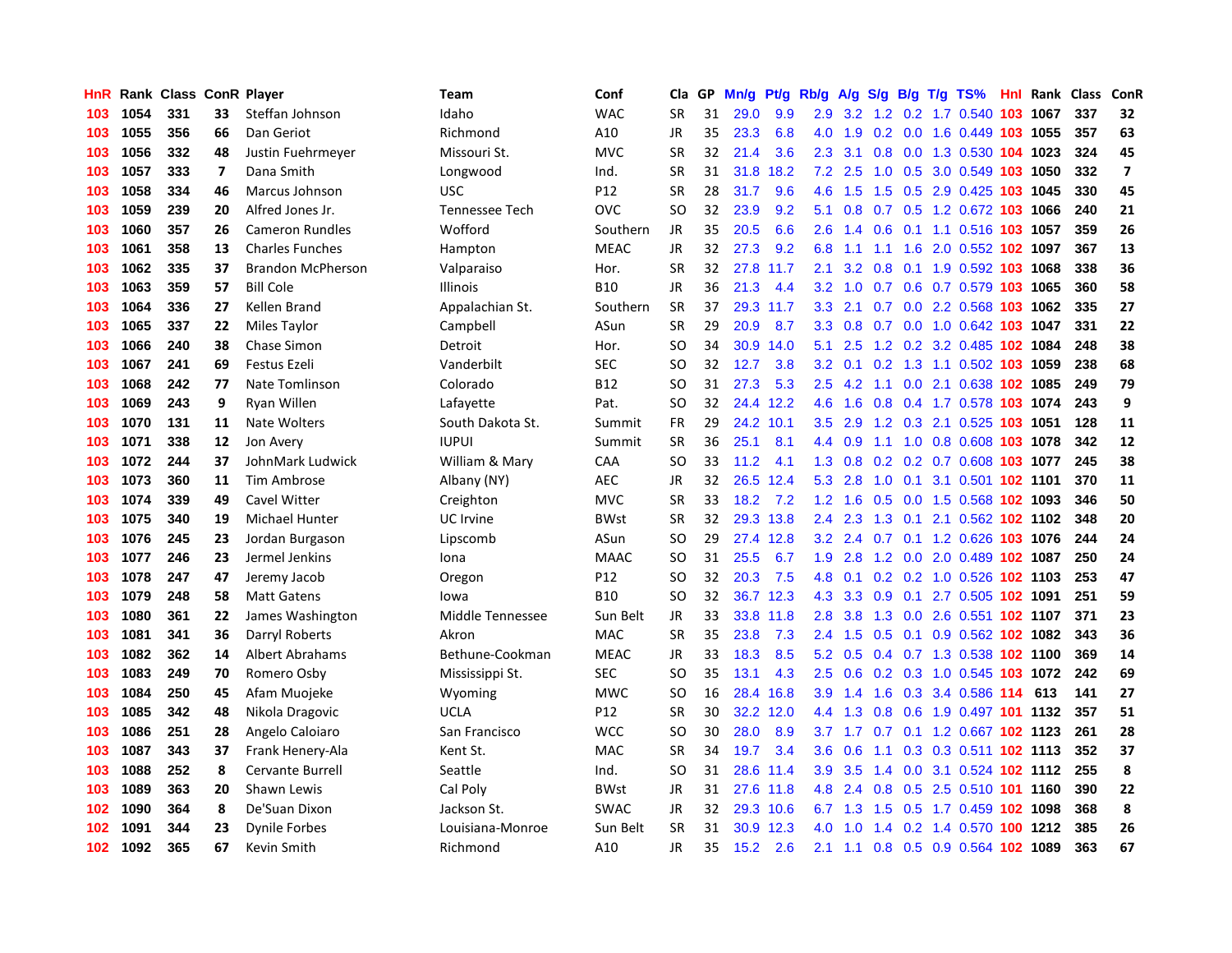| HnR |      | Rank Class ConR Player |                |                                           | <b>Team</b>        | Conf            | Cla       | <b>GP</b> | Mn/g | <b>Pt/g</b> | Rb/g             | A/g |               |     | S/g B/g T/g TS%                    |     | <b>Hnl</b> Rank | Class | ConR                    |
|-----|------|------------------------|----------------|-------------------------------------------|--------------------|-----------------|-----------|-----------|------|-------------|------------------|-----|---------------|-----|------------------------------------|-----|-----------------|-------|-------------------------|
| 102 | 1093 | 345                    | 21             | Elijah Cunningham-Muhammad Tennessee Tech |                    | OVC             | <b>SR</b> | 32        | 32.1 | 11.9        | 4.0              | 4.5 | 1.4           |     | 0.0 3.1 0.546 102 1099             |     |                 | 347   | 22                      |
| 102 | 1094 | 346                    | 84             | <b>Farnold Degand</b>                     | <b>NC State</b>    | ACC             | <b>SR</b> | 29        | 23.3 | 5.5         | $2.4^{\circ}$    | 2.5 |               |     | 0.9 0.3 1.5 0.483 104 1025         |     |                 | 326   | 81                      |
| 102 | 1095 | 366                    | 50             | Ryan Wedel                                | <b>Drake</b>       | <b>MVC</b>      | JR        | 33        |      | 30.3 11.1   | $2.4^{\circ}$    | 1.5 |               |     | 1.5 0.1 1.2 0.550 102 1096         |     |                 | 366   | 51                      |
| 102 | 1096 | 132                    | 49             | Joe Burton                                | Oregon St.         | P <sub>12</sub> | <b>FR</b> | 32        | 16.0 | 4.7         | 4.5              | 1.0 |               |     | 0.4 0.3 1.8 0.505 102 1105         |     |                 | 134   | 48                      |
| 102 | 1097 | 253                    | 20             | <b>William Mosley</b>                     | Northwestern St.   | Southland       | <b>SO</b> | 29        | 26.9 | 6.0         | 9.2              | 0.8 | 0.9           |     | 3.4 0.8 0.516 102 1095             |     |                 | 252   | 20                      |
| 102 | 1098 | 254                    | $\overline{7}$ | Matt Morgan                               | Winthrop           | <b>BSou</b>     | <b>SO</b> | 33        | 24.6 | 9.6         | 4.6              | 0.2 |               |     | $0.4$ 0.8 0.7 0.522 102 1110       |     |                 | 254   | $\overline{\mathbf{z}}$ |
| 102 | 1099 | 367                    | 24             | Adam Wire                                 | Cornell            | Ivy             | JR        | 34        | 11.7 | 1.9         | 2.6              | 0.7 |               |     | 0.7 0.0 0.5 0.571 102 1115         |     |                 | 372   | 24                      |
| 102 | 1100 | 368                    | 85             | Mustapha Farrakhan                        | Virginia           | <b>ACC</b>      | JR        | 30        | 21.0 | 6.5         | 1.7              | 2.0 |               |     | 0.5 0.2 1.5 0.478 101 1141         |     |                 | 381   | 87                      |
| 102 | 1101 | 133                    | 51             | Seth VanDeest                             | Drake              | <b>MVC</b>      | <b>FR</b> | 33        | 24.2 | 8.5         | 4.2              | 0.9 |               |     | 0.4 1.4 1.0 0.545 102 1104         |     |                 | 133   | 52                      |
| 102 | 1102 | 369                    | 38             | <b>Tommy Freeman</b>                      | Ohio               | <b>MAC</b>      | JR        | 37        | 27.5 | 10.5        | 2.0              | 1.0 |               |     | 0.5 0.1 1.2 0.700 101 1153         |     |                 | 386   | 40                      |
| 102 | 1103 | 370                    | 21             | Joe Harden                                | <b>UC Davis</b>    | <b>BWst</b>     | JR        | 30        |      | 32.3 14.5   |                  |     |               |     | 7.2 1.7 1.5 0.5 2.8 0.505 100 1182 |     |                 | 396   | 24                      |
| 102 | 1104 | 347                    | 9              | Chris Gweth                               | Seattle            | Ind.            | <b>SR</b> | 31        |      | 25.8 11.0   | 4.5              | 2.3 |               |     | 1.4 0.1 2.1 0.491 102 1125         |     |                 | 353   | 9                       |
| 102 | 1105 | 348                    | 24             | Lehmon Colbert                            | Jacksonville       | ASun            | <b>SR</b> | 28        | 28.5 | 12.1        | 6.8              | 1.5 |               |     | 0.6 0.5 2.5 0.501 103 1075         |     |                 | 341   | 23                      |
| 102 | 1106 | 371                    | 101            | Jamel Jackson                             | Seton Hall         | <b>BE</b>       | JR        | 31        | 10.7 | 4.8         | 0.7              | 0.5 |               |     | 0.3 0.0 0.3 0.534 102 1122         |     |                 | 375   | 101                     |
| 102 | 1107 | 349                    | 38             | Leon Spencer                              | Drexel             | CAA             | <b>SR</b> | 16        | 19.1 | 6.6         | 5.3              | 0.7 |               |     | 0.2 1.8 1.6 0.465 106              |     | 950             | 302   | 35                      |
| 102 | 1108 | 255                    | 68             | Sean Carter                               | Massachusetts      | A10             | <b>SO</b> | 32        | 24.4 | 5.1         | 7.1              | 0.9 | 0.6           |     | 1.3 1.3 0.491 101 1135             |     |                 | 262   | 71                      |
| 102 | 1109 | 372                    | 59             | David Jackson                             | Penn St.           | <b>B10</b>      | JR        | 31        | 30.3 | 9.5         | 4.5              | 1.2 | 0.5           |     | 0.3 1.1 0.600 102 1117             |     |                 | 373   | 60                      |
| 102 | 1110 | 350                    | 78             | Darko Cohadarevic                         | <b>Texas Tech</b>  | <b>B12</b>      | <b>SR</b> | 34        | 21.9 | 6.9         | 5.0              | 1.1 |               |     | 0.3 0.4 1.6 0.479 102 1086         |     |                 | 344   | 80                      |
| 102 | 1111 | 351                    | 21             | <b>Terry Fields</b>                       | Texas-San Antonio  | Southland       | <b>SR</b> | 30        | 28.2 | 9.6         | 6.2              | 1.4 |               |     | 1.0 0.4 1.5 0.572 102 1128         |     |                 | 355   | 22                      |
| 102 | 1112 | 352                    | 19             | Branden Johnson                           | Montana St.        | <b>BSky</b>     | <b>SR</b> | 29        |      | 30.9 10.2   | 5.6              | 1.1 |               |     | 0.7 0.7 0.9 0.563 102 1109         |     |                 | 350   | 20                      |
| 102 | 1113 | 134                    | 46             | Marshall Henderson                        | Utah               | <b>MWC</b>      | FR        | 30        | 27.4 | 11.8        | 2.5              | 0.9 |               |     | 0.7 0.1 1.2 0.518 101 1137         |     |                 | 138   | 46                      |
| 102 | 1114 | 135                    | 50             | Solomon Hill                              | Arizona            | P12             | <b>FR</b> | 31        | 25.3 | 6.7         | 4.4              | 1.7 | 0.6           | 0.1 | 2.0 0.545 101 1131                 |     |                 | 137   | 50                      |
| 102 | 1115 | 373                    | 69             | <b>Charles Dewhurst</b>                   | Charlotte          | A10             | JR        | 31        | 15.8 | 2.8         | 3.9              | 1.4 | 0.6           |     | 0.1 1.1 0.534 102 1126             |     |                 | 376   | 70                      |
| 102 | 1116 | 374                    | 39             | Jamie Harris                              | Drexel             | CAA             | JR        | 32        | 35.3 | 14.5        | 2.2              | 3.4 | 1.0           |     | 0.0 2.5 0.487 101 1136             |     |                 | 380   | 39                      |
| 102 | 1117 | 375                    | 24             | <b>Tommie Sykes</b>                       | Louisiana-Monroe   | Sun Belt        | JR        | 31        | 22.3 | 10.4        | 5.3              | 0.5 | 0.6           |     | $0.1$ 2.2 0.608                    | -99 | 1245            | 415   | 28                      |
| 102 | 1118 | 256                    | 28             | <b>Brad Loesing</b>                       | Wofford            | Southern        | <b>SO</b> | 35        | 26.3 | 5.9         | 1.6              | 3.0 | 0.8           |     | 0.0 1.4 0.504 102 1114             |     |                 | 256   | 28                      |
| 102 | 1119 | 376                    | 24             | Jamal Barney                              | Loyola (MD)        | <b>MAAC</b>     | JR        | 24        | 23.8 | 12.6        | 4.6              | 1.5 |               |     | 0.9 0.4 2.8 0.486 104 1028         |     |                 | 347   | 23                      |
| 102 | 1120 | 353                    | 25             | J.C. Otero                                | Fla. International | Sun Belt        | <b>SR</b> | 29        | 22.9 | 8.9         | 6.8              | 0.9 |               |     | 0.7 0.6 0.9 0.546 103 1071         |     |                 | 339   | 22                      |
| 102 | 1121 | 257                    | 70             | <b>Darrius Garrett</b>                    | Richmond           | A10             | SO        | 35        | 14.2 | 2.3         | $3.4^{\circ}$    | 0.3 |               |     | 0.3 1.7 0.6 0.426 102 1119         |     |                 | 258   | 68                      |
| 102 | 1122 | 377                    | 52             | Kerwin Dunham                             | Northern Iowa      | <b>MVC</b>      | JR        | 35        | 20.2 | 3.5         | 1.1              | 1.1 |               |     | 0.5 0.1 0.5 0.517 101 1145         |     |                 | 383   | 53                      |
| 102 | 1123 | 258                    | 25             | <b>Patrick Saunders</b>                   | Princeton          | Ivy             | SO.       | 30        | 18.4 | 5.1         | 2.3              | 0.9 |               |     | 0.3 0.3 0.8 0.634 102 1120         |     |                 | 259   | 25                      |
| 102 | 1124 | 378                    | 60             | Jarryd Cole                               | lowa               | <b>B10</b>      | JR        | 32        | 24.9 | 8.1         | 5.2              | 0.5 |               |     | 0.4 0.4 1.6 0.584 101 1133         |     |                 | 378   | 61                      |
| 102 | 1125 | 354                    | 20             | Danny Piepoli                             | Montana St.        | <b>BSky</b>     | <b>SR</b> | 29        | 19.3 | 7.5         | 1.7              | 0.8 | 0.3           |     | 0.1 0.6 0.659 102 1127             |     |                 | 354   | 21                      |
| 102 | 1126 | 379                    | 71             | Senario Hillman                           | Alabama            | <b>SEC</b>      | JR        | 31        | 25.9 | 7.9         | 3.0 <sub>2</sub> | 2.2 | $1.5^{\circ}$ |     | 0.2 2.0 0.450 101 1134             |     |                 | 379   | 72                      |
| 102 | 1127 | 259                    | 102            | Mike Rosario                              | Rutgers            | ВE              | SO        | 32        | 33.7 | 16.7        | 3.9 <sup>°</sup> | 1.4 | 1.0           |     | 0.1 2.7 0.489 101 1167             |     |                 | 268   | 103                     |
| 102 | 1128 | 260                    | 53             | <b>Antoine Young</b>                      | Creighton          | <b>MVC</b>      | SO        | 34        | 25.5 | 7.1         | $1.7^{\circ}$    | 3.1 |               |     | 0.7 0.0 1.2 0.457 101 1150         |     |                 | 264   | 54                      |
| 102 | 1129 | 136                    | 10             | Mike Muscala                              | Bucknell           | Pat.            | <b>FR</b> | 30        | 24.8 | 9.9         | 4.9              | 0.8 |               |     | 0.3 2.2 1.0 0.516 102 1094         |     |                 | 132   | 10                      |
| 102 | 1130 | 380                    | 45             | <b>Tirrell Baines</b>                     | Marshall           | <b>CUSA</b>     | JR        | 28        | 16.8 | 6.4         | 3.6              | 0.5 |               |     | 0.4 0.2 0.6 0.560 102 1092         |     |                 | 365   | 45                      |
| 102 | 1131 | 355                    | 22             | <b>Gerard Anderson</b>                    | Cal St. Fullerton  | <b>BWst</b>     | <b>SR</b> | 31        | 29.8 | 12.0        | 6.1              |     |               |     | 2.6 0.9 0.4 3.2 0.560 101 1139     |     |                 | 359   | 21                      |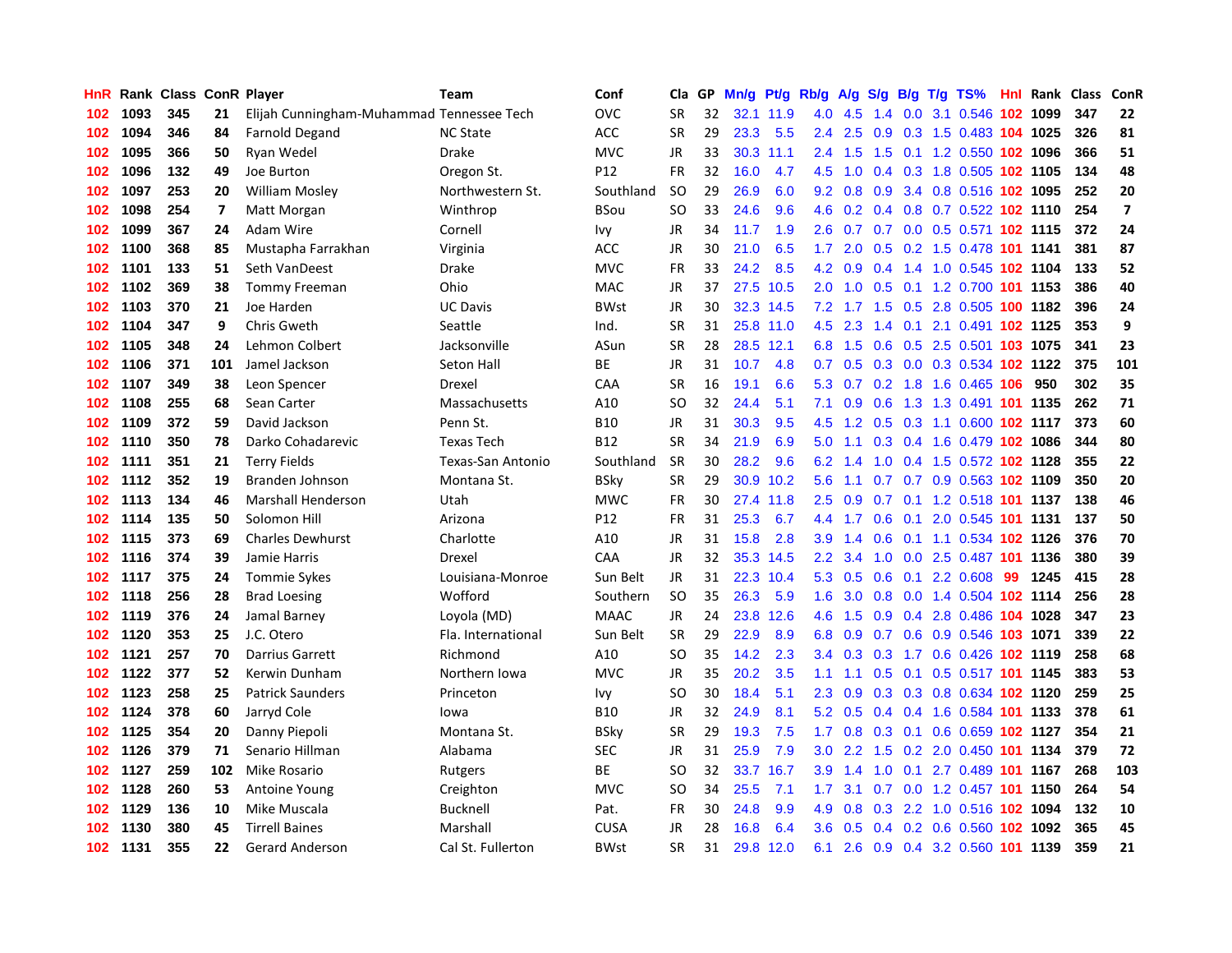| HnR |      | Rank Class ConR Player |     |                              | Team                    | Conf        | Cla       | <b>GP</b> | Mn/g |           | Pt/g Rb/g        | A/g | S/g              |     | $B/g$ T/g TS%                  | <b>Hnl</b> Rank | Class | ConR |
|-----|------|------------------------|-----|------------------------------|-------------------------|-------------|-----------|-----------|------|-----------|------------------|-----|------------------|-----|--------------------------------|-----------------|-------|------|
| 102 | 1132 | 381                    | 103 | Jonathan Mitchell            | Rutgers                 | <b>BE</b>   | JR        | 32        |      | 33.0 11.8 | 6.1              | 1.4 | 0.9              |     | 0.3 1.4 0.507 101 1170         |                 | 392   | 104  |
| 102 | 1133 | 382                    | 26  | <b>Brett Royster</b>         | Florida Atlantic        | Sun Belt    | <b>JR</b> | 30        |      | 30.5 10.0 | 7.4              | 0.5 |                  |     | 0.6 3.0 1.5 0.527 101 1144     |                 | 382   | 24   |
| 102 | 1134 | 261                    | 13  | Eric Carlson                 | North Dakota St.        | Summit      | SO.       | 29        |      | 32.1 14.8 | 6.9              | 2.3 |                  |     | 1.0 0.2 2.5 0.499 101 1142     |                 | 263   | 14   |
| 102 | 1135 | 137                    | 21  | Glen Dean                    | Eastern Washington      | BSky        | FR        | 30        | 30.3 | 12.2      | 2.6              | 4.4 | 0.9              |     | 0.0 3.3 0.591 101 1168         |                 | 141   | 22   |
| 102 | 1136 | 356                    | 39  | Jason Averkamp               | Milwaukee               | Hor.        | <b>SR</b> | 34        | 17.9 | 5.5       | 3.6              | 0.7 |                  |     | 0.2 0.3 0.9 0.592 101 1147     |                 | 362   | 39   |
| 102 | 1137 | 262                    | 23  | Jaime Serna                  | <b>UC Santa Barbara</b> | <b>BWst</b> | <b>SO</b> | 30        | 21.7 | 7.8       | 4.1              | 0.5 | 0.9 <sub>0</sub> |     | 0.6 1.8 0.557 101 1165         |                 | 267   | 23   |
| 102 | 1138 | 357                    | 14  | Derick Nelson                | Oakland                 | Summit      | <b>SR</b> | 35        | 28.9 | 12.1      | 6.2              | 1.0 |                  |     | 0.7 0.1 1.7 0.510 101 1138     |                 | 358   | 13   |
| 102 | 1139 | 383                    | 46  | <b>Maurice McNeil</b>        | Houston                 | <b>CUSA</b> | <b>JR</b> | 33        | 24.7 | 8.1       | 7.4              | 0.4 |                  |     | 0.5 1.2 1.2 0.495 101 1148     |                 | 384   | 47   |
| 102 | 1140 | 263                    | 40  | <b>Zavion Neely</b>          | Illinois-Chicago        | Hor.        | <b>SO</b> | 30        | 27.0 | 12.2      | 2.2              | 1.6 | 1.8              |     | 0.2 1.8 0.482 100 1178         |                 | 269   | 41   |
| 102 | 1141 | 358                    | 51  | <b>Tajuan Porter</b>         | Oregon                  | P12         | <b>SR</b> | 28        | 30.1 | 13.1      | $2.5^{\circ}$    | 2.0 |                  |     | 1.0 0.0 2.5 0.499 102 1111     |                 | 351   | 49   |
| 101 | 1142 | 384                    | 86  | Jordan Demercy               | Florida St.             | <b>ACC</b>  | JR        | 21        | 14.2 | 3.7       | 2.1              |     |                  |     | 0.7 0.9 0.3 1.2 0.513 104 1008 |                 | 341   | 80   |
| 101 | 1143 | 264                    | 87  | DeQuan Jones                 | Miami (FL)              | <b>ACC</b>  | SO        | 28        | 16.6 | 5.7       | 2.1              | 0.5 |                  |     | 0.5 0.6 1.4 0.571 103 1079     |                 | 246   | 85   |
| 101 | 1144 | 385                    | 25  | <b>Anthony Nelson</b>        | Niagara                 | <b>MAAC</b> | <b>JR</b> | 33        | 35.4 | 9.9       | 4.8              | 5.0 | $1.4^{\circ}$    |     | 0.1 2.6 0.524 100 1183         |                 | 397   | 28   |
| 101 | 1145 | 359                    | 72  | <b>Anthony Brock</b>         | Alabama                 | <b>SEC</b>  | <b>SR</b> | 30        | 27.4 | 5.9       | 1.9              | 2.4 | 1.6              |     | 0.1 1.3 0.480 102 1108         |                 | 349   | 71   |
| 101 | 1146 | 360                    | 71  | <b>Chris Matthews</b>        | St. Bonaventure         | A10         | <b>SR</b> | 31        | 33.7 | 12.6      | 3.0 <sub>2</sub> | 2.3 |                  |     | 0.7 0.2 1.6 0.569 100 1174     |                 | 371   | 72   |
| 101 | 1147 | 138                    | 39  | Zeke Marshall                | Akron                   | <b>MAC</b>  | <b>FR</b> | 35        | 16.8 | 5.1       | 3.9 <sup>°</sup> | 0.5 |                  |     | 0.3 1.7 1.5 0.470 101 1146     |                 | 139   | 39   |
| 101 | 1148 | 139                    | 22  | Melvin Johnson               | Texas-San Antonio       | Southland   | <b>FR</b> | 28        | 12.6 | 7.7       | 1.7              | 0.2 | 0.4              |     | 0.0 0.6 0.574 102 1124         |                 | 136   | 21   |
| 101 | 1149 | 386                    | 26  | Rashon Dwight                | Iona                    | <b>MAAC</b> | <b>JR</b> | 31        | 19.2 | 5.6       | 2.3              | 1.9 | 1.1              |     | 0.4 1.5 0.437 101 1152         |                 | 385   | 26   |
| 101 | 1150 | 361                    | 29  | <b>Junior Salters</b>        | Wofford                 | Southern    | <b>SR</b> | 35        | 23.7 | 7.7       | 2.5              | 1.3 |                  |     | 0.7 0.1 0.8 0.491 101 1140     |                 | 360   | 30   |
| 101 | 1151 | 265                    | 54  | Anthony Booker               | Southern Illinois       | <b>MVC</b>  | <b>SO</b> | 29        | 16.9 | 6.4       | 4.1              |     |                  |     | 0.5 0.6 1.0 1.7 0.500 101 1158 |                 | 265   | 55   |
| 101 | 1152 | 362                    | 41  | <b>Thomas Kennedy</b>        | Detroit                 | Hor.        | <b>SR</b> | 34        | 32.3 | 11.2      | 4.5              | 1.3 |                  |     | 0.3 0.5 1.6 0.513 101 1166     |                 | 368   | 40   |
| 101 | 1153 | 266                    | 22  | <b>Steve Peterson</b>        | Morehead St.            | OVC         | <b>SO</b> | 35        | 24.1 | 7.8       | 4.0              | 1.1 |                  |     | 1.1 0.3 1.4 0.569 101 1162     |                 | 266   | 23   |
| 101 | 1154 | 387                    | 27  | <b>Tomas Vazquez-Simmons</b> | Canisius                | <b>MAAC</b> | JR        | 32        | 28.8 | 6.8       | 6.7              | 0.5 | 0.4              |     | 2.3 1.2 0.556 100 1213         |                 | 408   | 30   |
| 101 | 1155 | 363                    | 28  | Jonathan Huffman             | Iona                    | <b>MAAC</b> | <b>SR</b> | 30        | 16.2 | 6.3       | 3.0              | 0.4 |                  |     | 0.2 0.3 1.0 0.530 101 1151     |                 | 364   | 25   |
| 101 | 1156 | 388                    | 52  | Calvin Haynes                | Oregon St.              | P12         | JR        | 32        | 30.9 | 12.5      | 2.3              | 1.7 | 1.1              | 0.1 | 2.2 0.504 101 1155             |                 | 387   | 52   |
| 101 | 1157 | 364                    | 47  | George Drake                 | <b>UAB</b>              | <b>CUSA</b> | <b>SR</b> | 34        | 25.5 | 6.5       | 3.1              | 0.9 |                  |     | 0.7 0.5 1.0 0.424 101 1149     |                 | 363   | 48   |
| 101 | 1158 | 389                    | 42  | <b>Geoff McCammon</b>        | Loyola (IL)             | Hor.        | JR        | 30        | 23.8 | 10.8      | 2.1              | 0.7 |                  |     | 0.6 0.2 1.0 0.565 100 1179     |                 | 394   | 42   |
| 101 | 1159 | 365                    | 55  | Josh Crawford                | Indiana St.             | <b>MVC</b>  | <b>SR</b> | 32        | 13.3 | 3.9       | 2.8              |     |                  |     | 0.3 0.3 1.1 0.9 0.512 99       | 1277            | 406   | 60   |
| 101 | 1160 | 390                    | 29  | Wesley Jenkins               | Saint Peter's           | <b>MAAC</b> | <b>JR</b> | 29        | 34.7 | 13.8      | 5.2              | 1.6 |                  |     | 1.3 0.5 2.4 0.459 101 1171     |                 | 393   | 27   |
| 101 | 1161 | 140                    | 25  | Sheldon Cooley               | East Tennessee St.      | ASun        | <b>FR</b> | 35        | 17.7 | 6.7       | 2.6              | 1.8 | 0.9              |     | 0.0 1.5 0.458 100 1172         |                 | 142   | 25   |
| 101 | 1162 | 391                    | 56  | P'Allen Stinnett             | Creighton               | <b>MVC</b>  | JR        | 20        | 25.8 | 9.2       | 3.6              | 2.5 | 1.0              |     | 0.2 2.5 0.496 103 1048         |                 | 354   | 47   |
| 101 | 1163 | 267                    | 12  | Jake O'Brien                 | Boston U.               | <b>AEC</b>  | SO        | 35        | 33.1 | 13.8      | 6.4              | 0.5 | 0.6              |     | 1.2 1.7 0.501 100 1181         |                 | 270   | 14   |
| 101 | 1164 | 392                    | 13  | <b>Chris Martin</b>          | <b>Stony Brook</b>      | <b>AEC</b>  | <b>JR</b> | 31        | 22.9 | 10.8      | 3.2              | 1.5 | 0.9 <sup>°</sup> |     | 0.2 1.9 0.512 101 1156         |                 | 388   | 12   |
| 101 | 1165 | 141                    | 27  | <b>Greg Gantt</b>            | Florida Atlantic        | Sun Belt    | <b>FR</b> | 30        | 31.0 | 15.6      | $2.4^{\circ}$    | 1.0 | 0.7              |     | 0.1 0.8 0.549 101 1163         |                 | 140   | 25   |
| 101 | 1166 | 393                    | 23  | <b>Demonte Harper</b>        | Morehead St.            | OVC         | JR        | 34        | 29.9 | 11.9      | 2.9 <sup>°</sup> | 3.2 | 1.4              |     | 0.2 3.3 0.522 101 1164         |                 | 391   | 24   |
| 101 | 1167 | 394                    | 104 | James Beatty                 | Rutgers                 | ВE          | <b>JR</b> | 32        | 25.6 | 5.3       | 2.1              | 3.6 | 1.3              |     | 0.1 1.7 0.560 100 1207         |                 | 405   | 105  |
| 101 | 1168 | 142                    | 47  | Dorian Green                 | Colorado St.            | <b>MWC</b>  | FR        | 32        | 35.0 | 11.8      | $2.4^{\circ}$    | 2.5 |                  |     | 0.9 0.3 2.3 0.527 100 1184     |                 | 143   | 47   |
| 101 | 1169 | 366                    | 30  | <b>Kendall Russell</b>       | Western Carolina        | Southern    | SR        | 33        | 16.9 | 4.8       | 4.4              | 0.6 |                  |     | 0.6 0.3 1.1 0.621 101 1161     |                 | 367   | 31   |
| 101 | 1170 | 367                    | 22  | Ryan Staudacher              | Montana                 | <b>BSkv</b> | <b>SR</b> | 32        | 29.7 | 8.6       | 1.9              | 1.3 |                  |     | 0.5 0.0 0.5 0.634 100 1175     |                 | 372   | 23   |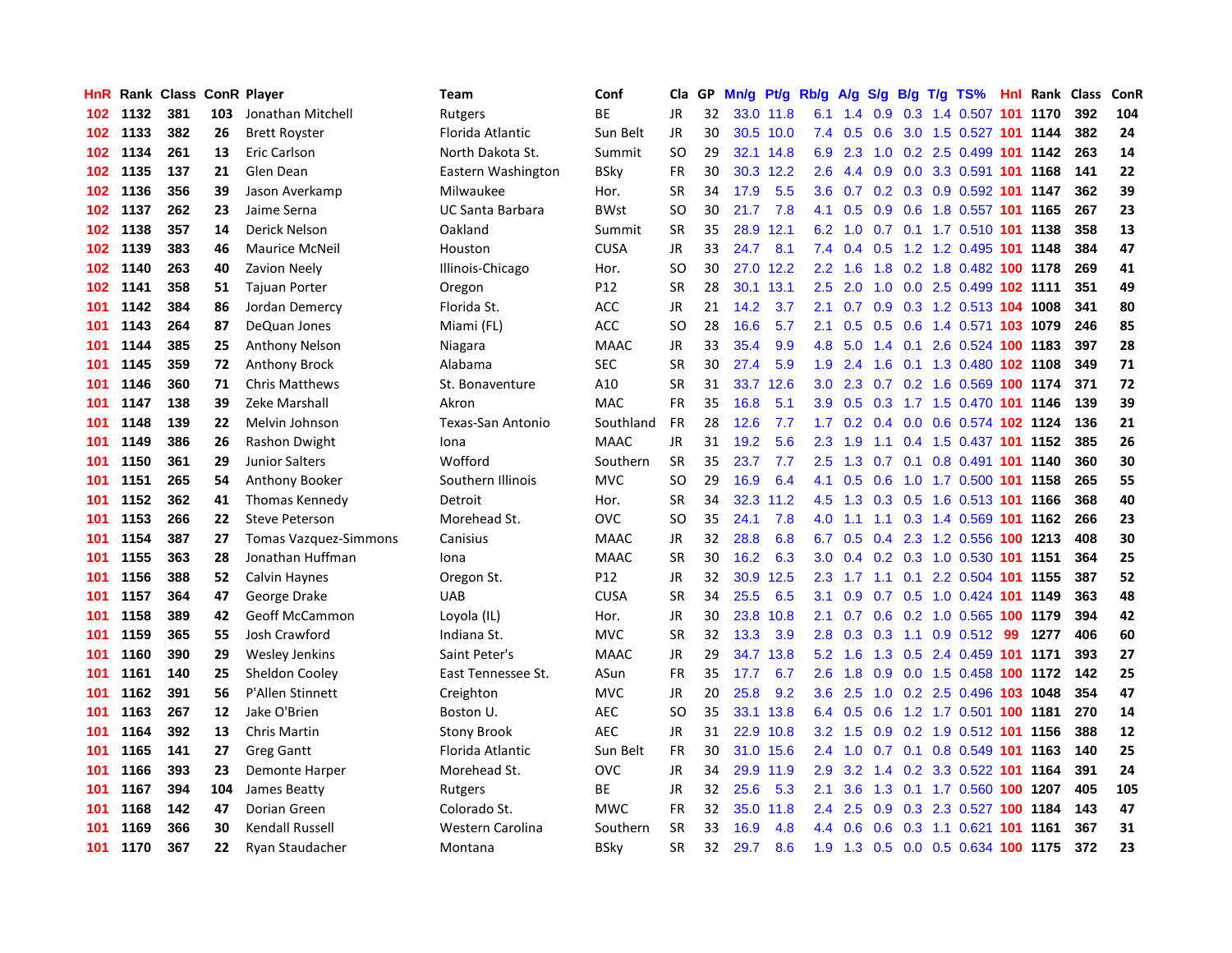| HnR |      | Rank Class ConR Player |     |                        | Team                | Conf        | Cla       | GP | Mn/g | Pt/g      | Rb/g             | A/g           |     |     | S/g B/g T/g TS%                | Hnl | Rank | Class | ConR |
|-----|------|------------------------|-----|------------------------|---------------------|-------------|-----------|----|------|-----------|------------------|---------------|-----|-----|--------------------------------|-----|------|-------|------|
| 101 | 1171 | 368                    | 57  | Rashad Reed            | Indiana St.         | <b>MVC</b>  | <b>SR</b> | 32 | 31.2 | 9.8       | 3.9              | 2.3           | 0.9 | 0.1 | 2.3 0.471                      | 98  | 1296 | 412   | 62   |
| 101 | 1172 | 143                    | 73  | Ramon Galloway         | South Carolina      | <b>SEC</b>  | FR        | 31 | 21.5 | 7.8       | 2.5              |               |     |     | 1.2 0.5 0.2 1.6 0.523 99       |     | 1238 | 149   | 74   |
| 101 | 1173 | 369                    | 48  | Adam Nigon             | Colorado St.        | <b>MWC</b>  | <b>SR</b> | 32 | 27.7 | 8.7       | 2.9 <sup>°</sup> |               |     |     | 1.7 1.3 0.3 1.9 0.546 100 1193 |     |      | 378   | 48   |
| 101 | 1174 | 144                    | 30  | Darius Conley          | Saint Peter's       | <b>MAAC</b> | FR        | 30 | 22.0 | 6.3       | 4.9              | 0.6           |     |     | 0.7 1.1 1.7 0.475 100 1204     |     |      | 146   | 29   |
| 101 | 1175 | 395                    | 58  | Justin Bocot           | Southern Illinois   | <b>MVC</b>  | JR        | 30 | 26.3 | 9.1       | 3.6              | 1.2           | 0.9 |     | 0.1 1.6 0.547 100 1191         |     |      | 399   | 56   |
| 101 | 1176 | 370                    | 40  | Sean Smiley            | <b>Buffalo</b>      | <b>MAC</b>  | <b>SR</b> | 30 | 18.2 | 8.7       | 1.6              | 0.9           | 0.8 |     | 0.1 1.3 0.543 100 1189         |     |      | 377   | 41   |
| 101 | 1177 | 371                    | 11  | <b>Chris Harris</b>    | Navy                | Pat.        | <b>SR</b> | 30 | 34.9 | 21.1      | 2.5              | 1.9           | 2.0 |     | 0.1 2.9 0.515 100 1177         |     |      | 374   | 11   |
| 101 | 1178 | 145                    | 61  | <b>Kelsey Barlow</b>   | Purdue              | <b>B10</b>  | FR        | 35 | 16.0 | 3.4       | $2.3^{\circ}$    | 1.6           | 0.5 |     | $0.3$ 1.3 0.447                | 99  | 1273 | 158   | 64   |
| 101 | 1179 | 396                    | 41  | Malik Perry            | Ball St.            | <b>MAC</b>  | JR        | 26 | 22.6 | 7.6       | 4.7              | 0.7           | 0.8 |     | 0.3 1.8 0.556 102 1118         |     |      | 374   | 38   |
| 101 | 1180 | 397                    | 105 | Malik Boothe           | St. John's          | ВE          | JR        | 32 | 25.3 | 4.9       | 2.0              | 2.9           |     |     | 1.0 0.1 1.8 0.469 101 1157     |     |      | 389   | 102  |
| 101 | 1181 | 398                    | 74  | <b>Justin Knox</b>     | Alabama             | <b>SEC</b>  | JR        | 32 | 19.8 | 6.3       | 3.7              | 0.7           |     |     | 0.4 0.4 1.1 0.505 100 1208     |     |      | 406   | 73   |
| 101 | 1182 | 268                    | 53  | Jerime Anderson        | <b>UCLA</b>         | P12         | SO        | 29 | 24.4 | 5.8       | 1.9              | 3.4           |     |     | 1.0 0.2 2.2 0.553              | -99 | 1243 | 283   | 55   |
| 101 | 1183 | 399                    | 12  | Andrew Keister         | <b>Holy Cross</b>   | Pat.        | <b>JR</b> | 31 | 28.3 | 10.2      | 8.9              | 1.6           | 0.5 |     | 0.6 2.3 0.545 100 1200         |     |      | 402   | 12   |
| 101 | 1184 | 372                    | 79  | Justin Mason           | Texas               | <b>B12</b>  | <b>SR</b> | 33 | 19.0 | 3.6       | 2.0              | 1.8           | 0.9 |     | 0.3 1.0 0.442 101 1154         |     |      | 365   | 81   |
| 101 | 1185 | 400                    | 23  | Lance Pevehouse        | Sam Houston St.     | Southland   | <b>JR</b> | 33 | 20.8 | 5.8       | 3.9              | 2.2           |     |     | 0.8 0.3 1.0 0.520 100 1180     |     |      | 395   | 23   |
| 100 | 1186 | 269                    | 72  | <b>Melguan Bolding</b> | Duquesne            | A10         | <b>SO</b> | 19 |      | 27.7 11.8 | 3.9              | 2.1           | 1.4 |     | 0.0 2.2 0.488 102 1121         |     |      | 260   | 69   |
| 100 | 1187 | 373                    | 23  | Erik Rush              | Montana St.         | <b>BSky</b> | <b>SR</b> | 29 |      | 30.7 11.1 | 4.3              | 2.4           | 1.1 |     | 0.6 2.3 0.530 100 1187         |     |      | 375   | 24   |
| 100 | 1188 | 270                    | 73  | Michael Davenport      | St. Bonaventure     | A10         | <b>SO</b> | 31 | 25.5 | 8.4       | 3.9              | 2.0           | 0.8 |     | $0.2$ 1.6 $0.509$              | 99  | 1235 | 280   | 74   |
| 100 | 1189 | 401                    | 31  | Donavan Monroe         | Coll. of Charleston | Southern    | JR        | 34 | 32.4 | 12.3      | 3.8              | 2.0           |     |     | 1.3 0.3 1.7 0.542 100 1216     |     |      | 409   | 34   |
| 100 | 1190 | 402                    | 80  | Lucca Staiger          | lowa St.            | <b>B12</b>  | JR        | 17 | 26.5 | 9.4       | 1.8              |               |     |     | 1.5 0.5 0.1 1.4 0.631 104 1009 |     |      | 342   | 76   |
| 100 | 1191 | 403                    | 32  | Ridge McKeither        | Chattanooga         | Southern    | JR        | 27 | 17.4 | 9.4       | 6.1              | 0.9           |     |     | 0.6 0.1 2.7 0.565 102 1129     |     |      | 377   | 29   |
| 100 | 1192 | 146                    | 54  | Jamil Wilson           | Oregon              | P12         | <b>FR</b> | 26 | 16.9 | 4.7       | 3.2              | 1.0           | 0.5 |     | 0.5 1.0 0.498 100 1190         |     |      | 145   | 53   |
| 100 | 1193 | 374                    | 14  | <b>Tyler Morris</b>    | Boston U.           | AEC         | <b>SR</b> | 27 | 33.0 | 10.3      | 3.0              | 3.9           | 1.8 |     | 0.1 2.6 0.514 100 1196         |     |      | 380   | 15   |
| 100 | 1194 | 271                    | 62  | Lewis Jackson          | Purdue              | <b>B10</b>  | SO        | 16 | 19.3 | 2.4       | 2.5              | 3.4           | 0.3 |     | 0.0 0.9 0.358 108              |     | 835  | 186   | 49   |
| 100 | 1195 | 375                    | 42  | <b>Tyree Evans</b>     | Kent St.            | MAC         | <b>SR</b> | 34 | 27.1 | 9.6       | 2.7              | 0.3           | 1.0 |     | 0.1 0.7 0.459 100 1219         |     |      | 388   | 43   |
| 100 | 1196 | 272                    | 81  | Scott Christopherson   | lowa St.            | <b>B12</b>  | <b>SO</b> | 32 | 25.7 | 7.9       | 2.0              | 1.2           | 0.6 |     | $0.0$ 1.3 $0.561$              | 99  | 1236 | 281   | 83   |
| 100 | 1197 | 376                    | 33  | Tony White             | Coll. of Charleston | Southern    | <b>SR</b> | 34 | 32.4 | 12.3      | 2.3              | 3.1           |     |     | 0.7 0.1 2.3 0.599 100 1225     |     |      | 392   | 35   |
| 100 | 1198 | 377                    | 24  | Nick Hansen            | Weber St.           | BSky        | <b>SR</b> | 31 | 29.6 | 9.2       | 3.3              | 1.9           |     |     | 1.0 0.1 0.8 0.568 100 1188     |     |      | 376   | 25   |
| 100 | 1199 | 378                    | 40  | T.J. Gwynn             | VCU                 | CAA         | <b>SR</b> | 34 | 15.3 | 4.9       | 3.0 <sub>2</sub> | 1.0           |     |     | 0.4 0.1 1.1 0.527 100 1173     |     |      | 370   | 40   |
| 100 | 1200 | 404                    | 48  | Josimar Ayarza         | Southern Miss.      | <b>CUSA</b> | <b>JR</b> | 29 | 15.6 | 5.9       | 3.3 <sub>2</sub> | 0.2           |     |     | 0.2 0.4 1.2 0.524 100 1202     |     |      | 404   | 49   |
| 100 | 1201 | 379                    | 34  | Ryann Abraham          | Appalachian St.     | Southern    | <b>SR</b> | 37 | 18.8 | 5.4       | 1.7 <sub>2</sub> | 2.5           | 1.1 |     | 0.1 1.6 0.528 100 1195         |     |      | 379   | 32   |
| 100 | 1202 | 405                    | 3   | Carl Montgomery        | Chicago St.         | GWC         | <b>JR</b> | 32 | 28.8 | 13.4      | 8.4              | 0.9           | 1.0 |     | 1.1 2.9 0.489                  | -99 | 1259 | 419   | 5    |
| 100 | 1203 | 406                    | 24  | <b>Terrell Smith</b>   | Pacific             | <b>BWst</b> | JR        | 35 | 29.0 | 8.7       | 3.7              | 1.6           | 0.6 |     | 0.1 1.9 0.479 100 1192         |     |      | 400   | 25   |
| 100 | 1204 | 380                    | 15  | Davis Baker            | Southern Utah       | Summit      | <b>SR</b> | 29 | 33.9 | 16.9      | 5.4              | 0.9           | 0.9 |     | 0.2 2.6 0.551 100 1210         |     |      | 384   | 16   |
| 100 | 1205 | 381                    | 9   | <b>Terrance Calvin</b> | Ark.-Pine Bluff     | <b>SWAC</b> | <b>SR</b> | 34 | 33.1 | 10.2      | 5.1              | 3.9           | 1.3 |     | 0.0 3.1 0.465 100 1231         |     |      | 394   | 10   |
| 100 | 1206 | 407                    | 16  | Will Hudson            | Oakland             | Summit      | JR        | 35 | 21.6 | 6.0       | 4.9              | 0.5           |     |     | 0.8 0.5 1.3 0.634 100 1198     |     |      | 401   | 15   |
| 100 | 1207 | 408                    | 31  | Mike Ringgold          | Rider               | <b>MAAC</b> | JR        | 33 | 32.7 | 11.2      | 7.0              | $2.2^{\circ}$ |     |     | 0.9 0.9 2.4 0.465 100 1220     |     |      | 410   | 31   |
| 100 | 1208 | 382                    | 49  | Buchi Awaji            | Southern Miss.      | <b>CUSA</b> | SR        | 31 | 17.4 | 5.3       | $2.5^{\circ}$    | 0.8           |     |     | 0.6 0.1 0.8 0.519 100 1206     |     |      | 383   | 50   |
| 100 | 1209 | 383                    | 13  | Rob Robinson           | Robert Morris       | <b>NEC</b>  | <b>SR</b> | 34 | 26.1 | 9.8       | 5.5              | 1.4           |     |     | 0.8 0.6 1.9 0.486 100 1224     |     |      | 391   | 14   |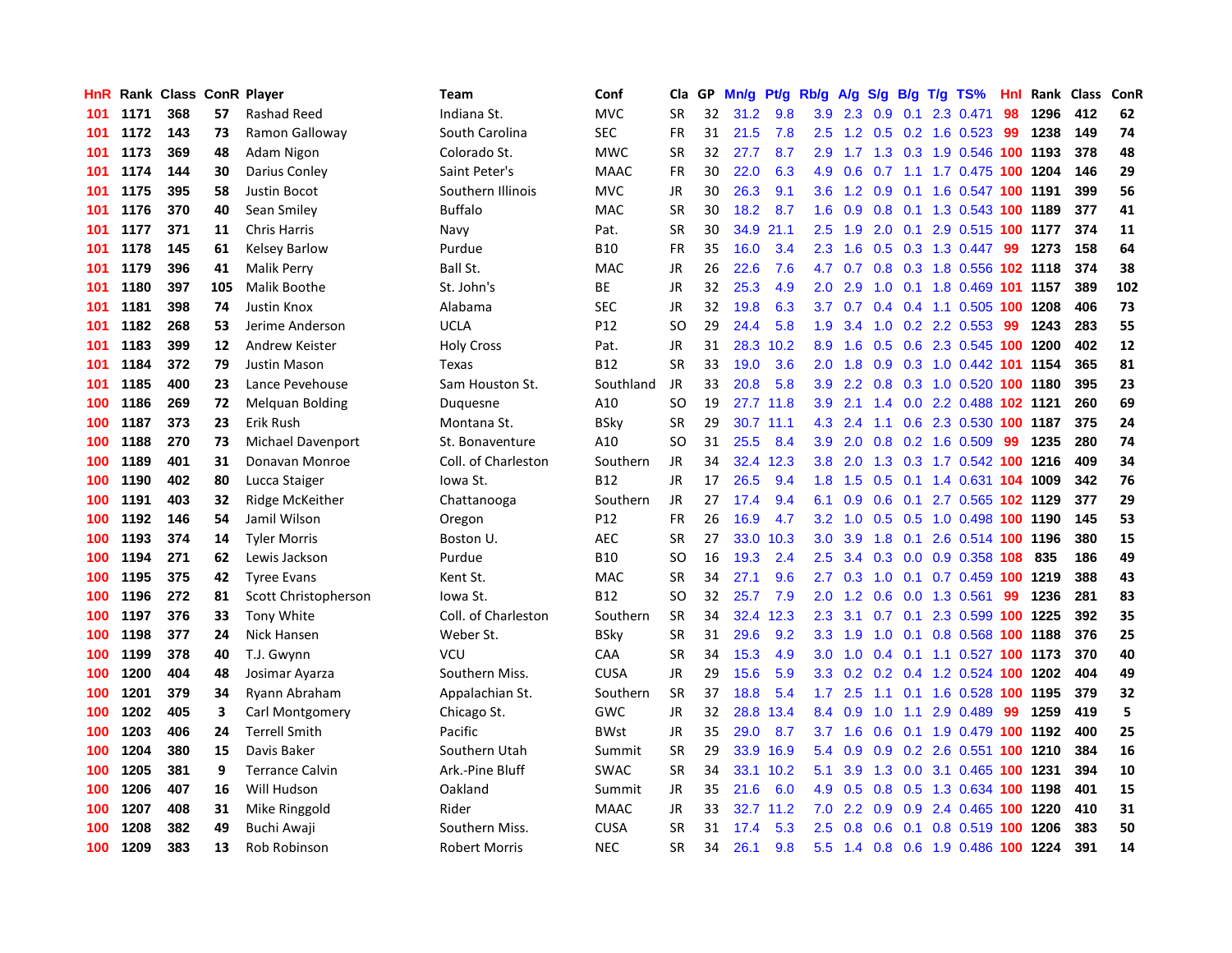| HnR |      | Rank Class ConR Player |     |                          | <b>Team</b>            | Conf        | Cla       | GP | Mn/g | Pt/g | Rb/g             | A/g | S/g           |     | $B/g$ T/g TS%                      | Hnl | Rank Class |     | ConR           |
|-----|------|------------------------|-----|--------------------------|------------------------|-------------|-----------|----|------|------|------------------|-----|---------------|-----|------------------------------------|-----|------------|-----|----------------|
| 100 | 1210 | 147                    | 41  | Keith Rendleman          | NC-Wilmington          | CAA         | <b>FR</b> | 31 | 20.2 | 5.9  | 6.1              | 0.3 | 0.6           |     | 1.0 1.2 0.492                      | 99  | 1267       | 157 | 43             |
| 100 | 1211 | 273                    | 10  | Antwan Carter            | Longwood               | Ind.        | SO        | 31 | 25.1 | 14.6 | 8.5              | 0.8 | 0.8           |     | 0.6 2.3 0.540 100 1194             |     |            | 271 | 10             |
| 100 | 1212 | 274                    | 55  | <b>Marcus Capers</b>     | Washington St.         | P12         | SO        | 31 | 26.6 | 6.9  | 4.1              | 1.4 |               |     | 0.8 0.7 1.3 0.571 100 1205         |     |            | 273 | 54             |
| 100 | 1213 | 409                    | 35  | Jeremi Booth             | Appalachian St.        | Southern    | JR        | 37 | 21.4 | 7.9  | 2.6              | 1.0 |               |     | 0.5 0.1 1.0 0.575 100 1201         |     |            | 403 | 33             |
| 100 | 1214 | 275                    | 25  | Eugene Phelps            | Long Beach St.         | <b>BWst</b> | <b>SO</b> | 33 | 23.9 | 8.1  | 5.3              | 0.7 |               |     | 0.7 0.8 1.8 0.541 100 1214         |     |            | 275 | 26             |
| 100 | 1215 | 410                    | 34  | Daequon Montreal         | Boise St.              | <b>WAC</b>  | JR        | 32 | 25.0 | 10.8 | 5.3              | 1.2 | 0.5           |     | 0.7 1.4 0.533 100 1209             |     |            | 407 | 34             |
| 100 | 1216 | 276                    | 13  | Jim Mower                | Lafayette              | Pat.        | SO        | 32 | 26.8 | 13.8 | 2.0              | 1.9 |               |     | 0.4 0.1 1.0 0.603 100 1211         |     |            | 274 | 13             |
| 100 | 1217 | 148                    | 4   | <b>Chris Flores</b>      | New Jersey Tech        | GWC         | FR        | 31 | 30.2 | 14.1 | 3.9              | 2.2 | 1.8           |     | $0.0$ 1.9 $0.526$                  | 98  | 1323       | 163 | $\overline{7}$ |
| 100 | 1218 | 277                    | 50  | Desmond Wade             | Houston                | <b>CUSA</b> | SO        | 35 | 26.6 | 5.7  | 1.9              | 4.8 | 1.5           |     | 0.1 1.8 0.480 100 1228             |     |            | 278 | 51             |
| 100 | 1219 | 411                    | 63  | Jeff Brooks              | Penn St.               | <b>B10</b>  | JR        | 31 | 23.7 | 7.4  | 4.2              | 1.4 |               |     | 0.4 0.5 1.4 0.545 100 1227         |     |            | 412 | 63             |
| 100 | 1220 | 412                    | 43  | Shawn Vanzant            | <b>Butler</b>          | Hor.        | JR        | 38 | 14.6 | 2.8  |                  |     |               |     | 1.7 1.2 0.4 0.2 0.8 0.488 100 1222 |     |            | 411 | 43             |
| 100 | 1221 | 384                    | 15  | Jason Flagler            | South Carolina St.     | <b>MEAC</b> | <b>SR</b> | 31 | 34.4 | 15.1 | $5.5^{\circ}$    | 1.1 |               |     | 0.6 0.4 1.5 0.579 100 1215         |     |            | 386 | 15             |
| 100 | 1222 | 413                    | 24  | Antuan Bootle            | Sam Houston St.        | Southland   | <b>JR</b> | 25 | 12.8 | 4.3  | 4.8              | 0.3 |               |     | 0.5 0.4 0.9 0.517 100 1185         |     |            | 398 | 24             |
| 100 | 1223 | 385                    | 24  | <b>Frank Davis</b>       | Tennessee Tech         | OVC         | <b>SR</b> | 32 | 31.6 | 13.4 | $2.2\phantom{0}$ | 2.0 | 1.1           |     | 0.0 1.8 0.629 100 1230             |     |            | 393 | 26             |
| 100 | 1224 | 386                    | 88  | Cyrus McGowan            | Miami (FL)             | <b>ACC</b>  | <b>SR</b> | 32 | 12.9 | 3.2  | 2.6              | 0.4 | 0.3           |     | 0.8 1.0 0.571 100 1232             |     |            | 395 | 88             |
| 100 | 1225 | 414                    | 28  | Josh White               | North Texas            | Sun Belt    | <b>JR</b> | 33 | 35.8 | 14.5 | 1.9              | 3.5 | 0.6           | 0.1 | 3.1 0.574                          | -99 | 1264       | 422 | 29             |
| 100 | 1226 | 278                    | 74  | Aaron Ware               | George Washington      | A10         | <b>SO</b> | 31 | 19.1 | 6.4  | $3.4^{\circ}$    | 1.0 | 0.4           |     | 0.0 1.2 0.497 100 1226             |     |            | 277 | 73             |
| 100 | 1227 | 279                    | 64  | Zack Novak               | Michigan               | <b>B10</b>  | SO        | 31 | 33.2 | 7.4  | 4.3              | 1.6 | 1.0           |     | 0.3 0.7 0.496 100 1203             |     |            | 272 | 62             |
| 100 | 1228 | 387                    | 8   | <b>Mantoris Robinson</b> | Winthrop               | <b>BSou</b> | <b>SR</b> | 33 | 30.2 | 8.3  | 6.2              | 1.6 |               |     | 1.7 0.8 1.9 0.492                  | -99 | 1241       | 397 | 9              |
| 100 | 1229 | 388                    | 15  | Junior Bernal            | Maine                  | <b>AEC</b>  | <b>SR</b> | 30 | 29.4 | 8.1  | 5.7              | 3.4 |               |     | 1.3 0.2 2.2 0.448 100 1221         |     |            | 389 | 16             |
| 100 | 1230 | 415                    | 51  | Zamal Nixon              | Houston                | <b>CUSA</b> | <b>JR</b> | 31 | 16.1 | 5.9  | 0.9 <sup>°</sup> | 1.8 |               |     | 1.1 0.2 0.9 0.491 100 1233         |     |            | 413 | 52             |
| 100 | 1231 | 280                    | 59  | Jordan Printy            | Indiana St.            | <b>MVC</b>  | <b>SO</b> | 32 | 25.1 | 6.2  | 2.5              | 1.8 |               |     | $0.7$ 0.1 0.9 0.524                | 97  | 1353       | 311 | 64             |
| 100 | 1232 | 389                    | 43  | Max Boudreau             | <b>Buffalo</b>         | <b>MAC</b>  | <b>SR</b> | 30 | 20.2 | 8.3  | 3.6              | 0.7 | 0.5           |     | $0.3$ 1.1 0.549                    | -99 | 1244       | 398 | 44             |
| 100 | 1233 | 149                    | 106 | Cashmere Wright          | Cincinnati             | BE          | FR        | 34 | 18.5 | 5.4  | 2.0              | 2.0 |               |     | 0.7 0.0 1.5 0.434 100 1229         |     |            | 147 | 106            |
| 100 | 1234 | 416                    | 42  | Jihad Ali                | Georgia St.            | CAA         | JR        | 32 | 14.8 | 5.4  | 2.8              | 0.8 | 0.8           |     | $0.3$ 1.0 0.507                    | 99  | 1242       | 414 | 42             |
| 100 | 1235 | 150                    | 44  | Ja'Rob McCallum          | Milwaukee              | Hor.        | <b>FR</b> | 31 | 19.5 | 7.8  | 2.6              | 0.7 | 0.6           |     | 0.0 1.3 0.546                      | -99 | 1237       | 148 | 44             |
| 100 | 1236 | 151                    | 25  | <b>Edward Daniel</b>     | Murray St.             | OVC         | FR        | 32 | 10.5 | 3.0  | 2.7              | 0.2 |               |     | 0.4 0.7 0.9 0.513 100 1186         |     |            | 144 | 25             |
| 100 | 1237 | 152                    | 56  | E.J. Singler             | Oregon                 | P12         | FR        | 32 | 24.5 | 6.1  | 4.3              |     |               |     | 1.2 0.5 0.3 1.2 0.560              | -99 | 1255       | 153 | 56             |
| 100 | 1238 | 153                    | 75  | Freddie Riley            | Massachusetts          | A10         | FR        | 28 | 19.3 | 9.3  | 2.0 <sub>1</sub> | 0.6 |               |     | $0.4$ 0.0 0.8 0.509                | -99 | 1247       | 150 | 75             |
| 100 | 1239 | 281                    | 60  | Will Egolf               | Bradley                | <b>MVC</b>  | SO        | 31 | 22.5 | 7.0  | 4.4              | 0.4 |               |     | $0.5$ 0.8 1.2 0.532                | -99 | 1279       | 290 | 61             |
| 100 | 1240 | 154                    | 11  | <b>Stephon Carter</b>    | Cal St. Bakersfield    | Ind.        | <b>FR</b> | 29 | 30.6 | 13.0 | 4.5              | 3.0 | 1.7           |     | 0.6 3.8 0.477                      | 99  | 1257       | 154 | 11             |
| 100 | 1241 | 390                    | 36  | <b>Brandon Giles</b>     | Western Carolina       | Southern    | SR        | 34 | 25.5 | 11.9 | 3.9 <sup>°</sup> | 1.1 | 1.0           |     | $0.6$ 1.7 0.502                    | -99 | 1240       | 396 | 36             |
| 99  | 1242 | 417                    | 16  | Alvin Abreu              | New Hampshire          | AEC.        | JR        | 30 | 33.3 | 14.4 | 3.3              | 2.1 | 0.8           |     | 0.3 2.2 0.470                      | -99 | 1263       | 421 | 17             |
| 99  | 1243 | 282                    | 52  | Angelo Johnson           | Southern Miss.         | <b>CUSA</b> | SO        | 34 | 32.6 | 10.1 | 3.0 <sub>2</sub> | 2.6 | 1.0           |     | $0.1$ 1.9 0.490                    | -99 | 1253       | 285 | 54             |
| 99  | 1244 | 418                    | 29  | Marvin Roberts           | Fla. International     | Sun Belt    | JR        | 31 | 29.7 | 15.6 | 4.8              | 1.7 | 1.4           |     | $0.6$ 2.8 $0.504$                  | 98  | 1283       | 425 | 30             |
| 99  | 1245 | 391                    | 43  | <b>Ousman Krubally</b>   | Georgia St.            | CAA         | SR        | 30 | 22.2 | 7.0  | 5.7              | 0.5 | 0.8           |     | 0.6 1.6 0.565 100 1223             |     |            | 390 | 41             |
| 99  | 1246 | 392                    | 5   | Mario Flaherty           | <b>Houston Baptist</b> | <b>GWC</b>  | SR        | 31 | 28.5 | 13.8 | 9.2              | 1.1 | $0.4^{\circ}$ |     | 1.5 3.5 0.575 100 1199             |     |            | 382 | $\overline{4}$ |
| 99  | 1247 | 393                    | 44  | Erik Marschall           | <b>Bowling Green</b>   | MAC         | SR        | 30 | 25.1 | 7.9  | 5.1              | 1.3 | 0.9           |     | 0.6 1.8 0.550                      | -99 | 1250       | 400 | 45             |
| 99  | 1248 | 394                    | 14  | Mezie Nwigwe             | <b>Robert Morris</b>   | <b>NEC</b>  | <b>SR</b> | 35 | 27.0 | 8.3  |                  |     |               |     | 4.2 2.5 1.3 0.0 2.0 0.514          | 99  | 1272       | 404 | 15             |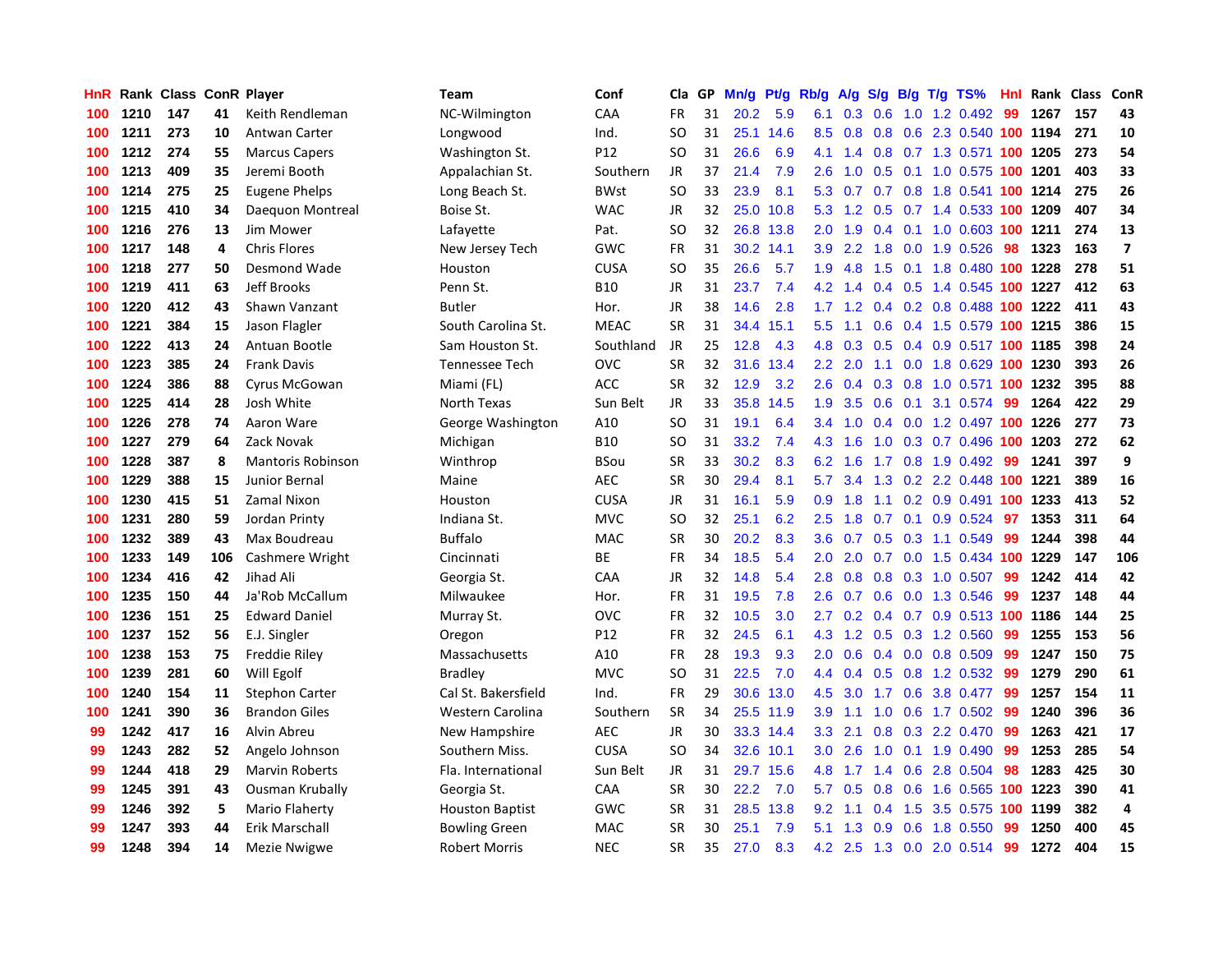| HnR |      | Rank Class ConR Player |     |                          | <b>Team</b>        | Conf        | Cla           | GP | Mn/g | Pt/g      | Rb/g             | A/g             | S/g              | B/g | T/g TS%                    | Hnl |      | Rank Class | ConR |
|-----|------|------------------------|-----|--------------------------|--------------------|-------------|---------------|----|------|-----------|------------------|-----------------|------------------|-----|----------------------------|-----|------|------------|------|
| 99  | 1249 | 395                    | 53  | Chris Lutz               | Marshall           | <b>CUSA</b> | <b>SR</b>     | 34 | 26.2 | 8.7       | 1.9              | 1.5             | 0.7              | 0.1 | 1.1 0.588                  | 99  | 1248 | 399        | 53   |
| 99  | 1250 | 283                    | 107 | Dion Dixon               | Cincinnati         | ВE          | SO            | 33 | 15.8 | 4.9       | 2.0              | 1.1             |                  |     | 0.5 0.1 0.9 0.447 99       |     | 1239 | 282        | 107  |
| 99  | 1251 | 419                    | 61  | Alex Rubin               | Illinois St.       | <b>MVC</b>  | JR            | 33 | 26.9 | 4.9       | 1.6              | 2.1             |                  |     | 1.1 0.1 0.6 0.506          | -99 | 1246 | 416        | 57   |
| 99  | 1252 | 155                    | 62  | <b>Gene Teague</b>       | Southern Illinois  | <b>MVC</b>  | FR            | 29 | 17.0 | 6.1       | 4.6              | 0.4             |                  |     | $0.4$ 0.4 1.7 0.546        | -99 | 1262 | 155        | 58   |
| 99  | 1253 | 156                    | 26  | Jerron Granberry         | North Florida      | ASun        | FR            | 31 | 28.5 | 9.0       | 3.3 <sub>2</sub> | 1.4             | 1.0              |     | $0.1$ 1.6 0.590            | -99 | 1266 | 156        | 26   |
| 99  | 1254 | 420                    | 32  | <b>Elton Frazier</b>     | Canisius           | <b>MAAC</b> | JR            | 32 | 24.8 | 8.8       | 5.7              | 0.4             | 0.6              |     | 0.6 1.4 0.538              | 98  | 1319 | 438        | 34   |
| 99  | 1255 | 284                    | 45  | <b>Anthony Hitchens</b>  | Akron              | MAC         | SO.           | 33 | 25.3 | 8.5       | 1.8              | 2.8             |                  |     | 0.8 0.0 1.7 0.455 100 1217 |     |      | 276        | 42   |
| 99  | 1256 | 421                    | 54  | Adam Brown               | Houston            | <b>CUSA</b> | JR            | 33 | 19.8 | 7.9       | 2.0              | 0.8             | 0.9 <sup>°</sup> |     | $0.2$ 0.7 0.558            | 99  | 1261 | 420        | 55   |
| 99  | 1257 | 396                    | 15  | Will Holland             | Mount St. Mary's   | <b>NEC</b>  | <b>SR</b>     | 24 | 22.6 | 8.8       | 5.1              | 0.6             |                  |     | 0.7 0.1 1.1 0.566 100 1197 |     |      | 381        | 13   |
| 99  | 1258 | 285                    | 46  | Nikola Cvetinovic        | Akron              | <b>MAC</b>  | <sub>SO</sub> | 35 | 20.2 | 6.7       | 4.2              | 1.1             |                  |     | $0.7$ $0.2$ 1.7 $0.479$    | -99 | 1260 | 286        | 46   |
| 99  | 1259 | 422                    | 37  | <b>Brendan Mckillop</b>  | Davidson           | Southern    | JR            | 31 |      | 33.2 10.2 | 2.7              | 4.0             |                  |     | 0.9 0.1 1.5 0.537 99       |     | 1256 | 418        | 37   |
| 99  | 1260 | 157                    | 89  | Ari Stewart              | <b>Wake Forest</b> | <b>ACC</b>  | <b>FR</b>     | 31 | 17.1 | 7.3       | 3.2              | 0.3             |                  |     | 0.3 0.1 1.3 0.474 99       |     | 1254 | 152        | 89   |
| 99  | 1261 | 397                    | 26  | <b>Michael Nunnally</b>  | Pacific            | <b>BWst</b> | <b>SR</b>     | 35 | 21.6 | 7.6       | 4.3              | 0.5             |                  |     | 0.2 0.2 1.4 0.532 99       |     | 1258 | 401        | 27   |
| 99  | 1262 | 286                    | 47  | Mitchell Watt            | <b>Buffalo</b>     | <b>MAC</b>  | <b>SO</b>     | 30 | 14.3 | 5.5       | $2.5^{\circ}$    | 0.7             | 0.5              |     | 1.3 1.8 0.558              | -99 | 1276 | 289        | 47   |
| 99  | 1263 | 398                    | 17  | Josh Vaughan             | North Dakota St.   | Summit      | <b>SR</b>     | 29 | 35.6 | 13.6      | 5.5              | 3.7             | 0.9 <sup>°</sup> |     | $0.3$ 2.0 0.527            | -99 | 1274 | 405        | 17   |
| 99  | 1264 | 399                    | 17  | <b>Will Harris</b>       | Albany (NY)        | <b>AEC</b>  | <b>SR</b>     | 29 | 26.5 | 12.7      | 4.3              | 1.0             | 0.7              |     | $0.1$ 1.9 0.559 100        |     | 1176 | 373        | 13   |
| 99  | 1265 | 158                    | 76  | Rahlir Jefferson         | Temple             | A10         | <b>FR</b>     | 34 | 16.6 | 3.9       | 2.6              | 0.6             | 0.6              |     | $0.5$ 0.9 0.454            | 99  | 1249 | 151        | 76   |
| 99  | 1266 | 287                    | 27  | Lorne Merthie            | Campbell           | ASun        | <sub>SO</sub> | 30 | 29.0 | 10.6      | 2.3              | 1.7             | 2.0              |     | $0.1$ 1.4 0.578            | -99 | 1270 | 287        | 27   |
| 99  | 1267 | 288                    | 28  | <b>Tevin Galvin</b>      | Jacksonville       | ASun        | <sub>SO</sub> | 33 | 20.6 | 5.6       | 4.8              | 1.1             |                  |     | $0.9$ $0.3$ 1.1 $0.460$    | -99 | 1275 | 288        | 28   |
| 99  | 1268 | 400                    | 44  | <b>Baptiste Bataille</b> | Northeastern       | CAA         | <b>SR</b>     | 33 | 20.0 | 5.4       |                  | $1.7 \quad 1.5$ |                  |     | $0.9$ 0.0 1.2 0.501        | -99 | 1278 | 407        | 44   |
| 99  | 1269 | 423                    | 25  | <b>Lindsey Hughey</b>    | Weber St.          | BSky        | JR            | 31 | 20.8 | 7.8       | 2.7              | 2.0             | 1.0              |     | $0.0$ 1.8 $0.524$          | -99 | 1268 | 424        | 26   |
| 99  | 1270 | 424                    | 55  | <b>Myron Strong</b>      | <b>UTEP</b>        | <b>CUSA</b> | JR            | 32 | 13.3 | 2.9       | 1.5              | 2.0             | 0.8              |     | $0.0$ 1.0 $0.426$          | 98  | 1295 | 429        | 58   |
| 99  | 1271 | 401                    | 56  | Kenneth Cooper           | <b>UAB</b>         | <b>CUSA</b> | <b>SR</b>     | 34 | 19.1 | 5.6       | 3.8 <sub>2</sub> | 0.3             |                  |     | $0.3$ $0.5$ 1.0 $0.470$    | -99 | 1269 | 402        | 56   |
| 99  | 1272 | 402                    | 57  | <b>Kevin Sims</b>        | Tulane             | <b>CUSA</b> | <b>SR</b>     | 22 | 31.7 | 11.2      | 2.9              | 3.0             | 0.9              | 0.1 | 2.0 0.507 101              |     | 1143 | 361        | 46   |
| 99  | 1273 | 159                    | 26  | Christian Webster        | Harvard            | Ivy         | <b>FR</b>     | 29 | 25.1 | 8.8       | $2.5^{\circ}$    | 1.7             | 0.9 <sup>°</sup> |     | $0.2$ 1.9 0.555            | 98  | 1292 | 161        | 26   |
| 99  | 1274 | 425                    | 9   | John Williams            | NC-Asheville       | BSou        | JR            | 30 | 29.1 | 11.5      | 6.7              | 1.0             | 0.7              |     | 2.7 1.5 0.579              | -99 | 1252 | 417        | 10   |
| 99  | 1275 | 403                    | 33  | Jawaan Wright            | Loyola (MD)        | <b>MAAC</b> | <b>SR</b>     | 30 | 15.3 | 4.8       | 3.3 <sub>2</sub> | 0.6             |                  |     | $0.4$ 0.9 0.9 0.556        | -98 | 1313 | 419        | 33   |
| 99  | 1276 | 289                    | 65  | Stu Douglass             | Michigan           | <b>B10</b>  | SO            | 32 | 31.4 | 6.8       | $2.2^{\circ}$    | 2.5             |                  |     | 1.1 0.0 1.1 0.473 98       |     | 1294 | 294        | 65   |
| 99  | 1277 | 404                    | 16  | <b>Tavarus Alston</b>    | NC A&T             | <b>MEAC</b> | <b>SR</b>     | 33 | 30.2 | 14.6      | $2.5^{\circ}$    | 3.9             |                  |     | 1.4 0.2 2.8 0.497 98       |     | 1309 | 417        | 16   |
| 99  | 1278 | 290                    | 75  | <b>Trevor Gaskins</b>    | Mississippi        | <b>SEC</b>  | SO            | 35 | 14.2 | 4.7       | 2.1              | 1.5             |                  |     | 0.7 0.0 1.2 0.454 99       |     | 1280 | 291        | 75   |
| 99  | 1279 | 291                    | 77  | <b>B.J. Monteiro</b>     | Duquesne           | A10         | <b>SO</b>     | 31 | 28.0 | 11.1      | 4.4              | 1.7             | 0.8              |     | 0.4 1.8 0.499              | 98  | 1318 | 300        | 78   |
| 99  | 1280 | 405                    | 26  | Josh Taylor              | Eastern Kentucky   | <b>OVC</b>  | SR            | 33 | 32.2 | 13.7      | 4.2              | 1.7             | 0.8              |     | 0.5 1.4 0.598              | -98 | 1281 | 408        | 28   |
| 99  | 1281 | 406                    | 48  | Donald Lawson            | Western Michigan   | <b>MAC</b>  | <b>SR</b>     | 33 | 27.9 | 7.2       | 7.1              | 0.7             | 0.9 <sub>0</sub> |     | 1.4 1.8 0.516              | 98  | 1289 | 411        | 48   |
| 99  | 1282 | 426                    | 35  | Robert Arnold            | Boise St.          | <b>WAC</b>  | JR            | 31 | 28.5 | 11.8      | 4.3              | 2.2             | 0.9              |     | 0.7 2.0 0.530              | -98 | 1284 | 426        | 35   |
| 99  | 1283 | 292                    | 27  | Jeremy Granger           | Eastern Illinois   | <b>OVC</b>  | <sub>SO</sub> | 31 | 31.4 | 10.3      | $2.7^{\circ}$    | 3.4             | 1.0              |     | $0.0$ 1.5 $0.537$          | 98  | 1288 | 293        | 30   |
| 99  | 1284 | 293                    | 49  | Adam Waddell             | Wyoming            | <b>MWC</b>  | SO            | 29 | 24.0 | 9.4       | 5.4              | 0.3             |                  |     | 0.6 0.8 1.0 0.547          | -96 | 1393 | 322        | 52   |
| 99  | 1285 | 294                    | 27  | David Hanson             | Cal Poly           | <b>BWst</b> | SO            | 31 | 27.3 | 10.5      | 5.5              | 1.4             |                  |     | 0.6 0.3 1.5 0.503 97       |     | 1361 | 314        | 31   |
| 99  | 1286 | 427                    | 58  | R.L. Horton              | Southern Miss.     | <b>CUSA</b> | JR            | 34 | 32.3 | 9.2       | 2.9              | 1.9             | 0.6              |     | $0.0$ 1.4 0.460            | 98  | 1299 | 431        | 59   |
| 99  | 1287 | 407                    | 26  | Demetrius Monroe         | Idaho St.          | <b>BSkv</b> | <b>SR</b>     | 29 | 30.8 | 9.7       |                  | $7.2 \quad 1.0$ |                  |     | $0.5$ 0.4 1.5 0.594        | 98  | 1332 | 423        | 27   |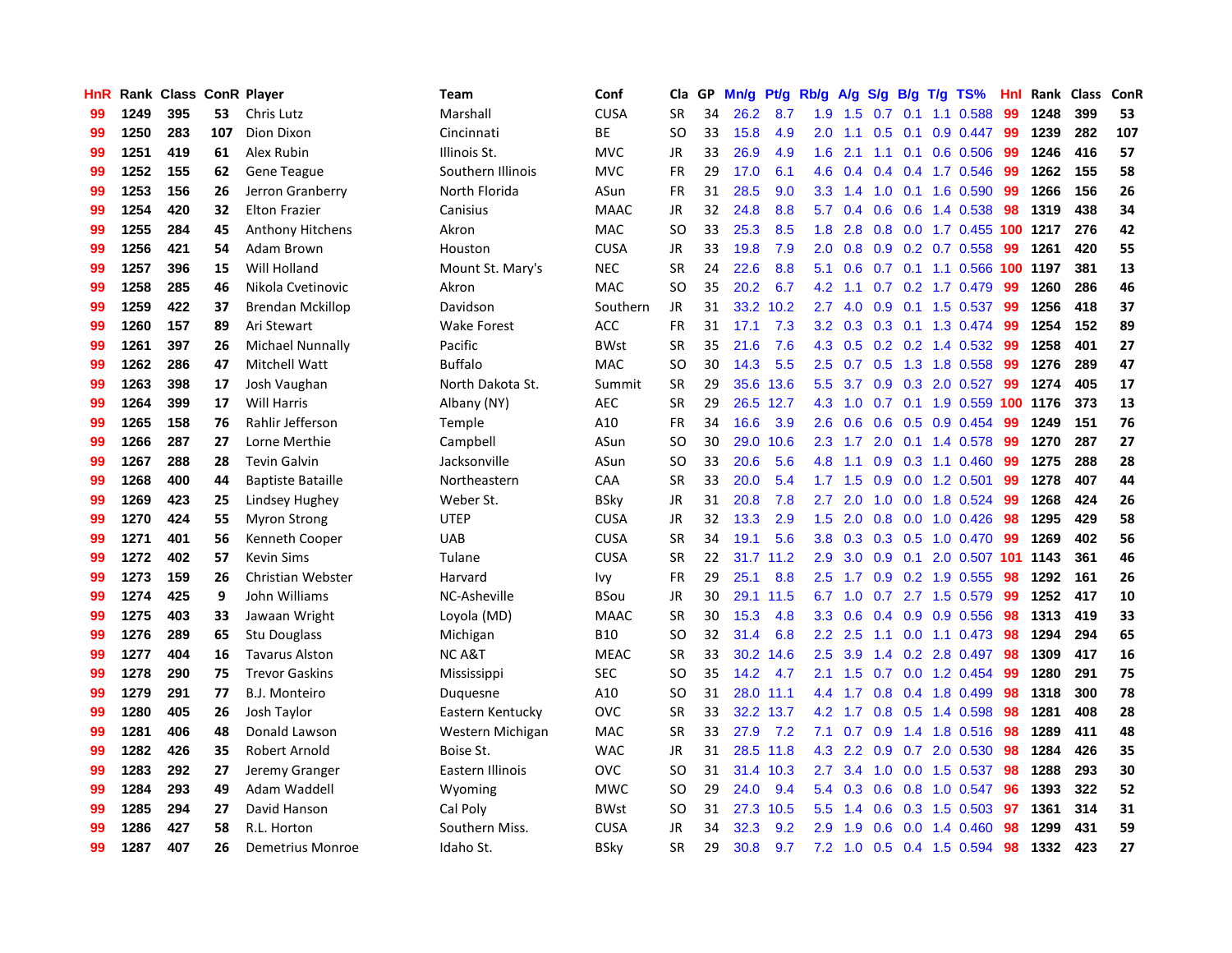| HnR |      | Rank Class ConR Player |    |                         | Team                | Conf        | Cla           | GP | Mn/g | Pt/g      | Rb/g          | A/g           | S/g              |     | $B/g$ T/g TS%             | Hnl |      | Rank Class | ConR |
|-----|------|------------------------|----|-------------------------|---------------------|-------------|---------------|----|------|-----------|---------------|---------------|------------------|-----|---------------------------|-----|------|------------|------|
| 99  | 1288 | 428                    | 38 | Chris Long              | Elon                | Southern    | <b>JR</b>     | 32 | 30.5 | 9.9       | 2.5           | 4.2           | 1.3              | 0.0 | 1.6 0.498                 | 98  | 1306 | 434        | 39   |
| 99  | 1289 | 160                    | 10 | Kierre Greenwood        | Coastal Carolina    | BSou        | <b>FR</b>     | 35 | 25.7 | 9.1       | 2.9           | 3.3           |                  |     | 1.4 0.2 2.0 0.552 98      |     | 1287 | 159        | 11   |
| 99  | 1290 | 429                    | 18 | LeRoy Nobles            | <b>IUPUI</b>        | Summit      | JR            | 36 | 32.8 | 13.2      | 4.3           | 1.5           |                  |     | 0.8 0.2 2.0 0.597 98      |     | 1297 | 430        | 18   |
| 99  | 1291 | 408                    | 45 | <b>Trey Hampton</b>     | Georgia St.         | CAA         | <b>SR</b>     | 32 | 27.2 | 8.5       | 5.1           | 0.6           |                  |     | $0.6$ 1.2 1.8 0.551       | -98 | 1304 | 415        | 46   |
| 99  | 1292 | 295                    | 59 | Joe Richard             | Tulsa               | <b>CUSA</b> | SO            | 35 | 24.8 | 5.7       | 5.4           | 0.8           |                  |     | $0.4$ 0.9 1.4 0.563       | 98  | 1314 | 298        | 61   |
| 98  | 1293 | 296                    | 25 | <b>Fred Hunter</b>      | Nicholls St.        | Southland   | <b>SO</b>     | 30 | 28.0 | 13.8      | 5.2           | 1.1           | 1.5              | 0.1 | 2.2 0.533                 | 98  | 1317 | 299        | 25   |
| 98  | 1294 | 161                    | 57 | Lamont Jones            | Arizona             | P12         | FR            | 30 | 18.8 | 6.6       | 1.8           | 1.6           |                  |     | $0.7$ $0.0$ 1.4 $0.471$   | 98  | 1291 | 160        | 58   |
| 98  | 1295 | 430                    | 10 | <b>Bo Amusa</b>         | Alabama A&M         | <b>SWAC</b> | JR            | 27 | 23.9 | 9.5       | 6.0           | 0.7           | 0.6              |     | 1.9 1.1 0.507             | 98  | 1310 | 435        | 11   |
| 98  | 1296 | 162                    | 66 | Christian Watford       | Indiana             | B10         | FR            | 31 | 28.5 | 12.0      | 6.0           | 0.6           | 0.5              |     | 0.6 2.3 0.473             | -96 | 1421 | 190        | 67   |
| 98  | 1297 | 297                    | 28 | Will Donahue            | Cal Poly            | <b>BWst</b> | <sub>SO</sub> | 10 | 30.1 | 11.8      | 8.8           | 1.0           |                  |     | 0.5 0.7 1.7 0.652 119     |     | 456  | 103        | 10   |
| 98  | 1298 | 409                    | 17 | <b>Curtis White</b>     | Howard              | <b>MEAC</b> | <b>SR</b>     | 32 | 28.3 | 8.2       | 2.8           | 2.1           |                  |     | 0.8 0.1 1.3 0.548 97      |     | 1381 | 432        | 18   |
| 98  | 1299 | 431                    | 46 | Greg Washington         | Hofstra             | <b>CAA</b>  | <b>JR</b>     | 33 | 25.0 | 6.6       | 6.2           | 0.8           |                  |     | 0.6 2.8 1.3 0.462 98      |     | 1293 | 428        | 45   |
| 98  | 1300 | 432                    | 29 | Darren Moore            | UC Irvine           | <b>BWst</b> | JR            | 32 | 31.4 | 11.2      | 4.6           | 1.9           |                  |     | 1.0 0.4 1.4 0.572 98      |     | 1329 | 441        | 30   |
| 98  | 1301 | 298                    | 63 | <b>Carl Richard</b>     | Indiana St.         | <b>MVC</b>  | <sub>SO</sub> | 30 | 28.7 | 8.0       | 5.4           | 0.7           | 0.8              |     | 0.4 1.3 0.473             | 97  | 1376 | 319        | 66   |
| 98  | 1302 | 299                    | 39 | Harouna Mutombo         | Western Carolina    | Southern    | <sub>SO</sub> | 34 | 28.4 | 9.4       | 4.6           | 2.3           | 1.3              |     | $0.3$ 2.0 0.454           | -98 | 1298 | 295        | 38   |
| 98  | 1303 | 433                    | 60 | <b>Taylor Young</b>     | Central Florida     | <b>CUSA</b> | JR            | 32 | 23.3 | 7.1       | 1.4           | 2.8           | 1.0              |     | $0.0$ 1.6 0.583           | -98 | 1302 | 432        | 60   |
| 98  | 1304 | 410                    | 18 | Maurice Joseph          | Vermont             | <b>AEC</b>  | <b>SR</b>     | 35 | 29.2 | 13.9      | 2.6           | 1.1           | 0.5              |     | $0.2$ 1.5 0.561           | 98  | 1312 | 418        | 18   |
| 98  | 1305 | 411                    | 64 | <b>Craig Stanley</b>    | Drake               | <b>MVC</b>  | <b>SR</b>     | 23 | 20.2 | 6.7       | 1.6           | 2.7           | 0.6              |     | 0.0 1.9 0.577             | 99  | 1271 | 403        | 59   |
| 98  | 1306 | 300                    | 14 | Mike Cavataio           | <b>Holy Cross</b>   | Pat.        | <sub>SO</sub> | 31 | 28.8 | 11.3      | 5.5           | $2.2^{\circ}$ |                  |     | 0.5 0.6 1.9 0.536         | -98 | 1320 | 301        | 14   |
| 98  | 1307 | 434                    | 50 | Greg Hill               | TCU                 | <b>MWC</b>  | <b>JR</b>     | 30 | 20.9 | 8.2       | 2.0           |               |                  |     | 1.1 0.8 0.1 1.1 0.565     | -98 | 1290 | 427        | 49   |
| 98  | 1308 | 301                    | 29 | Kevin Young             | Loyola Marymount    | <b>WCC</b>  | <sub>SO</sub> | 34 | 30.0 | 10.7      | 5.3           | 1.1           |                  |     | 1.1 0.9 1.4 0.574 97      |     | 1370 | 316        | 29   |
| 98  | 1309 | 412                    | 12 | Santwon Latunde         | Cal St. Bakersfield | Ind.        | SR            | 29 | 26.2 | 10.7      | 7.8           | 0.7           | 0.6              |     | 0.3 2.4 0.502             | -98 | 1333 | 424        | 12   |
| 98  | 1310 | 302                    | 30 | Andrew Hooper           | Denver              | Sun Belt    | <b>SO</b>     | 32 | 19.7 | 8.1       | 1.9           | 1.2           |                  |     | $0.4$ 0.4 1.1 0.615       | 98  | 1327 | 303        | 32   |
| 98  | 1311 | 435                    | 30 | Devon Peltier           | Cal St. Fullerton   | <b>BWst</b> | JR            | 31 | 22.3 | 10.1      | 1.5           | 0.7           |                  |     | $0.8$ 0.0 0.7 0.580       | 98  | 1322 | 439        | 29   |
| 98  | 1312 | 413                    | 40 | Casaan Breeden          | Coll. of Charleston | Southern    | <b>SR</b>     | 32 | 24.3 | 7.8       | 5.1           | 1.1           | 0.9 <sup>°</sup> |     | 1.3 1.7 0.540             | 98  | 1328 | 421        | 41   |
| 98  | 1313 | 436                    | 19 | John Ashworth           | <b>IUPUI</b>        | Summit      | JR            | 36 | 33.1 | 4.5       | $2.5^{\circ}$ | 4.6           | 1.5              | 0.1 | 2.2 0.511                 | 98  | 1325 | 440        | 21   |
| 98  | 1314 | 414                    | 20 | <b>Billy Pettiford</b>  | <b>IUPUI</b>        | Summit      | <b>SR</b>     | 35 | 33.1 | 5.7       | 5.9           | 3.8           |                  |     | 2.2 1.1 2.7 0.506         | -98 | 1303 | 414        | 19   |
| 98  | 1315 | 415                    | 28 | <b>Brandon Shingles</b> | Morehead St.        | <b>OVC</b>  | <b>SR</b>     | 32 | 27.0 | 4.8       | $2.2^{\circ}$ | 4.8           |                  |     | 1.5 0.1 2.3 0.489         | -98 | 1286 | 410        | 29   |
| 98  | 1316 | 163                    | 47 | Halil Kanacevic         | Hofstra             | <b>CAA</b>  | <b>FR</b>     | 34 | 26.9 | 8.6       | 7.6           | 1.2           |                  |     | 0.6 2.0 1.8 0.442 98      |     | 1321 | 162        | 47   |
| 98  | 1317 | 303                    | 21 | Drew Maynard            | Oakland             | Summit      | SO.           | 32 | 12.6 | 4.7       | 2.4           | 0.7           |                  |     | 0.3 0.3 0.7 0.524 98      |     | 1308 | 297        | 20   |
| 98  | 1318 | 304                    | 29 | John Fraley             | <b>Austin Peay</b>  | <b>OVC</b>  | <b>SO</b>     | 32 | 28.0 | 9.2       | 7.8           | 0.6           | 0.3              |     | 1.0 1.6 0.550             | 98  | 1326 | 302        | 31   |
| 98  | 1319 | 305                    | 30 | Jewuan Long             | Murray St.          | OVC         | SO            | 30 | 11.5 | 3.2       | 1.2           | 0.9           |                  |     | $0.7$ 0.0 0.7 0.591       | 99  | 1251 | 284        | 27   |
| 98  | 1320 | 306                    | 11 | J.P. Primm              | NC-Asheville        | <b>BSou</b> | <b>SO</b>     | 31 | 31.5 | 12.5      | 4.5           | 5.5           | 2.1              | 0.0 | 3.7 0.532                 | 97  | 1335 | 305        | 12   |
| 98  | 1321 | 164                    | 41 | J.P. Kuhlman            | Davidson            | Southern    | <b>FR</b>     | 31 | 32.9 | 12.6      | 3.5           | 3.3           | 0.9              |     | $0.0$ 2.7 $0.538$         | -98 | 1324 | 164        | 40   |
| 98  | 1322 | 165                    | 29 | <b>Andy Diaz</b>        | North Florida       | ASun        | <b>FR</b>     | 31 | 22.3 | 8.3       | 5.3           | 0.6           | 0.7              |     | $0.7$ 2.0 0.475           | 97  | 1342 | 165        | 30   |
| 98  | 1323 | 437                    | 78 | Steve Weingarten        | La Salle            | A10         | JR            | 30 | 20.1 | 5.4       | 4.4           | 1.0           |                  |     | $0.6$ $0.3$ $1.0$ $0.620$ | -96 | 1389 | 456        | 81   |
| 98  | 1324 | 416                    | 36 | Ray Kraemer             | Nevada              | <b>WAC</b>  | <b>SR</b>     | 34 | 20.2 | 6.1       | 2.3           | 0.6           |                  |     | $0.4$ 0.2 0.6 0.691       | -98 | 1330 | 422        | 36   |
| 98  | 1325 | 417                    | 34 | Rob Garrison            | Niagara             | <b>MAAC</b> | SR            | 33 | 32.2 | 10.5      | 4.2           | 2.3           |                  |     | 1.7 0.3 2.3 0.492         | -97 | 1375 | 430        | 35   |
| 98  | 1326 | 307                    | 16 | James Johnson           | Quinnipiac          | <b>NEC</b>  | <b>SO</b>     | 33 |      | 32.5 12.1 | 3.0           | 4.0           |                  |     | 1.4 0.1 2.2 0.519         | 98  | 1331 | 304        | 16   |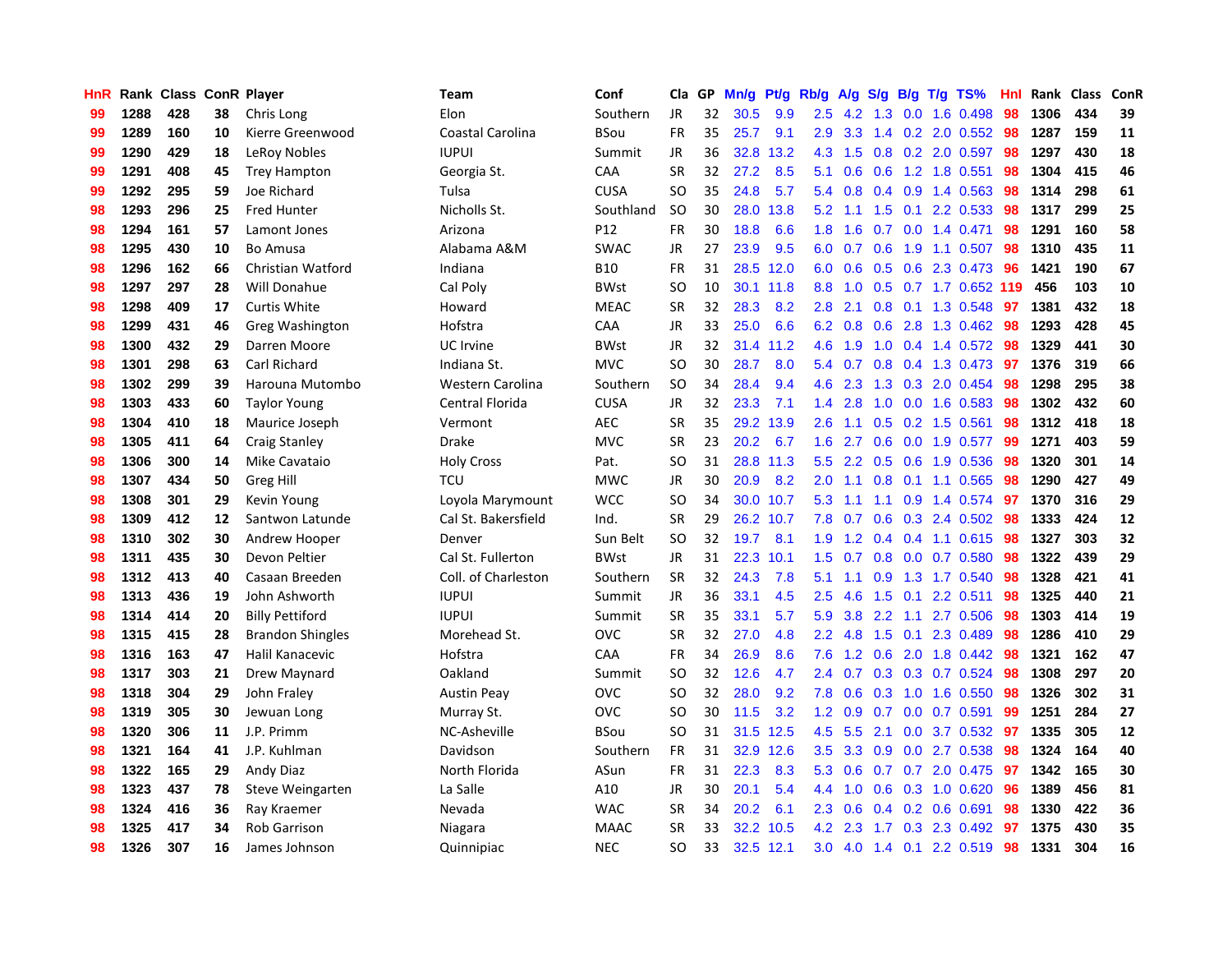| HnR |      | Rank Class ConR Player |     |                          | Team                     | Conf        | Cla           | <b>GP</b> | Mn/g | <b>Pt/g</b> | Rb/g             | A/g |     |     | S/g B/g T/g TS%                | Hnl | Rank | <b>Class</b> | ConR |
|-----|------|------------------------|-----|--------------------------|--------------------------|-------------|---------------|-----------|------|-------------|------------------|-----|-----|-----|--------------------------------|-----|------|--------------|------|
| 98  | 1327 | 418                    | 48  | Sean McCurdy             | William & Mary           | CAA         | SR            | 33        | 24.3 | 4.6         | 2.3              | 3.4 | 0.7 |     | $0.0$ 1.5 $0.451$              | 97  | 1338 | 425          | 48   |
| 98  | 1328 | 419                    | 35  | <b>Brett Harvey</b>      | Loyola (MD)              | <b>MAAC</b> | <b>SR</b>     | 25        |      | 29.7 12.5   | 2.7              | 2.1 |     |     | $0.7$ $0.2$ 1.9 $0.525$        | -98 | 1300 | 413          | 32   |
| 98  | 1329 | 420                    | 27  | Yahosh Bonner            | Northern Colorado        | BSky        | <b>SR</b>     | 33        | 27.1 | 5.9         | 2.0              | 2.3 |     |     | 1.2 0.1 1.1 0.572 97           |     | 1383 | 433          | 29   |
| 98  | 1330 | 421                    | 12  | Kyle Ohman               | Liberty                  | BSou        | <b>SR</b>     | 26        | 29.8 | 15.4        | 5.3              | 2.3 |     |     | 1.2 0.3 2.8 0.506 101 1169     |     |      | 369          | 8    |
| 98  | 1331 | 308                    | 22  | Latreze Mushatt          | <b>UMKC</b>              | Summit      | <sub>SO</sub> | 30        | 30.1 | 11.3        | 5.6              | 1.6 |     |     | 1.2 0.4 1.8 0.505              | 97  | 1336 | 306          | 22   |
| 98  | 1332 | 309                    | 58  | Matt Humphrey            | Oregon                   | P12         | <b>SO</b>     | 19        | 16.2 | 5.4         | 2.5              | 0.6 |     |     | $0.7$ $0.3$ $0.8$ $0.481$      | 98  | 1282 | 292          | 57   |
| 98  | 1333 | 422                    | 26  | Demarco Stepter          | <b>Texas-San Antonio</b> | Southland   | <b>SR</b>     | 30        | 19.3 | 8.3         | 4.7              | 0.3 |     |     | 0.5 0.5 1.2 0.531              | 97  | 1345 | 428          | 27   |
| 98  | 1334 | 166                    | 51  | Pierce Hornung           | Colorado St.             | <b>MWC</b>  | <b>FR</b>     | 32        | 20.3 | 2.6         | 4.2              | 1.3 | 1.0 |     | $0.4$ 0.9 0.542                | 97  | 1355 | 169          | 50   |
| 98  | 1335 | 310                    | 42  | <b>Ricky Taylor</b>      | Chattanooga              | Southern    | <b>SO</b>     | 33        | 24.3 | 11.4        | $3.4^{\circ}$    | 1.5 | 0.6 |     | $0.0$ 1.5 0.514                | -96 | 1403 | 327          | 43   |
| 98  | 1336 | 311                    | 49  | <b>Andre Cornelius</b>   | George Mason             | <b>CAA</b>  | <sub>SO</sub> | 31        | 27.9 | 9.4         | 2.6              | 1.6 |     |     | 0.8 0.0 1.6 0.568              | 97  | 1350 | 309          | 49   |
| 98  | 1337 | 438                    | 108 | Mike Coburn              | Rutgers                  | <b>BE</b>   | JR            | 32        | 21.4 | 6.6         | $1.7^{\circ}$    | 3.3 |     |     | $0.7$ 0.0 2.2 0.490 <b>97</b>  |     | 1380 | 453          | 108  |
| 98  | 1338 | 439                    | 18  | Vincent Goldsberry       | Coppin St.               | <b>MEAC</b> | JR            | 30        | 29.1 | 8.7         | 3.6              | 3.3 |     |     | 1.7 0.0 1.9 0.475              | -96 | 1391 | 458          | 19   |
| 98  | 1339 | 312                    | 23  | David Perez              | Centenary                | Summit      | <sub>SO</sub> | 29        | 29.0 | 15.1        | $2.6^{\circ}$    | 1.9 | 1.0 |     | 0.0 1.8 0.577                  | -97 | 1347 | 308          | 23   |
| 98  | 1340 | 423                    | 31  | Lorenzo Keeler           | Cal Poly                 | <b>BWst</b> | <b>SR</b>     | 31        | 33.2 | 16.2        | 2.7              | 2.7 | 0.4 |     | $0.1$ 2.5 0.519                | 96  | 1415 | 439          | 32   |
| 98  | 1341 | 167                    | 67  | Eric May                 | lowa                     | <b>B10</b>  | <b>FR</b>     | 32        | 31.0 | 9.0         | 4.6              | 1.4 |     |     | 1.1 0.8 1.8 0.499              | 97  | 1344 | 166          | 66   |
| 98  | 1342 | 440                    | 90  | Josh Southern            | <b>Boston College</b>    | <b>ACC</b>  | JR            | 31        | 16.4 | 4.4         | 3.2              | 0.8 | 0.3 |     | $0.4$ 0.7 0.495                | 97  | 1365 | 449          | 92   |
| 98  | 1343 | 441                    | 76  | <b>Chris Barnes</b>      | Georgia                  | <b>SEC</b>  | JR            | 31        | 13.5 | 3.2         | 3.2              | 0.3 | 0.3 |     | 0.8 0.9 0.524                  | -97 | 1340 | 444          | 76   |
| 98  | 1344 | 442                    | 30  | Jordan Campbell          | Belmont                  | ASun        | <b>JR</b>     | 28        | 25.0 | 6.5         | 3.9              | 1.5 | 1.5 |     | 0.3 1.5 0.543                  | 98  | 1311 | 436          | 29   |
| 98  | 1345 | 424                    | 13  | Mario Edwards            | Coastal Carolina         | BSou        | <b>SR</b>     | 35        | 29.9 | 12.1        | 4.2              | 2.6 |     |     | $0.6$ 0.2 1.9 0.580            | 97  | 1339 | 426          | 14   |
| 98  | 1346 | 425                    | 59  | <b>Drew Shiller</b>      | Stanford                 | P12         | <b>SR</b>     | 32        | 28.2 | 7.5         | 2.8              | 2.3 |     |     | $0.7$ 0.1 1.1 0.548            | 97  | 1369 | 429          | 62   |
| 98  | 1347 | 168                    | 49  | Reggie Keely             | Ohio                     | <b>MAC</b>  | FR            | 37        | 16.3 | 5.4         | 4.3              | 0.5 |     |     | $0.3$ 0.7 1.1 0.478            | -96 | 1399 | 182          | 50   |
| 98  | 1348 | 169                    | 79  | Justin Jordan            | Saint Louis              | A10         | <b>FR</b>     | 33        | 18.2 | 4.9         | 1.7 <sub>z</sub> | 1.8 |     |     | 0.4 0.0 1.3 0.528              | 97  | 1359 | 170          | 80   |
| 97  | 1349 | 313                    | 31  | Daniel Bryant            | Arkansas St.             | Sun Belt    | <b>SO</b>     | 22        | 19.9 | 10.5        | 2.5              | 1.3 | 1.0 |     | 0.0 1.8 0.525 100 1234         |     |      | 279          | 27   |
| 97  | 1350 | 443                    | 28  | <b>Taylor Montgomery</b> | Northern Colorado        | <b>BSky</b> | JR            | 28        | 24.4 | 8.6         | 4.8              | 0.4 | 0.5 |     | $0.4$ 1.0 0.513                | 97  | 1334 | 442          | 28   |
| 97  | 1351 | 170                    | 65  | Marc Sonnen              | Northern Iowa            | <b>MVC</b>  | <b>FR</b>     | 35        | 11.1 | 2.8         | 1.3              | 0.3 | 0.3 |     | $0.0$ 0.4 0.530                | 97  | 1367 | 175          | 65   |
| 97  | 1352 | 314                    | 27  | Drae Murray              | Sam Houston St.          | Southland   | <b>SO</b>     | 33        | 16.5 | 4.2         | 1.6              | 3.5 |     |     | 0.7 0.0 1.5 0.473              | 97  | 1351 | 310          | 28   |
| 97  | 1353 | 444                    | 36  | Nick Leon                | Saint Peter's            | <b>MAAC</b> | JR            | 30        | 33.9 | 13.0        | 2.7              | 2.6 |     |     | 1.1 0.1 3.2 0.492 97           |     | 1378 | 452          | 36   |
| 97  | 1354 | 426                    | 32  | Antywan Jones            | Troy                     | Sun Belt    | <b>SR</b>     | 33        | 26.2 | 8.9         | 5.2              | 1.6 |     |     | 0.8 0.8 1.6 0.568 97           |     | 1341 | 427          | 33   |
| 97  | 1355 | 427                    | 68  | Jeremiah Rivers          | Indiana                  | <b>B10</b>  | <b>SR</b>     | 31        | 28.4 | 6.0         | 4.3              | 3.4 |     |     | 1.3 0.6 2.8 0.441              | 95  | 1467 | 457          | 71   |
| 97  | 1356 | 315                    | 30  | Kwame Vaughn             | San Francisco            | <b>WCC</b>  | SO            | 30        | 29.4 | 12.6        | 3.9 <sup>°</sup> | 1.9 | 0.8 |     | 0.1 2.4 0.538 97               |     | 1386 | 320          | 31   |
| 97  | 1357 | 428                    | 50  | Kenneth van Kempen       | Ohio                     | <b>MAC</b>  | <b>SR</b>     | 37        | 27.8 | 6.8         | 6.7              | 0.7 | 0.5 |     | 0.6 1.2 0.473                  | -96 | 1407 | 436          | 51   |
| 97  | 1358 | 316                    | 28  | <b>Anthony Miles</b>     | Lamar                    | Southland   | <b>SO</b>     | 31        | 33.9 | 14.0        | 5.5              | 3.5 | 1.4 | 0.1 | 3.0 0.536                      | 97  | 1343 | 307          | 26   |
| 97  | 1359 | 171                    | 60  | Jared Cunningham         | Oregon St.               | P12         | <b>FR</b>     | 32        | 19.1 | 6.2         | 2.0              | 0.9 | 1.3 | 0.1 | 2.3 0.591                      | 97  | 1360 | 171          | 61   |
| 97  | 1360 | 172                    | 80  | Dwayne Smith             | George Washington        | A10         | <b>FR</b>     | 31        | 12.8 | 5.1         | 2.8              | 0.4 | 0.5 |     | $0.1$ 1.1 0.476                | 97  | 1352 | 167          | 79   |
| 97  | 1361 | 317                    | 19  | Ameer Ali                | Morgan St.               | <b>MEAC</b> | <sub>SO</sub> | 35        | 13.3 | 4.4         | 4.0              | 0.4 |     |     | $0.4$ 0.3 1.1 0.565            | 97  | 1357 | 312          | 17   |
| 97  | 1362 | 429                    | 11  | Chris Jones              | Prairie View             | <b>SWAC</b> | <b>SR</b>     | 24        | 34.6 | 8.3         | 4.9              |     |     |     | 5.2 2.7 0.2 2.8 0.517 101 1159 |     |      | 366          | 9    |
| 97  | 1363 | 318                    | 61  | Robert Nyakundi          | SMU                      | <b>CUSA</b> | SO            | 27        | 21.9 | 7.6         | 3.2              | 0.7 |     |     | $0.4$ 0.2 0.9 0.589            | 96  | 1414 | 329          | 65   |
| 97  | 1364 | 173                    | 45  | Matt Kenney              | Valparaiso               | Hor.        | FR            | 32        | 20.2 | 5.3         | $2.3^{\circ}$    | 2.3 |     |     | 0.9 0.5 1.1 0.550              | 97  | 1363 | 173          | 45   |
| 97  | 1365 | 319                    | 37  | Kashief Edwards          | Niagara                  | <b>MAAC</b> | <b>SO</b>     | 33        | 20.9 | 7.8         | 3.6              | 0.3 |     |     | 0.5 1.6 1.6 0.562              | 96  | 1406 | 328          | 38   |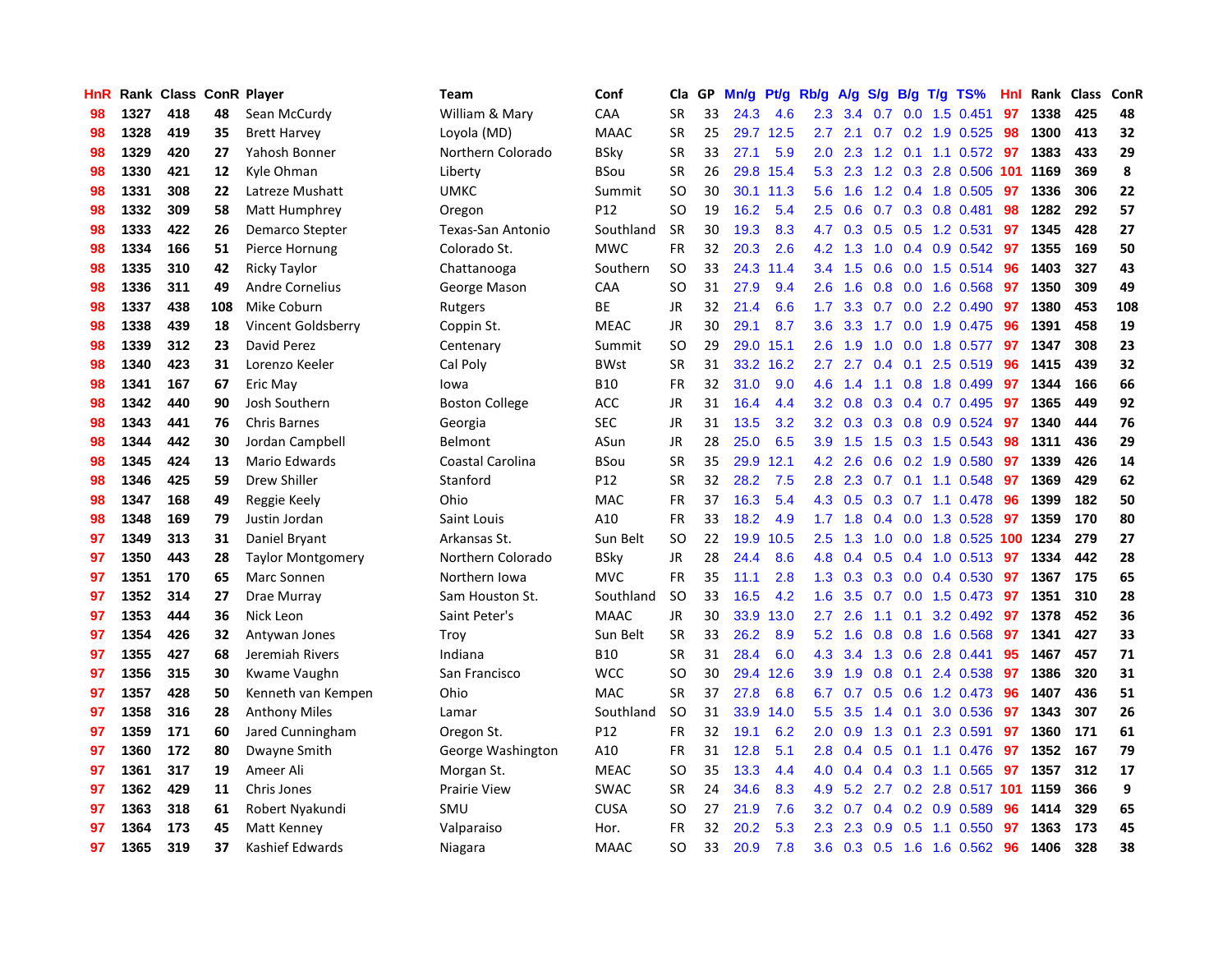| HnR |      | Rank Class ConR Player |     |                         | <b>Team</b>           | Conf        | Cla           | <b>GP</b> | Mn/g | <b>Pt/g</b> | Rb/g             | A/g           |               |     | S/g B/g T/g TS%          | Hnl |      | Rank Class | <b>ConR</b> |
|-----|------|------------------------|-----|-------------------------|-----------------------|-------------|---------------|-----------|------|-------------|------------------|---------------|---------------|-----|--------------------------|-----|------|------------|-------------|
| 97  | 1366 | 174                    | 31  | <b>Mitchell Young</b>   | Saint Mary's (CA)     | <b>WCC</b>  | <b>FR</b>     | 34        | 13.5 | 3.9         | 2.8              | 0.5           |               |     | $0.2$ 0.6 0.8 0.530      | 97  | 1374 | 176        | 30          |
| 97  | 1367 | 445                    | 50  | <b>Gerald Colds</b>     | Drexel                | CAA         | JR            | 32        | 31.3 | 9.3         | 2.2 <sub>2</sub> |               |               |     | 3.2 1.0 0.2 2.0 0.404 97 |     | 1371 | 451        | 51          |
| 97  | 1368 | 175                    | 32  | Chris Manresa           | San Diego             | <b>WCC</b>  | <b>FR</b>     | 30        | 17.8 | 5.4         | 4.0              | 0.3           |               |     | $0.3$ 0.6 0.6 0.511      | -96 | 1433 | 193        | 32          |
| 97  | 1369 | 176                    | 62  | Marcus Jordan           | Central Florida       | <b>CUSA</b> | <b>FR</b>     | 32        | 26.1 | 8.0         | 3.1              | 2.5           |               |     | 1.2 0.3 1.9 0.516 97     |     | 1362 | 172        | 62          |
| 97  | 1370 | 446                    | 29  | <b>Eric Platt</b>       | Northern Arizona      | <b>BSky</b> | JR            | 11        | 23.5 | 11.6        | 3.5              | 1.6           | 1.0           |     | 0.5 1.5 0.621 110 778    |     |      | 267        | 10          |
| 97  | 1371 | 447                    | 31  | <b>Tyler Laser</b>      | Eastern Illinois      | ovc         | JR            | 31        | 32.2 | 13.9        | 2.6              | 2.2           | 0.7           |     | $0.1$ 2.4 $0.578$        | 97  | 1366 | 450        | 33          |
| 97  | 1372 | 177                    | 14  | <b>Blake Smith</b>      | Radford               | BSou        | FR            | 31        | 28.0 | 9.1         | 4.3              | 3.2           | 1.8           |     | $0.7$ 2.0 0.503          | 96  | 1400 | 183        | 16          |
| 97  | 1373 | 448                    | 81  | Ogo Adegboye            | St. Bonaventure       | A10         | <b>JR</b>     | 31        | 21.6 | 6.6         | 1.7              | 2.4           | 0.6           |     | $0.0$ 1.4 0.545          | 96  | 1405 | 459        | 82          |
| 97  | 1374 | 430                    | 32  | Rudy Meo                | <b>UC Riverside</b>   | <b>BWst</b> | <b>SR</b>     | 25        | 10.2 | 5.2         | 1.2              | 0.6           |               |     | $0.3$ 0.1 0.7 0.623      | 98  | 1316 | 420        | 28          |
| 97  | 1375 | 178                    | 91  | Milton Jennings         | Clemson               | <b>ACC</b>  | <b>FR</b>     | 32        | 11.2 | 3.3         | $2.7^{\circ}$    | 0.5           |               |     | 0.5 0.3 0.8 0.430 97     |     | 1364 | 174        | 91          |
| 97  | 1376 | 320                    | 109 | Eric Wallace            | DePaul                | <b>BE</b>   | <b>SO</b>     | 24        | 21.0 | 6.3         |                  | 4.9 0.5       |               |     | 1.0 1.0 1.1 0.406 94     |     | 1507 | 349        | 110         |
| 97  | 1377 | 179                    | 33  | <b>Brandon Peterson</b> | Arkansas St.          | Sun Belt    | <b>FR</b>     | 31        | 22.2 | 6.9         | 4.6              | 1.4           |               |     | $0.4$ 2.0 1.7 0.495      | 97  | 1384 | 179        | 34          |
| 97  | 1378 | 321                    | 15  | <b>Jesse Sanders</b>    | Liberty               | BSou        | <b>SO</b>     | 31        | 32.3 | 8.1         | 6.7              | 4.9           | $1.4^{\circ}$ |     | $0.1$ 3.3 0.520          | 96  | 1395 | 324        | 15          |
| 97  | 1379 | 449                    | 16  | <b>Charles Corbin</b>   | Winthrop              | BSou        | JR            | 29        | 19.1 | 6.7         | 5.1              | 0.5           | 0.9           |     | $0.2$ 0.9 0.444          | 97  | 1337 | 443        | 13          |
| 97  | 1380 | 450                    | 69  | Tim Jarmusz             | Wisconsin             | <b>B10</b>  | <b>JR</b>     | 33        | 21.8 | 2.5         | 2.9              | 0.6           | 0.3           |     | $0.1$ 0.5 0.454          | 96  | 1429 | 465        | 68          |
| 97  | 1381 | 322                    | 110 | Michael Bizoukas        | DePaul                | <b>BE</b>   | SO.           | 23        | 19.6 | 3.7         | 2.1              | $2.2^{\circ}$ | 0.9           |     | $0.0$ 1.0 0.563          | 94  | 1504 | 348        | 109         |
| 97  | 1382 | 180                    | 52  | Greg Smith              | Colorado St.          | <b>MWC</b>  | <b>FR</b>     | 28        | 18.1 | 7.1         | 3.8 <sub>2</sub> | 1.2           | 0.5           |     | $0.3$ 2.0 0.467          | 97  | 1377 | 177        | 51          |
| 97  | 1383 | 323                    | 51  | Kevin Phillip           | Drexel                | CAA         | <sub>SO</sub> | 31        | 12.6 | 2.9         | 3.1              | 0.2           |               |     | 0.4 0.5 0.5 0.536        | -96 | 1392 | 321        | 53          |
| 97  | 1384 | 451                    | 46  | <b>Howard Little</b>    | Valparaiso            | Hor.        | <b>JR</b>     | 32        | 23.7 | 6.8         | 4.0              | 1.6           |               |     | 1.3 0.2 1.0 0.533 96     |     | 1387 | 454        | 46          |
| 97  | 1385 | 324                    | 61  | <b>Scott Suggs</b>      | Washington            | P12         | <sub>SO</sub> | 35        | 13.8 | 4.7         | 1.2              | 0.7           |               |     | $0.3$ 0.0 0.5 0.549      | 97  | 1358 | 313        | 60          |
| 97  | 1386 | 181                    | 32  | Jacquan Nobles          | Tennessee St.         | <b>OVC</b>  | <b>FR</b>     | 32        |      | 24.3 11.2   | 1.9              | 0.8           |               |     | $0.9$ 0.0 1.4 0.585      | -96 | 1434 | 194        | 36          |
| 97  | 1387 | 452                    | 12  | Junior Treasure         | <b>Texas Southern</b> | <b>SWAC</b> | JR            | 30        | 27.8 | 14.6        | 2.5              | 2.9           | 1.8           | 0.1 | 3.4 0.529                | 97  | 1349 | 447        | 12          |
| 97  | 1388 | 431                    | 37  | Kashif Watson           | Idaho                 | <b>WAC</b>  | <b>SR</b>     | 29        | 26.6 | 10.7        | 3.0 <sub>2</sub> | 2.1           |               |     | $0.7$ 0.0 1.9 0.520      | 97  | 1379 | 431        | 37          |
| 97  | 1389 | 182                    | 33  | Ashley Hamilton         | Loyola Marymount      | <b>WCC</b>  | <b>FR</b>     | 26        | 21.1 | 8.6         | 4.5              | 0.6           | 0.3           |     | 1.0 1.4 0.581            | 95  | 1438 | 197        | 33          |
| 97  | 1390 | 325                    | 33  | Vinnie McGhee           | Cal St. Northridge    | <b>BWst</b> | SO            | 32        | 19.4 | 7.5         | $1.5^{\circ}$    | 1.8           | 0.8           |     | 0.0 1.3 0.503            | -96 | 1423 | 330        | 33          |
| 97  | 1391 | 183                    | 52  | Chaz Williams           | Hofstra               | CAA         | <b>FR</b>     | 33        | 31.7 | 9.8         | 4.2              | 4.2           | 1.6           |     | 0.0 2.5 0.474 97         |     | 1385 | 180        | 52          |
| 97  | 1392 | 184                    | 47  | Lonnie Boga             | Milwaukee             | Hor.        | <b>FR</b>     | 34        | 15.9 | 5.0         | 2.6              | 0.6           |               |     | 0.5 0.1 0.9 0.547 96     |     | 1396 | 181        | 48          |
| 97  | 1393 | 326                    | 53  | <b>Troy Franklin</b>    | Towson                | CAA         | <b>SO</b>     | 27        | 22.0 | 8.3         | $2.2^{\circ}$    |               |               |     | 3.7 1.2 0.1 2.4 0.522 97 |     | 1368 | 315        | 50          |
| 97  | 1394 | 453                    | 77  | Johndre Jefferson       | South Carolina        | <b>SEC</b>  | JR            | 31        | 14.2 | 2.4         | $3.4^{\circ}$    | 0.3           |               |     | 0.4 1.4 0.6 0.424 95     |     | 1442 | 466        | 78          |
| 97  | 1395 | 432                    | 38  | Kurt Cunningham         | Boise St.             | <b>WAC</b>  | <b>SR</b>     | 32        | 17.6 | 7.7         | 3.5              | 1.4           |               |     | $0.4$ 0.2 1.9 0.606      | -96 | 1398 | 434        | 38          |
| 97  | 1396 | 454                    | 24  | Larry Wright            | Oakland               | Summit      | JR            | 35        | 25.5 | 11.0        | $2.5\,$          | 1.6           | 0.8           |     | $0.1$ 1.7 0.501          | 96  | 1388 | 455        | 24          |
| 97  | 1397 | 455                    | 33  | Josh Daniel             | Eastern Kentucky      | OVC         | <b>JR</b>     | 33        | 14.7 | 6.1         | 1.5              | 0.7           | 0.6           |     | $0.1$ 0.5 0.586          | 96  | 1390 | 457        | 34          |
| 97  | 1398 | 327                    | 82  | <b>Brian Conklin</b>    | Saint Louis           | A10         | SO            | 36        | 20.8 | 6.2         | 3.5              | 0.7           |               |     | 0.4 0.3 1.4 0.507        | 95  | 1435 | 334        | 86          |
| 97  | 1399 | 328                    | 43  | <b>Bryson Barnes</b>    | Furman                | Southern    | <sub>SO</sub> | 29        | 19.3 | 7.9         | 5.0              | 0.9           | 0.3           |     | $1.1$ $1.7$ $0.522$      | 97  | 1373 | 318        | 42          |
| 97  | 1400 | 456                    | 66  | <b>Austin Hill</b>      | Illinois St.          | <b>MVC</b>  | <b>JR</b>     | 30        | 17.3 | 6.7         | 2.0              | 1.3           | 0.6           |     | $0.1$ 1.5 0.521          | 97  | 1346 | 445        | 63          |
| 97  | 1401 | 329                    | 83  | <b>Eric Evans</b>       | Duquesne              | A10         | <sub>SO</sub> | 32        | 31.1 | 10.0        | 2.6              | 3.8           |               |     | 1.3 0.0 2.3 0.449        | 96  | 1426 | 331        | 85          |
| 97  | 1402 | 330                    | 34  | Alex Tucker             | Florida Atlantic      | Sun Belt    | <b>SO</b>     | 30        | 25.6 | 6.4         | 2.9              | 4.7           | 0.8           |     | 0.3 2.1 0.509            | 96  | 1402 | 326        | 35          |
| 96  | 1403 | 331                    | 29  | <b>Will Pratt</b>       | Northwestern St.      | Southland   | <b>SO</b>     | 29        | 20.3 | 13.4        | 4.1              | 1.0           | 1.0           |     | 0.2 2.2 0.542            | 96  | 1397 | 325        | 29          |
| 96  | 1404 | 185                    | 54  | Kevin Foster            | George Mason          | CAA         | <b>FR</b>     | 26        | 13.3 | 4.5         | 3.3 <sub>2</sub> | 0.0           |               |     | $0.3$ 0.6 0.9 0.500      | 96  | 1409 | 185        | 54          |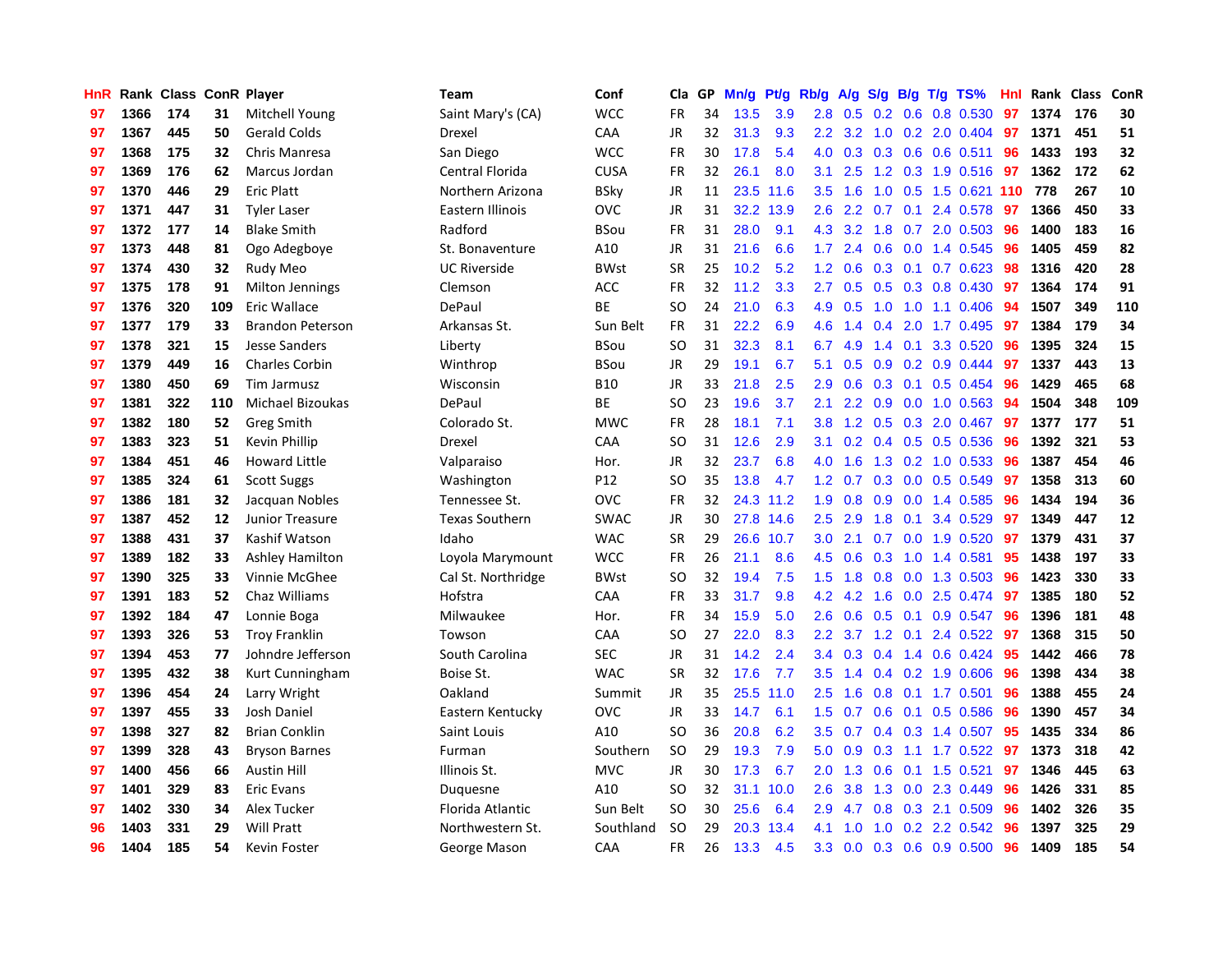| <b>HnR</b> |      | Rank Class ConR Player |    |                         | Team                  | Conf        | Cla       | <b>GP</b> | Mn/g | <b>Pt/g</b> | Rb/g             | A/g             |     |     | $S/g$ B/g T/g TS%               | Hnl |      | Rank Class | ConR |
|------------|------|------------------------|----|-------------------------|-----------------------|-------------|-----------|-----------|------|-------------|------------------|-----------------|-----|-----|---------------------------------|-----|------|------------|------|
| 96         | 1405 | 457                    | 63 | Suleiman Braimoh        | Rice                  | <b>CUSA</b> | JR        | 31        | 12.3 | 4.5         | 3.8              | 0.5             | 0.4 |     | $0.5$ 0.9 0.495                 | 96  | 1412 | 461        | 64   |
| 96         | 1406 | 433                    | 44 | Bryan Friday            | Samford               | Southern    | <b>SR</b> | 31        | 25.9 | 9.7         |                  | $3.5$ 1.8       |     |     | 0.6 0.3 1.8 0.529               | -96 | 1408 | 437        | 44   |
| 96         | 1407 | 458                    | 84 | Craig Williams          | Temple                | A10         | <b>JR</b> | 28        | 11.9 | 3.8         | 1.8              | 0.4             |     |     | $0.2$ 0.3 0.5 0.493             | -98 | 1305 | 433        | 77   |
| 96         | 1408 | 186                    | 85 | Christian Salecich      | Saint Louis           | A10         | FR        | 36        | 28.3 | 6.4         | 2.3              | 1.8             |     |     | $0.6$ $0.2$ 1.6 $0.456$         | -95 | 1441 | 199        | 87   |
| 96         | 1409 | 332                    | 38 | Ryan Olander            | Fairfield             | <b>MAAC</b> | <b>SO</b> | 34        | 21.2 | 5.9         | 4.2              | 0.8             | 0.6 |     | 1.4 1.6 0.488                   | 95  | 1444 | 335        | 39   |
| 96         | 1410 | 333                    | 27 | Greg Mangano            | Yale                  | Ivy         | <b>SO</b> | 25        | 18.4 | 7.5         | 5.5              |                 |     |     | $0.4$ 0.2 2.0 0.8 0.465         | 98  | 1301 | 296        | 27   |
| 96         | 1411 | 434                    | 51 | Mike McKee              | Kent St.              | MAC         | <b>SR</b> | 34        | 19.1 | 6.1         | 1.7 <sub>z</sub> | 1.3             |     |     | $0.4$ 0.0 0.8 0.498             | 96  | 1424 | 441        | 52   |
| 96         | 1412 | 435                    | 86 | Kimmani Barrett         | La Salle              | A10         | <b>SR</b> | 16        | 35.1 | 13.4        | 3.7              | 1.4             | 1.3 |     | 0.4 1.9 0.586                   | -95 | 1455 | 452        | 90   |
| 96         | 1413 | 436                    | 30 | Will Bynum              | Montana St.           | <b>BSky</b> | <b>SR</b> | 26        | 30.4 | 8.9         | 4.1              | 2.9             | 2.0 |     | $0.3$ 2.2 0.467                 | 96  | 1410 | 438        | 30   |
| 96         | 1414 | 437                    | 39 | <b>Brandon Adams</b>    | Manhattan             | <b>MAAC</b> | <b>SR</b> | 27        | 23.5 | 7.0         | 5.0              | 0.8             |     |     | 1.0 1.0 1.1 0.497 96            |     | 1401 | 435        | 37   |
| 96         | 1415 | 187                    | 34 | <b>Jud Dillard</b>      | <b>Tennessee Tech</b> | <b>OVC</b>  | <b>FR</b> | 32        | 20.1 | 8.8         | 4.4              | 0.5             |     |     | 0.6 0.1 1.4 0.561 96            |     | 1418 | 187        | 35   |
| 96         | 1416 | 188                    | 30 | Will Reinke             | Stephen F. Austin     | Southland   | <b>FR</b> | 29        | 13.3 | 4.0         | 3.1              | 0.9             |     |     | 0.3 1.0 1.1 0.487 95            |     | 1439 | 198        | 30   |
| 96         | 1417 | 459                    | 39 | Paul Noonan             | Boise St.             | <b>WAC</b>  | <b>JR</b> | 30        | 24.3 | 8.8         | 3.5              | 2.0             |     |     | $0.7$ $0.2$ 1.4 $0.597$         | -96 | 1417 | 462        | 39   |
| 96         | 1418 | 460                    | 87 | <b>Idris Hilliard</b>   | Saint Joseph's        | A10         | JR        | 30        | 31.8 | 10.2        | 5.4              | 1.2             |     |     | 0.8 0.3 1.3 0.542 96            |     | 1422 | 463        | 84   |
| 96         | 1419 | 189                    | 25 | <b>Warren Niles</b>     | <b>Oral Roberts</b>   | Summit      | FR        | 32        |      | 29.2 12.7   | 3.4              | 2.0             | 0.7 |     | $0.1$ 2.7 $0.518$               | 95  | 1437 | 196        | 26   |
| 96         | 1420 | 190                    | 82 | Wally Judge             | Kansas St.            | B12         | FR        | 36        | 11.7 | 3.3         | 3.0 <sub>1</sub> | 0.3             | 0.1 |     | $0.5$ 0.9 0.472                 | -96 | 1413 | 186        | 84   |
| 96         | 1421 | 461                    | 62 | Markhuri Sanders-Frison | California            | P12         | <b>JR</b> | 31        | 14.0 | 3.3         | 3.0 <sub>1</sub> | 0.7             |     |     | 0.3 0.3 0.6 0.528               | 97  | 1348 | 446        | 59   |
| 96         | 1422 | 462                    | 35 | <b>Bernard Toombs</b>   | Troy                  | Sun Belt    | <b>JR</b> | 32        | 13.2 | 3.4         |                  | $4.2 \quad 0.4$ |     |     | 0.2 0.9 0.7 0.556               | 96  | 1411 | 460        | 36   |
| 96         | 1423 | 191                    | 40 | Kyle Barone             | Idaho                 | <b>WAC</b>  | <b>FR</b> | 31        | 15.8 | 5.0         |                  |                 |     |     | 4.1 0.4 0.2 0.3 1.1 0.615 96    |     | 1428 | 191        | 40   |
| 96         | 1424 | 334                    | 48 | <b>Trevon Harmon</b>    | Cleveland St.         | Hor.        | <b>SO</b> | 30        | 28.8 | 10.5        |                  | $2.4$ 1.7       |     |     | 1.6 0.0 1.3 0.477               | -96 | 1394 | 323        | 47   |
| 96         | 1425 | 335                    | 49 | Donavan Foster          | Detroit               | Hor.        | <b>SO</b> | 32        | 13.4 | 4.2         |                  | $1.7$ 1.3       |     |     | 0.7 0.0 1.2 0.504               | -96 | 1432 | 333        | 49   |
| 96         | 1426 | 463                    | 53 | Djibril Thiam           | Wyoming               | <b>MWC</b>  | <b>JR</b> | 31        | 27.5 | 9.5         | 5.3              | 0.8             |     |     | 0.8 0.8 1.8 0.589               | 93  | 1571 | 507        | 60   |
| 96         | 1427 | 438                    | 26 | Garrett Callahan        | South Dakota St.      | Summit      | <b>SR</b> | 30        | 25.8 | 11.9        | 2.0 <sub>1</sub> | 1.3             |     |     | 0.7 0.2 1.2 0.576               | 96  | 1427 | 442        | 25   |
| 96         | 1428 | 192                    | 45 | <b>Harrison DuPont</b>  | Citadel               | Southern    | <b>FR</b> | 30        | 19.9 | 6.9         | 4.1              | 0.4             |     |     | 0.4 0.4 1.3 0.543               | -95 | 1436 | 195        | 45   |
| 96         | 1429 | 464                    | 64 | A.J. Tyler              | Central Florida       | <b>CUSA</b> | <b>JR</b> | 32        |      | 26.9 10.3   | 5.0              | 0.8             |     |     | 0.7 0.3 1.6 0.516               | -96 | 1425 | 464        | 66   |
| 96         | 1430 | 439                    | 36 | Randell Daigle          | Louisiana-Lafayette   | Sun Belt    | <b>SR</b> | 30        |      | 30.2 11.5   | 2.9 <sup>°</sup> | 2.3             |     |     | 1.3 0.1 1.8 0.566               | 95  | 1453 | 450        | 38   |
| 96         | 1431 | 440                    | 6  | <b>Travis Bledsoe</b>   | North Dakota          | GWC         | <b>SR</b> | 25        |      | 28.6 15.5   | 2.1              | 1.8             |     |     | 0.8 0.0 2.3 0.653 101 1130      |     |      | 356        | 3    |
| 96         | 1432 | 465                    | 88 | Malcom Eleby            | St. Bonaventure       | A10         | <b>JR</b> | 30        | 21.5 | 5.8         | 2.5              | 3.3             |     |     | 1.2 0.2 2.5 0.436               | -95 | 1452 | 468        | 89   |
| 96         | 1433 | 441                    | 34 | <b>Willie Galick</b>    | Cal St. Northridge    | <b>BWst</b> | <b>SR</b> | 32        |      | 25.3 10.1   | 4.9              | 1.3             |     |     | 0.7 0.4 2.6 0.537 95            |     | 1465 | 456        | 34   |
| 96         | 1434 | 466                    | 19 | Joe Zeglinski           | Hartford              | <b>AEC</b>  | <b>JR</b> | 29        |      | 37.7 16.5   | 5.1              | 1.7             | 1.0 |     | $0.2$ 1.8 $0.501$               | 95  | 1445 | 467        | 19   |
| 96         | 1435 | 193                    | 65 | Jordan Callahan         | Tulane                | <b>CUSA</b> | <b>FR</b> | 24        | 16.0 | 5.0         | 1.3              | 1.8             | 0.3 |     | $0.0$ 1.0 0.574                 | 96  | 1404 | 184        | 63   |
| 96         | 1436 | 442                    | 54 | Mame Bocar Ba           | Colorado St.          | <b>MWC</b>  | <b>SR</b> | 31        | 10.1 | 2.7         | $2.4^{\circ}$    | 0.2             | 0.1 |     | 0.3 0.6 0.592                   | 95  | 1448 | 447        | 55   |
| 96         | 1437 | 194                    | 31 | LaDaris Green           | Kennesaw St.          | ASun        | FR        | 32        | 24.0 | 6.8         | 7.9              | 1.0             | 0.6 |     | 1.6 1.6 0.497                   | -96 | 1419 | 188        | 31   |
| 96         | 1438 | 336                    | 20 | Calvin Thompson         | Howard                | <b>MEAC</b> | <b>SO</b> | 31        | 30.5 | 12.0        | 5.1              | 2.0             | 0.7 |     | $0.0$ 2.5 $0.469$               | 95  | 1481 | 341        | 21   |
| 96         | 1439 | 337                    | 55 | Will Brown              | <b>New Mexico</b>     | <b>MWC</b>  | <b>SO</b> | 35        | 17.9 | 4.2         | 3.7              |                 |     |     | $0.2$ $0.5$ $0.9$ $0.9$ $0.493$ | -96 | 1430 | 332        | 53   |
| 96         | 1440 | 195                    | 56 | <b>Brandon Davies</b>   | <b>BYU</b>            | <b>MWC</b>  | <b>FR</b> | 35        | 13.5 | 5.4         | 3.0 <sub>2</sub> | 0.3             |     |     | 0.4 0.4 1.3 0.547               | -96 | 1431 | 192        | 54   |
| 96         | 1441 | 443                    | 46 | Joe Wolfinger           | Citadel               | Southern    | <b>SR</b> | 32        | 16.4 | 6.6         | 3.9              | 0.1             |     |     | $0.1$ $0.3$ $1.1$ $0.536$       | -95 | 1461 | 453        | 47   |
| 96         | 1442 | 444                    | 31 | <b>Marquis Navarre</b>  | Montana St.           | <b>BSky</b> | <b>SR</b> | 26        | 32.1 | 10.7        | 2.5              | 2.9             | 1.0 | 0.1 | 1.8 0.571                       | 95  | 1447 | 446        | 31   |
| 96         | 1443 | 445                    | 21 | Vincent Simpson         | Hampton               | <b>MEAC</b> | <b>SR</b> | 32        |      | 29.1 14.0   | 2.1              | 2.6             |     |     | 1.6 0.0 3.1 0.513 95            |     | 1484 | 462        | 22   |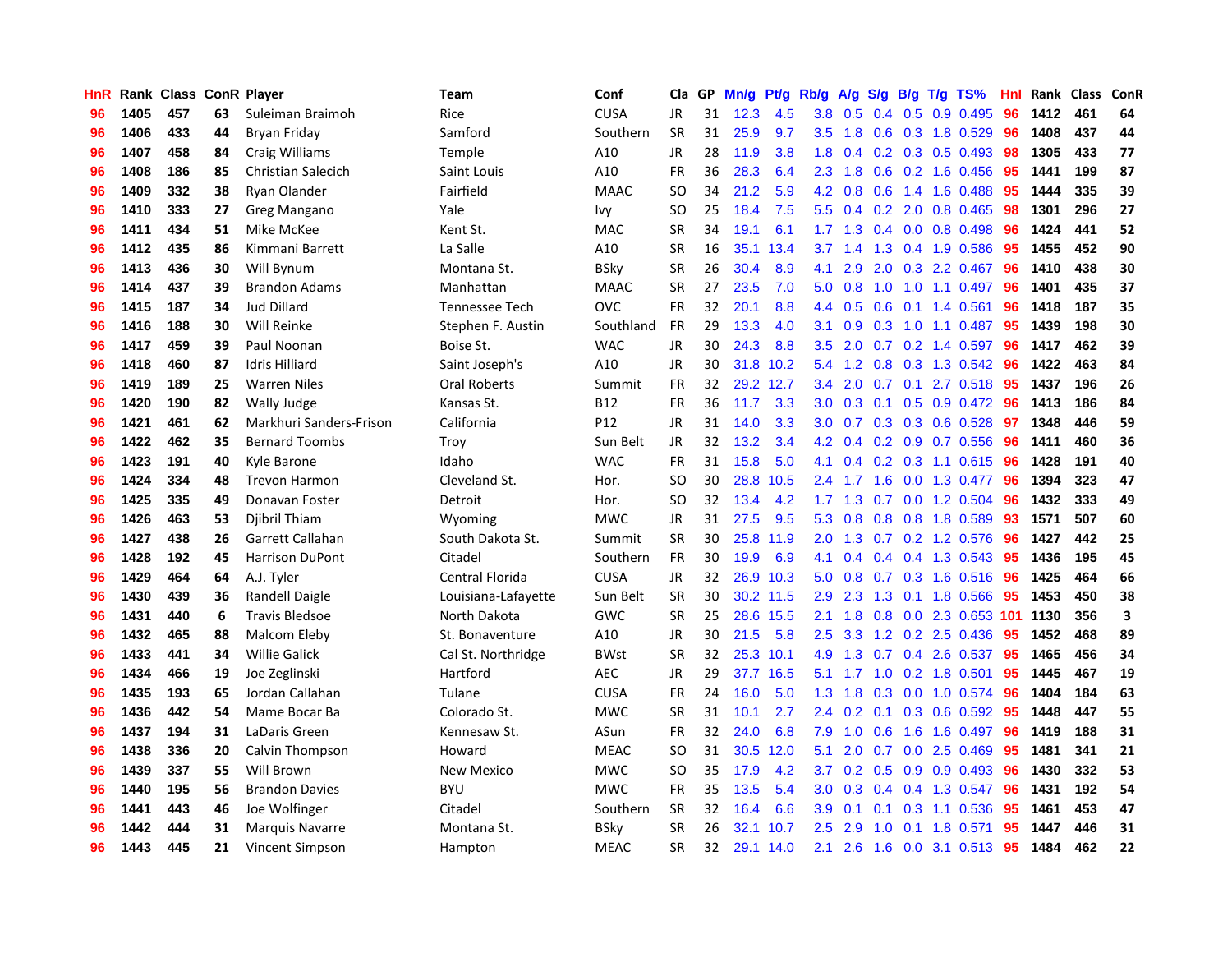| HnR |      | Rank Class ConR Player |     |                              | Team                 | Conf        | Cla       | GP | Mn/g | Pt/g | Rb/g             | A/g             |     |     | $S/g$ B/g T/g TS%            | Hnl | Rank     | <b>Class</b> | ConR |
|-----|------|------------------------|-----|------------------------------|----------------------|-------------|-----------|----|------|------|------------------|-----------------|-----|-----|------------------------------|-----|----------|--------------|------|
| 96  | 1444 | 446                    | 28  | Pawel Buczak                 | Princeton            | Ivy         | <b>SR</b> | 31 | 21.6 | 4.7  | 3.2              | 1.7             | 0.6 | 0.6 | $1.7 \, 0.482$               | 95  | 1443     | 444          | 28   |
| 95  | 1445 | 196                    | 70  | <b>Brennan Cougill</b>       | lowa                 | <b>B10</b>  | FR        | 31 | 14.8 | 4.0  |                  | $3.0 \quad 0.5$ |     |     | $0.1$ 0.2 0.8 0.551          | 95  | 1449     | 200          | 69   |
| 95  | 1446 | 447                    | 83  | Luis Colon                   | Kansas St.           | <b>B12</b>  | <b>SR</b> | 28 | 14.6 | 2.9  | 3.8 <sup>°</sup> | 0.4             |     |     | $0.4$ 0.5 0.7 0.420          |     | 100 1218 | 387          | 82   |
| 95  | 1447 | 448                    | 50  | <b>Ronnie Thomas</b>         | Wright St.           | Hor.        | <b>SR</b> | 32 | 19.8 | 5.3  | 2.6              | 0.8             |     |     | $0.3$ 0.2 0.8 0.535          | 95  | 1462     | 454          | 50   |
| 95  | 1448 | 449                    | 34  | Ethan Niedermeyer            | Portland             | <b>WCC</b>  | <b>SR</b> | 32 | 26.3 | 6.7  | 3.1              | 0.9             | 0.9 |     | 0.2 1.5 0.506                | 95  | 1446     | 445          | 34   |
| 95  | 1449 | 467                    | 37  | <b>Shannon Shorter</b>       | North Texas          | Sun Belt    | JR        | 33 | 23.2 | 6.3  | 3.6              | 2.1             | 0.4 |     | $0.1$ 1.7 0.543              | -94 | 1492     | 481          | 42   |
| 95  | 1450 | 450                    | 35  | Larry Gurganious             | <b>UC Riverside</b>  | <b>BWst</b> | <b>SR</b> | 29 | 29.3 | 8.3  | 6.5              | 2.1             | 0.9 |     | $0.5$ 2.6 0.486              | 95  | 1472     | 458          | 35   |
| 95  | 1451 | 338                    | 38  | <b>Brian Stafford</b>        | Denver               | Sun Belt    | <b>SO</b> | 32 | 32.9 | 12.4 | 2.3              | 2.2             | 0.9 |     | $0.2$ 2.0 $0.621$            | 95  | 1459     | 336          | 40   |
| 95  | 1452 | 197                    | 67  | <b>Dyricus Simms-Edwards</b> | <b>Bradley</b>       | <b>MVC</b>  | <b>FR</b> | 26 | 20.6 | 5.4  | $2.4^{\circ}$    | 1.7             | 0.9 |     | $0.1$ 1.4 0.481              | 96  | 1420     | 189          | 67   |
| 95  | 1453 | 198                    | 71  | <b>Cully Payne</b>           | lowa                 | <b>B10</b>  | <b>FR</b> | 32 | 33.4 | 8.7  | 3.0 <sub>1</sub> | 3.8             | 0.5 |     | $0.0$ 3.2 0.475              | -95 | 1457     | 201          | 70   |
| 95  | 1454 | 468                    | 78  | <b>Austin Steed</b>          | South Carolina       | <b>SEC</b>  | JR        | 30 | 12.8 | 2.9  |                  |                 |     |     | 2.9 0.2 0.3 0.3 0.4 0.500 94 |     | 1506     | 485          | 81   |
| 95  | 1455 | 469                    | 41  | C.J. Webster                 | San Jose St.         | <b>WAC</b>  | <b>JR</b> | 26 | 22.8 | 8.8  | 4.8              | 1.5             |     |     | $0.5$ $0.2$ 1.6 $0.549$      | 95  | 1464     | 472          | 41   |
| 95  | 1456 | 339                    | 40  | J'hared Hall                 | Loyola (MD)          | <b>MAAC</b> | <b>SO</b> | 29 | 14.5 | 5.7  | 1.5              | 0.5             |     |     | 0.5 0.2 0.9 0.569            | 95  | 1485     | 342          | 40   |
| 95  | 1457 | 451                    | 32  | Stan Januska                 | North Florida        | ASun        | <b>SR</b> | 29 | 23.0 | 7.8  | 2.6              | 1.4             |     |     | 0.8 0.2 1.3 0.518            | 95  | 1440     | 443          | 32   |
| 95  | 1458 | 470                    | 39  | <b>Trevor Ottley</b>         | Middle Tennessee     | Sun Belt    | <b>JR</b> | 32 | 15.8 | 3.6  | 4.2              | 0.3             | 0.9 |     | 1.3 1.2 0.468                | 95  | 1482     | 478          | 41   |
| 95  | 1459 | 199                    | 92  | Jontel Evans                 | Virginia             | <b>ACC</b>  | <b>FR</b> | 31 | 16.5 | 2.4  | 1.5              | 1.9             | 1.1 |     | $0.0$ 0.9 0.397              | 94  | 1519     | 209          | 94   |
| 95  | 1460 | 340                    | 20  | <b>Russell Graham</b>        | New Hampshire        | <b>AEC</b>  | <b>SO</b> | 30 | 23.3 | 3.9  | 3.3 <sub>2</sub> | 4.0             | 0.7 |     | $0.0$ 1.4 $0.404$            | 95  | 1476     | 340          | 21   |
| 95  | 1461 | 452                    | 17  | Josiah Whitehead             | <b>Robert Morris</b> | <b>NEC</b>  | <b>SR</b> | 33 | 11.9 | 4.0  | 1.9              | 0.3             | 0.2 | 0.1 | 0.8 0.638                    | 95  | 1480     | 461          | 18   |
| 95  | 1462 | 471                    | 35  | Kramer Knutson               | Portland             | <b>WCC</b>  | JR        | 32 | 18.8 | 4.7  | 2.8              | 0.8             |     |     | 0.4 0.3 0.7 0.566            | 95  | 1458     | 470          | 35   |
| 95  | 1463 | 453                    | 40  | <b>Brandon Hazzard</b>       | Troy                 | Sun Belt    | <b>SR</b> | 33 | 33.1 | 16.7 | 2.0 <sub>1</sub> | 1.6             |     |     | 1.1 0.0 2.3 0.536            | 95  | 1451     | 449          | 37   |
| 95  | 1464 | 341                    | 36  | Jarred DuBois                | Loyola Marymount     | <b>WCC</b>  | <b>SO</b> | 30 | 32.1 | 12.3 | 3.0 <sub>2</sub> | 2.5             | 1.5 |     | $0.1$ 1.7 0.525              | 94  | 1491     | 344          | 36   |
| 95  | 1465 | 342                    | 89  | Todd O'Brien                 | Saint Joseph's       | A10         | <b>SO</b> | 31 | 22.7 | 5.6  | 6.3              | 0.5             | 1.0 |     | 1.0 1.5 0.470                | 95  | 1471     | 338          | 91   |
| 95  | 1466 | 454                    | 41  | <b>Richard Delk</b>          | Troy                 | Sun Belt    | <b>SR</b> | 33 | 33.0 | 11.9 | 4.7              | 1.6             | 1.1 |     | $0.5$ 1.7 0.537              | 95  | 1454     | 451          | 39   |
| 95  | 1467 | 343                    | 63  | Jack Trotter                 | Stanford             | P12         | <b>SO</b> | 32 | 25.3 | 6.8  | 4.5              | 0.7             | 0.3 |     | 0.4 0.7 0.524                | 94  | 1497     | 346          | 65   |
| 95  | 1468 | 200                    | 111 | <b>Tony Freeland</b>         | DePaul               | BE          | FR        | 26 | 12.1 | 3.4  | 2.5              | 0.3             | 0.4 |     | $0.3$ 0.5 0.468              | 92  | 1629     | 226          | 112  |
| 95  | 1469 | 455                    | 90  | Hermann Opoku                | George Washington    | A10         | <b>SR</b> | 30 | 16.1 | 4.0  | 4.0              | 0.1             | 0.3 |     | 0.4 0.8 0.591                | 95  | 1450     | 448          | 88   |
| 95  | 1470 | 456                    | 18  | Sean Baptiste                | Fairleigh Dickinson  | <b>NEC</b>  | <b>SR</b> | 30 | 34.9 | 16.2 | 5.6              | $-1.1$          | 0.9 |     | 0.3 2.1 0.527                | 94  | 1496     | 464          | 19   |
| 95  | 1471 | 472                    | 19  | Deontay Twyman               | Quinnipiac           | <b>NEC</b>  | JR        | 33 | 18.5 | 7.1  | $2.4^{\circ}$    | 1.9             |     |     | 0.6 0.1 1.3 0.562 95         |     | 1466     | 473          | 17   |
| 95  | 1472 | 457                    | 42  | Paul Campbell                | Hawaii               | <b>WAC</b>  | <b>SR</b> | 29 | 19.8 | 4.8  | 3.8 <sub>2</sub> | 1.1             |     |     | $0.4$ 1.0 0.8 0.558          | -94 | 1493     | 463          | 42   |
| 95  | 1473 | 473                    | 52  | Justin Anyijong              | Toledo               | <b>MAC</b>  | JR        | 32 | 27.4 | 9.4  | 5.2              | 0.6             |     |     | $0.3$ 0.6 1.2 0.523          | -94 | 1536     | 497          | 54   |
| 95  | 1474 | 458                    | 15  | Zahir Carrington             | Lehigh               | Pat.        | <b>SR</b> | 30 | 28.0 | 11.0 | 6.7              | 1.3             | 1.1 |     | 1.4 2.7 0.512 95             |     | 1473     | 459          | 15   |
| 95  | 1475 | 344                    | 84  | <b>Austin Dufault</b>        | Colorado             | <b>B12</b>  | SO        | 31 | 21.5 | 5.5  | 3.1              | 0.9             | 0.7 |     | 0.4 0.6 0.524                | 94  | 1495     | 345          | 86   |
| 95  | 1476 | 459                    | 55  | <b>Pierre Curtis</b>         | James Madison        | CAA         | <b>SR</b> | 33 | 34.0 | 8.8  | 3.6              | 4.2             | 1.5 |     | 0.2 2.2 0.560                | 92  | 1632     | 501          | 60   |
| 95  | 1477 | 474                    | 68  | Clint Hopf                   | Evansville           | <b>MVC</b>  | JR        | 26 | 20.0 | 6.5  | 4.6              | 0.3             | 0.5 |     | 0.3 1.0 0.562                | -95 | 1456     | 469          | 68   |
| 95  | 1478 | 475                    | 35  | Spencer Perrin               | Eastern Kentucky     | <b>OVC</b>  | JR        | 32 | 25.7 | 7.7  |                  | 4.9 2.5         | 0.8 |     | $0.7$ 1.4 0.516              | -95 | 1469     | 474          | 37   |
| 95  | 1479 | 345                    | 66  | <b>Isaac Sosa</b>            | Central Florida      | <b>CUSA</b> | SO        | 32 | 24.3 | 10.3 | 1.8              | 0.9             |     |     | $0.4$ 0.1 1.3 0.566          | -95 | 1474     | 339          | 67   |
| 95  | 1480 | 460                    | 85  | Ryan Wright                  | Oklahoma             | <b>B12</b>  | <b>SR</b> | 30 | 18.3 | 4.4  |                  | 4.3 0.2         |     |     | $0.3$ 0.4 0.7 0.560          | -94 | 1513     | 468          | 87   |
| 95  | 1481 | 476                    | 20  | Markeys Deans                | C. Connecticut St.   | <b>NEC</b>  | JR        | 30 | 24.0 | 8.5  | 5.0              | 1.0             | 1.0 |     | $0.5$ 1.2 0.528              | 94  | 1509     | 486          | 20   |
| 95  | 1482 | 477                    | 43  | Justin Graham                | San Jose St.         | <b>WAC</b>  | <b>JR</b> | 31 | 35.2 | 9.4  | 5.1              | 4.8             |     |     | 1.5 0.3 3.1 0.503            | 94  | 1503     | 484          | 44   |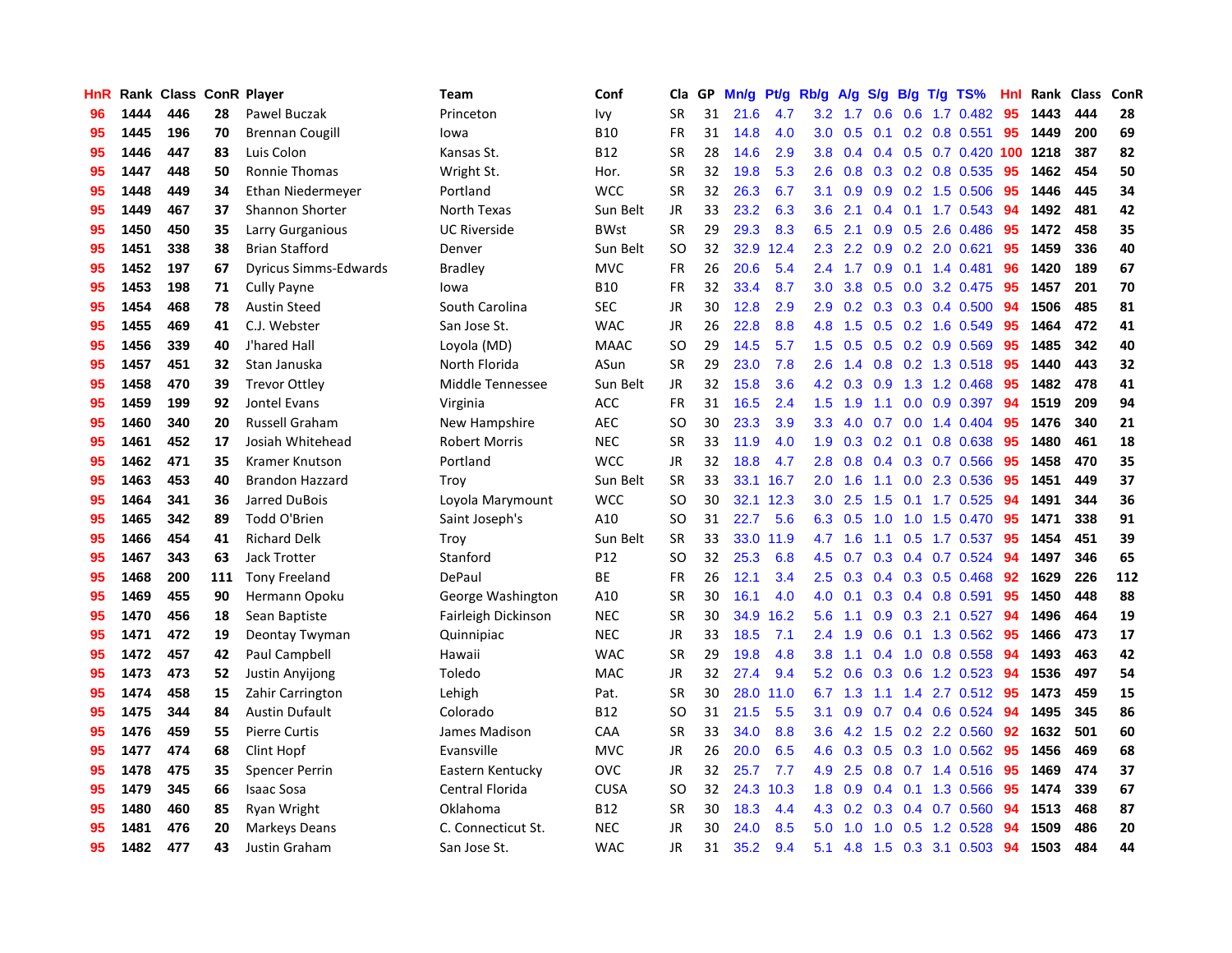| HnR |      | Rank Class ConR Player |    |                        | Team                   | Conf        | <b>Cla</b> | <b>GP</b> | Mn/g | Pt/g | Rb/g             | A/g     |     |  | $S/g$ B/g T/g TS%       | Hnl | Rank | <b>Class</b> | ConR |
|-----|------|------------------------|----|------------------------|------------------------|-------------|------------|-----------|------|------|------------------|---------|-----|--|-------------------------|-----|------|--------------|------|
| 95  | 1483 | 478                    | 64 | Omari Johnson          | Oregon St.             | P12         | JR         | 32        | 15.5 | 4.7  | 2.6              | 0.6     | 0.5 |  | $0.2$ 1.0 $0.461$       | 94  | 1486 | 480          | 64   |
| 95  | 1484 | 201                    | 21 | Murphy Burnatowski     | Maine                  | <b>AEC</b>  | FR         | 30        | 21.8 | 6.4  | 3.7              | 1.1     |     |  | 1.1 0.6 1.3 0.516 95    |     | 1468 | 202          | 20   |
| 95  | 1485 | 461                    | 67 | Pierre Henderson-Niles | <b>Memphis</b>         | <b>CUSA</b> | <b>SR</b>  | 23        | 17.8 | 5.2  | 5.2              | 0.1     |     |  | $0.6$ $0.8$ 1.1 $0.467$ | 98  | 1285 | 409          | 57   |
| 95  | 1486 | 202                    | 69 | Kendal Brown-Surles    | Southern Illinois      | <b>MVC</b>  | FR         | 30        | 18.9 | 4.1  | 1.9              | 2.4     |     |  | 0.8 0.1 1.3 0.486       | -94 | 1498 | 206          | 69   |
| 95  | 1487 | 479                    | 91 | <b>Andrew Taylor</b>   | Xavier                 | A10         | <b>JR</b>  | 35        | 10.0 | 2.1  | 2.0 <sub>1</sub> | 0.3     | 0.3 |  | 0.1 0.2 0.545           | 95  | 1479 | 477          | 92   |
| 95  | 1488 | 480                    | 33 | Jon House              | Belmont                | ASun        | JR         | 31        | 24.8 | 5.8  | 3.8              | 1.9     |     |  | $0.7$ $0.2$ 1.6 $0.532$ | 95  | 1477 | 476          | 33   |
| 95  | 1489 | 481                    | 79 | Jemal Farmer           | Arkansas               | SEC         | JR         | 32        | 17.8 | 5.8  | 3.1              | 0.9     | 0.5 |  | $0.2$ 1.2 $0.525$       | 93  | 1568 | 504          | 82   |
| 95  | 1490 | 346                    | 44 | Mychal Ladd            | Fresno St.             | <b>WAC</b>  | <b>SO</b>  | 32        | 30.8 | 10.3 | 3.5              | 1.5     | 0.9 |  | 0.3 1.3 0.535           | 94  | 1538 | 356          | 47   |
| 95  | 1491 | 203                    | 80 | <b>Dennis Harris</b>   | LSU                    | <b>SEC</b>  | <b>FR</b>  | 29        | 14.2 | 4.6  | 3.1              | 0.4     |     |  | 0.3 0.5 0.7 0.528       | 94  | 1488 | 203          | 79   |
| 95  | 1492 | 347                    | 81 | Renaldo Woolridge      | Tennessee              | <b>SEC</b>  | <b>SO</b>  | 28        | 13.0 | 3.4  | 2.9              | 0.3     |     |  | 0.3 0.4 0.9 0.485 97    |     | 1372 | 317          | 77   |
| 95  | 1493 | 482                    | 34 | <b>Travis Cohn</b>     | Jacksonville           | ASun        | JR.        | 33        | 22.2 | 8.5  | 2.8              | 1.1     |     |  | 1.0 0.1 2.1 0.523 94    |     | 1494 | 482          | 35   |
| 95  | 1494 | 462                    | 45 | Petras Balocka         | Hawaii                 | <b>WAC</b>  | <b>SR</b>  | 28        | 23.5 | 7.9  | 8.0              | 1.8     |     |  | $0.4$ 0.1 2.5 0.480     | -94 | 1500 | 465          | 43   |
| 95  | 1495 | 463                    | 22 | <b>Troy Smith</b>      | Morgan St.             | <b>MEAC</b> | <b>SR</b>  | 36        | 28.2 | 9.4  | 3.8 <sub>2</sub> | 1.7     |     |  | 1.2 0.2 1.5 0.486       | 95  | 1478 | 460          | 20   |
| 95  | 1496 | 464                    | 42 | Calvin O'Neil          | Middle Tennessee       | Sun Belt    | <b>SR</b>  | 33        | 29.7 | 7.5  | 4.0              | 2.2     |     |  | $0.7$ 0.2 1.4 0.524     | -94 | 1520 | 469          | 44   |
| 95  | 1497 | 204                    | 53 | Jay Kinney             | Ohio                   | MAC         | <b>FR</b>  | 19        | 22.4 | 9.7  | 1.5              | 1.5     | 0.8 |  | $0.2$ 1.4 $0.507$       | 97  | 1354 | 168          | 49   |
| 95  | 1498 | 465                    | 46 | Luciano de Souza       | Idaho                  | <b>WAC</b>  | <b>SR</b>  | 30        | 16.9 | 6.9  | 2.2 <sub>2</sub> | 0.5     |     |  | $0.2$ 0.1 0.8 0.602     | -94 | 1505 | 467          | 45   |
| 95  | 1499 | 466                    | 57 | <b>Kelvin Davis</b>    | San Diego St.          | <b>MWC</b>  | <b>SR</b>  | 33        | 19.3 | 6.6  | 1.3              | 1.0     | 0.6 |  | 0.2 1.4 0.514           | 95  | 1463 | 455          | 56   |
| 95  | 1500 | 483                    | 47 | Jordan Miller          | Furman                 | Southern    | <b>JR</b>  | 28        | 31.5 | 13.9 | 4.1              | 1.8     | 0.9 |  | 0.4 2.1 0.529           | 95  | 1460 | 471          | 46   |
| 94  | 1501 | 484                    | 35 | Mezie Uzochukwu        | <b>USC Upstate</b>     | ASun        | <b>JR</b>  | 29        | 29.4 | 8.4  | 6.5              | 1.6     |     |  | 1.1 0.4 1.7 0.508 93    |     | 1547 | 500          | 38   |
| 94  | 1502 | 205                    | 43 | Carl Blair             | New Orleans            | Sun Belt    | <b>FR</b>  | 30        | 31.0 | 9.2  | 4.4              | 3.7     |     |  | 0.9 0.0 3.3 0.535       | 91  | 1698 | 245          | 50   |
| 94  | 1503 | 485                    | 44 | Sanchez Hughley        | Florida Atlantic       | Sun Belt    | <b>JR</b>  | 30        | 23.3 | 9.9  | 4.4              | 0.6     | 1.3 |  | $0.1$ 1.6 0.532         | 94  | 1511 | 487          | 43   |
| 94  | 1504 | 467                    | 68 | Darryl Merthie         | Marshall               | <b>CUSA</b> | <b>SR</b>  | 34        | 16.1 | 4.3  | 1.7              | 2.5     | 1.1 |  | $0.0$ 1.3 0.438         | 94  | 1501 | 466          | 68   |
| 94  | 1505 | 348                    | 93 | Evan Ravenel           | <b>Boston College</b>  | <b>ACC</b>  | <b>SO</b>  | 25        | 10.5 | 3.3  | $2.4^{\circ}$    | 0.4     | 0.1 |  | $0.4$ 0.7 0.532         | 95  | 1470 | 337          | 93   |
| 94  | 1506 | 349                    | 69 | P.J. Gaynor            | <b>Central Florida</b> | <b>CUSA</b> | <b>SO</b>  | 32        | 17.0 | 4.9  | 3.5              | 0.9     | 0.4 |  | $0.6$ 1.1 $0.516$       | 94  | 1502 | 347          | 69   |
| 94  | 1507 | 486                    | 58 | Andre McFarland        | Colorado St.           | <b>MWC</b>  | <b>JR</b>  | 23        | 14.5 | 5.3  | 1.3              | 0.3     | 0.2 |  | $0.0$ 0.7 0.573         | 95  | 1475 | 475          | 57   |
| 94  | 1508 | 487                    | 32 | Neal Kingman           | Northern Colorado      | <b>BSky</b> | JR         | 33        | 20.8 | 7.2  | 3.5              | 1.2     |     |  | 0.5 0.3 1.7 0.514 93    |     | 1565 | 503          | 34   |
| 94  | 1509 | 206                    | 36 | Kerron Johnson         | Belmont                | ASun        | FR         | 30        | 20.1 | 6.1  | 2.1              | 2.8     |     |  | 1.0 0.1 2.2 0.510 94    |     | 1489 | 204          | 34   |
| 94  | 1510 | 350                    | 47 | Steven Shepp           | Fresno St.             | <b>WAC</b>  | <b>SO</b>  | 32        | 30.6 | 5.5  | $2.4^{\circ}$    | 4.6     |     |  | 1.7 0.3 2.2 0.503       | -93 | 1554 | 360          | 49   |
| 94  | 1511 | 488                    | 37 | <b>Brandon Moore</b>   | Mercer                 | ASun        | <b>JR</b>  | 33        | 19.9 | 7.8  |                  | 4.2 0.9 |     |  | 0.7 0.6 1.5 0.577       | -94 | 1533 | 495          | 36   |
| 94  | 1512 | 489                    | 13 | <b>Tyrone Hanson</b>   | Jackson St.            | <b>SWAC</b> | <b>JR</b>  | 32        | 28.0 | 11.4 | 4.8              | 1.2     |     |  | 0.7 0.5 1.8 0.490       | 94  | 1517 | 490          | 13   |
| 94  | 1513 | 351                    | 36 | Jacques Streeter       | Cal St. Fullerton      | <b>BWst</b> | <b>SO</b>  | 31        | 34.9 | 11.8 | 3.0 <sub>2</sub> | 4.7     | 0.8 |  | $0.1$ 2.4 $0.492$       | 94  | 1518 | 352          | 36   |
| 94  | 1514 | 490                    | 54 | Joe Jakubowski         | <b>Bowling Green</b>   | MAC         | JR         | 30        | 32.5 | 8.3  | 2.6              | 3.7     | 1.3 |  | 0.0 1.9 0.515           | 94  | 1516 | 489          | 53   |
| 94  | 1515 | 491                    | 37 | Mychel Thompson        | Pepperdine             | <b>WCC</b>  | JR         | 31        | 31.5 | 11.8 | 5.0              | 1.9     | 0.9 |  | $0.6$ 1.5 0.457         | 94  | 1524 | 492          | 37   |
| 94  | 1516 | 492                    | 41 | <b>Brian Rudolph</b>   | Loyola (MD)            | <b>MAAC</b> | <b>JR</b>  | 29        | 27.2 | 7.3  | 2.9 <sup>°</sup> | 3.7     | 1.0 |  | $0.0$ 2.4 $0.501$       | 93  | 1545 | 499          | 43   |
| 94  | 1517 | 352                    | 33 | Kyle Bullinger         | Weber St.              | <b>BSky</b> | <b>SO</b>  | 31        | 25.9 | 8.7  | 4.2              | 1.0     |     |  | 0.4 0.1 1.2 0.525       | -94 | 1508 | 350          | 32   |
| 94  | 1518 | 353                    | 56 | RaShawn Polk           | Towson                 | CAA         | <b>SO</b>  | 29        | 21.8 | 9.2  | 3.2              | 1.0     |     |  | 0.9 0.2 1.1 0.518 93    |     | 1558 | 362          | 56   |
| 94  | 1519 | 207                    | 86 | Roger Franklin         | Oklahoma St.           | B12         | <b>FR</b>  | 31        | 10.3 | 2.6  | 1.6              | 0.2     |     |  | $0.4$ 0.4 0.5 0.562     | -93 | 1567 | 217          | 89   |
| 94  | 1520 | 208                    | 72 | <b>Tim Frazier</b>     | Penn St.               | <b>B10</b>  | <b>FR</b>  | 31        | 18.4 | 5.0  | 2.3              | 2.4     | 0.7 |  | $0.1$ 1.7 0.472         | 94  | 1522 | 210          | 73   |
| 94  | 1521 | 493                    | 48 | La'Shard Anderson      | Boise St.              | <b>WAC</b>  | <b>JR</b>  | 32        | 33.2 | 9.9  | 2.5              | 3.6     |     |  | 2.6 0.4 2.4 0.466       | 94  | 1521 | 491          | 46   |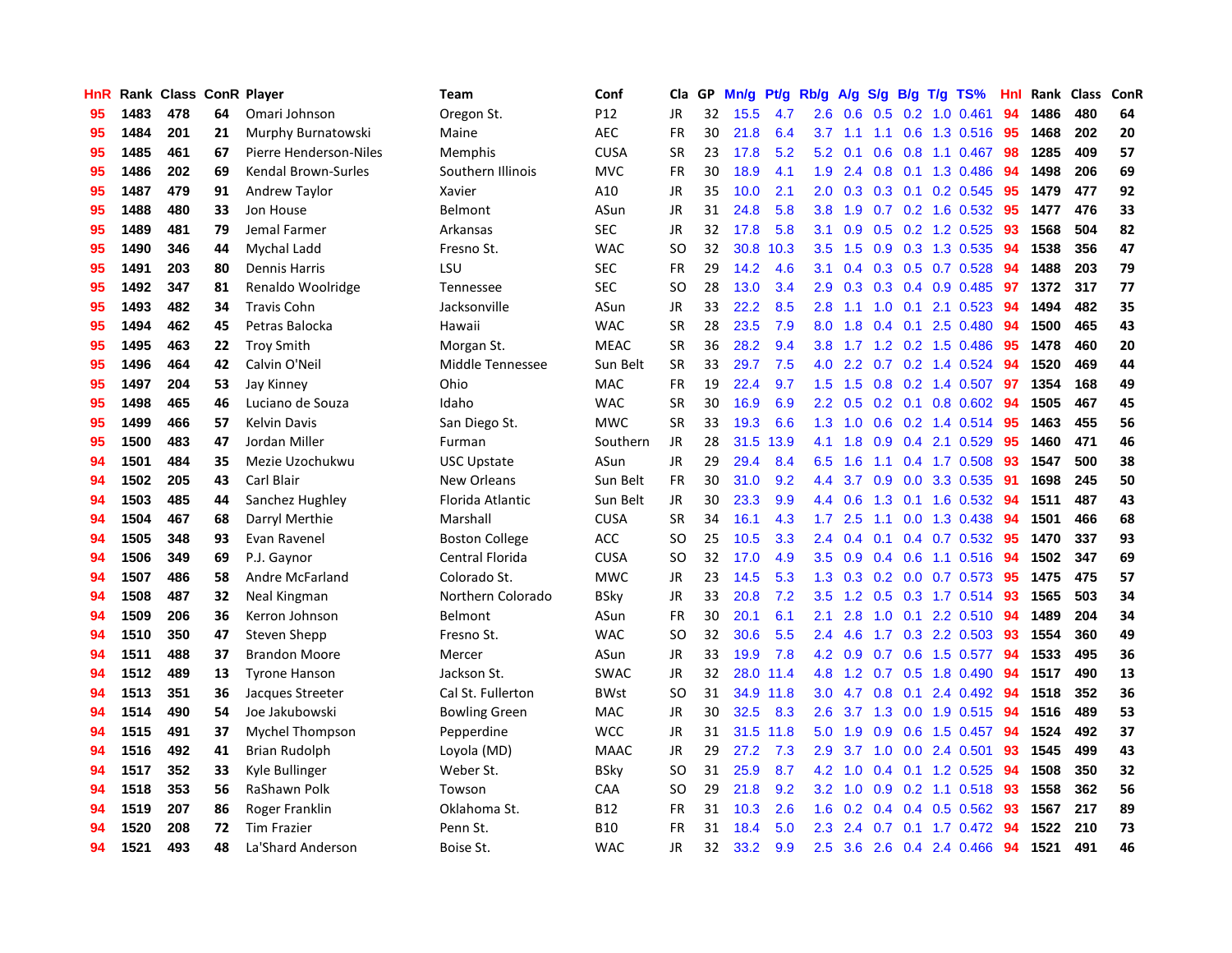| <b>HnR</b> |      | Rank Class ConR Player |                          |                               | Team                    | Conf            | Cla       | GP | Mn/g | <b>Pt/g</b> | Rb/g             | A/g             |     |  | S/g B/g T/g TS%              | Hnl | Rank | <b>Class</b> | ConR |
|------------|------|------------------------|--------------------------|-------------------------------|-------------------------|-----------------|-----------|----|------|-------------|------------------|-----------------|-----|--|------------------------------|-----|------|--------------|------|
| 94         | 1522 | 209                    | 17                       | Danny Nieman                  | Coastal Carolina        | <b>BSou</b>     | <b>FR</b> | 33 | 23.7 | 6.4         | 2.3              | 3.1             | 1.2 |  | $0.0$ 1.2 $0.530$            | 94  | 1490 | 205          | 17   |
| 94         | 1523 | 494                    | 82                       | <b>Marcus Britt</b>           | Arkansas                | <b>SEC</b>      | <b>JR</b> | 26 | 20.2 | 3.9         |                  |                 |     |  | 2.7 1.7 1.0 0.1 0.9 0.567 94 |     | 1499 | 483          | 80   |
| 94         | 1524 | 468                    | 14                       | <b>Cornelius Hester</b>       | Alabama A&M             | <b>SWAC</b>     | <b>SR</b> | 27 | 25.4 | 12.7        |                  | $3.2 \quad 1.4$ |     |  | 1.2 0.3 1.4 0.492            | -94 | 1535 | 472          | 14   |
| 94         | 1525 | 354                    | 38                       | Adam Sollazzo                 | East Tennessee St.      | ASun            | SO        | 35 | 14.2 | 4.0         |                  |                 |     |  | 1.9 1.7 0.7 0.1 1.7 0.495    | -94 | 1541 | 357          | 37   |
| 94         | 1526 | 210                    | 57                       | <b>Darius Theus</b>           | VCU                     | CAA             | <b>FR</b> | 35 | 11.9 | 2.7         | 1.0              | $-1.1$          | 1.1 |  | $0.0$ 1.0 $0.500$            | 94  | 1515 | 208          | 55   |
| 94         | 1527 | 469                    | 42                       | <b>Antoine Pearson</b>        | Manhattan               | <b>MAAC</b>     | <b>SR</b> | 31 | 23.6 | 7.9         | 2.3              | 2.1             | 1.2 |  | $0.1$ 1.3 0.477              | -93 | 1566 | 484          | 45   |
| 94         | 1528 | 355                    | 16                       | <b>Julian Simmons</b>         | Army                    | Pat.            | <b>SO</b> | 29 |      | 20.0 11.3   | 1.4              | 0.2             |     |  | $0.8$ 0.0 1.6 0.542          | -94 | 1512 | 351          | 16   |
| 94         | 1529 | 211                    | 18                       | Stan Okove                    | VMI                     | <b>BSou</b>     | <b>FR</b> | 29 | 21.9 | 14.2        | 6.6              | 0.5             |     |  | 0.8 1.5 1.7 0.557            | -94 | 1539 | 213          | 18   |
| 94         | 1530 | 212                    | 37                       | Kyle Odister                  | Cal Poly                | <b>BWst</b>     | <b>FR</b> | 31 | 20.1 | 7.8         | 1.6              | 1.6             | 0.8 |  | $0.0$ 1.4 0.557              | 93  | 1600 | 220          | 39   |
| 94         | 1531 | 495                    | 87                       | Casey Crawford                | Colorado                | <b>B12</b>      | JR        | 26 | 13.8 | 4.6         | 2.0 <sub>1</sub> | 0.5             |     |  | $0.4$ $0.3$ $0.7$ $0.586$    | -95 | 1483 | 479          | 85   |
| 94         | 1532 | 496                    | 21                       | Shemik Thompson               | C. Connecticut St.      | <b>NEC</b>      | JR        | 29 | 33.5 | 13.0        | 3.8 <sub>1</sub> | 3.3             |     |  | 2.0 0.1 2.9 0.480 94         |     | 1514 | 488          | 21   |
| 94         | 1533 | 356                    | 22                       | Velton Jones                  | <b>Robert Morris</b>    | <b>NEC</b>      | SO        | 35 | 24.8 | 8.0         | $2.2^{\circ}$    | 2.8             |     |  | 1.5 0.0 2.4 0.472 93         |     | 1551 | 359          | 23   |
| 94         | 1534 | 470                    | 15                       | George Davis                  | Ark.-Pine Bluff         | <b>SWAC</b>     | <b>SR</b> | 34 | 17.6 | 4.9         |                  | 4.3 0.4         |     |  | $0.5$ 0.5 0.9 0.499          | -93 | 1553 | 478          | 15   |
| 94         | 1535 | 213                    | 48                       | Nik Cochran                   | Davidson                | Southern        | <b>FR</b> | 28 | 12.8 | 3.9         | 1.5              | 1.0             |     |  | $0.2$ 0.0 0.5 0.600          | 94  | 1510 | 207          | 48   |
| 94         | 1536 | 471                    | 59                       | <b>Edvinas Ruzgas</b>         | <b>TCU</b>              | <b>MWC</b>      | <b>SR</b> | 32 | 31.4 | 10.7        | 2.8              | 0.7             |     |  | 0.5 0.0 0.8 0.639            | 94  | 1528 | 470          | 58   |
| 94         | 1537 | 472                    | 34                       | <b>Justin Eller</b>           | Sacramento St.          | <b>BSky</b>     | <b>SR</b> | 30 | 26.3 | 11.3        | 5.5              | 0.5             |     |  | $0.2$ 0.4 1.5 0.543          | 94  | 1537 | 473          | 33   |
| 94         | 1538 | 473                    | 49                       | Mac Peterson                  | San Jose St.            | <b>WAC</b>      | <b>SR</b> | 31 | 31.9 | 9.9         | 3.3 <sub>2</sub> | 1.6             | 0.5 |  | 0.0 1.0 0.623                | 93  | 1548 | 476          | 48   |
| 94         | 1539 | 214                    | 73                       | Jordan Hulls                  | Indiana                 | <b>B10</b>      | <b>FR</b> | 31 | 25.1 | 6.4         | 2.1              | 1.5             | 0.6 |  | 0.0 1.2 0.579                | 92  | 1662 | 236          | 75   |
| 94         | 1540 | 474                    | 43                       | <b>Tony Lewis</b>             | Loyola (MD)             | <b>MAAC</b>     | <b>SR</b> | 30 | 10.7 | 3.0         | 1.8              | 0.7             |     |  | 0.6 0.1 0.7 0.524 93         |     | 1564 | 483          | 44   |
| 94         | 1541 | 357                    | 36                       | <b>Tyrone Caldwell</b>        | <b>Austin Peay</b>      | <b>OVC</b>      | <b>SO</b> | 32 | 19.5 | 6.1         | 1.8              | 2.4             |     |  | 0.8 0.0 1.9 0.591            | 94  | 1527 | 354          | 38   |
| 94         | 1542 | 497                    | 37                       | <b>Curry McKinney</b>         | Eastern Illinois        | <b>OVC</b>      | JR        | 31 | 17.1 | 5.1         | 2.8              | 1.6             |     |  | $0.8$ 0.2 1.1 0.469          | -94 | 1534 | 496          | 40   |
| 94         | 1543 | 215                    | 44                       | Mike McFadden                 | Iona                    | <b>MAAC</b>     | <b>FR</b> | 30 | 16.3 | 4.8         | 2.4              | 0.7             |     |  | $0.4$ 0.4 0.8 0.481          | 94  | 1523 | 211          | 41   |
| 94         | 1544 | 475                    | 38                       | Dayvon Ellis                  | Eastern Kentucky        | <b>OVC</b>      | <b>SR</b> | 33 | 15.4 | 5.1         | 1.2              | 1.5             | 0.8 |  | $0.1$ 0.9 0.606              | 94  | 1529 | 471          | 39   |
| 94         | 1545 | 476                    | 31                       | John Rybak                    | Texas St.               | Southland       | SR        | 31 | 27.3 | 9.6         | 4.3              | 1.9             |     |  | 1.1 0.3 1.4 0.561            | 93  | 1546 | 475          | 32   |
| 94         | 1546 | 358                    | 22                       | <b>Gerald McLemore</b>        | Maine                   | <b>AEC</b>      | <b>SO</b> | 30 | 34.7 | 14.6        | 2.7 <sub>2</sub> | 1.3             | 1.0 |  | 0.2 1.9 0.560                | -94 | 1525 | 353          | 22   |
| 94         | 1547 | 477                    | 45                       | Demetrius Williamson          | Niagara                 | <b>MAAC</b>     | <b>SR</b> | 33 | 26.2 | 9.4         | 4.1              | 0.6             |     |  | 0.7 0.7 1.0 0.481            | 93  | 1590 | 489          | 46   |
| 94         | 1548 | 359                    | 55                       | Dee Brown                     | <b>Bowling Green</b>    | MAC             | <b>SO</b> | 30 |      | 31.7 10.6   | 2.8              | 1.9             |     |  | 0.9 0.1 1.9 0.533 94         |     | 1542 | 358          | 55   |
| 94         | 1549 | 498                    | 45                       | <b>Rudy Turner</b>            | Louisiana-Monroe        | Sun Belt        | JR        | 31 | 23.3 | 8.8         |                  |                 |     |  | 5.5 0.2 0.3 1.4 2.2 0.573 91 |     | 1676 | 538          | 48   |
| 94         | 1550 | 499                    | 32                       | <b>Trent Hutchin</b>          | SE Louisiana            | Southland       | JR        | 31 | 21.7 | 10.7        |                  | $1.2 \quad 0.5$ |     |  | 0.5 0.1 0.8 0.618 93         |     | 1572 | 508          | 34   |
| 94         | 1551 | 216                    | 92                       | Javorn Farrell                | Massachusetts           | A10             | <b>FR</b> | 29 | 17.5 | 4.6         | 3.6 <sup>°</sup> | 1.4             |     |  | $0.9$ $0.3$ 1.1 $0.430$      | -93 | 1552 | 216          | 93   |
| 94         | 1552 | 360                    | 65                       | Jarrett Mann                  | Stanford                | P <sub>12</sub> | <b>SO</b> | 32 | 27.1 | 5.8         | $3.4^{\circ}$    | 4.3             | 0.7 |  | 0.0 3.2 0.450                | 93  | 1573 | 364          | 66   |
| 94         | 1553 | 478                    | 46                       | LaShun Watson                 | South Alabama           | Sun Belt        | <b>SR</b> | 17 | 21.2 | 7.9         | 5.0              | 1.4             | 0.8 |  | 0.1 1.6 0.486                | 98  | 1307 | 416          | 31   |
| 94         | 1554 | 479                    | 33                       | <b>Emanuel Bidias a Moute</b> | Texas St.               | Southland       | <b>SR</b> | 31 | 19.3 | 5.6         | 6.0              | 1.3             | 0.9 |  | $0.9$ 1.6 $0.475$            | -93 | 1560 | 481          | 33   |
| 94         | 1555 | 480                    | 56                       | Chris Kellermann              | Central Michigan        | <b>MAC</b>      | <b>SR</b> | 30 | 18.2 | 6.8         | 4.2              | 0.4             |     |  | $0.4$ 0.3 1.0 0.477          | -93 | 1591 | 490          | 57   |
| 94         | 1556 | 361                    | 38                       | Will Brew                     | <b>UC Santa Barbara</b> | <b>BWst</b>     | <b>SO</b> | 30 | 24.7 | 4.8         | 2.2 <sub>2</sub> | 2.6             | 1.3 |  | $0.0$ 1.9 $0.459$            | -93 | 1583 | 369          | 38   |
| 94         | 1557 | 217                    | 19                       | Sam McLaurin                  | Coastal Carolina        | <b>BSou</b>     | <b>FR</b> | 35 | 18.5 | 3.2         |                  | $5.0 \quad 0.9$ |     |  | 0.3 1.6 0.6 0.483 94         |     | 1544 | 214          | 19   |
| 94         | 1558 | 218                    | 112                      | <b>Toarlyn Fitzpatrick</b>    | South Florida           | <b>BE</b>       | FR.       | 33 | 22.1 | 4.3         | 4.5              | 0.4             |     |  | 0.6 1.0 1.3 0.435 91         |     | 1671 | 238          | 113  |
| 94         | 1559 | 500                    | $\overline{\phantom{a}}$ | <b>Andrew Gonzalez</b>        | <b>Houston Baptist</b>  | GWC             | JR        | 32 | 33.9 | 18.9        | 5.8              | 1.2             |     |  | 0.9 0.2 3.4 0.563            | 93  | 1562 | 502          | 8    |
| 94         | 1560 | 362                    | 23                       | <b>Russell Johnson</b>        | <b>Robert Morris</b>    | <b>NEC</b>      | <b>SO</b> | 35 | 21.9 | 7.3         | 4.9              |                 |     |  | 1.3 1.0 0.3 2.0 0.445        | 93  | 1575 | 366          | 24   |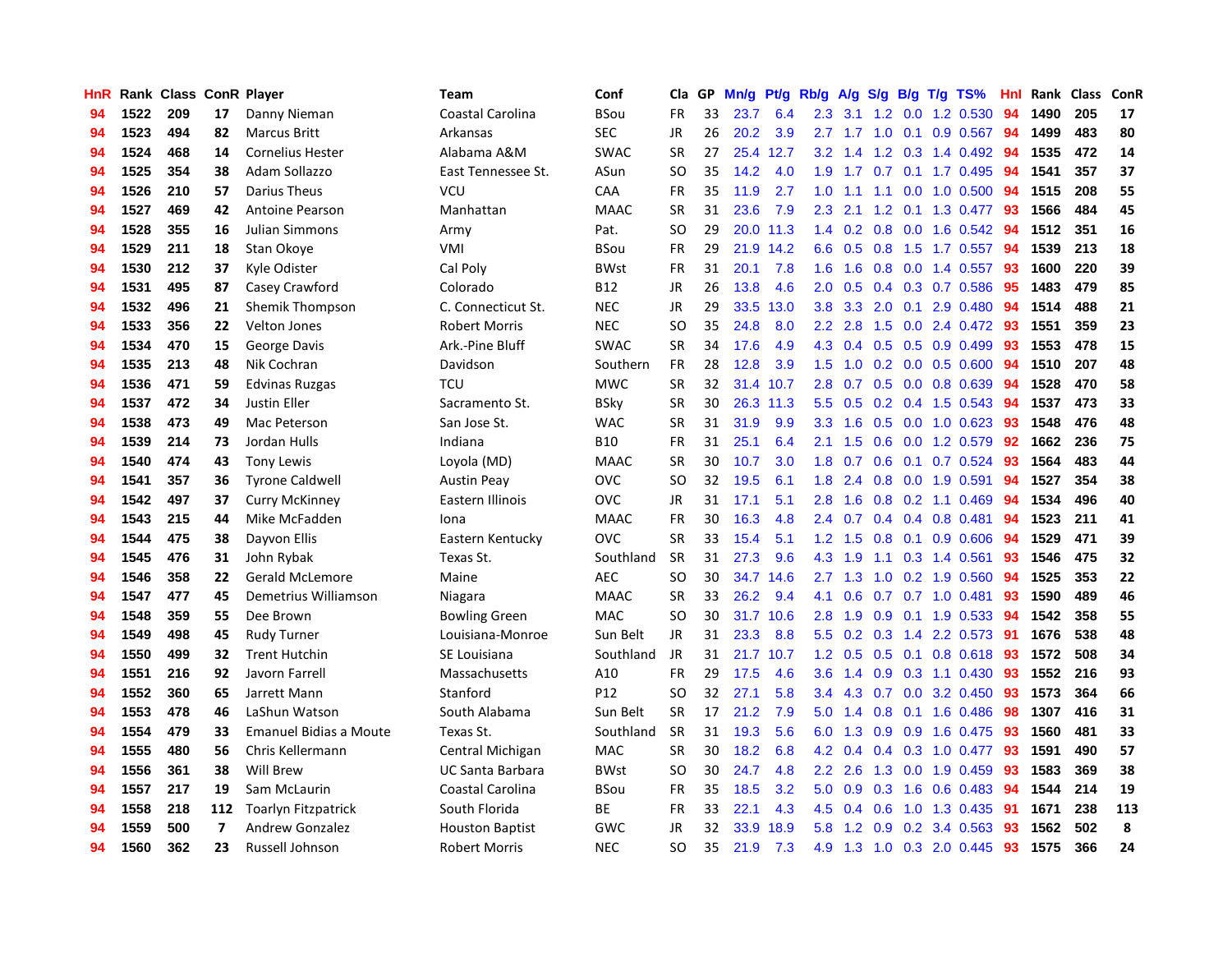| HnR |      | Rank Class ConR Player |     |                          | <b>Team</b>               | Conf        | Cla       | GP | Mn/g | Pt/g      | Rb/g             | A/g             | S/g |     | $B/g$ T/g TS%             | Hnl  |      | Rank Class | ConR |
|-----|------|------------------------|-----|--------------------------|---------------------------|-------------|-----------|----|------|-----------|------------------|-----------------|-----|-----|---------------------------|------|------|------------|------|
| 94  | 1561 | 481                    | 39  | <b>Ousmane Cisse</b>     | Eastern Illinois          | <b>OVC</b>  | <b>SR</b> | 31 | 23.8 | 5.4       | 6.6              | 1.1             | 0.7 | 0.5 | 1.5 0.548                 | 93   | 1555 | 479        | 41   |
| 94  | 1562 | 363                    | 40  | Kevin Murphy             | <b>Tennessee Tech</b>     | <b>OVC</b>  | <b>SO</b> | 32 |      | 31.3 15.3 | 3.9              | 2.1             |     |     | 0.7 0.1 2.8 0.533 93      |      | 1559 | 363        | 42   |
| 94  | 1563 | 482                    | 20  | Logan Johnson            | Coastal Carolina          | <b>BSou</b> | <b>SR</b> | 35 | 28.6 | 8.1       | 3.2              | 2.6             |     |     | 1.1 0.2 2.1 0.528 93      |      | 1550 | 477        | 20   |
| 94  | 1564 | 501                    | 50  | Gordo Castillo           | New Mexico St.            | <b>WAC</b>  | JR        | 34 | 17.2 | 5.4       | 1.9              | 0.7             |     |     | $0.5$ 0.2 0.7 0.601       | 91   | 1681 | 540        | 53   |
| 94  | 1565 | 364                    | 23  | Yannick Crowder          | Florida A&M               | <b>MEAC</b> | <b>SO</b> | 30 | 24.5 | 8.0       | 5.8              | 0.5             |     |     | 0.4 1.0 1.1 0.535         | 94   | 1532 | 355        | 23   |
| 94  | 1566 | 219                    | 60  | Jamal Fenton             | <b>New Mexico</b>         | <b>MWC</b>  | <b>FR</b> | 34 | 11.6 | 3.5       | 1.2              | 1.1             | 0.6 |     | $0.0$ 1.0 $0.502$         | - 94 | 1531 | 212        | 59   |
| 94  | 1567 | 502                    | 34  | Damon Forest             | SE Louisiana              | Southland   | JR        | 19 | 19.2 | 11.1      |                  | $2.2 \quad 0.6$ |     |     | 0.4 0.3 1.5 0.547         | -94  | 1543 | 498        | 31   |
| 94  | 1568 | 365                    | 27  | Ken Holdman              | <b>Oral Roberts</b>       | Summit      | <b>SO</b> | 33 | 29.4 | 5.6       |                  |                 |     |     | 3.7 1.7 1.3 0.6 1.8 0.510 | -93  | 1597 | 373        | 27   |
| 94  | 1569 | 503                    | 41  | Caleb Brown              | <b>Austin Peay</b>        | <b>OVC</b>  | <b>JR</b> | 32 | 22.6 | 5.8       | 2.1              | 3.5             | 1.2 |     | $0.1$ 1.6 $0.469$         | 93   | 1561 | 501        | 43   |
| 94  | 1570 | 504                    | 42  | Josh Sain                | Tennessee St.             | <b>OVC</b>  | JR        | 20 |      | 26.7 13.7 | 4.0              | 1.7             |     |     | 1.3 0.2 2.9 0.479         | 97   | 1356 | 448        | 32   |
| 93  | 1571 | 366                    | 47  | <b>Charles Carmouche</b> | New Orleans               | Sun Belt    | <b>SO</b> | 29 |      | 33.5 12.6 | 4.8              | 2.1             |     |     | 1.4 0.5 2.8 0.483 91      |      | 1719 | 398        | 52   |
| 93  | 1572 | 367                    | 113 | Jeremiah Kelly           | DePaul                    | <b>BE</b>   | <b>SO</b> | 31 | 30.6 | 5.6       | 2.5              | 2.7             |     |     | 1.2 0.0 1.1 0.429         | -90  | 1727 | 400        | 115  |
| 93  | 1573 | 483                    | 24  | Arsenio Williams         | South Carolina St.        | <b>MEAC</b> | <b>SR</b> | 31 | 19.9 | 7.8       | 5.0              | 0.4             |     |     | 0.7 0.4 1.2 0.527         | -93  | 1576 | 485        | 24   |
| 93  | 1574 | 505                    | 39  | Jer'Vaughn Johnson       | Cal St. Fullerton         | <b>BWst</b> | JR        | 31 | 29.7 | 11.3      | 6.5              | 0.9             | 0.9 |     | 0.4 2.1 0.525             | 93   | 1570 | 506        | 37   |
| 93  | 1575 | 368                    | 39  | Reggie Chambers          | <b>Florida Gulf Coast</b> | ASun        | <b>SO</b> | 29 | 24.1 | 9.0       | 2.9              | 3.8             | 1.5 | 0.1 | 3.2 0.493                 | 93   | 1557 | 361        | 39   |
| 93  | 1576 | 484                    | 35  | Omar Johnson             | Texas-San Antonio         | Southland   | <b>SR</b> | 30 |      | 34.4 11.3 | $2.2\phantom{0}$ | 3.4             | 0.9 |     | $0.0$ 2.5 0.532           | 93   | 1579 | 486        | 35   |
| 93  | 1577 | 506                    | 23  | <b>Tyrone Conley</b>     | New Hampshire             | <b>AEC</b>  | JR        | 29 | 30.3 | 11.7      | 3.8              | 1.1             |     |     | 1.1 0.6 1.9 0.477         | -93  | 1569 | 505        | 23   |
| 93  | 1578 | 485                    | 114 | <b>Steve Toyloy</b>      | Cincinnati                | <b>BE</b>   | <b>SR</b> | 35 | 15.7 | 3.3       | 3.3 <sub>2</sub> | 0.3             | 0.2 |     | $0.2$ 0.7 0.516           | 93   | 1584 | 488        | 111  |
| 93  | 1579 | 369                    | 51  | Aaron Pogue              | Cleveland St.             | Hor.        | <b>SO</b> | 33 | 22.2 | 6.3       | 5.4              |                 |     |     | 1.2 0.5 0.5 2.0 0.540 93  |      | 1580 | 367        | 51   |
| 93  | 1580 | 370                    | 38  | <b>Rashad Green</b>      | San Francisco             | <b>WCC</b>  | <b>SO</b> | 30 | 21.0 | 6.6       | 4.2              | 1.6             |     |     | 0.8 0.1 2.2 0.524 92      |      | 1609 | 377        | 38   |
| 93  | 1581 | 220                    | 17  | Gabe Knutson             | Lehigh                    | Pat.        | FR        | 33 | 27.6 | 9.5       | 5.6              | 0.9             |     |     | $0.4$ 0.2 1.1 0.573       | 93   | 1577 | 218        | 19   |
| 93  | 1582 | 221                    | 88  | Andrew Fitzgerald        | Oklahoma                  | <b>B12</b>  | <b>FR</b> | 26 | 15.7 | 4.8       | 2.0 <sub>1</sub> | 0.5             |     |     | 0.3 0.3 0.7 0.536         | 93   | 1549 | 215        | 88   |
| 93  | 1583 | 371                    | 24  | Dallis Joyner            | <b>Stony Brook</b>        | <b>AEC</b>  | <b>SO</b> | 32 | 26.2 | 8.1       | 6.4              | 0.5             |     |     | $0.5$ 0.7 1.7 0.481       | 93   | 1587 | 371        | 25   |
| 93  | 1584 | 222                    | 39  | Niyi Harrison            | Santa Clara               | <b>WCC</b>  | <b>FR</b> | 32 | 19.3 | 7.6       | 4.6              | 0.3             |     |     | 0.4 0.7 1.7 0.528         | 92   | 1618 | 223        | 39   |
| 93  | 1585 | 372                    | 61  | Kevin Butler             | <b>TCU</b>                | <b>MWC</b>  | <b>SO</b> | 32 | 23.9 | 5.3       | 4.6              | 0.7             | 0.8 |     | $0.5$ 0.8 0.552           | -93  | 1581 | 368        | 61   |
| 93  | 1586 | 507                    | 83  | <b>Chris Hines</b>       | Alabama                   | <b>SEC</b>  | <b>JR</b> | 32 | 19.7 | 3.7       | 4.2              | 0.4             | 1.0 |     | 0.7 1.3 0.494             | 92   | 1610 | 518        | 83   |
| 93  | 1587 | 373                    | 18  | Devin Brown              | <b>Holy Cross</b>         | Pat.        | <b>SO</b> | 30 | 25.5 | 12.4      | 2.1              |                 |     |     | 1.2 0.4 0.1 1.6 0.604 93  |      | 1574 | 365        | 18   |
| 93  | 1588 | 223                    | 46  | <b>Steven Samuels</b>    | Saint Peter's             | <b>MAAC</b> | <b>FR</b> | 29 | 19.4 | 4.5       | 3.2              | 0.8             |     |     | 1.2 0.2 1.4 0.468 93      |      | 1602 | 221        | 47   |
| 93  | 1589 | 508                    | 29  | <b>Michael Sands</b>     | Yale                      | Ivy         | JR        | 31 | 26.0 | 10.8      | 6.1              | 1.0             |     |     | $0.4$ 0.1 2.0 0.558       | 92   | 1631 | 526        | 31   |
| 93  | 1590 | 509                    | 47  | Lyndon Jordan            | Fairfield                 | <b>MAAC</b> | <b>JR</b> | 30 | 22.8 | 5.3       | 3.5              | 1.4             |     |     | $0.7$ 0.0 0.9 0.497       | 94   | 1530 | 494        | 42   |
| 93  | 1591 | 486                    | 16  | <b>Tyree Glass</b>       | Ark.-Pine Bluff           | <b>SWAC</b> | <b>SR</b> | 33 | 20.5 | 8.2       | 3.6 <sup>°</sup> | 0.8             | 0.4 |     | $0.5$ 2.1 0.513           | 92   | 1611 | 494        | 16   |
| 93  | 1592 | 510                    | 84  | Charvez Davis            | Alabama                   | <b>SEC</b>  | JR        | 32 | 17.9 | 6.0       |                  | $1.3 \quad 0.7$ |     |     | $0.2$ 0.1 0.7 0.547       | 92   | 1617 | 520        | 85   |
| 93  | 1593 | 374                    | 74  | <b>Anthony Tucker</b>    | lowa                      | <b>B10</b>  | <b>SO</b> | 11 | 31.9 | 11.9      | 3.5              | 2.9             | 0.5 |     | $0.0$ 2.9 $0.489$         | 94   | 1487 | 343        | 72   |
| 93  | 1594 | 511                    | 52  | <b>Terrance Hill</b>     | Loyola (IL)               | Hor.        | <b>JR</b> | 30 | 30.8 | 11.4      | 4.5              | 1.9             | 0.9 |     | 0.5 2.6 0.474             | 92   | 1621 | 522        | 53   |
| 93  | 1595 | 512                    | 58  | <b>Nathaniel Lester</b>  | Hofstra                   | CAA         | <b>JR</b> | 34 | 24.9 | 8.0       | 4.8              | 0.8             | 0.9 |     | 0.5 1.7 0.510 93          |      | 1586 | 509        | 57   |
| 93  | 1596 | 513                    | 19  | Michael Ojo              | Lehigh                    | Pat.        | JR        | 33 | 18.3 | 6.8       | 3.3 <sub>2</sub> | $-1.1$          |     |     | 0.8 0.1 1.3 0.568 93      |      | 1592 | 512        | 20   |
| 93  | 1597 | 375                    | 62  | A.J. Davis               | Wyoming                   | <b>MWC</b>  | <b>SO</b> | 22 | 20.6 | 10.0      | 2.5              | 0.7             |     |     | 1.7 0.1 2.3 0.526         | 92   | 1646 | 381        | 62   |
| 93  | 1598 | 514                    | 66  | Lathen Wallace           | Oregon St.                | P12         | <b>JR</b> | 31 | 13.9 | 5.3       | 1.5              | 0.4             | 0.5 | 0.1 | 0.9 0.487                 | 93   | 1589 | 511        | 67   |
| 93  | 1599 | 515                    | 25  | Mahamoud Jabbi           | Binghamton                | <b>AEC</b>  | <b>JR</b> | 31 | 28.9 | 6.3       | 6.8              | 0.6             |     |     | 0.6 1.4 0.9 0.533         | 93   | 1603 | 516        | 26   |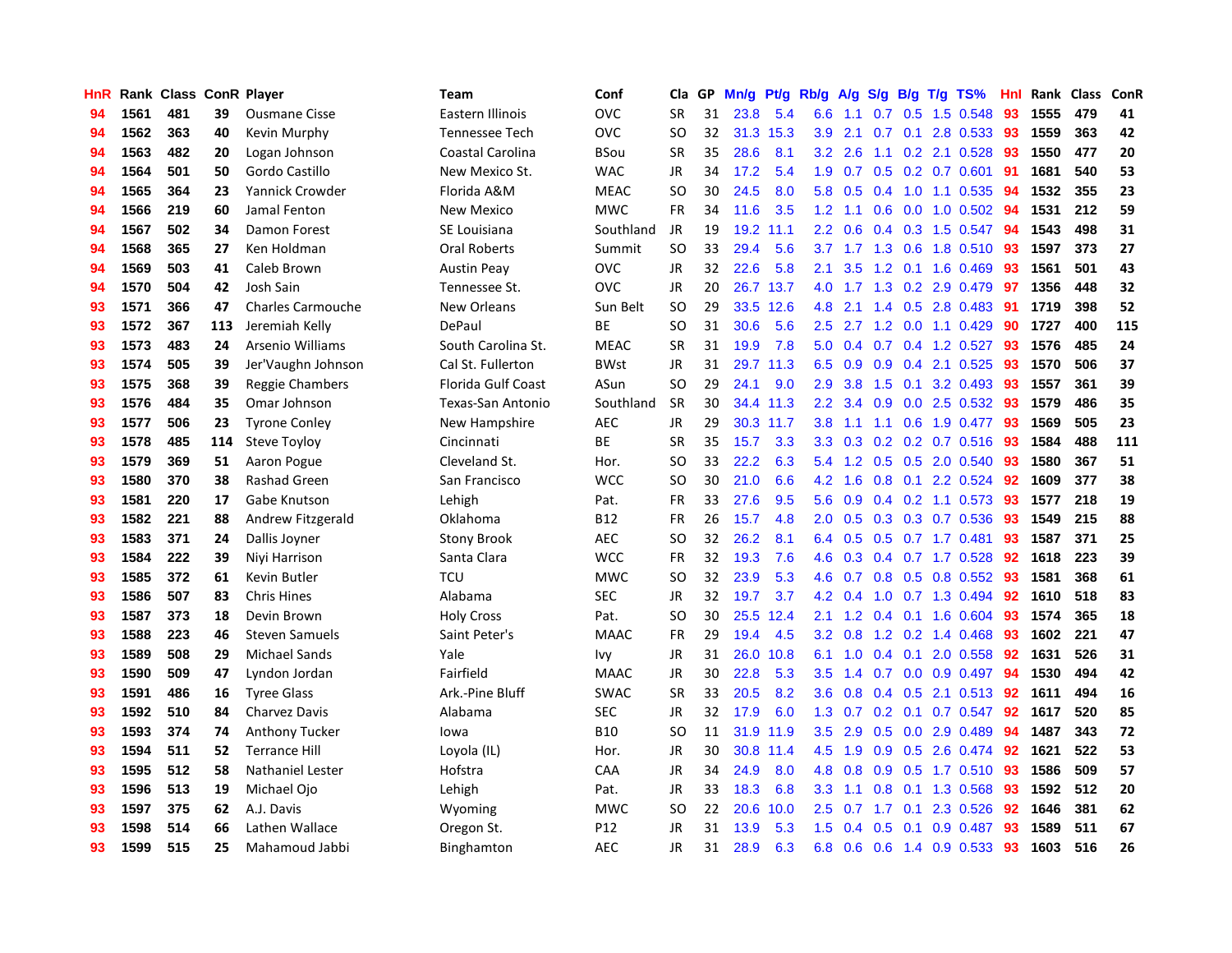| HnR |      | Rank Class ConR Player |     |                         | <b>Team</b>                | Conf        | Cla           | GP | Mn/g | Pt/g      | Rb/g             | A/g           | S/g              |  | $B/g$ T/g TS%                | Hnl |      | Rank Class | ConR |
|-----|------|------------------------|-----|-------------------------|----------------------------|-------------|---------------|----|------|-----------|------------------|---------------|------------------|--|------------------------------|-----|------|------------|------|
| 93  | 1600 | 376                    | 17  | Savalance Townsend      | Ark.-Pine Bluff            | <b>SWAC</b> | SO            | 28 | 29.6 | 9.9       | 3.3              | 1.7           | 1.6              |  | 0.2 2.4 0.479                | 92  | 1613 | 378        | 17   |
| 93  | 1601 | 516                    | 49  | Jeremy Saffore          | Chattanooga                | Southern    | JR            | 33 | 17.5 | 6.0       |                  | $3.3$ 0.5     |                  |  | $0.3$ 0.9 1.1 0.571          | 92  | 1664 | 534        | 50   |
| 93  | 1602 | 377                    | 75  | <b>Ryne Smith</b>       | Purdue                     | <b>B10</b>  | <b>SO</b>     | 31 | 12.2 | 2.6       |                  |               |                  |  | 1.0 0.7 0.4 0.0 0.3 0.482 93 |     | 1585 | 370        | 74   |
| 93  | 1603 | 517                    | 40  | <b>Brandon Brown</b>    | Lipscomb                   | ASun        | JR            | 21 | 25.2 | 10.4      | 4.5              | 1.6           |                  |  | 0.9 0.6 1.7 0.566 93         |     | 1588 | 510        | 40   |
| 93  | 1604 | 487                    | 36  | <b>Robert Tibbs</b>     | SE Louisiana               | Southland   | <b>SR</b>     | 29 | 16.6 | 5.6       | 3.3 <sub>2</sub> | 0.7           |                  |  | 0.7 0.3 1.3 0.639            | 92  | 1616 | 496        | 39   |
| 93  | 1605 | 488                    | 21  | Andy Buechert           | Winthrop                   | BSou        | <b>SR</b>     | 33 | 22.5 | 5.7       | 6.5              | 0.3           | 0.7              |  | 1.0 1.2 0.446                | 92  | 1606 | 492        | 22   |
| 93  | 1606 | 224                    | 53  | Seth Evans              | Green Bay                  | Hor.        | FR            | 35 | 18.1 | 4.9       | 1.2              | 1.0           |                  |  | 0.7 0.0 0.9 0.570            | 92  | 1608 | 222        | 52   |
| 93  | 1607 | 489                    | 37  | Morris Smith            | Texas-San Antonio          | Southland   | <b>SR</b>     | 30 | 30.3 | 12.6      | 4.6              | 0.7           | 0.9 <sup>°</sup> |  | $0.2$ 1.2 0.523              | 92  | 1607 | 493        | 38   |
| 93  | 1608 | 518                    | 70  | Sai'Quon Stone          | Southern Miss.             | <b>CUSA</b> | <b>JR</b>     | 34 | 25.1 | 5.3       | 3.8 <sub>2</sub> | 1.1           | 0.6              |  | 0.1 1.5 0.536                | 92  | 1605 | 517        | 70   |
| 93  | 1609 | 490                    | 20  | <b>Marcus Nelson</b>    | Army                       | Pat.        | <b>SR</b>     | 27 | 24.0 | 5.6       | 3.6              | 1.8           |                  |  | 1.4 0.8 1.7 0.531            | 93  | 1556 | 480        | 17   |
| 93  | 1610 | 519                    | 38  | <b>Tony Bishop</b>      | Texas St.                  | Southland   | JR            | 30 | 18.1 | 7.4       |                  | 4.8 0.7       |                  |  | 0.8 0.8 1.6 0.506 93         |     | 1595 | 514        | 36   |
| 93  | 1611 | 520                    | 18  | <b>Travele Jones</b>    | <b>Texas Southern</b>      | <b>SWAC</b> | JR            | 32 |      | 32.3 13.7 | 5.9              | 1.4           |                  |  | 1.8 0.8 3.3 0.530            | -92 | 1628 | 524        | 18   |
| 93  | 1612 | 378                    | 40  | Orane Chin              | Cal St. Fullerton          | <b>BWst</b> | <sub>SO</sub> | 31 | 18.8 | 7.4       | 3.6              | 0.7           |                  |  | 0.3 0.5 1.2 0.516 92         |     | 1604 | 376        | 40   |
| 93  | 1613 | 521                    | 21  | Darryl Shazier          | <b>Bucknell</b>            | Pat.        | JR            | 31 |      | 35.2 10.1 | 3.2              | 3.8           |                  |  | 1.2 0.2 1.6 0.529            | -93 | 1594 | 513        | 21   |
| 93  | 1614 | 522                    | 48  | Greg Logins             | Canisius                   | <b>MAAC</b> | JR            | 31 |      | 23.4 10.2 | 6.1              | 0.4           |                  |  | 0.3 0.2 1.8 0.509            | -91 | 1669 | 536        | 50   |
| 93  | 1615 | 491                    | 39  | <b>Walt Harris</b>      | Stephen F. Austin          | Southland   | <b>SR</b>     | 30 |      | 31.1 11.3 | 1.8              | 1.8           |                  |  | $0.6$ $0.2$ 1.3 $0.534$      | -93 | 1596 | 491        | 37   |
| 93  | 1616 | 492                    | 59  | Evan Neisler            | Drexel                     | CAA         | <b>SR</b>     | 31 | 18.6 | 4.6       | 4.5              | 0.1           |                  |  | $0.4$ 0.5 1.4 0.628          | 92  | 1612 | 495        | 58   |
| 93  | 1617 | 493                    | 51  | David Jackson           | Louisiana Tech             | <b>WAC</b>  | <b>SR</b>     | 34 | 22.1 | 5.4       | 4.1              | 0.6           |                  |  | $0.4$ 0.5 1.0 0.520          | 92  | 1622 | 497        | 50   |
| 93  | 1618 | 225                    | 48  | <b>Brandon Reed</b>     | Arkansas St.               | Sun Belt    | <b>FR</b>     | 31 |      | 33.3 15.1 | 3.4              | 2.5           |                  |  | $0.7$ $0.2$ $2.5$ $0.488$    | 92  | 1620 | 224        | 45   |
| 93  | 1619 | 494                    | 49  | <b>Tony Hooper</b>      | Louisiana-Monroe           | Sun Belt    | <b>SR</b>     | 28 |      | 28.8 11.3 | 3.9 <sup>°</sup> | 2.6           |                  |  | 1.7 0.2 3.1 0.496 91         |     | 1685 | 514        | 49   |
| 93  | 1620 | 379                    | 49  | Shane Walker            | Loyola (MD)                | <b>MAAC</b> | <sub>SO</sub> | 30 | 29.1 | 8.7       | 6.6              | 0.9           |                  |  | $0.8$ 1.5 2.1 0.475          | 92  | 1647 | 382        | 49   |
| 93  | 1621 | 380                    | 94  | C.J. Williams           | <b>NC State</b>            | <b>ACC</b>  | <b>SO</b>     | 35 | 19.6 | 4.3       | 2.6              | 1.3           |                  |  | $0.4$ 0.4 1.2 0.456          | -93 | 1599 | 375        | 95   |
| 93  | 1622 | 523                    | 40  | Jason Marks             | SE Louisiana               | Southland   | JR            | 30 | 21.4 | 4.5       | 4.8              | 2.1           |                  |  | $0.9$ 0.7 1.3 0.595          | 92  | 1639 | 528        | 40   |
| 93  | 1623 | 226                    | 85  | <b>Julysses Nobles</b>  | Arkansas                   | <b>SEC</b>  | <b>FR</b>     | 28 | 18.3 | 4.0       | $1.7^{\circ}$    | 2.6           |                  |  | 1.2 0.0 1.8 0.485            | 92  | 1626 | 225        | 86   |
| 93  | 1624 | 227                    | 93  | Devon White             | La Salle                   | A10         | <b>FR</b>     | 28 | 13.2 | 2.9       | 3.3 <sub>2</sub> | 0.3           |                  |  | $0.4$ 0.7 0.6 0.509          | -91 | 1674 | 239        | 97   |
| 93  | 1625 | 381                    | 95  | Julius Mays             | <b>NC State</b>            | <b>ACC</b>  | SO            | 36 | 18.5 | 4.6       | $1.2^{\circ}$    | 1.6           |                  |  | $0.7$ 0.1 1.1 0.464          | 92  | 1634 | 380        | 96   |
| 93  | 1626 | 524                    | 22  | Jamarco Warren          | <b>Charleston Southern</b> | BSou        | JR            | 30 |      | 33.0 15.7 | 3.0 <sub>1</sub> | 2.8           |                  |  | 1.7 0.1 2.9 0.518 92         |     | 1638 | 527        | 23   |
| 93  | 1627 | 382                    | 23  | Keith Gabriel           | VMI                        | BSou        | SO            | 28 |      | 25.8 17.6 | 3.5              | 1.3           |                  |  | 2.0 0.8 1.8 0.534 93         |     | 1593 | 372        | 21   |
| 92  | 1628 | 525                    | 96  | Dino Gregory            | Maryland                   | <b>ACC</b>  | JR            | 25 | 20.0 | 4.2       | 3.4              | $0.4^{\circ}$ |                  |  | $0.4$ 1.0 0.6 0.493          | -99 | 1265 | 423        | 90   |
| 92  | 1629 | 526                    | 115 | Mike Stovall            | DePaul                     | <b>BE</b>   | JR            | 30 | 23.9 | 7.0       | 2.9              | 1.8           |                  |  | 1.2 0.1 1.8 0.443            | 90  | 1759 | 567        | 117  |
| 92  | 1630 | 527                    | 50  | <b>Rashad Allison</b>   | Arkansas St.               | Sun Belt    | JR            | 31 | 32.7 | 8.5       | 3.9              | 4.1           |                  |  | $0.7$ $0.2$ $2.2$ $0.528$    | 92  | 1627 | 523        | 46   |
| 92  | 1631 | 228                    | 57  | Jauwan Scaife           | Ball St.                   | <b>MAC</b>  | <b>FR</b>     | 30 | 30.3 | 10.2      | 2.6              | 1.7           | 0.9              |  | 0.0 1.6 0.513 92             |     | 1637 | 228        | 58   |
| 92  | 1632 | 229                    | 50  | O.D. Anosike            | Siena                      | <b>MAAC</b> | <b>FR</b>     | 34 | 12.1 | 2.7       | $3.4^{\circ}$    | 0.1           |                  |  | $0.3$ 0.4 0.6 0.474          | 92  | 1641 | 229        | 48   |
| 92  | 1633 | 528                    | 41  | <b>Brian Mills</b>      | Mercer                     | ASun        | <b>JR</b>     | 33 | 24.2 | 7.8       | 5.3              | $-1.1$        |                  |  | 0.5 1.2 1.8 0.643            | 92  | 1640 | 529        | 41   |
| 92  | 1634 | 495                    | 30  | Robby Pride             | Dartmouth                  | Ivy         | <b>SR</b>     | 28 | 27.8 | 8.3       | 3.7              | 2.2           | 1.1              |  | $0.2$ 1.9 0.504              | 92  | 1633 | 502        | 32   |
| 92  | 1635 | 496                    | 43  | T.J. Marion             | Eastern Illinois           | <b>OVC</b>  | <b>SR</b>     | 31 | 25.6 | 6.7       |                  | $3.3$ 2.7     |                  |  | 0.7 0.6 2.2 0.527 92         |     | 1624 | 499        | 45   |
| 92  | 1636 | 529                    | 86  | <b>Bo Spencer</b>       | LSU                        | <b>SEC</b>  | JR            | 30 | 36.2 | 14.5      | $2.5^{\circ}$    | 2.7           |                  |  | 1.0 0.2 3.3 0.462 92         |     | 1614 | 519        | 84   |
| 92  | 1637 | 530                    | 31  | Jack Eggleston          | Pennsylvania               | lvv         | JR            | 28 | 36.3 | 13.0      | 6.4              | 2.0           |                  |  | 0.7 0.8 1.9 0.528            | 92  | 1655 | 532        | 34   |
| 92  | 1638 | 383                    | 54  | <b>Courtney Stanley</b> | Loyola (IL)                | Hor.        | <b>SO</b>     | 30 | 31.5 | 6.4       | 3.3 <sub>2</sub> |               |                  |  | 4.7 1.0 0.1 3.4 0.462 92     |     | 1660 | 385        | 54   |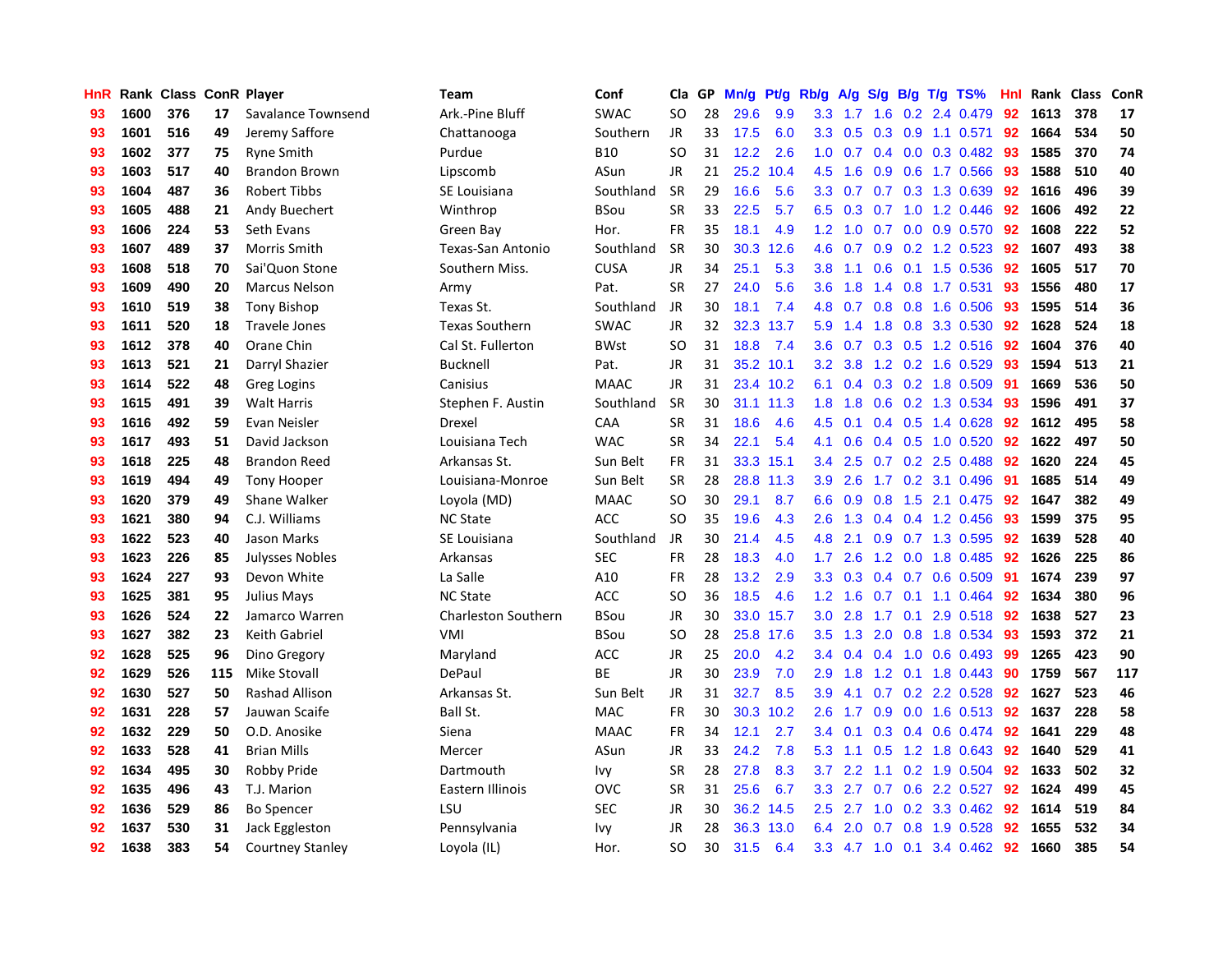| HnR |      | Rank Class ConR Player |    |                        | Team                       | Conf            | Cla           | <b>GP</b> | Mn/g | <b>Pt/g</b> | Rb/g             | A/g |                  |     | S/g B/g T/g TS%           | Hnl | Rank | <b>Class</b> | <b>ConR</b> |
|-----|------|------------------------|----|------------------------|----------------------------|-----------------|---------------|-----------|------|-------------|------------------|-----|------------------|-----|---------------------------|-----|------|--------------|-------------|
| 92  | 1639 | 230                    | 89 | Ray Penn               | Oklahoma St.               | B <sub>12</sub> | <b>FR</b>     | 19        | 30.5 | 7.8         | 1.7              | 3.0 | 0.5              |     | 0.0 1.8 0.485             | 106 | 907  | 110          | 71          |
| 92  | 1640 | 531                    | 41 | <b>Bryce Webster</b>   | Cal St. Fullerton          | <b>BWst</b>     | <b>JR</b>     | 31        | 23.5 | 7.1         | 4.9              | 0.3 |                  |     | 0.3 0.7 1.1 0.622 92      |     | 1630 | 525          | 41          |
| 92  | 1641 | 497                    | 94 | <b>Brenton Butler</b>  | Fordham                    | A10             | <b>SR</b>     | 28        | 34.3 | 16.5        | 3.1              | 2.4 |                  |     | $0.9$ $0.0$ 2.2 $0.462$   | -91 | 1682 | 512          | 98          |
| 92  | 1642 | 384                    | 24 | Kenny Mitchell         | <b>Charleston Southern</b> | BSou            | SO            | 30        | 21.6 | 8.5         | 4.5              | 0.8 |                  |     | $0.8$ 0.9 1.4 0.563       | 92  | 1656 | 384          | 24          |
| 92  | 1643 | 231                    | 95 | Demitrius Conger       | St. Bonaventure            | A10             | <b>FR</b>     | 26        | 11.2 | 3.6         | $2.7^{\circ}$    | 0.7 |                  |     | 0.5 0.2 1.2 0.468         | 92  | 1636 | 227          | 94          |
| 92  | 1644 | 385                    | 44 | Joshua Jones           | Eastern Kentucky           | <b>OVC</b>      | <b>SO</b>     | 32        | 29.9 | 8.9         | 2.2              | 2.5 |                  |     | 1.0 0.3 1.4 0.551         | 93  | 1598 | 374          | 44          |
| 92  | 1645 | 498                    | 42 | <b>Stephan Gilling</b> | Long Beach St.             | <b>BWst</b>     | <b>SR</b>     | 33        | 28.3 | 9.4         | 1.7 <sub>z</sub> | 0.8 |                  |     | $0.6$ 0.1 1.0 0.500       | 92  | 1645 | 505          | 42          |
| 92  | 1646 | 499                    | 22 | Dave Buchberger        | Lehigh                     | Pat.            | <b>SR</b>     | 32        | 23.3 | 6.3         | 2.8              | 1.7 |                  |     | $0.5$ 0.1 0.7 0.653       | 92  | 1635 | 503          | 22          |
| 92  | 1647 | 232                    | 60 | <b>Derrick Thomas</b>  | Drexel                     | CAA             | <b>FR</b>     | 32        | 24.9 | 6.4         | 2.6              | 1.8 | 1.0              |     | 0.2 1.2 0.405             | 92  | 1657 | 234          | 61          |
| 92  | 1648 | 500                    | 58 | Adam Fletcher          | Miami (OH)                 | <b>MAC</b>      | <b>SR</b>     | 30        | 26.6 | 6.6         | 4.5              | 0.6 |                  |     | $0.4$ 0.5 1.6 0.525       | -93 | 1582 | 487          | 56          |
| 92  | 1649 | 233                    | 51 | <b>Trey Finn</b>       | Arkansas St.               | Sun Belt        | <b>FR</b>     | 30        | 31.6 | 7.8         | 6.5              | 1.9 |                  |     | 1.3 0.2 1.7 0.509 92      |     | 1644 | 231          | 47          |
| 92  | 1650 | 386                    | 67 | Garrett Sim            | Oregon                     | P12             | SO.           | 32        | 15.4 | 4.2         | $1.7^{\circ}$    | 1.0 |                  |     | $0.5$ 0.1 0.8 0.489       | -91 | 1672 | 388          | 68          |
| 92  | 1651 | 532                    | 35 | DeAngelo Jones         | Northern Arizona           | <b>BSky</b>     | <b>JR</b>     | 24        | 19.6 | 8.6         | 2.9              | 1.0 | 1.0              | 0.1 | 2.1 0.572 91              |     | 1667 | 535          | 36          |
| 92  | 1652 | 501                    | 23 | Josh Miller            | Army                       | Pat.            | <b>SR</b>     | 29        | 29.8 | 8.2         | 4.4              | 3.5 | 1.5              |     | 0.1 2.8 0.472 92          |     | 1642 | 504          | 23          |
| 92  | 1653 | 502                    | 32 | Jordan Gibson          | Yale                       | Ivy             | <b>SR</b>     | 23        | 24.6 | 7.8         | 4.1              | 1.3 |                  |     | 1.3 0.9 1.3 0.523         | 93  | 1563 | 482          | 29          |
| 92  | 1654 | 387                    | 26 | Chris De La Rosa       | <b>UMBC</b>                | <b>AEC</b>      | SO            | 30        | 33.6 | 11.7        | 2.6              | 5.1 | 1.1              |     | $0.0$ 2.3 $0.493$         | 92  | 1665 | 386          | 27          |
| 92  | 1655 | 234                    | 71 | Donte Medder           | Tulsa                      | <b>CUSA</b>     | <b>FR</b>     | 34        | 12.9 | 5.0         | 0.8              | 1.1 | 0.6              |     | 0.0 1.3 0.565             | 92  | 1661 | 235          | 71          |
| 92  | 1656 | 235                    | 97 | Noel Johnson           | Clemson                    | <b>ACC</b>      | <b>FR</b>     | 32        | 14.8 | 4.8         | 1.9              | 0.8 |                  |     | $0.4$ 0.2 1.2 0.474       | 92  | 1643 | 230          | 97          |
| 92  | 1657 | 503                    | 52 | Anthony Thomas         | Boise St.                  | <b>WAC</b>      | <b>SR</b>     | 32        | 30.7 | 7.6         | 3.0 <sub>2</sub> | 3.8 |                  |     | 1.6 0.0 2.7 0.481         | 92  | 1658 | 508          | 52          |
| 92  | 1658 | 236                    | 27 | Ferg Myrick            | New Hampshire              | <b>AEC</b>      | <b>FR</b>     | 25        | 14.4 | 7.6         | 2.6              | 0.2 |                  |     | $0.5$ 0.4 1.6 0.509       | 93  | 1578 | 219          | 24          |
| 92  | 1659 | 533                    | 96 | Hashim Bailey          | Massachusetts              | A10             | JR            | 27        | 12.3 | 2.5         | 4.7              | 0.1 |                  |     | $0.2$ $0.9$ $1.0$ $0.447$ | 92  | 1654 | 531          | 96          |
| 92  | 1660 | 534                    | 50 | Zach Urbanus           | Citadel                    | Southern        | <b>JR</b>     | 32        | 36.0 | 10.6        | 3.0              | 2.4 |                  |     | 0.7 0.0 1.4 0.555         | 91  | 1683 | 541          | 51          |
| 92  | 1661 | 535                    | 43 | Will Taylor            | Cal Poly                   | <b>BWst</b>     | JR            | 31        | 16.8 | 4.9         | 5.0              | 0.5 | 0.9              |     | 0.3 1.1 0.465             | 90  | 1731 | 553          | 44          |
| 92  | 1662 | 388                    | 59 | Mike Douglas           | Western Michigan           | MAC             | <b>SO</b>     | 33        | 27.4 | 3.9         | 2.0              | 4.5 | 1.0              | 0.1 | 2.5 0.437                 | 91  | 1668 | 387          | 60          |
| 92  | 1663 | 536                    | 28 | Jay Couisnard          | <b>UMKC</b>                | Summit          | JR            | 30        | 31.4 | 14.0        | 4.5              | 1.9 | 1.0              |     | 0.4 2.3 0.496             | 92  | 1659 | 533          | 28          |
| 92  | 1664 | 504                    | 55 | <b>Eulis Stephens</b>  | Detroit                    | Hor.            | <b>SR</b>     | 32        | 13.6 | 3.6         | 2.0              | 0.6 |                  |     | $0.4$ 0.2 0.6 0.545       | 92  | 1663 | 509          | 55          |
| 92  | 1665 | 389                    | 25 | C.J. Reed              | Bethune-Cookman            | <b>MEAC</b>     | <sub>SO</sub> | 33        | 37.5 | 15.8        | 3.9              | 4.2 |                  |     | 1.4 0.1 3.8 0.457 91      |     | 1680 | 390          | 25          |
| 92  | 1666 | 505                    | 61 | <b>Cornelius Vines</b> | Hofstra                    | <b>CAA</b>      | <b>SR</b>     | 33        | 29.1 | 8.2         | 3.3 <sub>2</sub> | 2.3 |                  |     | 1.2 0.2 1.4 0.432 92      |     | 1625 | 500          | 59          |
| 92  | 1667 | 237                    | 51 | Devin Price            | Marist                     | <b>MAAC</b>     | <b>FR</b>     | 30        | 25.5 | 9.1         | 1.9              | 2.6 |                  |     | $0.8$ 0.0 1.9 0.495       | -91 | 1708 | 248          | 52          |
| 92  | 1668 | 537                    | 24 | Kyle Johnson           | Long Island U.             | <b>NEC</b>      | JR            | 31        | 30.3 | 11.5        | 6.6              | 1.1 |                  |     | 1.0 0.3 1.3 0.500         | -91 | 1678 | 539          | 25          |
| 92  | 1669 | 238                    | 51 | Josh Odem              | Chattanooga                | Southern        | <b>FR</b>     | 31        | 22.0 | 7.3         | 2.4              | 1.7 | 0.9 <sub>0</sub> |     | 0.2 1.4 0.545             | 90  | 1730 | 253          | 53          |
| 92  | 1670 | 506                    | 53 | <b>Robert Owens</b>    | San Jose St.               | <b>WAC</b>      | <b>SR</b>     | 31        |      | 28.0 10.5   | 2.2              | 1.2 |                  |     | $0.5$ 0.1 1.2 0.569       | -91 | 1687 | 516          | 54          |
| 92  | 1671 | 507                    | 26 | <b>Marcus Neal</b>     | Delaware St.               | <b>MEAC</b>     | <b>SR</b>     | 29        | 33.6 | 13.7        | 4.3              | 1.4 |                  |     | $0.4$ 0.2 2.1 0.504       | -91 | 1717 | 521          | 27          |
| 92  | 1672 | 239                    | 97 | David Pellom           | George Washington          | A10             | <b>FR</b>     | 30        | 15.0 | 2.9         | 3.3 <sub>2</sub> | 0.8 |                  |     | $0.7$ $0.2$ 1.2 $0.515$   | 92  | 1653 | 233          | 95          |
| 92  | 1673 | 390                    | 41 | DeShawn Patterson      | SE Louisiana               | Southland       | <b>SO</b>     | 31        | 23.4 | 5.6         | 3.0 <sub>2</sub> | 3.0 | $1.7^{\circ}$    |     | 0.2 1.8 0.549             | -91 | 1695 | 393          | 41          |
| 92  | 1674 | 538                    | 40 | Moustapha Diarra       | San Francisco              | <b>WCC</b>      | <b>JR</b>     | 30        | 15.1 | 6.2         | 3.0 <sub>2</sub> | 0.1 |                  |     | 0.2 0.6 1.1 0.523 91      |     | 1702 | 546          | 40          |
| 92  | 1675 | 508                    | 98 | Yves Mekongo Mbala     | La Salle                   | A10             | <b>SR</b>     | 24        | 35.6 | 11.0        | 5.5 <sub>1</sub> | 1.7 |                  |     | $0.5$ $0.5$ 2.7 $0.500$   | 96  | 1416 | 440          | 83          |
| 92  | 1676 | 509                    | 52 | Corey Godzinski        | Wofford                    | Southern        | SR            | 32        | 12.7 | 3.6         | 1.9              | 0.6 |                  |     | 0.3 0.1 0.3 0.470         | 92  | 1623 | 498          | 49          |
| 92  | 1677 | 510                    | 62 | Miklos Szabo           | Hofstra                    | CAA             | <b>SR</b>     | 34        | 18.5 | 6.5         | 4.7              | 0.3 |                  |     | $0.4$ 0.3 1.1 0.524       | 91  | 1675 | 511          | 62          |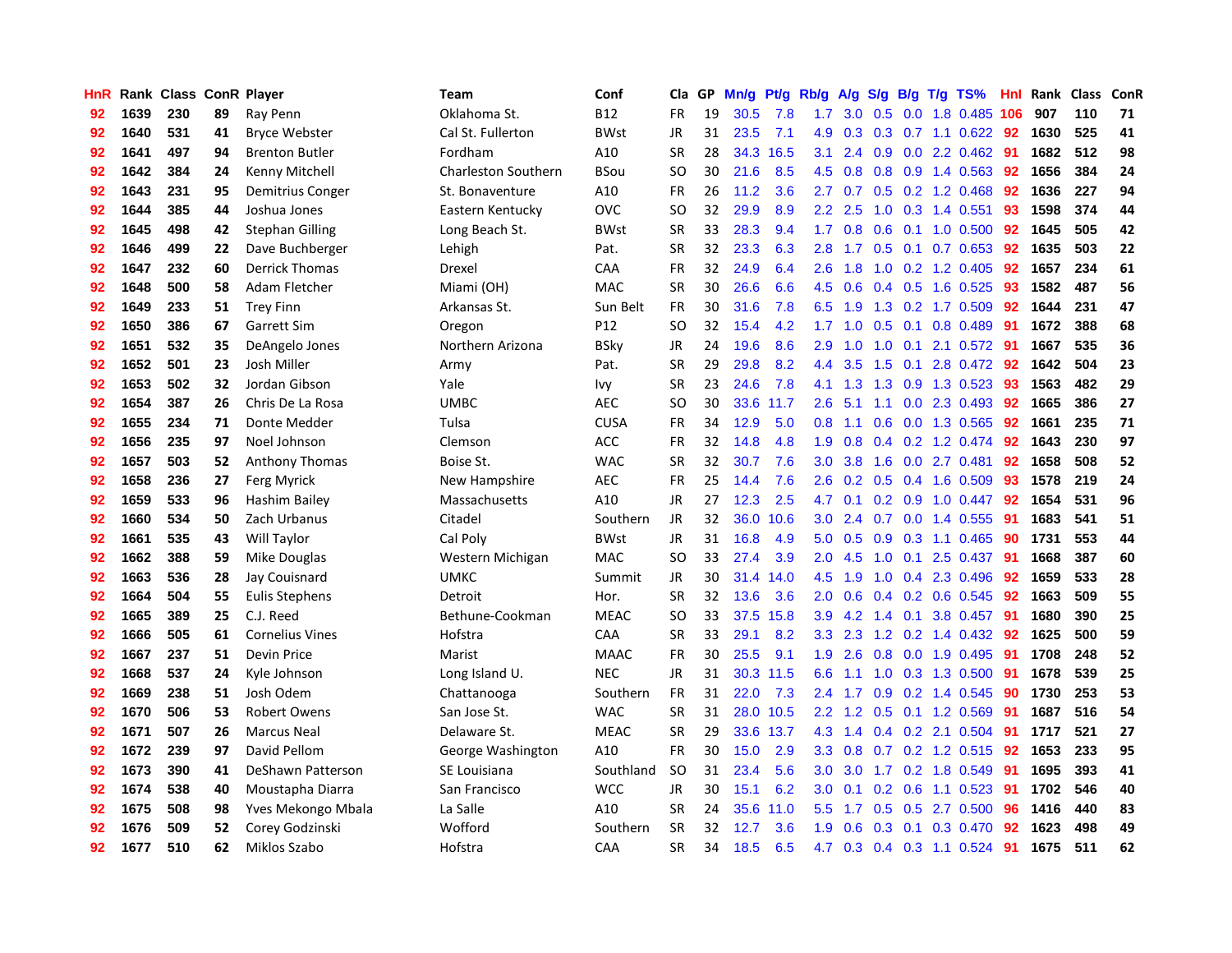| HnR |      | Rank Class ConR Player |     |                        | <b>Team</b>         | Conf        | Cla           | GP | Mn/g | Pt/g | Rb/g             | A/g     | S/g              |     | $B/g$ T/g TS%             | Hnl |      | Rank Class | ConR |
|-----|------|------------------------|-----|------------------------|---------------------|-------------|---------------|----|------|------|------------------|---------|------------------|-----|---------------------------|-----|------|------------|------|
| 91  | 1678 | 240                    | 45  | <b>Martell Buie</b>    | Tennessee St.       | OVC         | <b>FR</b>     | 28 | 11.9 | 4.0  | 1.3              | 1.1     | 1.1              |     | $0.0$ 1.2 0.544           | 91  | 1689 | 241        | 47   |
| 91  | 1679 | 539                    | 90  | Levi Knutson           | Colorado            | <b>B12</b>  | JR            | 23 | 12.7 | 3.5  | 1.6              | 0.7     |                  |     | $0.5$ 0.0 0.4 0.540       | 93  | 1601 | 515        | 90   |
| 91  | 1680 | 391                    | 36  | Josh Lepley            | Northern Arizona    | <b>BSky</b> | <sub>SO</sub> | 28 | 14.4 | 5.3  | 3.8              | 0.5     |                  |     | $0.4$ 0.8 1.4 0.571       | 91  | 1714 | 397        | 38   |
| 91  | 1681 | 540                    | 52  | Cliff Dixon            | Western Kentucky    | Sun Belt    | JR            | 33 | 14.8 | 4.8  |                  | 4.3 0.5 |                  |     | $0.5$ 0.2 1.2 0.455       | 90  | 1735 | 555        | 54   |
| 91  | 1682 | 241                    | 53  | Javier Carter          | South Alabama       | Sun Belt    | FR            | 32 | 15.4 | 4.2  | 3.5              | 0.2     |                  |     | $0.4$ 1.0 0.8 0.513       | -91 | 1712 | 249        | 51   |
| 91  | 1683 | 511                    | 41  | Dontae Bryant          | San Francisco       | <b>WCC</b>  | <b>SR</b>     | 30 | 27.4 | 4.1  | 4.1              | 3.8     | 1.2              | 0.1 | 2.1 0.435                 | 91  | 1720 | 522        | 41   |
| 91  | 1684 | 512                    | 56  | DeAndre Mays           | Youngstown St.      | Hor.        | <b>SR</b>     | 30 | 31.6 | 14.2 | 3.3              | 3.4     |                  |     | 0.9 0.3 3.0 0.464         | -91 | 1686 | 515        | 57   |
| 91  | 1685 | 242                    | 44  | Allen Huddleston       | Pacific             | <b>BWst</b> | <b>FR</b>     | 35 | 14.7 | 5.5  | 1.7              | 0.6     | 0.5              |     | $0.1$ 0.8 0.473           | 91  | 1679 | 240        | 43   |
| 91  | 1686 | 541                    | 63  | Ahmad Grant            | NC-Wilmington       | CAA         | <b>JR</b>     | 31 | 21.8 | 8.1  | 2.2              | 1.0     | 0.3              |     | 0.6 1.3 0.515             | -90 | 1747 | 561        | 64   |
| 91  | 1687 | 392                    | 8   | <b>Jared Maree</b>     | Texas-Pan American  | GWC         | <sub>SO</sub> | 32 | 25.8 | 9.9  | 3.7              | 1.3     |                  |     | $0.8$ 0.3 1.4 0.532       | -91 | 1677 | 389        | 9    |
| 91  | 1688 | 542                    | 29  | <b>Clint Sargent</b>   | South Dakota St.    | Summit      | JR            | 30 | 29.1 | 12.8 |                  |         |                  |     | 2.7 1.1 0.5 0.1 1.1 0.579 | -91 | 1692 | 543        | 29   |
| 91  | 1689 | 393                    | 54  | Luiz Toledo            | Idaho               | <b>WAC</b>  | <b>SO</b>     | 29 | 24.0 | 7.4  | 4.0              | 0.6     |                  |     | $0.7$ 0.1 1.8 0.621       | 92  | 1652 | 383        | 51   |
| 91  | 1690 | 243                    | 116 | Duke Mondy             | Providence          | ВE          | FR            | 31 | 13.5 | 3.4  | 2.0              | 1.2     |                  |     | 1.1 0.1 0.7 0.443         | -91 | 1696 | 243        | 114  |
| 91  | 1691 | 394                    | 19  | <b>Tramaine Butler</b> | Alabama St.         | <b>SWAC</b> | <b>SO</b>     | 31 | 28.3 | 10.4 | 4.9              | 2.3     | 1.8              |     | $0.3$ 2.5 0.463           | 90  | 1748 | 403        | 20   |
| 91  | 1692 | 244                    | 68  | <b>Kevin Parrom</b>    | Arizona             | P12         | <b>FR</b>     | 17 | 20.9 | 4.6  | 4.2              | 1.7     |                  |     | $0.6$ $0.2$ $1.2$ $0.433$ | -97 | 1382 | 178        | 63   |
| 91  | 1693 | 513                    | 64  | Johnny Wolf            | NC-Wilmington       | CAA         | <b>SR</b>     | 31 | 26.7 | 7.9  | 2.2              | 2.2     | 0.5              |     | 0.1 1.8 0.550             | 90  | 1750 | 532        | 65   |
| 91  | 1694 | 514                    | 37  | Jack McGillis          | Montana             | <b>BSky</b> | <b>SR</b>     | 30 | 20.4 | 5.4  | 3.4              | 1.2     | 0.6              |     | 0.3 1.0 0.485             | 92  | 1651 | 507        | 35   |
| 91  | 1695 | 515                    | 13  | <b>Trent Blakley</b>   | Cal St. Bakersfield | Ind.        | <b>SR</b>     | 29 | 33.9 | 15.2 | 4.5              | 0.5     |                  |     | 0.7 0.3 1.2 0.480         | 91  | 1710 | 518        | 13   |
| 91  | 1696 | 245                    | 70  | Aaron Hawley           | Drake               | <b>MVC</b>  | <b>FR</b>     | 33 | 12.3 | 4.7  | 2.0 <sub>1</sub> |         |                  |     | 0.2 0.4 0.1 0.6 0.512 91  |     | 1693 | 242        | 72   |
| 91  | 1697 | 543                    | 52  | Julius Coles           | Canisius            | <b>MAAC</b> | <b>JR</b>     | 31 | 32.5 | 13.6 | 4.6              |         |                  |     | 1.2 0.7 0.2 2.3 0.489     | 90  | 1741 | 558        | 53   |
| 91  | 1698 | 246                    | 87  | Skylar McBee           | Tennessee           | SEC         | <b>FR</b>     | 33 | 13.1 | 3.4  | 1.2              | 0.5     |                  |     | $0.5$ 0.0 0.5 0.502 92    |     | 1666 | 237        | 87   |
| 91  | 1699 | 395                    | 27  | Kwame Morgan           | Hampton             | <b>MEAC</b> | <b>SO</b>     | 27 | 17.0 | 7.4  | 2.5              | 0.6     | 0.6              |     | $0.0$ 0.6 0.510           | 91  | 1690 | 391        | 26   |
| 91  | 1700 | 544                    | 38  | Duro Bjegovic          | Sacramento St.      | <b>BSky</b> | JR            | 28 | 18.4 | 7.4  | 4.0              | 0.6     |                  |     | 0.3 0.1 1.3 0.579         | 91  | 1673 | 537        | 37   |
| 91  | 1701 | 247                    | 25  | <b>Antwan Burrus</b>   | Liberty             | <b>BSou</b> | <b>FR</b>     | 30 | 16.7 | 6.7  | 4.0              | 0.5     |                  |     | $0.2$ 0.9 1.1 0.555       | 91  | 1697 | 244        | 25   |
| 91  | 1702 | 396                    | 20  | Casey Cantey           | Alabama A&M         | SWAC        | SO            | 27 | 24.5 | 12.0 | 4.1              | 1.1     | 1.9              |     | 0.7 2.5 0.470             | -91 | 1709 | 396        | 19   |
| 91  | 1703 | 397                    | 46  | <b>Terrance Hill</b>   | Morehead St.        | OVC         | <b>SO</b>     | 34 | 20.5 | 7.9  | 1.8              | 1.1     |                  |     | 0.7 0.0 1.4 0.519         | 91  | 1691 | 392        | 48   |
| 91  | 1704 | 516                    | 42  | Mitch Rueter           | Central Arkansas    | Southland   | <b>SR</b>     | 30 | 29.9 | 13.1 | 5.1              | 1.1     |                  |     | $0.7$ 0.4 2.2 0.556       | 90  | 1723 | 524        | 42   |
| 91  | 1705 | 248                    | 91  | Steven Pledger         | Oklahoma            | <b>B12</b>  | <b>FR</b>     | 30 | 18.9 | 6.2  | 1.5              | 0.6     |                  |     | $0.4$ 0.2 0.8 0.534       | -90 | 1725 | 251        | 91   |
| 91  | 1706 | 545                    | 30  | <b>Michael Tveidt</b>  | North Dakota St.    | Summit      | JR            | 29 | 34.4 | 15.7 | 5.6              | 1.5     |                  |     | 1.2 0.4 2.1 0.497         | -91 | 1701 | 545        | 31   |
| 91  | 1707 | 546                    | 76  | Andrew Jones           | Penn St.            | <b>B10</b>  | <b>JR</b>     | 31 | 24.8 | 6.0  | 5.1              | 0.4     |                  |     | 0.2 0.3 1.3 0.548         | -91 | 1704 | 547        | 76   |
| 91  | 1708 | 517                    | 72  | <b>Eric Vianney</b>    | Tulane              | <b>CUSA</b> | <b>SR</b>     | 25 | 13.7 | 3.2  | 1.6              | 1.1     | 0.9 <sub>0</sub> |     | $0.0$ 0.9 0.519           | 90  | 1746 | 530        | 73   |
| 91  | 1709 | 249                    | 25  | Ed Waite               | Monmouth            | <b>NEC</b>  | <b>FR</b>     | 31 | 20.6 | 9.0  | 5.2              | 1.3     |                  |     | 1.1 0.1 2.1 0.459         | 89  | 1778 | 259        | 29   |
| 91  | 1710 | 398                    | 31  | Jeremy Mixon           | <b>IPFW</b>         | Summit      | <b>SO</b>     | 26 | 15.2 | 7.3  | 1.5              | 1.1     | 0.6              |     | $0.2$ 1.2 0.485           | 91  | 1699 | 394        | 30   |
| 91  | 1711 | 547                    | 26  | Jean Cajou             | Mount St. Mary's    | <b>NEC</b>  | <b>JR</b>     | 31 | 32.2 | 9.8  | 4.0              | 1.7     | 0.9              |     | 0.3 1.7 0.475             | 89  | 1771 | 572        | 28   |
| 91  | 1712 | 548                    | 28  | Morgan Sabia           | Hartford            | <b>AEC</b>  | <b>JR</b>     | 30 | 35.5 | 11.7 | 6.1              | 1.0     | 1.0              |     | 1.0 1.4 0.506             | 90  | 1754 | 564        | 30   |
| 91  | 1713 | 518                    | 24  | Jeff Kari              | Lafayette           | Pat.        | <b>SR</b>     | 32 | 26.9 | 9.7  | 2.8              | 2.4     |                  |     | 1.2 0.1 1.5 0.569         | -91 | 1713 | 519        | 24   |
| 91  | 1714 | 549                    | 77  | Andrew Ott             | Penn St.            | <b>B10</b>  | JR            | 29 | 10.6 | 3.1  | 2.0 <sub>1</sub> | 0.2     |                  |     | 0.2 0.1 0.6 0.586         | -91 | 1705 | 548        | 77   |
| 91  | 1715 | 250                    | 42  | Ridge Graham           | Stetson             | ASun        | <b>FR</b>     | 29 | 27.7 | 12.0 | 6.0              | 0.8     | 1.3              |     | 0.5 2.8 0.472             | 90  | 1729 | 252        | 42   |
| 91  | 1716 | 550                    | 98  | Will Sherrill          | Virginia            | <b>ACC</b>  | <b>JR</b>     | 30 | 15.4 | 3.0  | 3.0 <sub>2</sub> | 0.5     |                  |     | $0.5$ 0.1 0.6 0.459       | 90  | 1742 | 559        | 99   |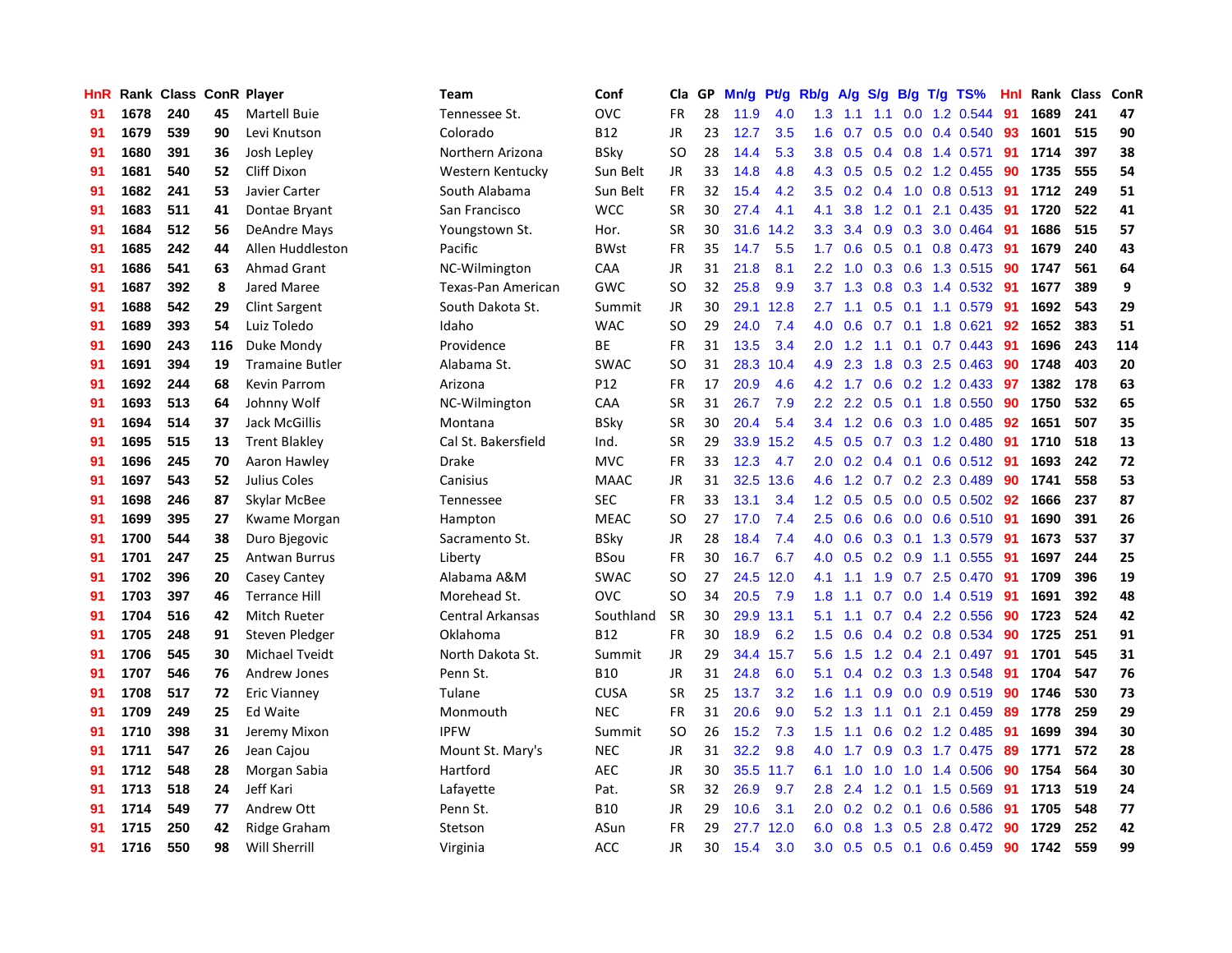| HnR |      | Rank Class ConR Player |    |                        | <b>Team</b>         | Conf        | Cla       | GP | Mn/g | Pt/g      | Rb/g | A/g           |     |     | S/g B/g T/g TS%           | Hnl | Rank | Class | <b>ConR</b> |
|-----|------|------------------------|----|------------------------|---------------------|-------------|-----------|----|------|-----------|------|---------------|-----|-----|---------------------------|-----|------|-------|-------------|
| 91  | 1717 | 551                    | 54 | Jeremy Thomas          | Arkansas St.        | Sun Belt    | JR        | 29 | 16.1 | 4.4       | 2.9  | 0.5           | 0.2 | 0.4 | $0.7$ $0.626$             | 90  | 1722 | 551   | 53          |
| 91  | 1718 | 399                    | 65 | Julius Wells           | James Madison       | CAA         | <b>SO</b> | 33 |      | 36.7 16.3 | 5.1  |               |     |     | 2.2 0.9 0.1 3.2 0.508     | -88 | 1861 | 429   | 67          |
| 91  | 1719 | 552                    | 47 | <b>Benzor Simmons</b>  | Tennessee-Martin    | OVC         | JR        | 29 | 27.0 | 13.6      | 5.2  | 0.6           |     |     | $0.8$ 0.2 2.1 0.523       | -88 | 1855 | 599   | 55          |
| 91  | 1720 | 400                    | 71 | <b>Nick Evans</b>      | Southern Illinois   | <b>MVC</b>  | SO.       | 21 | 15.7 | 5.4       | 3.1  | 0.2           |     |     | $0.2$ 0.9 1.2 0.538       | 92  | 1615 | 379   | 71          |
| 91  | 1721 | 401                    | 48 | <b>Wil Peters</b>      | Tennessee St.       | OVC         | <b>SO</b> | 32 | 30.1 | 9.6       | 2.5  | 3.1           | 1.0 |     | $0.0$ 1.8 $0.522$         | 90  | 1765 | 405   | 52          |
| 91  | 1722 | 553                    | 27 | Shawn Atupem           | Mount St. Mary's    | <b>NEC</b>  | JR        | 31 | 27.7 | 10.7      | 3.5  | 1.4           | 0.8 |     | 0.5 2.1 0.505             | 89  | 1785 | 578   | 30          |
| 91  | 1723 | 554                    | 53 | <b>Rory Spencer</b>    | Georgia Southern    | Southern    | JR        | 32 | 23.4 | 9.8       | 4.6  | 0.7           |     |     | 0.5 1.9 2.2 0.538         | -90 | 1736 | 556   | 55          |
| 91  | 1724 | 555                    | 54 | DeAntre Jefferson      | Chattanooga         | Southern    | JR        | 33 | 18.1 | 6.7       | 4.6  | 0.4           |     |     | $0.4$ 0.4 1.8 0.589       | 89  | 1783 | 577   | 59          |
| 91  | 1725 | 556                    | 32 | Antwone Snead          | <b>IPFW</b>         | Summit      | <b>JR</b> | 29 | 22.3 | 5.5       | 6.6  | 1.2           | 0.6 |     | 0.3 1.3 0.533             | -90 | 1737 | 557   | 33          |
| 91  | 1726 | 557                    | 53 | Daye Kaba              | Marist              | <b>MAAC</b> | JR        | 28 | 27.1 | 8.7       | 5.0  | 1.6           |     |     | 0.8 0.3 1.9 0.476 91      |     | 1688 | 542   | 51          |
| 91  | 1727 | 519                    | 57 | Sirlester Martin       | Youngstown St.      | Hor.        | <b>SR</b> | 30 | 24.8 | 9.9       | 5.1  | 0.7           |     |     | 0.4 0.6 1.3 0.486 90      |     | 1728 | 525   | 58          |
| 91  | 1728 | 251                    | 55 | <b>Colin Reddick</b>   | Furman              | Southern    | <b>FR</b> | 29 | 14.4 | 4.8       | 4.6  | 0.2           |     |     | $0.5$ 1.3 1.6 0.479       | -91 | 1715 | 250   | 52          |
| 91  | 1729 | 558                    | 39 | <b>Trevor Morris</b>   | Weber St.           | <b>BSky</b> | <b>JR</b> | 31 | 17.6 | 4.9       | 3.2  | 0.4           |     |     | $0.2$ 0.8 0.9 0.610       | -91 | 1718 | 550   | 40          |
| 91  | 1730 | 559                    | 49 | JaJuan Maxwell         | SE Missouri St.     | OVC         | <b>JR</b> | 27 | 13.9 | 5.4       | 3.1  | 0.4           | 0.6 |     | $0.4$ 0.9 0.527           | 91  | 1700 | 544   | 49          |
| 91  | 1731 | 252                    | 33 | Ledrick Eackles        | Oakland             | Summit      | FR        | 34 | 15.9 | 6.1       | 2.0  | 1.2           | 0.9 |     | 0.1 1.4 0.479             | -91 | 1706 | 246   | 32          |
| 91  | 1732 | 520                    | 45 | Sean Cunningham        | <b>UC Riverside</b> | <b>BWst</b> | <b>SR</b> | 29 | 25.4 | 6.2       | 3.0  | 3.0           | 0.9 |     | 0.3 1.9 0.507             | 90  | 1743 | 529   | 45          |
| 91  | 1733 | 521                    | 14 | Mike Boxley            | Seattle             | Ind.        | <b>SR</b> | 30 | 25.9 | 7.1       | 3.1  | 1.4           | 1.3 |     | 0.3 2.1 0.549             | 90  | 1721 | 523   | 14          |
| 91  | 1734 | 522                    | 40 | <b>Benny Valentine</b> | Eastern Washington  | <b>BSky</b> | <b>SR</b> | 27 | 20.1 | 8.2       | 1.8  | 2.7           | 0.9 |     | $0.0$ 1.9 0.494           | 91  | 1716 | 520   | 39          |
| 91  | 1735 | 253                    | 99 | Garrius Adams          | Miami (FL)          | <b>ACC</b>  | FR        | 32 | 16.9 | 3.8       | 2.1  | 0.6           |     |     | $0.7$ 0.2 0.8 0.457       | -91 | 1707 | 247   | 98          |
| 91  | 1736 | 560                    | 58 | Vance Cooksey          | Youngstown St.      | Hor.        | JR        | 30 | 18.7 | 5.3       | 2.3  | 2.0           |     |     | 1.1 0.1 1.6 0.530         | 90  | 1733 | 554   | 59          |
| 90  | 1737 | 523                    | 66 | <b>Trae Goldston</b>   | Georgia St.         | CAA         | <b>SR</b> | 32 | 26.2 | 10.3      | 1.8  | 0.9           |     |     | $0.7$ 0.1 1.2 0.521       | 90  | 1739 | 528   | 63          |
| 90  | 1738 | 561                    | 55 | <b>Gary Redus</b>      | South Alabama       | Sun Belt    | <b>JR</b> | 27 | 24.0 | 8.6       | 2.7  | 1.6           | 0.6 |     | 0.9 1.7 0.507             | 90  | 1744 | 560   | 55          |
| 90  | 1739 | 524                    | 59 | Zack Rebillot          | Youngstown St.      | Hor.        | <b>SR</b> | 22 | 13.0 | 3.1       | 3.2  | 0.4           |     |     | 0.3 0.5 0.5 0.648         | -91 | 1684 | 513   | 56          |
| 90  | 1740 | 402                    | 73 | <b>Frank Otis</b>      | SMU                 | <b>CUSA</b> | <b>SO</b> | 29 | 11.0 | 2.1       | 3.1  | 0.8           |     |     | $0.4$ 0.1 1.0 0.544       | 89  | 1801 | 413   | 75          |
| 90  | 1741 | 562                    | 34 | Zach Plackemeier       | <b>IPFW</b>         | Summit      | JR        | 31 | 36.1 | 8.6       | 2.9  | 3.5           | 1.3 |     | $0.2$ 2.4 0.511           | 90  | 1753 | 563   | 34          |
| 90  | 1742 | 563                    | 60 | <b>Scott Grote</b>     | Wright St.          | Hor.        | <b>JR</b> | 32 | 17.1 | 3.2       | 3.0  | 1.5           |     |     | 0.4 0.1 1.3 0.455         | 90  | 1752 | 562   | 60          |
| 90  | 1743 | 403                    | 56 | Drew Spradlin          | Elon                | Southern    | <b>SO</b> | 32 | 29.9 | 13.3      | 4.6  | 1.8           |     |     | $0.7$ 0.1 2.1 0.496       | 90  | 1751 | 404   | 56          |
| 90  | 1744 | 564                    | 33 | Asenso Ampim           | Columbia            | Ivy         | JR        | 21 | 20.1 | 7.0       | 5.0  |               |     |     | 0.7 1.1 0.4 1.9 0.465 92  |     | 1619 | 521   | 30          |
| 90  | 1745 | 565                    | 50 | Darius Cox             | Tennessee St.       | OVC         | JR        | 19 | 21.3 | 7.5       | 5.3  | 1.2           |     |     | 0.8 0.6 1.7 0.457 92      |     | 1650 | 530   | 46          |
| 90  | 1746 | 566                    | 43 | Coy Custer             | Lamar               | Southland   | <b>JR</b> | 32 | 18.9 | 6.1       | 4.0  | 0.9           |     |     | 0.3 1.5 0.9 0.550         | 90  | 1762 | 568   | 43          |
| 90  | 1747 | 404                    | 63 | Nate Garth             | <b>New Mexico</b>   | <b>MWC</b>  | <b>SO</b> | 34 | 15.6 | 4.1       | 1.2  | 1.6           |     |     | $0.3$ 0.0 0.9 0.467       | -91 | 1703 | 395   | 64          |
| 90  | 1748 | 405                    | 57 | <b>Ben Drayton</b>     | Georgia Southern    | Southern    | <b>SO</b> | 30 | 24.3 | 9.4       | 2.1  | $2.2^{\circ}$ |     |     | 1.2 0.0 1.5 0.519         | 90  | 1732 | 401   | 54          |
| 90  | 1749 | 254                    | 26 | Corey Law              | High Point          | <b>BSou</b> | <b>FR</b> | 30 | 23.5 | 8.9       | 6.6  | 0.6           | 0.8 |     | $0.5$ 1.5 0.513           | -90 | 1745 | 254   | 26          |
| 90  | 1750 | 525                    | 28 | Jeremy Baker           | Quinnipiac          | <b>NEC</b>  | <b>SR</b> | 32 | 27.4 | 8.7       | 4.6  | 1.3           |     |     | 0.7 0.2 1.3 0.548         | -90 | 1734 | 526   | 26          |
| 90  | 1751 | 255                    | 58 | <b>Willis Hall</b>     | Coll. of Charleston | Southern    | <b>FR</b> | 34 | 18.4 | 5.5       | 3.4  | 0.6           | 0.4 |     | 0.3 0.9 0.544             | -89 | 1768 | 257   | 58          |
| 90  | 1752 | 526                    | 99 | <b>Travis King</b>     | George Washington   | A10         | <b>SR</b> | 30 | 11.3 | 2.8       | 1.3  | 1.0           |     |     | $0.7$ $0.2$ $0.9$ $0.475$ | 90  | 1738 | 527   | 99          |
| 90  | 1753 | 567                    | 28 | Joe Davis              | Morgan St.          | <b>MEAC</b> | JR        | 37 | 14.4 | 7.2       | 1.5  | 1.0           |     |     | $0.4$ 0.1 1.3 0.493       | -90 | 1755 | 565   | 28          |
| 90  | 1754 | 568                    | 41 | Michael Taylor         | Montana             | BSky        | JR        | 29 | 15.8 | 4.2       | 1.3  | 0.8           |     |     | $0.6$ $0.0$ $0.7$ $0.637$ | 90  | 1726 | 552   | 41          |
| 90  | 1755 | 527                    | 46 | Mark Hill              | Cal St. Northridge  | <b>BWst</b> | <b>SR</b> | 30 | 24.4 | 8.0       | 1.9  |               |     |     | 2.3 1.4 0.1 1.8 0.479     | 89  | 1777 | 538   | 47          |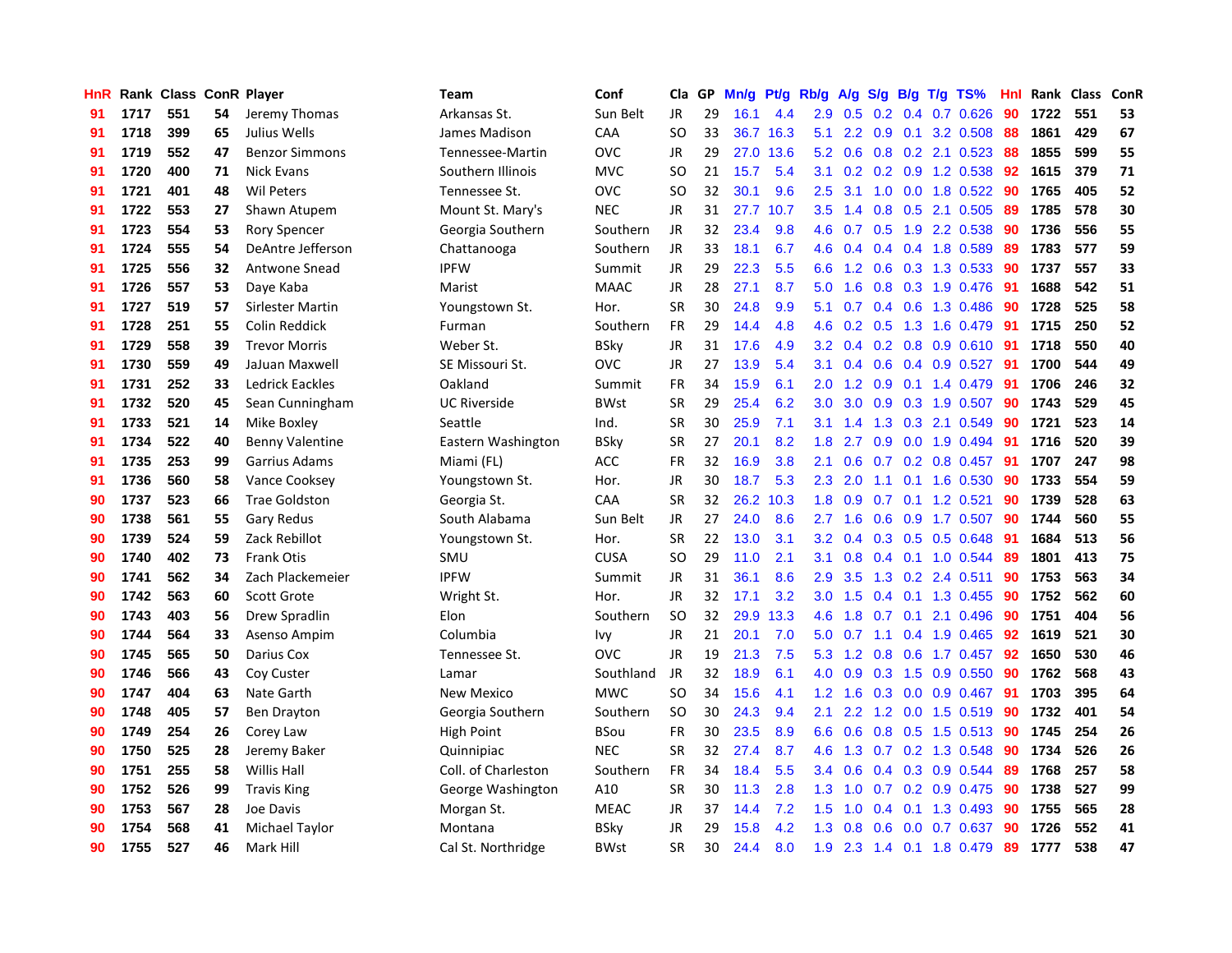| <b>HnR</b> |      | Rank Class ConR Player |     |                          | <b>Team</b>            | Conf        | Cla       | GP | Mn/g | Pt/g      | Rb/g             | A/g             | S/g           |     | $B/g$ T/g TS%            | Hnl  | Rank Class |     | ConR |
|------------|------|------------------------|-----|--------------------------|------------------------|-------------|-----------|----|------|-----------|------------------|-----------------|---------------|-----|--------------------------|------|------------|-----|------|
| 90         | 1756 | 406                    | 59  | Keegan Bell              | Chattanooga            | Southern    | <b>SO</b> | 33 | 29.7 | 7.6       | 3.1              | 4.8             | 0.9           | 0.0 | 2.8 0.481                | 89   | 1824       | 420 | 60   |
| 90         | 1757 | 569                    | 60  | Jay Higgins              | Eastern Michigan       | <b>MAC</b>  | JR        | 32 | 31.8 | 8.0       |                  | $3.3$ 2.2       |               |     | 0.9 0.1 1.5 0.455        | -89  | 1794       | 580 | 62   |
| 90         | 1758 | 528                    | 51  | Amadou Mbodji            | Jacksonville St.       | <b>OVC</b>  | <b>SR</b> | 27 | 19.7 | 5.7       | 5.3              | 0.6             |               |     | 0.4 1.8 0.9 0.590        | 90   | 1760       | 534 | 51   |
| 90         | 1759 | 407                    | 61  | Michael Fakuade          | Northern Illinois      | MAC         | SO        | 30 | 11.6 | 3.5       |                  | $3.0 \quad 0.3$ |               |     | $0.3$ 1.0 0.8 0.430      | -89  | 1822       | 419 | 64   |
| 90         | 1760 | 408                    | 15  | Nick Chasten             | <b>NC Central</b>      | Ind.        | <b>SO</b> | 29 | 29.2 | 10.0      | 6.0              | 1.2             |               |     | 1.7 0.7 1.9 0.490        | 89   | 1818       | 418 | 17   |
| 90         | 1761 | 529                    | 29  | Ryan Litke               | Sacred Heart           | <b>NEC</b>  | <b>SR</b> | 29 | 27.4 | 13.8      | 4.1              | 1.8             | 1.1           | 0.1 | 2.7 0.565                | 89   | 1788       | 540 | 31   |
| 90         | 1762 | 570                    | 44  | J.B. Conley              | Texas St.              | Southland   | JR        | 30 | 19.1 | 9.1       | 3.5              | 0.6             |               |     | 0.6 0.2 1.6 0.546        | -89  | 1766       | 571 | 45   |
| 90         | 1763 | 571                    | 29  | Dane DiLiegro            | New Hampshire          | <b>AEC</b>  | JR        | 30 | 28.3 | 8.9       | 8.1              | 0.5             |               |     | $0.2$ 0.2 2.3 0.517      | -89  | 1780       | 575 | 33   |
| 90         | 1764 | 256                    | 52  | <b>Marland Smith</b>     | SE Missouri St.        | <b>OVC</b>  | FR        | 30 | 27.2 | 10.8      |                  | $3.1 \quad 1.5$ | 0.9           |     | $0.1$ 1.7 0.502          | -89  | 1816       | 267 | 53   |
| 90         | 1765 | 572                    | 45  | <b>Stephan Martin</b>    | McNeese St.            | Southland   | JR        | 30 | 21.8 | 9.9       | 2.0 <sub>1</sub> | 1.7             | 1.4           | 0.1 | 2.0 0.536                | -89  | 1782       | 576 | 47   |
| 90         | 1766 | 409                    | 54  | Sean Crawford            | Fairfield              | <b>MAAC</b> | <b>SO</b> | 33 | 17.1 | 4.9       | 1.8              |                 |               |     | 1.2 0.7 0.1 0.9 0.497 89 |      | 1792       | 411 | 55   |
| 90         | 1767 | 410                    | 30  | <b>Chauncey Gilliam</b>  | <b>UMBC</b>            | <b>AEC</b>  | <b>SO</b> | 29 |      | 29.3 13.3 |                  | $3.7 \quad 1.3$ |               |     | 1.5 0.3 2.0 0.538        | -90  | 1740       | 402 | 29   |
| 90         | 1768 | 573                    | 46  | Ryan White               | Texas St.              | Southland   | JR        | 28 |      | 28.0 10.6 | 3.2              | 3.8             |               |     | 1.4 0.0 3.5 0.534        | -90  | 1764       | 570 | 44   |
| 90         | 1769 | 411                    | 35  | <b>Trey McCorkle</b>     | <b>IPFW</b>            | Summit      | <b>SO</b> | 29 | 19.8 | 6.5       | 4.3              | 0.6             | $0.4^{\circ}$ |     | 0.6 1.3 0.578            | -89  | 1786       | 410 | 35   |
| 90         | 1770 | 574                    | 21  | <b>Donald Qualls</b>     | Grambling              | <b>SWAC</b> | JR        | 27 | 33.4 | 15.2      | $2.2^{\circ}$    | 1.9             | 1.6           |     | $0.0$ 1.7 $0.516$        | -89  | 1799       | 583 | 21   |
| 90         | 1771 | 530                    | 56  | Lamar Roberson           | Louisiana-Lafayette    | Sun Belt    | <b>SR</b> | 25 | 18.2 | 5.0       | 2.9 <sup>°</sup> | 1.5             | 1.0           |     | $0.6$ 1.1 $0.482$        | -89  | 1767       | 535 | 56   |
| 90         | 1772 | 531                    | 55  | <b>Brandon Adams</b>     | Hawaii                 | <b>WAC</b>  | <b>SR</b> | 30 | 22.9 | 8.0       | 5.2              | 0.7             | 0.3           |     | $0.3$ 1.4 0.541          | 89   | 1807       | 545 | 55   |
| 90         | 1773 | 532                    | 47  | Zack Atkinson            | UC Irvine              | <b>BWst</b> | <b>SR</b> | 30 | 17.9 | 5.6       | 3.6 <sup>°</sup> | 0.2             | 0.3           |     | 1.3 0.7 0.533            | -89  | 1791       | 541 | 48   |
| 90         | 1774 | 575                    | 43  | Jeff Smith               | Mercer                 | ASun        | JR        | 33 | 33.3 | 11.6      | 2.5              | 3.6             |               |     | 0.8 0.1 3.2 0.531        | 89   | 1795       | 581 | 43   |
| 90         | 1775 | 412                    | 31  | Kyrie Sutton             | Binghamton             | <b>AEC</b>  | <b>SO</b> | 27 | 14.7 | 6.2       | 3.1              |                 |               |     | 0.2 0.3 0.9 1.4 0.571    | -90  | 1724       | 399 | 28   |
| 90         | 1776 | 533                    | 64  | <b>Travis Busch</b>      | Colorado St.           | <b>MWC</b>  | <b>SR</b> | 25 | 18.6 | 5.6       | $2.2^{\circ}$    | 0.8             |               |     | $0.7$ 0.1 1.0 0.458      | -91  | 1694       | 517 | 63   |
| 90         | 1777 | 534                    | 16  | Patrick Hardy            | Savannah St.           | Ind.        | <b>SR</b> | 24 | 28.2 | 7.2       | 3.0 <sub>1</sub> | 2.4             | 1.5           |     | $0.2$ 2.0 $0.542$        | -89  | 1772       | 536 | 15   |
| 90         | 1778 | 257                    | 72  | Ned Cox                  | Evansville             | <b>MVC</b>  | <b>FR</b> | 27 | 22.4 | 7.7       | 1.7 <sub>z</sub> | 2.1             | 0.3           |     | 0.0 1.4 0.528            | 89   | 1806       | 264 | 77   |
| 90         | 1779 | 413                    | 44  | Carter Cook              | <b>USC Upstate</b>     | ASun        | <b>SO</b> | 29 | 21.1 | 6.8       | $3.4^{\circ}$    | 1.7             |               |     | 1.1 0.0 1.7 0.538        | -89  | 1817       | 417 | 46   |
| 90         | 1780 | 576                    | 60  | <b>Brandon Evans</b>     | NC-Greensboro          | Southern    | JR        | 29 | 19.8 | 8.5       | 4.3              | 0.8             | $0.4^{\circ}$ |     | $0.0$ 2.0 0.471          | 90   | 1757       | 566 | 57   |
| 89         | 1781 | 535                    | 9   | <b>Wendell Preadom</b>   | <b>Houston Baptist</b> | GWC         | <b>SR</b> | 33 | 32.7 | 13.8      | 4.9              | 1.8             | $1.4^{\circ}$ | 0.1 | 2.0 0.531                | 88   | 1829       | 551 | 10   |
| 89         | 1782 | 414                    | 62  | <b>Titus Robinson</b>    | <b>Buffalo</b>         | <b>MAC</b>  | SO        | 30 | 17.8 | 5.8       | 3.7 <sub>2</sub> | 0.6             |               |     | $0.4$ 0.5 1.9 0.561      | 89   | 1796       | 412 | 63   |
| 89         | 1783 | 577                    | 32  | <b>Terrance Mitchell</b> | Maine                  | <b>AEC</b>  | <b>JR</b> | 30 | 25.4 | 9.9       | $2.4^{\circ}$    | 1.9             |               |     | $0.6$ $0.2$ 2.2 $0.521$  | 89   | 1773       | 573 | 31   |
| 89         | 1784 | 258                    | 100 | Sampson Carter           | Massachusetts          | A10         | <b>FR</b> | 32 | 15.4 | 4.3       | $3.4^{\circ}$    | 0.4             |               |     | $0.4$ 0.4 0.9 0.463      | -89  | 1808       | 265 | 100  |
| 89         | 1785 | 578                    | 117 | Donnell Beverly          | Connecticut            | <b>BE</b>   | <b>JR</b> | 32 | 9.8  | 1.6       | $1.4^{\circ}$    | 1.3             |               |     | $0.5$ 0.0 0.8 0.451      | -90  | 1763       | 569 | 118  |
| 89         | 1786 | 259                    | 45  | Glenn Powell             | Jacksonville           | ASun        | <b>FR</b> | 33 | 15.7 | 3.7       | 4.2              | 0.1             | 0.5           |     | 1.1 1.0 0.473            | -89  | 1797       | 262 | 44   |
| 89         | 1787 | 260                    | 55  | Robert Olson             | Loyola (MD)            | <b>MAAC</b> | <b>FR</b> | 30 | 23.6 | 6.4       | 2.6              | 1.3             | 0.9           |     | 0.2 1.3 0.513            | -89  | 1823       | 268 | 58   |
| 89         | 1788 | 536                    | 27  | <b>Eugene Harris</b>     | High Point             | <b>BSou</b> | <b>SR</b> | 30 | 30.7 | 14.0      | 2.6              | 2.0             | 1.1           |     | $0.1$ 1.6 0.526          | -89  | 1787       | 539 | 27   |
| 89         | 1789 | 537                    | 63  | Marc Larson              | <b>Bowling Green</b>   | <b>MAC</b>  | <b>SR</b> | 30 | 20.7 | 5.6       | 4.2              | 0.5             | 0.3           |     | $0.6$ 1.4 0.527          | -89  | 1793       | 542 | 61   |
| 89         | 1790 | 538                    | 42  | Amorrow Morgan           | Idaho St.              | <b>BSky</b> | <b>SR</b> | 28 | 34.7 | 16.6      |                  | $3.7 \quad 1.6$ | 0.9           | 0.1 | 3.2 0.542                | -89  | 1813       | 548 | 43   |
| 89         | 1791 | 261                    | 73  | <b>Demetric Williams</b> | Wichita St.            | <b>MVC</b>  | <b>FR</b> | 34 | 12.4 | 3.7       | 0.7              | 1.0             | 0.6           |     | $0.1$ 1.1 0.546          | -89  | 1790       | 261 | 75   |
| 89         | 1792 | 415                    | 78  | <b>Tom Pritchard</b>     | Indiana                | <b>B10</b>  | SO        | 31 | 19.9 | 4.2       | $3.5^{\circ}$    | 0.5             |               |     | 0.5 0.6 1.1 0.562        | - 87 | 1902       | 439 | 80   |
| 89         | 1793 | 416                    | 74  | Justin Haynes            | SMU                    | <b>CUSA</b> | SO        | 31 | 25.0 | 5.6       | 2.8 <sub>1</sub> | 0.8             | 1.0           |     | $0.1$ 1.2 0.598          | -88  | 1869       | 432 | 80   |
| 89         | 1794 | 539                    | 118 | <b>Brian McKenzie</b>    | Providence             | <b>BE</b>   | <b>SR</b> | 30 | 22.5 | 5.8       | 3.8 <sup>°</sup> | 0.9             |               |     | 0.6 0.0 1.2 0.524        | 90   | 1756       | 533 | 116  |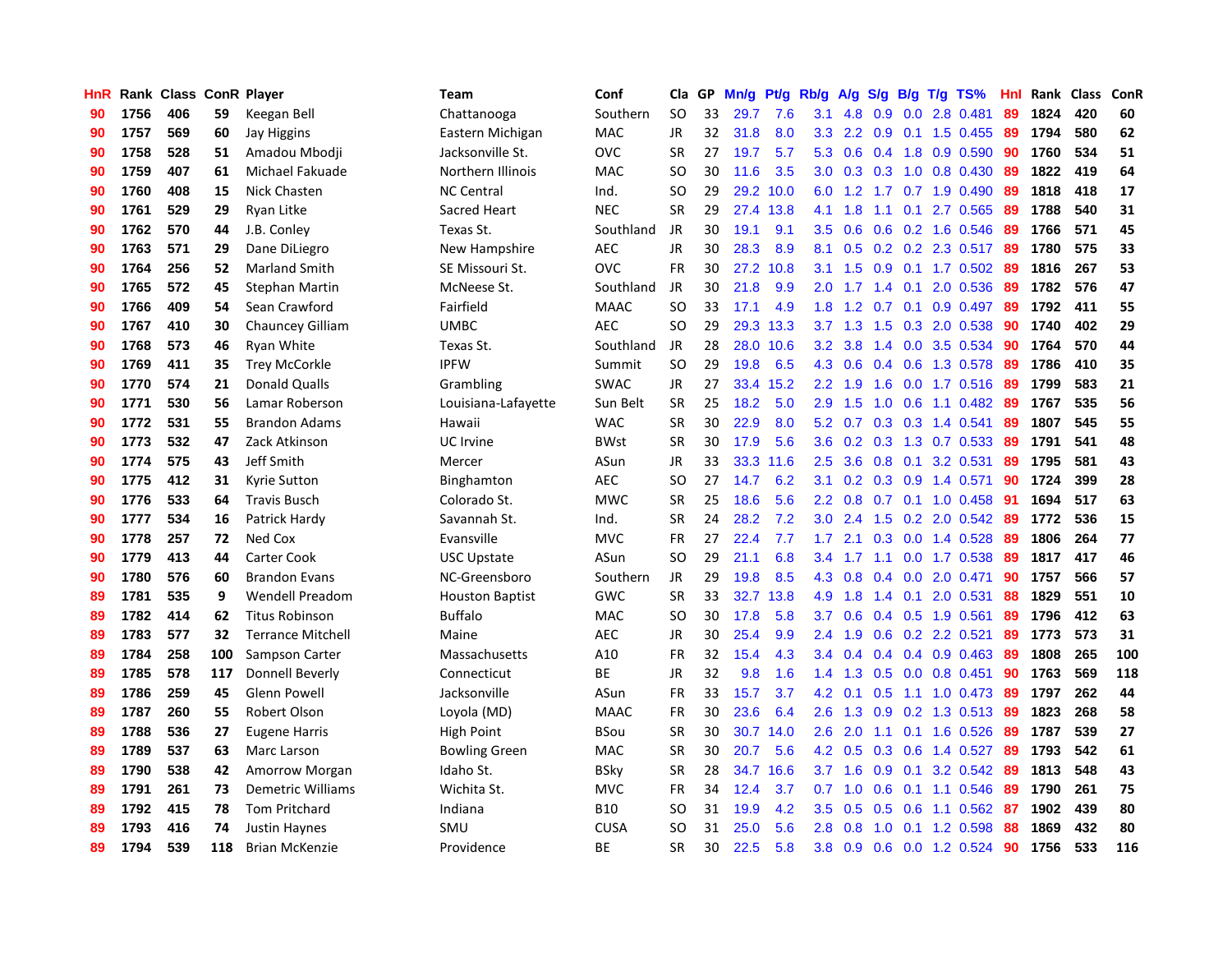| <b>HnR</b> |      | Rank Class ConR Player |    |                            | <b>Team</b>             | Conf            | Cla       | GP | Mn/g | <b>Pt/g</b> | Rb/g             | A/g             |     |     | S/g B/g T/g TS%         | Hnl | Rank | Class | ConR |
|------------|------|------------------------|----|----------------------------|-------------------------|-----------------|-----------|----|------|-------------|------------------|-----------------|-----|-----|-------------------------|-----|------|-------|------|
| 89         | 1795 | 579                    | 57 | Vernon Taylor              | Troy                    | Sun Belt        | JR        | 33 | 18.3 | 7.0         |                  | $3.2 \quad 0.7$ | 0.6 | 0.1 | 1.0 0.505               | 89  | 1789 | 579   | 57   |
| 89         | 1796 | 580                    | 46 | <b>Preston Dodson</b>      | Campbell                | ASun            | <b>JR</b> | 30 | 20.4 | 6.4         |                  | $3.3 \quad 0.6$ |     |     | $0.8$ 0.2 1.1 0.551     | -89 | 1798 | 582   | 45   |
| 89         | 1797 | 262                    | 74 | <b>Ben Simons</b>          | Drake                   | <b>MVC</b>      | <b>FR</b> | 33 | 19.0 | 5.8         | 2.1              | 0.7             |     |     | 0.4 0.2 0.6 0.507 89    |     | 1800 | 263   | 76   |
| 89         | 1798 | 540                    | 75 | Asim McQueen               | Tulane                  | <b>CUSA</b>     | <b>SR</b> | 30 | 27.4 | 7.7         | 4.6              | 0.7             |     |     | $0.9$ $0.5$ 1.6 $0.497$ | -88 | 1852 | 554   | 78   |
| 89         | 1799 | 263                    | 79 | Darius Morris              | Michigan                | <b>B10</b>      | <b>FR</b> | 32 | 24.3 | 4.4         | 1.8              | 2.6             | 0.6 |     | 0.2 1.6 0.464           | -89 | 1814 | 266   | 78   |
| 89         | 1800 | 581                    | 53 | Sam Goodman                | Morehead St.            | <b>OVC</b>      | JR        | 35 | 15.1 | 3.8         | 1.8              | 1.3             | 0.5 |     | $0.1$ 0.8 0.523         | -89 | 1820 | 587   | 54   |
| 89         | 1801 | 541                    | 88 | <b>Stef Welsh</b>          | Arkansas                | <b>SEC</b>      | <b>SR</b> | 29 | 19.7 | 5.8         | 1.7 <sub>z</sub> | 2.2             |     |     | $0.8$ 0.0 1.7 0.466     | 89  | 1802 | 543   | 89   |
| 89         | 1802 | 417                    | 56 | <b>Trinity Fields</b>      | Iona                    | <b>MAAC</b>     | SO        | 28 | 11.8 | 3.3         | 0.9 <sub>0</sub> | 1.0             |     |     | $0.4$ 0.1 1.0 0.538     | 89  | 1770 | 407   | 54   |
| 89         | 1803 | 542                    | 48 | Lavar Neufville            | Pacific                 | <b>BWst</b>     | <b>SR</b> | 34 | 17.2 | 4.0         | $1.4^{\circ}$    | 1.9             |     |     | $0.7$ 0.1 1.4 0.466     | -89 | 1775 | 537   | 46   |
| 89         | 1804 | 543                    | 69 | Josh Tarver                | Oregon St.              | P <sub>12</sub> | <b>SR</b> | 32 | 20.6 | 3.0         | 1.9 <sup>°</sup> | 1.7             |     |     | $0.8$ 0.3 1.3 0.505     | -89 | 1810 | 546   | 69   |
| 89         | 1805 | 582                    | 56 | Hiram Thompson             | Hawaii                  | <b>WAC</b>      | <b>JR</b> | 29 | 33.8 | 9.2         | 3.3 <sub>2</sub> | 3.9             |     |     | 1.1 0.1 2.9 0.574 88    |     | 1839 | 593   | 56   |
| 89         | 1806 | 583                    | 28 | Austin Kenon               | VMI                     | <b>BSou</b>     | <b>JR</b> | 29 | 31.3 | 18.4        | 3.0 <sub>1</sub> | 3.6             |     |     | 1.4 0.1 2.5 0.541       | -88 | 1826 | 588   | 28   |
| 89         | 1807 | 584                    | 61 | Jared Cunningham           | Cleveland St.           | Hor.            | <b>JR</b> | 33 | 14.8 | 5.2         | 2.6              | 0.4             |     |     | $0.4$ 0.4 0.7 0.480     | 89  | 1819 | 586   | 62   |
| 89         | 1808 | 585                    | 36 | James Granstra             | Western Illinois        | Summit          | <b>JR</b> | 30 | 26.7 | 6.3         | 5.1              | 0.6             |     |     | 0.4 2.5 1.1 0.540       | 87  | 1907 | 620   | 41   |
| 89         | 1809 | 264                    | 43 | Jeffrey Forbes             | Eastern Washington      | <b>BSky</b>     | <b>FR</b> | 30 | 31.2 | 11.0        | 2.6              | 2.0             |     |     | 1.4 0.0 1.5 0.537       | 88  | 1849 | 273   | 46   |
| 89         | 1810 | 418                    | 37 | <b>Kyron Stokes</b>        | <b>Oral Roberts</b>     | Summit          | <b>SO</b> | 31 | 22.8 | 4.4         | 3.8 <sub>2</sub> | 1.8             | 0.9 |     | $0.2$ 1.1 0.447         | 89  | 1805 | 414   | 36   |
| 89         | 1811 | 586                    | 49 | Jordan Weiner              | <b>UC Santa Barbara</b> | <b>BWst</b>     | <b>JR</b> | 28 | 14.2 | 3.0         | 0.9 <sub>0</sub> | 1.0             | 0.8 | 0.1 | $0.7$ 0.572             | -89 | 1812 | 585   | 49   |
| 89         | 1812 | 544                    | 62 | <b>Marcus Thomas</b>       | Loyola (IL)             | Hor.            | <b>SR</b> | 30 | 15.2 | 6.0         | 1.0              | 0.4             | 0.1 |     | $0.0$ 0.5 0.585         | -88 | 1844 | 552   | 64   |
| 89         | 1813 | 587                    | 47 | P.J. Alawoya               | McNeese St.             | Southland       | JR        | 30 | 26.0 | 8.0         | 7.4              | 0.4             |     |     | 1.0 0.7 1.0 0.504 88    |     | 1831 | 590   | 48   |
| 89         | 1814 | 545                    | 63 | Dallas Blocker             | Youngstown St.          | Hor.            | <b>SR</b> | 25 | 18.3 | 3.9         | 3.4              | 1.3             |     |     | 1.0 0.6 1.0 0.505       | -89 | 1811 | 547   | 61   |
| 89         | 1815 | 546                    | 30 | Chauncey Hardy             | Sacred Heart            | <b>NEC</b>      | <b>SR</b> | 24 | 29.2 | 12.5        | 2.6              | 2.7             |     |     | 1.4 0.1 2.2 0.566       | -90 | 1749 | 531   | 27   |
| 89         | 1816 | 419                    | 80 | Laval Lucas-Perry          | Michigan                | <b>B10</b>      | <b>SO</b> | 32 | 21.3 | 4.8         | 2.3              | 1.7             | 0.6 |     | 0.0 0.9 0.474           | 88  | 1833 | 422   | 79   |
| 89         | 1817 | 265                    | 75 | Keith Pickens              | Missouri St.            | <b>MVC</b>      | FR        | 33 | 16.5 | 3.9         | 2.4              | 0.6             | 0.6 |     | 0.3 1.1 0.528           | 90  | 1758 | 255   | 73   |
| 89         | 1818 | 588                    | 44 | Melvin Jones               | Portland St.            | <b>BSky</b>     | JR        | 32 | 31.5 | 11.8        | $2.4^{\circ}$    | 1.8             | 0.6 |     | 0.0 1.8 0.563           | 88  | 1841 | 594   | 45   |
| 89         | 1819 | 589                    | 38 | <b>Ben Botts</b>           | <b>IPFW</b>             | Summit          | JR        | 31 | 30.0 | 11.0        | 1.5              | 1.7             | 0.9 |     | $0.1$ 1.3 0.565         | -88 | 1848 | 597   | 37   |
| 89         | 1820 | 590                    | 76 | Chad Wynn                  | East Carolina           | <b>CUSA</b>     | <b>JR</b> | 27 | 21.3 | 7.4         | 5.0              | 0.3             | 0.3 |     | 1.0 1.9 0.574           | -88 | 1837 | 592   | 76   |
| 89         | 1821 | 420                    | 89 | Lance Goulbourne           | Vanderbilt              | <b>SEC</b>      | <b>SO</b> | 31 | 12.8 | 3.3         | 2.1              | 0.5             |     |     | 0.2 0.5 0.9 0.515 89    |     | 1769 | 406   | 88   |
| 89         | 1822 | 421                    | 76 | Denver Holmes              | Evansville              | <b>MVC</b>      | <b>SO</b> | 30 | 30.4 | 10.7        | $2.3^{\circ}$    | 1.9             |     |     | $0.7$ 0.2 2.4 0.545     | -88 | 1863 | 430   | 78   |
| 89         | 1823 | 547                    | 81 | Devan Dumes                | Indiana                 | <b>B10</b>      | <b>SR</b> | 30 | 17.8 | 6.6         | 2.0 <sub>1</sub> | 1.1             |     |     | 1.0 0.1 1.8 0.456 87    |     | 1925 | 573   | 81   |
| 89         | 1824 | 548                    | 39 | <b>Nick Daniels</b>        | <b>IPFW</b>             | Summit          | <b>SR</b> | 31 | 28.5 | 9.5         | 3.1              | 1.8             | 0.8 |     | 0.4 1.3 0.531           | 88  | 1850 | 553   | 38   |
| 89         | 1825 | 422                    | 50 | Greg Somogyi               | UC Santa Barbara        | <b>BWst</b>     | <b>SO</b> | 28 | 11.5 | 2.5         | $2.7^{\circ}$    | 0.4             | 0.2 |     | 1.4 0.8 0.408           | 88  | 1840 | 425   | 50   |
| 89         | 1826 | 591                    | 45 | Sultan Toles-Bey           | Sacramento St.          | <b>BSky</b>     | JR        | 30 | 29.1 | 10.3        | 2.6              | 3.3             | 1.6 | 0.1 | 2.7 0.475               | -88 | 1834 | 591   | 44   |
| 89         | 1827 | 423                    | 48 | <b>Brandon Fortenberry</b> | SE Louisiana            | Southland       | <b>SO</b> | 24 | 24.8 | 7.8         | $2.2^{\circ}$    | 3.3             | 0.7 |     | 0.2 1.7 0.544           | 89  | 1781 | 409   | 46   |
| 89         | 1828 | 424                    | 42 | Lorne Jackson              | Pepperdine              | <b>WCC</b>      | <b>SO</b> | 31 | 26.1 | 8.1         | 2.8              | 2.7             | 1.2 |     | 0.0 2.2 0.523           | 88  | 1842 | 426   | 42   |
| 89         | 1829 | 592                    | 43 | <b>Troy Payne</b>          | Santa Clara             | <b>WCC</b>      | <b>JR</b> | 32 | 24.5 | 4.4         | 5.8              | 1.5             | 1.6 |     | 0.6 1.9 0.419           | -88 | 1872 | 606   | 43   |
| 89         | 1830 | 266                    | 77 | Josh Jones                 | Creighton               | <b>MVC</b>      | <b>FR</b> | 27 | 12.8 | 4.1         | 1.1 <sup>2</sup> | 0.7             |     |     | 0.4 0.0 0.6 0.502 90    |     | 1761 | 256   | 74   |
| 88         | 1831 | 549                    | 46 | Nick Larson                | Northern Arizona        | <b>BSky</b>     | <b>SR</b> | 28 | 27.8 | 7.0         | 6.5              | 1.9             | 0.8 |     | 0.8 1.9 0.539           | 88  | 1871 | 557   | 48   |
| 88         | 1832 | 593                    | 67 | Alphonso Dawson            | Delaware                | CAA             | JR        | 30 | 34.1 | 12.1        | 6.0              | 1.8             | 1.1 |     | $0.2$ 1.8 0.432         | -88 | 1847 | 596   | 66   |
| 88         | 1833 | 594                    | 77 | Aaron Holmes               | Tulane                  | <b>CUSA</b>     | <b>JR</b> | 21 | 20.2 | 6.3         | 3.1              |                 |     |     | 1.2 1.0 0.3 1.6 0.426   | 88  | 1862 | 603   | 79   |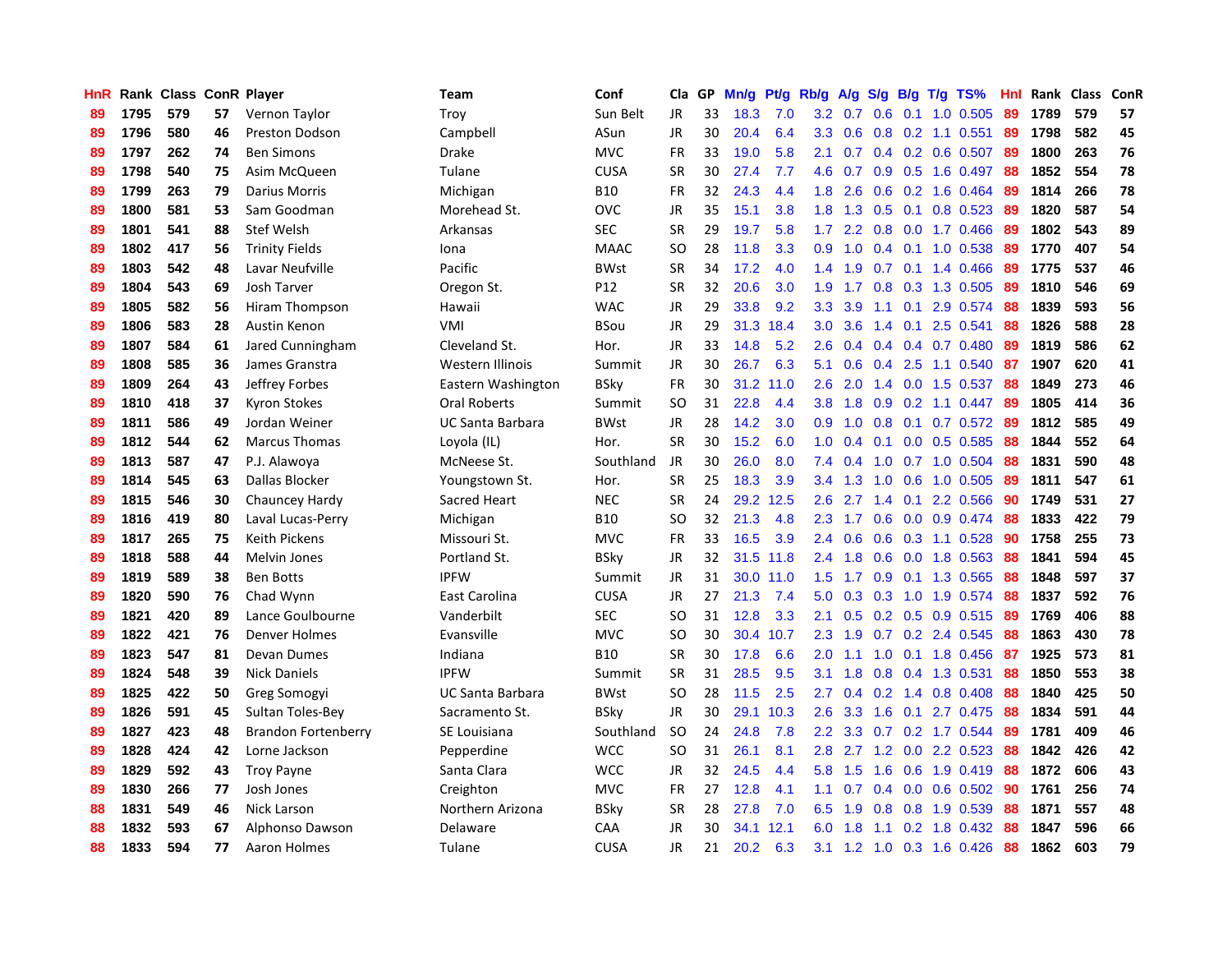| HnR |      | Rank Class ConR Player |     |                         | Team                | Conf            | Cla           | <b>GP</b> | Mn/g | <b>Pt/g</b> | Rb/g             | A/g |               |     | S/g B/g T/g TS%           | Hnl | Rank | Class | <b>ConR</b> |
|-----|------|------------------------|-----|-------------------------|---------------------|-----------------|---------------|-----------|------|-------------|------------------|-----|---------------|-----|---------------------------|-----|------|-------|-------------|
| 88  | 1834 | 267                    | 70  | Abdul Gaddy             | Washington          | P <sub>12</sub> | <b>FR</b>     | 36        | 18.2 | 3.9         | 1.4              | 2.3 | 0.5           | 0.1 | 1.7 0.445                 | 88  | 1832 | 270   | 71          |
| 88  | 1835 | 550                    | 58  | Ryan McCoy              | Louisiana-Lafayette | Sun Belt        | <b>SR</b>     | 15        | 16.8 | 4.5         | 1.8              | 2.0 |               |     | 1.0 0.0 1.3 0.540         | -89 | 1821 | 549   | 58          |
| 88  | 1836 | 425                    | 34  | Reggie Willhite         | Yale                | Ivy             | <sub>SO</sub> | 30        | 14.7 | 4.1         | 1.9              | 1.0 |               |     | $0.9$ 0.4 0.8 0.500       | -87 | 1881 | 434   | 35          |
| 88  | 1837 | 595                    | 64  | Jalin Thomas            | Central Michigan    | <b>MAC</b>      | JR            | 27        | 26.0 | 7.4         | 5.0              | 0.4 |               |     | $0.7$ 0.1 1.2 0.482       | 88  | 1827 | 589   | 65          |
| 88  | 1838 | 551                    | 57  | Patrick Bouli           | Manhattan           | <b>MAAC</b>     | <b>SR</b>     | 31        | 28.5 | 4.4         | 3.7              | 2.1 |               |     | 1.4 0.2 1.1 0.507         | -87 | 1882 | 561   | 59          |
| 88  | 1839 | 596                    | 47  | <b>Brad Haugabrook</b>  | North Florida       | ASun            | <b>JR</b>     | 31        | 30.6 | 7.5         | 2.8              | 4.3 | 0.6           |     | 0.1 2.4 0.436             | 88  | 1864 | 604   | 47          |
| 88  | 1840 | 426                    | 31  | Danny Thompson          | Mount St. Mary's    | <b>NEC</b>      | <sub>SO</sub> | 29        | 8.9  | 1.8         | 2.0              | 0.2 |               |     | $0.1$ $0.6$ $0.2$ $0.448$ | 87  | 1903 | 440   | 32          |
| 88  | 1841 | 427                    | 71  | Darnell Gant            | Washington          | P12             | SO            | 35        | 11.7 | 2.5         | $2.4^{\circ}$    | 0.4 |               |     | $0.2$ $0.3$ $0.2$ $0.449$ | 88  | 1825 | 421   | 70          |
| 88  | 1842 | 268                    | 47  | John Dickson            | Sacramento St.      | <b>BSky</b>     | FR            | 30        | 24.8 | 9.7         | 3.6              | 0.7 | 0.6           |     | 1.0 1.4 0.517             | -88 | 1860 | 276   | 47          |
| 88  | 1843 | 269                    | 33  | Mike Allison            | Maine               | <b>AEC</b>      | <b>FR</b>     | 30        | 12.6 | 3.5         | 2.7              | 0.3 |               |     | $0.2$ 0.5 0.6 0.495       | -88 | 1843 | 272   | 34          |
| 88  | 1844 | 597                    | 44  | <b>Matt Dorr</b>        | San Diego           | <b>WCC</b>      | JR            | 31        | 28.2 | 5.7         | 2.0              |     |               |     | 1.7 0.6 0.0 1.5 0.608 87  |     | 1890 | 613   | 44          |
| 88  | 1845 | 552                    | 90  | Albert Jackson          | Georgia             | <b>SEC</b>      | <b>SR</b>     | 30        | 16.7 | 3.3         | 3.3 <sub>2</sub> | 0.3 |               |     | $0.2$ 1.1 1.1 0.544       | -88 | 1828 | 550   | 90          |
| 88  | 1846 | 270                    | 78  | Kendrick Washington     | Houston             | <b>CUSA</b>     | FR            | 31        | 19.1 | 4.2         | 4.1              | 0.7 |               |     | 0.7 0.5 0.6 0.475         | -89 | 1776 | 258   | 74          |
| 88  | 1847 | 598                    | 22  | Julius Ingram           | Southern            | <b>SWAC</b>     | JR            | 27        | 16.1 | 7.3         | 3.0              | 0.4 |               |     | 0.4 0.5 1.3 0.675         | 88  | 1845 | 595   | 22          |
| 88  | 1848 | 271                    | 35  | <b>Mark Cisco</b>       | Columbia            | Ivy             | <b>FR</b>     | 28        | 13.0 | 3.5         | 3.6              | 0.1 |               |     | $0.3$ 0.3 0.9 0.563       | 87  | 1891 | 280   | 36          |
| 88  | 1849 | 428                    | 29  | <b>Rio Pitt</b>         | South Carolina St.  | <b>MEAC</b>     | <b>SO</b>     | 32        | 14.0 | 3.6         | 3.2              | 0.4 |               |     | 0.5 0.8 0.9 0.606         | 87  | 1879 | 433   | 29          |
| 88  | 1850 | 272                    | 119 | Isaiah Armwood          | Villanova           | BE              | <b>FR</b>     | 29        | 11.0 | 2.3         | 2.1              | 0.2 |               |     | $0.4$ 0.4 0.4 0.504       | 89  | 1784 | 260   | 120         |
| 88  | 1851 | 273                    | 65  | Shawn Glover            | Utah                | <b>MWC</b>      | <b>FR</b>     | 29        | 13.5 | 3.4         | 2.0              | 0.5 | 0.4           |     | 0.4 0.9 0.473 88          |     | 1856 | 275   | 65          |
| 88  | 1852 | 429                    | 61  | <b>Ben Allison</b>      | Davidson            | Southern        | <sub>SO</sub> | 31        | 17.7 | 6.0         | 4.4              | 0.8 |               |     | 0.3 0.5 1.5 0.474 88      |     | 1853 | 428   | 62          |
| 88  | 1853 | 553                    | 36  | Patrick Foley           | Columbia            | Ivy             | <b>SR</b>     | 16        | 22.7 | 8.5         | 1.6              | 2.4 |               |     | 0.8 0.3 2.1 0.531         | 92  | 1649 | 506   | 33          |
| 88  | 1854 | 274                    | 100 | <b>Travis Wear</b>      | North Carolina      | <b>ACC</b>      | FR            | 32        | 10.1 | 3.5         | 2.2              | 0.2 |               |     | $0.3$ 0.1 0.8 0.464       | -88 | 1874 | 279   | 102         |
| 88  | 1855 | 599                    | 34  | <b>Troy Barnies</b>     | Maine               | <b>AEC</b>      | <b>JR</b>     | 30        | 24.3 | 6.3         | 5.5              | 0.8 |               |     | 0.8 0.2 1.9 0.512 88      |     | 1857 | 600   | 35          |
| 88  | 1856 | 600                    | 30  | <b>Tyvon Williams</b>   | South Carolina St.  | <b>MEAC</b>     | JR            | 32        | 18.8 | 6.2         | 2.0              | 2.7 |               |     | 1.2 0.1 2.4 0.486         | -87 | 1886 | 612   | 30          |
| 88  | 1857 | 601                    | 62  | Justin Dehm             | Furman              | Southern        | <b>JR</b>     | 30        | 28.7 | 8.7         | 1.9              | 2.6 | 1.1           |     | 0.0 1.2 0.526             | 88  | 1867 | 605   | 63          |
| 88  | 1858 | 602                    | 59  | Phil Gary               | Fla. International  | Sun Belt        | JR            | 31        | 27.2 | 10.3        | 1.8              | 3.0 | 1.5           |     | $0.0$ 2.7 $0.552$         | -87 | 1915 | 621   | 64          |
| 88  | 1859 | 554                    | 35  | Nick Vier               | Vermont             | <b>AEC</b>      | <b>SR</b>     | 35        | 24.6 | 5.5         | 2.5              | 2.6 | 1.1           |     | $0.1$ 1.9 0.483           | 88  | 1876 | 558   | 36          |
| 88  | 1860 | 555                    | 101 | David Weaver            | <b>Wake Forest</b>  | <b>ACC</b>      | <b>SR</b>     | 31        | 13.0 | 2.6         | 2.1              | 0.2 |               |     | $0.3$ $0.6$ $0.6$ $0.558$ | -88 | 1866 | 555   | 101         |
| 88  | 1861 | 275                    | 54  | <b>Justin Blake</b>     | <b>Austin Peay</b>  | <b>OVC</b>      | <b>FR</b>     | 32        | 16.8 | 5.8         | 1.1              |     |               |     | 1.1 0.3 0.1 0.7 0.564 88  |     | 1873 | 278   | 57          |
| 88  | 1862 | 276                    | 68  | Darren White            | James Madison       | CAA             | <b>FR</b>     | 33        | 27.2 | 8.8         | 4.0              | 0.9 |               |     | 0.8 0.3 1.5 0.515 85      |     | 2004 | 310   | 75          |
| 88  | 1863 | 277                    | 72  | <b>Tyreese Breshers</b> | Washington          | P <sub>12</sub> | <b>FR</b>     | 34        | 9.9  | 3.0         | 2.6              | 0.0 |               |     | $0.1$ 0.8 0.6 0.458       | -88 | 1836 | 271   | 72          |
| 88  | 1864 | 278                    | 65  | Orlando Williams        | Miami (OH)          | <b>MAC</b>      | <b>FR</b>     | 30        | 9.5  | 3.0         | 0.8              | 0.5 |               |     | $0.2$ 0.1 0.5 0.536       | 88  | 1865 | 277   | 67          |
| 88  | 1865 | 430                    | 63  | Colby Wohlleb           | Georgia Southern    | Southern        | <b>SO</b>     | 27        | 20.5 | 8.1         | 2.5              | 0.4 |               |     | $0.4$ 0.1 0.8 0.675       | 88  | 1846 | 427   | 61          |
| 88  | 1866 | 279                    | 60  | Caden Dickerson         | Western Kentucky    | Sun Belt        | <b>FR</b>     | 34        | 22.4 | 5.9         | 1.4              | 1.0 | 0.5           |     | $0.0$ 0.8 0.607           | -86 | 1932 | 287   | 66          |
| 88  | 1867 | 556                    | 17  | Aamir McCleary          | SIU-Edwardsville    | Ind.            | <b>SR</b>     | 24        | 30.9 | 11.5        | 4.3              | 4.8 | 1.3           |     | $0.0$ 3.5 $0.442$         | 89  | 1803 | 544   | 16          |
| 88  | 1868 | 603                    | 55  | Duran Roberson          | <b>Austin Peay</b>  | <b>OVC</b>      | <b>JR</b>     | 32        | 17.8 | 6.1         | 2.9              | 0.3 | 0.2           |     | 0.7 0.9 0.556             | -87 | 1877 | 608   | 58          |
| 88  | 1869 | 604                    | 29  | Lazar Trifunovic        | Radford             | BSou            | JR            | 27        | 30.8 | 13.0        | 8.1              | 2.4 |               |     | 0.7 0.2 3.5 0.479         | -87 | 1895 | 616   | 29          |
| 88  | 1870 | 605                    | 79  | Jamar Abrams            | East Carolina       | <b>CUSA</b>     | JR            | 31        |      | 30.6 11.1   | 4.9              | 0.9 |               |     | $0.8$ 0.7 2.2 0.558       | -87 | 1906 | 619   | 81          |
| 88  | 1871 | 431                    | 40  | Jake Nielson            | Southern Utah       | Summit          | SO            | 29        | 21.7 | 8.4         | 3.2              | 2.9 | $1.4^{\circ}$ | 0.1 | 3.3 0.510                 | -87 | 1888 | 435   | 39          |
| 88  | 1872 | 606                    | 10  | <b>Corey Claitt</b>     | Utah Valley         | GWC             | <b>JR</b>     | 16        |      | 25.8 11.9   | $3.4^{\circ}$    |     |               |     | 3.2 1.5 0.1 2.4 0.513     | 98  | 1315 | 437   | 6           |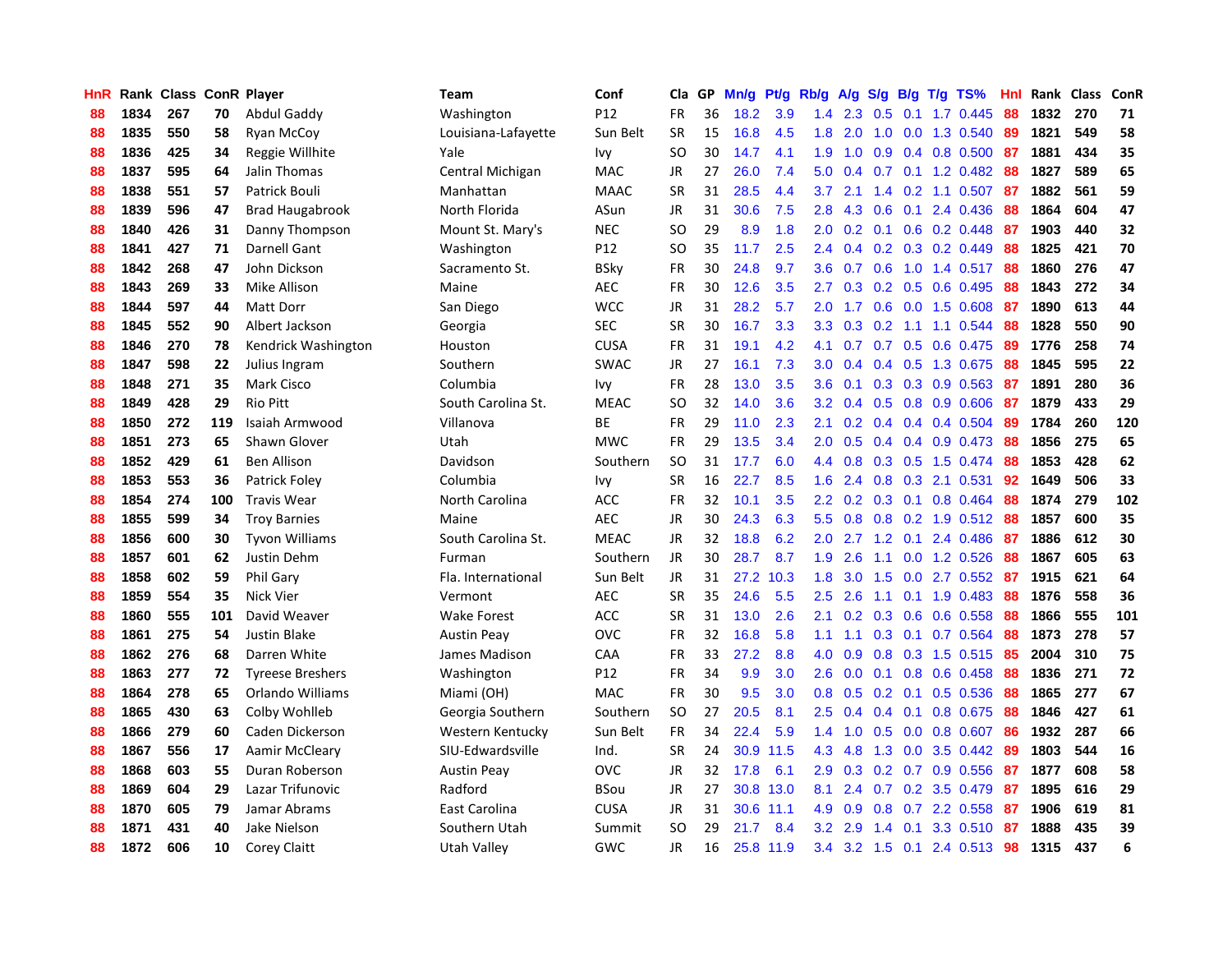| <b>HnR</b> |      | Rank Class ConR Player |     |                            | <b>Team</b>          | Conf        | Cla       | GP | Mn/g | Pf/g      | Rb/g             | A/g | S/g              |     | $B/g$ T/g TS%             | Hnl | Rank Class |     | ConR |
|------------|------|------------------------|-----|----------------------------|----------------------|-------------|-----------|----|------|-----------|------------------|-----|------------------|-----|---------------------------|-----|------------|-----|------|
| 88         | 1873 | 280                    | 101 | Bryan Bynes                | George Washington    | A10         | <b>FR</b> | 29 | 18.2 | 4.7       | 2.0              | 1.4 | 0.8              | 0.0 | 1.1 0.430                 | 88  | 1830       | 269 | 101  |
| 88         | 1874 | 557                    | 61  | <b>Bryan Sherrer</b>       | South Alabama        | Sun Belt    | <b>SR</b> | 28 |      | 31.3 10.6 | 2.0 <sub>1</sub> | 1.8 |                  |     | 0.6 0.1 1.8 0.581         | 88  | 1870       | 556 | 60   |
| 88         | 1875 | 558                    | 49  | Damon Jones                | Northwestern St.     | Southland   | <b>SR</b> | 29 | 24.6 | 13.6      | $3.4^{\circ}$    | 0.4 |                  |     | $0.4$ 0.1 1.4 0.529       | -87 | 1880       | 560 | 49   |
| 88         | 1876 | 559                    | 11  | Luis Valera                | Texas-Pan American   | GWC         | <b>SR</b> | 33 | 23.5 | 9.2       | 4.7              | 0.4 |                  |     | $0.4$ 0.5 1.5 0.540       | 87  | 1900       | 565 | 12   |
| 88         | 1877 | 560                    | 25  | Michael Gruner             | Lafayette            | Pat.        | <b>SR</b> | 32 | 24.9 | 7.0       | $2.7^{\circ}$    | 2.8 | 1.6              |     | 0.2 1.8 0.539             | 87  | 1887       | 562 | 25   |
| 88         | 1878 | 607                    | 62  | <b>Ricky Davison</b>       | Ark.-Little Rock     | Sun Belt    | JR        | 28 | 14.8 | 5.8       | 1.3              | 0.8 | 0.6              |     | $0.1$ 1.0 0.598           | 87  | 1885       | 611 | 62   |
| 87         | 1879 | 561                    | 48  | Domineek Daniel            | Sacramento St.       | <b>BSky</b> | <b>SR</b> | 30 | 16.3 | 6.0       | 3.2              | 0.9 |                  |     | 1.5 0.7 2.0 0.456         | 87  | 1892       | 563 | 49   |
| 87         | 1880 | 562                    | 69  | Montez Downey              | NC-Wilmington        | CAA         | <b>SR</b> | 24 | 12.5 | 5.5       | 2.7              | 0.3 | 0.3              |     | $0.0$ 0.9 0.463           | 87  | 1918       | 569 | 69   |
| 87         | 1881 | 281                    | 102 | Josh Davis                 | <b>NC State</b>      | ACC         | FR        | 31 | 10.4 | 2.6       | 1.7 <sub>z</sub> | 0.5 | 0.2              |     | $0.2$ 0.6 0.465           | 88  | 1854       | 274 | 100  |
| 87         | 1882 | 563                    | 30  | Joey Lynch-Flohr           | Radford              | <b>BSou</b> | <b>SR</b> | 31 | 32.1 | 12.3      | 6.7              | 0.8 |                  |     | 0.5 0.1 1.6 0.514 87      |     | 1922       | 571 | 31   |
| 87         | 1883 | 608                    | 12  | <b>Mitchell Bouie</b>      | South Dakota         | GWC         | JR        | 32 | 16.7 | 7.6       | 4.1              | 0.7 |                  |     | 0.6 0.1 1.4 0.573 87      |     | 1884       | 610 | 11   |
| 87         | 1884 | 609                    | 23  | Christopher Duncan         | Alabama St.          | <b>SWAC</b> | JR        | 29 | 17.9 | 6.1       | 3.7              | 0.6 |                  |     | $0.5$ 1.7 1.3 0.449       | -86 | 1930       | 627 | 24   |
| 87         | 1885 | 610                    | 63  | JeJuan Brown               | Arkansas St.         | Sun Belt    | JR        | 24 | 18.3 | 6.0       | $3.5^{\circ}$    | 0.5 |                  |     | 0.5 0.6 1.2 0.548         | -88 | 1858       | 601 | 59   |
| 87         | 1886 | 564                    | 41  | Sam Sussenguth             | North Dakota St.     | Summit      | <b>SR</b> | 29 | 22.4 | 5.7       | 4.9              | 0.6 | 0.3              |     | $1.0$ 1.1 0.693           | -87 | 1897       | 564 | 40   |
| 87         | 1887 | 282                    | 64  | James Gallman              | Middle Tennessee     | Sun Belt    | <b>FR</b> | 33 | 22.0 | 7.7       | 1.4              | 1.2 |                  |     | 0.4 0.0 1.3 0.550         | 87  | 1914       | 285 | 63   |
| 87         | 1888 | 565                    | 31  | <b>Anton Silver</b>        | Gardner-Webb         | <b>BSou</b> | <b>SR</b> | 29 | 20.3 | 10.9      | $3.4^{\circ}$    | 1.4 | 0.6              | 0.1 | 2.1 0.521                 | 87  | 1923       | 572 | 32   |
| 87         | 1889 | 611                    | 64  | Andy King                  | Samford              | Southern    | JR        | 31 | 21.9 | 6.6       | $2.7^{\circ}$    | 1.5 |                  |     | $0.4$ 0.2 1.4 0.580       | 87  | 1898       | 617 | 64   |
| 87         | 1890 | 612                    | 80  | David Booker               | Tulane               | <b>CUSA</b> | <b>JR</b> | 30 | 24.5 | 7.3       | 4.1              | 0.3 | 1.0              |     | $0.4$ 1.5 0.489           | 86  | 1943       | 631 | 82   |
| 87         | 1891 | 613                    | 57  | Dwain Williams             | Hawaii               | <b>WAC</b>  | JR        | 14 | 28.4 | 14.0      | 1.1              | 1.3 |                  |     | $0.3$ 0.0 1.6 0.534       | 88  | 1875       | 607 | 57   |
| 87         | 1892 | 432                    | 48  | Spencer Dixon              | Kennesaw St.         | ASun        | <b>SO</b> | 33 | 29.1 | 8.6       | 3.1              | 2.9 |                  |     | 1.4 0.0 2.1 0.531         | -87 | 1896       | 437 | 48   |
| 87         | 1893 | 614                    | 66  | <b>William McClure</b>     | Central Michigan     | <b>MAC</b>  | JR        | 30 | 20.1 | 3.0       | 4.5              | 0.5 |                  |     | $1.1$ $1.3$ $1.4$ $0.427$ | -86 | 1939       | 630 | 71   |
| 87         | 1894 | 566                    | 102 | Jason Duty                 | Duguesne             | A10         | <b>SR</b> | 31 | 27.9 | 5.3       | 2.0 <sub>1</sub> | 1.3 | 0.6              |     | $0.1$ 0.7 0.508           | -87 | 1878       | 559 | 102  |
| 87         | 1895 | 283                    | 50  | Dylan Hale                 | Texas St.            | Southland   | <b>FR</b> | 31 | 15.4 | 5.3       | 1.6              | 1.2 | 1.0              |     | $0.0$ 0.9 0.528           | 87  | 1904       | 281 | 51   |
| 87         | 1896 | 433                    | 64  | <b>Tony Meier</b>          | Milwaukee            | Hor.        | <b>SO</b> | 28 | 14.1 | 4.7       | 2.6              | 0.5 | 0.2              |     | $0.1$ 0.9 0.522           | 88  | 1835       | 423 | 63   |
| 87         | 1897 | 615                    | 49  | Phil Nelson                | Portland St.         | BSkv        | JR        | 20 | 32.0 | 12.9      | 3.3 <sub>2</sub> | 1.6 | 1.2              |     | $0.5$ 2.1 0.559           | 89  | 1804       | 584 | 42   |
| 87         | 1898 | 284                    | 70  | Sherrod Wright             | George Mason         | CAA         | <b>FR</b> | 31 | 16.1 | 5.5       | 1.7 <sub>z</sub> | 0.5 | 0.5              |     | 0.2 1.1 0.523             | -87 | 1905       | 282 | 68   |
| 87         | 1899 | 616                    | 32  | Gary Wallace               | <b>Robert Morris</b> | <b>NEC</b>  | JR        | 35 | 19.0 | 5.7       | 1.8              | 0.9 |                  |     | $0.6$ $0.0$ 1.1 $0.575$   | -87 | 1924       | 624 | 33   |
| 87         | 1900 | 617                    | 65  | <b>Montrell Thornton</b>   | Ark.-Little Rock     | Sun Belt    | JR        | 26 | 12.5 | 3.8       | 2.8 <sub>1</sub> | 0.3 |                  |     | 0.3 1.0 0.6 0.580 87      |     | 1883       | 609 | 61   |
| 87         | 1901 | 618                    | 65  | <b>Bryan Streeter</b>      | Citadel              | Southern    | JR        | 32 | 24.3 | 5.0       | 4.7              | 0.7 |                  |     | 0.7 0.3 0.8 0.467 86      |     | 1931       | 628 | 66   |
| 87         | 1902 | 434                    | 91  | Ray Shipman                | Florida              | <b>SEC</b>  | <b>SO</b> | 32 | 12.4 | 2.7       | 1.6              | 0.4 | 0.8              |     | $0.1$ 0.7 0.483           | -88 | 1868       | 431 | 91   |
| 87         | 1903 | 619                    | 67  | Rodney Haddix              | Miami (OH)           | <b>MAC</b>  | JR        | 32 | 22.4 | 5.4       | 2.3              | 1.1 | 0.8 <sub>0</sub> |     | $0.3$ 1.5 0.493           | -87 | 1901       | 618 | 68   |
| 87         | 1904 | 435                    | 42  | <b>Trey McKinney-Jones</b> | <b>UMKC</b>          | Summit      | <b>SO</b> | 30 | 28.5 | 10.9      | 3.8 <sub>2</sub> | 2.0 | 0.6              | 0.1 | 2.3 0.562                 | -87 | 1910       | 441 | 42   |
| 87         | 1905 | 567                    | 31  | <b>Brandon Smalls</b>      | South Carolina St.   | <b>MEAC</b> | <b>SR</b> | 30 | 19.8 | 7.5       | 3.7 <sub>2</sub> | 0.8 | 0.4              | 0.1 | $0.9$ 0.498               | 86  | 1940       | 576 | 31   |
| 87         | 1906 | 568                    | 120 | Jonathan Peoples           | Notre Dame           | BE          | <b>SR</b> | 35 | 16.3 | 3.4       | 1.5              | 1.3 | 0.5              | 0.1 | $0.9$ $0.518$             | -86 | 1941       | 577 | 122  |
| 87         | 1907 | 285                    | 37  | Austin Morgan              | Yale                 | Ivy         | <b>FR</b> | 30 | 13.6 | 4.7       | 1.2              | 0.9 | $0.4^{\circ}$    |     | $0.0$ 0.8 0.589           | 86  | 1951       | 294 | 38   |
| 87         | 1908 | 620                    | 68  | Antonio Weary              | Central Michigan     | <b>MAC</b>  | JR        | 22 | 23.4 | 5.1       | 3.6 <sup>°</sup> | 1.5 |                  |     | 1.2 0.1 1.6 0.533         | -88 | 1851       | 598 | 66   |
| 87         | 1909 | 569                    | 66  | Keion Mitchem              | <b>TCU</b>           | <b>MWC</b>  | <b>SR</b> | 32 | 18.9 | 4.4       | 1.8              | 1.6 | 0.7              |     | $0.0$ 1.2 $0.562$         | -87 | 1917       | 568 | 66   |
| 87         | 1910 | 286                    | 32  | Evan Gordon                | Liberty              | BSou        | FR        | 31 | 30.4 | 12.0      | 4.2              | 1.8 | 1.1              |     | 0.2 2.8 0.565             | -86 | 1937       | 289 | 33   |
| 87         | 1911 | 570                    | 71  | Calvin Lee                 | Towson               | CAA         | <b>SR</b> | 31 | 30.0 | 10.6      | 5.3              | 1.5 | 0.5              | 1.1 | 2.0 0.486                 | 86  | 1969       | 587 | 71   |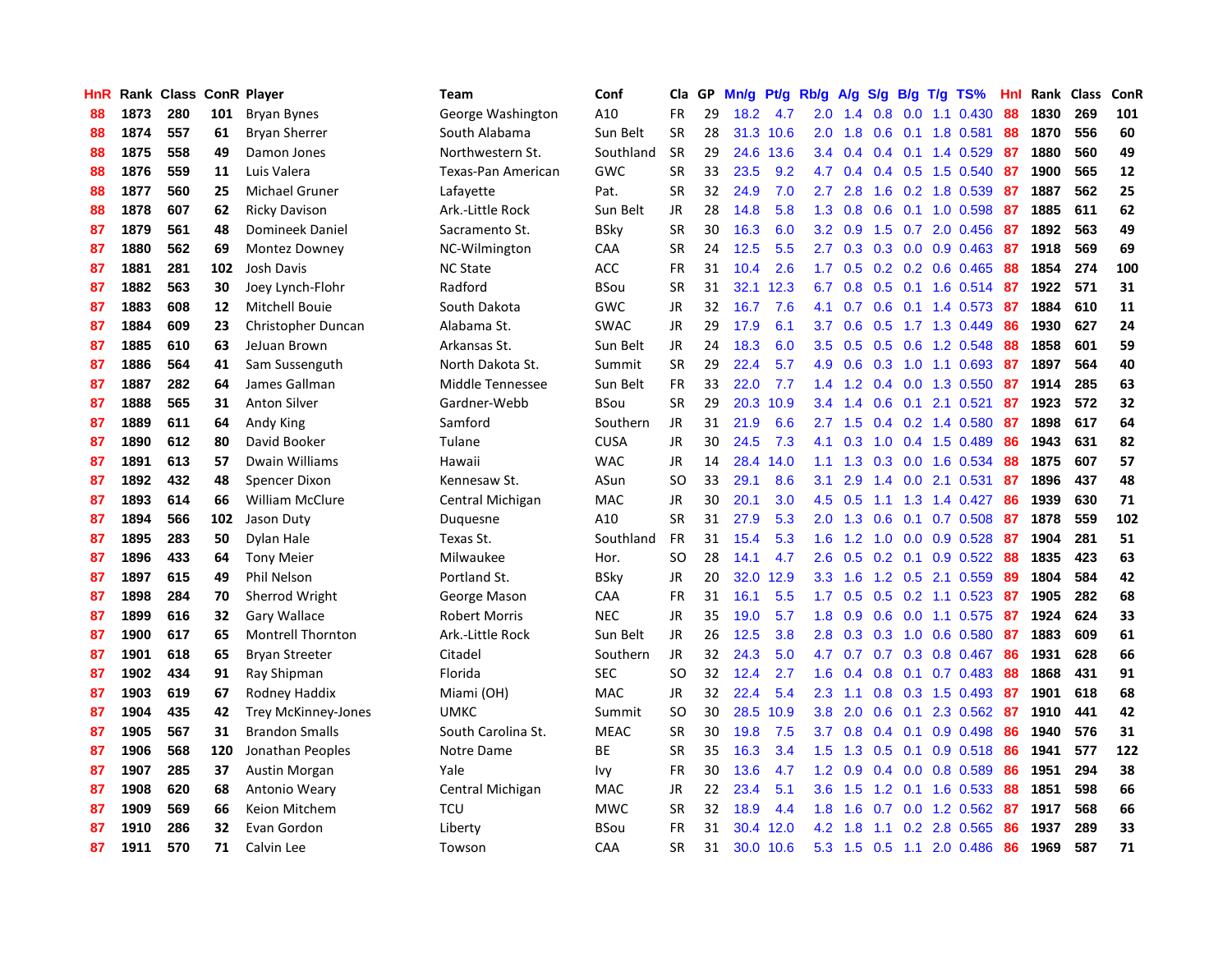| <b>HnR</b> |      | Rank Class ConR Player |     |                         | Team               | Conf        | Cla       | GP | Mn/g | <b>Pt/g</b> | Rb/g             | A/g             |     |     | S/g B/g T/g TS%           | Hnl | Rank | Class | ConR |
|------------|------|------------------------|-----|-------------------------|--------------------|-------------|-----------|----|------|-------------|------------------|-----------------|-----|-----|---------------------------|-----|------|-------|------|
| 87         | 1912 | 436                    | 69  | <b>Brett McClanahan</b> | Akron              | MAC         | <b>SO</b> | 35 | 12.4 | 3.3         | 1.5              | 0.7             | 0.3 |     | $0.0$ 0.6 0.509           | -87 | 1913 | 442   | 69   |
| 87         | 1913 | 287                    | 78  | <b>Koang Doluony</b>    | Indiana St.        | <b>MVC</b>  | <b>FR</b> | 31 | 13.1 | 3.8         |                  |                 |     |     | 2.2 0.2 0.3 0.3 0.8 0.509 | -85 | 2014 | 314   | 81   |
| 87         | 1914 | 571                    | 50  | Mark Dunn               | Eastern Washington | <b>BSky</b> | <b>SR</b> | 30 | 27.5 | 10.6        |                  |                 |     |     | 4.6 0.7 0.3 0.2 1.4 0.569 | -86 | 1949 | 580   | 51   |
| 87         | 1915 | 288                    | 13  | <b>Jake Thomas</b>      | South Dakota       | GWC         | <b>FR</b> | 32 | 32.6 | 13.3        | 4.0              | 2.2             |     |     | 1.0 0.3 1.8 0.620         | -87 | 1908 | 283   | 13   |
| 87         | 1916 | 572                    | 56  | Jeremiah Crutcher       | Tennessee St.      | <b>OVC</b>  | <b>SR</b> | 29 | 27.9 | 8.3         | 2.1              | 3.8             | 0.9 |     | $0.0$ 2.7 $0.499$         | 86  | 1959 | 583   | 60   |
| 87         | 1917 | 573                    | 14  | <b>Roman Gentry</b>     | South Dakota       | GWC         | <b>SR</b> | 32 | 29.4 | 13.4        | 4.2              | 2.3             | 1.1 |     | 0.3 1.9 0.527             | 87  | 1909 | 566   | 14   |
| 87         | 1918 | 289                    | 121 | Ferrakohn Hall          | Seton Hall         | <b>BE</b>   | <b>FR</b> | 30 | 10.2 | 2.5         | 1.7 <sub>z</sub> | 0.2             |     |     | 0.3 0.2 0.3 0.587         | 87  | 1911 | 284   | 121  |
| 87         | 1919 | 290                    | 38  | <b>Andrew McCarthy</b>  | <b>Brown</b>       | Ivy         | <b>FR</b> | 31 | 18.4 | 6.7         | 4.7              | 0.8             |     |     | $0.2$ 1.1 1.3 0.537       | 86  | 1938 | 290   | 37   |
| 87         | 1920 | 621                    | 26  | <b>Ben Wheeler</b>      | Lafayette          | Pat.        | JR        | 32 | 16.7 | 4.3         | 2.3              | 1.8             | 0.8 |     | 0.1 1.1 0.572 87          |     | 1928 | 625   | 26   |
| 87         | 1921 | 437                    | 66  | Jeffrey Merritt         | Samford            | Southern    | <b>SO</b> | 31 | 27.2 | 6.1         | 4.5              | 1.3             |     |     | 1.0 0.3 1.8 0.633         | -86 | 1933 | 443   | 67   |
| 87         | 1922 | 574                    | 49  | E.J. Kusnyer            | Mercer             | ASun        | <b>SR</b> | 33 | 27.8 | 11.2        | $2.7^{\circ}$    | 0.4             |     |     | 0.6 0.1 0.8 0.565 86      |     | 1942 | 578   | 49   |
| 87         | 1923 | 622                    | 43  | Michael Palarca         | South Dakota St.   | Summit      | JR        | 30 | 17.4 | 3.8         | 1.9 <sup>°</sup> | 2.9             |     |     | 0.8 0.0 1.4 0.452 87      |     | 1929 | 626   | 44   |
| 87         | 1924 | 575                    | 39  | Paul Nelson             | Yale               | Ivy         | <b>SR</b> | 27 | 21.8 | 6.2         | 5.5              | 0.4             |     |     | 0.2 1.0 1.0 0.542 86      |     | 1964 | 585   | 39   |
| 87         | 1925 | 291                    | 92  | <b>Earnest Ross</b>     | Auburn             | <b>SEC</b>  | <b>FR</b> | 32 | 13.4 | 2.8         | 3.0 <sub>2</sub> | 0.8             |     |     | 0.8 0.2 0.8 0.379         | 86  | 1954 | 296   | 92   |
| 87         | 1926 | 438                    | 27  | Yaw Gyawu               | Colgate            | Pat.        | <b>SO</b> | 29 | 31.7 | 14.3        | 4.5              | 1.2             |     |     | 0.7 0.0 2.3 0.547         | 86  | 1935 | 444   | 27   |
| 87         | 1927 | 576                    | 33  | Amir Johnson            | Radford            | <b>BSou</b> | <b>SR</b> | 29 | 33.1 | 7.0         | 3.3              | 5.7             | 1.0 | 0.1 | 2.3 0.440                 | 87  | 1912 | 567   | 30   |
| 87         | 1928 | 292                    | 51  | Gabe Rogers             | Northern Arizona   | <b>BSky</b> | <b>FR</b> | 27 | 25.9 | 9.1         | 1.7 <sub>2</sub> | 2.3             | 1.1 |     | $0.0$ 1.7 $0.507$         | -86 | 1946 | 291   | 50   |
| 87         | 1929 | 577                    | 51  | <b>Will Morning</b>     | McNeese St.        | Southland   | <b>SR</b> | 30 | 16.6 | 6.0         | 4.5              | 0.5             | 0.7 |     | 0.3 1.2 0.519             | 86  | 1947 | 579   | 53   |
| 87         | 1930 | 293                    | 57  | <b>Willie Cruz</b>      | Eastern Kentucky   | <b>OVC</b>  | <b>FR</b> | 33 | 13.8 | 2.4         | 2.6              |                 |     |     | 1.2 0.6 0.1 0.4 0.533 86  |     | 1936 | 288   | 59   |
| 87         | 1931 | 578                    | 81  | <b>Bishop Wheatley</b>  | Tulsa              | <b>CUSA</b> | <b>SR</b> | 31 | 27.6 | 5.3         | 3.5              | 1.2             |     |     | 0.4 0.3 1.5 0.428 91      |     | 1670 | 510   | 72   |
| 87         | 1932 | 294                    | 79  | <b>Troy Taylor</b>      | Evansville         | <b>MVC</b>  | FR        | 29 | 21.7 | 3.9         | 3.6 <sup>°</sup> | 3.1             | 0.9 |     | $0.1$ 2.0 0.419           | -86 | 1952 | 295   | 79   |
| 87         | 1933 | 623                    | 52  | Devon Baker             | Northwestern St.   | Southland   | <b>JR</b> | 26 | 26.7 | 14.0        | $2.5\,$          | 1.7             | 1.0 |     | 0.0 2.5 0.532 87          |     | 1894 | 615   | 50   |
| 87         | 1934 | 439                    | 92  | Robert Lewandowski      | <b>Texas Tech</b>  | <b>B12</b>  | <b>SO</b> | 32 | 10.4 | 2.3         | 2.0              | 0.4             |     |     | $0.3$ 0.7 0.5 0.417       | -87 | 1889 | 436   | 92   |
| 87         | 1935 | 624                    | 73  | <b>Marcus Simmons</b>   | <b>USC</b>         | P12         | JR        | 29 | 17.4 | 3.0         | 2.0 <sub>1</sub> | 0.8             |     |     | 0.4 0.3 1.0 0.524         | 86  | 1955 | 633   | 74   |
| 87         | 1936 | 440                    | 32  | <b>Darrion Pellum</b>   | Hampton            | <b>MEAC</b> | <b>SO</b> | 31 | 29.5 | 11.5        | 3.6 <sub>2</sub> | 1.5             | 1.2 | 0.1 | 2.0 0.476                 | -86 | 1960 | 446   | 33   |
| 87         | 1937 | 579                    | 24  | Julius Cheeks           | Miss. Valley St.   | SWAC        | SR        | 32 |      | 33.7 12.8   | 4.0              | 2.7             | 1.4 |     | $0.1$ 2.5 0.514           | 86  | 1958 | 582   | 26   |
| 87         | 1938 | 625                    | 25  | Cason Burk              | Jackson St.        | <b>SWAC</b> | JR        | 32 | 28.3 | 4.9         | 6.5              | 1.8             |     |     | $0.9$ 0.3 1.5 0.525       | -86 | 1944 | 632   | 25   |
| 86         | 1939 | 626                    | 72  | Jarrel Smith            | Towson             | <b>CAA</b>  | JR        | 26 | 23.3 | 9.2         |                  | $3.3 \quad 0.8$ |     |     | 0.5 0.3 1.2 0.523 85      |     | 1981 | 641   | 73   |
| 86         | 1940 | 441                    | 70  | Antonio Green           | Eastern Michigan   | <b>MAC</b>  | SO        | 32 | 27.2 | 6.7         | $2.4^{\circ}$    | 1.8             |     |     | $1.0 \t0.2 \t1.2 \t0.460$ | -86 | 1966 | 447   | 73   |
| 86         | 1941 | 442                    | 36  | <b>Garvey Young</b>     | Vermont            | <b>AEC</b>  | SO        | 31 | 28.5 | 7.4         | 4.0              | 1.4             |     |     | 0.9 0.2 2.0 0.469         | 89  | 1779 | 408   | 32   |
| 86         | 1942 | 295                    | 45  | Robert Smith            | Santa Clara        | <b>WCC</b>  | <b>FR</b> | 32 | 32.8 | 12.1        | 3.1              | 3.0             | 1.0 |     | $0.0$ 3.5 $0.441$         | 85  | 1977 | 298   | 46   |
| 86         | 1943 | 627                    | 18  | C.J. Wilkerson          | <b>NC Central</b>  | Ind.        | JR        | 29 | 37.4 | 16.3        | 3.9 <sup>°</sup> | 2.7             | 1.0 |     | 0.0 3.2 0.512 85          |     | 1994 | 644   | 18   |
| 86         | 1944 | 628                    | 73  | <b>Ben Louis</b>        | James Madison      | CAA         | JR        | 33 | 27.1 | 5.4         | 3.2              | 2.5             | 1.5 |     | $0.4$ 1.7 $0.472$         | -84 | 2085 | 670   | 80   |
| 86         | 1945 | 580                    | 40  | Niko Scott              | Columbia           | Ivy         | <b>SR</b> | 28 | 28.2 | 9.3         | 1.8              | 1.3             | 0.9 |     | $0.0$ 1.6 $0.602$         | -85 | 1980 | 591   | 41   |
| 86         | 1946 | 629                    | 58  | <b>Cameron Butler</b>   | SE Missouri St.    | <b>OVC</b>  | <b>JR</b> | 22 | 24.8 | 9.0         | 5.3              | 0.5             | 0.8 |     | 1.0 2.2 0.532             | -88 | 1859 | 602   | 56   |
| 86         | 1947 | 296                    | 74  | Alwayne Bigby           | Northeastern       | CAA         | <b>FR</b> | 32 | 18.6 | 3.2         | 1.8              | 0.8             |     |     | $0.9$ 0.3 0.9 0.529       | -87 | 1921 | 286   | 70   |
| 86         | 1948 | 297                    | 66  | Colby Carr              | Louisiana-Monroe   | Sun Belt    | <b>FR</b> | 25 | 17.1 | 4.9         | 2.8              | 1.4             |     |     | 0.8 0.2 1.6 0.478 84      |     | 2051 | 325   | 75   |
| 86         | 1949 | 298                    | 67  | Michael Lyons           | Air Force          | <b>MWC</b>  | FR        | 31 | 26.7 | 6.9         | 3.0 <sub>1</sub> | 1.6             |     |     | $0.7$ $0.2$ 1.5 $0.460$   | -84 | 2054 | 326   | 69   |
| 86         | 1950 | 630                    | 33  | Christopher Walker      | Florida A&M        | <b>MEAC</b> | <b>JR</b> | 31 | 27.1 | 8.1         |                  |                 |     |     | 5.7 1.2 0.9 0.5 1.7 0.486 | 86  | 1957 | 635   | 32   |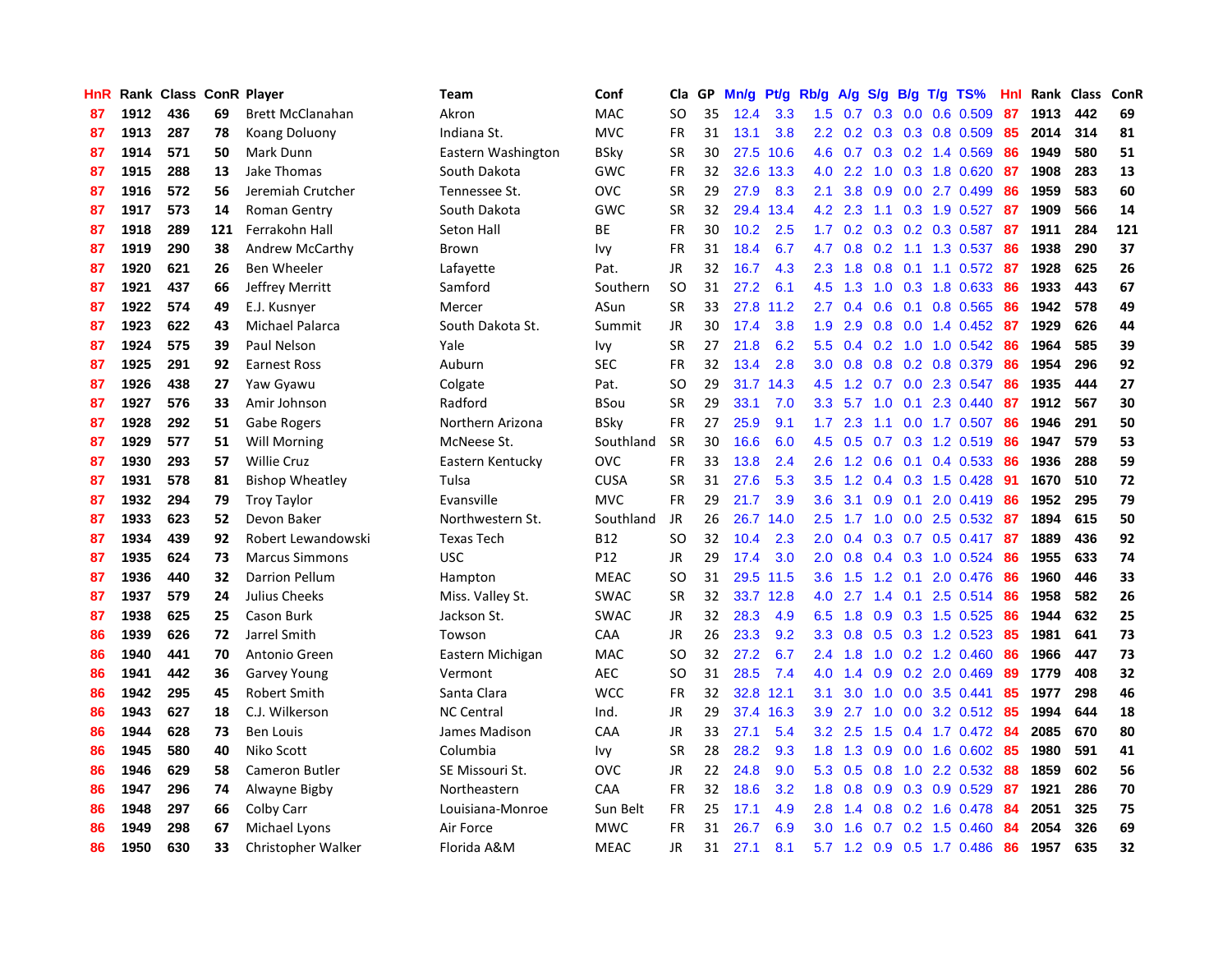| HnR |      | Rank Class ConR Player |    |                         | Team                | Conf        | Cla           | GP | Mn/g | Pt/g | Rb/g             | A/g       | S/g              |     | $B/g$ T/g TS%             | Hnl |      | Rank Class | ConR |
|-----|------|------------------------|----|-------------------------|---------------------|-------------|---------------|----|------|------|------------------|-----------|------------------|-----|---------------------------|-----|------|------------|------|
| 86  | 1951 | 299                    | 68 | <b>Todd Fletcher</b>    | Air Force           | <b>MWC</b>  | <b>FR</b>     | 31 | 21.2 | 4.2  | 1.4              | 2.1       | 0.7              | 0.1 | 1.2 0.550                 | 84  | 2061 | 327        | 71   |
| 86  | 1952 | 443                    | 67 | Marcus Wright           | Appalachian St.     | Southern    | SO            | 34 | 15.4 | 5.3  | 2.1              | 1.3       |                  |     | 0.4 0.1 1.6 0.519 87      |     | 1899 | 438        | 65   |
| 86  | 1953 | 300                    | 51 | Julian Welch            | <b>UC Davis</b>     | <b>BWst</b> | <b>FR</b>     | 30 | 18.5 | 7.8  | 2.0              | 1.3       |                  |     | 0.5 0.1 1.6 0.533 84      |     | 2076 | 331        | 54   |
| 86  | 1954 | 581                    | 65 | Kelvin Bright           | Youngstown St.      | Hor.        | SR            | 30 | 27.0 | 10.1 | 1.9              | 1.9       |                  |     | $0.7$ 0.1 2.1 0.510       | -86 | 1961 | 584        | 65   |
| 86  | 1955 | 582                    | 68 | Antoine Johnson         | Georgia Southern    | Southern    | <b>SR</b>     | 27 | 14.8 | 4.9  |                  | $1.7$ 1.9 | 1.0              |     | 0.2 1.5 0.465             | 86  | 1953 | 581        | 68   |
| 86  | 1956 | 583                    | 52 | Chron Tatum             | Idaho St.           | <b>BSky</b> | <b>SR</b>     | 29 | 18.5 | 6.0  | 3.9              | 0.3       |                  |     | $0.4$ 0.2 0.7 0.590       | 85  | 2001 | 596        | 52   |
| 86  | 1957 | 301                    | 58 | Colin Nickerson         | Fairfield           | <b>MAAC</b> | FR            | 34 | 17.7 | 4.5  | 1.8              | 1.1       |                  |     | $0.8$ 0.1 1.1 0.497       | 85  | 2005 | 311        | 62   |
| 86  | 1958 | 631                    | 67 | Chris Gradnigo          | Louisiana-Lafayette | Sun Belt    | JR            | 27 | 27.1 | 14.0 | 3.9 <sup>°</sup> | 0.5       |                  |     | 0.4 0.3 2.1 0.510         | 86  | 1962 | 636        | 67   |
| 86  | 1959 | 632                    | 66 | Jerard Ajami            | Milwaukee           | Hor.        | <b>JR</b>     | 34 | 24.0 | 3.5  | 3.4              | 1.2       | 0.6              |     | $0.1$ 0.9 0.415           | 86  | 1970 | 639        | 66   |
| 86  | 1960 | 444                    | 69 | JayDee Luster           | Wyoming             | <b>MWC</b>  | <sub>SO</sub> | 29 | 27.9 | 5.7  | 3.0 <sub>2</sub> | 4.3       |                  |     | 1.2 0.0 2.6 0.430         | -84 | 2059 | 460        | 70   |
| 86  | 1961 | 445                    | 28 | R.J. Evans              | <b>Holy Cross</b>   | Pat.        | <sub>SO</sub> | 28 | 29.4 | 13.4 | 5.1              | 2.6       |                  |     | $0.6$ $0.2$ $3.1$ $0.460$ | -85 | 1976 | 450        | 28   |
| 86  | 1962 | 446                    | 59 | Anthony Winbush         | Loyola (MD)         | <b>MAAC</b> | <b>SO</b>     | 18 | 26.6 | 7.3  | 3.9              | 1.1       |                  |     | 1.2 0.1 2.3 0.530         | -89 | 1815 | 416        | 57   |
| 86  | 1963 | 302                    | 75 | <b>Trevon Flores</b>    | James Madison       | CAA         | FR            | 32 | 17.7 | 3.8  | 3.0              | 0.7       |                  |     | 0.4 1.2 0.6 0.484         | 83  | 2112 | 344        | 82   |
| 86  | 1964 | 303                    | 68 | J.T. Sulton             | Middle Tennessee    | Sun Belt    | <b>FR</b>     | 33 | 15.7 | 4.8  | 3.9 <sup>°</sup> | 0.1       |                  |     | 0.5 0.2 1.2 0.526         | 85  | 1993 | 306        | 69   |
| 86  | 1965 | 584                    | 44 | Dejuan Flowers          | North Dakota St.    | Summit      | <b>SR</b>     | 11 | 21.6 | 6.8  | 6.4              | 0.4       |                  |     | 0.5 0.5 1.5 0.540         | 87  | 1919 | 570        | 43   |
| 86  | 1966 | 304                    | 34 | Patrick Konan           | Liberty             | BSou        | <b>FR</b>     | 31 | 20.2 | 6.9  | 4.4              | 0.5       | 0.6              |     | 0.3 1.3 0.552             | 85  | 1991 | 304        | 36   |
| 86  | 1967 | 305                    | 71 | Jake Barnett            | Toledo              | <b>MAC</b>  | <b>FR</b>     | 32 | 34.1 | 12.9 | 4.3              | 1.5       | 0.6              | 0.1 | 2.8 0.507                 | 85  | 2029 | 319        | 74   |
| 86  | 1968 | 306                    | 69 | Jacob Holmen            | North Texas         | Sun Belt    | <b>FR</b>     | 31 | 13.5 | 4.8  | 2.4              | 0.4       |                  |     | $0.3$ 0.2 0.8 0.469       | 85  | 1987 | 301        | 68   |
| 86  | 1969 | 633                    | 59 | Marquis Weddle          | Tennessee-Martin    | <b>OVC</b>  | JR            | 19 | 29.8 | 15.7 | 3.4              | 1.3       |                  |     | 1.2 0.0 2.3 0.514 91      |     | 1711 | 549        | 50   |
| 86  | 1970 | 307                    | 33 | Will Felder             | Saint Francis (PA)  | <b>NEC</b>  | <b>FR</b>     | 30 | 26.1 | 9.3  | 5.3              | 0.8       |                  |     | $0.6$ $0.9$ $2.0$ $0.537$ | -85 | 2019 | 315        | 36   |
| 86  | 1971 | 585                    | 34 | Liam Potter             | Sacred Heart        | <b>NEC</b>  | <b>SR</b>     | 29 | 27.3 | 9.5  | 8.3              | 0.8       |                  |     | $0.3$ 2.0 2.4 0.510       | -85 | 2002 | 597        | 35   |
| 86  | 1972 | 586                    | 50 | A.J. Smith              | Stetson             | ASun        | <b>SR</b>     | 28 | 32.1 | 14.9 | 2.5              | 2.0       | 0.9              |     | $0.1$ 3.5 0.511           | 86  | 1972 | 588        | 50   |
| 86  | 1973 | 447                    | 74 | Abe Lodwick             | Washington St.      | P12         | SO            | 28 | 11.7 | 2.5  | 2.5              | 0.4       |                  |     | $0.2$ 0.3 0.5 0.526       | 86  | 1945 | 445        | 73   |
| 86  | 1974 | 587                    | 26 | <b>Shannon Behling</b>  | Miss. Valley St.    | <b>SWAC</b> | <b>SR</b>     | 32 | 32.3 | 11.4 | 6.5              | 1.2       | 1.7              |     | 0.6 1.9 0.468             | 85  | 2010 | 599        | 27   |
| 86  | 1975 | 588                    | 76 | Louis Birdsong          | George Mason        | CAA         | <b>SR</b>     | 30 | 12.9 | 2.6  | 2.0              | 0.6       |                  |     | 0.4 0.6 0.5 0.482         | 85  | 1979 | 590        | 72   |
| 86  | 1976 | 589                    | 52 | Arturas Lazdauskas      | Long Beach St.      | <b>BWst</b> | <b>SR</b>     | 28 | 16.3 | 2.7  | 2.8              | 1.3       | 0.9 <sub>0</sub> |     | $0.4$ 1.1 0.524           | -87 | 1926 | 574        | 51   |
| 86  | 1977 | 308                    | 45 | Damen Bell-Holter       | Oral Roberts        | Summit      | FR            | 33 | 15.1 | 4.6  | 3.2              | 0.5       |                  |     | $0.1$ $0.5$ $1.0$ $0.500$ | -85 | 2026 | 316        | 46   |
| 86  | 1978 | 590                    | 69 | Darryl Evans            | Furman              | Southern    | <b>SR</b>     | 30 | 28.8 | 6.6  | 2.6              | 3.2       |                  |     | 0.8 0.1 1.9 0.530 85      |     | 1986 | 592        | 70   |
| 86  | 1979 | 309                    | 34 | Amin Stevens            | Florida A&M         | <b>MEAC</b> | FR            | 31 | 15.9 | 5.7  | 3.3 <sub>2</sub> | 0.8       |                  |     | 0.5 0.4 1.4 0.518 85      |     | 1999 | 309        | 34   |
| 85  | 1980 | 634                    | 35 | <b>Brandon Tunnell</b>  | Hampton             | <b>MEAC</b> | <b>JR</b>     | 30 | 16.8 | 4.0  | 2.2              | 2.4       | 0.8              |     | $0.0$ 1.6 $0.480$         | 85  | 2023 | 651        | 37   |
| 85  | 1981 | 635                    | 60 | Jhamar Youngblood       | Rider               | <b>MAAC</b> | <b>JR</b>     | 31 | 22.1 | 6.7  | 2.7              | 1.4       | 0.8              |     | $0.1$ 1.4 0.465           | 86  | 1956 | 634        | 60   |
| 85  | 1982 | 591                    | 35 | <b>Grayson Flittner</b> | Gardner-Webb        | <b>BSou</b> | <b>SR</b>     | 27 | 23.9 | 9.0  | 2.0              | 2.1       |                  |     | 1.2 0.0 1.4 0.527         | 86  | 1968 | 586        | 34   |
| 85  | 1983 | 636                    | 70 | Alex Garcia-Mendoza     | Ark.-Little Rock    | Sun Belt    | <b>JR</b>     | 30 | 29.3 | 11.2 | 4.8              | 1.0       | 0.6              |     | 0.1 1.6 0.536             | 85  | 2007 | 646        | 70   |
| 85  | 1984 | 310                    | 46 | Jordan Aaberg           | North Dakota St.    | Summit      | <b>FR</b>     | 29 | 13.7 | 3.7  | 2.9              | 0.1       | 0.3              |     | 1.2 0.9 0.626             | 85  | 1996 | 307        | 45   |
| 85  | 1985 | 311                    | 58 | Marko Cukic             | Nevada              | <b>WAC</b>  | <b>FR</b>     | 34 | 8.9  | 2.6  | 1.5              | 0.1       |                  |     | $0.2$ 0.4 0.4 0.638       | 85  | 1988 | 302        | 58   |
| 85  | 1986 | 312                    | 36 | D.J. Cunnigham          | NC-Asheville        | BSou        | <b>FR</b>     | 28 | 22.5 | 8.1  | 6.7              | 0.6       |                  |     | 0.7 1.8 2.0 0.516 85      |     | 1982 | 300        | 35   |
| 85  | 1987 | 637                    | 36 | Rob Hampton             | Norfolk St.         | <b>MEAC</b> | <b>JR</b>     | 28 | 32.2 | 12.4 | 4.4              | 1.9       | 1.5              |     | $0.1$ 2.7 0.529           | -84 | 2035 | 654        | 39   |
| 85  | 1988 | 313                    | 41 | <b>Tucker Halpern</b>   | Brown               | Ivy         | <b>FR</b>     | 29 | 24.0 | 8.1  | 3.5              | 2.3       | 0.8              |     | $0.7$ 1.2 0.487           | 85  | 1978 | 299        | 40   |
| 85  | 1989 | 314                    | 70 | Nikola Cerina           | <b>TCU</b>          | <b>MWC</b>  | FR            | 29 | 20.3 | 6.0  | 4.0              | 0.6       |                  |     | 0.3 0.6 1.3 0.541         | 86  | 1948 | 292        | 67   |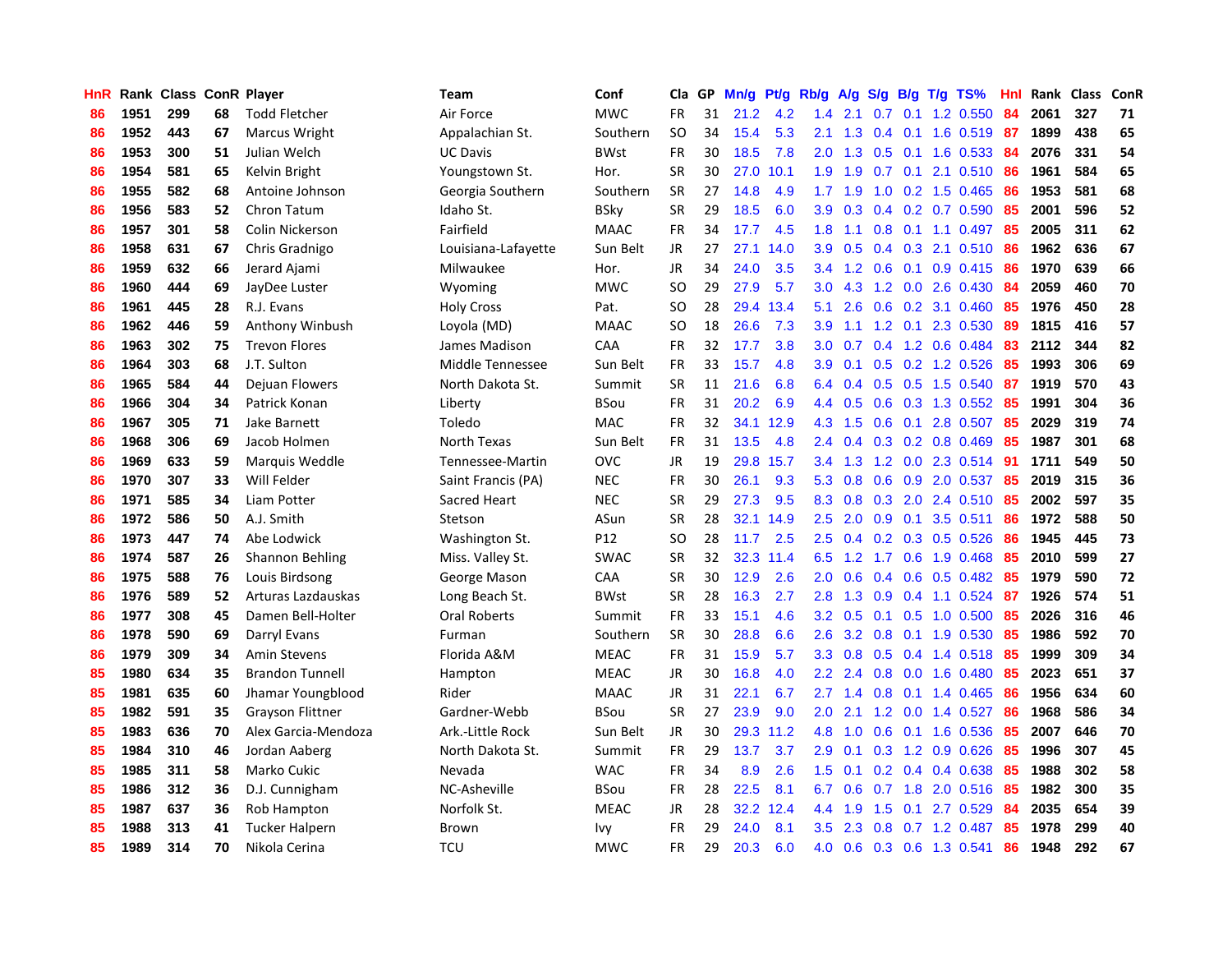| HnR |      | Rank Class ConR Player |    |                       | <b>Team</b>           | Conf        | Cla           | GP | Mn/g | Pt/g | Rb/g             | A/g    | S/g |     | $B/g$ T/g TS%              | Hnl |      | Rank Class | ConR |
|-----|------|------------------------|----|-----------------------|-----------------------|-------------|---------------|----|------|------|------------------|--------|-----|-----|----------------------------|-----|------|------------|------|
| 85  | 1990 | 638                    | 71 | Matt Mouzy            | Ark.-Little Rock      | Sun Belt    | <b>JR</b>     | 29 | 24.6 | 9.8  | 2.3              | 1.1    | 0.7 | 0.1 | 1.5 0.568                  | 85  | 2008 | 647        | 71   |
| 85  | 1991 | 592                    | 72 | <b>Anthony Sally</b>  | Western Kentucky      | Sun Belt    | <b>SR</b>     | 31 | 25.2 | 3.6  | 3.7              | 2.8    | 1.0 |     | $0.1$ 2.7 0.491            | 87  | 1927 | 575        | 65   |
| 85  | 1992 | 639                    | 53 | Rodney Jones          | SE Louisiana          | Southland   | JR            | 25 | 22.8 | 7.6  | 2.9              | 1.4    |     |     | 0.8 0.4 1.6 0.540          | 86  | 1934 | 629        | 52   |
| 85  | 1993 | 640                    | 29 | <b>Andrew Beinert</b> | <b>Holy Cross</b>     | Pat.        | JR            | 31 | 33.4 | 10.5 | $2.2\phantom{0}$ | 3.5    |     |     | 1.1 0.0 2.4 0.561          | 85  | 2009 | 648        | 29   |
| 85  | 1994 | 641                    | 35 | Justin Sofman         | Monmouth              | <b>NEC</b>  | JR            | 31 | 22.9 | 8.2  | 2.2              | 0.8    |     |     | $0.7$ 0.1 0.8 0.567        | 84  | 2081 | 667        | 40   |
| 85  | 1995 | 448                    | 70 | Kevin Giltner         | Wofford               | Southern    | <sub>SO</sub> | 34 | 11.4 | 3.5  | 0.9              | 0.5    | 0.2 | 0.1 | $0.8$ 0.597                | 86  | 1973 | 448        | 69   |
| 85  | 1996 | 449                    | 80 | <b>Frank Wiseler</b>  | Drake                 | <b>MVC</b>  | SO            | 32 | 19.5 | 4.4  | 1.3              | 2.5    |     |     | $0.4$ 0.0 1.5 0.516        | 85  | 1975 | 449        | 80   |
| 85  | 1997 | 593                    | 71 | Antonio Hanson        | Georgia Southern      | Southern    | <b>SR</b>     | 32 | 30.5 | 13.4 | 1.6              | 1.1    | 1.0 |     | $0.0$ 1.6 0.567            | 85  | 2015 | 602        | 71   |
| 85  | 1998 | 642                    | 51 | <b>Reed Baker</b>     | Florida Gulf Coast    | ASun        | <b>JR</b>     | 29 | 25.2 | 11.4 | 1.7              | 1.9    | 0.9 |     | $0.0$ 2.0 $0.494$          | 85  | 1995 | 645        | 52   |
| 85  | 1999 | 594                    | 37 | Cruz Daniels          | High Point            | <b>BSou</b> | <b>SR</b>     | 30 | 23.6 | 6.3  | 6.0              | 0.3    |     |     | $0.4$ 2.5 1.6 0.521        | 85  | 1998 | 594        | 37   |
| 85  | 2000 | 315                    | 52 | <b>Brandon Baker</b>  | Belmont               | ASun        | FR            | 30 | 9.0  | 2.2  | 1.8              |        |     |     | $0.4$ 0.4 0.2 0.6 0.500 85 |     | 1990 | 303        | 51   |
| 85  | 2001 | 595                    | 27 | Onyekawtuke Abiakam   | <b>Texas Southern</b> | <b>SWAC</b> | <b>SR</b>     | 30 | 16.1 | 3.4  | 3.8              | 0.3    |     |     | 0.5 1.3 0.8 0.612 84       |     | 2038 | 607        | 29   |
| 85  | 2002 | 596                    | 77 | Josh Thornton         | Towson                | CAA         | <b>SR</b>     | 30 | 25.8 | 11.4 | 2.0              | 1.2    |     |     | $0.6$ 0.1 1.4 0.489        | -84 | 2062 | 612        | 79   |
| 85  | 2003 | 643                    | 73 | <b>Rod Emmanuel</b>   | Middle Tennessee      | Sun Belt    | JR            | 33 | 20.2 | 5.9  | 2.9              | 1.2    | 0.8 |     | $0.1$ 1.4 0.473            | -85 | 2030 | 652        | 73   |
| 85  | 2004 | 450                    | 15 | Isaiah Wilkerson      | New Jersey Tech       | <b>GWC</b>  | <sub>SO</sub> | 29 | 30.3 | 13.0 | 4.9              | 2.1    |     |     | 1.3 0.2 2.3 0.495          | 84  | 2037 | 457        | 16   |
| 85  | 2005 | 644                    | 72 | Jawaan Alston         | <b>Buffalo</b>        | <b>MAC</b>  | <b>JR</b>     | 24 | 16.2 | 4.0  | 3.5              | 0.9    | 0.3 |     | 0.2 1.2 0.569              | 87  | 1920 | 623        | 70   |
| 85  | 2006 | 645                    | 16 | Kendall Cutler        | South Dakota          | GWC         | JR            | 30 | 25.3 | 8.5  | 3.0 <sub>2</sub> | 4.6    | 1.0 |     | $0.0$ 3.1 $0.559$          | 85  | 1985 | 643        | 15   |
| 85  | 2007 | 646                    | 78 | <b>Isaiah Tate</b>    | George Mason          | CAA         | <b>JR</b>     | 30 | 18.9 | 4.4  | 2.5              | 0.8    | 0.6 | 0.1 | $0.7$ 0.473                | -85 | 1984 | 642        | 74   |
| 85  | 2008 | 451                    | 53 | Jordan Lewis          | Cal Poly              | <b>BWst</b> | SO            | 31 | 24.3 | 6.5  | 2.9              | 1.0    |     |     | $0.5$ $0.5$ 1.1 $0.547$    | -84 | 2086 | 469        | 55   |
| 85  | 2009 | 647                    | 36 | David Simmons         | C. Connecticut St.    | <b>NEC</b>  | <b>JR</b>     | 26 | 26.3 | 6.6  | 6.4              | 0.6    |     |     | 1.2 0.3 1.4 0.538          | -86 | 1971 | 640        | 34   |
| 85  | 2010 | 597                    | 30 | Ben Johnson           | Colgate               | Pat.        | <b>SR</b>     | 29 | 30.2 | 10.4 | 5.2              | 1.8    |     |     | $0.7$ $0.5$ 1.8 $0.528$    | 85  | 2017 | 604        | 31   |
| 85  | 2011 | 316                    | 54 | Lateef McMullan       | <b>UC Riverside</b>   | <b>BWst</b> | <b>FR</b>     | 27 | 21.6 | 6.3  | 2.0              | 2.1    | 0.6 |     | $0.0$ 1.9 $0.517$          | 85  | 2011 | 313        | 52   |
| 85  | 2012 | 648                    | 74 | <b>Derrick Bails</b>  | Ark.-Little Rock      | Sun Belt    | JR            | 26 | 15.0 | 6.0  | 3.9 <sup>°</sup> | 0.2    |     |     | 0.3 0.4 1.4 0.522          | -85 | 2018 | 649        | 72   |
| 85  | 2013 | 598                    | 28 | Lance Feurtado        | Grambling             | <b>SWAC</b> | <b>SR</b>     | 28 | 27.7 | 13.2 | 5.7              | 1.2    | 0.9 |     | 0.3 2.2 0.482              | 83  | 2096 | 618        | 31   |
| 85  | 2014 | 599                    | 31 | Stephen Tyree         | Bucknell              | Pat.        | <b>SR</b>     | 31 | 26.3 | 5.7  | 5.2              | $-1.7$ | 1.0 |     | $0.1$ 1.5 0.568            | 85  | 2012 | 600        | 30   |
| 85  | 2015 | 649                    | 82 | Johnny Mayhane        | Tulane                | <b>CUSA</b> | JR            | 28 | 13.5 | 4.5  | 1.6              | 0.6    |     |     | $0.4$ 0.0 0.9 0.488        | 84  | 2057 | 661        | 84   |
| 85  | 2016 | 452                    | 38 | <b>Chase Holmes</b>   | Presbyterian          | BSou        | <sub>SO</sub> | 31 | 29.3 | 13.6 | 4.2              | $-1.1$ |     |     | 1.3 0.1 3.1 0.516 85       |     | 2022 | 453        | 38   |
| 85  | 2017 | 600                    | 54 | <b>Tommy Moffitt</b>  | Texas-Arlington       | Southland   | <b>SR</b>     | 19 | 23.5 | 8.0  | 7.0              | 0.9    |     |     | 0.6 0.3 1.5 0.458 85       |     | 2016 | 603        | 55   |
| 85  | 2018 | 601                    | 53 | William Kossangue     | Campbell              | ASun        | <b>SR</b>     | 30 | 18.4 | 5.4  | $2.5^{\circ}$    | 0.7    |     |     | $0.9$ 0.1 0.9 0.489        | -85 | 2025 | 605        | 54   |
| 85  | 2019 | 650                    | 79 | Darryl Felder         | NC-Wilmington         | CAA         | JR            | 26 | 13.4 | 3.8  | $1.5^{\circ}$    | 1.1    |     |     | $0.3$ 0.2 0.7 0.465        | -84 | 2045 | 656        | 77   |
| 85  | 2020 | 602                    | 54 | Derrick O'Neil        | Florida Gulf Coast    | ASun        | <b>SR</b>     | 28 | 22.9 | 6.4  | 5.5              | 1.4    | 1.1 |     | $0.6$ 2.1 $0.462$          | -85 | 2013 | 601        | 53   |
| 85  | 2021 | 651                    | 81 | Jake Kelly            | Indiana St.           | <b>MVC</b>  | JR            | 12 | 28.8 | 9.0  | 3.3 <sub>2</sub> | 1.5    | 0.5 |     | $0.3$ 2.0 0.509            | -94 | 1526 | 493        | 70   |
| 85  | 2022 | 603                    | 37 | Robert Johnson        | NC A&T                | <b>MEAC</b> | <b>SR</b>     | 28 | 28.8 | 10.4 | 4.1              | 1.1    | 1.0 |     | $0.6$ 1.5 0.518            | -85 | 2003 | 598        | 35   |
| 85  | 2023 | 317                    | 75 | Xavier Thames         | Washington St.        | P12         | <b>FR</b>     | 31 | 17.6 | 4.6  | 1.5              | 1.2    | 0.8 |     | $0.0$ $0.9$ $0.472$        | 85  | 2031 | 320        | 75   |
| 85  | 2024 | 318                    | 29 | lan Francis           | Alcorn St.            | <b>SWAC</b> | <b>FR</b>     | 31 | 27.9 | 9.5  | 6.0              | 0.7    | 0.8 |     | $0.7$ 2.4 0.496            | 82  | 2155 | 354        | 34   |
| 85  | 2025 | 453                    | 72 | Chris Early           | Chattanooga           | Southern    | SO            | 24 | 12.2 | 4.4  | 3.2              | 0.6    |     |     | $0.3$ 0.3 1.1 0.451        | 84  | 2063 | 462        | 72   |
| 85  | 2026 | 454                    | 61 | Kyle Downey           | Siena                 | <b>MAAC</b> | SO.           | 24 | 15.0 | 5.0  | $1.2^{\circ}$    | 0.6    |     |     | $0.6$ $0.0$ $0.7$ $0.492$  | -89 | 1809 | 415        | 56   |
| 85  | 2027 | 652                    | 82 | Jeff Jordan           | <b>Illinois</b>       | B10         | JR            | 33 | 13.8 | 1.6  | 1.3              | 1.7    |     |     | $0.4$ 0.1 0.8 0.473        | 86  | 1963 | 637        | 82   |
| 85  | 2028 | 319                    | 93 | Ebuka Anvaorah        | Georgia               | <b>SEC</b>  | <b>FR</b>     | 28 | 10.5 | 2.7  | 1.4              | 0.8    |     |     | $0.4$ 0.2 0.8 0.469        | 85  | 1992 | 305        | 93   |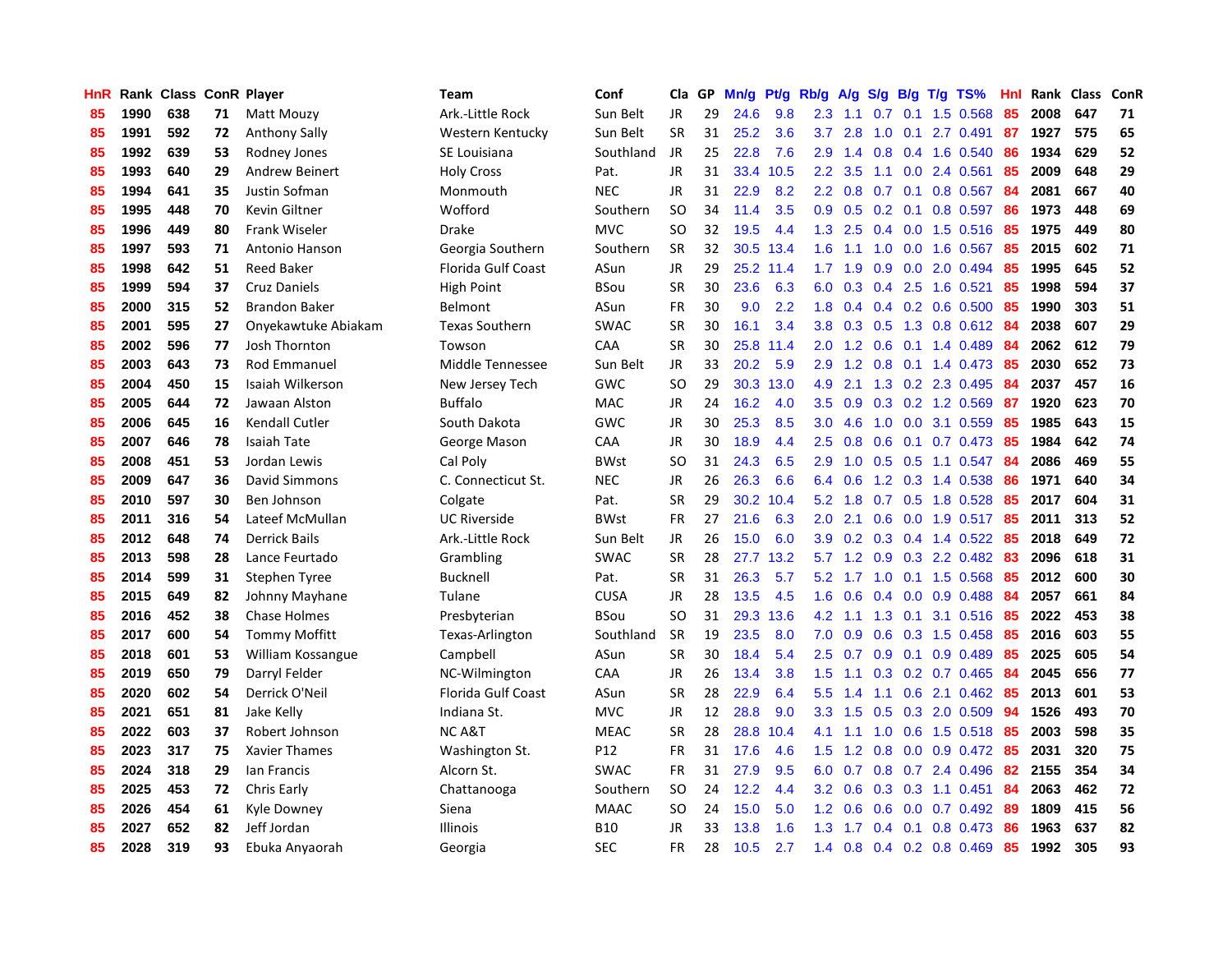| HnR |      | Rank Class ConR Player |    |                           | Team                | Conf        | Cla       | GP | Mn/g | Pt/g      | Rb/g             | A/g             |               |     | S/g B/g T/g TS%                 | Hnl | Rank | Class | ConR |
|-----|------|------------------------|----|---------------------------|---------------------|-------------|-----------|----|------|-----------|------------------|-----------------|---------------|-----|---------------------------------|-----|------|-------|------|
| 85  | 2029 | 604                    | 37 | <b>Whitney Coleman</b>    | Monmouth            | <b>NEC</b>  | <b>SR</b> | 31 |      | 29.5 10.4 |                  | $3.2$ 2.1       | 1.5           | 0.1 | 2.0 0.497                       | 83  | 2119 | 625   | 41   |
| 85  | 2030 | 455                    | 55 | <b>Charlie Harper</b>     | Lamar               | Southland   | <b>SO</b> | 29 | 27.9 | 8.4       | 6.4              | 2.1             |               |     | 0.9 0.3 1.8 0.485 84            |     | 2036 | 456   | 56   |
| 85  | 2031 | 456                    | 94 | Chris Bass                | LSU                 | <b>SEC</b>  | SO.       | 31 | 24.0 | 2.3       | 2.3              | 3.2             |               |     | 0.8 0.2 1.3 0.374 84            |     | 2055 | 458   | 95   |
| 85  | 2032 | 653                    | 75 | Lawrence Gilbert          | Louisiana-Monroe    | Sun Belt    | JR        | 31 | 25.5 | 9.6       |                  |                 |               |     | 4.5 0.7 0.7 0.1 1.7 0.497       | -82 | 2160 | 688   | 77   |
| 85  | 2033 | 654                    | 42 | Ronnie Dixon              | Dartmouth           | Ivy         | <b>JR</b> | 28 | 25.0 | 9.3       | 3.2              | 1.4             | 0.5           |     | $0.1$ 1.6 0.504                 | 84  | 2053 | 660   | 42   |
| 85  | 2034 | 655                    | 83 | <b>Trey Stanton</b>       | Rice                | <b>CUSA</b> | JR        | 29 | 24.8 | 8.8       | 4.5              | 0.8             |               |     | $0.6$ $0.6$ 1.7 $0.489$         | 84  | 2044 | 655   | 83   |
| 85  | 2035 | 320                    | 38 | <b>Khalif Toombs</b>      | South Carolina St.  | <b>MEAC</b> | <b>FR</b> | 32 | 24.5 | 6.7       | 2.0 <sub>1</sub> | 3.5             |               |     | $0.8$ 0.1 2.3 0.519             | -84 | 2068 | 329   | 41   |
| 85  | 2036 | 656                    | 55 | Josh Chavis               | <b>USC Upstate</b>  | ASun        | JR        | 29 | 29.1 | 7.9       | $2.2^{\circ}$    | 3.1             | 1.0           |     | $0.0$ 1.9 $0.531$               | -84 | 2084 | 669   | 56   |
| 85  | 2037 | 605                    | 56 | Jon-Michael Nickerson     | Kennesaw St.        | ASun        | <b>SR</b> | 33 | 20.2 | 7.2       | 4.0              | 1.2             | 0.5           |     | 0.3 1.6 0.487                   | 84  | 2041 | 609   | 55   |
| 85  | 2038 | 321                    | 76 | Jordan McCoy              | Florida Atlantic    | Sun Belt    | <b>FR</b> | 30 | 15.2 | 4.0       | 3.9 <sup>°</sup> |                 |               |     | $0.2$ $0.2$ $0.4$ $0.4$ $0.484$ | -84 | 2048 | 324   | 74   |
| 85  | 2039 | 657                    | 39 | Kevin White               | Md.-Eastern Shore   | <b>MEAC</b> | JR        | 32 | 34.2 | 9.5       | 3.1              |                 |               |     | 5.4 1.3 0.1 4.1 0.448 84        |     | 2058 | 662   | 40   |
| 84  | 2040 | 658                    | 37 | Joey Accaoui              | Vermont             | <b>AEC</b>  | <b>JR</b> | 35 | 20.6 | 6.7       | $1.4^{\circ}$    | 1.5             |               |     | $0.5$ 0.0 1.4 0.495             | -84 | 2052 | 659   | 39   |
| 84  | 2041 | 322                    | 32 | Joe Willman               | Bucknell            | Pat.        | <b>FR</b> | 31 | 18.4 | 5.6       | 3.8 <sub>1</sub> | 0.4             |               |     | 0.6 0.4 0.8 0.506               | -84 | 2042 | 322   | 33   |
| 84  | 2042 | 659                    | 62 | <b>Robert Goldsberry</b>  | Canisius            | <b>MAAC</b> | JR        | 32 | 22.1 | 3.2       | 1.8              | 3.0             |               |     | 1.2 0.0 1.9 0.515               | -83 | 2111 | 674   | 65   |
| 84  | 2043 | 323                    | 63 | <b>Rashard McGill</b>     | Iona                | <b>MAAC</b> | <b>FR</b> | 28 | 16.4 | 3.9       | 2.8              | 0.3             |               |     | 0.6 0.4 0.8 0.442               | 86  | 1965 | 297   | 61   |
| 84  | 2044 | 606                    | 33 | <b>Tyrell Thompson</b>    | Army                | Pat.        | <b>SR</b> | 19 | 13.0 | 5.3       | 1.6              | 0.4             |               |     | $0.7$ 0.1 1.1 0.495             | -84 | 2033 | 606   | 32   |
| 84  | 2045 | 660                    | 73 | Austin Dahn               | Citadel             | Southern    | <b>JR</b> | 32 | 25.9 | 6.9       | 1.9              | 1.3             | 0.5           |     | $0.0$ 1.7 $0.531$               | -84 | 2083 | 668   | 73   |
| 84  | 2046 | 661                    | 55 | <b>Todd Lowenthal</b>     | <b>UC Davis</b>     | <b>BWst</b> | <b>JR</b> | 21 | 25.1 | 3.9       | 4.5              | 1.8             | 1.3           |     | 0.0 1.1 0.604                   | -84 | 2064 | 663   | 53   |
| 84  | 2047 | 324                    | 80 | <b>Isaiah Philmore</b>    | Towson              | CAA         | <b>FR</b> | 30 | 20.7 | 6.4       | 3.9 <sup>°</sup> | 0.4             |               |     | $0.6$ 0.1 1.1 0.569             | -83 | 2118 | 346   | 83   |
| 84  | 2048 | 325                    | 73 | <b>Malcolm Griffin</b>    | Toledo              | <b>MAC</b>  | <b>FR</b> | 25 | 24.6 | 7.2       | 3.2              | 2.9             |               |     | 1.4 0.0 3.2 0.485               | 86  | 1950 | 293   | 72   |
| 84  | 2049 | 662                    | 40 | <b>Rodney Stokes</b>      | Morgan St.          | <b>MEAC</b> | JR        | 33 | 13.2 | 3.0       | $2.7^{\circ}$    | 0.3             |               |     | 0.3 1.0 0.7 0.513 85            |     | 2021 | 650   | 36   |
| 84  | 2050 | 457                    | 38 | Will Campbell             | Monmouth            | <b>NEC</b>  | <b>SO</b> | 28 | 27.3 | 11.2      | 2.6              | 1.0             |               |     | 1.4 0.2 1.8 0.498               | 83  | 2122 | 475   | 42   |
| 84  | 2051 | 663                    | 59 | Zack Moritz               | Boise St.           | <b>WAC</b>  | JR        | 30 | 9.4  | 3.5       | 2.4              | 0.2             | 0.1           |     | $0.1$ 0.5 0.500                 | 84  | 2050 | 658   | 59   |
| 84  | 2052 | 326                    | 38 | Dylan Talley              | Binghamton          | <b>AEC</b>  | FR        | 26 | 29.3 | 11.8      | 3.7              | 2.1             | 0.6           |     | $0.3$ 2.7 0.483                 | -84 | 2043 | 323   | 38   |
| 84  | 2053 | 327                    | 39 | <b>Chris Perez</b>        | Liberty             | <b>BSou</b> | FR        | 31 | 15.2 | 5.5       | 1.6              | 0.7             |               |     | 0.7 0.0 1.0 0.563               | -84 | 2078 | 332   | 41   |
| 84  | 2054 | 458                    | 64 | <b>Brandon Penn</b>       | Rider               | <b>MAAC</b> | <b>SO</b> | 33 | 13.8 | 4.2       | 2.7 <sub>2</sub> | 0.3             |               |     | 0.2 0.3 0.7 0.539               | 84  | 2077 | 468   | 63   |
| 84  | 2055 | 328                    | 76 | Brendan Lane              | UCLA                | P12         | FR        | 27 | 10.0 | 2.4       | 1.5              |                 |               |     | 0.4 0.2 0.4 0.7 0.602 84        |     | 2087 | 335   | 76   |
| 84  | 2056 | 459                    | 40 | David Singleton           | High Point          | <b>BSou</b> | <b>SO</b> | 30 | 18.8 | 5.2       | $3.4^{\circ}$    | 2.1             |               |     | 1.3 0.2 2.0 0.495 84            |     | 2060 | 461   | 39   |
| 84  | 2057 | 460                    | 39 | Jeff Pelage               | Boston U.           | <b>AEC</b>  | SO        | 35 | 17.3 | 3.1       | 5.6              | 0.2             |               |     | 0.4 0.7 1.3 0.425 84            |     | 2092 | 470   | 40   |
| 84  | 2058 | 607                    | 39 | Alvin Mofunanya           | Fairleigh Dickinson | <b>NEC</b>  | <b>SR</b> | 26 | 29.6 | 11.3      |                  | $8.7 \quad 1.2$ | $0.4^{\circ}$ |     | 2.1 3.4 0.456                   | -84 | 2047 | 610   | 38   |
| 84  | 2059 | 329                    | 84 | Tamir Jackson             | Rice                | <b>CUSA</b> | <b>FR</b> | 31 | 30.6 | 10.8      | $2.2^{\circ}$    | 3.0             | 1.7           |     | $0.0$ 3.2 $0.447$               | -84 | 2080 | 334   | 85   |
| 84  | 2060 | 461                    | 77 | Shavar Richardson         | Florida Atlantic    | Sun Belt    | <b>SO</b> | 30 | 19.5 | 8.4       | 1.8              | 1.1             | 0.3           |     | $0.0$ 1.1 $0.499$               | 84  | 2072 | 466   | 76   |
| 84  | 2061 | 330                    | 71 | Daylen Harrison           | Wyoming             | <b>MWC</b>  | <b>FR</b> | 28 | 11.7 | 2.9       | 1.9              | 0.8             | 0.3           | 0.1 | $0.5 \ 0.482$                   | -82 | 2185 | 360   | 72   |
| 84  | 2062 | 331                    | 81 | Josh Brinkley             | Delaware            | CAA         | <b>FR</b> | 22 | 17.4 | 5.1       | 3.1              | 0.4             | 0.3           |     | $0.4$ 0.9 0.593                 | -85 | 2027 | 317   | 76   |
| 84  | 2063 | 608                    | 67 | Pat Nelson                | Green Bay           | Hor.        | <b>SR</b> | 35 | 14.3 | 2.3       | 3.6 <sup>°</sup> | 0.4             |               |     | $0.2$ 0.6 0.9 0.467             | -84 | 2082 | 613   | 68   |
| 84  | 2064 | 664                    | 47 | Spencer Johnson           | UMKC                | Summit      | JR        | 30 | 27.1 | 8.5       |                  | 5.8 0.5         |               |     | $0.7$ 0.2 0.8 0.499             | -84 | 2070 | 664   | 48   |
| 84  | 2065 | 462                    | 48 | <b>Blake Cushingberry</b> | Oakland             | Summit      | SO        | 35 | 15.4 | 4.7       | 1.9 <sup>°</sup> | 0.6             |               |     | $0.5$ 0.0 0.8 0.563             | -84 | 2065 | 463   | 47   |
| 84  | 2066 | 463                    | 95 | <b>Steve Tchiengang</b>   | Vanderbilt          | <b>SEC</b>  | SO        | 33 | 11.6 | 3.4       | 2.5              | 0.2             |               |     | $0.2$ 0.2 1.1 0.557             | -84 | 2069 | 465   | 96   |
| 84  | 2067 | 332                    | 46 | Given Kalipinde           | Loyola Marymount    | <b>WCC</b>  | <b>FR</b> | 24 | 12.6 | 4.1       | 1.8              | 0.9             |               |     | $0.5$ 0.0 0.7 0.483             | 84  | 2039 | 321   | 47   |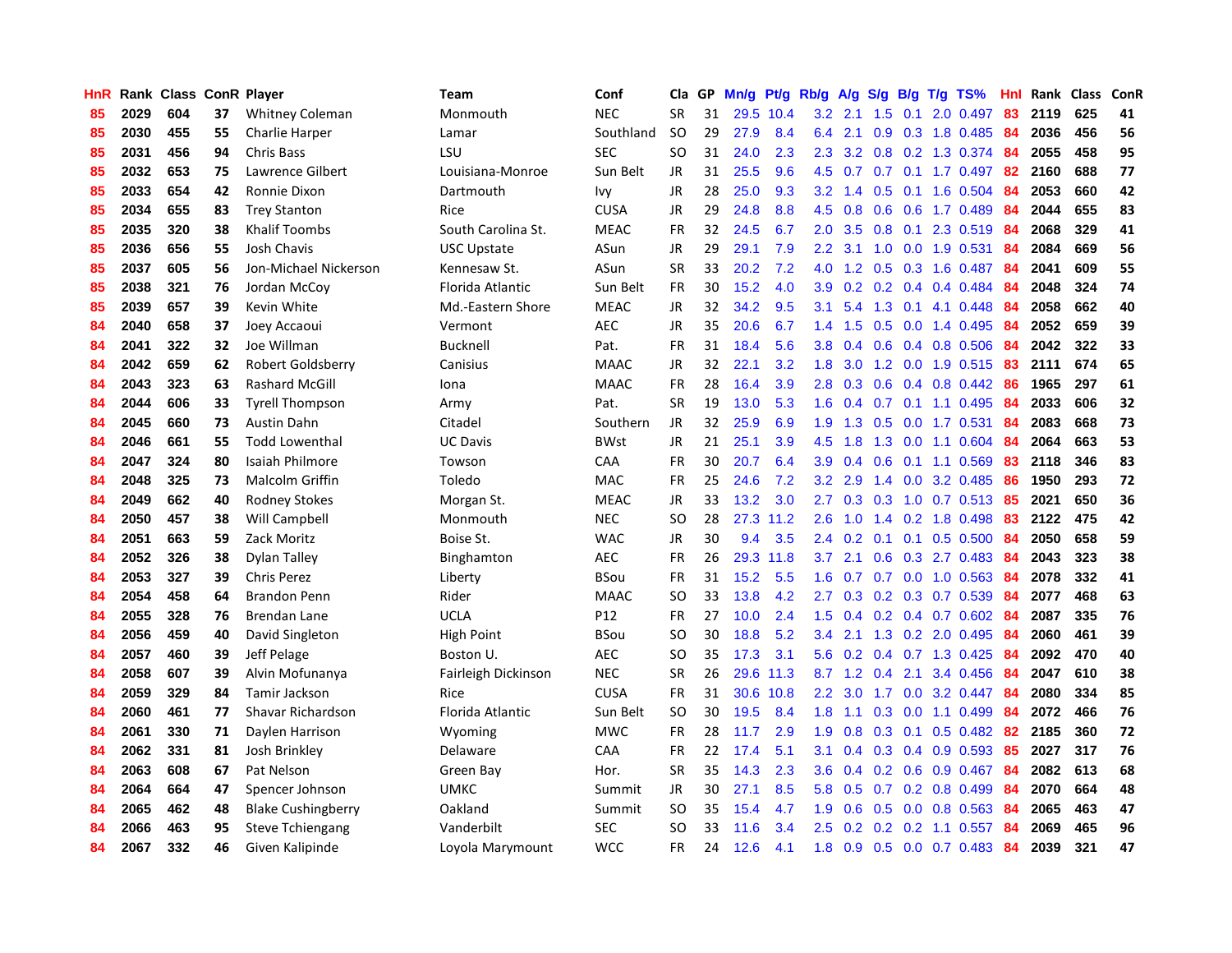| HnR |      | Rank Class ConR Player |     |                        | <b>Team</b>           | Conf        | Cla           | GP | Mn/g | <b>Pt/g</b> | Rb/g             | A/g | S/g           |                 | $B/g$ T/g TS%             | Hnl |      | Rank Class | ConR |
|-----|------|------------------------|-----|------------------------|-----------------------|-------------|---------------|----|------|-------------|------------------|-----|---------------|-----------------|---------------------------|-----|------|------------|------|
| 84  | 2068 | 609                    | 30  | <b>Ricky Boyles</b>    | <b>Texas Southern</b> | <b>SWAC</b> | <b>SR</b>     | 21 | 12.7 | 4.4         | 2.9              | 0.4 | 0.1           |                 | $0.2$ 1.0 0.608           | 83  | 2117 | 624        | 33   |
| 84  | 2069 | 333                    | 74  | Jordon Crawford        | <b>Bowling Green</b>  | <b>MAC</b>  | <b>FR</b>     | 30 | 13.5 | 3.7         | 1.1              | 1.6 |               |                 | 0.7 0.0 1.3 0.474 84      |     | 2073 | 330        | 75   |
| 84  | 2070 | 334                    | 72  | Xavier Roberson        | TCU                   | <b>MWC</b>  | <b>FR</b>     | 26 | 12.2 | 4.0         | 1.1              | 0.8 |               |                 | 0.6 0.0 1.0 0.548 85      |     | 2028 | 318        | 68   |
| 84  | 2071 | 665                    | 19  | <b>Garrett Lever</b>   | Seattle               | Ind.        | JR            | 31 | 19.9 | 3.5         | 2.9              | 1.1 |               |                 | 1.5 0.0 1.0 0.460         | -83 | 2094 | 671        | 19   |
| 84  | 2072 | 335                    | 49  | Dallin Bachynski       | Southern Utah         | Summit      | FR            | 29 | 10.1 | 3.6         | 2.6              | 0.3 |               |                 | $0.2$ 0.4 0.8 0.556       | -84 | 2088 | 336        | 49   |
| 84  | 2073 | 464                    | 53  | Elliott Lloyd          | Northern Colorado     | BSky        | <b>SO</b>     | 33 | 17.9 | 5.2         | 1.8              | 0.9 | 0.5           |                 | 0.1 1.2 0.510             | 83  | 2132 | 476        | 56   |
| 84  | 2074 | 610                    | 31  | Jonathan Boyd          | Alcorn St.            | <b>SWAC</b> | <b>SR</b>     | 31 | 29.0 | 11.2        | 2.5              | 1.3 |               | $1.7 \quad 0.1$ | 2.3 0.496                 | 82  | 2194 | 643        | 36   |
| 84  | 2075 | 611                    | 56  | <b>Brandon Long</b>    | Texas-Arlington       | Southland   | <b>SR</b>     | 30 | 31.1 | 13.0        | 3.6              | 1.5 | 1.3           |                 | $0.1$ 1.8 0.480           | 83  | 2098 | 620        | 58   |
| 84  | 2076 | 336                    | 122 | Austin Johnson         | Rutgers               | ВE          | FR            | 32 | 11.0 | 2.6         | 2.1              | 0.5 | 0.2           |                 | $0.2$ 0.7 0.560           | 83  | 2125 | 348        | 127  |
| 84  | 2077 | 465                    | 54  | Darin Mahoney          | Weber St.             | BSky        | <sub>SO</sub> | 29 | 16.5 | 2.9         | 3.6              | 0.2 |               |                 | $0.5$ 0.6 0.6 0.546       | -85 | 2024 | 454        | 53   |
| 84  | 2078 | 612                    | 41  | Paul Kirkpatrick       | Howard                | MEAC        | <b>SR</b>     | 32 | 22.8 | 5.9         | 4.6              | 0.9 |               |                 | 0.3 0.6 1.4 0.482 82      |     | 2164 | 636        | 44   |
| 84  | 2079 | 613                    | 68  | <b>Spencer Stewart</b> | Illinois-Chicago      | Hor.        | <b>SR</b>     | 25 | 32.5 | 5.2         | 3.9              | 4.9 |               |                 | $0.7$ $0.3$ $3.2$ $0.445$ | -85 | 2000 | 595        | 67   |
| 84  | 2080 | 466                    | 32  | <b>Rod Melvin</b>      | Jackson St.           | <b>SWAC</b> | <b>SO</b>     | 31 | 28.2 | 5.4         | 3.3 <sub>2</sub> | 3.8 |               |                 | $0.9$ 0.1 2.4 0.466       | -84 | 2075 | 467        | 30   |
| 84  | 2081 | 614                    | 85  | Lawrence Ghoram        | Rice                  | <b>CUSA</b> | <b>SR</b>     | 31 | 26.7 | 8.1         | 3.7              | 1.2 | 0.6           |                 | $0.4$ 1.5 0.503           | -83 | 2097 | 619        | 86   |
| 84  | 2082 | 615                    | 74  | <b>Kendall Toney</b>   | NC-Greensboro         | Southern    | <b>SR</b>     | 31 | 21.7 | 6.8         | 2.7              | 1.2 | 0.6           |                 | $0.1$ 1.0 0.461           | 84  | 2090 | 615        | 74   |
| 84  | 2083 | 616                    | 60  | Edin Suljic            | Eastern Illinois      | <b>OVC</b>  | <b>SR</b>     | 31 | 16.9 | 4.9         | 2.7              | 0.8 |               |                 | 0.3 0.3 1.0 0.512 84      |     | 2089 | 614        | 61   |
| 84  | 2084 | 337                    | 41  | Jaron Lane             | NC-Asheville          | BSou        | <b>FR</b>     | 28 | 16.5 | 6.3         | 3.0 <sub>2</sub> | 0.9 |               |                 | $0.4$ 0.4 1.0 0.574       | -84 | 2091 | 337        | 42   |
| 84  | 2085 | 338                    | 75  | <b>Andrew Lawrence</b> | Coll. of Charleston   | Southern    | <b>FR</b>     | 34 | 16.8 | 4.7         | 1.0              | 1.1 |               | $0.7 \quad 0.1$ | 0.8 0.544                 | 83  | 2113 | 345        | 76   |
| 84  | 2086 | 339                    | 33  | Maurice Kemp           | Alabama A&M           | <b>SWAC</b> | <b>FR</b>     | 27 | 13.2 | 5.5         | 2.8              | 0.5 |               |                 | $0.7$ $0.2$ $1.0$ $0.527$ | -83 | 2102 | 339        | 32   |
| 84  | 2087 | 666                    | 40  | <b>Ricky Cadell</b>    | St. Francis (NY)      | <b>NEC</b>  | <b>JR</b>     | 27 | 35.5 | 15.9        | 2.9              | 1.8 |               |                 | 1.3 0.0 2.7 0.512 84      |     | 2046 | 657        | 37   |
| 84  | 2088 | 667                    | 40  | <b>Andres Torres</b>   | Hartford              | <b>AEC</b>  | JR            | 19 | 28.9 | 6.7         | $2.4^{\circ}$    | 4.2 |               |                 | $1.1$ 0.0 2.4 0.575       | -86 | 1967 | 638        | 37   |
| 84  | 2089 | 617                    | 42  | <b>Tim Burns</b>       | Md.-Eastern Shore     | <b>MEAC</b> | <b>SR</b>     | 32 | 33.1 | 11.3        | 2.6              | 1.8 | 0.9           |                 | $0.0$ 2.1 $0.534$         | 83  | 2103 | 621        | 42   |
| 84  | 2090 | 618                    | 96  | <b>Ramon Harris</b>    | Kentucky              | <b>SEC</b>  | <b>SR</b>     | 36 | 11.0 | 1.9         | 2.1              | 0.6 |               |                 | $0.3$ 0.1 0.7 0.427       | 84  | 2040 | 608        | 94   |
| 84  | 2091 | 619                    | 61  | LaMont Russell         | SE Missouri St.       | <b>OVC</b>  | <b>SR</b>     | 30 | 24.2 | 4.1         | 6.8              | 1.1 | 0.6           |                 | $0.4$ 1.4 0.506           | 83  | 2148 | 632        | 62   |
| 84  | 2092 | 620                    | 83  | Kyle Madsen            | Ohio St.              | <b>B10</b>  | <b>SR</b>     | 37 | 13.5 | 2.5         | 1.8              | 0.2 |               |                 | $0.4$ 0.2 0.6 0.595       | 82  | 2167 | 637        | 83   |
| 84  | 2093 | 340                    | 82  | <b>Malcolm Hawkins</b> | Delaware              | CAA         | <b>FR</b>     | 26 | 10.6 | 2.8         | $2.5^{\circ}$    | 0.8 | 0.6           |                 | $0.0$ 0.8 0.459           | 83  | 2099 | 338        | 81   |
| 84  | 2094 | 668                    | 82  | Casey Harriman         | Creighton             | <b>MVC</b>  | JR            | 31 | 16.5 | 3.0         | 2.6              | 0.6 |               |                 | 0.4 0.1 0.5 0.482 85      |     | 2032 | 653        | 82   |
| 84  | 2095 | 621                    | 60  | Adhar Mayen            | Hawaii                | <b>WAC</b>  | <b>SR</b>     | 29 | 24.8 | 7.1         | 2.9              |     |               |                 | 1.4 0.5 0.2 1.3 0.524 83  |     | 2108 | 623        | 60   |
| 84  | 2096 | 467                    | 76  | Matthew Friday         | Samford               | Southern    | SO.           | 31 | 17.7 | 2.2         | 2.7              | 2.0 |               |                 | $0.3$ $0.5$ 1.3 $0.531$   | -83 | 2106 | 471        | 75   |
| 84  | 2097 | 622                    | 55  | <b>Antonio Flaggs</b>  | Sacramento St.        | BSky        | <b>SR</b>     | 29 | 23.9 | 7.5         | 2.3              | 1.5 |               |                 | $0.7$ $0.2$ 1.1 $0.541$   | 83  | 2104 | 622        | 54   |
| 84  | 2098 | 623                    | 34  | Patrick Behan          | <b>Bucknell</b>       | Pat.        | <b>SR</b>     | 30 | 21.3 | 9.0         | 4.5              | 0.7 | $0.4^{\circ}$ |                 | $0.1$ 1.8 $0.502$         | -84 | 2093 | 616        | 34   |
| 84  | 2099 | 341                    | 69  | Tim Kamczyc            | Cleveland St.         | Hor.        | <b>FR</b>     | 33 | 16.5 | 3.7         | 2.6              | 0.5 |               |                 | $0.2$ 0.1 0.6 0.635       | 83  | 2110 | 343        | 69   |
| 84  | 2100 | 669                    | 57  | <b>Denzel Barnes</b>   | Stephen F. Austin     | Southland   | JR            | 30 | 18.5 | 5.6         | 1.5              | 2.3 | 0.9           |                 | $0.0$ 2.1 $0.471$         | 83  | 2100 | 672        | 59   |
| 83  | 2101 | 670                    | 43  | Porter Braswell        | Yale                  | Ivy         | JR            | 31 | 24.5 | 6.0         | $2.5^{\circ}$    | 2.4 | 0.9           |                 | $0.0$ 1.5 0.525           | 82  | 2154 | 686        | 44   |
| 83  | 2102 | 671                    | 77  | Johntavious Rucker     | Georgia Southern      | Southern    | JR            | 32 | 20.7 | 4.1         | 4.1              | 1.7 | 1.8           |                 | $0.1$ 1.6 0.435           | 83  | 2123 | 676        | 77   |
| 83  | 2103 | 624                    | 58  | Dwight Gentry          | Texas-Arlington       | Southland   | <b>SR</b>     | 30 | 21.6 | 6.6         | 2.7              | 1.8 |               |                 | $0.8$ 0.1 1.4 0.545       | 83  | 2127 | 628        | 61   |
| 83  | 2104 | 672                    | 59  | Reggie Mathis          | Lamar                 | Southland   | <b>JR</b>     | 21 | 17.3 | 6.2         | $3.4^{\circ}$    | 1.0 |               |                 | $1.1$ 0.2 1.1 0.453       | -84 | 2071 | 665        | 57   |
| 83  | 2105 | 673                    | 60  | <b>Trey Parker</b>     | Texas-Arlington       | Southland   | JR            | 25 | 15.9 | 2.4         | 3.1              | 0.7 |               |                 | 0.4 1.3 0.5 0.635         | -83 | 2120 | 675        | 60   |
| 83  | 2106 | 468                    | 43  | Sean Thomas            | Morgan St.            | <b>MEAC</b> | <b>SO</b>     | 37 | 23.5 | 4.6         | 1.4              | 3.1 |               |                 | 0.7 0.2 1.9 0.446         | 83  | 2114 | 472        | 43   |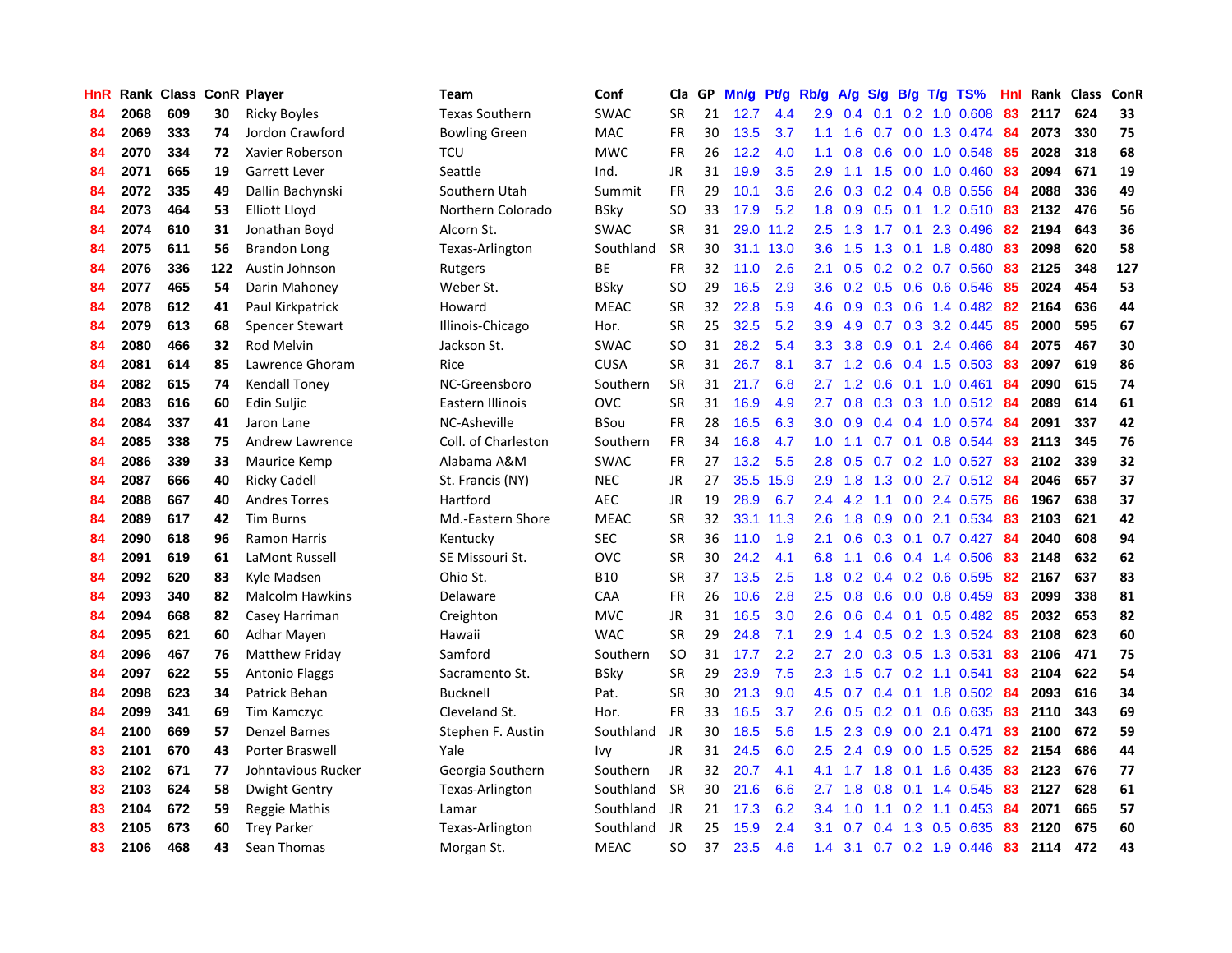| HnR |      | Rank Class ConR Player |     |                         | <b>Team</b>               | Conf        | Cla           | <b>GP</b> | Mn/g | <b>Pt/g</b> | Rb/g             | A/g             |     |                 | S/g B/g T/g TS%           | Hnl |         | Rank Class | ConR |
|-----|------|------------------------|-----|-------------------------|---------------------------|-------------|---------------|-----------|------|-------------|------------------|-----------------|-----|-----------------|---------------------------|-----|---------|------------|------|
| 83  | 2107 | 469                    | 57  | Kurtis Woods            | Kennesaw St.              | ASun        | SO            | 33        | 31.4 | 12.5        | 3.2              | 1.4             | 1.2 | 0.1             | 2.0 0.480                 | 83  | 2116    | 474        | 58   |
| 83  | 2108 | 342                    | 58  | Eddie Murray            | <b>Florida Gulf Coast</b> | ASun        | <b>FR</b>     | 29        | 11.2 | 3.0         | 1.6              | 0.4             |     |                 | $0.4$ 0.4 0.4 0.571       | 83  | 2107    | 341        | 57   |
| 83  | 2109 | 343                    | 123 | Mike Marra              | Louisville                | <b>BE</b>   | <b>FR</b>     | 27        | 9.9  | 3.1         | 1.1              | 0.6             |     |                 | $0.4$ 0.2 0.4 0.419       | -85 | 1997    | 308        | 124  |
| 83  | 2110 | 674                    | 47  | <b>Michael Santos</b>   | Santa Clara               | <b>WCC</b>  | JR            | 32        | 26.8 | 6.3         | 3.1              | 1.3             |     |                 | $1.0$ 0.2 1.8 0.533       | 82  | 2152    | 684        | 53   |
| 83  | 2111 | 675                    | 42  | Jourdan Morris          | <b>High Point</b>         | BSou        | <b>JR</b>     | 15        | 16.9 | 7.2         | 3.9              | 0.3             | 0.3 |                 | 0.0 1.3 0.600             | 84  | 2074    | 666        | 40   |
| 83  | 2112 | 470                    | 44  | <b>Neal Pitt</b>        | Md.-Eastern Shore         | <b>MEAC</b> | SO.           | 25        | 21.4 | 7.4         | 5.9              | 0.4             |     |                 | $0.5$ 0.4 1.6 0.488       | -84 | 2034    | 455        | 38   |
| 83  | 2113 | 471                    | 75  | Mike DiNunno            | Northern Illinois         | <b>MAC</b>  | <b>SO</b>     | 30        | 23.7 | 7.0         | 1.6              | 3.0             |     |                 | $1.0$ $0.0$ $2.1$ $0.417$ | 82  | 2178    | 488        | 79   |
| 83  | 2114 | 625                    | 56  | Mike Marcial            | Sacramento St.            | BSky        | <b>SR</b>     | 30        | 23.7 | 3.3         | 2.1              | 3.4             | 0.9 |                 | $0.1$ 1.2 0.543           | 83  | 2126    | 627        | 55   |
| 83  | 2115 | 472                    | 86  | Lucas Kuipers           | Rice                      | <b>CUSA</b> | SO            | 31        | 24.2 | 8.0         | $3.4^{\circ}$    | 0.9             | 0.5 |                 | 0.2 1.2 0.503             | 83  | 2137    | 477        | 87   |
| 83  | 2116 | 676                    | 76  | Marko Spica             | Central Michigan          | <b>MAC</b>  | JR            | 29        | 16.6 | 7.3         | 3.3 <sub>2</sub> | 0.5             |     |                 | $0.3$ $0.3$ $2.5$ $0.530$ | 83  | 2145    | 681        | 77   |
| 83  | 2117 | 626                    | 83  | Xavier Hansbro          | Georgia St.               | CAA         | <b>SR</b>     | 28        | 22.7 | 7.9         |                  | 4.2 0.5         |     |                 | 0.4 0.6 1.5 0.433 84      |     | 2049    | 611        | 78   |
| 83  | 2118 | 473                    | 103 | <b>Dallas Elmore</b>    | <b>Boston College</b>     | <b>ACC</b>  | SO            | 31        | 15.2 | 3.9         | 1.6              | 0.6             |     |                 | $0.5$ 0.3 1.1 0.511 83    |     | 2149    | 482        | 104  |
| 83  | 2119 | 677                    | 83  | <b>Brant Leitnaker</b>  | Indiana St.               | <b>MVC</b>  | JR            | 31        | 14.0 | 2.8         | 1.7 <sup>2</sup> | 0.5             |     |                 | 0.4 0.5 0.8 0.524         | -81 | 2218    | 704        | 85   |
| 83  | 2120 | 678                    | 41  | <b>Anthony Minor</b>    | Hartford                  | <b>AEC</b>  | JR            | 28        | 14.6 | 3.2         | 2.5              | 0.7             | 0.8 |                 | $0.6$ 0.7 0.577           | 82  | 2159    | 687        | 43   |
| 83  | 2121 | 627                    | 59  | <b>Kyle Marks</b>       | Florida Gulf Coast        | ASun        | <b>SR</b>     | 29        | 17.8 | 7.0         | 4.2              | 0.3             | 0.6 |                 | 1.0 1.7 0.474             | 83  | 2121    | 626        | 59   |
| 83  | 2122 | 679                    | 35  | G.W. Boon               | <b>Bucknell</b>           | Pat.        | JR            | 31        | 18.3 | 7.0         | 2.9              | 0.5             |     |                 | $0.5$ 0.4 1.0 0.470       | 83  | 2128    | 677        | 35   |
| 83  | 2123 | 474                    | 43  | Matt Dickey             | NC-Asheville              | BSou        | <sub>SO</sub> | 31        | 29.9 | 11.5        | 3.6              |                 |     | $3.7$ 1.2 0.1   | $2.6$ 0.512               | -83 | 2140    | 480        | 44   |
| 83  | 2124 | 680                    | 36  | Jeremy Hence            | Army                      | Pat.        | <b>JR</b>     | 29        | 21.0 | 5.0         | 4.1              | 1.0             | 0.4 |                 | 0.4 1.3 0.477             | 83  | 2130    | 679        | 36   |
| 83  | 2125 | 344                    | 41  | Jamee Jackson           | Quinnipiac                | <b>NEC</b>  | <b>FR</b>     | 33        | 15.2 | 4.0         | 3.8              | 0.1             |     |                 | 0.5 0.7 0.8 0.502 83      |     | 2133    | 350        | 43   |
| 83  | 2126 | 681                    | 44  | Peter Sullivan          | Brown                     | Ivy         | <b>JR</b>     | 31        | 30.3 | 12.3        | 4.5              | 1.5             |     |                 | $0.5$ 0.1 1.9 0.561       | 83  | 2146    | 682        | 43   |
| 83  | 2127 | 345                    | 37  | Bryson Johnson          | <b>Bucknell</b>           | Pat.        | FR            | 31        | 23.6 | 9.5         | 1.8              | 1.2             |     |                 | $0.3$ 0.0 0.9 0.513       | 83  | 2135    | 351        | 37   |
| 83  | 2128 | 628                    | 62  | Delrico Lane            | Tennessee-Martin          | <b>OVC</b>  | <b>SR</b>     | 9         |      | 31.4 10.6   | 4.9              | 3.2             |     | $2.7 \quad 0.1$ | 3.2 0.597 105             |     | 987     | 313        | 19   |
| 83  | 2129 | 475                    | 42  | <b>Robby Ptacek</b>     | C. Connecticut St.        | <b>NEC</b>  | <b>SO</b>     | 22        | 28.1 | 12.1        | 3.4              | 1.7             | 0.7 |                 | $0.1$ 2.5 0.522           | -84 | 2056    | 459        | 39   |
| 83  | 2130 | 629                    | 78  | <b>Bryant Barr</b>      | Davidson                  | Southern    | <b>SR</b>     | 31        | 18.7 | 5.8         | 2.4              | 0.9             | 0.2 |                 | $0.1$ 0.9 0.499           | 83  | 2134    | 629        | 78   |
| 83  | 2131 | 630                    | 57  | <b>Brandon Moore</b>    | Eastern Washington        | BSky        | <b>SR</b>     | 29        | 24.3 | 8.5         | 7.5              | 0.6             | 0.5 |                 | 0.9 2.1 0.454             | 82  | 2172    | 639        | 58   |
| 83  | 2132 | 346                    | 79  | Kyle Randall            | NC-Greensboro             | Southern    | <b>FR</b>     | 31        | 31.9 | 9.5         | 3.0              | 2.6             | 1.1 |                 | $0.0$ 2.7 $0.406$         | 83  | 2142    | 353        | 79   |
| 83  | 2133 | 631                    | 104 | Calvin Baker            | Virginia                  | ACC         | <b>SR</b>     | 25        | 16.2 | 3.0         | 1.2              | 1.9             |     |                 | $0.4$ 0.0 0.8 0.380       | -85 | 1989    | 593        | 103  |
| 83  | 2134 | 682                    | 43  | Tayvon Jackson          | Mount St. Mary's          | <b>NEC</b>  | <b>JR</b>     | 30        | 17.6 | 2.8         | 3.5              | 0.5             |     |                 | 0.3 1.0 0.6 0.491 82      |     | 2187    | 697        | 45   |
| 83  | 2135 | 347                    | 45  | Dadrian Collins         | Howard                    | <b>MEAC</b> | <b>FR</b>     | 32        | 21.9 | 8.6         | 2.0              | 0.6             |     |                 | 0.3 0.2 1.3 0.522 81      |     | 2217    | 370        | 48   |
| 83  | 2136 | 683                    | 50  | Bakari Lewis            | <b>UMKC</b>               | Summit      | JR            | 29        | 24.6 | 8.3         | 2.9              | 2.7             |     |                 | $1.0$ 0.2 2.1 0.466       | 83  | 2143    | 680        | 50   |
| 83  | 2137 | 476                    | 42  | Andrew Rogers           | Maine                     | <b>AEC</b>  | <b>SO</b>     | 30        | 11.9 | 2.2         | 1.2              | 1.6             | 0.4 |                 | $0.0$ 1.0 $0.508$         | -83 | 2138    | 478        | 42   |
| 83  | 2138 | 684                    | 84  | Kaleb Korver            | Creighton                 | <b>MVC</b>  | JR            | 34        | 12.7 | 2.1         | 1.6              | 0.9             | 0.5 |                 | $0.1$ 0.5 0.467           | -82 | 2168    | 690        | 84   |
| 83  | 2139 | 348                    | 65  | Yvon Raymond            | Saint Peter's             | <b>MAAC</b> | <b>FR</b>     | 27        | 17.3 | 3.6         | 3.0 <sub>2</sub> | 0.9             | 0.7 |                 | $0.2$ 1.4 $0.462$         | -83 | 2109    | 342        | 64   |
| 83  | 2140 | 685                    | 48  | Larry Davis             | Loyola Marymount          | <b>WCC</b>  | JR            | 21        | 23.3 | 8.6         |                  | $3.2 \quad 1.9$ | 0.9 |                 | 0.2 2.1 0.451             | 87  | 1916    | 622        | 45   |
| 83  | 2141 | 477                    | 49  | <b>Taylor Darby</b>     | Pepperdine                | <b>WCC</b>  | <sub>SO</sub> | 31        | 24.1 | 6.3         | 6.0              | 0.3             |     |                 | 0.3 0.3 0.8 0.461         | 82  | 2157    | 483        | 54   |
| 83  | 2142 | 478                    | 87  | <b>Connor Frizzelle</b> | Rice                      | <b>CUSA</b> | SO            | 31        | 27.6 | 9.4         | 1.8              | 2.0             |     |                 | $0.7$ 0.0 1.6 0.480       |     | 82 2163 | 484        | 88   |
| 83  | 2143 | 632                    | 44  | Auryn MacMillan         | Gardner-Webb              | BSou        | <b>SR</b>     | 27        | 19.7 | 7.4         | 4.6              | 0.4             |     |                 | $0.4$ 1.2 1.6 0.512 83    |     | 2144    | 631        | 45   |
| 83  | 2144 | 349                    | 50  | Perris Blackwell        | San Francisco             | <b>WCC</b>  | FR            | 25        | 20.9 | 6.2         | 4.3              | 0.4             |     |                 | $0.5$ 0.2 1.4 0.486       | -84 | 2067    | 328        | 49   |
| 83  | 2145 | 686                    | 46  | <b>Hillary Haley</b>    | Md.-Eastern Shore         | <b>MEAC</b> | <b>JR</b>     | 32        |      | 27.7 12.4   | 3.4              | 0.9             |     |                 | 0.8 0.4 1.8 0.452 82      |     | 2165    | 689        | 45   |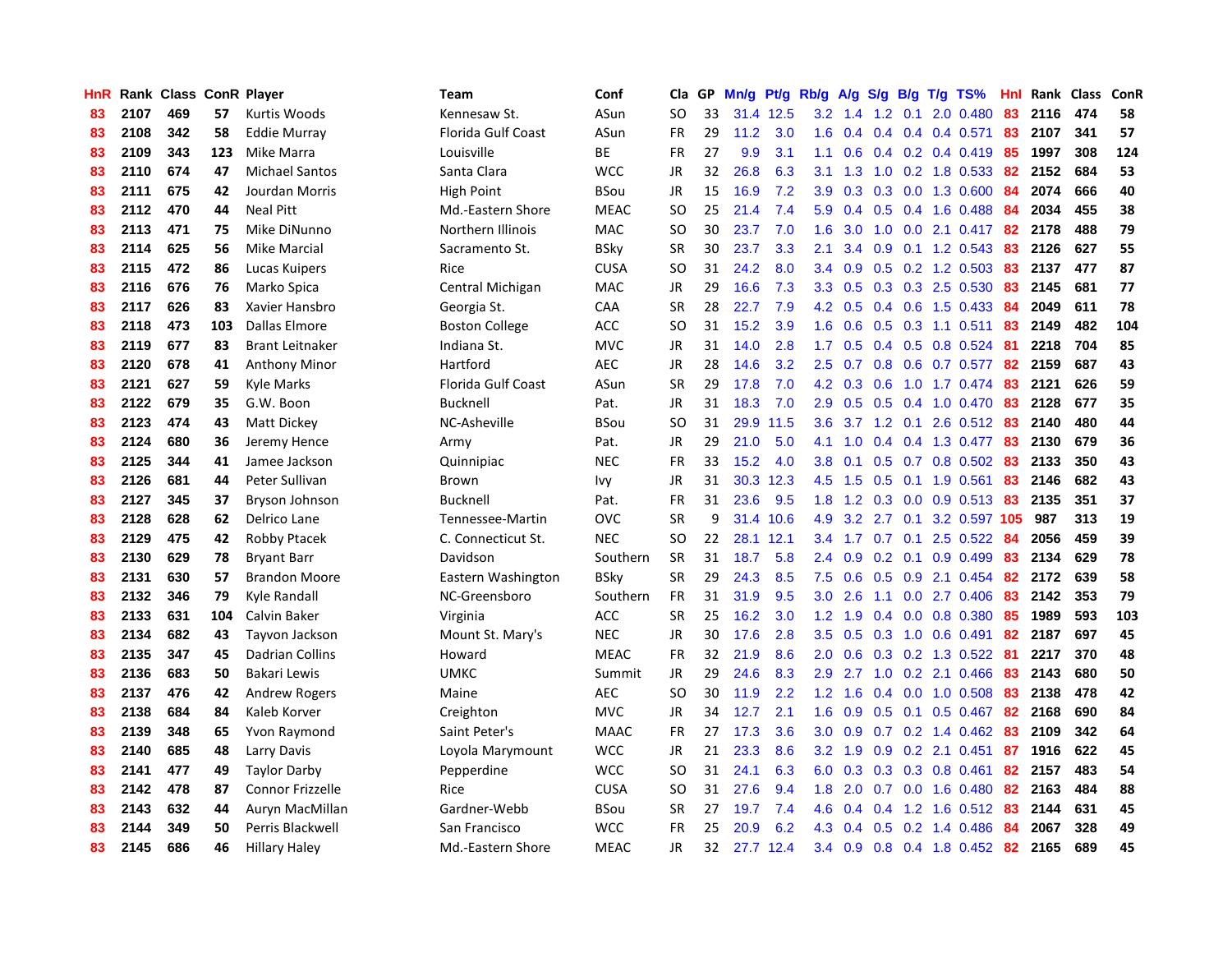| HnR |      | Rank Class ConR Player |     |                          | <b>Team</b>          | Conf            | Cla       | <b>GP</b> | Mn/g | <b>Pt/g</b> | Rb/g             | A/g           |     |     | S/g B/g T/g TS%           | Hnl |      | Rank Class | <b>ConR</b> |
|-----|------|------------------------|-----|--------------------------|----------------------|-----------------|-----------|-----------|------|-------------|------------------|---------------|-----|-----|---------------------------|-----|------|------------|-------------|
| 83  | 2146 | 479                    | 61  | Anson Bartlett           | Louisiana Tech       | <b>WAC</b>      | <b>SO</b> | 29        | 10.8 | 2.0         | 1.0              | 0.6           | 1.0 |     | $0.0$ 0.6 0.475           | -83 | 2115 | 473        | 61          |
| 83  | 2147 | 350                    | 47  | Javoris Bryant           | Bethune-Cookman      | <b>MEAC</b>     | <b>FR</b> | 32        | 19.1 | 5.0         | 3.3 <sub>2</sub> | 0.7           |     |     | $0.4$ 0.5 0.8 0.495       | -82 | 2169 | 357        | 46          |
| 83  | 2148 | 633                    | 80  | T.J. Douglas             | Elon                 | Southern        | <b>SR</b> | 32        | 29.0 | 7.8         | 4.1              | 0.8           |     |     | $0.5$ $0.2$ $0.7$ $0.600$ | 82  | 2171 | 638        | 80          |
| 83  | 2149 | 480                    | 51  | Dane Suttle Jr.          | Pepperdine           | <b>WCC</b>      | SO        | 24        | 19.1 | 7.7         | $2.5^{\circ}$    | 0.5           |     |     | 0.3 0.0 1.3 0.521         | 83  | 2147 | 481        | 52          |
| 83  | 2150 | 634                    | 60  | Kyle Vejraska            | Campbell             | ASun            | <b>SR</b> | 30        | 16.9 | 6.4         | $2.7^{\circ}$    | 0.4           |     |     | 0.4 0.8 1.3 0.473         | -82 | 2158 | 634        | 61          |
| 83  | 2151 | 351                    | 103 | Sean Johnson             | Duguesne             | A10             | <b>FR</b> | 30        | 14.9 | 5.6         | 1.3              | 0.9           |     |     | $0.5$ 0.1 1.2 0.491       | 82  | 2162 | 356        | 104         |
| 83  | 2152 | 687                    | 43  | Chretien Lukusa          | Binghamton           | <b>AEC</b>      | JR        | 31        | 33.9 | 7.1         | 4.7              | 2.3           |     |     | 1.1 0.1 2.3 0.407         | 82  | 2176 | 691        | 45          |
| 83  | 2153 | 688                    | 58  | Rasason Young            | Montana              | <b>BSky</b>     | JR        | 31        | 12.4 | 4.5         | 1.4              | 0.4           |     |     | $0.2$ 0.0 0.7 0.541       | 82  | 2153 | 685        | 57          |
| 83  | 2154 | 635                    | 59  | <b>Austin Kilpatrick</b> | Idaho St.            | <b>BSky</b>     | <b>SR</b> | 29        | 25.4 | 7.1         | 3.3 <sub>2</sub> | 2.1           | 0.6 |     | 0.8 1.5 0.494             | 82  | 2201 | 647        | 59          |
| 82  | 2155 | 352                    | 77  | Nate Hutcheson           | Western Michigan     | <b>MAC</b>      | <b>FR</b> | 33        | 16.2 | 5.3         | 2.7              | 0.5           |     |     | $0.4$ 0.3 1.2 0.506       | -82 | 2170 | 358        | 78          |
| 82  | 2156 | 689                    | 44  | Robbie Jackson           | <b>UMBC</b>          | <b>AEC</b>      | JR        | 28        | 21.3 | 8.7         | 5.0              | 0.6           |     |     | 0.4 1.3 1.9 0.536         | -83 | 2129 | 678        | 41          |
| 82  | 2157 | 636                    | 73  | Ryan Dermody             | Wyoming              | <b>MWC</b>      | <b>SR</b> | 31        | 23.4 | 5.5         | 3.3 <sub>2</sub> | 0.8           |     |     | 0.7 0.5 0.5 0.457 80      |     | 2284 | 664        | 73          |
| 82  | 2158 | 481                    | 45  | Brian Benson             | New Hampshire        | <b>AEC</b>      | SO.       | 23        | 13.3 | 3.2         | 2.8              | 0.1           |     |     | 0.3 0.4 0.7 0.487         | -82 | 2166 | 485        | 44          |
| 82  | 2159 | 353                    | 46  | Mike Black               | Albany (NY)          | <b>AEC</b>      | <b>FR</b> | 31        | 21.2 | 7.2         | 1.6              | 2.4           | 0.5 |     | 0.0 2.2 0.541             | 82  | 2186 | 361        | 46          |
| 82  | 2160 | 690                    | 124 | Keon Lawrence            | Seton Hall           | <b>BE</b>       | JR        | 23        | 20.3 | 4.1         | 2.8              | 2.2           |     |     | 0.6 0.6 1.0 0.342         | -89 | 1774 | 574        | 119         |
| 82  | 2161 | 691                    | 20  | Donavan Bragg            | Cal St. Bakersfield  | Ind.            | JR        | 29        | 34.2 | 9.5         | 3.4              | 2.6           |     |     | 1.1 0.2 2.4 0.496         | 82  | 2184 | 696        | 20          |
| 82  | 2162 | 354                    | 52  | <b>Michael Williams</b>  | San Francisco        | <b>WCC</b>      | <b>FR</b> | 26        | 18.1 | 5.5         | 1.3              | 1.5           |     |     | $0.2$ 0.0 1.2 0.572       | -83 | 2131 | 349        | 51          |
| 82  | 2163 | 637                    | 38  | Eric Meister             | <b>Holy Cross</b>    | Pat.            | <b>SR</b> | 31        | 26.4 | 5.5         | 5.6              | 0.7           | 0.5 |     | 0.7 1.0 0.531             | 82  | 2180 | 641        | 39          |
| 82  | 2164 | 692                    | 45  | Garrett Leffelman        | Brown                | Ivy             | JR        | 31        | 20.2 | 7.5         | 1.8              | 0.6           |     |     | $0.2$ 0.2 0.7 0.683       | 82  | 2181 | 693        | 45          |
| 82  | 2165 | 482                    | 60  | Laron Griffin            | Eastern Washington   | <b>BSky</b>     | <b>SO</b> | 30        | 13.3 | 4.8         | 3.8              | 0.3           |     |     | $0.4$ 0.6 1.1 0.450       | 82  | 2205 | 491        | 60          |
| 82  | 2166 | 483                    | 45  | Dexter Moore             | Coastal Carolina     | <b>BSou</b>     | <b>SO</b> | 31        | 10.0 | 3.3         | 1.1              | 0.5           |     |     | $0.3$ 0.1 0.4 0.598       | 83  | 2139 | 479        | 43          |
| 82  | 2167 | 484                    | 21  | <b>Tracy Rankins</b>     | Savannah St.         | Ind.            | <b>SO</b> | 26        | 32.7 | 13.0        | 2.7              | 1.5           | 0.8 | 0.1 | 2.1 0.484                 | 81  | 2207 | 492        | 21          |
| 82  | 2168 | 355                    | 84  | Matt Rum                 | William & Mary       | CAA             | FR        | 33        | 12.2 | 2.7         | 0.9              | 0.8           |     |     | $0.5$ 0.0 0.5 0.506       | 82  | 2179 | 359        | 84          |
| 82  | 2169 | 356                    | 22  | Preston Blackmon         | Savannah St.         | Ind.            | FR        | 26        | 30.5 | 6.8         | 2.2              | 5.1           | 1.3 |     | 0.3 3.7 0.440             | -81 | 2211 | 369        | 22          |
| 82  | 2170 | 693                    | 34  | Allen Smith              | Ark.-Pine Bluff      | <b>SWAC</b>     | JR        | 34        | 24.0 | 4.8         | 1.6              | 1.9           |     |     | 0.7 0.0 1.5 0.466         | 82  | 2196 | 699        | 37          |
| 82  | 2171 | 485                    | 39  | Bryan Cohen              | <b>Bucknell</b>      | Pat.            | <b>SO</b> | 31        | 29.5 | 8.8         | 3.4              | 2.7           | 0.5 |     | $0.2$ 2.4 $0.482$         | -82 | 2175 | 487        | 38          |
| 82  | 2172 | 357                    | 53  | Jorden Page              | Saint Mary's (CA)    | <b>WCC</b>      | FR        | 32        | 16.1 | 3.7         | 1.0              | 1.0           |     |     | $0.3$ 0.1 0.7 0.529       | 83  | 2105 | 340        | 50          |
| 82  | 2173 | 694                    | 17  | <b>Justin Baker</b>      | Utah Valley          | GWC             | JR        | 29        | 24.5 | 10.6        | 4.9              | 0.6           |     |     | $0.3$ 0.6 1.9 0.540       | -81 | 2242 | 712        | 19          |
| 82  | 2174 | 486                    | 125 | Devin Hill               | DePaul               | ВE              | SO.       | 31        | 17.6 | 4.8         | 2.9 <sup>°</sup> | $0.4^{\circ}$ |     |     | $0.2$ 0.8 0.8 0.421       | 79  | 2316 | 514        | 129         |
| 82  | 2175 | 695                    | 40  | Joe Hoban                | Colgate              | Pat.            | JR        | 29        | 21.6 | 4.1         | 3.6 <sup>°</sup> | 2.6           |     |     | 1.3 0.1 1.6 0.500         | -82 | 2183 | 695        | 40          |
| 82  | 2176 | 638                    | 61  | Germaine Sparkes         | North Florida        | ASun            | <b>SR</b> | 31        | 19.4 | 4.7         | 2.4              | 1.0           | 0.8 |     | 0.2 1.3 0.497             | 82  | 2200 | 646        | 62          |
| 82  | 2177 | 639                    | 62  | Eni Cuka                 | North Florida        | ASun            | <b>SR</b> | 31        | 21.6 | 8.5         | 1.8              | 1.1           |     |     | $0.4$ 0.0 1.9 0.490       | 82  | 2202 | 648        | 63          |
| 82  | 2178 | 358                    | 66  | Julius Brooks            | Loyola (MD)          | <b>MAAC</b>     | <b>FR</b> | 29        | 17.3 | 3.7         | 4.1              | 0.2           |     |     | $0.3$ 0.8 1.0 0.457       | 82  | 2199 | 365        | 66          |
| 82  | 2179 | 696                    | 70  | Dan Boudler              | Youngstown St.       | Hor.            | JR        | 27        | 11.9 | 1.7         | $2.2^{\circ}$    | 0.4           |     |     | 0.4 0.2 0.4 0.590         | 82  | 2177 | 692        | 71          |
| 82  | 2180 | 487                    | 44  | <b>Tyler Murray</b>      | Wagner               | <b>NEC</b>      | SO.       | 31        | 30.1 | 8.8         | 3.6              | 3.0           | 1.0 |     | 0.2 2.3 0.535             | -82 | 2193 | 490        | 46          |
| 82  | 2181 | 697                    | 77  | Donte Smith              | <b>USC</b>           | P <sub>12</sub> | JR        | 29        | 16.2 | 3.8         | 1.1              | 1.0           |     |     | 0.5 0.0 1.3 0.495         | -81 | 2208 | 701        | 78          |
| 82  | 2182 | 359                    | 45  | Raven Barber             | Mount St. Mary's     | <b>NEC</b>      | <b>FR</b> | 22        | 16.1 | 5.0         | 2.8              | 0.1           |     |     | $0.3$ 0.3 0.6 0.522       | -82 | 2156 | 355        | 44          |
| 82  | 2183 | 640                    | 61  | <b>Filip Toncinic</b>    | Tx.A&M-Corp. Christi | Southland       | <b>SR</b> | 26        | 13.9 | 3.5         | $2.5^{\circ}$    | 0.8           |     |     | 0.4 1.0 1.1 0.455         | 82  | 2161 | 635        | 63          |
| 82  | 2184 | 641                    | 46  | Michael Orock            | Wagner               | <b>NEC</b>      | <b>SR</b> | 31        | 27.9 | 10.5        | 6.2              | 0.6           |     |     | 0.6 1.1 2.4 0.523 82      |     | 2198 | 645        | 47          |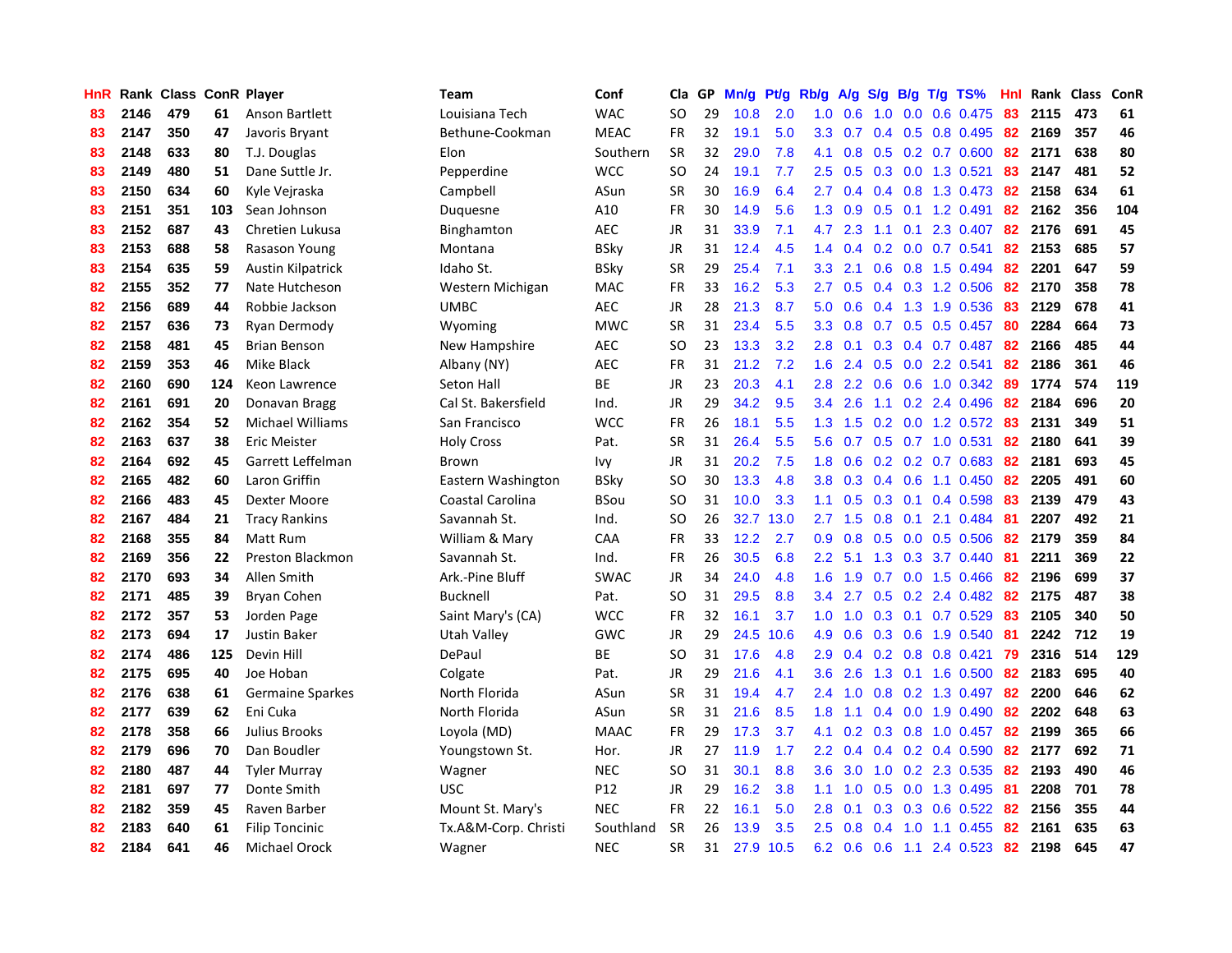| <b>HnR</b> |      | Rank Class ConR Player |     |                          | Team                       | Conf        | Cla       | GP | Mn/g | <b>Pt/g</b> | Rb/g             | A/g             |     |                 | S/g B/g T/g TS%              | Hnl | Rank | <b>Class</b> | ConR |
|------------|------|------------------------|-----|--------------------------|----------------------------|-------------|-----------|----|------|-------------|------------------|-----------------|-----|-----------------|------------------------------|-----|------|--------------|------|
| 82         | 2185 | 360                    | 46  | Dee Giger                | Harvard                    | Ivy         | <b>FR</b> | 29 | 12.1 | 4.5         | 1.3              | 0.4             | 0.6 |                 | $0.0$ 1.0 $0.496$            | -81 | 2209 | 367          | 46   |
| 82         | 2186 | 642                    | 71  | Cordero Barkley          | Green Bay                  | Hor.        | <b>SR</b> | 33 | 18.1 | 3.7         |                  | $3.0 \quad 0.8$ |     |                 | 0.6 0.5 1.2 0.450            | -83 | 2150 | 633          | 70   |
| 82         | 2187 | 361                    | 47  | Joe Efese                | C. Connecticut St.         | <b>NEC</b>  | <b>FR</b> | 30 | 15.6 | 4.9         | $2.7^{\circ}$    |                 |     |                 | $0.4$ 0.2 1.5 0.9 0.481      | -81 | 2225 | 372          | 48   |
| 82         | 2188 | 643                    | 62  | Diego Kapelan            | McNeese St.                | Southland   | <b>SR</b> | 30 | 27.0 | 12.6        | 1.9 <sup>°</sup> | 1.2             |     |                 | $0.5$ 0.0 1.4 0.529          | -81 | 2216 | 650          | 64   |
| 82         | 2189 | 362                    | 54  | Ken Rancifer             | San Diego                  | <b>WCC</b>  | <b>FR</b> | 27 | 12.9 | 4.4         | 1.3              | 0.2             |     |                 | 0.2 0.3 0.8 0.539            | -81 | 2231 | 376          | 56   |
| 82         | 2190 | 363                    | 88  | Dave Diakite             | Central Florida            | <b>CUSA</b> | <b>FR</b> | 32 | 15.6 | 4.7         | 3.8 <sub>1</sub> | 0.5             |     |                 | $0.4$ 0.2 1.3 0.470          | -82 | 2197 | 364          | 90   |
| 82         | 2191 | 698                    | 85  | Dominique Lacey          | NC-Wilmington              | CAA         | JR        | 28 | 16.9 | 5.5         | 2.9 <sup>°</sup> | 0.9             |     |                 | $0.5$ 0.4 1.9 0.495          | 81  | 2212 | 702          | 85   |
| 82         | 2192 | 644                    | 46  | Sean Smith               | NC-Asheville               | <b>BSou</b> | <b>SR</b> | 31 | 30.3 | 9.8         | 3.6 <sup>°</sup> | 2.3             | 1.1 |                 | $0.1$ 1.8 0.522              | -82 | 2206 | 649          | 47   |
| 82         | 2193 | 364                    | 48  | <b>Mike Phillips</b>     | Howard                     | <b>MEAC</b> | <b>FR</b> | 31 | 24.2 | 7.2         | 5.2              | 0.5             | 0.5 |                 | 0.2 1.7 0.478                | -80 | 2260 | 379          | 49   |
| 82         | 2194 | 699                    | 41  | Nick Hendra              | American                   | Pat.        | JR        | 30 | 31.6 | 10.0        |                  | $5.2$ 2.7       |     |                 | $0.7$ $0.0$ 2.7 $0.511$      | -79 | 2327 | 748          | 45   |
| 82         | 2195 | 488                    | 55  | Nemanja Mitrovic         | Portland                   | <b>WCC</b>  | <b>SO</b> | 25 | 12.5 | 4.2         |                  |                 |     |                 | 1.5 0.5 0.3 0.1 0.8 0.522 84 |     | 2066 | 464          | 48   |
| 82         | 2196 | 700                    | 56  | <b>Patrick Rembert</b>   | UC Irvine                  | <b>BWst</b> | <b>JR</b> | 32 | 24.9 | 5.4         | 2.1              | 2.5             |     |                 | $0.7$ 0.1 1.3 0.493          | -81 | 2230 | 706          | 57   |
| 82         | 2197 | 489                    | 35  | <b>Rupert Rose</b>       | Grambling                  | <b>SWAC</b> | <b>SO</b> | 21 | 17.4 | 7.0         | 2.3              | 1.3             |     |                 | 1.4 0.0 1.0 0.529            | 85  | 2020 | 452          | 28   |
| 82         | 2198 | 365                    | 78  | Stephen Albrecht         | Toledo                     | <b>MAC</b>  | <b>FR</b> | 12 | 29.5 | 11.2        | 2.6              | 2.6             | 0.6 |                 | $0.1$ 2.5 0.504              | 92  | 1648 | 232          | 59   |
| 82         | 2199 | 645                    | 81  | Mikko Koivisto           | NC-Greensboro              | Southern    | <b>SR</b> | 29 | 25.7 | 8.6         | 1.9              | 1.3             | 0.6 |                 | $0.1$ 1.1 0.485              | 82  | 2188 | 642          | 81   |
| 82         | 2200 | 366                    | 126 | Jamal Coombs-McDaniel    | Connecticut                | <b>BE</b>   | <b>FR</b> | 34 | 11.2 | 3.3         | 1.1              | 0.6             |     | $0.2 \quad 0.1$ | $0.4$ 0.451                  | 81  | 2210 | 368          | 128  |
| 82         | 2201 | 646                    | 63  | Jocolby Davis            | East Tennessee St.         | ASun        | <b>SR</b> | 32 | 20.2 | 2.8         | 1.6              | 2.4             | 1.3 | 0.1             | 2.2 0.468                    | -83 | 2136 | 630          | 60   |
| 82         | 2202 | 701                    | 48  | James Hett               | Monmouth                   | <b>NEC</b>  | <b>JR</b> | 31 | 32.6 | 4.0         | 3.0 <sub>2</sub> | 4.7             | 1.4 | 0.1             | 2.0 0.430                    | -80 | 2278 | 728          | 54   |
| 82         | 2203 | 647                    | 57  | <b>Bryson Hampton</b>    | <b>UC Riverside</b>        | <b>BWst</b> | <b>SR</b> | 28 | 17.1 | 3.6         |                  | $3.5 \quad 0.1$ |     |                 | $0.1$ 0.7 0.6 0.521          | -81 | 2219 | 651          | 56   |
| 82         | 2204 | 490                    | 78  | <b>Allyn Cooks</b>       | South Alabama              | Sun Belt    | <b>SO</b> | 32 | 26.4 | 7.3         | 1.8              | 2.6             |     |                 | $0.8$ 0.0 2.4 0.448          | -81 | 2239 | 499          | 78   |
| 82         | 2205 | 367                    | 47  | Jeremy Sexton            | <b>Charleston Southern</b> | <b>BSou</b> | FR        | 30 | 32.2 | 12.7        | 2.0 <sub>1</sub> | 2.3             |     |                 | 1.4 0.2 2.9 0.557            | -81 | 2233 | 377          | 49   |
| 82         | 2206 | 648                    | 79  | Marlon Bright            | Fla. International         | Sun Belt    | <b>SR</b> | 32 | 31.9 | 9.0         | 6.1              | 0.9             |     |                 | 0.9 0.3 1.5 0.507            | -80 | 2273 | 661          | 81   |
| 82         | 2207 | 368                    | 104 | Kj Sherrill              | Charlotte                  | A10         | FR        | 30 | 8.4  | 1.5         | 1.9              | 0.3             |     |                 | $0.2$ 0.3 0.4 0.444          | 82  | 2203 | 366          | 106  |
| 82         | 2208 | 702                    | 49  | Cedric Latimer           | Saint Francis (PA)         | <b>NEC</b>  | JR        | 30 | 22.8 | 9.0         | $2.7^{\circ}$    | 1.1             | 0.3 |                 | 0.3 1.6 0.572                | -81 | 2254 | 718          | 50   |
| 82         | 2209 | 703                    | 47  | <b>Brian Grimes</b>      | Columbia                   | Ivy         | JR        | 24 | 23.9 | 7.6         | 5.5              | 1.0             | 0.8 |                 | 0.5 1.8 0.393                | 81  | 2238 | 709          | 47   |
| 82         | 2210 | 491                    | 48  | Andre Jones              | Winthrop                   | <b>BSou</b> | <b>SO</b> | 31 | 20.8 | 5.9         | $2.2\phantom{0}$ | 1.8             |     |                 | 0.8 0.2 1.5 0.404            | 82  | 2189 | 489          | 46   |
| 82         | 2211 | 704                    | 50  | John Galvin              | Fairleigh Dickinson        | <b>NEC</b>  | JR        | 27 | 16.9 | 5.0         | 4.0              | 0.3             |     |                 | 0.4 0.8 1.0 0.517 81         |     | 2257 | 720          | 51   |
| 82         | 2212 | 705                    | 89  | Jontae Sherrod           | East Carolina              | <b>CUSA</b> | JR        | 31 | 27.9 | 9.6         | 2.9 <sup>°</sup> |                 |     |                 | 1.7 1.0 0.0 2.6 0.478 81     |     | 2250 | 716          | 92   |
| 82         | 2213 | 706                    | 18  | Jheryl Wilson            | New Jersey Tech            | <b>GWC</b>  | JR        | 30 | 34.0 | 14.2        | 5.2              | 2.5             |     |                 | 1.1 0.2 2.8 0.469            | -80 | 2282 | 731          | 21   |
| 81         | 2214 | 707                    | 49  | Adam Walker              | Howard                     | <b>MEAC</b> | JR        | 23 | 20.3 | 5.1         | 4.9              | 1.2             |     |                 | 0.3 0.7 1.3 0.384            | -82 | 2190 | 698          | 47   |
| 81         | 2215 | 369                    | 51  | Kirk Korver              | <b>UMKC</b>                | Summit      | <b>FR</b> | 30 | 13.6 | 4.6         | 1.6              | 0.4             |     |                 | $0.4$ 0.1 0.8 0.565          | -81 | 2223 | 371          | 51   |
| 81         | 2216 | 492                    | 79  | Lee Fisher               | Northern Illinois          | <b>MAC</b>  | <b>SO</b> | 29 | 18.2 | 3.8         | 3.8 <sub>1</sub> | 0.7             | 0.6 |                 | $0.1$ 1.0 0.500              | -80 | 2259 | 504          | 81   |
| 81         | 2217 | 649                    | 63  | Eric Bell                | Stephen F. Austin          | Southland   | <b>SR</b> | 25 | 26.2 | 2.9         | 1.2              | 3.8             | 1.3 |                 | $0.1$ 1.4 0.396              | -86 | 1974 | 589          | 54   |
| 81         | 2218 | 370                    | 64  | <b>Tyshawn Patterson</b> | Stetson                    | ASun        | <b>FR</b> | 28 | 20.3 | 8.1         | 1.6              | 1.4             | 0.9 |                 | 0.2 1.8 0.477                | -81 | 2229 | 375          | 65   |
| 81         | 2219 | 371                    | 93  | Keegan Hornbuckle        | Colorado                   | <b>B12</b>  | <b>FR</b> | 24 | 11.4 | 2.4         | 1.6              | 0.5             | 0.4 | 0.1             | $0.5$ 0.527                  | -83 | 2124 | 347          | 93   |
| 81         | 2220 | 493                    | 64  | Chris Iles               | Nicholls St.               | Southland   | <b>SO</b> | 30 | 28.2 | 8.5         | 1.7 <sub>z</sub> | 3.6             |     |                 | 1.0 0.0 2.0 0.518 81         |     | 2245 | 501          | 66   |
| 81         | 2221 | 372                    | 49  | Jake Troyli              | Presbyterian               | BSou        | <b>FR</b> | 31 | 31.7 | 12.4        | 5.2              | 0.9             | 0.6 |                 | $0.9$ 2.0 0.490              | -81 | 2227 | 373          | 48   |
| 81         | 2222 | 373                    | 80  | Randal Holt              | Kent St.                   | <b>MAC</b>  | FR        | 30 | 14.7 | 3.9         | 0.8              | 1.4             |     |                 | 0.7 0.0 1.2 0.472            | -83 | 2141 | 352          | 76   |
| 81         | 2223 | 494                    | 82  | Jason Dawson             | Wofford                    | Southern    | <b>SO</b> | 35 | 13.0 | 2.8         |                  | $1.2 \quad 1.1$ |     |                 | $0.5$ 0.0 1.1 0.500          | 81  | 2220 | 495          | 82   |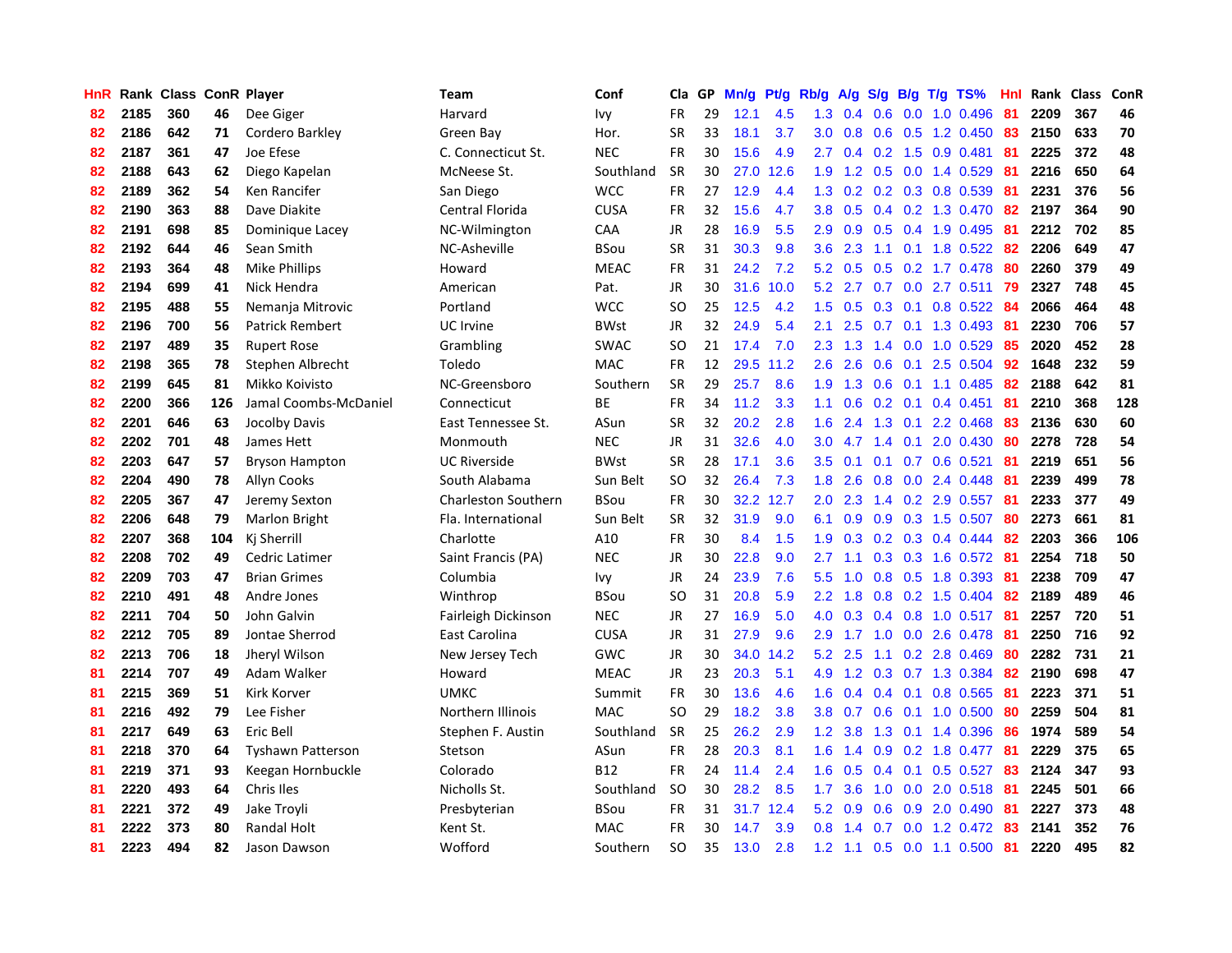| HnR |      | Rank Class ConR Player |     |                         | Team                    | Conf        | Cla           | GP | Mn/g | Pt/g | Rb/g             | A/g |     |     | $S/g$ B/g T/g TS%         | Hnl  |      | Rank Class | ConR |
|-----|------|------------------------|-----|-------------------------|-------------------------|-------------|---------------|----|------|------|------------------|-----|-----|-----|---------------------------|------|------|------------|------|
| 81  | 2224 | 708                    | 47  | Moussa Camara           | Binghamton              | <b>AEC</b>  | <b>JR</b>     | 31 | 30.8 | 10.7 | 2.9              | 0.7 | 0.7 | 0.1 | $1.5$ 0.512               | -81  | 2240 | 710        | 47   |
| 81  | 2225 | 650                    | 19  | <b>Steve Smith</b>      | South Dakota            | GWC         | <b>SR</b>     | 32 | 24.0 | 7.7  | 4.5              | 1.5 |     |     | 0.4 1.1 1.3 0.523 81      |      | 2222 | 653        | 17   |
| 81  | 2226 | 709                    | 65  | Gary Dixon              | SE Louisiana            | Southland   | JR            | 27 | 21.9 | 8.4  | 1.2              | 0.9 |     |     | 0.7 0.1 1.5 0.593 83      |      | 2151 | 683        | 62   |
| 81  | 2227 | 374                    | 105 | Justin Crosgile         | Saint Joseph's          | A10         | FR            | 26 | 21.5 | 6.7  | 2.3              | 1.4 |     |     | $0.7$ 0.0 1.8 0.466       | -84  | 2079 | 333        | 103  |
| 81  | 2228 | 495                    | 51  | Michael Culpo           | Long Island U.          | <b>NEC</b>  | SO            | 31 | 24.0 | 7.7  | 2.8              | 1.0 |     |     | $0.5$ 0.0 0.9 0.604       | -81  | 2243 | 500        | 49   |
| 81  | 2229 | 710                    | 72  | Lamar Lee               | Detroit                 | Hor.        | JR            | 31 | 9.8  | 3.3  | 0.5              | 0.5 | 0.3 |     | $0.1$ 0.5 0.507           | 81   | 2215 | 703        | 72   |
| 81  | 2230 | 711                    | 97  | Delvon Johnson          | Arkansas                | <b>SEC</b>  | JR            | 32 | 13.3 | 2.6  | 2.4              | 0.1 |     |     | $0.3$ 0.5 0.4 0.560       | 80   | 2293 | 736        | 97   |
| 81  | 2231 | 496                    | 127 | Krys Faber              | DePaul                  | <b>BE</b>   | <b>SO</b>     | 30 | 12.0 | 2.4  | 3.0              | 0.2 |     |     | $0.2$ 0.4 0.6 0.465       | 79   | 2351 | 521        | 130  |
| 81  | 2232 | 712                    | 56  | Ben Dowdell             | Santa Clara             | <b>WCC</b>  | JR            | 28 | 21.7 | 6.3  | 4.0              | 0.4 | 0.9 |     | 0.3 1.3 0.485             | -81  | 2226 | 705        | 55   |
| 81  | 2233 | 497                    | 65  | Amir Celestin           | Campbell                | ASun        | <sub>SO</sub> | 30 | 18.8 | 4.6  | 1.5              | 2.0 |     |     | 1.2 0.0 1.6 0.442 81      |      | 2235 | 497        | 66   |
| 81  | 2234 | 375                    | 66  | Sherwood Brown          | Florida Gulf Coast      | ASun        | FR            | 27 | 16.6 | 4.5  | 3.6              | 0.9 |     |     | 0.7 0.1 1.1 0.480 81      |      | 2228 | 374        | 64   |
| 81  | 2235 | 651                    | 48  | Doug Miller             | Harvard                 | Ivy         | <b>SR</b>     | 29 | 18.0 | 3.9  | 3.0 <sub>2</sub> | 0.4 |     |     | $0.2$ 0.4 0.9 0.526       | -81  | 2252 | 656        | 48   |
| 81  | 2236 | 498                    | 83  | <b>Keaton Cole</b>      | Western Carolina        | Southern    | SO            | 34 | 10.0 | 2.7  | 0.9 <sub>0</sub> | 0.5 |     |     | $0.4$ 0.0 0.3 0.503       | -81  | 2237 | 498        | 83   |
| 81  | 2237 | 499                    | 20  | Louie Krogman           | South Dakota            | GWC         | <b>SO</b>     | 32 | 24.9 | 9.8  | 2.2              | 2.0 | 0.8 |     | $0.1$ 1.7 $0.522$         | -81  | 2232 | 496        | 18   |
| 81  | 2238 | 652                    | 128 | Chase Adams             | Pittsburgh              | <b>BE</b>   | <b>SR</b>     | 27 | 10.6 | 1.9  | $0.4^{\circ}$    | 0.9 |     |     | 0.3 0.0 0.5 0.547         | 83   | 2095 | 617        | 126  |
| 81  | 2239 | 713                    | 80  | <b>Travis Bureau</b>    | Louisiana-Lafayette     | Sun Belt    | JR            | 29 | 24.0 | 6.2  | 3.3 <sub>2</sub> | 1.0 | 0.7 |     | $0.4$ 1.6 0.536           | -81  | 2241 | 711        | 79   |
| 81  | 2240 | 376                    | 129 | Ater Majok              | Connecticut             | <b>BE</b>   | <b>FR</b>     | 26 | 14.7 | 2.3  | 3.0 <sub>2</sub> | 0.2 |     |     | $0.2$ 1.6 0.8 0.421       | 85   | 2006 | 312        | 125  |
| 81  | 2241 | 714                    | 63  | Jeremy Bynum            | Jacksonville St.        | OVC         | <b>JR</b>     | 30 | 29.2 | 10.5 | 3.5              | 1.7 | 0.6 |     | 0.2 1.4 0.545             | 80   | 2290 | 734        | 65   |
| 81  | 2242 | 715                    | 52  | Dale Moss               | South Dakota St.        | Summit      | JR            | 30 | 19.2 | 4.9  | 3.8 <sub>2</sub> | 0.7 |     |     | 0.4 0.5 1.3 0.512 81      |      | 2247 | 714        | 52   |
| 81  | 2243 | 653                    | 36  | <b>Byron Walker</b>     | Alabama St.             | <b>SWAC</b> | <b>SR</b>     | 29 | 19.5 | 6.9  | 3.6              | 0.4 |     |     | $0.6$ 1.0 1.4 0.480       | -80  | 2287 | 665        | 39   |
| 81  | 2244 | 716                    | 42  | O.J. Avworo             | Navy                    | Pat.        | <b>JR</b>     | 29 | 34.0 | 8.1  | 2.8              | 5.8 |     |     | $0.9$ 0.1 2.8 0.476       | - 81 | 2246 | 713        | 41   |
| 81  | 2245 | 717                    | 58  | Jon Pastorek            | <b>UC Santa Barbara</b> | <b>BWst</b> | <b>JR</b>     | 27 | 10.9 | 2.3  | 2.2              | 0.7 |     |     | $0.3$ 0.2 1.0 0.481       | 81   | 2234 | 707        | 58   |
| 81  | 2246 | 654                    | 64  | Les Simmons             | Morehead St.            | <b>OVC</b>  | <b>SR</b>     | 31 | 13.2 | 4.2  | 2.9              | 0.3 | 0.6 |     | $0.1$ 1.2 0.494           | 82   | 2195 | 644        | 63   |
| 81  | 2247 | 377                    | 90  | Kirk Van Slyke          | Houston                 | <b>CUSA</b> | <b>FR</b>     | 29 | 9.8  | 3.5  | 1.4              | 0.3 |     |     | $0.1$ 0.4 0.2 0.490       | 82   | 2192 | 363        | 89   |
| 81  | 2248 | 718                    | 21  | Christian Wall          | Chicago St.             | GWC         | JR            | 31 | 32.5 | 12.8 | 3.5              | 3.0 | 1.4 | 0.1 | 2.9 0.481                 | 80   | 2270 | 726        | 20   |
| 81  | 2249 | 719                    | 43  | Romeo Garcia            | Navy                    | Pat.        | JR            | 30 | 32.4 | 7.6  | 5.4              | 2.5 | 1.1 |     | $0.5$ 1.7 0.506           | -81  | 2256 | 719        | 43   |
| 81  | 2250 | 720                    | 85  | Kavon Lacey             | Evansville              | <b>MVC</b>  | JR            | 24 | 26.4 | 5.2  | 3.0 <sub>2</sub> | 3.1 |     |     | $0.8$ 0.0 2.2 0.488       | -83  | 2101 | 673        | 83   |
| 81  | 2251 | 655                    | 52  | Joe Seymore             | C. Connecticut St.      | <b>NEC</b>  | <b>SR</b>     | 30 | 22.2 | 8.0  | 3.7              | 0.6 |     |     | $0.3$ 0.2 1.0 0.500       | -80  | 2271 | 660        | 53   |
| 81  | 2252 | 378                    | 106 | Tim Johnson             | George Washington       | A10         | <b>FR</b>     | 27 | 10.3 | 3.5  | 1.1              | 0.8 |     |     | $0.3$ 0.1 0.8 0.438       | -82  | 2191 | 362        | 105  |
| 81  | 2253 | 500                    | 50  | Nic Simpson             | NC A&T                  | <b>MEAC</b> | SO.           | 33 | 23.7 | 9.5  | $2.2^{\circ}$    | 1.2 |     |     | $0.9$ 0.1 1.6 0.534       | -80  | 2274 | 506        | 52   |
| 81  | 2254 | 379                    | 84  | <b>Bobby Capobianco</b> | Indiana                 | <b>B10</b>  | <b>FR</b>     | 31 | 11.9 | 2.3  | 2.6              | 0.4 |     |     | $0.4$ 0.3 0.6 0.438       | -79  | 2357 | 403        | 85   |
| 81  | 2255 | 501                    | 51  | <b>Tyler Hines</b>      | Md.-Eastern Shore       | <b>MEAC</b> | SO            | 32 | 16.9 | 3.7  | 4.5              | 0.4 |     |     | $0.3$ $0.3$ $0.9$ $0.511$ | 80   | 2261 | 505        | 50   |
| 81  | 2256 | 721                    | 48  | <b>Joel Barkers</b>     | Hartford                | <b>AEC</b>  | JR            | 29 | 21.4 | 8.6  | 4.6              | 0.7 |     |     | $0.4$ 0.2 1.6 0.464       | -80  | 2289 | 733        | 48   |
| 81  | 2257 | 380                    | 53  | Matt Hodgson            | Southern Utah           | Summit      | <b>FR</b>     | 29 | 23.3 | 6.3  | 4.8              | 0.3 | 0.3 |     | 2.2 1.9 0.584             | -80  | 2263 | 380        | 53   |
| 81  | 2258 | 722                    | 66  | David Ndoumba           | SE Louisiana            | Southland   | JR            | 30 | 12.3 | 2.8  | 2.9              | 0.5 |     |     | $0.2$ 0.4 0.6 0.578       | -80  | 2264 | 721        | 67   |
| 81  | 2259 | 723                    | 86  | <b>Aaron Ellis</b>      | Wichita St.             | <b>MVC</b>  | JR            | 35 | 18.7 | 3.5  | 2.9              | 0.4 |     |     | 0.3 0.3 0.8 0.445         | -80  | 2265 | 722        | 86   |
| 81  | 2260 | 656                    | 54  | David Nurse             | Western Illinois        | Summit      | <b>SR</b>     | 30 | 34.6 | 9.2  | 2.8              | 1.5 |     |     | $0.8$ 0.1 1.6 0.520       | -79  | 2345 | 675        | 58   |
| 81  | 2261 | 657                    | 44  | Chris Walker            | Army                    | Pat.        | SR            | 29 | 20.0 | 4.7  | 4.1              | 0.3 |     |     | 0.7 0.6 1.2 0.496         | -81  | 2258 | 657        | 44   |
| 81  | 2262 | 724                    | 67  | Kendrick Harris         | Lamar                   | Southland   | <b>JR</b>     | 32 | 31.9 | 10.7 | 2.6              |     |     |     | 2.8 1.1 0.2 2.9 0.472 80  |      | 2276 | 727        | 69   |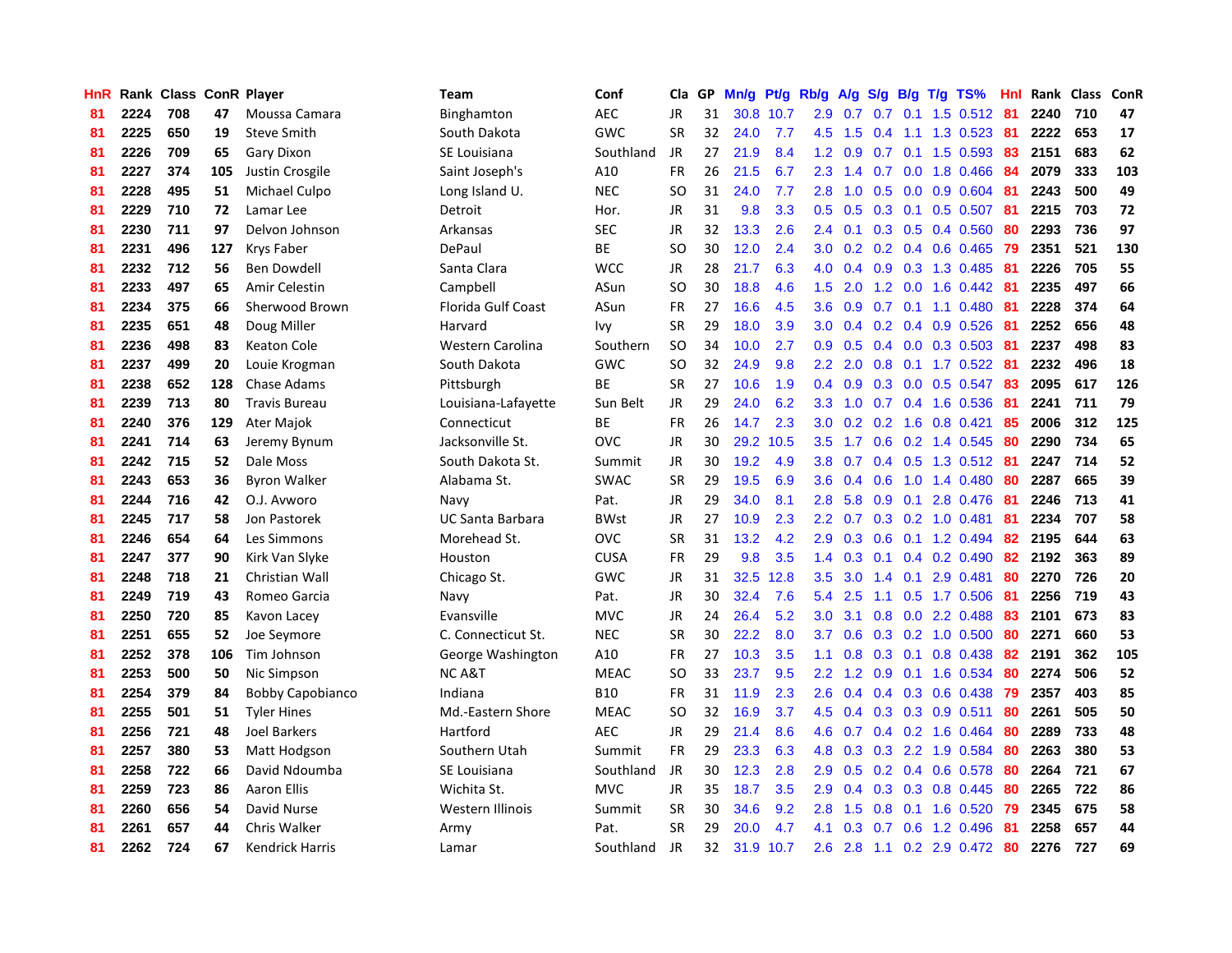| HnR |      | Rank Class ConR Player |     |                         | Team                | Conf        | Cla       | <b>GP</b> | Mn/g | <b>Pt/g</b> | Rb/g             | A/g             |                  |               | S/g B/g T/g TS%          | Hnl |      | Rank Class | ConR |
|-----|------|------------------------|-----|-------------------------|---------------------|-------------|-----------|-----------|------|-------------|------------------|-----------------|------------------|---------------|--------------------------|-----|------|------------|------|
| 81  | 2263 | 725                    | 53  | David Hicks             | Long Island U.      | <b>NEC</b>  | JR        | 31        | 31.5 | 9.9         | 4.8              | 1.1             | 1.0              | 0.1           | 1.3 0.510                | -80 | 2267 | 723        | 52   |
| 81  | 2264 | 658                    | 61  | Vassy Banny             | Montana             | BSky        | <b>SR</b> | 28        | 9.6  | 1.5         |                  | $3.0 \quad 0.3$ |                  |               | $0.6$ 0.0 0.9 0.500 81   |     | 2224 | 654        | 61   |
| 81  | 2265 | 659                    | 73  | Avery Jukes             | <b>Butler</b>       | Hor.        | <b>SR</b> | 38        | 10.6 | 2.9         | 1.2              | 0.1             |                  |               | $0.2$ 0.1 0.4 0.500      | -80 | 2262 | 658        | 73   |
| 81  | 2266 | 502                    | 105 | Assane Sene             | Virginia            | <b>ACC</b>  | SO        | 25        | 12.6 | 1.6         | 3.6 <sup>°</sup> | 0.2             |                  |               | $0.2$ 0.8 0.5 0.382      | 82  | 2174 | 486        | 105  |
| 81  | 2267 | 381                    | 52  | <b>Travis Wallace</b>   | Florida A&M         | <b>MEAC</b> | <b>FR</b> | 31        | 13.7 | 4.6         | $2.7^{\circ}$    | 0.5             |                  |               | 0.3 0.3 1.0 0.480        | 80  | 2272 | 381        | 51   |
| 81  | 2268 | 382                    | 68  | Dontae Cannon           | McNeese St.         | Southland   | <b>FR</b> | 28        | 10.8 | 4.0         | 0.8              | 0.7             |                  |               | $0.5$ 0.0 0.9 0.572      | -80 | 2275 | 382        | 68   |
| 81  | 2269 | 503                    | 91  | Rodney Clinkscales      | SMU                 | <b>CUSA</b> | <b>SO</b> | 27        | 17.7 | 4.6         | 1.1              | 0.7             |                  |               | $0.5$ 0.0 0.6 0.546      | 81  | 2249 | 502        | 91   |
| 81  | 2270 | 726                    | 78  | Daniel Deane            | Oregon St.          | P12         | JR        | 28        | 13.6 | 3.1         | 3.0 <sub>2</sub> | 0.3             |                  |               | $0.4$ 0.1 1.0 0.476      | 82  | 2204 | 700        | 77   |
| 81  | 2271 | 727                    | 74  | <b>Michael Rogers</b>   | Valparaiso          | Hor.        | JR        | 32        | 19.3 | 5.1         | $2.5^{\circ}$    | 0.9             | 0.6              |               | $0.1$ 1.3 0.526          | 80  | 2268 | 724        | 74   |
| 81  | 2272 | 728                    | 49  | <b>Milton Burton</b>    | Hartford            | <b>AEC</b>  | JR        | 28        | 30.9 | 9.6         | 3.3 <sub>2</sub> | 2.3             |                  |               | 1.0 0.4 1.7 0.469        | -80 | 2299 | 737        | 51   |
| 81  | 2273 | 504                    | 65  | Stephen Hall            | Jacksonville St.    | <b>OVC</b>  | <b>SO</b> | 29        | 24.6 | 8.6         | 4.9              |                 |                  |               | 1.1 0.5 0.4 1.3 0.512 80 |     | 2309 | 512        | 66   |
| 81  | 2274 | 505                    | 92  | Paul McCoy              | SMU                 | <b>CUSA</b> | SO.       | 21        | 30.0 | 7.4         | 3.5              | 2.3             |                  |               | 1.2 0.1 2.7 0.440        | -88 | 1838 | 424        | 77   |
| 81  | 2275 | 660                    | 59  | Brandon Dowdy           | <b>UC Riverside</b> | <b>BWst</b> | <b>SR</b> | 29        | 18.6 | 4.8         | 1.8              | 0.7             | 0.9              |               | 0.1 0.4 0.431            | 80  | 2283 | 663        | 59   |
| 81  | 2276 | 383                    | 67  | <b>Ryan LeGates</b>     | <b>USC Upstate</b>  | ASun        | <b>FR</b> | 29        | 22.8 | 7.9         | 2.2              | 1.7             | 0.8              |               | 0.0 1.9 0.496            | 80  | 2300 | 387        | 68   |
| 80  | 2277 | 506                    | 107 | <b>Bryant Irwin</b>     | Saint Joseph's      | A10         | <b>SO</b> | 29        | 13.4 | 4.1         | 2.3              | 0.4             |                  |               | $0.3$ 0.4 0.7 0.433      | -81 | 2255 | 503        | 108  |
| 80  | 2278 | 661                    | 84  | Pete Brown              | NC-Greensboro       | Southern    | <b>SR</b> | 30        | 21.9 | 4.7         | 3.8              | 0.7             |                  |               | 0.4 1.5 1.3 0.429        | 80  | 2266 | 659        | 84   |
| 80  | 2279 | 384                    | 53  | <b>Kevin Dukes</b>      | Bethune-Cookman     | <b>MEAC</b> | <b>FR</b> | 33        | 20.4 | 5.3         | 1.3              | 1.1             | 0.4              | 0.1           | 0.7 0.575                | 80  | 2286 | 384        | 54   |
| 80  | 2280 | 729                    | 50  | Radar Onguetou          | New Hampshire       | <b>AEC</b>  | <b>JR</b> | 30        | 26.5 | 5.0         | 5.5              | 0.3             | 0.3              | 0.1           | 0.8 0.449                | 80  | 2291 | 735        | 49   |
| 80  | 2281 | 385                    | 55  | Nate Zastrow            | North Dakota St.    | Summit      | <b>FR</b> | 29        | 19.1 | 6.1         | 1.9              | 2.6             |                  |               | 0.3 0.0 1.5 0.470        | -80 | 2279 | 383        | 55   |
| 80  | 2282 | 730                    | 50  | <b>Justin Burton</b>    | Winthrop            | <b>BSou</b> | <b>JR</b> | 33        | 13.6 | 3.9         | 0.9 <sub>0</sub> | 1.3             |                  |               | $0.6$ 0.0 0.8 0.404      | -80 | 2285 | 732        | 50   |
| 80  | 2283 | 386                    | 45  | Tony Johnson            | Lafayette           | Pat.        | FR        | 29        | 17.5 | 4.3         | 2.0              | 1.5             |                  |               | 1.0 0.0 1.1 0.543        | -81 | 2253 | 378        | 42   |
| 80  | 2284 | 731                    | 49  | Dan Monckton            | Pennsylvania        | lvy         | <b>JR</b> | 28        | 23.2 | 7.1         | 3.9              | 1.6             | 0.9              |               | 0.5 1.9 0.531            | 80  | 2303 | 738        | 49   |
| 80  | 2285 | 732                    | 62  | Julian Olubuyi          | Northern Arizona    | BSky        | JR        | 28        | 24.6 | 2.9         | 1.4              | 4.0             | 1.0              |               | $0.0$ 1.7 $0.425$        | 79  | 2314 | 742        | 62   |
| 80  | 2286 | 733                    | 54  | Larry Jackson           | Florida A&M         | <b>MEAC</b> | JR        | 29        | 28.2 | 8.9         | 6.1              | 0.7             |                  |               | 0.7 0.2 1.6 0.486        | 80  | 2280 | 729        | 53   |
| 80  | 2287 | 734                    | 81  | <b>Tremayne Russell</b> | Fla. International  | Sun Belt    | JR        | 31        | 17.3 | 5.7         | 2.1              | 1.3             |                  |               | 1.2 0.2 1.6 0.481        | 79  | 2344 | 753        | 85   |
| 80  | 2288 | 735                    | 54  | Jonathan Cruz           | Quinnipiac          | <b>NEC</b>  | <b>JR</b> | 33        | 20.1 | 5.3         | 4.5              | 0.7             |                  |               | 0.4 0.3 1.5 0.510        | -80 | 2281 | 730        | 55   |
| 80  | 2289 | 387                    | 68  | <b>Joel Naburgs</b>     | Stetson             | ASun        | FR        | 28        | 20.0 | 5.4         | 2.6              | 1.7             |                  |               | $0.3$ 0.1 1.1 0.521      | 80  | 2294 | 386        | 67   |
| 80  | 2290 | 662                    | 22  | <b>Travis Mertens</b>   | North Dakota        | GWC         | <b>SR</b> | 31        | 28.0 | 9.9         | 6.5              | 1.9             |                  |               | 1.0 0.4 3.0 0.481        | -79 | 2346 | 676        | 24   |
| 80  | 2291 | 507                    | 69  | Armani Williams         | Texas-Arlington     | Southland   | <b>SO</b> | 28        | 12.8 | 5.8         | 0.9 <sup>°</sup> | 0.9             |                  |               | $0.4$ 0.0 0.7 0.488      | -80 | 2296 | 508        | 71   |
| 80  | 2292 | 663                    | 81  | <b>Brawley Chisholm</b> | Ball St.            | <b>MAC</b>  | <b>SR</b> | 30        | 18.9 | 4.5         | 1.4              | 1.5             |                  |               | $0.4$ 0.0 1.2 0.481      | 80  | 2305 | 668        | 82   |
| 80  | 2293 | 388                    | 23  | Aaron Urbanus           | Texas-Pan American  | GWC         | <b>FR</b> | 33        | 23.6 | 8.0         | 1.7              | 1.5             | 0.7              |               | $0.1$ 1.5 0.541          | 80  | 2310 | 390        | 22   |
| 80  | 2294 | 389                    | 55  | <b>Branden Doughty</b>  | Coppin St.          | <b>MEAC</b> | <b>FR</b> | 30        | 24.1 | 6.4         | 5.2              | 0.5             | 0.6              |               | 1.0 1.5 0.543            | -79 | 2337 | 394        | 60   |
| 80  | 2295 | 664                    | 56  | Dwane Joshua            | NC A&T              | <b>MEAC</b> | <b>SR</b> | 28        | 28.6 | 12.7        | 4.3              | 1.3             | 1.2              |               | $0.0$ 2.7 0.494          | -80 | 2297 | 667        | 55   |
| 80  | 2296 | 736                    | 56  | Anthony Cordova         | South Dakota St.    | Summit      | JR        | 29        | 22.2 | 8.6         | 4.9              | 0.8             | 0.2 <sub>0</sub> |               | $0.1$ 1.9 $0.452$        | -80 | 2269 | 725        | 54   |
| 80  | 2297 | 390                    | 69  | Liam McInerney          | Stetson             | ASun        | <b>FR</b> | 28        | 15.5 | 3.1         | $3.4^{\circ}$    | 0.4             |                  |               | $0.3$ 0.3 0.5 0.500      | -80 | 2302 | 388        | 69   |
| 80  | 2298 | 665                    | 24  | <b>Ben Smith</b>        | Texas-Pan American  | <b>GWC</b>  | <b>SR</b> | 33        | 15.1 | 4.7         | $1.5^{\circ}$    | 1.0             |                  |               | 1.0 0.2 0.8 0.474 79     |     | 2318 | 670        | 23   |
| 80  | 2299 | 508                    | 51  | Chris Stephenson        | NC-Asheville        | BSou        | SO        | 31        | 24.3 | 9.6         | 5.1              | 1.8             | 0.8              |               | $0.4$ 2.4 0.472          | -80 | 2301 | 510        | 51   |
| 80  | 2300 | 666                    | 70  | Leslie Jackson          | Texas-San Antonio   | Southland   | <b>SR</b> | 27        | 12.3 | 2.1         | 2.8              | 0.5             | 0.3              | 0.1           | 0.3 0.500                | -80 | 2277 | 662        | 70   |
| 80  | 2301 | 737                    | 71  | Mark Gomillia           | Stephen F. Austin   | Southland   | <b>JR</b> | 30        | 10.2 | 3.1         | 1.0              |                 |                  | $0.4$ 0.2 0.1 | 0.3 0.495                | 79  | 2313 | 741        | 72   |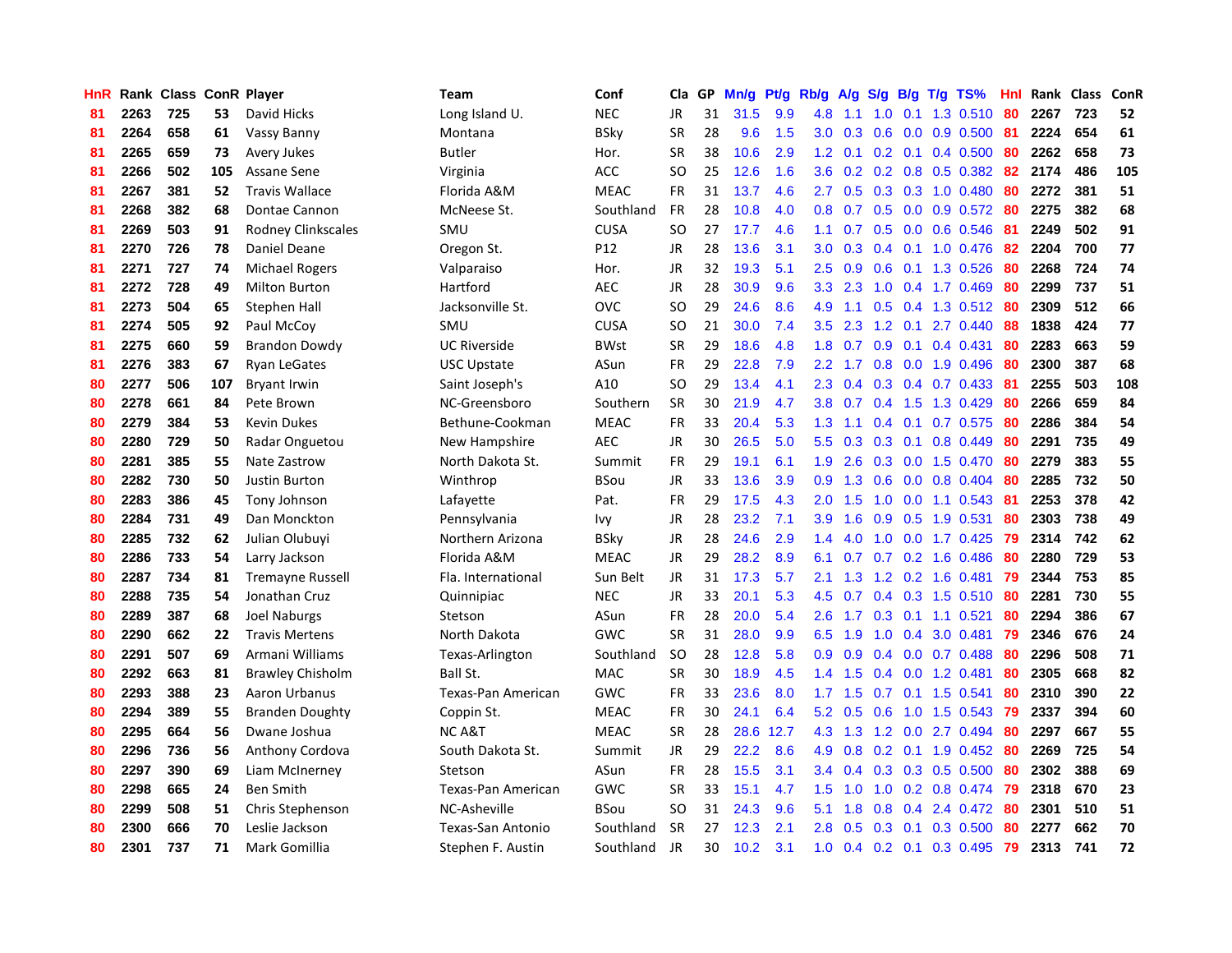| HnR |      | Rank Class ConR Player |    |                        | Team               | Conf        | Cla           | <b>GP</b> | Mn/g | <b>Pt/g</b> | Rb/g             | A/g             |                  |     | S/g B/g T/g TS%           | Hnl | Rank | Class | ConR |
|-----|------|------------------------|----|------------------------|--------------------|-------------|---------------|-----------|------|-------------|------------------|-----------------|------------------|-----|---------------------------|-----|------|-------|------|
| 80  | 2302 | 667                    | 51 | <b>Scotty McRae</b>    | Albany (NY)        | <b>AEC</b>  | SR            | 32        | 20.1 | 5.9         | 4.5              | 0.7             | 0.5              | 0.9 | 1.4 0.437                 | 79  | 2324 | 672   | 52   |
| 80  | 2303 | 391                    | 52 | <b>Marcus Rouse</b>    | <b>Stony Brook</b> | <b>AEC</b>  | <b>FR</b>     | 31        | 15.3 | 4.4         |                  |                 |                  |     | 0.9 1.2 0.5 0.0 0.6 0.464 | -80 | 2292 | 385   | 50   |
| 80  | 2304 | 668                    | 50 | <b>Steve Gruber</b>    | Brown              | Ivy         | <b>SR</b>     | 27        | 13.1 | 4.1         | 1.3              | 1.4             |                  |     | $0.5$ 0.0 1.1 0.571       | -80 | 2307 | 669   | 50   |
| 80  | 2305 | 509                    | 82 | Justin Coughlin        | Denver             | Sun Belt    | SO            | 32        | 15.2 | 3.6         | 1.2              | 1.0             |                  |     | $0.2$ 0.9 0.8 0.553       | 79  | 2311 | 513   | 82   |
| 80  | 2306 | 392                    | 66 | Derek Thompson         | SE Missouri St.    | <b>OVC</b>  | <b>FR</b>     | 29        | 20.7 | 8.4         | $2.2^{\circ}$    | 0.9             |                  |     | $0.3$ 0.0 1.1 0.486       | -79 | 2353 | 401   | 69   |
| 80  | 2307 | 393                    | 57 | Sean Berry             | Md.-Eastern Shore  | <b>MEAC</b> | <b>FR</b>     | 29        | 17.5 | 5.9         | 5.7              | 0.2             |                  |     | $0.3$ $0.5$ 1.7 $0.450$   | 80  | 2308 | 389   | 57   |
| 80  | 2308 | 669                    | 57 | Jerrald Bonham         | Centenary          | Summit      | <b>SR</b>     | 29        | 26.4 | 8.6         | 4.8              | 1.0             |                  |     | $0.6$ 0.7 1.6 0.578       | -79 | 2319 | 671   | 56   |
| 80  | 2309 | 670                    | 37 | <b>Ariece Perkins</b>  | Grambling          | <b>SWAC</b> | <b>SR</b>     | 28        | 23.9 | 8.5         | 3.3 <sub>2</sub> | 1.7             | 0.8              |     | $0.1$ 1.6 0.506           | 78  | 2376 | 678   | 41   |
| 80  | 2310 | 738                    | 70 | Matt Heramb            | Kennesaw St.       | ASun        | JR            | 32        | 19.9 | 4.3         | $3.4^{\circ}$    | 1.7             | 0.6              |     | 1.0 1.6 0.460             | 80  | 2304 | 739   | 70   |
| 80  | 2311 | 394                    | 58 | Daman Starring         | Centenary          | Summit      | <b>FR</b>     | 29        | 33.1 | 11.7        | 3.6              | 2.3             |                  |     | 1.6 0.2 2.4 0.526         | -79 | 2320 | 391   | 57   |
| 80  | 2312 | 739                    | 62 | Jeremy Lay             | Hawaii             | <b>WAC</b>  | <b>JR</b>     | 23        | 24.3 | 8.4         | 1.8              | 2.3             |                  |     | $0.7$ $0.0$ $2.0$ $0.455$ | -82 | 2182 | 694   | 62   |
| 80  | 2313 | 740                    | 57 | Jonathan Dupre'        | Pepperdine         | <b>WCC</b>  | JR            | 31        | 20.3 | 6.6         | 3.5              | 0.5             |                  |     | $0.2$ $0.3$ 1.1 $0.499$   | -79 | 2323 | 746   | 57   |
| 80  | 2314 | 395                    | 58 | <b>Raymond Cowels</b>  | Santa Clara        | <b>WCC</b>  | <b>FR</b>     | 32        | 24.0 | 7.3         | $2.2^{\circ}$    | 1.3             |                  |     | 0.8 0.1 1.4 0.449         | -79 | 2350 | 399   | 59   |
| 80  | 2315 | 510                    | 67 | <b>Marcel Williams</b> | <b>Austin Peay</b> | <b>OVC</b>  | <b>SO</b>     | 31        | 19.3 | 3.7         | 4.1              | 0.8             |                  |     | $0.4$ 0.9 1.2 0.454       | -80 | 2288 | 507   | 64   |
| 80  | 2316 | 671                    | 55 | Doug Elwell            | Wagner             | <b>NEC</b>  | <b>SR</b>     | 31        | 24.5 | 5.3         | 4.1              | 1.9             | 0.8              |     | 1.2 1.2 0.460             | 79  | 2328 | 673   | 56   |
| 80  | 2317 | 396                    | 56 | Jamal Olasewere        | Long Island U.     | <b>NEC</b>  | <b>FR</b>     | 31        | 25.2 | 8.6         | 6.8              | 0.7             | 0.9 <sub>0</sub> |     | 0.9 2.5 0.475             | 79  | 2331 | 392   | 57   |
| 80  | 2318 | 741                    | 57 | Jerrell Thompson       | Sacred Heart       | <b>NEC</b>  | <b>JR</b>     | 29        | 29.8 | 7.0         | 1.8              | 4.6             | 0.8              | 0.1 | 2.4 0.501                 | 79  | 2342 | 752   | 59   |
| 79  | 2319 | 511                    | 85 | John Peterson          | Samford            | Southern    | <sub>SO</sub> | 30        | 10.5 | 3.2         | 1.0              | 0.2             | 0.2              | 0.1 | 0.4 0.577                 | 79  | 2326 | 516   | 86   |
| 79  | 2320 | 512                    | 59 | Corbin Moore           | Pepperdine         | <b>WCC</b>  | SO            | 31        | 16.2 | 3.1         | 3.5              | 0.4             |                  |     | $0.2$ 0.4 0.5 0.485       | -79 | 2332 | 518   | 58   |
| 79  | 2321 | 742                    | 72 | Dominic Knight         | Northwestern St.   | Southland   | <b>JR</b>     | 27        | 18.2 | 7.0         |                  | $2.7 \quad 1.7$ |                  |     | 0.6 0.3 1.8 0.514 79      |     | 2317 | 744   | 73   |
| 79  | 2322 | 743                    | 23 | <b>Vincent Davis</b>   | <b>NC Central</b>  | Ind.        | JR            | 23        | 25.0 | 10.4        | 3.5              | 1.3             |                  |     | $0.8$ 0.5 1.6 0.477       | -81 | 2248 | 715   | 23   |
| 79  | 2323 | 513                    | 58 | <b>Stanley Elliott</b> | Bethune-Cookman    | MEAC        | <sub>SO</sub> | 32        | 21.2 | 5.6         | 3.2              | 0.9             | 0.8              |     | 0.4 1.5 0.484             | 79  | 2335 | 519   | 59   |
| 79  | 2324 | 744                    | 52 | Walt Allen             | Presbyterian       | BSou        | JR            | 31        | 25.3 | 7.0         | 4.0              | 0.8             |                  |     | $0.5$ 0.3 1.0 0.572       | -79 | 2330 | 749   | 52   |
| 79  | 2325 | 672                    | 67 | Milan Prodanovic       | Iona               | <b>MAAC</b> | <b>SR</b>     | 29        | 12.0 | 3.2         | 1.1              | 0.4             |                  |     | $0.4$ 0.0 0.6 0.500       | 80  | 2295 | 666   | 67   |
| 79  | 2326 | 745                    | 38 | JaMarkus Holt          | Alcorn St.         | <b>SWAC</b> | JR            | 20        | 27.1 | 11.3        | 8.8              | 0.8             | 0.6              | 1.3 | 3.1 0.406                 | -87 | 1893 | 614   | 23   |
| 79  | 2327 | 397                    | 53 | Logan Aronhalt         | Albany (NY)        | <b>AEC</b>  | <b>FR</b>     | 31        | 17.2 | 6.7         | 1.8              | 0.7             | 0.5              |     | $0.1$ 1.5 0.488           | 79  | 2355 | 402   | 53   |
| 79  | 2328 | 398                    | 59 | David Gebru            | Western Illinois   | Summit      | <b>FR</b>     | 29        | 12.8 | 4.0         | 2.8              | 0.4             |                  |     | $0.3$ $0.5$ $0.7$ $0.451$ | 77  | 2401 | 417   | 60   |
| 79  | 2329 | 746                    | 83 | Stephon Weaver         | Fla. International | Sun Belt    | JR            | 32        | 27.6 | 8.1         | 2.6              | 1.6             |                  |     | 0.8 0.0 1.0 0.482 78      |     | 2385 | 766   | 87   |
| 79  | 2330 | 747                    | 39 | A.J. Spencer           | Alabama St.        | <b>SWAC</b> | JR            | 28        | 18.5 | 2.8         | 1.6              | 3.5             |                  |     | $0.8$ 0.1 1.8 0.459       | 78  | 2370 | 760   | 40   |
| 79  | 2331 | 514                    | 74 | Boubacar Sylla         | Wyoming            | MWC         | <sub>SO</sub> | 29        | 10.3 | 2.6         | 2.9              | 0.1             |                  |     | $0.2$ 0.9 0.8 0.450       | 77  | 2413 | 534   | 74   |
| 79  | 2332 | 748                    | 71 | <b>Michael Teller</b>  | Lipscomb           | ASun        | JR            | 30        | 22.3 | 5.2         | 3.2              | 1.1             | 0.6              | 0.1 | $0.6$ 0.489               | 79  | 2354 | 756   | 72   |
| 79  | 2333 | 749                    | 82 | Amir Rashid            | Central Michigan   | <b>MAC</b>  | JR            | 25        | 21.6 | 5.2         | 1.7 <sub>z</sub> | 2.3             | 1.3              |     | 0.0 1.8 0.386             | -81 | 2236 | 708   | 80   |
| 79  | 2334 | 750                    | 73 | Kellan Carter          | Nicholls St.       | Southland   | JR            | 29        | 26.4 | 3.9         | 2.3              | 2.1             | 1.9              |     | $0.1$ 1.1 0.687           | 79  | 2356 | 757   | 74   |
| 79  | 2335 | 515                    | 75 | Ashen Ward             | Youngstown St.     | Hor.        | SO            | 30        | 21.0 | 5.5         | 2.9              | 1.0             | 0.6              |     | 0.2 1.2 0.497             | -79 | 2341 | 520   | 75   |
| 79  | 2336 | 399                    | 93 | <b>Bryson Pope</b>     | Tulsa              | <b>CUSA</b> | <b>FR</b>     | 35        | 15.5 | 3.9         | 2.3              | 0.9             | 0.6              |     | $0.1$ 1.1 0.418           | -79 | 2360 | 404   | 93   |
| 79  | 2337 | 400                    | 98 | Eddie Ludwig           | LSU                | <b>SEC</b>  | <b>FR</b>     | 30        | 12.8 | 2.3         | $2.5^{\circ}$    | 0.6             |                  |     | $0.4$ 0.1 0.6 0.443       | -79 | 2343 | 397   | 98   |
| 79  | 2338 | 751                    | 63 | Shawn Henderson        | Idaho              | <b>WAC</b>  | JR            | 30        | 15.0 | 4.1         | 2.4              | 0.8             |                  |     | $0.5$ 0.0 0.6 0.421       | -79 | 2336 | 751   | 63   |
| 79  | 2339 | 752                    | 40 | D'Angelo Jackson       | Miss. Valley St.   | SWAC        | JR            | 23        | 17.3 | 6.4         | 1.9              | $2.2^{\circ}$   | 0.9              |     | 0.0 2.1 0.544             | -81 | 2251 | 717   | 38   |
| 79  | 2340 | 753                    | 74 | Uriel Segura           | Texas St.          | Southland   | <b>JR</b>     | 31        | 20.3 | 5.8         | 1.8              | 2.1             |                  |     | 0.6 0.0 1.5 0.513 79      |     | 2362 | 758   | 75   |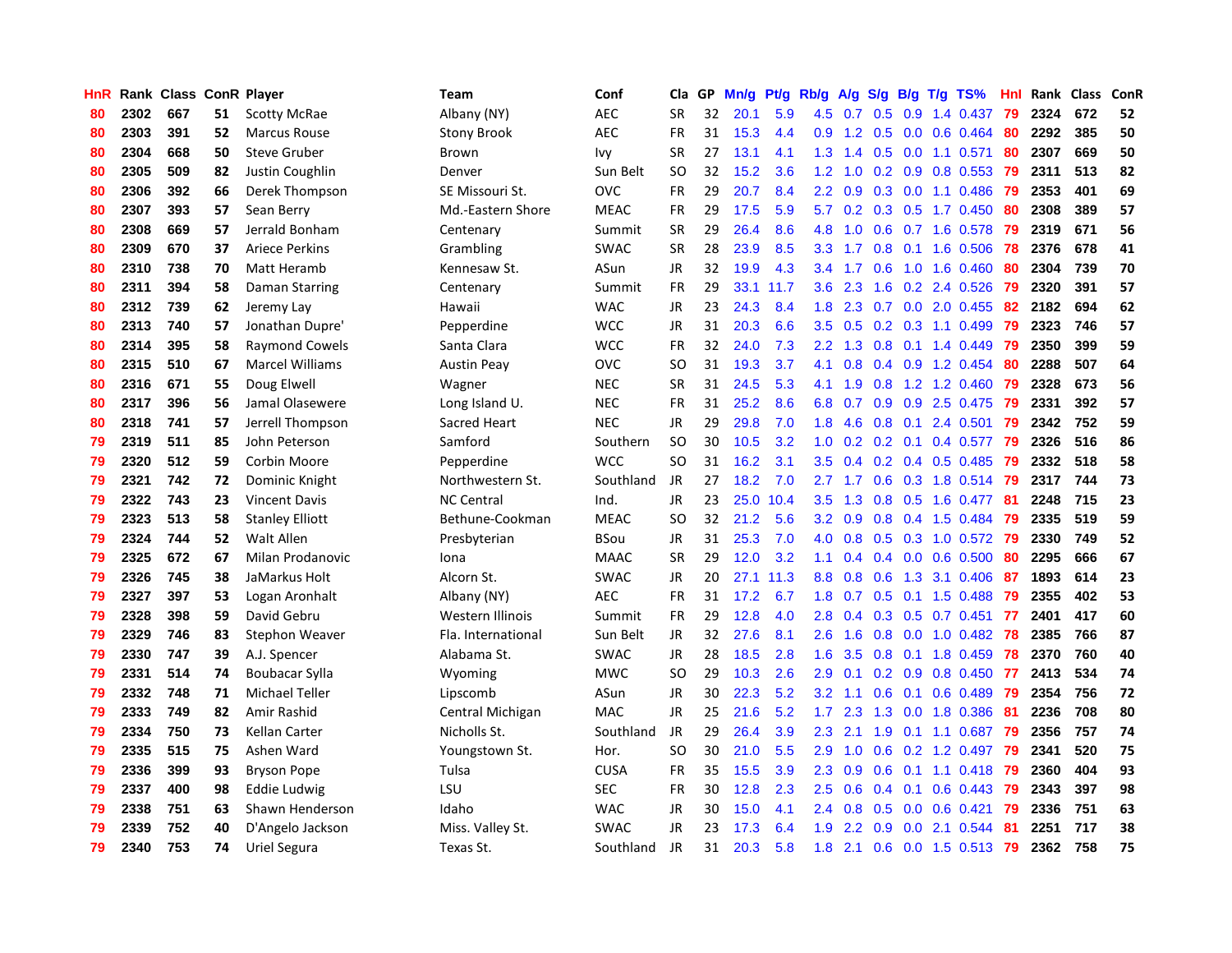| HnR |      | Rank Class ConR Player |     |                         | Team                  | Conf        | Cla.          | <b>GP</b> | Mn/g | <b>Pt/g</b> | Rb/g             | A/g             | S/g           |                 | B/g T/g TS%                | Hnl | Rank | Class | <b>ConR</b> |
|-----|------|------------------------|-----|-------------------------|-----------------------|-------------|---------------|-----------|------|-------------|------------------|-----------------|---------------|-----------------|----------------------------|-----|------|-------|-------------|
| 79  | 2341 | 401                    | 86  | Jamelle Hagins          | Delaware              | CAA         | <b>FR</b>     | 30        | 22.0 | 5.4         | 5.3              | $0.2 \quad 0.5$ |               |                 | $1.0$ $1.1$ $0.439$        | 78  | 2365 | 406   | 87          |
| 79  | 2342 | 402                    | 94  | Erin Straughn           | East Carolina         | <b>CUSA</b> | <b>FR</b>     | 30        | 18.1 | 4.2         | $3.4^{\circ}$    |                 |               |                 | $0.7$ 0.7 0.2 1.1 0.502 78 |     | 2369 | 409   | 94          |
| 79  | 2343 | 754                    | 53  | Jonathan Moore          | Gardner-Webb          | BSou        | <b>JR</b>     | 29        | 23.4 | 10.0        | 3.3 <sub>2</sub> | 0.6             |               |                 | $0.7$ 0.1 1.7 0.548        | 78  | 2377 | 763   | 53          |
| 79  | 2344 | 403                    | 58  | Dave Johnson            | Quinnipiac            | <b>NEC</b>  | <b>FR</b>     | 32        | 16.5 | 3.8         | 1.8              | 1.9             |               |                 | 0.7 0.1 1.3 0.502 79       |     | 2334 | 393   | 58          |
| 79  | 2345 | 404                    | 106 | Leslie McDonald         | North Carolina        | <b>ACC</b>  | <b>FR</b>     | 34        | 10.3 | 3.4         | 1.5              | 0.6             |               |                 | $0.2$ 0.1 0.5 0.379        | 78  | 2372 | 410   | 106         |
| 79  | 2346 | 516                    | 24  | Gavin Gilmore           | Seattle               | Ind.        | SO            | 31        | 14.4 | 4.4         | 2.9              | 0.4             |               |                 | $0.4$ 0.3 1.1 0.481        | 78  | 2373 | 525   | 24          |
| 79  | 2347 | 405                    | 72  | <b>Russell Powell</b>   | Jacksonville          | ASun        | <b>FR</b>     | 32        | 10.3 | 3.2         | 0.6              | 1.1             |               |                 | 0.3 0.0 0.9 0.481          | 79  | 2347 | 398   | 71          |
| 79  | 2348 | 755                    | 108 | Jabari Edwards          | George Washington     | A10         | <b>JR</b>     | 29        | 10.6 | 1.2         | 2.3              | 0.2             | 0.3           |                 | $0.9$ 0.5 0.429            | 79  | 2325 | 747   | 109         |
| 79  | 2349 | 517                    | 59  | Mike Myers Keitt        | Monmouth              | <b>NEC</b>  | <sub>SO</sub> | 25        | 11.6 | 3.8         | 1.4              | 0.8             |               |                 | $0.4$ 0.2 0.7 0.448        | 78  | 2399 | 529   | 61          |
| 79  | 2350 | 756                    | 59  | Carrio Bennett          | South Carolina St.    | <b>MEAC</b> | JR            | 31        | 25.6 | 6.0         | 2.6              | $2.2^{\circ}$   |               |                 | $0.9$ 0.1 1.9 0.466        | -79 | 2349 | 755   | 61          |
| 79  | 2351 | 518                    | 73  | <b>Brian Wright</b>     | Lipscomb              | ASun        | <sub>SO</sub> | 30        | 23.1 | 5.8         | 2.9              |                 |               |                 | 1.3 0.7 0.5 1.4 0.493 78   |     | 2378 | 526   | 74          |
| 79  | 2352 | 519                    | 68  | Zach Bailey             | <b>Tennessee Tech</b> | <b>OVC</b>  | <b>SO</b>     | 28        | 16.3 | 5.1         | 2.2              | 1.0             |               |                 | $0.8$ 0.0 1.4 0.540        | 79  | 2321 | 515   | 67          |
| 79  | 2353 | 520                    | 94  | <b>Steve Moore</b>      | Missouri              | <b>B12</b>  | <b>SO</b>     | 34        | 10.1 | 1.1         | 1.6              | 0.4             |               |                 | $0.4$ 0.9 0.5 0.409        | 79  | 2361 | 523   | 97          |
| 79  | 2354 | 406                    | 109 | <b>Marquise Simmons</b> | St. Bonaventure       | A10         | FR            | 29        | 12.1 | 2.9         | 3.3              | 0.2             |               |                 | $0.2$ 0.1 0.8 0.506        | 79  | 2363 | 405   | 111         |
| 79  | 2355 | 521                    | 87  | Kendrix Brown           | William & Mary        | CAA         | <b>SO</b>     | 27        | 15.1 | 2.5         | 2.0              | 1.2             |               |                 | $0.7$ $0.2$ 1.1 $0.435$    | -81 | 2214 | 494   | 86          |
| 79  | 2356 | 522                    | 60  | Michael Harper          | Coppin St.            | <b>MEAC</b> | SO.           | 20        | 27.1 | 9.9         | 3.8              | 1.0             |               |                 | 1.3 0.2 2.0 0.491          | 80  | 2298 | 509   | 56          |
| 79  | 2357 | 523                    | 60  | Konner Veteto           | <b>UC Riverside</b>   | <b>BWst</b> | <sub>SO</sub> | 27        | 13.5 | 3.8         | 4.0              | 0.0             | 0.1           |                 | $0.2$ 0.8 0.483            | 78  | 2367 | 524   | 60          |
| 79  | 2358 | 673                    | 41  | David Burrell           | <b>Texas Southern</b> | <b>SWAC</b> | <b>SR</b>     | 33        | 23.1 | 3.0         | 2.5              | 2.3             | 1.9           |                 | 0.2 1.4 0.439              | 78  | 2396 | 684   | 42          |
| 79  | 2359 | 757                    | 75  | Horace Bond             | Tx.A&M-Corp. Christi  | Southland   | <b>JR</b>     | 32        | 23.6 | 5.2         | 3.3              | 0.5             |               |                 | $0.5$ 0.2 1.2 0.531        | 78  | 2383 | 764   | 76          |
| 79  | 2360 | 674                    | 25  | Jose Lara               | Cal St. Bakersfield   | Ind.        | <b>SR</b>     | 27        | 11.9 | 3.0         | 2.9              | 0.2             |               |                 | 0.3 0.6 0.9 0.457 78       |     | 2379 | 679   | 25          |
| 78  | 2361 | 407                    | 88  | Will Ohuaregbe          | NC-Wilmington         | CAA         | <b>FR</b>     | 28        | 17.4 | 4.0         | 4.8              | 0.5             |               |                 | $0.3$ 0.4 1.3 0.429        | 78  | 2368 | 408   | 88          |
| 78  | 2362 | 524                    | 68  | <b>Brandon Hall</b>     | Saint Peter's         | <b>MAAC</b> | <b>SO</b>     | 30        | 14.3 | 1.0         | 1.5              | 1.6             | 0.8           |                 | $0.0$ $0.5$ $0.323$        | 78  | 2390 | 528   | 68          |
| 78  | 2363 | 675                    | 75  | Mike McLain             | Air Force             | <b>MWC</b>  | SR            | 30        | 21.4 | 5.1         | 3.2              | 1.3             | 0.6           |                 | 0.1 2.0 0.497              | 77  | 2423 | 693   | 75          |
| 78  | 2364 | 758                    | 54  | Fran Urli               | Albany (NY)           | <b>AEC</b>  | JR            | 30        | 18.5 | 5.5         | 3.1              | 0.5             | 0.2           |                 | $0.0$ 1.0 $0.562$          | 78  | 2387 | 767   | 54          |
| 78  | 2365 | 408                    | 54  | Ryan Hargrave           | Presbyterian          | BSou        | <b>FR</b>     | 31        | 14.5 | 5.1         | 3.0 <sub>2</sub> | 0.3             | 0.3           | 0.1             | 0.6 0.554                  | 78  | 2380 | 412   | 54          |
| 78  | 2366 | 409                    | 61  | Ryan Howley             | <b>UC Davis</b>       | <b>BWst</b> | <b>FR</b>     | 32        | 21.3 | 3.7         | 3.4              | 1.1             | 0.8           |                 | 0.3 0.9 0.465              | 76  | 2457 | 431   | 64          |
| 78  | 2367 | 676                    | 76  | LaMarr Drake            | Tx.A&M-Corp. Christi  | Southland   | <b>SR</b>     | 24        | 22.0 | 4.2         | 2.0              | 2.9             |               |                 | 1.2 0.0 2.1 0.495          | -81 | 2221 | 652   | 65          |
| 78  | 2368 | 759                    | 60  | Matt Lander             | Western Illinois      | Summit      | <b>JR</b>     | 30        | 22.0 | 7.7         | 1.9              | 2.0             |               |                 | 0.8 0.1 2.2 0.483 76       |     | 2438 | 778   | 61          |
| 78  | 2369 | 525                    | 86  | <b>Matt Sundberg</b>    | Coll. of Charleston   | Southern    | <sub>SO</sub> | 26        | 11.0 | 3.4         | 1.7 <sup>2</sup> | 0.2             |               |                 | 0.2 0.1 0.3 0.514 80       |     | 2306 | 511   | 85          |
| 78  | 2370 | 760                    | 84  | Antoine Watson          | Fla. International    | Sun Belt    | <b>JR</b>     | 17        | 30.5 | 10.4        | 3.5              | 3.3             |               | $1.4 \quad 0.1$ | 3.0 0.457 79               |     | 2322 | 745   | 84          |
| 78  | 2371 | 761                    | 87  | <b>Noah States</b>      | Furman                | Southern    | <b>JR</b>     | 29        | 10.9 | 2.7         | 2.0              | 0.7             | 0.1           |                 | $0.6$ 0.7 0.457            | 78  | 2384 | 765   | 87          |
| 78  | 2372 | 762                    | 60  | Devin Ginty             | San Diego             | <b>WCC</b>  | JR            | 32        | 17.9 | 3.2         | 1.6              | 1.3             | 0.3           |                 | $0.1$ 0.9 0.526            | -77 | 2434 | 776   | 60          |
| 78  | 2373 | 526                    | 61  | Lenny Young             | Coppin St.            | <b>MEAC</b> | <b>SO</b>     | 21        | 23.5 | 9.8         | 2.7              | 1.7             | 0.8           |                 | $0.0$ 2.1 $0.467$          | 79  | 2358 | 522   | 62          |
| 78  | 2374 | 763                    | 62  | Sam Coleman             | Coppin St.            | <b>MEAC</b> | JR            | 30        | 22.9 | 7.5         | 5.8              | 0.3             | 0.3           |                 | 0.6 1.3 0.447              | -77 | 2414 | 772   | 64          |
| 78  | 2375 | 410                    | 95  | <b>Ray Gallegos</b>     | Nebraska              | B12         | <b>FR</b>     | 30        | 13.6 | 3.0         | 1.4              | 0.6             |               |                 | $0.3$ 0.2 0.5 0.450        | 79  | 2352 | 400   | 96          |
| 78  | 2376 | 677                    | 85  | Devan Bawinkel          | lowa                  | <b>B10</b>  | <b>SR</b>     | 32        | 15.1 | 3.1         | 0.9 <sup>°</sup> | $0.4^{\circ}$   |               |                 | $0.2$ 0.0 0.3 0.569        | 78  | 2389 | 682   | 86          |
| 78  | 2377 | 411                    | 60  | Kenny Onyechi           | Long Island U.        | NEC         | <b>FR</b>     | 31        | 25.4 | 8.1         | 4.7              | 0.2             | $0.4^{\circ}$ | 2.1             | 2.0 0.470                  | 78  | 2394 | 414   | 60          |
| 78  | 2378 | 678                    | 110 | Ian Andersen            | Charlotte             | A10         | SR            | 29        | 11.7 | 4.0         | $1.2^{\circ}$    | 0.2             |               |                 | $0.1$ 0.0 0.4 0.479        | 79  | 2359 | 677   | 110         |
| 78  | 2379 | 764                    | 61  | Sorena Orandi           | Saint Francis (PA)    | <b>NEC</b>  | <b>JR</b>     | 30        | 25.0 | 8.1         |                  | $2.3$ 2.0       |               |                 | $0.5$ 0.1 1.5 0.517        | 77  | 2410 | 770   | 62          |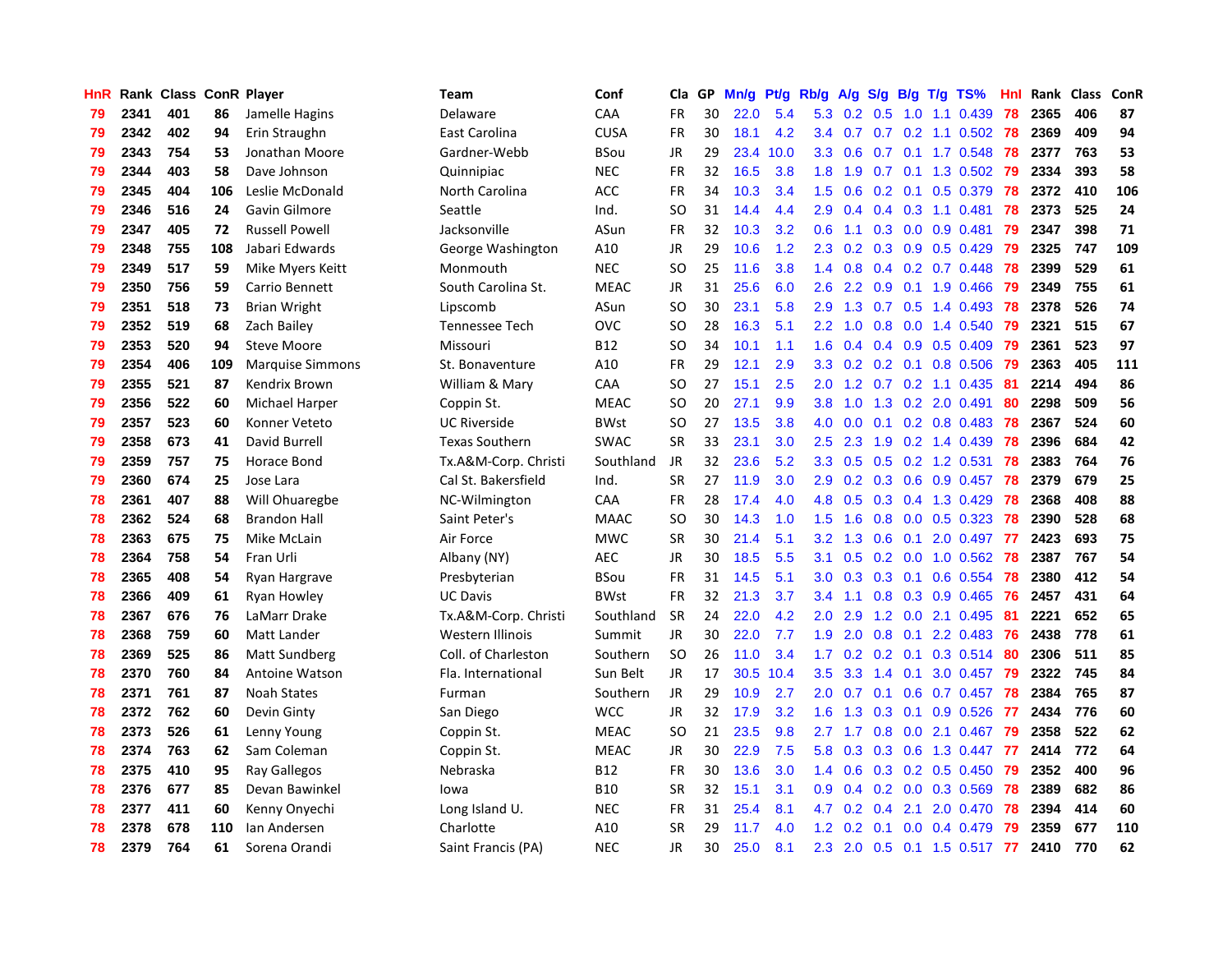| <b>HnR</b> |      | Rank Class ConR Player |    |                          | Team                | Conf        | Cla       | GP | Mn/g | Pt/g | Rb/g             | A/g             |               |     | S/g B/g T/g TS%              | Hnl |      | Rank Class | <b>ConR</b> |
|------------|------|------------------------|----|--------------------------|---------------------|-------------|-----------|----|------|------|------------------|-----------------|---------------|-----|------------------------------|-----|------|------------|-------------|
| 78         | 2380 | 765                    | 69 | <b>Andrew Gabriel</b>    | Manhattan           | <b>MAAC</b> | JR        | 31 | 21.5 | 4.8  |                  | $3.7 \quad 0.8$ | 0.6           |     | 0.8 1.7 0.427                | 77  | 2412 | 771        | 70          |
| 78         | 2381 | 766                    | 83 | Mouhamed Lo              | Toledo              | <b>MAC</b>  | <b>JR</b> | 19 | 18.9 | 6.5  |                  |                 |               |     | 4.9 0.2 0.4 0.7 1.7 0.462 78 |     | 2375 | 762        | 83          |
| 78         | 2382 | 412                    | 89 | Daryl McCoy              | Drexel              | CAA         | <b>FR</b> | 32 | 12.5 | 1.3  | 4.1              | $0.4^{\circ}$   |               |     | $0.2$ 0.4 0.4 0.339          | 78  | 2398 | 416        | 89          |
| 78         | 2383 | 413                    | 61 | Pedro Maciel             | Centenary           | Summit      | <b>FR</b> | 28 | 22.5 | 6.4  | 1.9              | 3.0             |               |     | 1.1 0.1 2.0 0.516            | 78  | 2395 | 415        | 59          |
| 78         | 2384 | 527                    | 88 | <b>Terrance Birdette</b> | Elon                | Southern    | <b>SO</b> | 32 | 23.2 | 6.8  | 2.9              | 0.9             | 0.8           |     | $0.0$ 1.5 0.541              | 78  | 2400 | 530        | 88          |
| 78         | 2385 | 767                    | 69 | Andres Irarrazabal       | Tennessee-Martin    | <b>OVC</b>  | JR        | 29 | 15.3 | 3.6  | 3.0 <sub>2</sub> | 0.5             |               |     | 0.6 0.5 0.7 0.512 76         |     | 2472 | 791        | 73          |
| 78         | 2386 | 768                    | 63 | Aleek Pauline            | Norfolk St.         | <b>MEAC</b> | JR        | 24 | 33.4 | 7.2  | 4.2              | 3.9             | 1.8           |     | $0.0$ 3.5 $0.471$            | 79  | 2315 | 743        | 58          |
| 78         | 2387 | 679                    | 26 | Denykco Bowles           | SIU-Edwardsville    | Ind.        | <b>SR</b> | 28 | 22.5 | 6.1  | 5.0              | 0.8             | 0.6           |     | $0.1$ 1.0 0.489              | 76  | 2451 | 696        | 27          |
| 78         | 2388 | 769                    | 70 | Sam Pearson              | SE Missouri St.     | <b>OVC</b>  | <b>JR</b> | 30 | 25.6 | 8.8  | $2.4^{\circ}$    | 2.7             | 0.8           |     | $0.0$ 3.1 $0.485$            | -77 | 2430 | 775        | 71          |
| 78         | 2389 | 770                    | 25 | Matt Mierzycki           | Texas-Pan American  | GWC         | JR        | 25 | 21.1 | 7.4  | 5.8              | 0.8             |               |     | $0.7$ 0.1 2.3 0.466          | -78 | 2371 | 761        | 25          |
| 78         | 2390 | 680                    | 51 | Josh Davis               | Yale                | Ivy         | <b>SR</b> | 22 | 12.8 | 2.2  | $3.4^{\circ}$    | 1.0             |               |     | 0.3 0.4 0.9 0.490 78         |     | 2386 | 681        | 52          |
| 78         | 2391 | 528                    | 42 | Michael Griffin          | <b>Prairie View</b> | <b>SWAC</b> | SO        | 30 | 26.6 | 9.2  | 2.9              | 3.2             |               |     | 1.8 0.0 2.6 0.401 76         |     | 2453 | 543        | 44          |
| 78         | 2392 | 681                    | 62 | Ryan Darling             | Cal Poly            | BWst        | <b>SR</b> | 26 | 13.1 | 1.7  | $3.5^{\circ}$    | 0.3             |               |     | 0.3 0.5 0.5 0.566 77         |     | 2406 | 689        | 62          |
| 78         | 2393 | 529                    | 63 | Adam Malik               | <b>UC Davis</b>     | <b>BWst</b> | <b>SO</b> | 32 | 17.2 | 4.7  | 1.9              | 1.1             |               |     | $0.4$ 0.2 1.0 0.540          | 75  | 2475 | 551        | 65          |
| 78         | 2394 | 682                    | 43 | <b>Earnest Jones</b>     | Southern            | <b>SWAC</b> | <b>SR</b> | 17 | 29.4 | 11.1 | 6.9              | 1.0             | 0.6           |     | $0.4$ 2.2 0.488              | 82  | 2173 | 640        | 35          |
| 78         | 2395 | 414                    | 74 | J.C. Ward                | East Tennessee St.  | ASun        | <b>FR</b> | 31 | 13.8 | 2.4  | 3.2              | 0.2             |               |     | $0.2$ 0.2 0.5 0.517          | 78  | 2366 | 407        | 73          |
| 78         | 2396 | 415                    | 86 | <b>Justin Cobbs</b>      | Minnesota           | <b>B10</b>  | <b>FR</b> | 34 | 10.7 | 2.1  | 0.8              | 1.3             | 0.3           | 0.1 | $0.8$ 0.452                  | 78  | 2392 | 413        | 87          |
| 78         | 2397 | 683                    | 55 | <b>Colbey Santos</b>     | New Hampshire       | AEC         | <b>SR</b> | 25 | 13.4 | 4.0  | 1.2              | 0.6             | $0.4^{\circ}$ | 0.1 | $0.6$ 0.448                  | 78  | 2391 | 683        | 55          |
| 77         | 2398 | 771                    | 44 | Jonathan Inman           | Alabama A&M         | <b>SWAC</b> | JR        | 27 | 17.4 | 5.3  | 3.9 <sup>°</sup> | 0.6             |               |     | 0.6 0.9 1.1 0.480            | 77  | 2415 | 773        | 43          |
| 77         | 2399 | 530                    | 56 | <b>Billy Allen</b>       | Albany (NY)         | <b>AEC</b>  | <b>SO</b> | 30 | 12.7 | 3.3  | 1.5              | 0.6             |               |     | 0.6 0.1 0.5 0.518 77         |     | 2419 | 536        | 57          |
| 77         | 2400 | 772                    | 27 | Nikola Bundalo           | SIU-Edwardsville    | Ind.        | JR        | 28 | 17.4 | 6.1  | 3.6 <sup>°</sup> | 0.3             |               |     | $0.1$ 0.8 1.3 0.554          | -76 | 2462 | 786        | 28          |
| 77         | 2401 | 684                    | 63 | <b>Michael Selling</b>   | Sacramento St.      | <b>BSky</b> | <b>SR</b> | 29 | 16.9 | 5.5  | 3.9              | 0.6             |               |     | 0.7 0.1 1.3 0.443            | -77 | 2404 | 687        | 63          |
| 77         | 2402 | 773                    | 71 | <b>Anthony Allison</b>   | SE Missouri St.     | <b>OVC</b>  | JR        | 30 | 30.0 | 10.1 | 1.9              | 1.4             | 0.5           |     | $0.0$ 2.1 $0.488$            | 76  | 2442 | 779        | 72          |
| 77         | 2403 | 531                    | 46 | <b>Sterling Melville</b> | Colgate             | Pat.        | <b>SO</b> | 26 | 9.2  | 3.0  | 1.6              | 0.1             | 0.5           |     | $0.2$ 0.7 0.534              | 77  | 2407 | 531        | 46          |
| 77         | 2404 | 685                    | 75 | Mark Lohuis              | Stetson             | ASun        | <b>SR</b> | 29 | 24.8 | 6.0  | 3.3              | 1.2             | 1.0           |     | 0.3 1.0 0.477                | 77  | 2420 | 691        | 75          |
| 77         | 2405 | 532                    | 85 | Lionel Foster            | Ark.-Little Rock    | Sun Belt    | <b>SO</b> | 23 | 20.1 | 2.1  | 2.6              | 3.6             |               |     | 0.7 0.0 1.8 0.485            | 78  | 2381 | 527        | 86          |
| 77         | 2406 | 416                    | 96 | <b>Martavious Irving</b> | Kansas St.          | B12         | FR        | 33 | 10.3 | 1.8  | 0.9              | 0.7             |               |     | $0.4$ 0.0 0.5 0.382          | -79 | 2339 | 395        | 95          |
| 77         | 2407 | 417                    | 76 | Caleb Palkert            | USC Upstate         | ASun        | <b>FR</b> | 28 | 12.3 | 2.8  | 2.5              | 0.3             |               |     | 0.3 0.8 0.9 0.445 77         |     | 2435 | 425        | 76          |
| 77         | 2408 | 774                    | 62 | <b>Terence Grier</b>     | Fairleigh Dickinson | <b>NEC</b>  | JR        | 32 | 31.6 | 10.9 | 3.2              | 1.6             |               |     | 1.2 0.1 2.0 0.487 76         |     | 2471 | 790        | 64          |
| 77         | 2409 | 533                    | 63 | Papa Lo                  | Bryant              | <b>NEC</b>  | <b>SO</b> | 29 | 13.7 | 1.7  | 3.0 <sub>1</sub> | 0.4             |               |     | $0.3$ 1.9 0.6 0.419          | -76 | 2461 | 548        | 63          |
| 77         | 2410 | 534                    | 64 | Adam Folker              | UC Irvine           | <b>BWst</b> | <b>SO</b> | 32 | 15.1 | 2.9  | 4.2              | 0.2             |               |     | $0.4$ 0.2 0.6 0.487          | -77 | 2431 | 541        | 63          |
| 77         | 2411 | 535                    | 55 | <b>Ron Burks</b>         | <b>VMI</b>          | <b>BSou</b> | <b>SO</b> | 29 | 29.2 | 10.7 | 5.9              | 3.5             | 2.0           |     | $0.4$ 2.9 0.488              | -77 | 2428 | 540        | 55          |
| 77         | 2412 | 775                    | 76 | <b>Brad Birton</b>       | Illinois-Chicago    | Hor.        | <b>JR</b> | 24 | 22.0 | 4.9  | 3.6 <sup>°</sup> | 0.5             | 1.0           |     | $0.3$ 1.3 0.465              | 79  | 2364 | 759        | 76          |
| 77         | 2413 | 536                    | 70 | <b>Austin Cooley</b>     | Niagara             | <b>MAAC</b> | SO        | 31 | 15.8 | 4.5  | 2.0 <sub>1</sub> | 0.6             | $0.4^{\circ}$ |     | $0.6$ 0.7 0.431              | 77  | 2411 | 533        | 69          |
| 77         | 2414 | 537                    | 64 | Christopher Tolson       | Hampton             | <b>MEAC</b> | <b>SO</b> | 28 | 12.5 | 3.1  | $1.4^{\circ}$    | 0.8             | 0.8           | 0.1 | $0.7$ 0.478                  | -77 | 2422 | 537        | 65          |
| 77         | 2415 | 686                    | 77 | Michael McConathy        | Northwestern St.    | Southland   | <b>SR</b> | 29 | 24.0 | 6.0  | 1.1              | 3.4             | 1.5           |     | $0.0$ 2.6 0.534              | -77 | 2421 | 692        | 77          |
| 77         | 2416 | 418                    | 47 | Mitch Rolls              | Colgate             | Pat.        | <b>FR</b> | 29 | 28.2 | 7.0  | 2.1              | 3.4             | 0.7           |     | $0.0$ 2.4 $0.514$            | -77 | 2426 | 421        | 47          |
| 77         | 2417 | 538                    | 71 | Owen Wignot              | Siena               | <b>MAAC</b> | SO        | 33 | 12.1 | 2.7  | 1.6              | 0.3             |               |     | $0.3$ 0.5 0.3 0.409          | -77 | 2418 | 535        | 71          |
| 77         | 2418 | 776                    | 65 | Chad Wilson              | Delaware St.        | <b>MEAC</b> | <b>JR</b> | 25 | 21.7 | 5.6  | 1.6              | 0.8             |               |     | 0.8 0.0 0.9 0.495            | 78  | 2388 | 768        | 63          |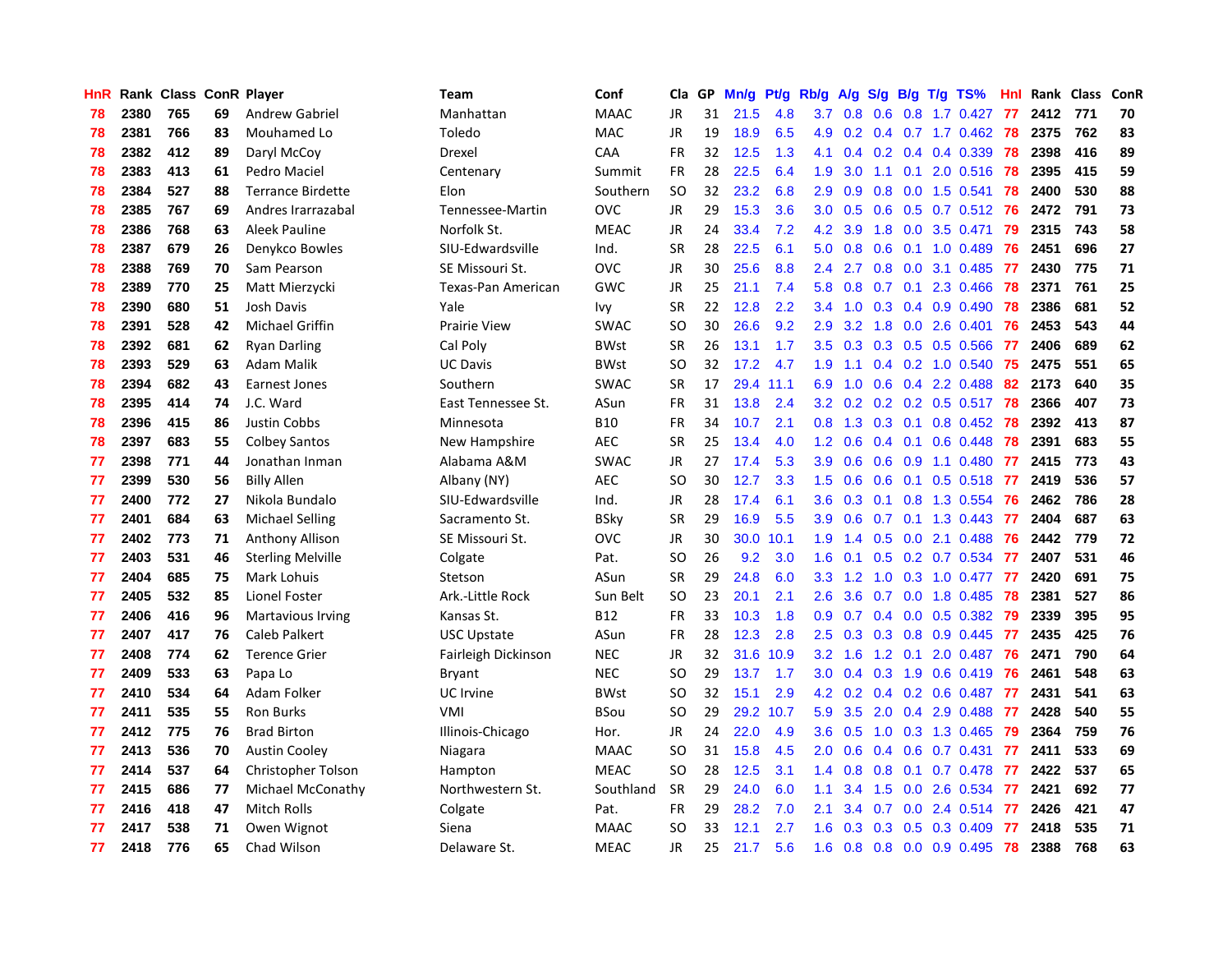| <b>HnR</b> |      | Rank Class ConR Player |     |                         | Team                       | Conf            | Cla       | GP | Mn/g | <b>Pt/g</b> | Rb/g             | A/g             |     |     | S/g B/g T/g TS%          | Hnl | Rank | Class | <b>ConR</b> |
|------------|------|------------------------|-----|-------------------------|----------------------------|-----------------|-----------|----|------|-------------|------------------|-----------------|-----|-----|--------------------------|-----|------|-------|-------------|
| 77         | 2419 | 687                    | 57  | Mike Johnson            | Albany (NY)                | <b>AEC</b>      | <b>SR</b> | 22 | 21.4 | 4.8         | 2.0 <sub>1</sub> | 2.5             | 1.0 | 0.1 | 1.9 0.461                | 78  | 2397 | 685   | 56          |
| 77         | 2420 | 419                    | 77  | <b>Eddie D'Haiti</b>    | Youngstown St.             | Hor.            | FR        | 28 | 11.4 | 2.5         |                  | $2.9$ 0.5       |     |     | $0.3$ 0.6 1.0 0.449      | -77 | 2417 | 420   | 77          |
| 77         | 2421 | 420                    | 64  | Jerry Brown             | Fresno St.                 | <b>WAC</b>      | <b>FR</b> | 31 | 11.6 | 2.9         | 1.6              | 0.3             |     |     | $0.5$ 0.4 0.6 0.506      | -76 | 2440 | 427   | 65          |
| 77         | 2422 | 688                    | 86  | Mike Smith              | Ark.-Little Rock           | Sun Belt        | <b>SR</b> | 11 | 29.9 | 7.8         | 5.9              | 1.2             |     |     | 0.5 0.4 1.5 0.483        | -81 | 2244 | 655   | 80          |
| 77         | 2423 | 539                    | 45  | Tim Meadows             | <b>Prairie View</b>        | <b>SWAC</b>     | <b>SO</b> | 28 | 29.8 | 7.0         | 4.8              | 1.6             | 1.3 |     | $0.1$ 1.5 0.457          | -76 | 2456 | 545   | 45          |
| 77         | 2424 | 777                    | 90  | D.J. Boney              | Delaware                   | CAA             | JR        | 31 | 26.3 | 5.7         | $2.5\,$          | 1.4             | 0.5 |     | $0.1$ 1.2 0.486          | 76  | 2443 | 780   | 92          |
| 77         | 2425 | 421                    | 91  | Johnny Williams         | George Mason               | CAA             | <b>FR</b> | 30 | 9.6  | 2.6         | $2.2\phantom{0}$ | 0.2             | 0.3 |     | 0.3 0.7 0.407            | 77  | 2429 | 422   | 90          |
| 77         | 2426 | 422                    | 65  | Darius Redding          | Louisiana Tech             | <b>WAC</b>      | FR        | 27 | 10.7 | 2.4         | 1.7              | 0.4             | 0.6 |     | $0.1$ 0.7 0.467          | 78  | 2374 | 411   | 64          |
| 77         | 2427 | 778                    | 78  | Imad Qahwash            | Central Arkansas           | Southland       | <b>JR</b> | 30 | 24.7 | 6.4         | 4.9              | 2.5             | 1.1 |     | $0.0$ 2.9 $0.508$        | -76 | 2444 | 781   | 79          |
| 77         | 2428 | 423                    | 87  | <b>Bill Edwards</b>     | Penn St.                   | <b>B10</b>      | FR        | 26 | 16.0 | 4.2         | 3.3              | 1.0             |     |     | $0.5$ 0.2 1.8 0.446      | -79 | 2340 | 396   | 84          |
| 77         | 2429 | 424                    | 92  | Kyle Gaillard           | William & Mary             | CAA             | <b>FR</b> | 33 | 11.4 | 2.8         | 1.4              |                 |     |     | 0.4 0.2 0.0 0.5 0.495 77 |     | 2437 | 426   | 91          |
| 77         | 2430 | 779                    | 111 | Gary Correia            | Massachusetts              | A10             | JR        | 32 | 18.9 | 2.2         | 1.7 <sub>z</sub> | $2.2^{\circ}$   |     |     | $0.3$ 0.1 0.8 0.361      | -76 | 2447 | 783   | 112         |
| 77         | 2431 | 540                    | 26  | <b>Patrick Mitchell</b> | North Dakota               | GWC             | <b>SO</b> | 29 | 24.5 | 9.2         | $3.4^{\circ}$    | 0.9             | 0.5 |     | 0.9 1.4 0.527            | 76  | 2458 | 546   | 26          |
| 77         | 2432 | 425                    | 64  | Vlad Kondratyev         | Bryant                     | <b>NEC</b>      | FR        | 29 | 21.5 | 8.9         | 3.1              | 0.3             |     |     | $0.1$ $0.8$ 2.0 $0.542$  | -75 | 2481 | 435   | 65          |
| 77         | 2433 | 426                    | 56  | Jairus Simms            | High Point                 | <b>BSou</b>     | <b>FR</b> | 30 | 18.2 | 4.1         | $1.4^{\circ}$    | 2.2             | 0.6 |     | $0.0$ 1.4 $0.581$        | 77  | 2433 | 424   | 56          |
| 77         | 2434 | 427                    | 84  | Jordan Dressler         | Toledo                     | MAC             | FR        | 32 | 24.3 | 6.1         | 4.4              | 0.7             |     |     | 0.4 0.2 1.6 0.536        | 76  | 2468 | 433   | 84          |
| 77         | 2435 | 428                    | 107 | <b>Erick Green</b>      | Virginia Tech              | <b>ACC</b>      | <b>FR</b> | 34 | 12.4 | 2.6         | 0.9              | 0.9             | 0.5 |     | 0.2 0.7 0.389            | 76  | 2441 | 428   | 107         |
| 77         | 2436 | 429                    | 57  | Robbie Dreher           | Winthrop                   | <b>BSou</b>     | <b>FR</b> | 33 | 20.8 | 5.9         | 2.5              | 1.1             | 1.1 |     | $0.1$ 1.4 0.371          | 76  | 2445 | 429   | 57          |
| 77         | 2437 | 689                    | 28  | <b>Taylor Olson</b>     | Seattle                    | Ind.            | <b>SR</b> | 26 | 11.5 | 3.4         |                  | $0.9\quad 0.7$  |     |     | 0.7 0.0 0.7 0.506 77     |     | 2402 | 686   | 26          |
| 77         | 2438 | 690                    | 89  | Adrian Gailliard        | Western Carolina           | Southern        | <b>SR</b> | 34 | 13.7 | 4.0         | $2.2^{\circ}$    | 0.3             |     |     | 0.4 0.3 1.1 0.566        | -76 | 2439 | 694   | 89          |
| 77         | 2439 | 691                    | 27  | <b>Tyray Petty</b>      | Utah Valley                | GWC             | <b>SR</b> | 28 | 28.8 | 7.1         | 5.1              | 1.6             | 1.0 |     | 0.3 1.6 0.525            | 75  | 2496 | 702   | 27          |
| 77         | 2440 | 541                    | 79  | <b>Taylor Rohde</b>     | ASU                        | P <sub>12</sub> | <b>SO</b> | 30 | 8.9  | 2.2         | 1.2              | 0.1             | 0.1 |     | $0.0$ $0.3$ $0.536$      | -77 | 2408 | 532   | 80          |
| 76         | 2441 | 542                    | 48  | <b>Riley Grafft</b>     | American                   | Pat.            | <b>SO</b> | 31 | 19.2 | 5.6         | 3.6              | 0.7             |     |     | $0.3$ 0.5 1.5 0.518      | -74 | 2546 | 571   | 53          |
| 76         | 2442 | 430                    | 90  | Korey VanDussen         | NC-Greensboro              | Southern        | <b>FR</b> | 31 | 16.5 | 4.4         | 1.5              | 1.3             | 0.7 |     | $0.0$ 1.5 $0.486$        | 76  | 2449 | 430   | 90          |
| 76         | 2443 | 543                    | 62  | Griffan Callahan        | South Dakota St.           | Summit          | <b>SO</b> | 30 | 15.1 | 3.9         | 3.1              | 0.6             | 0.6 |     | $0.2$ 0.9 0.475          | 76  | 2452 | 542   | 62          |
| 76         | 2444 | 692                    | 58  | C.J. Hailey             | Gardner-Webb               | <b>BSou</b>     | <b>SR</b> | 29 | 25.2 | 12.0        | 2.6              | 1.2             |     |     | $0.5$ 0.1 2.4 0.534      | -76 | 2464 | 698   | 59          |
| 76         | 2445 | 693                    | 59  | <b>Billy Blackmon</b>   | <b>Charleston Southern</b> | <b>BSou</b>     | <b>SR</b> | 30 | 21.1 | 2.9         |                  | $5.3 \quad 0.7$ |     |     | 0.6 0.8 0.5 0.448 76     |     | 2459 | 697   | 58          |
| 76         | 2446 | 431                    | 97  | <b>Fred Gulley</b>      | Oklahoma St.               | <b>B12</b>      | <b>FR</b> | 33 | 19.9 | 1.5         | 2.3              | 1.3             |     |     | 0.7 0.2 1.2 0.282 75     |     | 2492 | 439   | 98          |
| 76         | 2447 | 780                    | 72  | Jay-R Strowbridge       | Jacksonville St.           | <b>OVC</b>      | <b>JR</b> | 12 | 27.4 | 12.5        | 2.3              | 2.3             |     |     | 0.8 0.0 1.8 0.476        | -79 | 2348 | 754   | 68          |
| 76         | 2448 | 694                    | 87  | Jarvis Hill             | Louisiana-Monroe           | Sun Belt        | <b>SR</b> | 19 | 19.6 | 5.4         | 1.3              | 1.0             | 0.8 |     | 0.0 1.5 0.644            | -77 | 2416 | 690   | 89          |
| 76         | 2449 | 781                    | 72  | Laurence Jolicoeur      | Manhattan                  | <b>MAAC</b>     | JR        | 28 | 17.8 | 4.3         | 3.2              | 0.2             |     |     | $0.4$ 0.6 0.6 0.452      | -77 | 2436 | 777   | 72          |
| 76         | 2450 | 695                    | 77  | Pat Posey               | <b>USC Upstate</b>         | ASun            | <b>SR</b> | 29 | 23.6 | 7.0         | 3.9 <sup>°</sup> | 1.5             | 0.7 |     | 0.2 2.9 0.499            | 75  | 2478 | 699   | 77          |
| 76         | 2451 | 782                    | 73  | Korey Bauer             | Marist                     | <b>MAAC</b>     | JR        | 30 | 30.0 | 7.8         | 6.5              | 0.5             |     |     | 0.4 0.3 1.7 0.484        | 75  | 2484 | 794   | 74          |
| 76         | 2452 | 696                    | 95  | Sean Coleman            | Houston                    | <b>CUSA</b>     | <b>SR</b> | 31 | 13.3 | 3.8         | 1.8              | 0.2             |     |     | $0.2$ 0.2 0.4 0.560      | 77  | 2405 | 688   | 95          |
| 76         | 2453 | 432                    | 79  | <b>Cameron Catlett</b>  | Texas-Arlington            | Southland       | <b>FR</b> | 30 | 16.0 | 3.9         | $2.2^{\circ}$    | 1.3             |     |     | 0.7 0.0 1.1 0.498        | 76  | 2465 | 432   | 80          |
| 76         | 2454 | 544                    | 96  | Daguan Joyner           | East Carolina              | <b>CUSA</b>     | <b>SO</b> | 31 | 19.3 | 4.0         | 4.0              | 0.5             |     |     | $0.4$ 0.6 1.1 0.461      | 75  | 2476 | 552   | 97          |
| 76         | 2455 | 545                    | 60  | <b>Michael Sparks</b>   | VMI                        | <b>BSou</b>     | <b>SO</b> | 29 | 27.9 | 12.1        | 3.2              | 0.9             | 1.0 |     | 0.3 1.0 0.550            | 76  | 2467 | 549   | 60          |
| 76         | 2456 | 546                    | 49  | Simon McCormack         | American                   | Pat.            | <b>SO</b> | 31 | 26.0 | 5.9         | 4.1              | 2.2             | 0.3 |     | $0.0$ 2.1 $0.520$        | 74  | 2556 | 573   | 54          |
| 76         | 2457 | 783                    | 88  | Levan Patsatsia         | Troy                       | Sun Belt        | <b>JR</b> | 32 | 11.4 | 2.9         | 1.8              | 0.8             |     |     | 0.4 0.1 0.7 0.477 76     |     | 2448 | 784   | 91          |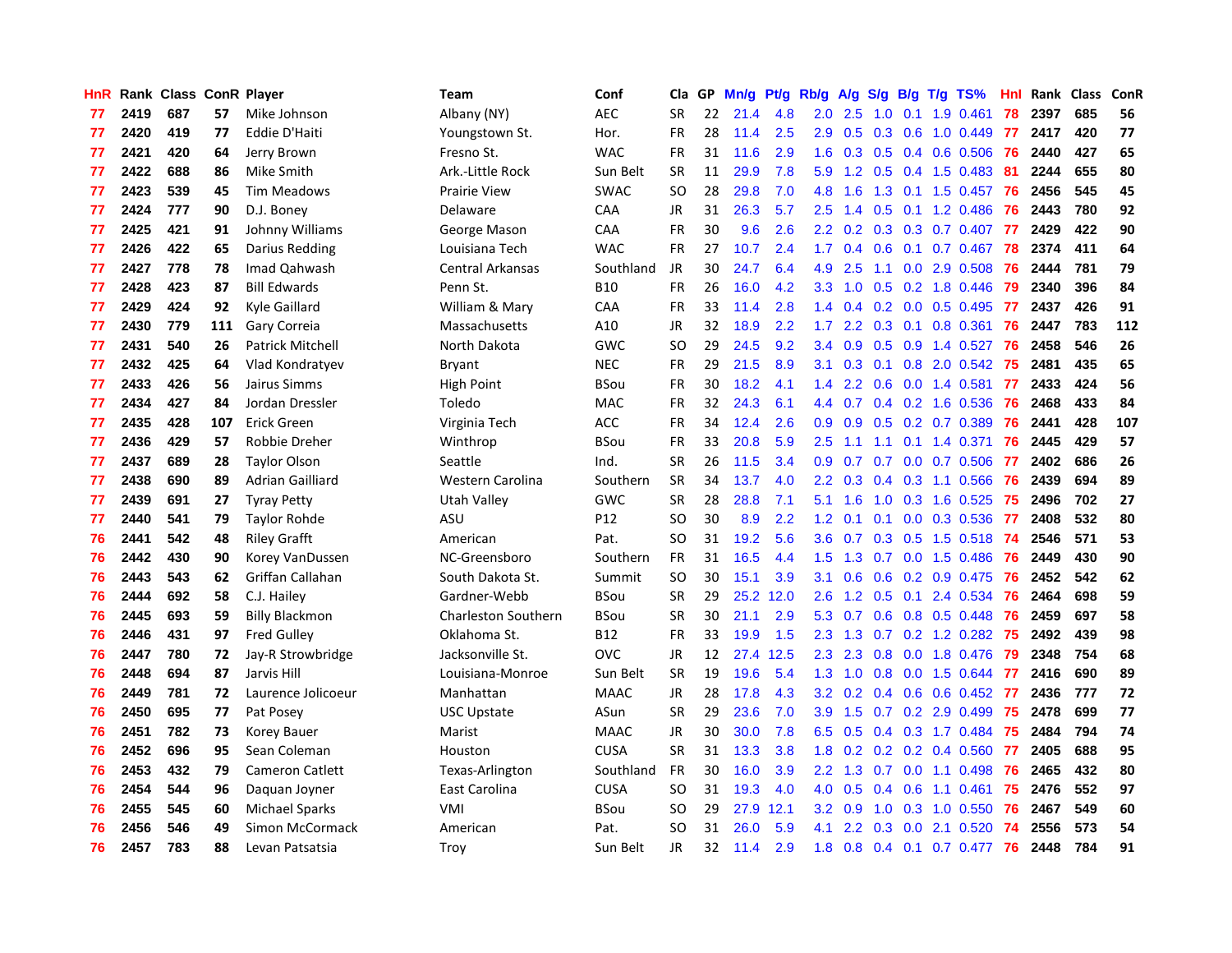| HnR |      | Rank Class ConR Player |     |                         | Team                   | Conf        | Cla           | <b>GP</b> | Mn/g | <b>Pt/g</b> | Rb/g             | A/g             |                  |  | S/g B/g T/g TS%           | Hnl | Rank | <b>Class</b> | ConR |
|-----|------|------------------------|-----|-------------------------|------------------------|-------------|---------------|-----------|------|-------------|------------------|-----------------|------------------|--|---------------------------|-----|------|--------------|------|
| 76  | 2458 | 433                    | 85  | Ivo Baltic              | Ohio                   | <b>MAC</b>  | <b>FR</b>     | 37        | 11.4 | 2.9         | 2.6              | 0.4             |                  |  | $0.4$ 0.2 1.1 0.491       | 75  | 2498 | 441          | 85   |
| 76  | 2459 | 784                    | 65  | Dwight Gordon           | <b>UC Riverside</b>    | <b>BWst</b> | <b>JR</b>     | 25        | 21.2 | 5.5         |                  | $1.2 \quad 1.6$ |                  |  | 0.5 0.2 1.0 0.432 78      |     | 2393 | 769          | 61   |
| 76  | 2460 | 547                    | 52  | David Rufful            | Dartmouth              | lvy         | <b>SO</b>     | 28        | 24.7 | 7.8         | 3.4              | 1.4             |                  |  | 1.4 0.0 2.0 0.420         | -76 | 2470 | 550          | 54   |
| 76  | 2461 | 785                    | 93  | Marques Johnson         | Georgia St.            | CAA         | JR            | 32        | 20.6 | 2.6         | 1.9              | 2.3             |                  |  | 0.8 0.0 1.3 0.376         | -76 | 2466 | 788          | 93   |
| 76  | 2462 | 786                    | 63  | <b>Ryan Brimley</b>     | Southern Utah          | Summit      | <b>JR</b>     | 27        | 24.3 | 7.8         | 2.3              | 1.3             |                  |  | 0.7 0.0 1.3 0.520         | 76  | 2463 | 787          | 63   |
| 76  | 2463 | 787                    | 66  | Ceslovas Kucinskas      | Coppin St.             | <b>MEAC</b> | JR            | 30        | 19.7 | 5.3         | 3.5              | 0.2             |                  |  | $0.3$ 0.3 0.8 0.554       | -75 | 2502 | 798          | 68   |
| 76  | 2464 | 548                    | 112 | David Gibbs             | Massachusetts          | A10         | <b>SO</b>     | 21        | 19.7 | 2.6         | 1.8              | 2.4             | 0.6              |  | $0.1$ 1.0 0.370           | 81  | 2213 | 493          | 107  |
| 76  | 2465 | 434                    | 64  | <b>Frank Gaines</b>     | <b>IPFW</b>            | Summit      | <b>FR</b>     | 31        | 13.4 | 4.2         | 2.3              | 0.5             |                  |  | $0.5$ 0.3 0.6 0.408       | 75  | 2483 | 436          | 65   |
| 76  | 2466 | 788                    | 78  | K.C. Robbins            | Illinois-Chicago       | Hor.        | <b>JR</b>     | 30        | 15.4 | 4.0         | 4.0              | 0.1             |                  |  | $0.1$ 0.9 1.0 0.436       | -75 | 2505 | 801          | 79   |
| 76  | 2467 | 549                    | 53  | Mike Howlett            | Pennsylvania           | Ivy         | SO.           | 17        | 23.5 | 7.8         | 6.0              | 0.4             |                  |  | 0.2 0.1 1.8 0.552 76      |     | 2455 | 544          | 53   |
| 76  | 2468 | 789                    | 80  | Jared Rehmel            | Central Arkansas       | Southland   | JR            | 30        | 34.6 | 9.8         | 2.1              | 1.6             |                  |  | 1.0 0.1 1.7 0.486 75      |     | 2487 | 796          | 82   |
| 76  | 2469 | 697                    | 78  | <b>Brandon Williams</b> | Stetson                | ASun        | <b>SR</b>     | 29        | 25.5 | 5.7         | 2.1              | 2.7             |                  |  | 0.8 0.0 1.6 0.444         | -75 | 2482 | 700          | 78   |
| 76  | 2470 | 790                    | 64  | Alden Gibbs             | Eastern Washington     | BSky        | <b>JR</b>     | 23        | 16.4 | 2.6         | 3.3 <sub>2</sub> | 0.6             |                  |  | 1.3 0.1 0.6 0.351         | 76  | 2446 | 782          | 64   |
| 76  | 2471 | 550                    | 91  | Cosmo Morabbi           | Citadel                | Southern    | <b>SO</b>     | 32        | 18.1 | 3.1         | 1.6              | 1.0             | 0.6              |  | $0.0$ 0.8 0.498           | 75  | 2491 | 556          | 91   |
| 76  | 2472 | 551                    | 46  | Amos Studivant          | Miss. Valley St.       | <b>SWAC</b> | SO            | 32        | 22.5 | 6.3         | 4.7              | 0.5             |                  |  | 0.8 0.8 1.7 0.528         | 75  | 2493 | 557          | 46   |
| 76  | 2473 | 791                    | 98  | <b>Nick Sidorakis</b>   | Oklahoma St.           | <b>B12</b>  | JR            | 24        | 12.6 | 2.5         | 1.3              | 0.5             |                  |  | 0.3 0.0 0.5 0.546         | 79  | 2333 | 750          | 94   |
| 76  | 2474 | 435                    | 113 | Lance Brown             | Fordham                | A10         | <b>FR</b>     | 25        | 22.2 | 6.5         | 4.0              | 0.8             | 0.5              |  | 0.1 1.3 0.452             | 75  | 2500 | 442          | 113  |
| 76  | 2475 | 792                    | 50  | Mark Veazey             | Navy                   | Pat.        | <b>JR</b>     | 24        | 16.6 | 5.7         | 2.8              | 0.4             |                  |  | $0.2$ 0.7 1.0 0.529       | 76  | 2454 | 785          | 48   |
| 76  | 2476 | 552                    | 66  | <b>Brandon Sperling</b> | Fresno St.             | <b>WAC</b>  | <sub>SO</sub> | 33        | 20.8 | 3.4         | 2.6              | 2.0             |                  |  | 0.6 0.1 1.8 0.412 75      |     | 2512 | 561          | 66   |
| 76  | 2477 | 793                    | 29  | Earl Gee                | Longwood               | Ind.        | JR            | 31        | 11.6 | 3.1         | 1.1              |                 |                  |  | 1.7 0.7 0.0 1.4 0.594     | 76  | 2469 | 789          | 29   |
| 76  | 2478 | 698                    | 67  | James Porter            | <b>NC A&amp;T</b>      | <b>MEAC</b> | <b>SR</b>     | 33        | 19.4 | 4.3         | 5.7              | 0.6             |                  |  | $0.4$ 1.4 1.4 0.425       | -75 | 2494 | 701          | 67   |
| 76  | 2479 | 794                    | 89  | <b>Colby Batiste</b>    | Louisiana-Lafayette    | Sun Belt    | <b>JR</b>     | 30        | 17.1 | 3.5         | 3.7              | 0.2             |                  |  | $0.2$ 1.0 0.9 0.583       | 75  | 2503 | 799          | 93   |
| 76  | 2480 | 699                    | 47  | Dorian McDaniel         | <b>Prairie View</b>    | <b>SWAC</b> | <b>SR</b>     | 29        | 27.6 | 8.0         | 6.0              | 0.2             | 0.6              |  | $0.2$ 1.1 0.469           | 74  | 2527 | 707          | 48   |
| 76  | 2481 | 700                    | 28  | Jourdain Scoubes        | <b>Utah Valley</b>     | GWC         | <b>SR</b>     | 30        | 25.1 | 8.0         | 5.5              | 0.7             | 0.6              |  | $0.1$ 1.1 0.477           | 74  | 2548 | 714          | 30   |
| 76  | 2482 | 795                    | 30  | Aaron Mitchell          | Longwood               | Ind.        | JR            | 31        | 28.1 | 9.0         | 3.5              | 3.3             | 0.9 <sub>0</sub> |  | 0.3 2.5 0.480             | 75  | 2474 | 793          | 30   |
| 76  | 2483 | 436                    | 90  | Raymone Andrews         | Louisiana-Lafayette    | Sun Belt    | FR            | 25        | 21.9 | 3.2         | 1.9              | 1.4             | 1.1              |  | $0.2$ 0.5 0.465           | -77 | 2403 | 418          | 88   |
| 76  | 2484 | 796                    | 91  | Devin McDonald          | New Orleans            | Sun Belt    | JR            | 30        | 26.9 | 8.3         | 2.0              | 1.6             |                  |  | 0.8 0.0 2.5 0.506         | -73 | 2592 | 820          | 97   |
| 76  | 2485 | 553                    | 81  | <b>Charles Clark</b>    | Northwestern St.       | Southland   | <b>SO</b>     | 29        | 14.2 | 4.7         | 3.1              | 0.7             |                  |  | 0.7 0.1 1.0 0.455 75      |     | 2477 | 553          | 81   |
| 75  | 2486 | 437                    | 74  | Dorvell Carter          | Marist                 | <b>MAAC</b> | <b>FR</b>     | 30        | 12.4 | 2.6         | 1.9              | 0.1             |                  |  | 0.4 0.2 0.5 0.534 75      |     | 2519 | 446          | 75   |
| 75  | 2487 | 554                    | 82  | LaMarcus Reed           | Texas-Arlington        | Southland   | <b>SO</b>     | 25        | 22.5 | 8.1         | 3.5              | 1.3             |                  |  | $0.6$ $0.2$ $2.0$ $0.486$ | 77  | 2425 | 538          | 78   |
| 75  | 2488 | 438                    | 73  | <b>Ronald Spencer</b>   | Tennessee-Martin       | <b>OVC</b>  | <b>FR</b>     | 18        | 19.6 | 5.3         | 5.4              | 0.2             | 0.2              |  | 1.1 1.2 0.505             | -74 | 2535 | 450          | 74   |
| 75  | 2489 | 439                    | 65  | Akeem Johnson           | St. Francis (NY)       | <b>NEC</b>  | <b>FR</b>     | 27        | 17.7 | 5.3         | 2.8              | 0.1             |                  |  | 0.4 0.3 0.8 0.548         | 75  | 2489 | 437          | 66   |
| 75  | 2490 | 555                    | 92  | Sabatino Chen           | Denver                 | Sun Belt    | <b>SO</b>     | 29        | 12.5 | 2.7         | 1.2              | 0.7             |                  |  | $0.4$ 0.2 0.7 0.631       | 76  | 2460 | 547          | 92   |
| 75  | 2491 | 701                    | 66  | Tony Osunsanmi          | Cal St. Northridge     | <b>BWst</b> | <b>SR</b>     | 32        | 11.6 | 0.9         | 3.5              | 0.1             |                  |  | 0.4 0.3 0.6 0.475         | 75  | 2516 | 705          | 66   |
| 75  | 2492 | 797                    | 65  | <b>Roman Tubner</b>     | Centenary              | Summit      | JR            | 28        | 24.9 | 8.0         | 2.6              | 2.4             | 1.5              |  | $0.0$ 2.1 $0.454$         | -75 | 2485 | 795          | 66   |
| 75  | 2493 | 440                    | 66  | Matt Marseille          | Centenary              | Summit      | <b>FR</b>     | 26        | 21.9 | 7.4         | 3.8 <sub>1</sub> | 0.7             |                  |  | 0.9 0.4 1.7 0.544         | -75 | 2480 | 434          | 64   |
| 75  | 2494 | 798                    | 29  | <b>Michael Moss</b>     | <b>Houston Baptist</b> | GWC         | <b>JR</b>     | 33        | 28.6 | 5.4         | 4.9              | 4.1             | $2.2^{\circ}$    |  | $0.1$ 3.0 0.401           | -74 | 2532 | 808          | 28   |
| 75  | 2495 | 441                    | 83  | Terence Jones           | Tx.A&M-Corp. Christi   | Southland   | <b>FR</b>     | 32        | 21.4 | 5.8         | 1.8              | 2.3             |                  |  | $0.7$ $0.2$ $2.5$ $0.439$ | 75  | 2510 | 444          | 83   |
| 75  | 2496 | 799                    | 67  | Michael Lizarraga       | Cal St. Northridge     | BWst        | <b>JR</b>     | 31        | 9.6  | 2.2         | 2.1              | 0.3             |                  |  | 0.4 0.3 0.9 0.511         | 75  | 2517 | 806          | 67   |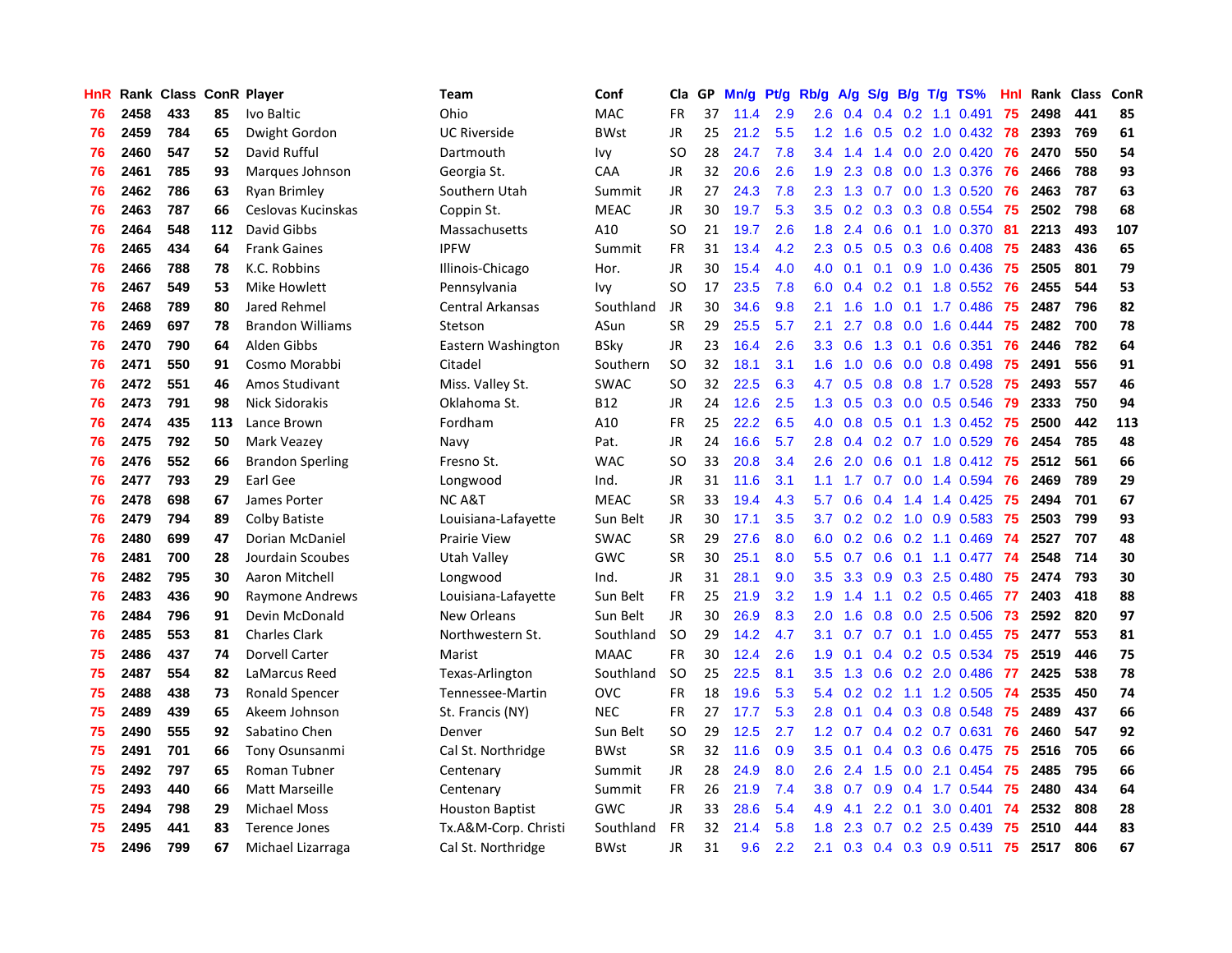| HnR |      | Rank Class ConR Player |     |                       | Team                  | Conf            | <b>Cla</b> | <b>GP</b> | Mn/g | <b>Pt/g</b> | Rb/g             | A/g             |     |     | S/g B/g T/g TS%           | Hnl | Rank | Class | <b>ConR</b> |
|-----|------|------------------------|-----|-----------------------|-----------------------|-----------------|------------|-----------|------|-------------|------------------|-----------------|-----|-----|---------------------------|-----|------|-------|-------------|
| 75  | 2497 | 800                    | 94  | <b>Brian Morris</b>   | Towson                | CAA             | JR.        | 27        | 17.1 | 2.4         | 1.7              | 3.3             | 0.4 | 0.1 | 1.6 0.374                 | 75  | 2488 | 797   | 94          |
| 75  | 2498 | 556                    | 114 | Alberto Estwick       | Fordham               | A10             | <b>SO</b>  | 28        | 25.0 | 7.2         | 2.3              | 1.1             |     |     | 0.9 0.3 1.3 0.478 74      |     | 2538 | 569   | 114         |
| 75  | 2499 | 801                    | 97  | <b>Isaac Gordon</b>   | <b>UTEP</b>           | <b>CUSA</b>     | JR         | 28        | 10.9 | 1.8         | 1.2              | 0.4             |     |     | 0.4 0.1 0.5 0.556 77      |     | 2424 | 774   | 96          |
| 75  | 2500 | 802                    | 31  | Cody Rincker          | SIU-Edwardsville      | Ind.            | JR         | 27        | 13.9 | 4.5         | 1.1 <sup>1</sup> | 0.7             |     |     | $0.5$ 0.0 0.5 0.521       | -74 | 2558 | 813   | 33          |
| 75  | 2501 | 557                    | 48  | Phillip Williams      | Jackson St.           | <b>SWAC</b>     | <b>SO</b>  | 32        | 17.2 | 4.6         | 2.1              | 1.0             | 0.5 |     | $0.0$ 1.3 0.510           | -75 | 2507 | 560   | 47          |
| 75  | 2502 | 558                    | 93  | Courtney Jackson      | Ark.-Little Rock      | Sun Belt        | <b>SO</b>  | 30        | 19.4 | 5.2         | 5.4              | 0.5             |     |     | $0.2$ 0.2 1.4 0.463       | -75 | 2518 | 562   | 95          |
| 75  | 2503 | 559                    | 66  | <b>Chris Martin</b>   | Wagner                | <b>NEC</b>      | <b>SO</b>  | 29        | 28.0 | 12.1        | $2.2^{\circ}$    | 1.5             |     |     | 1.2 0.1 2.3 0.504         | 75  | 2497 | 558   | 67          |
| 75  | 2504 | 702                    | 32  | Kevin Swecker         | Longwood              | Ind.            | <b>SR</b>  | 31        | 29.8 | 8.6         | 2.1              | 2.4             | 1.2 |     | $0.1$ 1.1 0.485           | 75  | 2501 | 703   | 31          |
| 75  | 2505 | 442                    | 99  | Andre Malone          | Auburn                | <b>SEC</b>      | FR         | 30        | 11.0 | 2.8         | 2.0              | 0.2             |     |     | $0.4$ 0.1 0.3 0.399       | 75  | 2495 | 440   | 99          |
| 75  | 2506 | 703                    | 86  | Najul Ervin           | Northern Illinois     | <b>MAC</b>      | <b>SR</b>  | 28        | 13.0 | 1.9         | 2.5              | 0.6             |     |     | 0.4 0.6 0.9 0.509 74      |     | 2536 | 711   | 87          |
| 75  | 2507 | 443                    | 54  | R.J. Griffin          | Dartmouth             | Ivy             | <b>FR</b>  | 25        | 12.2 | 4.0         |                  | $1.2 \quad 0.5$ |     |     | 0.4 0.0 0.8 0.521 75      |     | 2509 | 443   | 55          |
| 75  | 2508 | 803                    | 51  | Darion Benbow         | Lafayette             | Pat.            | JR         | 32        | 17.7 | 4.5         | 3.6 <sup>°</sup> | 0.7             |     |     | 0.6 0.4 1.4 0.524 75      |     | 2515 | 805   | 51          |
| 75  | 2509 | 804                    | 52  | Jeremy Wilson         | Navy                  | Pat.            | <b>JR</b>  | 29        | 14.1 | 4.5         | $2.3^{\circ}$    | 0.2             |     |     | 0.3 0.7 1.2 0.616 75      |     | 2508 | 803   | 50          |
| 75  | 2510 | 444                    | 79  | <b>Matt Smith</b>     | Green Bay             | Hor.            | <b>FR</b>  | 35        | 11.9 | 3.2         | 2.1              | 0.2             |     |     | $0.2$ 0.2 0.7 0.470       | -74 | 2524 | 447   | 80          |
| 75  | 2511 | 805                    | 68  | Josh Bright           | Md.-Eastern Shore     | <b>MEAC</b>     | <b>JR</b>  | 24        | 21.4 | 4.2         | 2.5              | 1.8             |     |     | 0.5 0.0 1.0 0.451         | 76  | 2473 | 792   | 66          |
| 75  | 2512 | 560                    | 87  | <b>Eddren McCain</b>  | <b>Bradley</b>        | <b>MVC</b>      | <b>SO</b>  | 19        | 13.8 | 1.9         | $2.2^{\circ}$    | 1.8             | 0.3 |     | $0.0$ $0.9$ $0.346$       | 79  | 2329 | 517   | 87          |
| 75  | 2513 | 806                    | 94  | Jaroslav Tyrna        | New Orleans           | Sun Belt        | <b>JR</b>  | 30        | 21.6 | 5.3         | 3.4              | 0.7             | 0.6 |     | 0.5 1.7 0.528             | -72 | 2622 | 825   | 99          |
| 75  | 2514 | 445                    | 49  | Madut Bol             | Southern              | <b>SWAC</b>     | <b>FR</b>  | 24        | 12.3 | 4.0         | 2.1              | 0.0             | 0.3 |     | $0.8$ 0.4 0.522           | 74  | 2552 | 454   | 50          |
| 75  | 2515 | 446                    | 50  | Aaron Clayborn        | <b>Texas Southern</b> | <b>SWAC</b>     | FR         | 31        | 19.3 | 4.9         | 3.6 <sup>°</sup> | 0.4             |     |     | 0.6 0.4 1.2 0.539         | -74 | 2528 | 448   | 49          |
| 75  | 2516 | 704                    | 65  | Donnie Carson         | Idaho St.             | <b>BSky</b>     | <b>SR</b>  | 28        | 20.1 | 4.6         | 3.0 <sub>2</sub> | 1.5             |     |     | 0.5 0.4 0.8 0.390         | -74 | 2542 | 712   | 66          |
| 75  | 2517 | 705                    | 55  | Alex Tyler            | Cornell               | Ivy             | <b>SR</b>  | 26        | 10.7 | 2.7         | 1.5              | 0.5             |     |     | $0.3$ $0.5$ $0.7$ $0.425$ | 78  | 2382 | 680   | 51          |
| 75  | 2518 | 561                    | 67  | Matt Massey           | Southern Utah         | Summit          | <b>SO</b>  | 28        | 24.3 | 7.9         | 4.3              | 0.9             |     |     | $0.2$ 0.4 2.0 0.516       | 75  | 2522 | 565   | 68          |
| 75  | 2519 | 562                    | 84  | John Bowman           | Texas St.             | Southland       | <b>SO</b>  | 31        | 23.3 | 7.0         | 1.6              | 1.6             | 0.9 |     | $0.1$ 2.1 0.469           | -74 | 2531 | 567   | 85          |
| 75  | 2520 | 807                    | 95  | Josh Brown            | Towson                | CAA             | JR         | 29        | 18.3 | 4.5         | 1.6              | 1.2             | 0.9 |     | $0.1$ 1.1 0.481           | 74  | 2541 | 809   | 95          |
| 75  | 2521 | 808                    | 30  | Nick Weiermiller      | Texas-Pan American    | <b>GWC</b>      | JR         | 33        | 31.2 | 8.4         | $2.2\phantom{0}$ | 3.5             | 1.2 |     | $0.0$ 2.8 $0.462$         | -74 | 2547 | 810   | 29          |
| 75  | 2522 | 563                    | 69  | <b>Brandon Bryant</b> | Florida A&M           | <b>MEAC</b>     | <b>SO</b>  | 31        | 26.3 | 9.0         | 1.4              | 1.2             |     |     | 0.7 0.1 1.6 0.497         | -74 | 2543 | 570   | 72          |
| 75  | 2523 | 564                    | 75  | Shimeek Johnson       | Fairfield             | <b>MAAC</b>     | <b>SO</b>  | 29        | 11.5 | 2.4         | 2.3              |                 |     |     | 0.4 0.3 0.2 0.4 0.413 75  |     | 2479 | 554   | 73          |
| 75  | 2524 | 447                    | 68  | Jackson Stevenett     | Southern Utah         | Summit          | <b>FR</b>  | 21        | 18.2 | 4.0         |                  | $2.9\quad0.8$   |     |     | 0.3 0.2 0.4 0.491 75      |     | 2511 | 445   | 67          |
| 74  | 2525 | 706                    | 85  | <b>Shamar Coombs</b>  | Tx.A&M-Corp. Christi  | Southland       | <b>SR</b>  | 32        | 15.3 | 4.3         | 1.7 <sub>z</sub> | 1.2             |     |     | 0.4 0.1 1.3 0.507 74      |     | 2550 | 715   | 86          |
| 74  | 2526 | 448                    | 53  | Holden Greiner        | Lehigh                | Pat.            | <b>FR</b>  | 29        | 11.1 | 3.1         | 1.8              | 0.2             |     |     | $0.3$ 0.2 0.5 0.548       | -75 | 2490 | 438   | 49          |
| 74  | 2527 | 809                    | 67  | Mehmet Sahan          | Sacred Heart          | <b>NEC</b>      | JR         | 29        | 19.2 | 5.1         | 4.3              | 0.7             | 0.6 |     | 0.4 1.3 0.509             | -74 | 2553 | 812   | 70          |
| 74  | 2528 | 707                    | 54  | Eric Zastoupil        | Army                  | Pat.            | <b>SR</b>  | 29        | 16.3 | 3.3         | $2.4^{\circ}$    | 0.3             | 0.3 |     | $0.1$ 0.6 0.545           | -74 | 2534 | 710   | 52          |
| 74  | 2529 | 708                    | 70  | Jarrell Thomas        | Bethune-Cookman       | <b>MEAC</b>     | <b>SR</b>  | 31        | 17.1 | 4.5         | 1.5              | 0.9             | 0.5 |     | $0.0$ 1.0 0.543           | -74 | 2525 | 706   | 70          |
| 74  | 2530 | 565                    | 66  | Dane Johnson          | Portland St.          | <b>BSky</b>     | <b>SO</b>  | 29        | 10.4 | 1.9         | 0.8              | 1.4             | 0.3 |     | $0.0$ 0.7 0.609           | 75  | 2521 | 564   | 65          |
| 74  | 2531 | 709                    | 68  | Kayode Ayeni          | St. Francis (NY)      | <b>NEC</b>      | <b>SR</b>  | 25        | 29.8 | 9.7         | 4.8              | 1.5             | 0.9 |     | $0.5$ 2.2 0.461           | -74 | 2530 | 709   | 68          |
| 74  | 2532 | 710                    | 80  | James Keefe           | <b>UCLA</b>           | P <sub>12</sub> | <b>SR</b>  | 20        | 16.0 | 2.2         | 2.8 <sub>1</sub> | 0.8             |     |     | 0.4 0.6 0.9 0.458 79      |     | 2338 | 674   | 79          |
| 74  | 2533 | 810                    | 86  | <b>Orren Tims</b>     | Stephen F. Austin     | Southland       | JR.        | 30        | 15.7 | 5.3         | 3.1              | 0.6             |     |     | 0.4 0.1 1.6 0.452 74      |     | 2526 | 807   | 84          |
| 74  | 2534 | 566                    | 87  | Larry Bastfield       | Toledo                | <b>MAC</b>      | SO         | 32        | 31.8 | 3.8         | $2.7^{\circ}$    | 3.3             | 0.6 | 0.1 | 2.5 0.369                 | -73 | 2571 | 577   | 90          |
| 74  | 2535 | 567                    | 71  | David Buchannon       | Florida A&M           | <b>MEAC</b>     | <b>SO</b>  | 21        | 11.9 | 3.7         | 1.0              |                 |     |     | 1.2 0.6 0.0 1.6 0.531     | 74  | 2537 | 568   | 71          |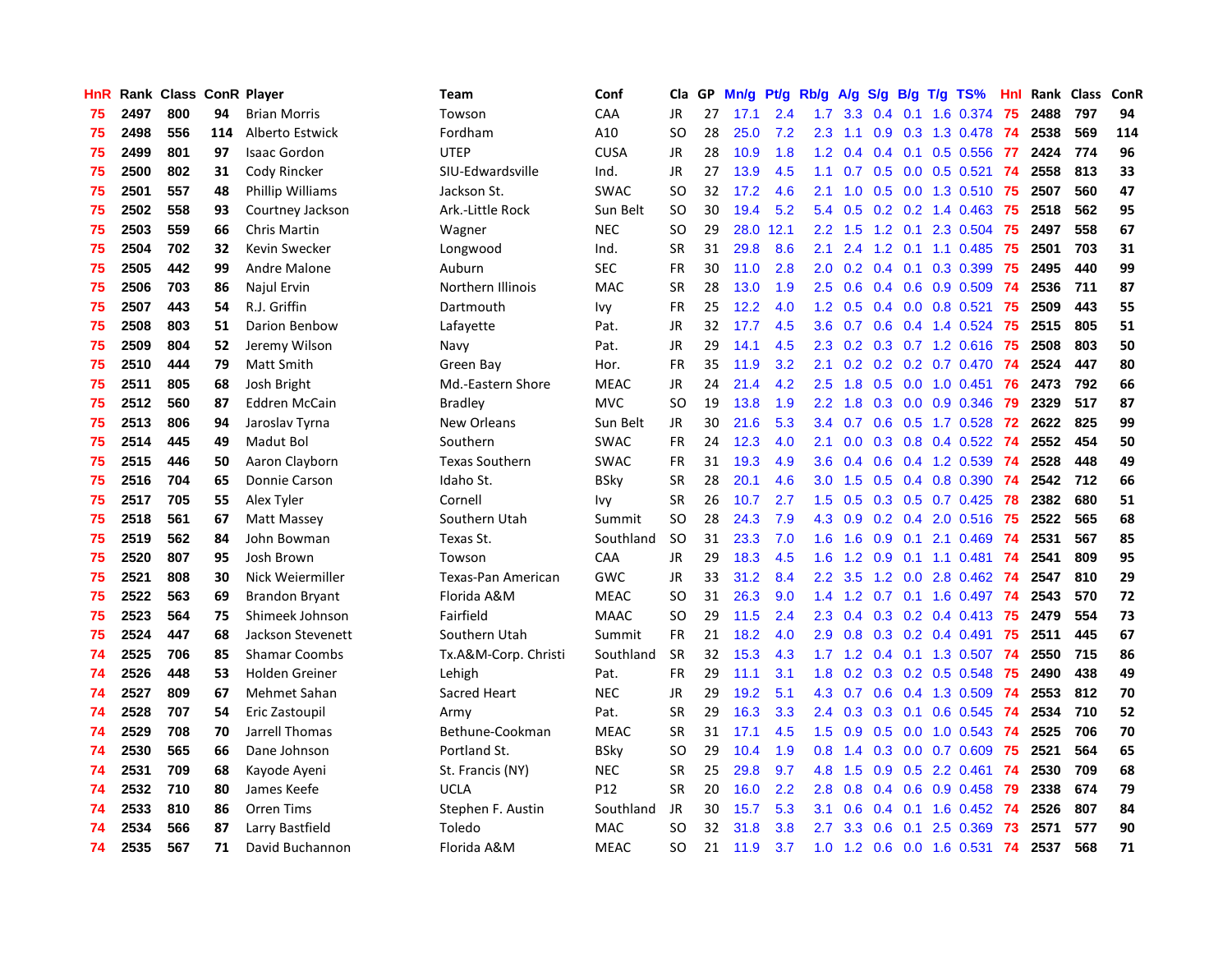| HnR |      | Rank Class ConR Player |     |                         | <b>Team</b>          | Conf        | Cla           | GP | Mn/g | Pt/g | Rb/g             | A/g           | S/g              |     | $B/g$ T/g TS%                | Hnl |      | Rank Class | ConR |
|-----|------|------------------------|-----|-------------------------|----------------------|-------------|---------------|----|------|------|------------------|---------------|------------------|-----|------------------------------|-----|------|------------|------|
| 74  | 2536 | 568                    | 69  | <b>Justin Newton</b>    | St. Francis (NY)     | <b>NEC</b>  | SO.           | 29 | 30.9 | 2.3  | 3.8              | 3.5           | 1.9              |     | 0.0 1.8 0.407                | 74  | 2549 | 572        | 69   |
| 74  | 2537 | 711                    | 61  | <b>Brandon Jackson</b>  | Gardner-Webb         | BSou        | SR            | 20 | 16.9 | 2.9  | 1.5              | 4.1           |                  |     | 0.9 0.0 2.8 0.483 74         |     | 2545 | 713        | 62   |
| 74  | 2538 | 569                    | 88  | <b>Quintin Dailey</b>   | Eastern Michigan     | <b>MAC</b>  | <sub>SO</sub> | 29 | 14.6 | 3.4  |                  |               |                  |     | 1.7 1.2 0.4 0.1 1.1 0.476 75 |     | 2523 | 566        | 86   |
| 74  | 2539 | 449                    | 99  | <b>Brandon Ubel</b>     | Nebraska             | B12         | FR            | 32 | 15.8 | 4.4  | 2.0              | 0.1           |                  |     | $0.2$ 0.2 1.3 0.520          | -74 | 2540 | 452        | 99   |
| 74  | 2540 | 811                    | 95  | <b>Collin Mangrum</b>   | North Texas          | Sun Belt    | JR            | 30 | 14.8 | 4.1  | 1.7 <sub>z</sub> | 0.5           |                  |     | 0.5 0.2 0.9 0.515            | -75 | 2506 | 802        | 94   |
| 74  | 2541 | 712                    | 89  | <b>Brandon Parks</b>    | Kent St.             | <b>MAC</b>  | <b>SR</b>     | 34 | 12.8 | 2.6  | 2.4              | 0.3           |                  |     | $0.2$ 0.3 0.9 0.521          | -74 | 2557 | 717        | 88   |
| 74  | 2542 | 450                    | 96  | DeMonte Simpson         | Florida Atlantic     | Sun Belt    | FR            | 23 | 16.8 | 4.6  | 4.5              | 0.4           |                  |     | $0.1$ $0.3$ $1.0$ $0.500$    | -77 | 2432 | 423        | 90   |
| 74  | 2543 | 451                    | 76  | Sam Prescott            | Marist               | <b>MAAC</b> | <b>FR</b>     | 18 | 22.3 | 7.5  | 2.1              | 0.8           |                  |     | 0.6 0.2 1.8 0.508            | 73  | 2565 | 458        | 76   |
| 74  | 2544 | 452                    | 130 | <b>Maurice Sutton</b>   | Villanova            | ВE          | FR            | 26 | 10.3 | 1.8  | 2.3              | 0.1           |                  |     | $0.2$ 1.0 0.8 0.442          | -77 | 2409 | 419        | 131  |
| 74  | 2545 | 812                    | 31  | Shawn Deadwiler         | Utah Valley          | GWC         | JR            | 23 | 26.0 | 8.3  | 2.3              | 1.9           |                  |     | 0.6 0.1 1.3 0.499            | -74 | 2563 | 815        | 31   |
| 74  | 2546 | 570                    | 56  | Rob Belcore             | Pennsylvania         | Ivy         | SO            | 28 | 33.0 | 5.4  | 3.4              | 2.6           |                  |     | 1.2 0.3 2.3 0.439 73         |     | 2568 | 575        | 57   |
| 74  | 2547 | 813                    | 97  | <b>Richard Thomas</b>   | North Texas          | Sun Belt    | JR.           | 21 | 17.9 | 5.3  | 2.1              | 1.0           |                  |     | 0.4 0.4 1.6 0.491 79         |     | 2312 | 740        | 83   |
| 74  | 2548 | 713                    | 70  | Cecil Gresham           | <b>Bryant</b>        | <b>NEC</b>  | <b>SR</b>     | 8  | 31.8 | 14.5 | 3.9              | 0.9           |                  |     | $0.8$ 0.4 1.6 0.485          | 94  | 1540 | 474        | 22   |
| 74  | 2549 | 453                    | 62  | <b>Travis Smith</b>     | Presbyterian         | BSou        | <b>FR</b>     | 27 | 29.0 | 8.1  | 2.7              | 3.3           | 1.1              | 0.1 | 3.4 0.548                    | -74 | 2544 | 453        | 61   |
| 74  | 2550 | 571                    | 81  | <b>Brendon Lavender</b> | Arizona              | P12         | SO            | 29 | 16.1 | 3.2  | 1.1              | 0.7           |                  |     | $0.2$ 0.0 0.7 0.500          | 75  | 2499 | 559        | 82   |
| 74  | 2551 | 454                    | 57  | <b>Matt Sullivan</b>    | Brown                | Ivy         | <b>FR</b>     | 31 | 28.7 | 6.2  | 2.8              | 2.1           |                  |     | $0.3$ 0.0 1.6 0.490          | 73  | 2566 | 459        | 56   |
| 74  | 2552 | 714                    | 71  | <b>Chris Birrell</b>    | <b>Bryant</b>        | <b>NEC</b>  | <b>SR</b>     | 30 | 27.2 | 5.7  | 2.6              | 2.2           | 1.6              |     | $0.1$ 1.8 0.438              | 72  | 2615 | 726        | 73   |
| 74  | 2553 | 572                    | 74  | Dominique Shellman      | Jacksonville St.     | OVC         | <sub>SO</sub> | 29 | 25.5 | 5.1  | 1.9              | 4.4           | 0.8              | 0.1 | 3.0 0.461                    | 73  | 2569 | 576        | 76   |
| 74  | 2554 | 814                    | 79  | Kelvin McConnell        | Kennesaw St.         | ASun        | JR            | 33 | 21.4 | 5.6  | 1.0              | 1.5           |                  |     | $0.5$ 0.0 1.3 0.536          | -74 | 2564 | 816        | 80   |
| 74  | 2555 | 455                    | 33  | <b>Marcus Hall</b>      | Cal St. Bakersfield  | Ind.        | <b>FR</b>     | 28 | 17.9 | 4.0  | 1.3              | 0.8           |                  |     | $0.5$ 0.1 0.6 0.531          | -73 | 2567 | 460        | 34   |
| 74  | 2556 | 715                    | 51  | Doug Scott              | Southern             | <b>SWAC</b> | <b>SR</b>     | 19 | 29.6 | 10.1 | 7.1              | 1.9           |                  |     | 1.0 0.9 3.1 0.411            | -74 | 2555 | 716        | 51   |
| 74  | 2557 | 456                    | 115 | Carl Baptiste           | Saint Joseph's       | A10         | <b>FR</b>     | 30 | 10.5 | 2.1  | $1.7^{\circ}$    | 0.2           |                  |     | $0.2$ 0.6 0.4 0.508          | -74 | 2561 | 457        | 115  |
| 74  | 2558 | 716                    | 69  | <b>Quenton Kirby</b>    | Western Illinois     | Summit      | <b>SR</b>     | 30 | 25.8 | 7.5  | 4.2              | 1.8           | 0.6              |     | 0.1 2.4 0.415                | 72  | 2625 | 729        | 71   |
| 74  | 2559 | 457                    | 87  | Jordan Reves            | Texas-Arlington      | Southland   | <b>FR</b>     | 29 | 12.1 | 3.1  | 3.3 <sub>2</sub> | 0.1           |                  |     | $0.4$ 0.5 0.9 0.520          | 73  | 2573 | 463        | 88   |
| 73  | 2560 | 815                    | 72  | Danny Smith             | Morgan St.           | <b>MEAC</b> | JR            | 34 | 18.2 | 2.8  | 1.5              | 2.8           | 0.6              |     | $0.0$ 1.7 0.388              | 75  | 2504 | 800        | 69   |
| 73  | 2561 | 458                    | 73  | DaMetrius Upchurch      | <b>NC A&amp;T</b>    | <b>MEAC</b> | <b>FR</b>     | 27 | 9.9  | 2.6  | $2.7^{\circ}$    | 0.3           |                  |     | $0.2$ 0.3 0.9 0.531          | 73  | 2572 | 462        | 73   |
| 73  | 2562 | 816                    | 58  | Clive Weeden            | Dartmouth            | Ivy         | JR            | 28 | 22.2 | 5.2  | 4.8              | 0.8           |                  |     | $0.5$ 0.6 1.4 0.429          | -73 | 2581 | 818        | 58   |
| 73  | 2563 | 573                    | 52  | Cor-J Cox               | Miss. Valley St.     | <b>SWAC</b> | SO            | 28 | 13.8 | 4.4  | 2.0              | 0.6           |                  |     | 0.4 0.1 1.0 0.535 73         |     | 2587 | 583        | 52   |
| 73  | 2564 | 574                    | 92  | Brandon Sebirumbi       | Furman               | Southern    | <b>SO</b>     | 30 | 19.0 | 5.3  | 2.8              | $0.4^{\circ}$ |                  |     | 0.3 0.4 1.4 0.570            | -73 | 2579 | 580        | 92   |
| 73  | 2565 | 717                    | 80  | Eugene Blue             | Detroit              | Hor.        | <b>SR</b>     | 33 | 12.6 | 3.4  | $2.2^{\circ}$    | 0.2           |                  |     | $0.2$ $0.2$ 1.0 $0.554$      | -73 | 2574 | 718        | 81   |
| 73  | 2566 | 459                    | 93  | Sam Watson              | Chattanooga          | Southern    | <b>FR</b>     | 32 | 11.7 | 2.4  | 2.8              | 0.6           |                  |     | $0.2$ 0.2 0.8 0.528          | 72  | 2607 | 476        | 94   |
| 73  | 2567 | 817                    | 90  | <b>William Cooper</b>   | Eastern Michigan     | <b>MAC</b>  | JR            | 32 | 15.3 | 2.2  | 2.2              | 0.9           |                  |     | $0.5$ 0.6 0.9 0.483          | -73 | 2597 | 821        | 92   |
| 73  | 2568 | 818                    | 68  | Raymond Cody            | Cal St. Northridge   | <b>BWst</b> | JR            | 32 | 17.3 | 4.7  | 2.1              | 0.8           | 0.7              |     | $0.1$ 1.1 $0.429$            | 73  | 2598 | 822        | 70   |
| 73  | 2569 | 460                    | 100 | Naji Hibbert            | Texas A&M            | B12         | <b>FR</b>     | 34 | 13.2 | 1.9  | $1.5^{\circ}$    | 0.5           | 0.3 <sub>0</sub> | 0.1 | $0.5$ 0.361                  | 73  | 2584 | 466        | 100  |
| 73  | 2570 | 461                    | 63  | Stefon Johnson          | Gardner-Webb         | BSou        | <b>FR</b>     | 27 | 17.4 | 4.7  | 3.3 <sub>2</sub> | 0.5           | 0.6              |     | 0.5 1.4 0.545                | -73 | 2589 | 468        | 64   |
| 73  | 2571 | 718                    | 88  | <b>Marcus Hammonds</b>  | Tx.A&M-Corp. Christi | Southland   | <b>SR</b>     | 31 | 16.4 | 3.1  | $2.5^{\circ}$    | 0.8           |                  |     | $0.5$ 0.2 1.0 0.495          | 73  | 2577 | 719        | 89   |
| 73  | 2572 | 575                    | 64  | Joshua Henley           | Gardner-Webb         | <b>BSou</b> | SO.           | 29 | 23.3 | 4.8  | 7.3              | 1.2           |                  |     | $0.4$ 0.0 1.6 0.450          | -72 | 2601 | 584        | 66   |
| 73  | 2573 | 462                    | 77  | <b>Candon Rusin</b>     | Marist               | <b>MAAC</b> | FR            | 30 | 29.2 | 9.5  | 1.3              | 1.0           | 0.6              | 0.1 | 2.4 0.584                    | 72  | 2613 | 478        | 78   |
| 73  | 2574 | 819                    | 74  | Rasheem Jenkins         | Florida A&M          | <b>MEAC</b> | <b>JR</b>     | 31 | 26.2 | 7.2  | 1.4              | 2.7           |                  |     | 0.9 0.0 2.9 0.494            | 73  | 2591 | 819        | 74   |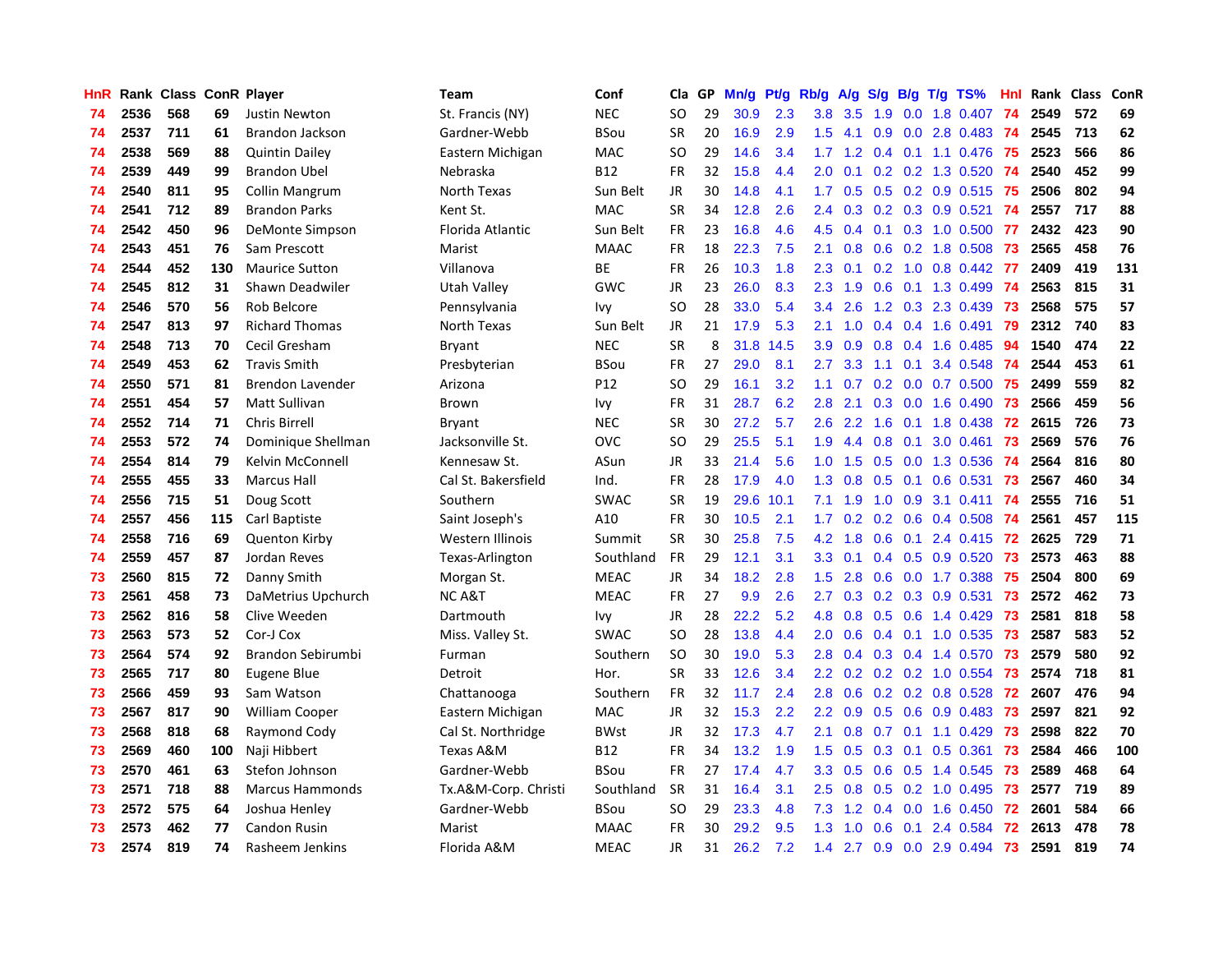| <b>HnR</b> |      | Rank Class ConR Player |     |                         | Team                | Conf        | Cla       | GP | Mn/g | Pt/g | Rb/g             | A/g             | S/g |                 | $B/g$ T/g TS%             | Hnl |      | Rank Class | ConR |
|------------|------|------------------------|-----|-------------------------|---------------------|-------------|-----------|----|------|------|------------------|-----------------|-----|-----------------|---------------------------|-----|------|------------|------|
| 73         | 2575 | 463                    | 58  | <b>Adrian Satchell</b>  | <b>UMBC</b>         | <b>AEC</b>  | <b>FR</b> | 30 | 24.1 | 6.3  | 5.1              | 0.5             | 0.6 |                 | $0.5$ 0.8 0.514           | 73  | 2593 | 470        | 58   |
| 73         | 2576 | 464                    | 94  | <b>Brian Cole</b>       | NC-Greensboro       | Southern    | FR        | 30 | 15.9 | 5.1  |                  |                 |     |                 | 2.3 0.2 0.2 0.6 1.0 0.471 | 73  | 2583 | 465        | 93   |
| 73         | 2577 | 465                    | 65  | Khalid Mutakabbir       | Presbyterian        | BSou        | <b>FR</b> | 31 | 35.2 | 8.4  | 3.2              | 2.4             |     |                 | 1.2 0.5 3.0 0.449         | -73 | 2588 | 467        | 63   |
| 73         | 2578 | 576                    | 34  | Martiz Washington       | Longwood            | Ind.        | <b>SO</b> | 31 | 22.3 | 8.3  | 2.3              | 1.9             |     |                 | 0.8 0.0 1.3 0.484         | -73 | 2585 | 581        | 35   |
| 73         | 2579 | 466                    | 59  | Matt LaBove             | Dartmouth           | Ivy         | FR        | 27 | 18.7 | 5.3  | 4.6              | 0.4             |     |                 | 0.1 0.5 1.2 0.424 72      |     | 2599 | 472        | 59   |
| 73         | 2580 | 719                    | 81  | Chris Buchanan          | Illinois-Chicago    | Hor.        | <b>SR</b> | 29 | 15.8 | 5.0  | $1.4^{\circ}$    | 0.4             | 0.6 |                 | 0.1 1.0 0.482 72          |     | 2606 | 724        | 82   |
| 73         | 2581 | 467                    | 72  | Chris Johnson           | Saint Francis (PA)  | <b>NEC</b>  | FR        | 30 | 20.8 | 3.2  | 1.7 <sub>z</sub> | 2.9             |     |                 | 1.2 0.1 1.6 0.411         | 72  | 2618 | 480        | 74   |
| 73         | 2582 | 577                    | 116 | <b>Chris Prescott</b>   | Saint Joseph's      | A10         | SO        | 30 | 14.5 | 4.6  | 1.2              | 0.9             |     |                 | 0.3 0.0 1.2 0.468         | 73  | 2586 | 582        | 117  |
| 73         | 2583 | 578                    | 76  | Jace Tavita             | Utah                | <b>MWC</b>  | SO        | 30 | 19.1 | 1.4  | 1.9              | 2.0             | 0.5 |                 | $0.1$ 1.2 0.341           | 73  | 2575 | 578        | 77   |
| 73         | 2584 | 820                    | 100 | Steven Pearl            | Tennessee           | <b>SEC</b>  | JR        | 31 | 10.9 | 1.5  | 1.3              | 0.6             |     |                 | 0.4 0.1 0.6 0.437         | 75  | 2514 | 804        | 100  |
| 73         | 2585 | 720                    | 60  | Kevin Bulger            | Columbia            | Ivy         | <b>SR</b> | 28 | 23.0 | 3.8  | $2.2^{\circ}$    | 2.1             |     |                 | 1.0 0.1 1.7 0.405 72      |     | 2628 | 730        | 60   |
| 73         | 2586 | 579                    | 98  | <b>Kelson Stewart</b>   | Ark.-Little Rock    | Sun Belt    | SO        | 29 | 15.2 | 4.4  | 1.6              | 0.5             |     |                 | $0.1$ 0.1 0.5 0.502 72    |     | 2609 | 586        | 98   |
| 73         | 2587 | 821                    | 32  | Aaron England           | Utah Valley         | GWC         | JR        | 30 | 16.3 | 5.3  | 1.5              | 0.7             |     |                 | 0.3 0.1 0.8 0.552 71      |     | 2640 | 830        | 33   |
| 72         | 2588 | 580                    | 75  | Dale Hughes             | Florida A&M         | <b>MEAC</b> | <b>SO</b> | 29 | 18.8 | 7.8  | 1.2              | 0.7             |     |                 | $0.7$ $0.0$ 1.4 $0.467$   | 72  | 2602 | 585        | 76   |
| 72         | 2589 | 468                    | 75  | <b>Terrell Barnes</b>   | Tennessee Tech      | <b>OVC</b>  | <b>FR</b> | 28 | 19.8 | 4.2  | 4.3              | 1.0             | 0.6 |                 | 0.4 1.1 0.376             | -74 | 2539 | 451        | 75   |
| 72         | 2590 | 469                    | 70  | Jordan Weirick          | Southern Utah       | Summit      | <b>FR</b> | 26 | 13.3 | 3.3  | $2.0^{\circ}$    | 0.8             | 0.6 | 0.1             | 0.9 0.475                 | 72  | 2604 | 475        | 70   |
| 72         | 2591 | 581                    | 73  | Stefan Perunicic        | St. Francis (NY)    | <b>NEC</b>  | <b>SO</b> | 29 | 30.7 | 8.4  | 2.9 <sup>°</sup> | 0.9             | 0.8 |                 | 0.3 1.8 0.477             | 72  | 2614 | 587        | 72   |
| 72         | 2592 | 822                    | 101 | <b>Riley Benock</b>     | Mississippi St.     | <b>SEC</b>  | <b>JR</b> | 36 | 11.6 | 1.7  | 0.9 <sup>°</sup> | 0.7             |     | $0.4 \quad 0.1$ | $0.6$ 0.492               | 72  | 2608 | 823        | 101  |
| 72         | 2593 | 470                    | 71  | Alex Bazzell            | <b>UMKC</b>         | Summit      | <b>FR</b> | 29 | 20.1 | 3.4  | 1.4              | 1.7             |     |                 | $0.3$ 0.0 0.7 0.541       | -73 | 2594 | 471        | 69   |
| 72         | 2594 | 471                    | 77  | Garlon Green            | <b>TCU</b>          | <b>MWC</b>  | <b>FR</b> | 31 | 17.4 | 4.3  | $2.4^{\circ}$    |                 |     |                 | $0.4$ 0.3 0.2 0.8 0.496   | -73 | 2590 | 469        | 78   |
| 72         | 2595 | 823                    | 67  | Jeff Ledbetter          | Idaho               | <b>WAC</b>  | <b>JR</b> | 30 | 11.1 | 2.9  | 1.1 <sub>1</sub> | 0.7             |     |                 | $0.6$ 0.1 0.7 0.448       | 72  | 2611 | 824        | 67   |
| 72         | 2596 | 721                    | 67  | <b>Austin Brown</b>     | Montana St.         | <b>BSky</b> | <b>SR</b> | 29 | 13.5 | 2.8  | 1.9 <sup>°</sup> | 0.6             |     |                 | 0.2 0.7 0.7 0.438 72      |     | 2605 | 723        | 67   |
| 72         | 2597 | 722                    | 35  | <b>Billy Robinson</b>   | Longwood            | Ind.        | <b>SR</b> | 31 | 19.5 | 6.3  | 4.3              | 0.5             | 0.6 |                 | 0.5 1.4 0.521             | 72  | 2612 | 725        | 36   |
| 72         | 2598 | 472                    | 59  | <b>Blake Metcalf</b>    | Albany (NY)         | <b>AEC</b>  | <b>FR</b> | 32 | 15.0 | 2.0  |                  | $3.9$ $0.3$     |     |                 | $0.3$ 0.4 0.8 0.455       | 72  | 2630 | 484        | 59   |
| 72         | 2599 | 582                    | 131 | <b>Anthony Crater</b>   | South Florida       | <b>BE</b>   | SO        | 19 | 23.7 | 3.1  | 1.7 <sub>z</sub> | 1.7             | 1.0 |                 | $0.1$ 1.1 0.391           | 85  | 1983 | 451        | 123  |
| 72         | 2600 | 583                    | 36  | T.J. Granger            | <b>NC Central</b>   | Ind.        | <b>SO</b> | 14 | 22.4 | 8.4  | 4.5              | 0.3             | 0.9 |                 | $0.4$ 1.6 0.453           | 72  | 2619 | 588        | 37   |
| 72         | 2601 | 824                    | 76  | Kareem Brown            | Coppin St.          | <b>MEAC</b> | JR        | 28 | 27.4 | 10.0 | $2.3^{\circ}$    | 1.3             |     |                 | 0.7 0.0 2.0 0.465 72      |     | 2626 | 826        | 77   |
| 72         | 2602 | 825                    | 89  | C.J. Collins            | McNeese St.         | Southland   | JR        | 27 | 26.7 | 4.6  | 1.7 <sub>z</sub> | 3.3             |     |                 | 1.0 0.0 1.9 0.387 74      |     | 2551 | 811        | 87   |
| 72         | 2603 | 473                    | 98  | Ovie Soko               | <b>UAB</b>          | <b>CUSA</b> | <b>FR</b> | 28 | 10.1 | 1.5  | 1.9 <sup>°</sup> | 0.1             |     |                 | 0.1 0.1 0.1 0.441 74      |     | 2533 | 449        | 98   |
| 72         | 2604 | 723                    | 61  | Taishi Ito              | Portland            | <b>WCC</b>  | <b>SR</b> | 32 | 11.4 | 1.6  | 0.6              | 1.1             |     |                 | 0.6 0.0 0.6 0.495 72      |     | 2621 | 728        | 62   |
| 72         | 2605 | 826                    | 53  | Duwan Kornegay          | <b>Prairie View</b> | <b>SWAC</b> | JR        | 29 | 17.3 | 6.6  | 2.9 <sup>°</sup> | 0.5             |     |                 | $0.7$ $0.2$ 1.4 $0.434$   | -71 | 2649 | 833        | 53   |
| 72         | 2606 | 827                    | 78  | <b>Patrick Mansell</b>  | Rider               | <b>MAAC</b> | JR        | 27 | 10.3 | 2.7  | 0.6              | 0.4             |     |                 | 0.2 0.1 0.4 0.566         | -73 | 2580 | 817        | 77   |
| 72         | 2607 | 474                    | 69  | Mike Wilder             | UC Irvine           | <b>BWst</b> | <b>FR</b> | 26 | 16.8 | 3.8  | 2.0 <sub>1</sub> | 1.3             | 0.3 |                 | $0.1$ 0.9 0.497           | -74 | 2560 | 456        | 68   |
| 72         | 2608 | 475                    | 66  | <b>Carter McMasters</b> | Liberty             | BSou        | FR        | 31 | 17.2 | 3.7  | 3.1              | 0.5             | 0.4 |                 | 1.1 1.0 0.456             | 72  | 2631 | 485        | 68   |
| 72         | 2609 | 584                    | 82  | Andrew Zimmermann       | Stanford            | P12         | SO        | 26 | 17.5 | 4.4  | 2.9 <sup>°</sup> | 0.6             | 0.5 |                 | $0.1$ 1.3 0.477           | -75 | 2486 | 555        | 81   |
| 72         | 2610 | 585                    | 76  | Ty Proffitt             | Morehead St.        | <b>OVC</b>  | SO        | 23 | 14.6 | 2.8  | 0.6              | 1.6             |     |                 | 0.3 0.0 0.6 0.512 77      |     | 2427 | 539        | 70   |
| 72         | 2611 | 476                    | 67  | Nick Gore               | VMI                 | <b>BSou</b> | FR.       | 25 | 11.7 | 4.6  | 1.8              | 0.7             |     |                 | 0.7 0.2 0.6 0.487 72      |     | 2623 | 481        | 67   |
| 72         | 2612 | 828                    | 77  | Reuben Clayton          | Tennessee-Martin    | <b>OVC</b>  | JR        | 27 | 30.2 | 11.7 | $3.5^{\circ}$    | 2.0             | 1.2 |                 | $0.5$ 2.9 0.411           | 70  | 2663 | 836        | 78   |
| 72         | 2613 | 586                    | 95  | Jasper Williams         | Chattanooga         | Southern    | <b>SO</b> | 31 | 10.9 | 2.3  | 1.3              | $1.2 \quad 0.5$ |     |                 | $0.0$ $0.9$ $0.455$       | 71  | 2634 | 591        | 95   |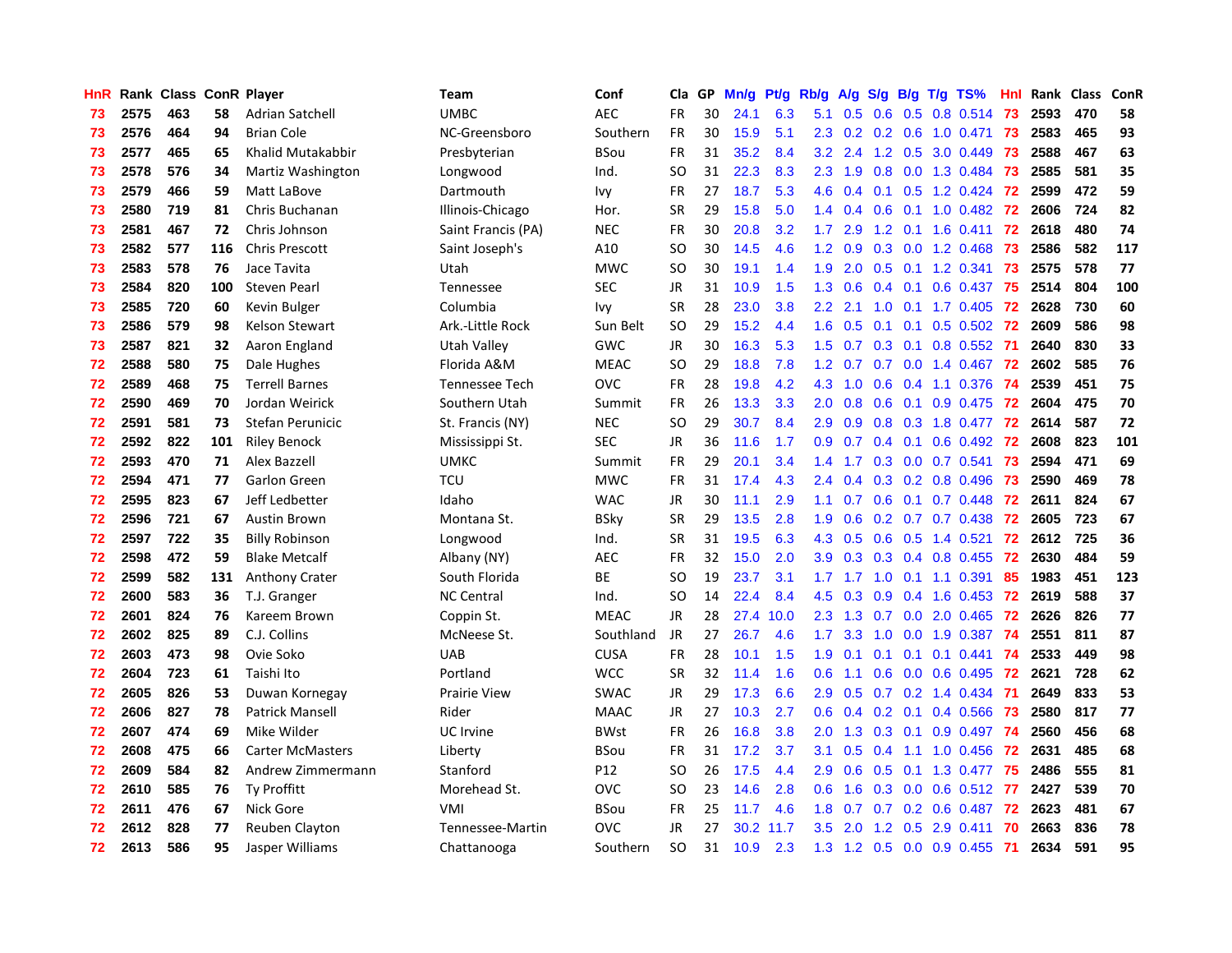| HnR |      | Rank Class ConR Player |     |                         | <b>Team</b>         | Conf        | Cla       | GP | Mn/g | Pt/g | Rb/g             | A/g             |     |     | $S/g$ B/g T/g TS%            | Hnl | Rank Class |     | ConR |
|-----|------|------------------------|-----|-------------------------|---------------------|-------------|-----------|----|------|------|------------------|-----------------|-----|-----|------------------------------|-----|------------|-----|------|
| 72  | 2614 | 587                    | 90  | James Hulbin            | Northwestern St.    | Southland   | <b>SO</b> | 28 | 12.1 | 4.0  | 2.9              | 0.2             | 0.6 | 0.1 | $0.7$ 0.452                  | 72  | 2620       | 589 | 92   |
| 72  | 2615 | 477                    | 55  | Dee Goens               | <b>Holy Cross</b>   | Pat.        | <b>FR</b> | 28 | 11.5 | 3.9  | 1.0              | 0.9             |     |     | 0.4 0.1 1.1 0.537 72 2617    |     |            | 479 | 55   |
| 72  | 2616 | 588                    | 96  | Adam Pegg               | Delaware            | CAA         | SO        | 30 | 18.1 | 5.0  | 2.6              | 0.5             |     |     | $0.1$ $0.3$ $0.9$ $0.502$ 72 |     | 2632       | 590 | 97   |
| 72  | 2617 | 478                    | 99  | <b>Corvonn Gaines</b>   | East Carolina       | <b>CUSA</b> | FR        | 26 | 14.5 | 2.4  | 1.8              | 1.1             |     |     | $0.5$ 0.1 0.9 0.521          | 72  | 2603       | 474 | 99   |
| 72  | 2618 | 724                    | 102 | Johnnie Lett            | Auburn              | <b>SEC</b>  | <b>SR</b> | 32 | 13.2 | 1.9  | 3.2              | 0.4             |     |     | $0.2$ 0.2 0.6 0.405          | -71 | 2642       | 732 | 102  |
| 72  | 2619 | 725                    | 54  | Jazz Williams           | Southern            | <b>SWAC</b> | <b>SR</b> | 30 | 22.1 | 9.0  | 2.1              | 0.5             |     |     | 0.5 0.2 0.9 0.471            | 70  | 2682       | 741 | 56   |
| 72  | 2620 | 829                    | 33  | Manny Hendrix           | Texas-Pan American  | GWC         | JR        | 29 | 15.1 | 4.2  | 1.8              | 0.8             |     |     | $0.6$ $0.2$ $0.9$ $0.439$    | -71 | 2633       | 827 | 32   |
| 72  | 2621 | 726                    | 91  | Elbryan Neal            | McNeese St.         | Southland   | <b>SR</b> | 22 | 16.9 | 4.0  | 4.7              | 0.6             |     |     | 0.5 0.8 1.9 0.468            | 73  | 2582       | 720 | 90   |
| 72  | 2622 | 830                    | 92  | Kenny Franklin          | Nicholls St.        | Southland   | <b>JR</b> | 30 | 21.2 | 4.5  | 1.1              | 1.7             | 0.9 |     | 0.1 1.3 0.540                | -71 | 2639       | 829 | 93   |
| 72  | 2623 | 589                    | 61  | Josh Riddle             | Dartmouth           | Ivy         | <b>SO</b> | 28 | 14.8 | 3.1  | 2.0              | 0.8             | 0.6 |     | 0.5 0.8 0.375                | -71 | 2635       | 592 | 61   |
| 72  | 2624 | 590                    | 37  | <b>Bryan Emanuel</b>    | Cal St. Bakersfield | Ind.        | SO        | 21 | 23.4 | 4.4  | 2.8              | 0.9             |     |     | 1.4 0.1 1.2 0.443 75         |     | 2520       | 563 | 32   |
| 71  | 2625 | 591                    | 68  | Jeremy Anderson         | Liberty             | <b>BSou</b> | <b>SO</b> | 31 | 22.6 | 6.1  | 1.6              | 0.6             |     |     | $0.3$ 0.1 0.8 0.538          | -71 | 2644       | 596 | 70   |
| 71  | 2626 | 479                    | 77  | James Cotton            | Md.-Eastern Shore   | <b>MEAC</b> | <b>FR</b> | 19 | 13.9 | 2.9  | 2.7              | 0.4             |     |     | 0.6 0.3 0.9 0.514 72         |     | 2600       | 473 | 75   |
| 71  | 2627 | 727                    | 70  | <b>Therin Taylor</b>    | Cal St. Northridge  | <b>BWst</b> | <b>SR</b> | 29 | 13.4 | 3.5  | 2.5              | 0.5             |     |     | $0.7$ $0.2$ 1.3 $0.445$      | 72  | 2629       | 731 | 71   |
| 71  | 2628 | 592                    | 72  | Maxx Nakwaasah          | Centenary           | Summit      | <b>SO</b> | 29 | 23.1 | 7.2  | 4.1              | 0.9             | 0.8 |     | $0.0$ 1.7 $0.468$            | -71 | 2641       | 594 | 72   |
| 71  | 2629 | 831                    | 68  | Paul Guede              | Portland St.        | <b>BSky</b> | <b>JR</b> | 32 | 21.5 | 4.9  | 3.0 <sub>2</sub> | 0.7             | 0.8 |     | $0.3$ 1.5 0.473              | -71 | 2646       | 832 | 68   |
| 71  | 2630 | 728                    | 71  | <b>Vincent Cordell</b>  | Cal St. Northridge  | <b>BWst</b> | <b>SR</b> | 25 | 12.8 | 3.3  | 2.5              | 0.3             | 0.3 |     | $0.2$ 0.8 0.494              | 73  | 2596       | 722 | 69   |
| 71  | 2631 | 729                    | 72  | <b>Charles Anderson</b> | Cal Poly            | <b>BWst</b> | <b>SR</b> | 31 | 18.6 | 3.4  | 2.0              | 0.7             | 0.5 | 0.1 | $0.6$ 0.461                  | 70  | 2673       | 738 | 73   |
| 71  | 2632 | 730                    | 78  | Lonnie Funderburke      | Tennessee St.       | <b>OVC</b>  | <b>SR</b> | 32 | 19.5 | 3.7  | 3.9 <sup>°</sup> | 0.3             |     |     | $0.5$ 0.4 1.2 0.511          | -70 | 2666       | 736 | 79   |
| 71  | 2633 | 480                    | 82  | <b>Tommy Kurth</b>      | Valparaiso          | Hor.        | <b>FR</b> | 31 | 18.1 | 1.9  |                  | $1.7 \quad 1.4$ |     |     | 0.8 0.1 0.9 0.487 72         |     | 2627       | 483 | 83   |
| 71  | 2634 | 593                    | 103 | Zach Kinsley            | LSU                 | <b>SEC</b>  | SO        | 31 | 16.0 | 3.4  | 1.3              | 0.6             |     |     | $0.3$ $0.2$ $0.7$ $0.473$    | -71 | 2650       | 597 | 103  |
| 71  | 2635 | 594                    | 91  | Pierre Sneed            | Ball St.            | <b>MAC</b>  | <b>SO</b> | 30 | 23.4 | 3.9  | $2.4^{\circ}$    | 0.9             |     |     | $0.4$ 0.1 1.7 0.433          | -71 | 2651       | 598 | 93   |
| 71  | 2636 | 731                    | 74  | Kurt Hoffman            | Saint Francis (PA)  | <b>NEC</b>  | <b>SR</b> | 30 | 22.5 | 4.0  | 3.6              | 0.9             |     |     | $0.6$ $0.5$ 1.7 $0.564$      | -70 | 2662       | 735 | 76   |
| 71  | 2637 | 481                    | 55  | <b>Tony Eackles</b>     | Alcorn St.          | <b>SWAC</b> | <b>FR</b> | 29 | 13.2 | 6.2  | 1.0              | 0.4             |     |     | $0.4$ 0.1 1.6 0.552          | -70 | 2679       | 497 | 55   |
| 71  | 2638 | 595                    | 92  | <b>Bryan Hall</b>       | Northern Illinois   | <b>MAC</b>  | SO.       | 20 | 14.9 | 2.8  | 1.0              | 2.0             | 0.6 |     | $0.1$ 1.7 0.561              | 73  | 2578       | 579 | 91   |
| 71  | 2639 | 596                    | 78  | Marc Hill               | <b>NCA&amp;T</b>    | <b>MEAC</b> | SO        | 33 | 18.1 | 5.3  | 1.2              | 2.1             |     |     | $0.4$ 0.0 1.6 0.464          | -71 | 2659       | 599 | 79   |
| 71  | 2640 | 482                    | 79  | <b>Tashon Fredrick</b>  | Tennessee St.       | <b>OVC</b>  | <b>FR</b> | 30 | 16.3 | 3.4  | 3.3 <sub>2</sub> | 0.4             |     |     | 0.6 0.0 1.1 0.477 71         |     | 2647       | 487 | 77   |
| 71  | 2641 | 832                    | 38  | <b>Dwayne Sims</b>      | <b>NC Central</b>   | Ind.        | JR        | 29 | 16.2 | 4.0  | $2.2^{\circ}$    | 0.5             |     |     | 0.8 0.6 0.8 0.447 70         |     | 2672       | 837 | 39   |
| 71  | 2642 | 597                    | 80  | M.J. Brown              | Tennessee-Martin    | <b>OVC</b>  | SO        | 29 | 25.8 | 6.2  | 3.3 <sub>2</sub> | 2.3             |     |     | 1.3 0.0 2.1 0.406            | -69 | 2694       | 612 | 80   |
| 71  | 2643 | 598                    | 62  | LaRon Armstead          | Loyola Marymount    | <b>WCC</b>  | SO.       | 22 | 12.7 | 3.8  | 1.1              | 0.4             |     |     | $0.4$ 0.1 0.8 0.593          | -74 | 2562       | 574 | 61   |
| 71  | 2644 | 483                    | 117 | Parrish Grant           | La Salle            | A10         | <b>FR</b> | 25 | 17.5 | 2.9  | 1.2              | 1.8             | 0.5 |     | $0.1$ 1.3 0.514              | -73 | 2576       | 464 | 116  |
| 71  | 2645 | 599                    | 99  | Johann Mpondo           | New Orleans         | Sun Belt    | <b>SO</b> | 29 | 22.0 | 5.2  | 3.3 <sub>2</sub> | 0.3             |     |     | $0.4$ 0.3 1.1 0.483          | 69  | 2706       | 616 | 103  |
| 71  | 2646 | 484                    | 69  | Zach Faircloth          | Presbyterian        | BSou        | <b>FR</b> | 21 | 24.8 | 6.3  | $2.4^{\circ}$    | 1.5             | 0.7 |     | $0.1$ 1.3 0.512              | -71 | 2636       | 486 | 69   |
| 71  | 2647 | 600                    | 96  | Josh Bonney             | Elon                | Southern    | <b>SO</b> | 32 | 15.2 | 5.7  | 1.3              | 2.5             | 0.4 |     | $0.0$ 1.9 0.383              | 70  | 2665       | 601 | 96   |
| 71  | 2648 | 485                    | 63  | Alex Osborne            | Loyola Marymount    | <b>WCC</b>  | <b>FR</b> | 26 | 11.3 | 2.6  | $2.4^{\circ}$    | 0.3             |     |     | $0.3$ 0.2 0.6 0.523          | -72 | 2624       | 482 | 63   |
| 71  | 2649 | 486                    | 100 | Javan Mitchell          | Louisiana-Lafayette | Sun Belt    | <b>FR</b> | 27 | 9.4  | 2.8  | 2.0 <sub>1</sub> | 0.2             |     |     | $0.0$ 0.4 0.4 0.458          | -71 | 2652       | 489 | 101  |
| 71  | 2650 | 732                    | 79  | Joseph Dorsett-Jeffreys | Norfolk St.         | <b>MEAC</b> | <b>SR</b> | 29 | 11.8 | 4.1  | 2.7              | 0.1             |     |     | 0.2 0.4 1.0 0.515 70         |     | 2681       | 740 | 81   |
| 71  | 2651 | 487                    | 97  | Alioune Diouf           | James Madison       | CAA         | FR        | 32 | 14.6 | 3.2  | 2.8              | 1.0             |     |     | $0.3$ 0.2 1.1 0.412          | -69 | 2695       | 501 | 98   |
| 71  | 2652 | 733                    | 97  | Devan Carter            | Elon                | Southern    | <b>SR</b> | 32 | 22.1 | 6.6  | 1.9              | 0.8             |     |     | 1.1 0.1 1.6 0.424 70         |     | 2668       | 737 | 97   |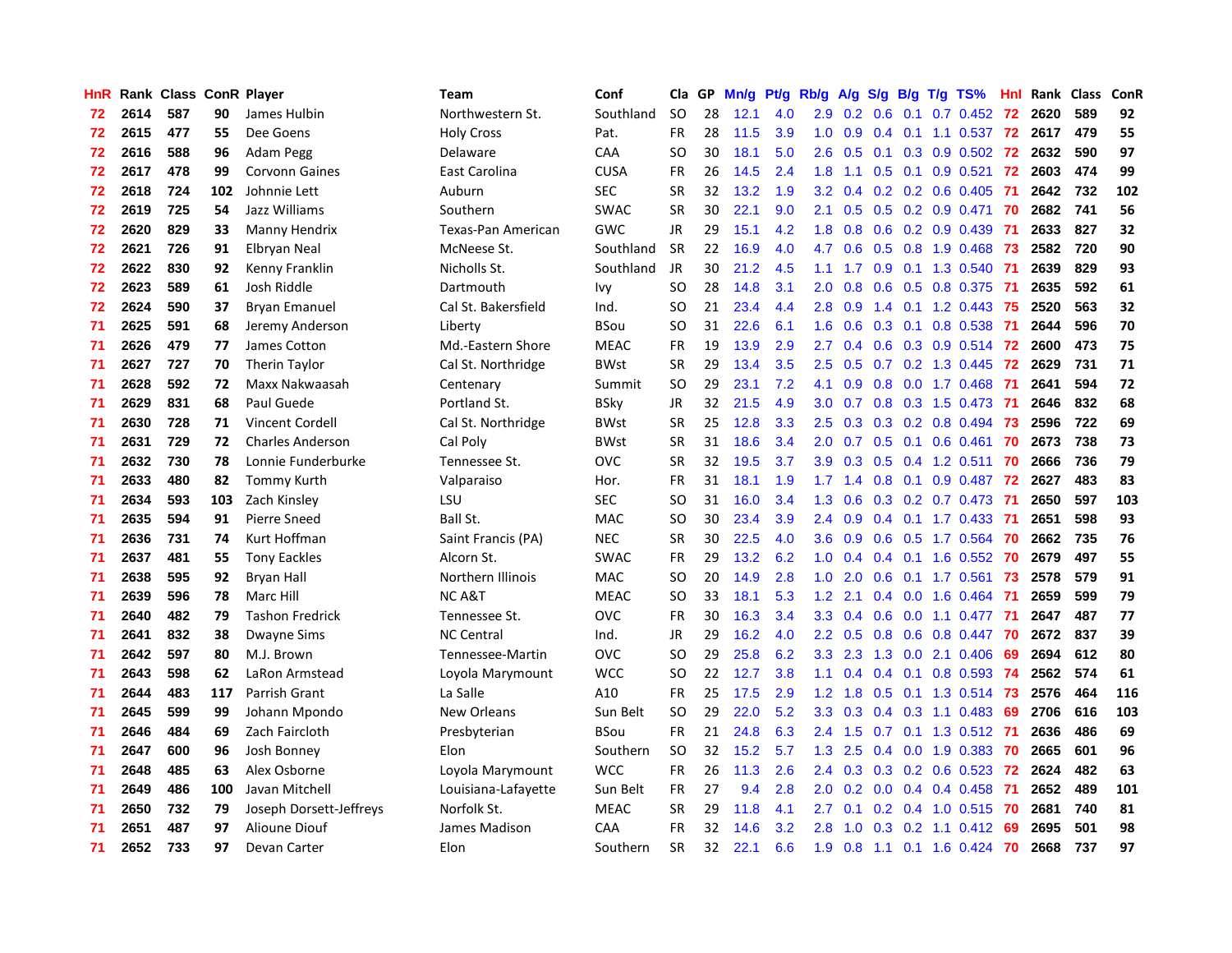| HnR |      | Rank Class ConR Player |     |                       | <b>Team</b>             | Conf        | Cla       | GP | Mn/g | Pt/g | Rb/g             | A/g     | S/g           |     | $B/g$ T/g TS%             | Hnl |      | Rank Class | ConR |
|-----|------|------------------------|-----|-----------------------|-------------------------|-------------|-----------|----|------|------|------------------|---------|---------------|-----|---------------------------|-----|------|------------|------|
| 71  | 2653 | 488                    | 75  | Ryan Conrad           | Wagner                  | <b>NEC</b>  | <b>FR</b> | 19 | 18.2 | 6.7  | 1.5              | 1.6     | 0.9           | 0.1 | 1.8 0.452                 | -71 | 2658 | 493        | 75   |
| 70  | 2654 | 734                    | 80  | <b>Greg Smith</b>     | Delaware St.            | <b>MEAC</b> | SR        | 29 | 13.8 | 3.2  | 2.0              | 0.4     |               |     | $0.3$ $0.3$ $0.3$ $0.411$ | 70  | 2683 | 742        | 82   |
| 70  | 2655 | 489                    | 69  | Kevin Winford         | Eastern Washington      | <b>BSky</b> | <b>FR</b> | 28 | 19.0 | 6.9  | 1.1              | 0.8     |               |     | $0.4$ 0.1 1.2 0.499       | -71 | 2656 | 491        | 69   |
| 70  | 2656 | 490                    | 76  | <b>Umar Shannon</b>   | Saint Francis (PA)      | <b>NEC</b>  | FR        | 20 | 22.3 | 9.0  | 1.4              | 1.6     |               |     | $0.3$ 0.0 2.4 0.533       | -72 | 2610 | 477        | 71   |
| 70  | 2657 | 491                    | 78  | Amath M'Baye          | Wyoming                 | <b>MWC</b>  | FR        | 21 | 19.9 | 5.6  | 3.2              | 0.5     |               |     | 0.5 0.9 1.8 0.498         | -73 | 2570 | 461        | 76   |
| 70  | 2658 | 735                    | 101 | Ejike Hart            | New Orleans             | Sun Belt    | <b>SR</b> | 29 | 22.1 | 4.3  | 4.7              | 0.6     | 0.5           |     | 0.1 1.3 0.446             | 68  | 2719 | 748        | 104  |
| 70  | 2659 | 833                    | 93  | Asown Sayles          | Ohio                    | <b>MAC</b>  | JR        | 29 | 15.4 | 2.5  | 2.9              | 0.6     |               |     | $0.4$ 0.1 0.6 0.419       | -74 | 2559 | 814        | 89   |
| 70  | 2660 | 492                    | 80  | Jacob Arnett          | Lipscomb                | ASun        | <b>FR</b> | 29 | 18.6 | 2.7  | 2.3              | 2.4     | 0.7           |     | $0.1$ 1.5 0.411           | -71 | 2654 | 490        | 81   |
| 70  | 2661 | 493                    | 60  | Shawn Grant           | <b>UMBC</b>             | <b>AEC</b>  | FR        | 29 | 22.4 | 8.1  | 2.6              | 0.6     | 0.7           |     | $0.1$ 1.1 0.489           | 70  | 2669 | 495        | 61   |
| 70  | 2662 | 494                    | 73  | Ryan Sypkens          | <b>UC Davis</b>         | <b>BWst</b> | FR        | 32 | 19.3 | 5.2  | 1.4              | 1.5     |               |     | 0.4 0.2 1.7 0.495         | 68  | 2712 | 505        | 74   |
| 70  | 2663 | 495                    | 77  | Anthony Ervin         | Saint Francis (PA)      | <b>NEC</b>  | FR        | 30 | 20.8 | 5.2  | 2.4              | 1.1     |               |     | $0.6$ $0.0$ 1.2 $0.471$   | -70 | 2685 | 498        | 77   |
| 70  | 2664 | 601                    | 81  | Will Alston           | Jacksonville            | ASun        | <b>SO</b> | 33 | 14.3 | 3.8  | 3.1              | 0.3     |               |     | $0.2$ $0.5$ 1.2 $0.420$   | -70 | 2671 | 603        | 82   |
| 70  | 2665 | 736                    | 93  | Josh Bonney           | Texas-San Antonio       | Southland   | <b>SR</b> | 27 | 19.0 | 3.7  | 3.1              | 0.4     |               |     | 0.3 0.1 0.8 0.518 72      |     | 2616 | 727        | 91   |
| 70  | 2666 | 496                    | 82  | David Jeune           | North Florida           | ASun        | <b>FR</b> | 31 | 14.9 | 3.1  | 3.3              | 0.5     | $0.4^{\circ}$ |     | $0.2$ 1.4 0.462           | -70 | 2677 | 496        | 83   |
| 70  | 2667 | 737                    | 56  | Evan Hilton           | Alabama A&M             | <b>SWAC</b> | <b>SR</b> | 25 | 22.6 | 8.6  | 3.6              | 0.9     |               |     | 1.1 0.0 2.1 0.436         | -70 | 2661 | 734        | 54   |
| 70  | 2668 | 738                    | 73  | <b>Austin Pennick</b> | North Dakota St.        | Summit      | <b>SR</b> | 29 | 21.4 | 4.2  | 2.1              | 2.2     | 0.6           |     | $0.0$ 1.3 0.432           | -70 | 2676 | 739        | 74   |
| 70  | 2669 | 739                    | 83  | Johnny Lee            | Lipscomb                | ASun        | <b>SR</b> | 19 | 17.1 | 3.5  | 1.4              | 2.8     | 0.8           |     | $0.2$ 1.7 $0.447$         | 75  | 2513 | 704        | 79   |
| 70  | 2670 | 834                    | 132 | Larry Davis           | Cincinnati              | <b>BE</b>   | <b>JR</b> | 33 | 13.2 | 3.2  | 1.4              | 0.7     | 0.4           |     | $0.0$ $0.8$ $0.387$       | -71 | 2645 | 831        | 132  |
| 70  | 2671 | 835                    | 39  | Michael Glasker       | <b>NC Central</b>       | Ind.        | JR        | 26 | 34.1 | 6.4  | 2.6              | 4.8     |               |     | 1.3 0.0 3.4 0.394         | -71 | 2655 | 834        | 38   |
| 70  | 2672 | 740                    | 78  | Adam Parzych          | <b>Bryant</b>           | <b>NEC</b>  | <b>SR</b> | 30 | 24.3 | 6.3  | 2.6              | 1.8     |               |     | $0.5$ 0.0 1.6 0.471       | 68  | 2711 | 747        | 80   |
| 70  | 2673 | 836                    | 102 | Kyle Lewis            | Denver                  | Sun Belt    | JR        | 30 | 18.9 | 3.4  | 0.9 <sup>°</sup> | 1.1     |               |     | $0.4$ 0.1 0.6 0.515       | -71 | 2638 | 828        | 100  |
| 70  | 2674 | 602                    | 57  | Alex Richman          | <b>Prairie View</b>     | <b>SWAC</b> | <b>SO</b> | 26 | 11.2 | 3.4  | 0.9 <sub>0</sub> | 0.5     |               |     | $0.3$ 0.0 0.7 0.605       | 69  | 2692 | 610        | 57   |
| 70  | 2675 | 603                    | 98  | Kaylin Johnson        | Samford                 | Southern    | <b>SO</b> | 30 | 17.3 | 4.2  | 1.5              | 0.8     |               |     | $0.4$ 0.0 1.1 0.536       | 70  | 2670 | 602        | 98   |
| 70  | 2676 | 604                    | 40  | Donald Johnson        | Cal St. Bakersfield     | Ind.        | <b>SO</b> | 27 | 14.1 | 3.3  | 3.5              | 0.3     |               |     | $0.2$ $0.5$ 1.3 0.466     | 70  | 2674 | 604        | 40   |
| 70  | 2677 | 741                    | 70  | <b>Philip Martin</b>  | Radford                 | BSou        | <b>SR</b> | 24 | 18.8 | 3.8  | 2.7              | 1.8     | 0.5           |     | $0.3$ 1.4 0.462           | -73 | 2595 | 721        | 65   |
| 70  | 2678 | 837                    | 94  | Carlos Dos Santos     | <b>Central Arkansas</b> | Southland   | <b>JR</b> | 30 | 19.9 | 5.1  | 4.2              | 0.6     |               |     | 0.3 0.5 1.0 0.456         | 69  | 2686 | 838        | 94   |
| 70  | 2679 | 497                    | 41  | LeShaun Murphy        | SIU-Edwardsville        | Ind.        | <b>FR</b> | 25 | 13.7 | 5.6  | 1.3              | 0.8     |               |     | $0.4$ 0.2 1.5 0.474       | -69 | 2704 | 503        | 42   |
| 70  | 2680 | 605                    | 62  | Jabari Trotter        | Dartmouth               | Ivy         | SO        | 26 | 24.7 | 6.5  | 1.8              | 1.3     |               |     | 0.9 0.0 1.5 0.438 70      |     | 2675 | 605        | 62   |
| 70  | 2681 | 742                    | 81  | Dominique Mpondo      | Tennessee-Martin        | <b>OVC</b>  | <b>SR</b> | 22 | 12.6 | 2.4  | $3.4^{\circ}$    | 0.2     |               |     | $0.2$ 0.9 0.6 0.419       | -68 | 2720 | 749        | 81   |
| 70  | 2682 | 498                    | 103 | <b>Quincy Diggs</b>   | New Orleans             | Sun Belt    | <b>FR</b> | 27 | 13.3 | 3.3  | 1.6              | 0.3     |               |     | $0.5$ 0.0 0.8 0.497       | -67 | 2734 | 510        | 107  |
| 70  | 2683 | 499                    | 58  | Jameel Grace          | Southern                | <b>SWAC</b> | <b>FR</b> | 30 | 18.8 | 3.7  | 1.3              | 3.6     | 0.8           | 0.1 | 2.5 0.425                 | 68  | 2728 | 508        | 63   |
| 70  | 2684 | 500                    | 81  | <b>Aric Miller</b>    | Bethune-Cookman         | <b>MEAC</b> | <b>FR</b> | 28 | 12.7 | 3.6  | 1.4              | 0.7     |               |     | $0.4$ 0.1 0.9 0.467       | 70  | 2667 | 494        | 80   |
| 70  | 2685 | 743                    | 42  | E.J. Dawson           | Longwood                | Ind.        | <b>SR</b> | 31 | 26.0 | 3.8  | 1.8              | 3.5     | 1.0           |     | $0.2$ 1.9 0.448           | 70  | 2684 | 743        | 41   |
| 70  | 2686 | 744                    | 59  | George Akpele         | Grambling               | <b>SWAC</b> | <b>SR</b> | 28 | 21.1 | 5.1  | 4.7              | 0.4     | 0.3           |     | 1.4 1.3 0.472             | 68  | 2710 | 746        | 62   |
| 70  | 2687 | 838                    | 74  | Pavol Losonsky        | <b>UC</b> Irvine        | <b>BWst</b> | <b>JR</b> | 27 | 13.1 | 4.2  | $2.5^{\circ}$    | 0.5     |               |     | $0.2$ 0.0 1.0 0.477       | -70 | 2660 | 835        | 72   |
| 70  | 2688 | 745                    | 61  | Matt Spadafora        | <b>UMBC</b>             | <b>AEC</b>  | <b>SR</b> | 30 | 29.3 | 7.0  |                  | 4.3 0.7 |               |     | $0.9$ 0.2 0.7 0.418       | -69 | 2687 | 744        | 62   |
| 70  | 2689 | 501                    | 79  | Jonathan Thompson     | Rider                   | <b>MAAC</b> | <b>FR</b> | 33 | 16.9 | 2.4  | 1.8              | 0.8     |               |     | $0.8$ 0.2 0.7 0.404       | -69 | 2690 | 500        | 79   |
| 69  | 2690 | 746                    | 88  | Sam Singh             | Bradley                 | <b>MVC</b>  | SR        | 28 | 14.3 | 1.7  | 3.2              | 0.4     | 0.3           |     | 0.4 1.0 0.421             | -71 | 2653 | 733        | 89   |
| 69  | 2691 | 839                    | 34  | Derek Benter          | North Dakota            | GWC         | <b>JR</b> | 25 | 21.0 | 6.2  | 3.2              | 1.1     |               |     | $0.5$ 0.3 1.4 0.534       | 69  | 2701 | 841        | 34   |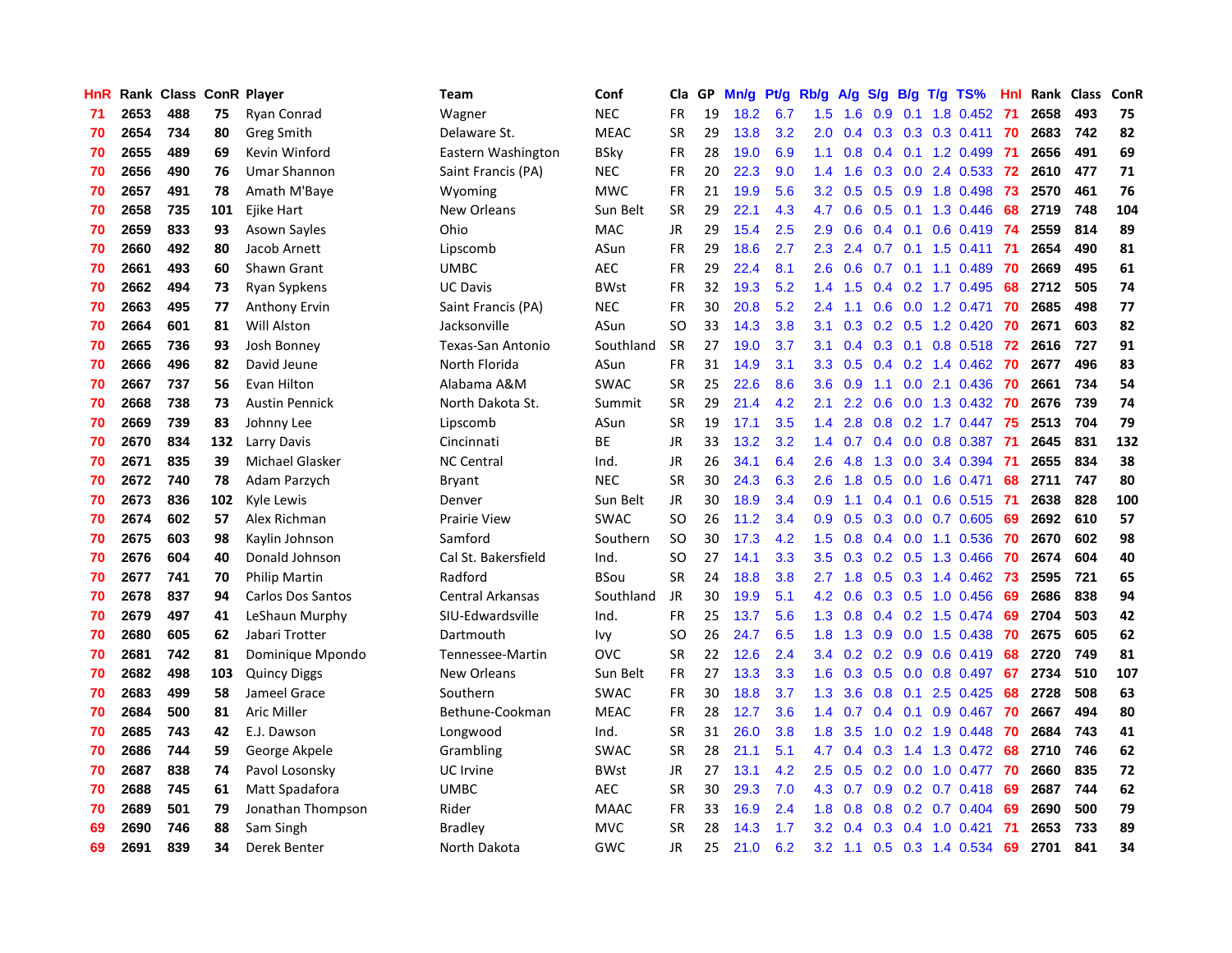| HnR |      | Rank Class ConR Player |     |                          | Team                    | Conf        | Cla           | <b>GP</b> | Mn/g | <b>Pt/g</b> | Rb/g             | A/g             | S/g           |  | B/g T/g TS%                  | Hnl | Rank | Class | ConR |
|-----|------|------------------------|-----|--------------------------|-------------------------|-------------|---------------|-----------|------|-------------|------------------|-----------------|---------------|--|------------------------------|-----|------|-------|------|
| 69  | 2692 | 502                    | 62  | Pina Guillaume           | Binghamton              | <b>AEC</b>  | <b>FR</b>     | 25        | 15.6 | 3.1         |                  | $3.2 \quad 0.3$ | 0.3           |  | $0.8$ 0.9 0.450              | -71 | 2657 | 492   | 60   |
| 69  | 2693 | 606                    | 70  | Cody Anderson            | Montana St.             | BSky        | SO            | 26        | 10.7 | 2.9         |                  |                 |               |  | 1.6 0.2 0.1 0.5 0.5 0.478 70 |     | 2664 | 600   | 70   |
| 69  | 2694 | 607                    | 56  | Anthony Hill             | Colgate                 | Pat.        | <b>SO</b>     | 27        | 17.3 | 3.3         | 1.6              | 1.8             |               |  | 0.4 0.0 0.9 0.473 70         |     | 2678 | 606   | 56   |
| 69  | 2695 | 608                    | 104 | <b>Travis Hallam</b>     | Denver                  | Sun Belt    | SO            | 32        | 18.6 | 2.9         | 1.4              | 1.0             |               |  | $0.3$ 0.2 0.9 0.563          | 69  | 2691 | 609   | 102  |
| 69  | 2696 | 609                    | 74  | Emeka Okafor             | Western Illinois        | Summit      | <b>SO</b>     | 19        | 12.9 | 3.4         | $3.4^{\circ}$    | 0.0             |               |  | $0.4$ 0.4 1.0 0.492          | 69  | 2688 | 608   | 75   |
| 69  | 2697 | 610                    | 79  | Vince Rosario            | C. Connecticut St.      | <b>NEC</b>  | <b>SO</b>     | 30        | 21.0 | 5.9         | 1.4              | 0.8             | 0.6           |  | $0.1$ 0.9 0.462              | -69 | 2703 | 615   | 79   |
| 69  | 2698 | 611                    | 60  | <b>Marc Ellis</b>        | <b>Texas Southern</b>   | <b>SWAC</b> | SO.           | 31        | 10.2 | 2.3         | 1.6              | 0.3             |               |  | $0.5$ 0.1 0.5 0.600          | 69  | 2702 | 614   | 59   |
| 69  | 2699 | 840                    | 61  | Jason Holmes             | Miss. Valley St.        | <b>SWAC</b> | JR            | 32        | 18.6 | 5.7         | 3.0 <sub>2</sub> | 0.2             |               |  | $0.7$ $0.7$ 1.5 $0.529$      | 69  | 2708 | 843   | 60   |
| 69  | 2700 | 841                    | 63  | <b>Adrian Williams</b>   | Brown                   | Ivy         | JR            | 31        | 24.2 | 5.7         | $2.4^{\circ}$    | 1.5             |               |  | $0.4$ 0.1 1.3 0.467          | 69  | 2698 | 839   | 63   |
| 69  | 2701 | 503                    | 98  | Kelvin McNeil            | Delaware                | CAA         | <b>FR</b>     | 20        | 25.2 | 6.0         | 6.2              | 1.2             |               |  | 0.4 0.3 2.3 0.410 74         |     | 2554 | 455   | 96   |
| 69  | 2702 | 842                    | 62  | Kevin Burwell            | Miss. Valley St.        | <b>SWAC</b> | JR            | 32        | 25.5 | 5.8         | 2.1              | 3.6             |               |  | 0.8 0.1 3.3 0.500 68         |     | 2709 | 844   | 61   |
| 69  | 2703 | 747                    | 83  | Aric Van Weelden         | Loyola (IL)             | Hor.        | <b>SR</b>     | 19        | 21.0 | 3.4         | $2.2^{\circ}$    | 1.5             |               |  | 0.3 0.0 1.3 0.587 76         |     | 2450 | 695   | 78   |
| 69  | 2704 | 504                    | 82  | Jodd Maxey               | South Carolina St.      | <b>MEAC</b> | <b>FR</b>     | 28        | 10.1 | 2.1         | 1.8              | 0.1             |               |  | 0.4 0.4 0.5 0.526            | 69  | 2689 | 499   | 83   |
| 69  | 2705 | 612                    | 80  | Chris Baskerville        | C. Connecticut St.      | <b>NEC</b>  | <b>SO</b>     | 27        | 11.3 | 2.9         | 2.5              | 0.2             |               |  | $0.1$ 0.0 0.7 0.497          | 69  | 2696 | 613   | 78   |
| 69  | 2706 | 843                    | 71  | <b>Earnest Bridges</b>   | High Point              | <b>BSou</b> | JR            | 30        | 12.9 | 3.9         | 2.7              | 0.2             |               |  | $0.2$ 0.4 1.0 0.529          | 69  | 2699 | 840   | 71   |
| 69  | 2707 | 505                    | 35  | Nick Haugen              | North Dakota            | GWC         | <b>FR</b>     | 31        | 24.3 | 5.8         | 2.8              | 1.8             |               |  | 0.6 0.2 1.9 0.544            | 68  | 2730 | 509   | 36   |
| 69  | 2708 | 613                    | 84  | Chris Edwards            | Jacksonville            | ASun        | <sub>SO</sub> | 31        | 15.4 | 3.2         | 2.2              | 1.0             | 0.6           |  | 0.1 1.3 0.390                | 70  | 2680 | 607   | 84   |
| 69  | 2709 | 614                    | 63  | Kevin Loyd               | Grambling               | <b>SWAC</b> | <sub>SO</sub> | 28        | 30.0 | 4.8         | 3.4              | 2.9             | 0.9           |  | $0.0$ 2.1 $0.498$            | 68  | 2733 | 626   | 64   |
| 69  | 2710 | 615                    | 95  | Dewan Clayborn           | <b>Central Arkansas</b> | Southland   | <b>SO</b>     | 30        | 21.1 | 4.1         |                  |                 |               |  | 1.7 1.7 1.1 0.0 1.4 0.521    | 68  | 2715 | 618   | 95   |
| 69  | 2711 | 844                    | 72  | David Campbell           | High Point              | <b>BSou</b> | <b>JR</b>     | 30        | 14.7 | 3.8         | 2.4              | 0.8             |               |  | $0.2$ 0.1 0.7 0.494          | 69  | 2707 | 842   | 72   |
| 69  | 2712 | 616                    | 64  | <b>Quinton Doggett</b>   | Southern                | <b>SWAC</b> | <sub>SO</sub> | 30        | 21.0 | 5.3         | 3.9              | 0.1             |               |  | $0.4$ 1.4 0.8 0.433          | 67  | 2759 | 630   | 66   |
| 69  | 2713 | 617                    | 94  | Demetrius Ward           | Western Michigan        | <b>MAC</b>  | <sub>SO</sub> | 33        | 15.5 | 3.2         | 2.8              | 0.7             | 0.6           |  | $0.0$ 1.0 $0.367$            | 68  | 2713 | 617   | 94   |
| 68  | 2714 | 748                    | 65  | <b>Tarrence Garrison</b> | <b>Prairie View</b>     | <b>SWAC</b> | <b>SR</b>     | 27        | 9.9  | 1.9         | 2.6              | 0.3             |               |  | $0.1$ 0.9 0.5 0.366          | 67  | 2742 | 753   | 65   |
| 68  | 2715 | 845                    | 36  | Antonio Lofton           | Chicago St.             | <b>GWC</b>  | JR            | 31        | 26.7 | 9.5         | 3.3              | 1.0             | 0.8           |  | $0.0$ 2.5 $0.503$            | 67  | 2736 | 848   | 37   |
| 68  | 2716 | 506                    | 73  | <b>Brian McNair</b>      | Gardner-Webb            | BSou        | FR            | 27        | 19.0 | 3.5         | 1.7              | 2.6             | 1.0           |  | $0.3$ 1.5 0.367              | 68  | 2714 | 506   | 73   |
| 68  | 2717 | 507                    | 63  | Charles White            | Hartford                | <b>AEC</b>  | FR            | 27        | 19.6 | 4.6         | 2.2              | 1.2             | 0.6           |  | $0.0$ 1.3 $0.465$            | 69  | 2705 | 504   | 64   |
| 68  | 2718 | 846                    | 68  | <b>Marcus Lawrence</b>   | Idaho                   | <b>WAC</b>  | JR            | 30        | 9.8  | 2.1         | 0.8              | 0.9             |               |  | $0.3$ 0.0 0.9 0.566          | -68 | 2716 | 845   | 68   |
| 68  | 2719 | 618                    | 83  | <b>Brandon Wheeless</b>  | Norfolk St.             | <b>MEAC</b> | <b>SO</b>     | 24        | 11.0 | 3.0         |                  | $1.8 \quad 0.3$ |               |  | $0.3$ 0.0 0.6 0.525          | -68 | 2721 | 620   | 84   |
| 68  | 2720 | 619                    | 82  | Rae-Vonn Banks           | SE Missouri St.         | <b>OVC</b>  | SO.           | 24        | 10.1 | 2.0         | 1.9              | 0.1             |               |  | $0.5$ $0.5$ $0.6$ $0.522$    | -68 | 2722 | 621   | 82   |
| 68  | 2721 | 749                    | 71  | Rolando Little           | Idaho St.               | BSky        | <b>SR</b>     | 25        | 15.7 | 3.4         | $2.5^{\circ}$    | 0.3             |               |  | $0.3$ 0.8 0.8 0.480          | 69  | 2700 | 745   | 71   |
| 68  | 2722 | 620                    | 57  | Nick Pascale             | Colgate                 | Pat.        | <b>SO</b>     | 29        | 18.4 | 3.6         | 4.3              | 0.6             |               |  | $0.2$ $0.9$ 1.2 $0.454$      | 68  | 2723 | 622   | 57   |
| 68  | 2723 | 621                    | 81  | Josh Thompson            | Wagner                  | <b>NEC</b>  | SO            | 29        | 23.4 | 7.1         | 3.8              | 1.2             | 1.0           |  | $0.4$ 1.9 0.412              | 68  | 2717 | 619   | 81   |
| 68  | 2724 | 508                    | 75  | Jelani Johnson           | Western Illinois        | Summit      | <b>FR</b>     | 23        | 11.0 | 2.7         | 1.6              | 0.3             | $0.4^{\circ}$ |  | $0.2$ 0.6 0.496              | 67  | 2740 | 511   | 76   |
| 68  | 2725 | 750                    | 82  | <b>Nick Pontes</b>       | <b>Bryant</b>           | <b>NEC</b>  | <b>SR</b>     | 22        | 11.2 | 4.7         | 1.9              | 0.5             | 0.3           |  | 0.3 1.5 0.462                | 66  | 2763 | 760   | 83   |
| 68  | 2726 | 622                    | 37  | Kabangu Tshinga Kasamba  | Chicago St.             | GWC         | <b>SO</b>     | 32        | 22.7 | 6.8         | 3.3 <sub>2</sub> | 0.8             | 1.1           |  | $0.1$ 1.6 0.444              | 67  | 2754 | 629   | 40   |
| 68  | 2727 | 623                    | 84  | Mark Robertson           | Md.-Eastern Shore       | <b>MEAC</b> | SO            | 31        | 17.7 | 4.3         | 1.9 <sup>°</sup> | 0.5             |               |  | $0.5$ 0.3 0.8 0.496          | 68  | 2727 | 625   | 85   |
| 68  | 2728 | 509                    | 38  | Jordan Boots             | South Dakota            | <b>GWC</b>  | <b>FR</b>     | 32        | 10.0 | 2.7         | $0.4^{\circ}$    | 0.9             |               |  | $0.4$ 0.0 0.3 0.540          | 68  | 2726 | 507   | 35   |
| 68  | 2729 | 751                    | 39  | Dustin Monsebroten       | North Dakota            | GWC         | SR            | 30        | 16.5 | 3.9         | $1.2^{\circ}$    | 1.3             | 0.6           |  | $0.0$ 1.1 0.549              | 67  | 2757 | 759   | 41   |
| 68  | 2730 | 510                    | 80  | Rob Johnson              | Marist                  | <b>MAAC</b> | <b>FR</b>     | 30        | 23.0 | 6.6         | 3.2              | $-1.1$          |               |  | $0.6$ $0.3$ 1.4 $0.392$      | 67  | 2753 | 515   | 80   |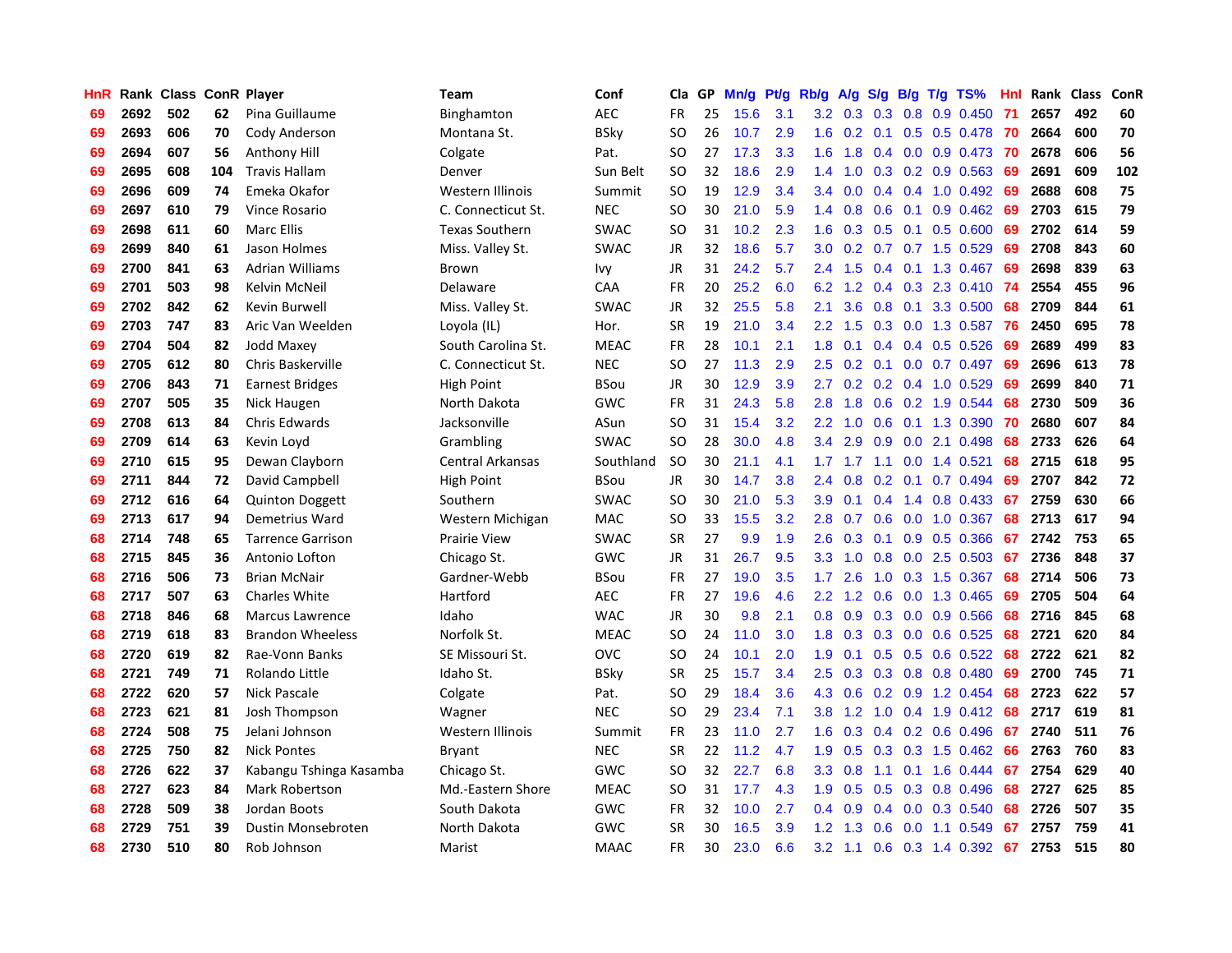| HnR |      | Rank Class ConR Player |     |                          | <b>Team</b>         | Conf        | Cla           | <b>GP</b> | Mn/g | <b>Pt/g</b> | Rb/g             | A/g    |               |  | S/g B/g T/g TS%          | Hnl | Rank | Class | ConR |
|-----|------|------------------------|-----|--------------------------|---------------------|-------------|---------------|-----------|------|-------------|------------------|--------|---------------|--|--------------------------|-----|------|-------|------|
| 68  | 2731 | 752                    | 83  | Herman Wrice             | St. Francis (NY)    | <b>NEC</b>  | <b>SR</b>     | 29        | 18.6 | 4.0         | 3.8 <sub>2</sub> | 0.2    | 0.5           |  | 0.9 1.6 0.525            | 67  | 2739 | 752   | 82   |
| 68  | 2732 | 511                    | 58  | Daniel Munoz             | American            | Pat.        | <b>FR</b>     | 31        | 23.6 | 4.6         | 1.8              |        |               |  | 2.3 0.5 0.1 1.8 0.419 65 |     | 2779 | 527   | 59   |
| 68  | 2733 | 512                    | 89  | Jake Eastman             | <b>Bradley</b>      | <b>MVC</b>  | <b>FR</b>     | 22        | 11.4 | 2.9         | 1.5              | 0.5    |               |  | $0.3$ 0.0 0.6 0.434      | -71 | 2648 | 488   | 88   |
| 68  | 2734 | 513                    | 84  | Raphael Jordan           | <b>Bryant</b>       | <b>NEC</b>  | <b>FR</b>     | 30        | 24.9 | 7.2         | $2.7^{\circ}$    | 2.0    |               |  | $0.9$ $0.0$ 2.4 $0.425$  | 66  | 2773 | 522   | 86   |
| 67  | 2735 | 847                    | 40  | Damian Windham           | Chicago St.         | GWC         | JR            | 19        | 24.1 | 5.8         | 4.7              | $-1.1$ | 1.0           |  | 0.2 2.3 0.464            | 67  | 2738 | 850   | 38   |
| 67  | 2736 | 753                    | 64  | <b>Eddie Castellanos</b> | Stony Brook         | <b>AEC</b>  | <b>SR</b>     | 32        | 12.6 | 1.1         | 1.0              | 1.4    | 0.8           |  | $0.1$ 0.9 0.361          | 67  | 2745 | 754   | 65   |
| 67  | 2737 | 754                    | 105 | <b>Charles Tabet</b>     | South Alabama       | Sun Belt    | <b>SR</b>     | 30        | 14.8 | 1.7         | 3.2              | 0.1    |               |  | $0.2$ 0.7 0.6 0.420      | 68  | 2729 | 750   | 106  |
| 67  | 2738 | 624                    | 85  | <b>Mike Tuitt</b>        | Hampton             | <b>MEAC</b> | SO.           | 22        | 18.1 | 3.8         | 1.6              | 2.3    | 1.0           |  | $0.0$ 2.0 0.408          | -71 | 2637 | 593   | 78   |
| 67  | 2739 | 848                    | 86  | <b>Edward Hayden</b>     | Coppin St.          | <b>MEAC</b> | JR            | 23        | 15.3 | 3.9         | 3.3 <sub>2</sub> | 0.3    |               |  | $0.2$ 0.1 0.7 0.473      | -68 | 2732 | 847   | 86   |
| 67  | 2740 | 755                    | 74  | Adam Lonon               | VMI                 | <b>BSou</b> | <b>SR</b>     | 29        | 20.6 | 3.6         | 1.9              | 3.0    |               |  | 1.2 0.0 1.9 0.533        | -67 | 2748 | 755   | 74   |
| 67  | 2741 | 514                    | 65  | <b>Chandler Rhoads</b>   | New Hampshire       | <b>AEC</b>  | <b>FR</b>     | 26        | 17.4 | 4.0         | 1.6              | 1.8    |               |  | $0.7$ 0.1 1.6 0.379      | -69 | 2697 | 502   | 63   |
| 67  | 2742 | 625                    | 99  | James Fields             | Georgia St.         | CAA         | SO.           | 31        | 16.1 | 3.3         | $1.4^{\circ}$    | 0.9    |               |  | $0.9$ 0.0 1.1 0.413 67   |     | 2735 | 627   | 99   |
| 67  | 2743 | 515                    | 72  | <b>Chris Harriel</b>     | Portland St.        | <b>BSky</b> | FR            | 31        | 14.1 | 3.9         | 2.3              | 0.5    | 0.5           |  | $0.1$ 0.9 0.478          | 67  | 2743 | 512   | 72   |
| 67  | 2744 | 516                    | 106 | <b>DeAndre Hersey</b>    | South Alabama       | Sun Belt    | <b>FR</b>     | 30        | 9.8  | 2.2         | 1.9              | 0.1    |               |  | $0.1$ 0.3 0.5 0.496      | 67  | 2747 | 514   | 108  |
| 67  | 2745 | 849                    | 41  | Julius Hearn             | Texas-Pan American  | GWC         | <b>JR</b>     | 32        | 23.2 | 4.9         | 2.9              | 1.5    |               |  | 1.1 0.0 1.7 0.398        | 67  | 2750 | 853   | 39   |
| 67  | 2746 | 850                    | 66  | <b>Brandon Webb</b>      | <b>Prairie View</b> | <b>SWAC</b> | JR            | 25        | 10.0 | 3.2         | 1.9              | 0.4    |               |  | $0.1$ 0.7 0.9 0.440      | 66  | 2768 | 857   | 67   |
| 67  | 2747 | 851                    | 59  | Greg Brown               | Navy                | Pat.        | JR            | 30        | 14.0 | 4.9         | 2.3              | 0.4    |               |  | 0.5 0.3 1.0 0.451        | 67  | 2758 | 854   | 58   |
| 67  | 2748 | 517                    | 75  | Gideon Gamble            | Winthrop            | <b>BSou</b> | <b>FR</b>     | 33        | 13.5 | 3.5         | 1.5              | 0.5    |               |  | $0.4$ 0.3 0.9 0.423      | 67  | 2761 | 517   | 75   |
| 67  | 2749 | 756                    | 104 | <b>Evaldas Baniulis</b>  | South Carolina      | SEC         | <b>SR</b>     | 28        | 11.4 | 2.4         | 1.6              | 0.5    |               |  | 0.5 0.0 0.6 0.372 68     |     | 2731 | 751   | 104  |
| 67  | 2750 | 518                    | 85  | Devan Bailey             | C. Connecticut St.  | <b>NEC</b>  | <b>FR</b>     | 30        | 23.9 | 2.5         | 1.9              | 2.5    |               |  | 0.8 0.3 1.7 0.383        | 66  | 2766 | 520   | 84   |
| 67  | 2751 | 757                    | 66  | <b>Brett Gifford</b>     | Albany (NY)         | <b>AEC</b>  | <b>SR</b>     | 30        | 17.0 | 2.1         | 3.3 <sub>2</sub> | 0.6    |               |  | $0.4$ 0.8 1.0 0.466      | 67  | 2749 | 756   | 66   |
| 67  | 2752 | 519                    | 95  | <b>Tony Nixon</b>        | Northern Illinois   | <b>MAC</b>  | <b>FR</b>     | 30        | 14.9 | 4.3         | 1.6              | 0.5    |               |  | $0.2$ 0.1 0.8 0.462      | 66  | 2776 | 524   | 97   |
| 67  | 2753 | 852                    | 64  | John Daniels             | Columbia            | Ivy         | JR            | 26        | 18.0 | 2.3         | 4.0              | 0.4    |               |  | $0.7$ 0.1 1.3 0.484      | 67  | 2746 | 852   | 64   |
| 67  | 2754 | 853                    | 100 | Edwin Santiago           | Delaware            | CAA         | JR            | 25        | 12.9 | 3.2         | 1.3              | 1.0    |               |  | 0.4 0.0 1.2 0.503        | 67  | 2737 | 849   | 100  |
| 67  | 2755 | 520                    | 67  | <b>Chris Sights</b>      | <b>Prairie View</b> | <b>SWAC</b> | FR            | 29        | 12.9 | 2.5         | 1.3              | 1.5    | 0.6           |  | $0.0$ 1.0 0.432          | 65  | 2780 | 528   | 69   |
| 67  | 2756 | 626                    | 83  | <b>Bassey Inameti</b>    | Tennessee Tech      | OVC         | <sub>SO</sub> | 31        | 17.1 | 4.3         | 2.9              | 0.7    | 0.0           |  | 0.7 1.4 0.528            | 67  | 2752 | 628   | 83   |
| 67  | 2757 | 521                    | 73  | <b>Stallon Saldivar</b>  | Northern Arizona    | <b>BSky</b> | FR            | 28        | 15.5 | 1.8         | $1.2^{\circ}$    | 2.0    |               |  | $0.4$ 0.0 0.9 0.397      | 66  | 2774 | 523   | 73   |
| 67  | 2758 | 758                    | 96  | Aramie Brooks            | Northwestern St.    | Southland   | <b>SR</b>     | 26        | 9.6  | 2.5         | 2.1              | 0.3    |               |  | $0.3$ 0.3 0.7 0.482 67   |     | 2751 | 757   | 98   |
| 67  | 2759 | 854                    | 76  | <b>Tehran Cox</b>        | <b>High Point</b>   | <b>BSou</b> | JR            | 30        | 21.9 | 4.2         | 2.3              | 3.4    |               |  | $0.8$ 0.2 2.6 0.338      | -66 | 2764 | 855   | 76   |
| 66  | 2760 | 522                    | 68  | Adam Young               | Alabama A&M         | <b>SWAC</b> | <b>FR</b>     | 27        | 19.5 | 3.6         | 3.9 <sup>°</sup> | 0.5    |               |  | 0.6 0.8 0.7 0.382        | -66 | 2772 | 521   | 68   |
| 66  | 2761 | 523                    | 84  | <b>Terrance Coleman</b>  | Tennessee-Martin    | OVC         | <b>FR</b>     | 29        | 17.2 | 4.5         | 2.9              | 0.7    | $0.4^{\circ}$ |  | $0.1$ 1.1 0.419          | 64  | 2797 | 533   | 85   |
| 66  | 2762 | 627                    | 76  | John Peckinpaugh         | <b>IPFW</b>         | Summit      | SO            | 19        | 16.6 | 4.4         | $2.4^{\circ}$    | 0.6    |               |  | $0.3$ 0.3 0.9 0.509      | -71 | 2643 | 595   | 73   |
| 66  | 2763 | 628                    | 85  | John Barnes              | Jacksonville St.    | OVC         | <b>SO</b>     | 30        | 19.0 | 4.6         | 1.3              | 1.7    | 0.7           |  | $0.2$ 1.7 $0.491$        | 65  | 2782 | 635   | 84   |
| 66  | 2764 | 855                    | 97  | <b>Dominic Friend</b>    | Nicholls St.        | Southland   | JR            | 28        | 26.8 | 3.9         | $2.5^{\circ}$    | 1.4    |               |  | 0.7 0.3 1.3 0.421        | 68  | 2718 | 846   | 96   |
| 66  | 2765 | 856                    | 96  | <b>Michael Patton</b>    | Northern Illinois   | <b>MAC</b>  | JR            | 27        | 13.1 | 3.8         | 0.7              | 0.6    | $0.4^{\circ}$ |  | $0.0$ 0.7 0.507          | 66  | 2767 | 856   | 96   |
| 66  | 2766 | 759                    | 107 | Kenneth Averette         | Louisiana-Monroe    | Sun Belt    | <b>SR</b>     | 11        | 24.1 | 6.5         | 1.8              | 1.8    |               |  | $0.6$ 0.0 1.6 0.490      | 74  | 2529 | 708   | 96   |
| 66  | 2767 | 857                    | 90  | Pieter van Tongeren      | Evansville          | <b>MVC</b>  | JR            | 29        | 13.1 | 3.0         | $2.2^{\circ}$    | 0.3    |               |  | $0.1$ 0.2 0.8 0.500      | 66  | 2775 | 859   | 90   |
| 66  | 2768 | 524                    | 75  | Lucas Devenny            | UC Santa Barbara    | <b>BWst</b> | FR            | 26        | 10.7 | 1.3         | 1.7              | 0.5    |               |  | $0.2$ 0.1 0.5 0.473      | 67  | 2744 | 513   | 75   |
| 66  | 2769 | 629                    | 86  | <b>Stan Dulaire</b>      | Sacred Heart        | <b>NEC</b>  | SO.           | 25        | 10.0 | 2.4         | 1.5              | 0.5    |               |  | $0.5$ 0.2 0.8 0.480      | 66  | 2770 | 632   | 85   |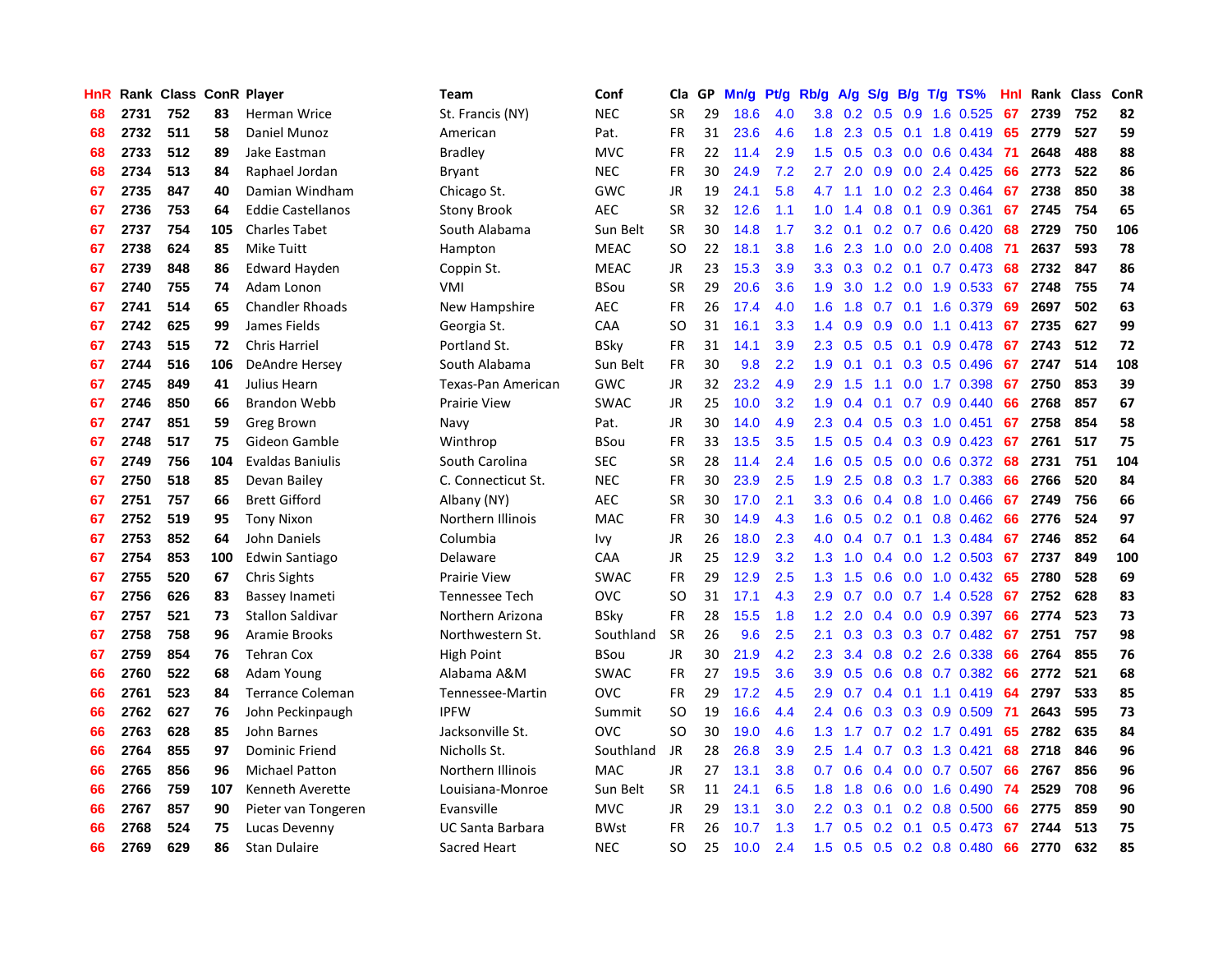| HnR |      | Rank Class ConR Player |     |                        | <b>Team</b>                | Conf        | Cla           | GP | Mn/g | Pt/g | Rb/g             | A/g             | S/g |     | $B/g$ T/g TS%             | Hnl |      | Rank Class | ConR |
|-----|------|------------------------|-----|------------------------|----------------------------|-------------|---------------|----|------|------|------------------|-----------------|-----|-----|---------------------------|-----|------|------------|------|
| 66  | 2770 | 525                    | 69  | Shaunvanta Ingram      | Alcorn St.                 | <b>SWAC</b> | <b>FR</b>     | 28 | 12.3 | 4.9  | 2.4              | 0.5             | 0.3 | 0.1 | 1.3 0.433                 | 64  | 2799 | 534        | 70   |
| 66  | 2771 | 526                    | 64  | Chris Cunningham       | Santa Clara                | <b>WCC</b>  | <b>FR</b>     | 30 | 10.3 | 2.0  |                  | $2.2 \quad 0.2$ |     |     | $0.1$ $0.3$ $0.6$ $0.545$ | 66  | 2777 | 525        | 64   |
| 66  | 2772 | 858                    | 42  | Eric Dearden           | Utah Valley                | GWC         | JR            | 28 | 19.2 | 5.1  |                  | $1.3$ 1.4       |     |     | 1.0 0.0 1.6 0.475         | 65  | 2783 | 860        | 42   |
| 66  | 2773 | 527                    | 97  | Allen Roberts          | Miami (OH)                 | <b>MAC</b>  | FR            | 30 | 12.4 | 3.5  | 1.0              | 0.5             |     |     | $0.5$ 0.2 1.0 0.423       | 67  | 2762 | 518        | 95   |
| 66  | 2774 | 760                    | 87  | <b>Dutch Gaitley</b>   | Monmouth                   | <b>NEC</b>  | <b>SR</b>     | 30 | 15.7 | 1.2  | 3.8              | 0.9             |     |     | $0.3$ 0.7 1.0 0.414       | 65  | 2788 | 761        | 88   |
| 66  | 2775 | 528                    | 118 | Cory Remekun           | Saint Louis                | A10         | FR            | 36 | 12.1 | 1.9  | 1.8              | 0.3             |     |     | $0.3$ 0.9 1.1 0.419       | 65  | 2789 | 530        | 118  |
| 66  | 2776 | 859                    | 60  | Steve Luptak           | American                   | Pat.        | JR            | 29 | 17.5 | 3.0  | 1.5              | 1.4             |     |     | $0.4$ 0.0 0.7 0.465       | 64  | 2802 | 866        | 60   |
| 66  | 2777 | 860                    | 70  | <b>Nick Walls</b>      | Southern                   | <b>SWAC</b> | JR            | 29 | 21.5 | 3.6  | 2.4              | 3.8             | 0.7 |     | 0.0 2.8 0.375             | 64  | 2808 | 870        | 72   |
| 65  | 2778 | 861                    | 88  | Kamil Svrdlik          | Fairleigh Dickinson        | <b>NEC</b>  | JR            | 31 | 20.9 | 5.2  | 3.6              | 0.5             | 0.5 |     | 0.7 1.9 0.461             | 64  | 2794 | 864        | 89   |
| 65  | 2779 | 630                    | 89  | Arnold Mayorga         | Long Island U.             | <b>NEC</b>  | <sub>SO</sub> | 31 | 20.1 | 4.0  | 3.1              | 0.6             |     |     | $0.3$ $0.3$ $0.7$ $0.426$ | 65  | 2785 | 637        | 87   |
| 65  | 2780 | 631                    | 77  | <b>Tommie Tyler</b>    | Western Illinois           | Summit      | SO            | 24 | 20.5 | 5.2  | 1.9              | 1.1             |     |     | $0.4$ 0.2 1.4 0.496       | 67  | 2760 | 631        | 77   |
| 65  | 2781 | 632                    | 98  | Kramer Soderberg       | Miami (OH)                 | <b>MAC</b>  | <b>SO</b>     | 32 | 11.8 | 2.2  | 0.8              | 0.9             |     |     | $0.2$ 0.1 0.9 0.493       | -65 | 2784 | 636        | 98   |
| 65  | 2782 | 633                    | 74  | Reid Wallace           | Northern Arizona           | BSky        | SO            | 25 | 10.2 | 2.5  | 1.4              | 0.2             |     |     | $0.2$ 0.2 0.5 0.568       | 65  | 2781 | 634        | 74   |
| 65  | 2783 | 862                    | 43  | <b>Chris Clausen</b>   | North Dakota               | GWC         | JR            | 31 | 19.5 | 6.1  | 2.6              | 0.6             |     |     | 0.2 0.2 1.3 0.561         | 64  | 2804 | 868        | 44   |
| 65  | 2784 | 529                    | 119 | Fahro Alihodzic        | Fordham                    | A10         | <b>FR</b>     | 28 | 22.3 | 4.5  | 4.0              | 0.2             |     |     | 0.5 0.5 1.4 0.435         | 64  | 2801 | 535        | 119  |
| 65  | 2785 | 634                    | 71  | Ivory White            | Alabama St.                | <b>SWAC</b> | <b>SO</b>     | 18 | 18.3 | 3.3  | 3.5              | 1.2             | 0.6 |     | $0.2$ 1.3 0.429           | 69  | 2693 | 611        | 58   |
| 65  | 2786 | 530                    | 78  | David Swartz           | Centenary                  | Summit      | <b>FR</b>     | 23 | 10.7 | 3.3  | 2.1              | 0.4             | 0.3 |     | $0.3$ 0.9 0.481           | 66  | 2778 | 526        | 78   |
| 65  | 2787 | 635                    | 85  | Jarvis Jones           | East Tennessee St.         | ASun        | <sub>SO</sub> | 26 | 11.7 | 3.9  | 1.1              | 0.3             | 0.3 |     | $0.0$ 0.5 0.410           | 68  | 2724 | 623        | 85   |
| 65  | 2788 | 863                    | 65  | Raffi Mantilla         | Yale                       | Ivy         | JR            | 27 | 10.1 | 2.4  | 1.1              | 0.4             |     |     | $0.2$ 0.1 0.6 0.546       | 65  | 2790 | 862        | 66   |
| 65  | 2789 | 531                    | 44  | Miles Dixon            | <b>Houston Baptist</b>     | <b>GWC</b>  | <b>FR</b>     | 31 | 23.7 | 7.1  | 2.5              | 1.6             |     |     | $0.5$ 0.1 2.0 0.438       | -65 | 2787 | 529        | 43   |
| 65  | 2790 | 864                    | 72  | Darian Donald          | Miss. Valley St.           | <b>SWAC</b> | JR            | 31 | 18.0 | 5.1  | 2.9              | 0.5             |     |     | $0.5$ 0.1 1.2 0.456       | 64  | 2800 | 865        | 71   |
| 64  | 2791 | 865                    | 90  | Barry Latham           | Bryant                     | <b>NEC</b>  | <b>JR</b>     | 30 | 26.8 | 5.3  | 3.5              | 1.4             |     |     | $0.7$ 0.4 1.9 0.414       | 63  | 2825 | 875        | 92   |
| 64  | 2792 | 532                    | 108 | Jamal Crook            | Western Kentucky           | Sun Belt    | FR            | 32 | 13.8 | 2.2  | 1.3              | 1.6             | 0.6 |     | $0.1$ 1.3 0.366           | 65  | 2792 | 531        | 109  |
| 64  | 2793 | 866                    | 120 | Jacob Green            | Fordham                    | A10         | JR            | 28 | 13.4 | 2.3  | 3.0              | 0.2             |     |     | $0.3$ 0.9 0.9 0.439       | 64  | 2814 | 872        | 120  |
| 64  | 2794 | 636                    | 67  | Danny Carter           | <b>Stony Brook</b>         | <b>AEC</b>  | SO.           | 32 | 12.2 | 2.7  | 1.5              | 0.4             |     |     | $0.1$ 0.0 0.6 0.552       | -64 | 2807 | 638        | 68   |
| 64  | 2795 | 637                    | 45  | Sammy Schickel         | New Jersey Tech            | GWC         | SO            | 30 | 17.2 | 5.7  | $2.5^{\circ}$    | 0.6             |     |     | $0.2$ 0.0 1.1 0.507       | 63  | 2824 | 642        | 47   |
| 64  | 2796 | 638                    | 99  | Jay Shunnar            | Toledo                     | <b>MAC</b>  | <sub>SO</sub> | 30 | 11.8 | 1.9  | 0.9 <sup>°</sup> | 0.7             |     |     | $0.3$ 0.1 0.4 0.456       | 64  | 2812 | 639        | 100  |
| 64  | 2797 | 867                    | 98  | Daniel Richard         | McNeese St.                | Southland   | JR            | 28 | 11.5 | 2.3  | 2.8              |                 |     |     | 0.4 0.1 0.5 0.7 0.464 64  |     | 2803 | 867        | 100  |
| 64  | 2798 | 639                    | 100 | Ian Salter             | Toledo                     | <b>MAC</b>  | <sub>SO</sub> | 32 | 15.5 | 2.6  | $2.4^{\circ}$    | 0.2             |     |     | $0.3$ $0.3$ $0.7$ $0.500$ | -63 | 2817 | 641        | 101  |
| 64  | 2799 | 868                    | 99  | Chris Poellnitz        | <b>Central Arkansas</b>    | Southland   | JR            | 26 | 28.2 | 10.0 | 3.6              | 1.5             |     |     | 0.6 0.4 3.0 0.394         | 67  | 2741 | 851        | 97   |
| 64  | 2800 | 869                    | 86  | <b>Chad Lutkenhaus</b> | Florida Gulf Coast         | ASun        | JR            | 29 | 15.1 | 2.1  | 1.2              | 0.9             |     |     | 0.7 0.0 0.8 0.560         | 64  | 2809 | 871        | 86   |
| 64  | 2801 | 870                    | 66  | <b>Conor Turley</b>    | Pennsylvania               | Ivy         | JR            | 17 | 18.4 | 4.5  | 3.1              | 1.0             |     |     | $0.2$ 0.1 1.5 0.559       | 66  | 2769 | 858        | 65   |
| 64  | 2802 | 761                    | 61  | <b>Matthew Wilson</b>  | American                   | Pat.        | <b>SR</b>     | 26 | 10.2 | 1.9  | 1.4              | 0.9             | 0.2 |     | $0.0$ 0.7 0.551           | 63  | 2826 | 766        | 61   |
| 64  | 2803 | 871                    | 73  | <b>Robert Sanders</b>  | Alabama St.                | <b>SWAC</b> | JR            | 31 | 12.7 | 3.2  | 2.8              | 0.5             | 0.3 |     | 0.2 0.9 0.423             | 63  | 2822 | 874        | 73   |
| 64  | 2804 | 533                    | 46  | Jordan Allard          | North Dakota               | <b>GWC</b>  | <b>FR</b>     | 30 | 17.7 | 3.7  | 3.2              | 1.3             | 0.5 |     | $0.3$ 1.4 $0.412$         | -63 | 2821 | 542        | 46   |
| 64  | 2805 | 872                    | 68  | <b>Umur Peten</b>      | <b>Binghamton</b>          | <b>AEC</b>  | JR            | 26 | 14.2 | 3.0  | 1.6              | 0.3             |     |     | 0.3 0.1 0.7 0.636         | -65 | 2786 | 861        | 67   |
| 64  | 2806 | 534                    | 77  | Zimmy Nwogbo           | <b>Charleston Southern</b> | <b>BSou</b> | <b>FR</b>     | 29 | 13.1 | 2.6  | 2.6              | 0.5             |     |     | $0.6$ $0.2$ $0.9$ $0.415$ | -64 | 2816 | 540        | 78   |
| 64  | 2807 | 535                    | 100 | Donley Minor           | Lamar                      | Southland   | <b>FR</b>     | 32 | 15.4 | 3.9  | $1.2^{\circ}$    | 1.2             | 0.3 |     | $0.1$ 1.0 0.472           | 63  | 2820 | 541        | 102  |
| 63  | 2808 | 873                    | 87  | Kyle Riley             | Howard                     | <b>MEAC</b> | <b>JR</b>     | 25 | 18.4 | 5.3  | 1.2              | 1.3             |     |     | 0.6 0.1 1.6 0.410         | 65  | 2791 | 863        | 87   |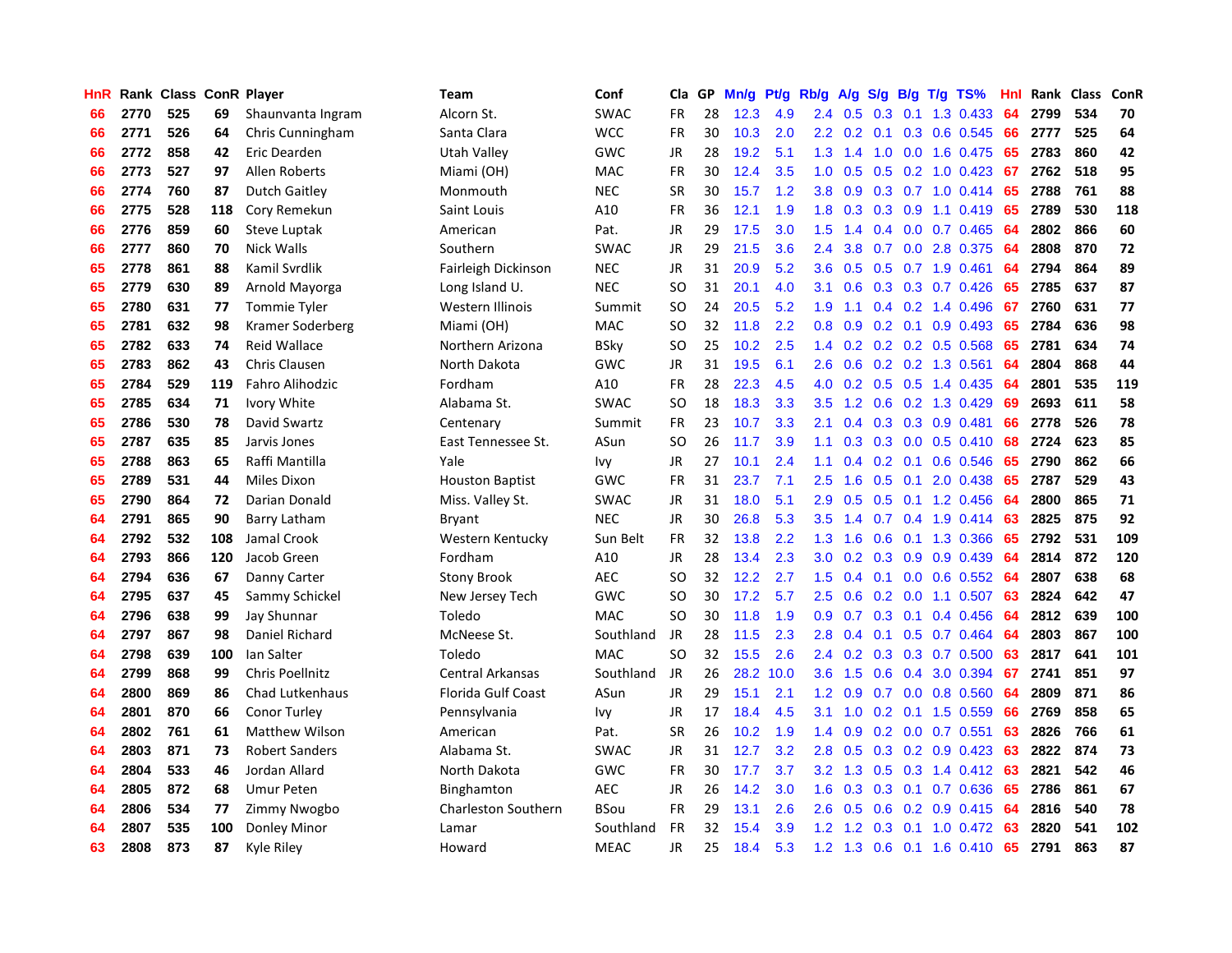| HnR |      | Rank Class ConR Player |     |                         | Team                       | Conf        | Cla           | <b>GP</b> | Mn/g | <b>Pt/g</b> | Rb/g             | A/g |     |     | S/g B/g T/g TS%            | Hnl | Rank | <b>Class</b> | ConR |
|-----|------|------------------------|-----|-------------------------|----------------------------|-------------|---------------|-----------|------|-------------|------------------|-----|-----|-----|----------------------------|-----|------|--------------|------|
| 63  | 2809 | 536                    | 133 | Jerrelle Benimon        | Georgetown                 | <b>BE</b>   | <b>FR</b>     | 29        | 12.1 | 1.4         | 2.0              | 0.4 |     |     | 0.2 0.3 0.8 0.471          | 67  | 2755 | 516          | 133  |
| 63  | 2810 | 762                    | 101 | Darion Jeralds          | NC-Wilmington              | CAA         | <b>SR</b>     | 26        | 12.0 | 2.2         | 0.5              | 1.3 |     |     | $0.3$ 0.0 1.1 0.538        | -64 | 2795 | 762          | 101  |
| 63  | 2811 | 874                    | 91  | T.J. Czeski             | Wagner                     | <b>NEC</b>  | <b>JR</b>     | 28        | 19.9 | 4.6         | 2.7              | 2.3 |     |     | $0.9$ $0.3$ 2.5 $0.456$    | -64 | 2806 | 869          | 90   |
| 63  | 2812 | 875                    | 88  | Timothy Zephyr          | Norfolk St.                | <b>MEAC</b> | JR            | 30        | 16.8 | 3.6         | $2.4^{\circ}$    | 0.4 |     |     | $0.4$ 0.4 0.8 0.464        | 62  | 2836 | 878          | 88   |
| 63  | 2813 | 537                    | 101 | <b>Stan Brown</b>       | Lamar                      | Southland   | <b>FR</b>     | 26        | 10.0 | 2.4         | 2.0              | 0.2 | 0.0 |     | 0.4 0.5 0.496              | 64  | 2811 | 538          | 101  |
| 63  | 2814 | 538                    | 74  | <b>Terdarin Bryson</b>  | Grambling                  | <b>SWAC</b> | <b>FR</b>     | 28        | 11.4 | 2.0         | 1.8              | 0.6 |     |     | $0.7$ $0.3$ $0.9$ $0.448$  | 62  | 2842 | 547          | 76   |
| 63  | 2815 | 539                    | 47  | Nick Lopez              | New Jersey Tech            | GWC         | <b>FR</b>     | 28        | 12.6 | 2.5         | 2.8              | 0.5 |     |     | 0.5 0.2 1.0 0.504          | 62  | 2843 | 548          | 48   |
| 63  | 2816 | 876                    | 100 | Mike Walker             | SMU                        | <b>CUSA</b> | JR            | 28        | 11.7 | 2.9         | 0.5              | 0.4 | 0.3 |     | $0.0$ 0.6 0.559            | 63  | 2819 | 873          | 100  |
| 63  | 2817 | 540                    | 78  | <b>Tom Tankelewicz</b>  | <b>Charleston Southern</b> | BSou        | <b>FR</b>     | 20        | 17.5 | 5.5         | 1.3              | 0.8 | 0.8 |     | $0.1$ 1.2 0.478            | 66  | 2765 | 519          | 77   |
| 63  | 2818 | 763                    | 102 | J.D. Davis              | Texas-Arlington            | Southland   | <b>SR</b>     | 27        | 19.6 | 3.9         | 3.0 <sub>2</sub> | 0.6 |     |     | $0.4$ 0.4 1.1 0.475        | -64 | 2796 | 763          | 99   |
| 63  | 2819 | 877                    | 92  | Michael Chroney         | Bryant                     | <b>NEC</b>  | <b>JR</b>     | 28        | 21.2 | 3.9         | 3.8 <sub>2</sub> | 1.3 |     |     | 0.6 0.3 2.0 0.470 62       |     | 2847 | 881          | 94   |
| 62  | 2820 | 541                    | 79  | <b>Scott Friel</b>      | Southern Utah              | Summit      | <b>FR</b>     | 28        | 18.2 | 2.8         | 2.1              | 2.1 |     |     | $0.8$ $0.2$ 2.6 $0.462$ 63 |     | 2831 | 545          | 79   |
| 62  | 2821 | 764                    | 121 | <b>Herb Tanner</b>      | Fordham                    | A10         | <b>SR</b>     | 23        | 14.7 | 2.9         | 1.0              | 1.4 |     |     | $0.6$ $0.2$ 1.0 $0.404$    | 63  | 2818 | 765          | 121  |
| 62  | 2822 | 542                    | 48  | P.J. Miller             | New Jersey Tech            | GWC         | <b>FR</b>     | 23        | 25.3 | 5.5         | 2.8              | 3.0 |     |     | 1.1 0.2 2.6 0.394          | 64  | 2810 | 537          | 45   |
| 62  | 2823 | 543                    | 49  | Spencer Goodman         | North Dakota               | GWC         | <b>FR</b>     | 30        | 20.7 | 5.1         | 3.0              | 1.1 |     |     | 0.7 0.1 1.9 0.478          | 62  | 2845 | 549          | 49   |
| 62  | 2824 | 878                    | 75  | Gertavian Blake         | Jackson St.                | <b>SWAC</b> | JR            | 31        | 10.4 | 2.3         | 2.8              | 0.1 | 0.1 |     | $0.7$ 1.2 0.493            | 62  | 2835 | 877          | 75   |
| 62  | 2825 | 640                    | 79  | Quinard Jackson         | NC-Asheville               | BSou        | <sub>SO</sub> | 29        | 11.3 | 3.1         | 2.1              | 0.5 | 0.3 |     | $0.2$ 0.8 0.486            | 62  | 2834 | 645          | 79   |
| 62  | 2826 | 641                    | 65  | <b>Tim Diederichs</b>   | Loyola Marymount           | <b>WCC</b>  | SO            | 28        | 12.1 | 2.5         | 1.8              | 0.4 |     |     | $0.3$ 0.0 0.4 0.480        | 64  | 2815 | 640          | 65   |
| 62  | 2827 | 765                    | 43  | Stephen Jones           | SIU-Edwardsville           | Ind.        | <b>SR</b>     | 22        | 25.3 | 4.4         | 2.2              | 2.0 |     |     | $0.4$ 0.1 1.4 0.442        | -64 | 2798 | 764          | 44   |
| 62  | 2828 | 879                    | 99  | Jeff Smith              | Chattanooga                | Southern    | <b>JR</b>     | 29        | 9.7  | 3.3         | 1.2              | 0.3 |     |     | $0.0$ $0.1$ $0.7$ $0.514$  | 62  | 2840 | 880          | 100  |
| 62  | 2829 | 766                    | 100 | <b>Tyler Troupe</b>     | Georgia Southern           | Southern    | <b>SR</b>     | 32        | 15.9 | 3.0         | 3.4              | 0.6 |     |     | $0.4$ 0.3 1.3 0.396        | -61 | 2850 | 769          | 102  |
| 62  | 2830 | 544                    | 101 | Matt Balkema            | Eastern Michigan           | <b>MAC</b>  | <b>FR</b>     | 24        | 11.8 | 2.8         | 2.5              | 0.3 | 0.1 |     | $0.1$ 0.7 0.413            | 64  | 2805 | 536          | 99   |
| 62  | 2831 | 642                    | 101 | Chris Toler             | Furman                     | Southern    | <b>SO</b>     | 29        | 12.6 | 2.6         | 2.3              | 0.2 |     |     | $0.2$ 0.6 1.0 0.474        | 62  | 2841 | 647          | 101  |
| 62  | 2832 | 545                    | 93  | Danny Mundweiler        | Wagner                     | <b>NEC</b>  | <b>FR</b>     | 30        | 16.8 | 5.3         | 0.7              | 0.7 |     |     | 0.2 0.0 1.2 0.578          | 62  | 2846 | 550          | 93   |
| 62  | 2833 | 643                    | 80  | Stephen Sargent         | VMI                        | BSou        | SO            | 25        | 11.3 | 2.6         | 3.8              | 0.0 |     |     | $0.4$ 1.4 0.6 0.422        | 62  | 2838 | 646          | 80   |
| 62  | 2834 | 546                    | 102 | Myron Green             | Ball St.                   | <b>MAC</b>  | FR            | 27        | 14.6 | 2.8         | 1.6              | 0.7 |     |     | $0.2$ 0.0 0.8 0.405        | 63  | 2823 | 543          | 102  |
| 62  | 2835 | 880                    | 87  | Mark Hall               | Mercer                     | ASun        | JR            | 33        | 11.5 | 2.2         | 0.8              | 0.6 |     |     | $0.4$ 0.0 0.4 0.546        | -61 | 2853 | 882          | 87   |
| 62  | 2836 | 881                    | 86  | Sean Thurston           | Jacksonville St.           | OVC         | JR            | 30        | 14.6 | 1.6         | 2.6              | 0.6 |     |     | 0.3 1.4 0.9 0.403 61       |     | 2859 | 885          | 86   |
| 61  | 2837 | 882                    | 94  | <b>Clifton Spiller</b>  | Wagner                     | <b>NEC</b>  | JR            | 31        | 14.7 | 2.8         | 4.2              | 0.3 |     |     | $0.4$ 0.4 1.4 0.475        | -61 | 2854 | 883          | 95   |
| 61  | 2838 | 767                    | 76  | Justin Joyner           | <b>UC Santa Barbara</b>    | <b>BWst</b> | <b>SR</b>     | 22        | 14.9 | 0.5         | 1.2              | 2.1 |     |     | 0.5 0.0 1.0 0.218 67       |     | 2756 | 758          | 76   |
| 61  | 2839 | 883                    | 50  | Hajji Martin            | Chicago St.                | GWC         | <b>JR</b>     | 32        | 13.3 | 2.8         | 3.0              | 0.2 |     |     | 0.3 0.4 0.5 0.388          | 60  | 2863 | 886          | 50   |
| 61  | 2840 | 547                    | 101 | A.J. Holland            | Rice                       | <b>CUSA</b> | <b>FR</b>     | 26        | 12.1 | 1.5         | 1.0              | 1.4 |     |     | $0.7$ 0.1 1.1 0.364        | 63  | 2830 | 544          | 101  |
| 61  | 2841 | 768                    | 76  | <b>Brandon Rogers</b>   | Alcorn St.                 | <b>SWAC</b> | <b>SR</b>     | 26        | 20.6 | 6.2         | 2.5              | 1.1 | 0.7 |     | $0.0$ 2.5 0.502            | -60 | 2865 | 772          | 78   |
| 61  | 2842 | 548                    | 103 | <b>Justin Ayers</b>     | Nicholls St.               | Southland   | <b>FR</b>     | 29        | 12.8 | 2.8         | 1.2              | 0.7 | 0.6 | 0.1 | $0.7$ 0.471                | 61  | 2855 | 552          | 103  |
| 61  | 2843 | 644                    | 44  | Dami Sapara             | <b>NC Central</b>          | Ind.        | <b>SO</b>     | 27        | 16.8 | 3.7         | 3.1              | 0.8 | 0.7 |     | $0.2$ 1.7 0.485            | -61 | 2858 | 651          | 45   |
| 61  | 2844 | 645                    | 102 | <b>Hakim McCullar</b>   | Delaware                   | CAA         | SO            | 31        | 19.2 | 5.1         | 3.1              | 0.4 |     |     | $0.2$ 0.3 1.3 0.411        | -61 | 2861 | 652          | 102  |
| 61  | 2845 | 646                    | 122 | Da'Quan Cook            | St. Bonaventure            | A10         | SO            | 31        | 14.4 | 2.7         | 2.4              | 0.4 |     |     | $0.2$ 0.1 1.2 0.489        | -60 | 2864 | 653          | 122  |
| 61  | 2846 | 884                    | 89  | <b>Quinston Reggins</b> | Coppin St.                 | <b>MEAC</b> | JR            | 29        | 20.8 | 4.5         | 1.4              | 1.6 |     |     | $0.7$ 0.0 1.7 0.429        | -61 | 2857 | 884          | 90   |
| 61  | 2847 | 647                    | 103 | Maurice Hubbard         | Ball St.                   | <b>MAC</b>  | <b>SO</b>     | 28        | 11.7 | 1.8         | 2.5              | 0.4 |     |     | 0.4 0.1 0.7 0.340          | 61  | 2851 | 650          | 103  |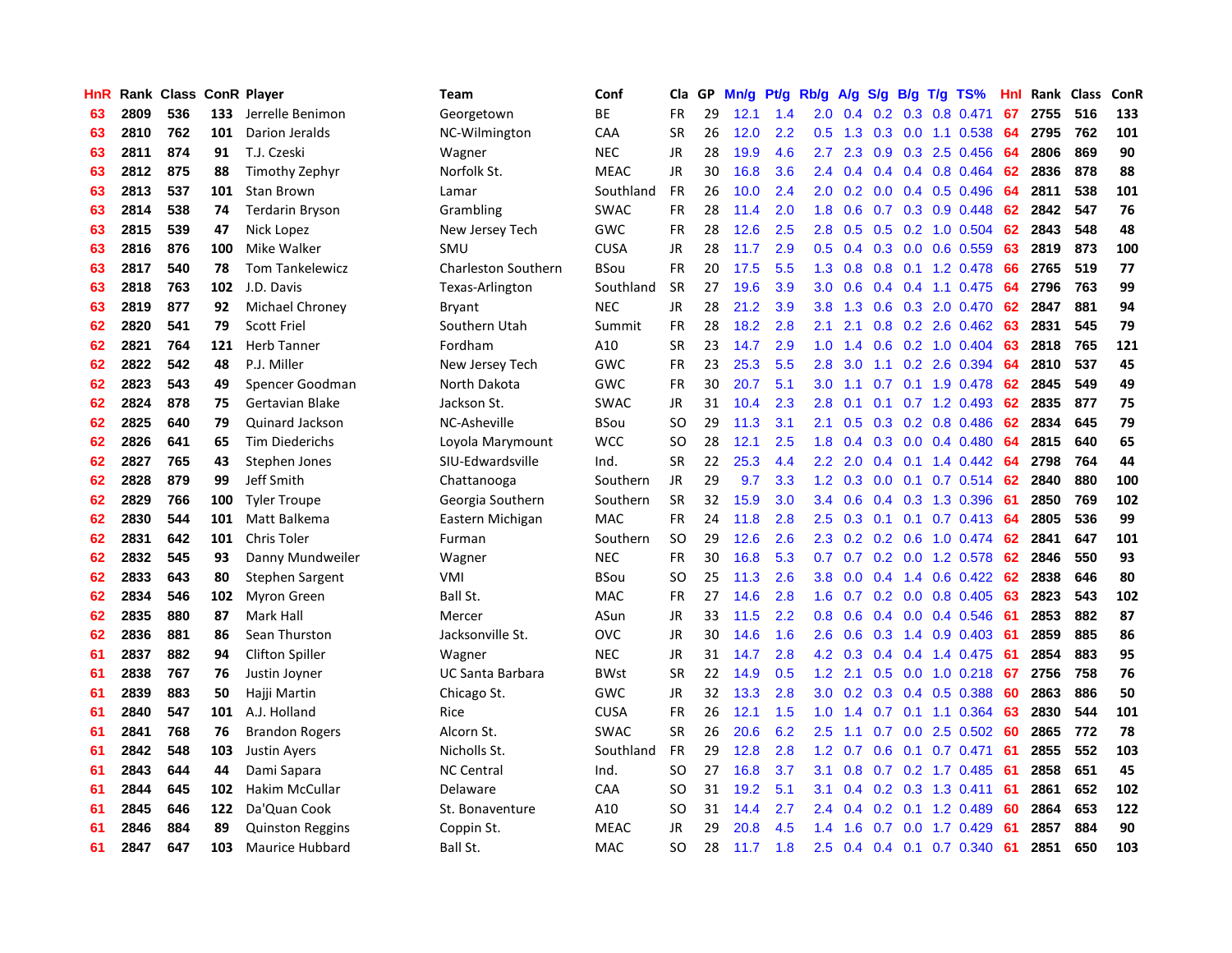| <b>HnR</b> |      | Rank Class ConR Player |     |                         | <b>Team</b>                | Conf            | Cla       | GP | Mn/g | <b>Pt/g</b> | Rb/g             | A/g             |               |               | $S/g$ B/g T/g TS%            | Hnl | Rank | Class | ConR |
|------------|------|------------------------|-----|-------------------------|----------------------------|-----------------|-----------|----|------|-------------|------------------|-----------------|---------------|---------------|------------------------------|-----|------|-------|------|
| 61         | 2848 | 549                    | 105 | Aaron Dotson            | LSU                        | <b>SEC</b>      | FR.       | 29 | 18.5 | 3.2         | 1.7              | 1.0             | $0.4^{\circ}$ | $0.4^{\circ}$ | 1.1 0.360                    | 62  | 2837 | 546   | 105  |
| 61         | 2849 | 550                    | 104 | Josh Freelove           | Toledo                     | <b>MAC</b>      | <b>FR</b> | 28 | 15.9 | 4.3         | 1.6              | 0.6             |               |               | $0.1$ 0.1 0.8 0.412 61       |     | 2856 | 553   | 104  |
| 60         | 2850 | 769                    | 69  | <b>Valdas Sirutis</b>   | Boston U.                  | <b>AEC</b>      | <b>SR</b> | 32 | 16.2 | 2.0         | $2.4^{\circ}$    | 0.6             |               |               | $0.2$ 0.1 0.6 0.417 62       |     | 2833 | 768   | 69   |
| 60         | 2851 | 770                    | 45  | Joshua Worthy           | <b>NC Central</b>          | Ind.            | <b>SR</b> | 28 | 15.9 | 2.2         | 2.1              | 0.8             |               |               | 1.0 0.3 1.0 0.416            | -60 | 2866 | 773   | 46   |
| 60         | 2852 | 771                    | 109 | Cedric Essola           | Fla. International         | Sun Belt        | <b>SR</b> | 22 | 15.4 | 4.1         | $2.4^{\circ}$    | 0.2             |               |               | 0.2 0.3 0.7 0.474            | -63 | 2827 | 767   | 110  |
| 60         | 2853 | 551                    | 110 | <b>Steven Miro</b>      | Fla. International         | Sun Belt        | <b>FR</b> | 22 | 11.9 | 2.7         | 1.1              | 0.7             |               |               | $0.5$ 0.0 0.5 0.440          | -61 | 2849 | 551   | 111  |
| 60         | 2854 | 552                    | 77  | <b>Marcus</b> Lee       | Alabama A&M                | <b>SWAC</b>     | <b>FR</b> | 25 | 19.2 | 3.4         | 1.5              | 1.8             | 0.8           |               | $0.1$ 2.2 0.552              | -61 | 2862 | 554   | 77   |
| 60         | 2855 | 648                    | 78  | Sekani Milligen         | Alabama St.                | <b>SWAC</b>     | SO        | 30 | 13.5 | 3.7         | 1.5              | 0.3             | 0.4           |               | $0.1$ 0.6 0.431              | -59 | 2879 | 657   | 79   |
| 60         | 2856 | 772                    | 79  | <b>Avery Merriex</b>    | Air Force                  | <b>MWC</b>      | <b>SR</b> | 28 | 18.3 | 2.0         | 1.1              | 1.3             | $0.4^{\circ}$ |               | $0.1$ 1.1 0.475              | -61 | 2860 | 771   | 80   |
| 60         | 2857 | 773                    | 104 | Lawrence Nwevo          | Lamar                      | Southland       | <b>SR</b> | 32 | 12.4 | 4.1         | 2.9 <sup>°</sup> | 0.3             |               |               | 0.3 0.1 1.1 0.432 59         |     | 2878 | 775   | 104  |
| 60         | 2858 | 885                    | 62  | Rob Keefer              | Lehigh                     | Pat.            | <b>JR</b> | 32 | 8.9  | 3.6         |                  | $0.8 \quad 0.3$ |               |               | 0.1 0.1 0.8 0.464 60         |     | 2870 | 887   | 62   |
| 59         | 2859 | 774                    | 90  | Kandi Mukole            | Howard                     | <b>MEAC</b>     | <b>SR</b> | 32 | 13.1 | 3.4         | $2.4^{\circ}$    | 0.2             |               |               | $0.4$ 0.3 0.9 0.390          | -58 | 2897 | 780   | 91   |
| 59         | 2860 | 886                    | 69  | Nedeljko Golubovic      | Fresno St.                 | <b>WAC</b>      | <b>JR</b> | 32 | 15.3 | 3.0         | 1.9              | 0.5             |               |               | 0.4 0.2 0.7 0.374 59         |     | 2875 | 889   | 69   |
| 59         | 2861 | 887                    | 83  | Da'Veed Dildy           | Stanford                   | P <sub>12</sub> | JR        | 26 | 12.4 | 2.0         | 1.2              | 1.1             | 0.5           |               | 0.0 1.0 0.375                | 62  | 2839 | 879   | 83   |
| 59         | 2862 | 553                    | 70  | Brendan Bald            | Vermont                    | <b>AEC</b>      | <b>FR</b> | 35 | 9.9  | 2.9         | 1.4              | 0.3             |               |               | 0.3 0.0 0.5 0.380            | 59  | 2881 | 559   | 71   |
| 59         | 2863 | 888                    | 46  | <b>Rod Mitchell</b>     | Savannah St.               | Ind.            | <b>JR</b> | 25 | 13.0 | 2.4         | $2.2\phantom{0}$ | 0.4             |               |               | $0.6$ 0.4 1.4 0.469          | 59  | 2880 | 890   | 47   |
| 59         | 2864 | 554                    | 105 | Jamell Harris           | Eastern Michigan           | MAC             | <b>FR</b> | 31 | 10.6 | 1.3         | 2.1              | 0.3             | 0.3           |               | $0.7$ $0.5$ $0.322$          | -59 | 2883 | 560   | 105  |
| 59         | 2865 | 649                    | 88  | Ed Rolax                | Florida Gulf Coast         | ASun            | <b>SO</b> | 29 | 14.6 | 2.6         | 2.6              | 0.7             |               |               | $0.2$ 0.2 0.8 0.417          | 59  | 2882 | 658   | 89   |
| 59         | 2866 | 555                    | 81  | <b>Thomas Staton</b>    | Gardner-Webb               | <b>BSou</b>     | FR        | 23 | 10.3 | 2.7         | 1.3              |                 |               |               | 1.2 0.7 0.0 1.4 0.403        | -60 | 2868 | 556   | 81   |
| 59         | 2867 | 556                    | 89  | <b>Hunter Miller</b>    | Florida Gulf Coast         | ASun            | <b>FR</b> | 29 | 16.6 | 3.6         | 1.3              | 2.3             |               |               | 1.0 0.0 2.3 0.355            | -59 | 2885 | 562   | 90   |
| 59         | 2868 | 775                    | 111 | <b>Wayne Burton</b>     | Ark.-Little Rock           | Sun Belt        | <b>SR</b> | 30 | 14.5 | 3.9         | 2.6              | 0.1             |               |               | $0.2$ 0.7 1.1 0.433          | -59 | 2890 | 778   | 112  |
| 59         | 2869 | 557                    | 134 | Malik Stith             | St. John's                 | BE              | <b>FR</b> | 32 | 11.0 | 1.6         |                  | $0.7 \quad 1.2$ |               |               | $0.3$ 0.0 0.7 0.316          | 59  | 2877 | 558   | 134  |
| 59         | 2870 | 776                    | 80  | <b>Steve Jones</b>      | UNLV                       | <b>MWC</b>      | <b>SR</b> | 34 | 10.5 | 1.5         | 1.1              | 0.3             | 0.1           |               | $0.0$ 0.4 0.452              | 59  | 2888 | 777   | 82   |
| 59         | 2871 | 650                    | 91  | <b>Marcos Tamares</b>   | Norfolk St.                | <b>MEAC</b>     | <b>SO</b> | 22 | 16.9 | 3.1         | 2.8              | 0.4             | 0.9           |               | $0.2$ 1.1 $0.454$            | 62  | 2844 | 648   | 89   |
| 59         | 2872 | 558                    | 87  | Zach Jones              | Tennessee-Martin           | <b>OVC</b>      | <b>FR</b> | 24 | 17.8 | 5.0         | 3.3 <sub>2</sub> | 0.7             | 0.5           |               | $0.6$ 1.7 0.425              | -59 | 2884 | 561   | 87   |
| 59         | 2873 | 889                    | 79  | Jabari Deshields        | Alabama A&M                | <b>SWAC</b>     | JR        | 27 | 17.0 | 2.9         | 1.7 <sub>z</sub> | 2.3             | 1.0           | 0.1           | 2.1 0.345                    | -58 | 2896 | 891   | 80   |
| 59         | 2874 | 651                    | 80  | <b>Michael Gholston</b> | <b>UMKC</b>                | Summit          | <b>SO</b> | 29 | 11.6 | 2.2         | 0.9              | 0.6             |               |               | $0.5$ 0.0 0.7 0.485          | -59 | 2887 | 659   | 81   |
| 59         | 2875 | 890                    | 71  | <b>Garrett Kissel</b>   | Vermont                    | <b>AEC</b>      | <b>JR</b> | 35 | 10.2 | 1.9         | 3.2              | 0.1             |               |               | $0.1$ 0.1 0.7 0.444          | -58 | 2899 | 892   | 72   |
| 59         | 2876 | 652                    | 82  | Joel Lamb               | <b>Charleston Southern</b> | <b>BSou</b>     | SO        | 29 | 13.2 | 2.7         | $2.2^{\circ}$    | 0.7             |               |               | $0.4$ $0.3$ $0.7$ $0.378$    | -59 | 2891 | 660   | 83   |
| 58         | 2877 | 653                    | 80  | Jeffery Middlebrooks    | Alabama St.                | <b>SWAC</b>     | SO.       | 24 | 20.1 | 2.1         | 1.5              | 2.8             |               |               | 0.7 0.0 1.8 0.375            | -63 | 2832 | 644   | 74   |
| 58         | 2878 | 891                    | 90  | <b>Olivier Dupiton</b>  | Stetson                    | ASun            | JR        | 24 | 12.0 | 1.6         | 2.1              | 0.3             | 0.7           |               | 0.3 0.8 0.390                | 59  | 2871 | 888   | 88   |
| 58         | 2879 | 654                    | 77  | David Chavarria         | <b>UC Riverside</b>        | <b>BWst</b>     | SO.       | 25 | 10.5 | 2.3         | 2.5              | 0.3             |               |               | $0.2$ 0.0 0.9 0.509          | -59 | 2872 | 654   | 78   |
| 58         | 2880 | 655                    | 51  | ChaRunn Jones           | Texas-Pan American         | GWC             | <b>SO</b> | 27 | 13.7 | 3.0         | 0.8              | 0.9             | 0.3           |               | $0.0$ 0.8 0.466              | -59 | 2873 | 655   | 51   |
| 58         | 2881 | 559                    | 81  | Taylor Broekhuis        | Air Force                  | <b>MWC</b>      | FR.       | 25 | 13.6 | 2.9         | $2.4^{\circ}$    | 0.4             | 0.2           |               | 0.4 1.0 0.392                | -60 | 2869 | 557   | 81   |
| 58         | 2882 | 560                    | 105 | <b>Shamir Davis</b>     | Northwestern St.           | Southland       | <b>FR</b> | 29 | 14.4 | 3.6         | 1.5              | 1.4             | 0.6           |               | $0.0$ 1.9 0.443              | 58  | 2906 | 569   | 105  |
| 58         | 2883 | 561                    | 81  | <b>Tony McGilveary</b>  | Southern                   | <b>SWAC</b>     | <b>FR</b> | 24 | 14.0 | 5.0         | 2.6 <sup>°</sup> |                 |               |               | 0.2 0.2 0.0 1.0 0.435        | -58 | 2907 | 570   | 81   |
| 58         | 2884 | 777                    | 81  | <b>Drew Allen</b>       | Southern Utah              | Summit          | <b>SR</b> | 27 | 13.3 | 2.6         | 1.0              | 0.7             |               |               | $0.3$ 0.0 0.8 0.530          | -58 | 2898 | 781   | 82   |
| 58         | 2885 | 656                    | 102 | <b>Bo Holston</b>       | Citadel                    | Southern        | SO        | 21 | 13.2 | 2.3         | $2.2^{\circ}$    | 0.5             |               |               | $0.4$ 0.0 1.0 0.466          | -63 | 2829 | 643   | 99   |
| 58         | 2886 | 778                    | 83  | <b>Quinton Goods</b>    | Charleston Southern        | <b>BSou</b>     | <b>SR</b> | 25 | 10.5 | 2.1         |                  |                 |               |               | 2.7 0.3 0.3 0.4 1.0 0.413 59 |     | 2886 | 776   | 82   |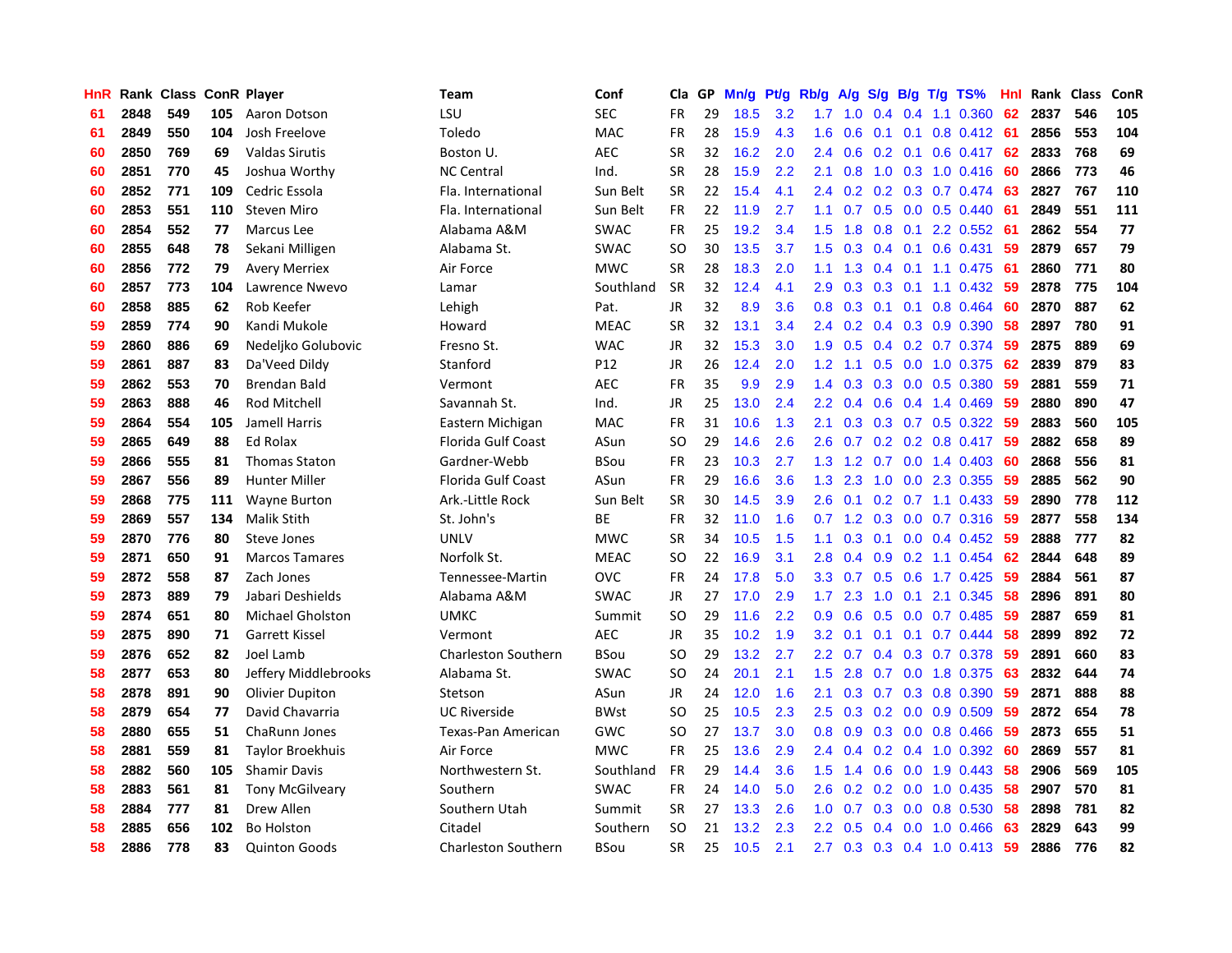| <b>HnR</b> |      | Rank Class ConR Player |     |                           | Team                   | Conf        | Cla       | GP | Mn/g | Pt/g | Rb/g             | A/g             |     |     | $S/g$ B/g T/g TS%            | Hnl | Rank Class |     | ConR |
|------------|------|------------------------|-----|---------------------------|------------------------|-------------|-----------|----|------|------|------------------|-----------------|-----|-----|------------------------------|-----|------------|-----|------|
| 58         | 2887 | 562                    | 52  | <b>Victor Scott</b>       | Chicago St.            | GWC         | <b>FR</b> | 32 | 20.1 | 4.0  | $2.5\,$          | 0.8             | 0.7 | 0.1 | $1.1 \t0.411$                | 57  | 2917       | 574 | 55   |
| 58         | 2888 | 563                    | 47  | <b>Dijon Manns</b>        | <b>NC Central</b>      | Ind.        | FR        | 25 | 16.1 | 5.3  |                  |                 |     |     | 2.5 0.2 0.2 0.7 1.7 0.502 58 |     | 2901       | 566 | 48   |
| 58         | 2889 | 779                    | 75  | Gary Gibson               | Eastern Washington     | <b>BSky</b> | <b>SR</b> | 22 | 15.5 | 2.8  | 1.0              | 1.1             |     |     | $0.5$ 0.0 1.0 0.492          | -61 | 2852       | 770 | 75   |
| 58         | 2890 | 564                    | 72  | Preye Preboye             | Stony Brook            | <b>AEC</b>  | FR        | 30 | 8.8  | 2.1  | $2.2\phantom{0}$ | 0.4             |     |     | $0.3$ 0.1 1.0 0.391          | 58  | 2903       | 567 | 73   |
| 58         | 2891 | 657                    | 53  | Remy Boswell              | <b>Houston Baptist</b> | GWC         | <b>SO</b> | 26 | 11.3 | 3.4  | 2.7 <sub>2</sub> | 0.1             |     |     | $0.2$ 0.3 0.5 0.399          | 58  | 2895       | 662 | 53   |
| 58         | 2892 | 658                    | 82  | Drew Lundberg             | North Dakota St.       | Summit      | <b>SO</b> | 25 | 13.1 | 3.0  | 1.2              | 0.8             |     |     | $0.3$ 0.0 0.7 0.454          | 59  | 2876       | 656 | 80   |
| 58         | 2893 | 565                    | 73  | <b>Brian Neller</b>       | <b>UMBC</b>            | <b>AEC</b>  | <b>FR</b> | 29 | 12.2 | 4.3  | 0.8              | 0.4             | 0.3 |     | $0.1$ 0.5 0.434              | 58  | 2911       | 573 | 74   |
| 58         | 2894 | 892                    | 81  | Dejuan Goodwin            | Marist                 | <b>MAAC</b> | JR        | 20 | 23.2 | 5.1  | $2.5\,$          | 1.3             | 0.6 |     | $0.1$ 1.9 $0.423$            | 63  | 2828       | 876 | 81   |
| 57         | 2895 | 659                    | 48  | Marius Chawa              | Savannah St.           | Ind.        | <b>SO</b> | 23 | 12.9 | 2.7  | 1.9              | 0.2             | 0.5 |     | $0.0$ 0.7 0.441              | 58  | 2902       | 663 | 49   |
| 57         | 2896 | 780                    | 76  | <b>Matthew Brunell</b>    | Eastern Washington     | BSky        | <b>SR</b> | 24 | 13.3 | 2.5  | 2.1              | 0.8             |     |     | $0.3$ 0.4 1.1 0.455          | -59 | 2874       | 774 | 76   |
| 57         | 2897 | 660                    | 70  | Kyle Thomas               | San Jose St.           | <b>WAC</b>  | <b>SO</b> | 28 | 11.8 | 2.5  | 2.1              | 0.4             |     |     | $0.0$ $0.2$ $0.6$ $0.406$    | -58 | 2894       | 661 | 70   |
| 57         | 2898 | 781                    | 103 | Kevin Lott                | Georgia St.            | CAA         | <b>SR</b> | 30 | 14.0 | 2.2  | 1.5              | 0.5             |     |     | $0.3$ 0.0 0.5 0.400          | -58 | 2904       | 782 | 103  |
| 57         | 2899 | 782                    | 67  | Darren Smith              | Pennsylvania           | Ivy         | <b>SR</b> | 28 | 21.6 | 5.8  | 1.3              | 1.0             | 0.3 |     | $0.1$ 1.5 0.440              | 57  | 2922       | 786 | 68   |
| 57         | 2900 | 566                    | 95  | DeShawn Dockery           | Fairleigh Dickinson    | <b>NEC</b>  | FR        | 20 | 23.5 | 4.3  | 1.3              | 1.5             |     |     | $0.7$ $0.0$ $1.0$ $0.450$    | 64  | 2813       | 539 | 91   |
| 57         | 2901 | 567                    | 84  | Kyryl Natyazhko           | Arizona                | P12         | FR        | 31 | 10.9 | 1.9  | 2.0              | 0.1             | 0.2 |     | $0.2$ 0.6 0.431              | 57  | 2921       | 576 | 84   |
| 57         | 2902 | 893                    | 96  | Nick DelTufo              | Monmouth               | <b>NEC</b>  | JR        | 27 | 12.5 | 3.1  | 1.7 <sub>2</sub> | 0.3             | 0.1 |     | $0.1$ 0.5 0.446              | 57  | 2915       | 895 | 96   |
| 57         | 2903 | 568                    | 74  | Jake Lindfors             | Albany (NY)            | <b>AEC</b>  | <b>FR</b> | 22 | 13.1 | 3.3  | $2.5\,$          | 0.2             | 0.3 |     | 0.5 0.6 0.367                | 60  | 2867       | 555 | 70   |
| 57         | 2904 | 661                    | 112 | <b>Brandon Williams</b>   | Louisiana-Monroe       | Sun Belt    | <b>SO</b> | 12 | 21.6 | 2.3  | 1.8              | 2.7             |     |     | 0.7 0.0 1.4 0.380            | 68  | 2725       | 624 | 105  |
| 57         | 2905 | 894                    | 88  | Cataurius Taylor          | Tennessee-Martin       | <b>OVC</b>  | <b>JR</b> | 29 | 18.4 | 2.2  | 1.2              | 2.0             |     |     | 0.6 0.0 1.5 0.387            | 55  | 2943       | 902 | 89   |
| 57         | 2906 | 895                    | 92  | Lyvann Obame Obame        | Md.-Eastern Shore      | <b>MEAC</b> | <b>JR</b> | 29 | 12.4 | 2.7  | 3.1              | 0.0             |     |     | $0.1$ 0.1 1.0 0.456          | -57 | 2914       | 894 | 92   |
| 57         | 2907 | 569                    | 93  | <b>Austin Witter</b>      | <b>NC A&amp;T</b>      | <b>MEAC</b> | <b>FR</b> | 33 | 15.7 | 2.5  | 2.0              | 0.7             |     |     | $0.4$ 0.4 0.9 0.433          | 56  | 2926       | 577 | 93   |
| 57         | 2908 | 783                    | 104 | Matt Parker               | James Madison          | CAA         | <b>SR</b> | 27 | 10.6 | 2.9  | 1.2              | 0.4             | 0.1 |     | $0.3$ 0.6 0.453              | 57  | 2918       | 785 | 104  |
| 57         | 2909 | 662                    | 54  | <b>Teddy Schickel</b>     | New Jersey Tech        | GWC         | <b>SO</b> | 27 | 13.7 | 2.0  | 1.5              | 1.1             | 0.9 |     | $0.0$ $0.9$ $0.355$          | 56  | 2927       | 668 | 57   |
| 56         | 2910 | 570                    | 68  | Michael Grace             | Yale                   | Ivy         | <b>FR</b> | 29 | 13.5 | 2.3  | 0.8              | 2.0             | 0.6 |     | 0.0 1.5 0.371                | 57  | 2919       | 575 | 67   |
| 56         | 2911 | 663                    | 106 | <b>Garrett Green</b>      | LSU                    | <b>SEC</b>  | <b>SO</b> | 30 | 10.7 | 2.1  | $2.5\,$          | 0.3             |     |     | 0.4 0.3 1.0 0.337            | 57  | 2924       | 666 | 106  |
| 56         | 2912 | 664                    | 91  | <b>Chalmers Rogers</b>    | <b>USC Upstate</b>     | ASun        | <b>SO</b> | 29 | 16.1 | 2.4  | 2.1              | 0.4             |     |     | 0.6 0.3 0.8 0.357            | 56  | 2931       | 671 | 93   |
| 56         | 2913 | 571                    | 103 | Cameron Baskerville       | Georgia Southern       | Southern    | <b>FR</b> | 29 | 16.7 | 3.1  |                  | $3.2 \quad 0.3$ |     |     | 0.5 0.3 1.2 0.396            | 58  | 2905       | 568 | 103  |
| 56         | 2914 | 896                    | 89  | <b>Byron Pickens</b>      | <b>Tennessee Tech</b>  | <b>OVC</b>  | JR        | 32 | 13.1 | 2.4  | 1.9              | 0.4             |     |     | $0.5$ 0.4 0.8 0.399          | 56  | 2928       | 897 | 88   |
| 56         | 2915 | 784                    | 92  | Jonathan Whipple          | Kennesaw St.           | ASun        | <b>SR</b> | 30 | 12.3 | 1.7  | 2.0 <sub>1</sub> | 0.5             |     |     | 0.5 0.3 0.7 0.340            | 57  | 2916       | 784 | 92   |
| 56         | 2916 | 665                    | 78  | Justin Brown              | Cal Poly               | <b>BWst</b> | <b>SO</b> | 22 | 17.1 | 4.9  | 1.0              | 1.0             |     |     | 0.7 0.0 1.7 0.441            | 62  | 2848       | 649 | 77   |
| 56         | 2917 | 572                    | 97  | Nick Greenbacker          | Sacred Heart           | <b>NEC</b>  | <b>FR</b> | 29 | 12.0 | 3.0  | 1.9              | 0.5             | 0.3 |     | $0.3$ 0.8 0.423              | 56  | 2934       | 579 | 99   |
| 56         | 2918 | 573                    | 101 | <b>Shane Harris-Tunks</b> | Colorado               | <b>B12</b>  | <b>FR</b> | 28 | 11.7 | 1.8  | 1.6              | 0.3             | 0.5 |     | $0.5$ 1.2 0.568              | 58  | 2908       | 571 | 102  |
| 56         | 2919 | 666                    | 75  | Jake Wasko                | <b>UMBC</b>            | AEC         | <b>SO</b> | 27 | 14.9 | 2.0  | $2.7^{\circ}$    | 0.7             | 0.2 |     | $0.7$ 0.8 0.433              | 57  | 2923       | 665 | 75   |
| 56         | 2920 | 897                    | 55  | Fred Hinnenkamp           | <b>Houston Baptist</b> | GWC         | <b>JR</b> | 33 | 12.6 | 3.3  | 1.8              | 0.3             | 0.2 | 0.1 | 0.4 0.435                    | 55  | 2942       | 901 | 61   |
| 56         | 2921 | 574                    | 102 | Chris Colvin              | lowa St.               | <b>B12</b>  | <b>FR</b> | 29 | 15.5 | 3.0  | 1.1              | 1.9             |     |     | $0.4$ 0.1 2.0 0.341          | 58  | 2893       | 564 | 101  |
| 56         | 2922 | 898                    | 56  | Damian Lewis              | <b>Houston Baptist</b> | GWC         | JR        | 32 | 11.7 | 1.8  | 2.6              | 0.3             |     |     | $0.2$ 1.4 1.0 0.444          | 55  | 2941       | 900 | 60   |
| 55         | 2923 | 667                    | 57  | Kevin Woods               | Utah Valley            | GWC         | SO        | 26 | 16.3 | 3.2  |                  | $1.7$ $1.5$     |     |     | $0.2$ 0.2 1.8 0.512          | -56 | 2925       | 667 | 56   |
| 55         | 2924 | 575                    | 76  | Nick Groce                | <b>UMBC</b>            | <b>AEC</b>  | <b>FR</b> | 29 | 16.2 | 2.7  | 0.6              | 1.2             | 0.4 |     | 0.0 0.8 0.476                | 56  | 2939       | 582 | 77   |
| 55         | 2925 | 785                    | 82  | Javon Parris              | Marist                 | <b>MAAC</b> | <b>SR</b> | 27 | 13.5 | 1.9  | 2.5              | 0.8             |     |     | 0.4 0.1 1.1 0.362            | -56 | 2935       | 787 | 85   |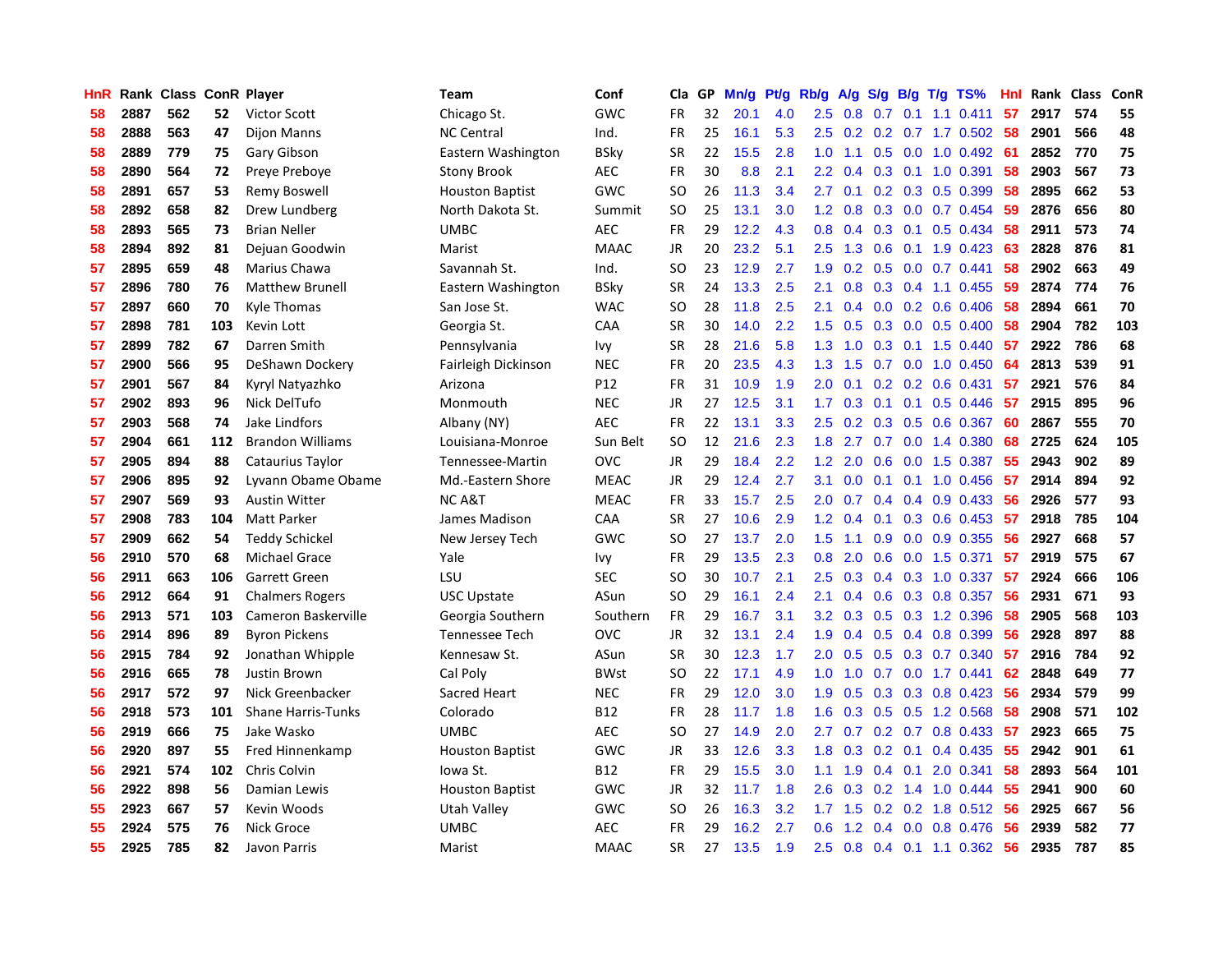| HnR |      |     |     | Rank Class ConR Player  | Team                   | Conf        | Cla       | GP | Mn/g | Pt/g | Rb/g             | A/g            |               |                 | S/g B/g T/g TS%            | Hnl | Rank | Class | ConR |
|-----|------|-----|-----|-------------------------|------------------------|-------------|-----------|----|------|------|------------------|----------------|---------------|-----------------|----------------------------|-----|------|-------|------|
| 55  | 2926 | 668 | 83  | Jamal Turner            | Fairfield              | <b>MAAC</b> | <b>SO</b> | 30 | 13.4 | 0.9  | 1.7              | 0.9            | $0.4^{\circ}$ | 0.1             | $0.7$ 0.322                | 58  | 2912 | 664   | 82   |
| 55  | 2927 | 576 | 49  | Darius Baugh            | Savannah St.           | Ind.        | <b>FR</b> | 11 | 19.5 | 6.1  |                  | $2.5\quad 0.7$ |               |                 | $0.6$ $0.0$ 1.6 $0.409$    | 65  | 2793 | 532   | 43   |
| 55  | 2928 | 786 | 58  | Dan Stonkus             | New Jersey Tech        | GWC         | <b>SR</b> | 20 | 18.8 | 1.8  | 3.3 <sub>2</sub> | 0.3            |               |                 | $0.6$ 1.0 0.8 0.468        | -58 | 2909 | 783   | 54   |
| 55  | 2929 | 669 | 98  | Steve Zazuri            | Sacred Heart           | <b>NEC</b>  | SO        | 26 | 14.3 | 0.9  | $1.4^{\circ}$    | 1.8            |               |                 | $0.7$ 0.1 1.1 0.418        | -56 | 2929 | 669   | 97   |
| 55  | 2930 | 577 | 59  | Jamal Robertson         | <b>Houston Baptist</b> | GWC         | <b>FR</b> | 28 | 12.0 | 3.1  | 0.9 <sub>0</sub> | 1.3            | 0.8           |                 | $0.0$ 1.8 0.491            | 56  | 2938 | 581   | 59   |
| 55  | 2931 | 578 | 63  | Ella Ellis              | Army                   | Pat.        | <b>FR</b> | 29 | 9.4  | 2.6  | 1.4              | 0.1            |               |                 | $0.2$ 0.0 0.6 0.417        | 55  | 2944 | 583   | 63   |
| 55  | 2932 | 579 | 84  | <b>Anthony Wells</b>    | Cleveland St.          | Hor.        | <b>FR</b> | 25 | 10.8 | 1.4  | 1.0              | 0.6            |               |                 | $0.2$ 0.0 0.5 0.515        | 58  | 2900 | 565   | 84   |
| 55  | 2933 | 580 | 91  | <b>Justin Clark</b>     | Illinois St.           | <b>MVC</b>  | FR.       | 31 | 9.6  | 1.4  | 1.2              | 0.7            |               |                 | $0.2$ 0.1 0.4 0.319        | 56  | 2937 | 580   | 91   |
| 55  | 2934 | 581 | 93  | William Wilson          | North Florida          | ASun        | <b>FR</b> | 30 | 11.7 | 0.9  | 1.1              | 1.1            | 0.6           |                 | $0.0$ 1.1 $0.350$          | 55  | 2945 | 584   | 94   |
| 54  | 2935 | 787 | 77  | <b>Jared Stigall</b>    | Sacramento St.         | <b>BSky</b> | <b>SR</b> | 29 | 11.4 | 1.7  | 0.8              | 0.8            |               |                 | $0.5$ 0.0 0.6 0.414        | -55 | 2947 | 788   | 77   |
| 54  | 2936 | 670 | 50  | David Boarden           | SIU-Edwardsville       | Ind.        | SO        | 27 | 17.4 | 3.9  |                  |                |               |                 | 2.2 0.7 0.2 0.1 0.9 0.396  | -54 | 2955 | 674   | 50   |
| 54  | 2937 | 899 | 84  | Jordan Costner          | Saint Peter's          | <b>MAAC</b> | JR        | 25 | 13.8 | 2.2  | 1.8              |                |               |                 | $0.4$ 0.2 0.3 0.9 0.410 57 |     | 2913 | 893   | 83   |
| 54  | 2938 | 671 | 60  | <b>Ryan Regis</b>       | New Jersey Tech        | <b>GWC</b>  | <b>SO</b> | 31 | 17.4 | 2.5  | 2.9              | 0.3            |               |                 | $0.2$ 1.1 0.9 0.403        | -53 | 2959 | 675   | 62   |
| 54  | 2939 | 900 | 94  | Graeme Radford          | Stetson                | ASun        | <b>JR</b> | 28 | 12.5 | 1.3  | 2.6              | 0.1            |               |                 | 0.1 0.9 0.5 0.322 54       |     | 2951 | 905   | 95   |
| 54  | 2940 | 901 | 82  | Patrick Johnson         | <b>Texas Southern</b>  | <b>SWAC</b> | <b>JR</b> | 31 | 15.5 | 2.3  | 0.9              | 1.5            |               |                 | 0.6 0.2 1.6 0.417          | 55  | 2948 | 903   | 82   |
| 54  | 2941 | 902 | 78  | Michael Lacey           | Idaho St.              | <b>BSky</b> | JR        | 27 | 10.5 | 1.9  | 1.1              | 0.6            |               |                 | 0.3 0.0 0.8 0.456          | -54 | 2952 | 906   | 78   |
| 54  | 2942 | 582 | 66  | <b>Patrick McCollum</b> | San Diego              | <b>WCC</b>  | <b>FR</b> | 25 | 14.5 | 4.5  | 2.0 <sub>1</sub> | 1.7            |               | $0.4 \quad 0.1$ | 2.5 0.362                  | 58  | 2910 | 572   | 66   |
| 54  | 2943 | 903 | 83  | <b>Brandon White</b>    | Southern               | <b>SWAC</b> | <b>JR</b> | 27 | 16.0 | 3.1  | $2.2^{\circ}$    | 1.1            | 0.5           |                 | $0.1$ 1.5 0.392            | -53 | 2956 | 907   | 83   |
| 53  | 2944 | 583 | 99  | Claybrin McMath         | <b>Bryant</b>          | <b>NEC</b>  | <b>FR</b> | 22 | 13.6 | 3.8  | 2.0 <sub>1</sub> | 0.7            |               |                 | 0.3 0.0 1.2 0.431          | 54  | 2954 | 587   | 100  |
| 53  | 2945 | 584 | 84  | Evan Faulkner           | Radford                | <b>BSou</b> | <b>FR</b> | 29 | 17.0 | 2.7  | 1.6              | 1.2            |               |                 | $0.5$ 0.1 1.2 0.351        | -55 | 2946 | 585   | 84   |
| 53  | 2946 | 904 | 100 | Pierre Brown            | Mount St. Mary's       | <b>NEC</b>  | JR        | 31 | 10.1 | 2.3  | 1.2              | 0.4            |               |                 | $0.2$ 0.1 0.9 0.474        | 52  | 2961 | 910   | 101  |
| 53  | 2947 | 672 | 82  | Arthur Bouedo           | Wyoming                | <b>MWC</b>  | <b>SO</b> | 17 | 22.9 | 5.5  | 1.6              | 1.2            | 0.5           |                 | $0.1$ 1.8 0.433            | 66  | 2771 | 633   | 79   |
| 53  | 2948 | 673 | 77  | Clayton Brothers        | Hartford               | <b>AEC</b>  | <b>SO</b> | 21 | 12.8 | 2.5  | 1.4              | 1.0            | 0.5           |                 | $0.0$ 1.2 0.408            | 56  | 2936 | 672   | 76   |
| 53  | 2949 | 905 | 94  | <b>Trevor Welcher</b>   | Delaware St.           | <b>MEAC</b> | JR        | 26 | 14.9 | 2.0  | 1.0              | 0.6            | 0.6           |                 | $0.1$ 0.6 0.346            | 54  | 2949 | 904   | 94   |
| 53  | 2950 | 906 | 135 | Mario Stula             | DePaul                 | ВE          | JR        | 27 | 11.7 | 2.3  | 1.1              | 0.1            | 0.1           |                 | $0.0$ $0.2$ $0.436$        | 53  | 2957 | 908   | 135  |
| 52  | 2951 | 907 | 85  | <b>Hunter Houston</b>   | <b>VMI</b>             | <b>BSou</b> | JR        | 26 | 10.5 | 3.3  | 1.6              | 0.5            | 0.3           | 0.1             | $0.5$ 0.441                | 53  | 2958 | 909   | 85   |
| 52  | 2952 | 788 | 95  | Cedric Koffi            | <b>USC Upstate</b>     | ASun        | <b>SR</b> | 17 | 16.0 | 3.1  | 1.1              | 1.3            |               |                 | 0.5 0.1 1.6 0.431          | 59  | 2892 | 779   | 91   |
| 52  | 2953 | 789 | 61  | <b>Brandan Smith</b>    | Chicago St.            | GWC         | <b>SR</b> | 31 | 16.5 | 2.6  | 1.6              | 1.6            |               |                 | $0.5$ 0.0 1.4 0.389        | -52 | 2965 | 790   | 63   |
| 52  | 2954 | 674 | 101 | Anaclet Mulumba Mbayi   | Fairleigh Dickinson    | <b>NEC</b>  | SO        | 20 | 15.4 | 1.7  | 2.9 <sup>°</sup> |                |               |                 | 0.4 0.5 0.1 0.8 0.447 56   |     | 2930 | 670   | 98   |
| 52  | 2955 | 675 | 136 | Patrick Jackson         | Rutgers                | <b>BE</b>   | SO        | 32 | 10.9 | 2.4  | 1.6              | 0.4            |               |                 | $0.2$ 0.1 0.8 0.390        | -51 | 2968 | 676   | 136  |
| 52  | 2956 | 585 | 84  | <b>Michael Starks</b>   | Alcorn St.             | <b>SWAC</b> | <b>FR</b> | 29 | 16.0 | 2.4  | 3.1              | 0.0            |               |                 | $0.2$ 0.6 0.7 0.429        | -51 | 2969 | 589   | 85   |
| 52  | 2957 | 790 | 92  | Bill Eaddy              | Drake                  | <b>MVC</b>  | <b>SR</b> | 33 | 9.8  | 2.0  | 0.6              | 0.3            |               |                 | $0.1$ 0.0 0.4 0.564        | 52  | 2966 | 791   | 92   |
| 52  | 2958 | 908 | 62  | Jon Montgomery          | Chicago St.            | GWC         | JR        | 24 | 21.9 | 5.6  | 2.0 <sub>1</sub> | 1.3            | 0.7           |                 | $0.0$ 1.5 $0.376$          | -56 | 2932 | 898   | 58   |
| 52  | 2959 | 909 | 85  | Norm Nixon              | Southern               | <b>SWAC</b> | <b>JR</b> | 25 | 14.2 | 3.2  | $1.4^{\circ}$    | 0.7            | 0.6           |                 | $0.1$ 1.1 0.398            | -52 | 2964 | 912   | 84   |
| 52  | 2960 | 676 | 86  | Corey Anthony           | Alcorn St.             | <b>SWAC</b> | <b>SO</b> | 26 | 11.0 | 2.3  | 1.8              | 0.4            |               |                 | $0.2$ 0.2 0.8 0.415        | -51 | 2970 | 677   | 86   |
| 51  | 2961 | 910 | 113 | Warren Fuselier         | Louisiana-Monroe       | Sun Belt    | <b>JR</b> | 23 | 18.4 | 3.6  | 0.9 <sup>°</sup> | 1.6            | 0.6           |                 | $0.0$ 1.9 $0.405$          | -57 | 2920 | 896   | 113  |
| 51  | 2962 | 911 | 108 | Cortney Dunn            | <b>Boston College</b>  | <b>ACC</b>  | JR        | 26 | 13.3 | 0.9  | 1.9 <sup>°</sup> | 0.2            | 0.1           |                 | $0.7$ 0.5 0.343            | -55 | 2940 | 899   | 108  |
| 51  | 2963 | 677 | 106 | Ishmael Awange          | Texas-Arlington        | Southland   | SO        | 30 | 11.1 | 1.6  | $2.4^{\circ}$    | 0.1            | 0.1           |                 | $0.8$ 1.1 0.511            | -51 | 2973 | 678   | 106  |
| 51  | 2964 | 912 | 63  | Shawn Echols            | <b>Houston Baptist</b> | GWC         | <b>JR</b> | 28 | 10.8 | 2.1  | 1.0              | 0.9            |               |                 | $0.6$ $0.0$ $0.9$ $0.450$  | 52  | 2967 | 913   | 64   |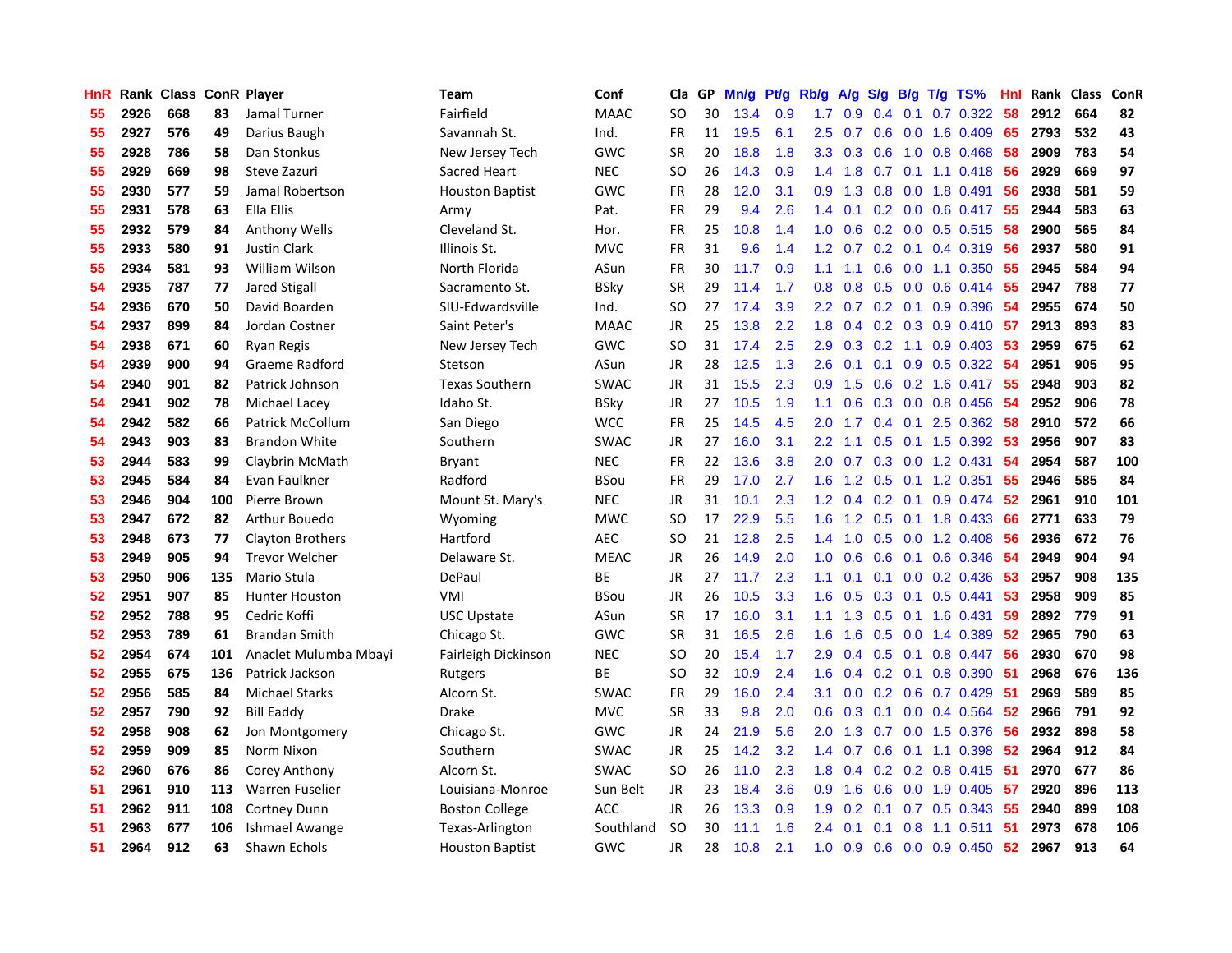| <b>HnR</b> |      | Rank Class ConR Player |     |                         | Team                      | Conf        | Cla       | GP | Mn/g | <b>Pt/g</b> | Rb/g             | A/g             |     |     | S/g B/g T/g TS%           | Hnl | Rank | <b>Class</b> | ConR |
|------------|------|------------------------|-----|-------------------------|---------------------------|-------------|-----------|----|------|-------------|------------------|-----------------|-----|-----|---------------------------|-----|------|--------------|------|
| 51         | 2965 | 678                    | 95  | Milade Lola-Charles     | Hampton                   | <b>MEAC</b> | <b>SO</b> | 27 | 16.5 | 2.0         | 2.6              | 0.0             | 0.3 |     | $0.7$ 0.9 0.400           | 54  | 2950 | 673          | 95   |
| 50         | 2966 | 913                    | 64  | Mitch McDonald          | Army                      | Pat.        | JR        | 29 | 9.0  | 1.2         |                  | $0.6 \quad 0.8$ |     |     | $0.5$ 0.1 1.0 0.486       | -50 | 2974 | 914          | 66   |
| 50         | 2967 | 586                    | 85  | Alshwan Hymes           | Canisius                  | <b>MAAC</b> | <b>FR</b> | 24 | 16.1 | 4.4         | 1.8              | 1.0             |     |     | $0.4$ 0.0 1.5 0.379       | -56 | 2933 | 578          | 84   |
| 50         | 2968 | 914                    | 78  | James Valladares        | New Hampshire             | <b>AEC</b>  | <b>JR</b> | 24 | 10.4 | 1.7         | 1.3              | 0.1             |     |     | $0.2$ 0.3 0.4 0.466       | -52 | 2962 | 911          | 78   |
| 50         | 2969 | 587                    | 86  | Jay Reynolds            | Presbyterian              | <b>BSou</b> | <b>FR</b> | 29 | 13.6 | 1.8         | $2.4^{\circ}$    | 0.1             |     |     | $0.3$ $0.3$ $0.7$ $0.443$ | -51 | 2972 | 591          | 87   |
| 50         | 2970 | 679                    | 51  | Kevin Stineman          | SIU-Edwardsville          | Ind.        | SO        | 28 | 17.6 | 3.0         | 1.8              | 1.4             |     |     | $0.5$ 0.0 2.0 0.444       | 49  | 2979 | 679          | 51   |
| 49         | 2971 | 588                    | 87  | Gorkem Sonmez           | Radford                   | <b>BSou</b> | <b>FR</b> | 23 | 11.3 | 3.7         | 1.0              | 0.5             | 0.3 |     | $0.2$ 1.0 0.422           | -52 | 2960 | 588          | 86   |
| 48         | 2972 | 680                    | 79  | <b>Sherrod Baldwin</b>  | Idaho St.                 | <b>BSky</b> | SO        | 29 | 13.8 | 2.2         | 0.8              | 0.8             | 0.5 |     | $0.0$ 0.9 0.406           | 48  | 2983 | 680          | 79   |
| 48         | 2973 | 915                    | 52  | Dobrivoje Mavrak        | SIU-Edwardsville          | Ind.        | JR        | 27 | 10.6 | 1.6         | 1.3              | 0.1             |     |     | $0.2$ 0.3 0.5 0.537       | 48  | 2986 | 919          | 52   |
| 48         | 2974 | 916                    | 102 | Geoff Hogan             | Tulane                    | <b>CUSA</b> | <b>JR</b> | 27 | 10.0 | 1.2         | 1.1              | 0.1             |     |     | $0.1$ 0.2 0.3 0.405       | -49 | 2976 | 916          | 102  |
| 48         | 2975 | 589                    | 67  | <b>Tomas Bruha</b>      | San Francisco             | <b>WCC</b>  | <b>FR</b> | 25 | 12.0 | 2.2         | 1.9 <sup>°</sup> | 0.1             |     |     | 0.2 0.2 0.9 0.483 51      |     | 2971 | 590          | 67   |
| 48         | 2976 | 791                    | 114 | <b>Willie Lago</b>      | Louisiana-Lafayette       | Sun Belt    | SR.       | 29 | 11.1 | 2.3         | 0.5              | 0.8             |     |     | $0.1$ 0.1 0.5 0.382       | -48 | 2981 | 793          | 114  |
| 47         | 2977 | 590                    | 87  | Michael Martin          | Alcorn St.                | <b>SWAC</b> | <b>FR</b> | 30 | 11.2 | 0.9         | 1.7 <sub>2</sub> | 0.1             |     |     | $0.2$ 0.4 0.5 0.450       | 46  | 2993 | 599          | 88   |
| 47         | 2978 | 591                    | 79  | <b>Derrek Tartt</b>     | Albany (NY)               | <b>AEC</b>  | <b>FR</b> | 30 | 10.3 | 1.7         | 0.9 <sub>0</sub> | 0.8             |     |     | 0.3 0.0 1.1 0.486         | 48  | 2985 | 594          | 80   |
| 47         | 2979 | 792                    | 80  | Andrew Goba             | <b>Stony Brook</b>        | AEC         | <b>SR</b> | 28 | 9.5  | 0.9         | 1.3              | 0.1             |     |     | 0.2 0.1 0.3 0.565         | 49  | 2978 | 792          | 79   |
| 47         | 2980 | 592                    | 88  | Raymond Gregory         | Jackson St.               | <b>SWAC</b> | <b>FR</b> | 31 | 10.5 | 2.6         | 1.5              | 0.1             |     |     | $0.2$ 0.7 1.1 0.419       | 47  | 2987 | 595          | 87   |
| 47         | 2981 | 593                    | 107 | Vincent Williams        | Georgia                   | <b>SEC</b>  | <b>FR</b> | 31 | 9.5  | 1.2         | 0.7              | 1.2             | 0.3 |     | $0.0$ 1.0 0.296           | 47  | 2992 | 598          | 107  |
| 46         | 2982 | 594                    | 65  | <b>Blake Jolivette</b>  | American                  | Pat.        | <b>FR</b> | 19 | 19.1 | 4.1         | 1.6              | 1.8             | 0.3 |     | $0.0$ 2.4 $0.443$         | 54  | 2953 | 586          | 64   |
| 46         | 2983 | 595                    | 96  | Zach Brown              | Lipscomb                  | ASun        | <b>FR</b> | 25 | 10.4 | 1.2         | 1.0              |                 |     |     | 1.4 0.2 0.0 1.0 0.397     | -49 | 2980 | 592          | 96   |
| 46         | 2984 | 681                    | 107 | <b>Cameron McCallum</b> | Nicholls St.              | Southland   | <b>SO</b> | 26 | 9.6  | 1.5         | 1.7              | 0.5             |     |     | $0.3$ 0.0 0.7 0.400       | 47  | 2989 | 681          | 107  |
| 46         | 2985 | 596                    | 89  | Keith Searcy            | Alcorn St.                | <b>SWAC</b> | FR        | 31 | 20.7 | 6.2         | 2.1              | 1.2             |     |     | $0.7$ 0.1 3.3 0.418       | -45 | 2995 | 600          | 89   |
| 46         | 2986 | 682                    | 88  | David Minaya            | Liberty                   | BSou        | <b>SO</b> | 29 | 11.8 | 3.1         | 1.8              | 0.3             |     |     | 0.3 0.0 0.9 0.396         | 47  | 2990 | 682          | 88   |
| 46         | 2987 | 793                    | 66  | Adam May                | <b>Holy Cross</b>         | Pat.        | <b>SR</b> | 20 | 13.9 | 2.7         | 1.6              | 0.7             |     |     | $0.2$ 0.2 0.8 0.417       | 52  | 2963 | 789          | 65   |
| 45         | 2988 | 917                    | 80  | Alonzo Brandon          | Portland St.              | <b>BSky</b> | JR        | 27 | 11.1 | 2.7         | 1.3              | 0.2             | 0.2 |     | 0.1 0.4 0.379             | 48  | 2984 | 918          | 80   |
| 45         | 2989 | 683                    | 89  | <b>Kevin Davis</b>      | Presbyterian              | BSou        | SO        | 30 | 13.7 | 1.0         | 1.1              | 1.6             |     |     | $0.2$ 0.0 1.1 0.323       | 46  | 2994 | 683          | 89   |
| 45         | 2990 | 597                    | 64  | <b>Drejon Scott</b>     | New Jersey Tech           | GWC         | FR        | 11 | 26.5 | 6.5         | 2.5              | 1.7             | 0.6 |     | 0.0 1.8 0.377             | 59  | 2889 | 563          | 52   |
| 45         | 2991 | 598                    | 68  | Caleb Willis            | Pepperdine                | <b>WCC</b>  | FR        | 23 | 11.0 | 1.5         | 0.8              |                 |     |     | 1.2 0.2 0.1 1.3 0.447     | -48 | 2982 | 593          | 68   |
| 44         | 2992 | 599                    | 90  | LaQuentin Miles         | SE Missouri St.           | <b>OVC</b>  | <b>FR</b> | 23 | 12.3 | 2.8         | $2.0^{\circ}$    | 1.3             |     |     | 0.5 0.1 1.7 0.305 47      |     | 2988 | 596          | 91   |
| 44         | 2993 | 794                    | 53  | Glen Izevbigie          | Savannah St.              | Ind.        | <b>SR</b> | 26 | 9.3  | 1.6         | 1.3              | 0.1             |     |     | 0.1 0.4 0.8 0.457 44      |     | 2999 | 795          | 53   |
| 44         | 2994 | 600                    | 90  | Allan Saint-Gelais      | Grambling                 | <b>SWAC</b> | <b>FR</b> | 28 | 11.5 | 1.8         | 2.1              | 0.3             |     |     | 0.2 0.2 0.9 0.467 43      |     | 3001 | 603          | 90   |
| 43         | 2995 | 918                    | 91  | <b>Hamilton Nash</b>    | Tennessee St.             | <b>OVC</b>  | JR        | 21 | 12.9 | 1.5         | 1.8              | 0.2             |     |     | $0.2$ 0.4 0.6 0.400       | 49  | 2977 | 917          | 90   |
| 43         | 2996 | 795                    | 67  | T.J. Topercer           | Navy                      | Pat.        | <b>SR</b> | 27 | 12.3 | 2.3         | 2.0 <sub>1</sub> | 0.4             |     |     | $0.4$ 0.0 1.0 0.423       | 45  | 2996 | 794          | 67   |
| 43         | 2997 | 919                    | 108 | Logan McConathy         | Northwestern St.          | Southland   | JR        | 29 | 10.7 | 1.5         | 0.7              | 0.9             | 0.5 |     | $0.1$ 1.1 0.458           | 43  | 3002 | 921          | 108  |
| 43         | 2998 | 920                    | 69  | Christopher Taylor      | <b>Brown</b>              | Ivy         | JR        | 29 | 9.4  | 1.2         | 1.6              | 0.5             | 0.1 | 0.1 | $0.5$ 0.353               | 44  | 3000 | 920          | 69   |
| 43         | 2999 | 601                    | 115 | J.L. Lewis              | New Orleans               | Sun Belt    | <b>FR</b> | 29 | 11.5 | 2.0         | 1.9 <sup>°</sup> | 0.1             |     |     | $0.2$ 0.2 0.8 0.395       | 42  | 3007 | 605          | 115  |
| 43         | 3000 | 921                    | 91  | Derrick Blackwell       | Alcorn St.                | <b>SWAC</b> | JR        | 27 | 11.0 | 2.0         | 0.8              | 1.6             | 0.6 |     | 0.0 2.0 0.372 43          |     | 3003 | 922          | 91   |
| 43         | 3001 | 922                    | 96  | <b>Westley Telfare</b>  | South Carolina St.        | <b>MEAC</b> | JR        | 21 | 14.0 | 2.9         | 1.7 <sub>z</sub> | 0.5             |     |     | $0.4$ 0.3 1.2 0.382       | -50 | 2975 | 915          | 96   |
| 42         | 3002 | 684                    | 92  | Alex Savannah           | Alcorn St.                | SWAC        | SO        | 27 | 14.9 | 2.7         | 1.1              | 1.1             |     |     | $0.7$ $0.0$ 1.4 $0.346$   | 42  | 3006 | 684          | 92   |
| 42         | 3003 | 923                    | 97  | Charlie Lytle           | <b>Florida Gulf Coast</b> | ASun        | <b>JR</b> | 27 | 9.7  | 1.4         | 1.4              | 0.6             |     |     | $0.2$ $0.3$ $0.9$ $0.363$ | 43  | 3005 | 923          | 97   |